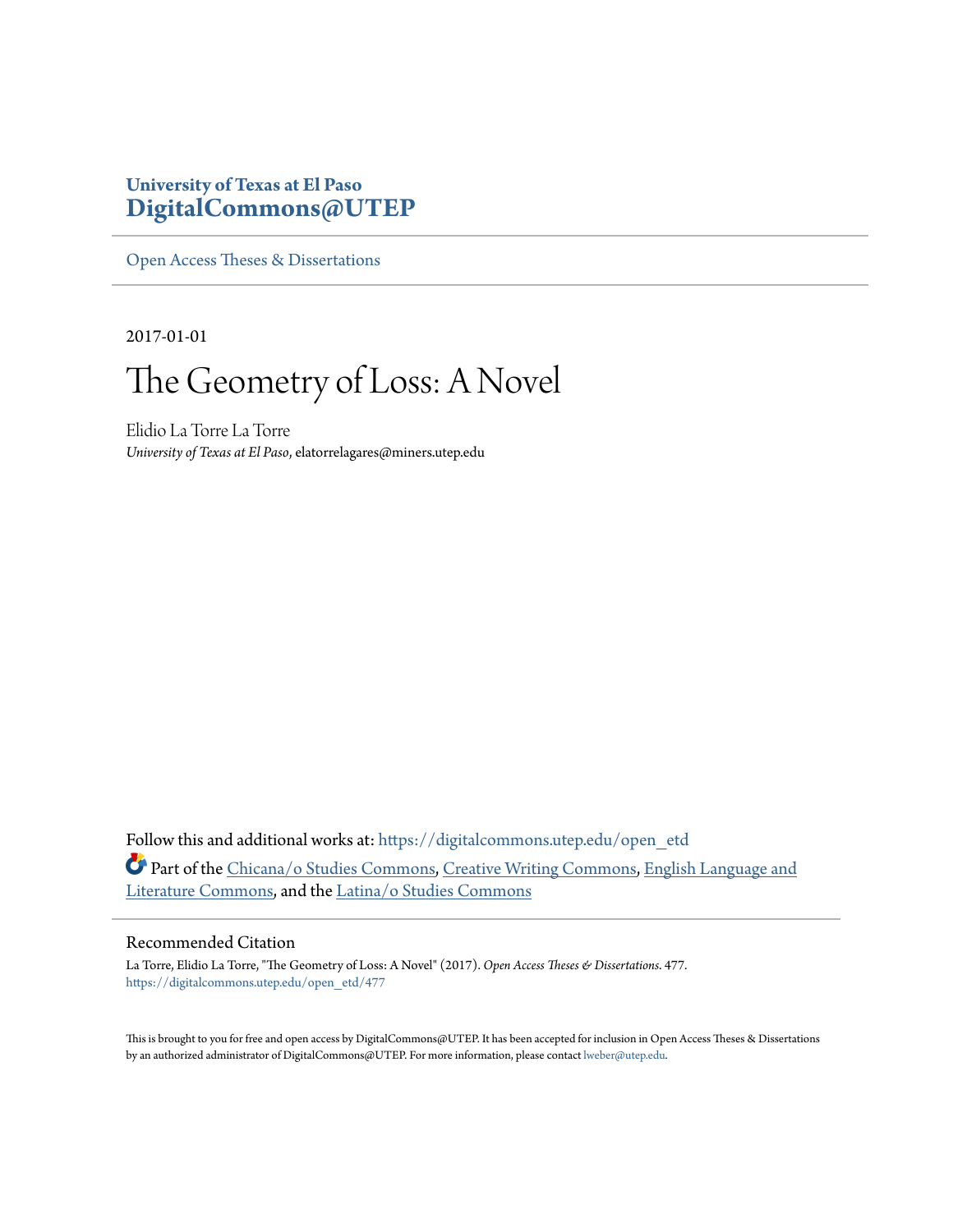# THE GEOMETRY OF LOSS

# -A NOVEL-

ELIDIO LA TORRE LAGARES

Department of Creative Writing

APPROVED:

Tim Hernández, M.F.A., Chair

Daniel Chacón, M.F.A.

Loretta Collins, Ph.D.

Charles Ambler, Ph.D. Dean of the Graduate School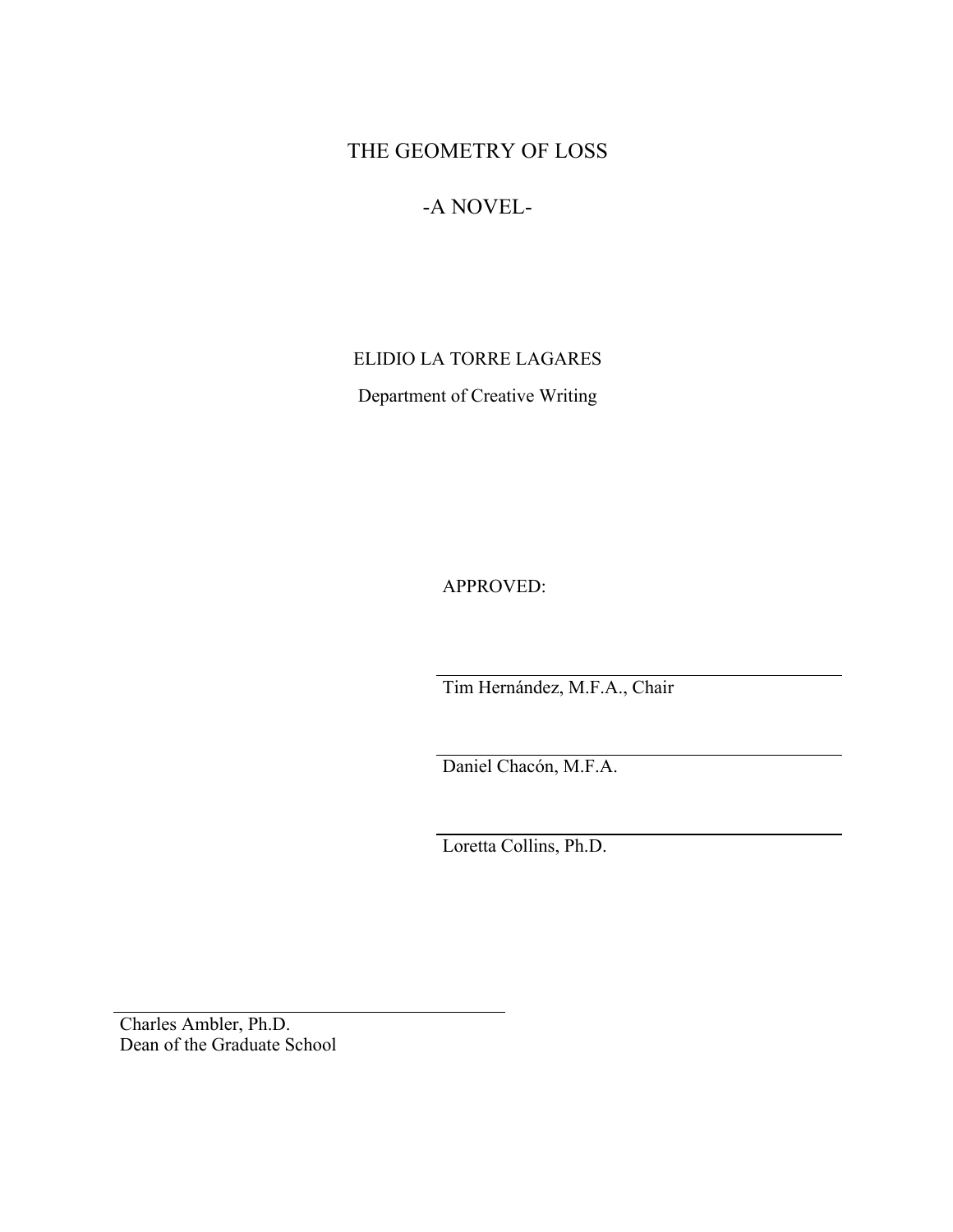Copyright ©

by

Elidio La Torre Lagares

2017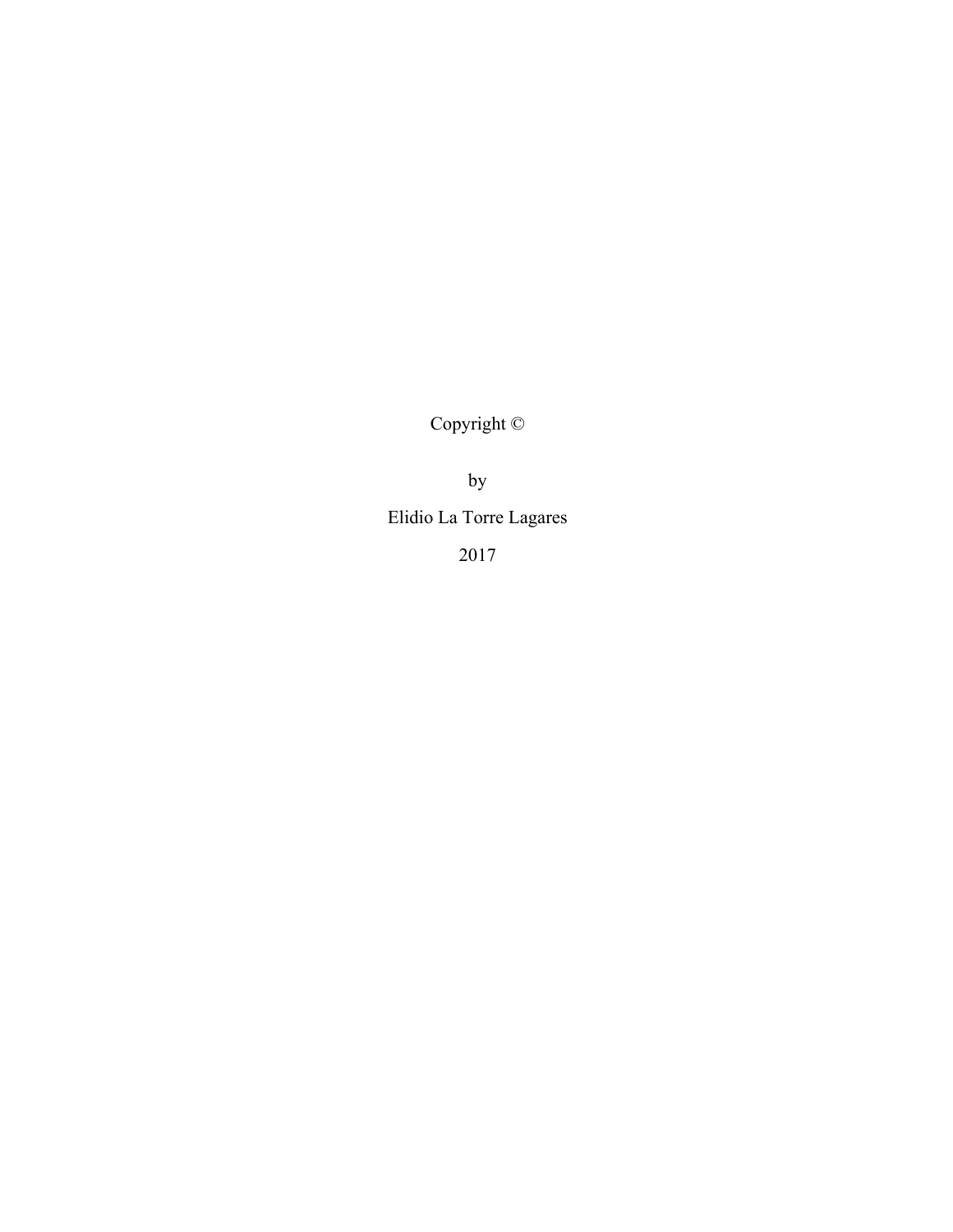# **DEDICATION**

For Sophia Angélica.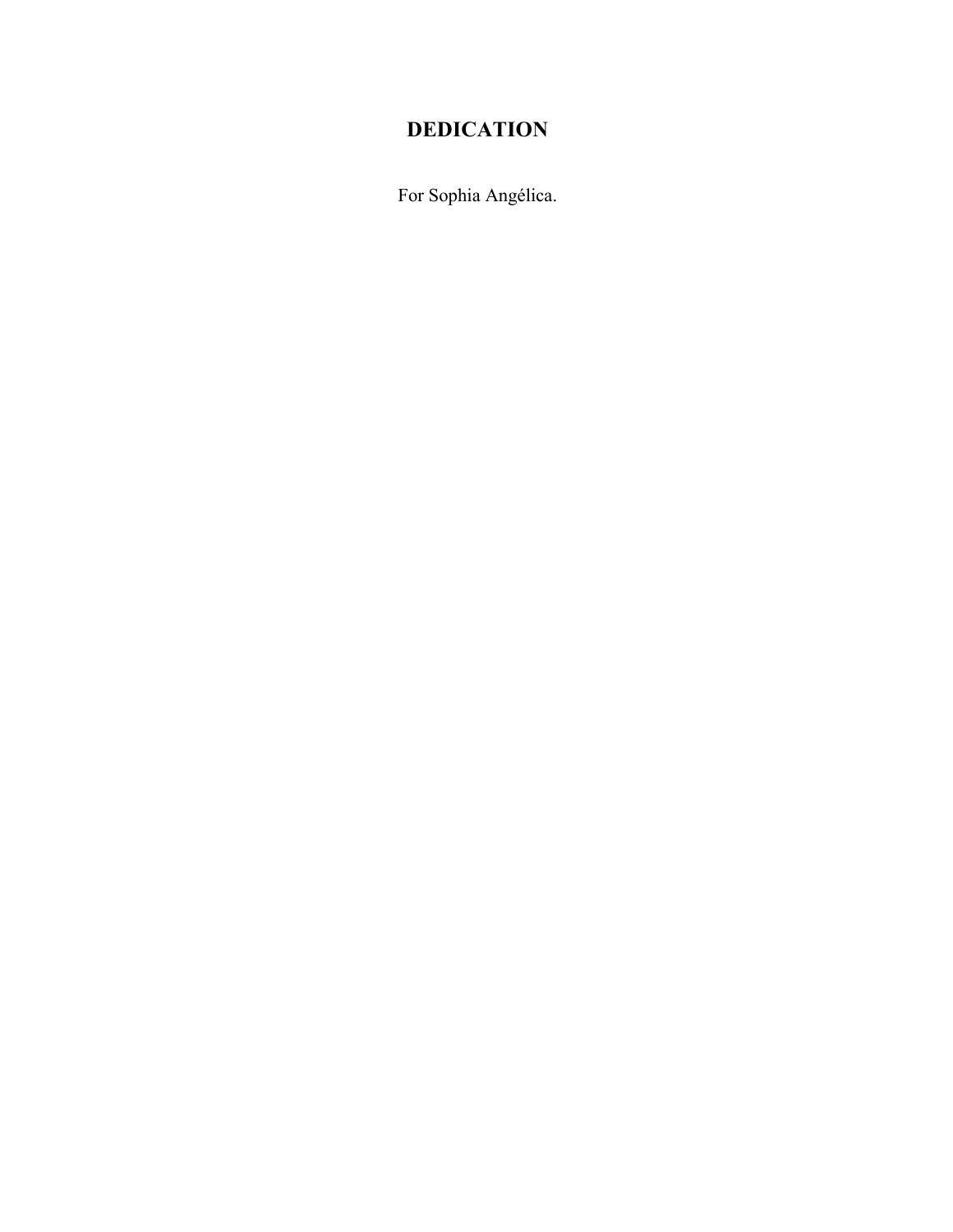### THE GEOMETRY OF LOSS

# -A NOVEL-

### ELIDIO LA TORRE LAGARES, Ph. D.

### **THESIS**

Presented to the Faculty of the Graduate School of Liberal Arts The University of Texas at El Paso in Partial Fulfillment of the Requirements for the Degree of

### MASTER OF FINE ARTS

Department of Creative Writing THE UNIVERSITY OF TEXAS AT EL PASO

May 2017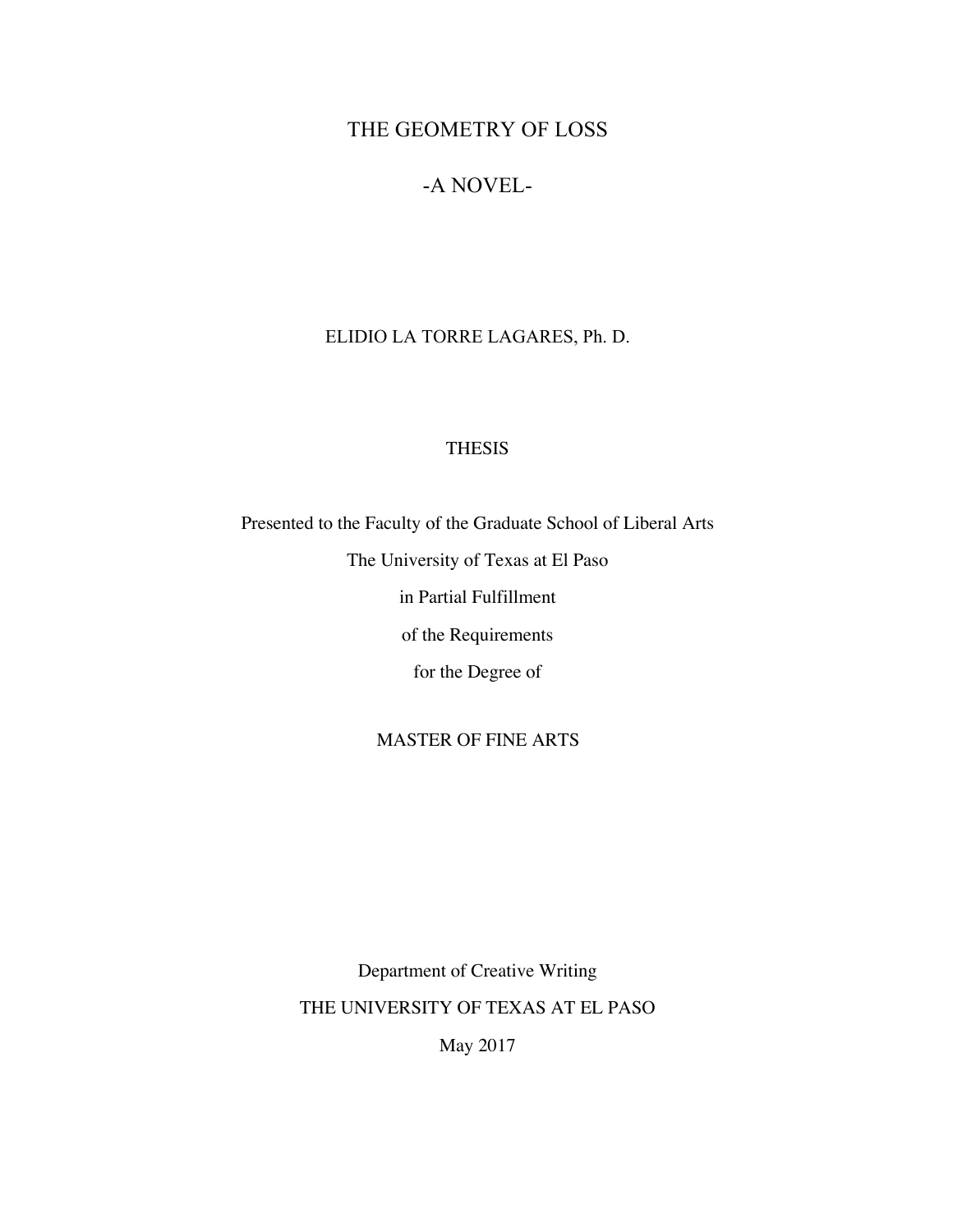### **Acknowledgements**

I would like to acknowledge the guidance and support from the Department of Creative Writing faculty at the University of Texas-El Paso, especially to professor Andrea Cote Botero, professor Sasha Pimentel, professor Daniel Chacón, and professor Tim Hernández. Thanks to them, I have become, if not a better writer, a humbler person. I also want to thank doctor Loretta Collins, for all the friendship, wisdom, and good camaraderie.

Parts of this novel have been previously published and/or awarded. Sections from **Part I: Colorless Ideas Sleep Furiously** were submitted under the title "Colorless Ideas Sleep Furiously" to the University of Texas-El Paso literary contest, where it earned second place. The story appears in the Spring volume of *The Río Grande Review*. Sections from Part III: Glitch were published under the title "Partial Residence on Earth" in *The Acentos Review*, February 2016.

Finally, I must thank my daughter Sophia Angelica, for listening to my non-sense when I needed to be heard.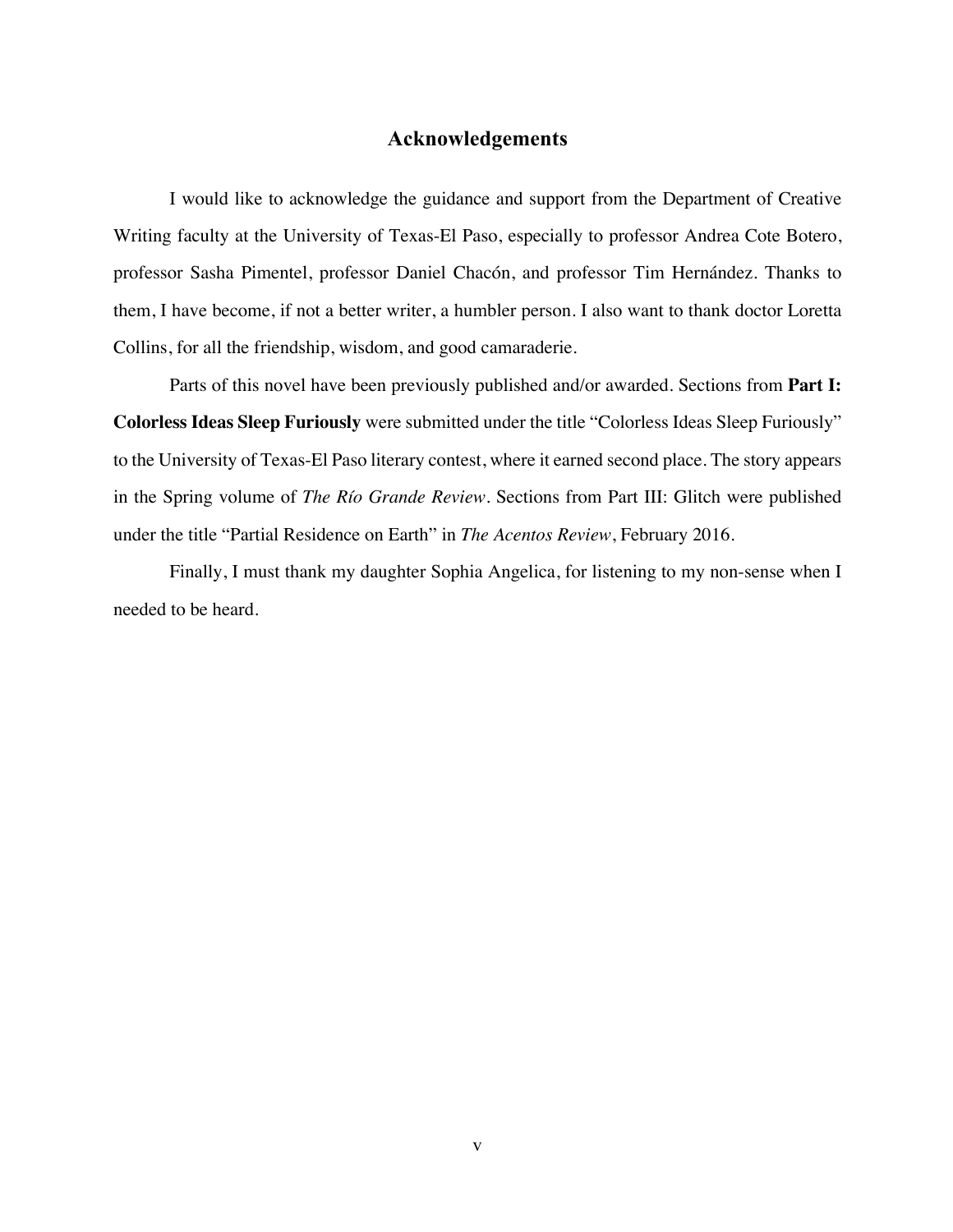# **Table of Contents**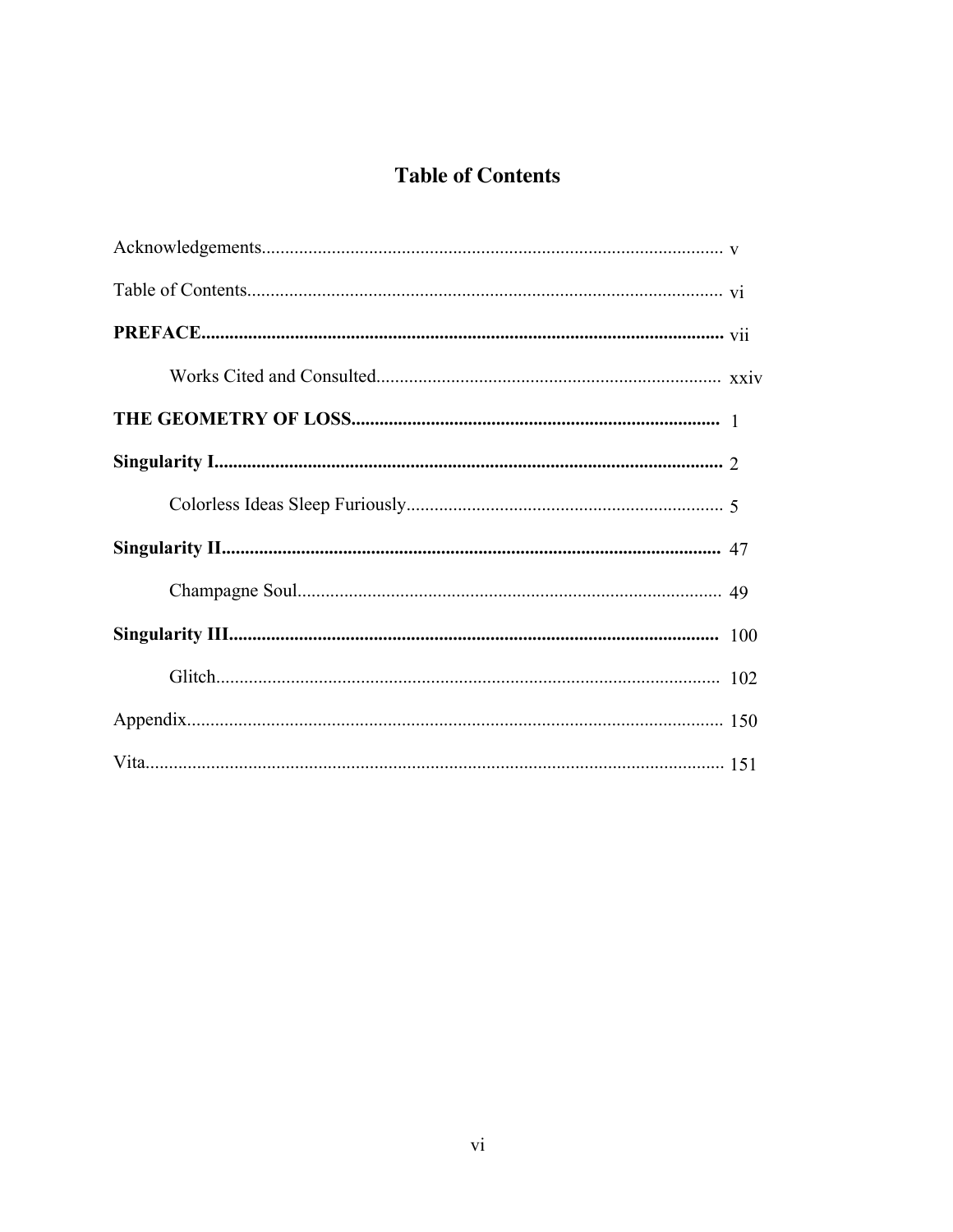### **PREFACE**

*it's only in uncertainty that we're naked and alive* -Peter Gabriel, "That Voice Again"

#### *SCOPE OF THE PROJECT*

If voice is presence, and presence remits to identity, can voice signify without a body?

On the rise of transhumanism as a life philosophy, an intellectual and cultural movement, and an area of study, I wonder, as a writer, about transhumanists' commitment to technologically mediated experience. The nature and limits of the self. The high level of interest in philosophy and neuroscience among transhumanists has rendered unsupportable the Cartesian view of the mind or self as a unitary, indivisible, and transparent (More 7). Furthermore, as I think of the role of language in the construction of an identity, I become more aware of that which traces differences among the peoples of our planet: culture. Indeed, differences become much more interesting than similarities because they can be asserted in numbers of ways and supported by correlative displays of reason to define positivists categories such as race, skin color, gender, and language, the unquestionable material of the writing arts. If we are bodies of words (Lacan), language makes possible our existence.

Writing –the written code, the art that summons my studies at the College of Liberal Arts in the University of Texas-El Paso– supposes to be the undisputable technology in the evolution of the human species. It is through words that humans become aware of memory. We "record" and "store" life with language and we derive meaning(s) in the many possibilities of their amalgamations. We are made of the past: we acquire language, we use it, save it. It becomes a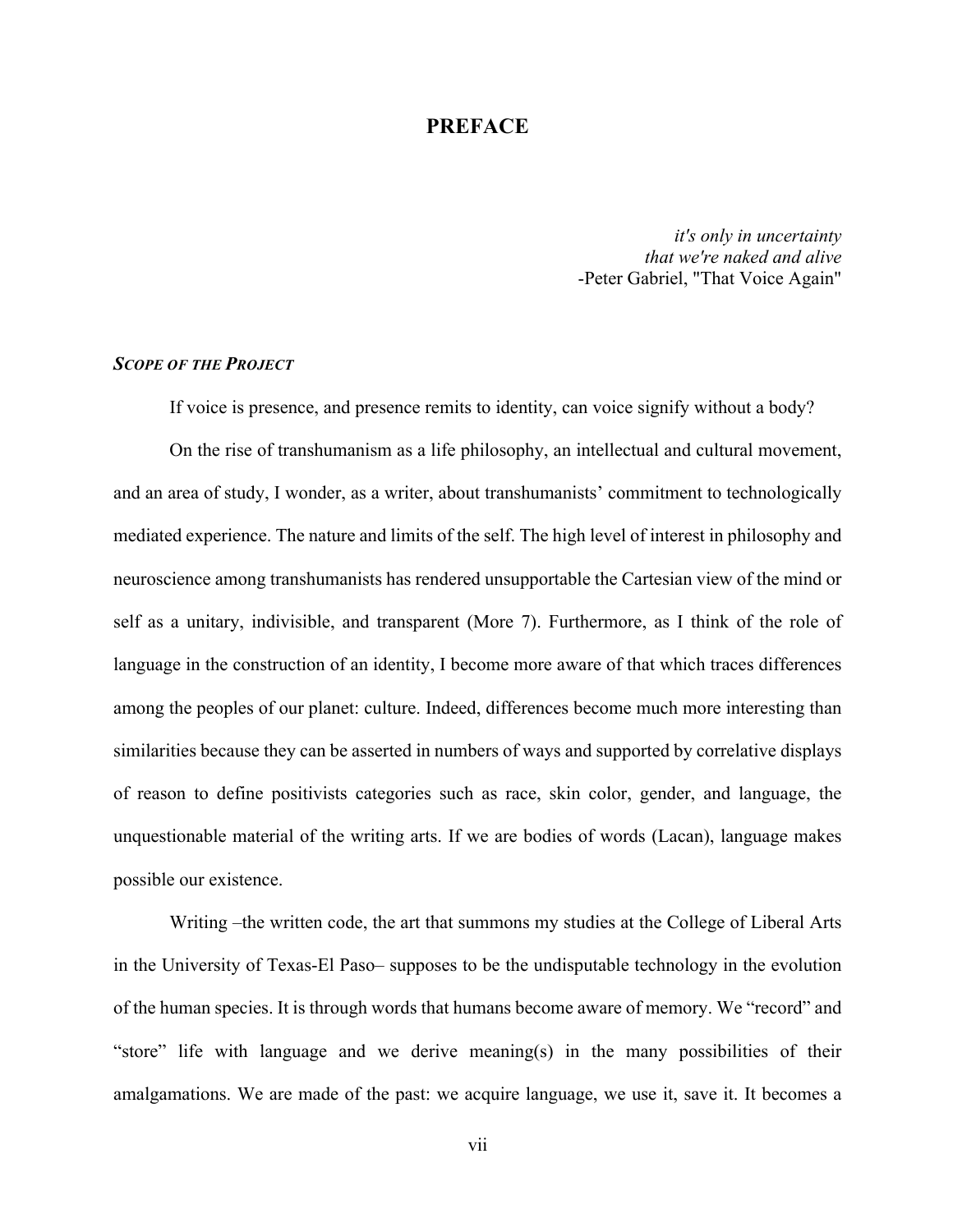prosthesis: we use it to communicate and to connect with a reality beyond our bodies. While the body is a reality itself, it is never self-assertive. We must confront our otherness to construct the self. In other words, we are made of past experiences- of previously given experiential instances that we process in the form of memories. One could even argue that knowledge –cognition and its processes- is based on the accumulation of thoughts, experiences, sensations, and impressions that the brain orders for us. It is what makes us *be.*

And yet, language is not biological. One is not born speaking, even less writing. That which secedes our animal condition, reason, can only be expressed through the constructs of language. Language confers a logic, in the Wittgenstenian appreciation; an order; the world becomes delimited by sense and non-sense, what is meaningful and what is devoid of meaning. Nonetheless, in both cases, spoken language –a form of sound– carries possibility, existence.

It becomes voice. Speech. Communication.

But then, the conundrum: can voice exist without a body? What if, on the verge a singularity era, consciousness can be emptied on a hard disk, a flash-drive, or, more likely, on the cloud over the Internet? What if, by some artificial intelligence, I could defy the limitations of the physical body and migrate my entire self-consciousness, to a new existential realm, translatable in binary codes as recordable data? What if, when my body betrays my willingness to live, I can become something else and live in another body, virtual or else? Moreover, we must consider that

> [a]s we store more of our memories externally and create avatars, it is also becoming increasingly apparent that the boundaries of the self are unclear and may not be limited to the location of a single body. Complementing these questions about the nature and identity of the self at any one time are questions about the

> > viii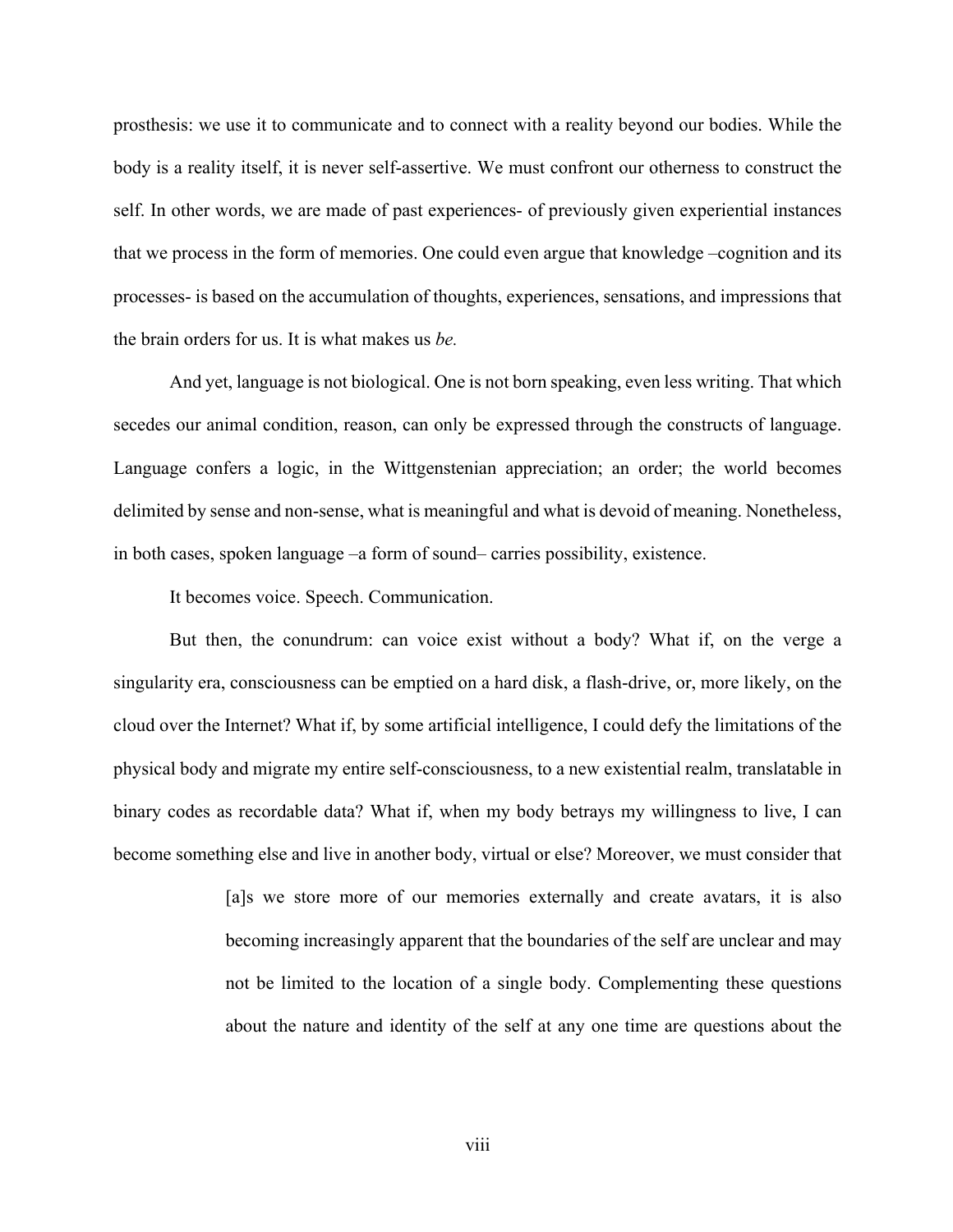identity of the self over time, especially for a self that undergoes major cognitive and somatic changes over an extended lifespan (More 7).

*The Geometry of Loss*, the novel I present in partial fulfillment of the requirements of the degree of Master in Fine Arts at the University of Texas-El Paso, meets at the crossroads of humanity and posthumanity. Initially, I intended it to be a novel of personal quest, identity, and memory, which are, after all, the matrix realms of literature. As I proceeded with the narrative, I considered that my novel was, partly, informed by personal experience, my longings and doubts; fear and hunger; nowherelessness and, yet, place. But, was it worth it? What did I have to offer as a storyteller? As a Latino writer? As a voice?

Upon a visit to a local bookstore in New York, I realized how literature often took a first name: African-American Literature, Asian Literature, Latin American literature, and just Literature, among others. If my novel were ever to be published, on what shelf will it be displayed? Writers like Julio Cortázar, Jorge Luis Borges, Roberto Bolaño, among a few others, defy the conventions of national literatures. They are widely read, although some critics might argue that they generally formulate some brand of Western European literature enounced in Spanish. In my case, being Puerto Rican (which means I am the sum of time, traces, and races, in addition to being an American citizen) did it really matter? Did it? Moreover, what kind of story would I write? Another novel of migration and survival? The tale of a Puerto Rican man who goes around trying to find and reaffirm his national identity? But, what if I ceased existing as a human and become a consciousness inside the mnemonic realms of a machine? Would I still feel? Would I still be considered within the paradigm of skin color and ethnic differences?

I could not come up with an answer.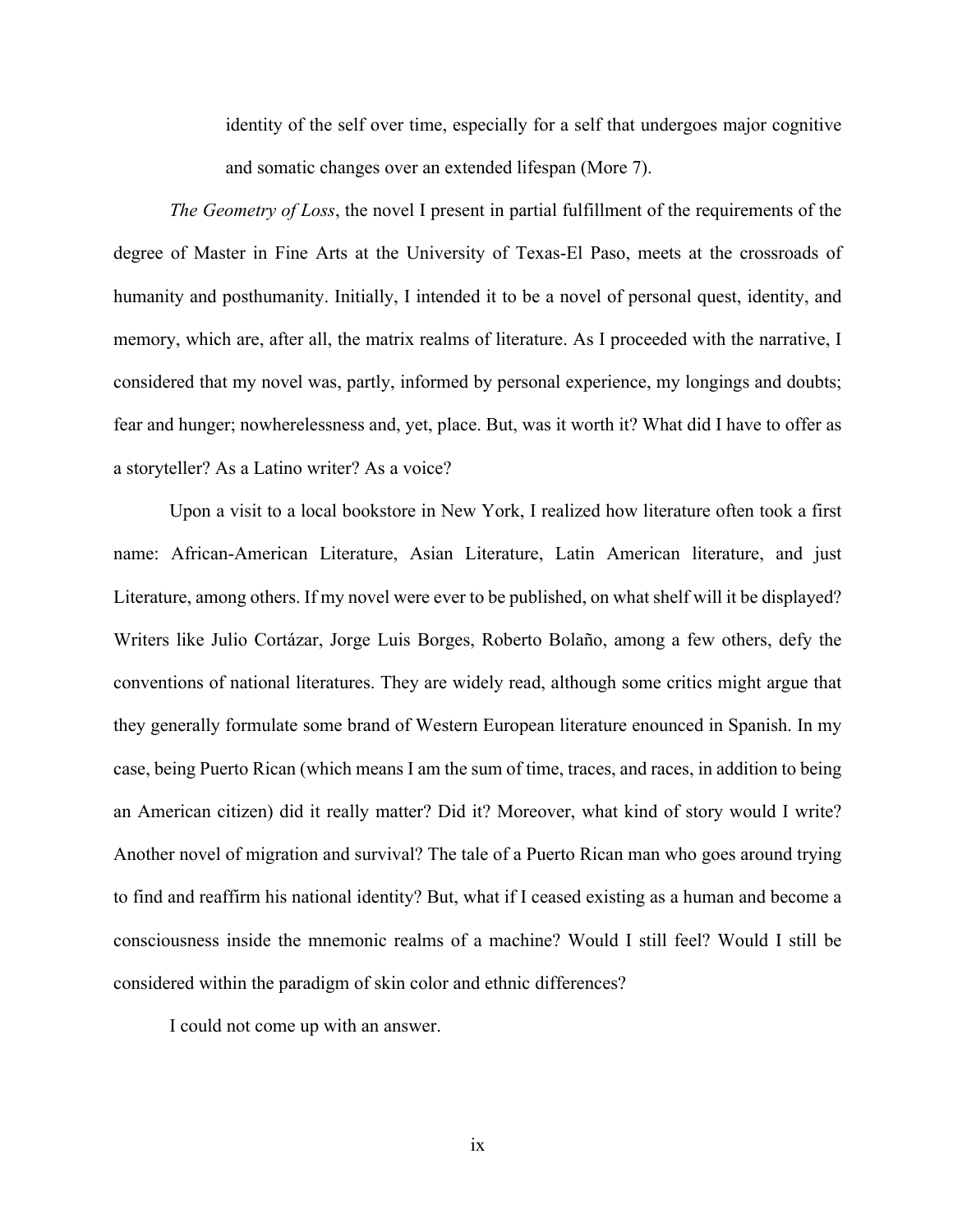Islands are limited in scope. At some point, driving in any direction, one will find water on the horizon.

#### *POETICS AND ASSESSMENT*

In his book *A Voice and Nothing More*, Mladen Dolar contends that voice is the structural paradox that "holds bodies and languages together." Voice -physics or vibration- produces sound waves of signifiers that make language be heard. If voice transduces the aural expressions of language, then it is what makes the poem distinctive, unique. Literature talks, communicates, through voice and its attributes: sound and silence. As an integral part of poetics, it is what articulates, contains, and shapes the literary work.

In his poem "Voice," Ron Padgett considers the artificial honesty of voice as a poetic device:

> I have always laughed when someone spoke of a young writer "finding his voice." I took it literally: had he lost his voice? Had he thrown it and had it not returned? Or perhaps they were referring to his newspaper the Village Voice? He's trying to find his Voice. What isn't funny is that so many young writers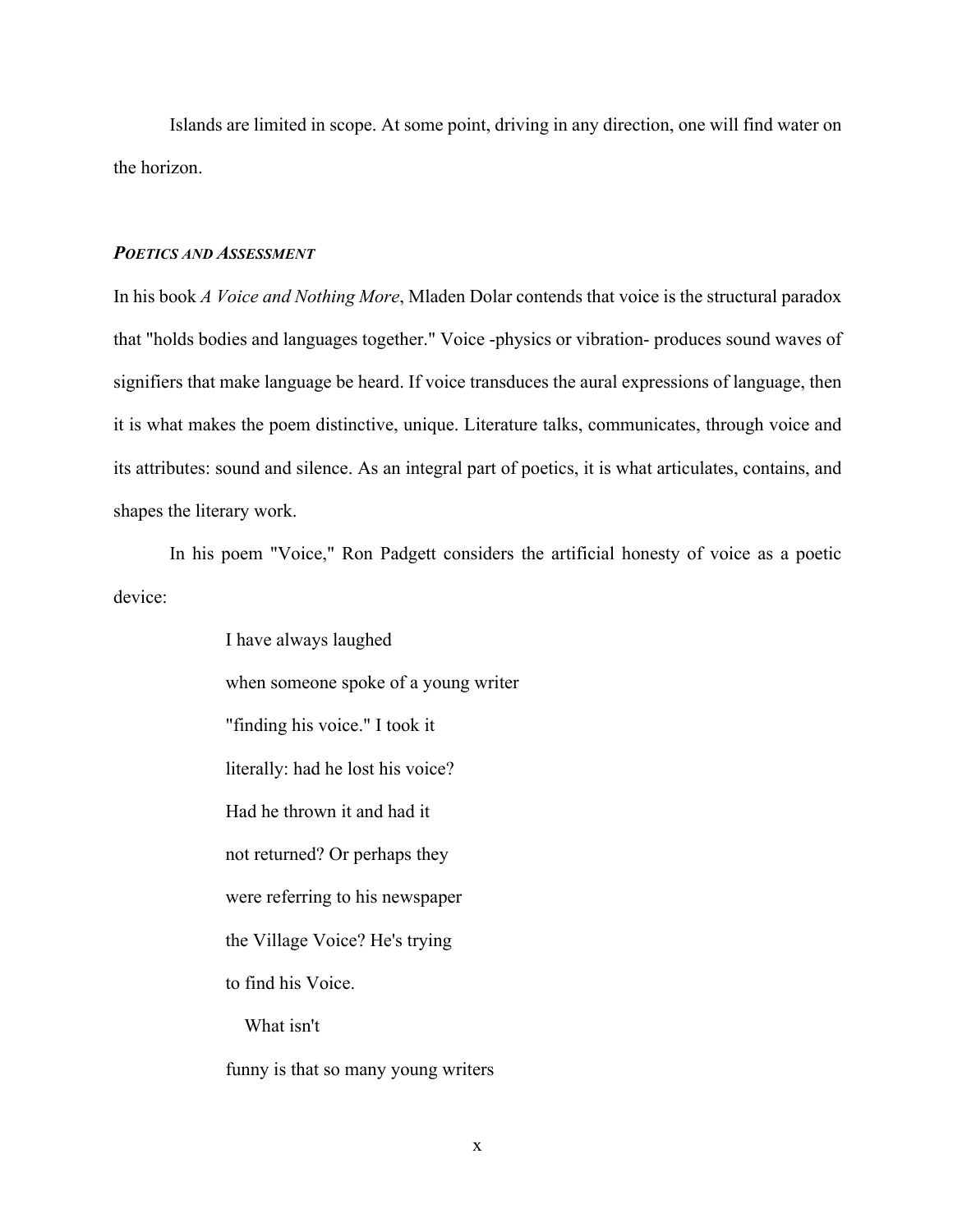seem to have found this notion credible: they set off in search of their voice, as if it were a single thing, a treasure difficult to find but worth the effort. I never thought such a thing existed. Until recently. Now I know it does. I hope I never find mine. I wish to remain a phony the rest

#### of my life. (167)

What is it "to find a voice?" As writers, Padgett contends, we are induced into a quest for that peculiar intangible that can only be heard, not seen. Voice becomes more than a phonetical instance: it turns into a plateau, a higher achievement that seems to distinguish the artist/writer from the individual self as much as s/he abandons the historical persona –the individual who conceives the writing piece–. In his poem, Padgett alludes to two different instances of the voice, namely the "performatic" instance and the "natural" instance. The former refers to those linguistic occurrences where the poet tries to conceal or enact a particular *persona* from a specific point of view that could or could not be detached from the poet's own self (I think of Edgar Lee Master's poems in *The Spoon River Anthology*); the latter refers to the poet's attempts to sound more truthful to his actual beliefs without concealment (here I think of confessional poets like John Berryman or Sylvia Plath), not like a heightened (or degraded, for that matter) version of the poet's self. In any of the two cases, however, voice is related to the production of a presence, to the assertion of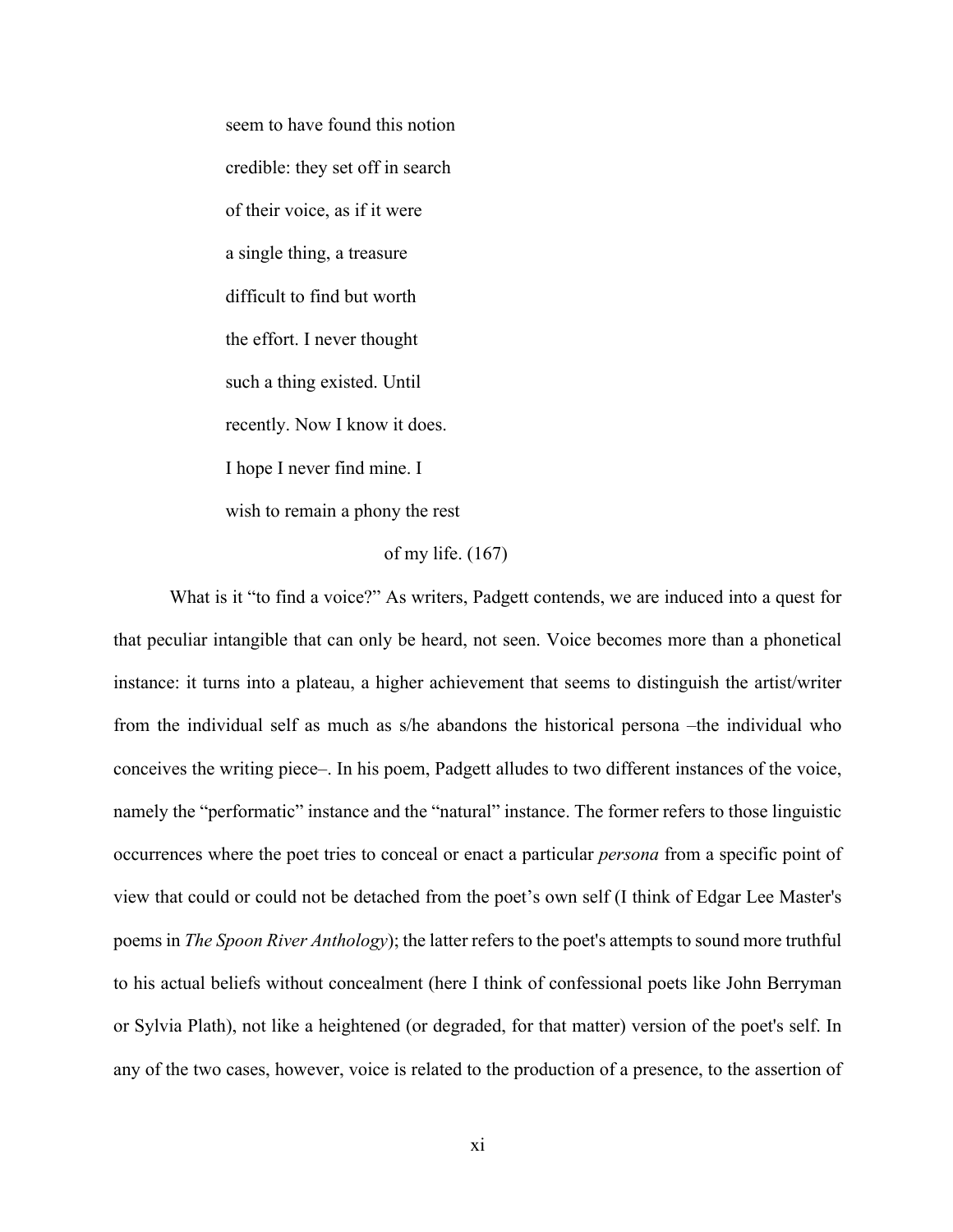a body, because voice is not produced in a vacuum. Voice implies an emitter, a sound production apparatus, a point of origin. Voice is being in time.

But, if voice can exist without the body, do differences then matter?

We are all *codifiable*. Translatable in numbers.

One of the first precursors of transhumanism, Nikoilai Fedorovich Fedorov, advocated for using scientific methods to achieve radical life extension, physical immortality, resurrection of the dead, and space and ocean colonization. According to Fedorov, the evolutionary process led to increased intelligence culminating, so far, in human beings. Humans must use reason and morality to shape further evolution (More 10-11). Since there is a beyond-reality, humans could be restored in new, immortal forms.

If human form continues to be one of the predominant themes in the arts (More 20), what would it mean to lose the physical body and become a mere voice in a computerized system? If physical form related to the core of human nature, what would it be to be just a voice?

Clearly, in poetry, as in fiction, voice preconizes a body. Voice is not lost, or found for that matter; voice is acknowledged. It's such a critical element for the poet because it's where the poem resides. It is the map and the territory. In the informational model of language, the spoken or written word is merely a vehicle for the meaning that it conveys. If this view is correct, what might appear to us as essential to language, namely the words themselves, their material presence, whether as the cadence of the voice or the style of the words on the page, becomes what is most inessential. This model's ideal of communication, then, would be the disappearance of the word in the pure translatability of meaning. Or sense.

From a formal standpoint, in *The Geometry of Loss*, I have grown acquainted with the concept of narrative voice as an allegory for selfless, boundless identity. We know we have a need

xii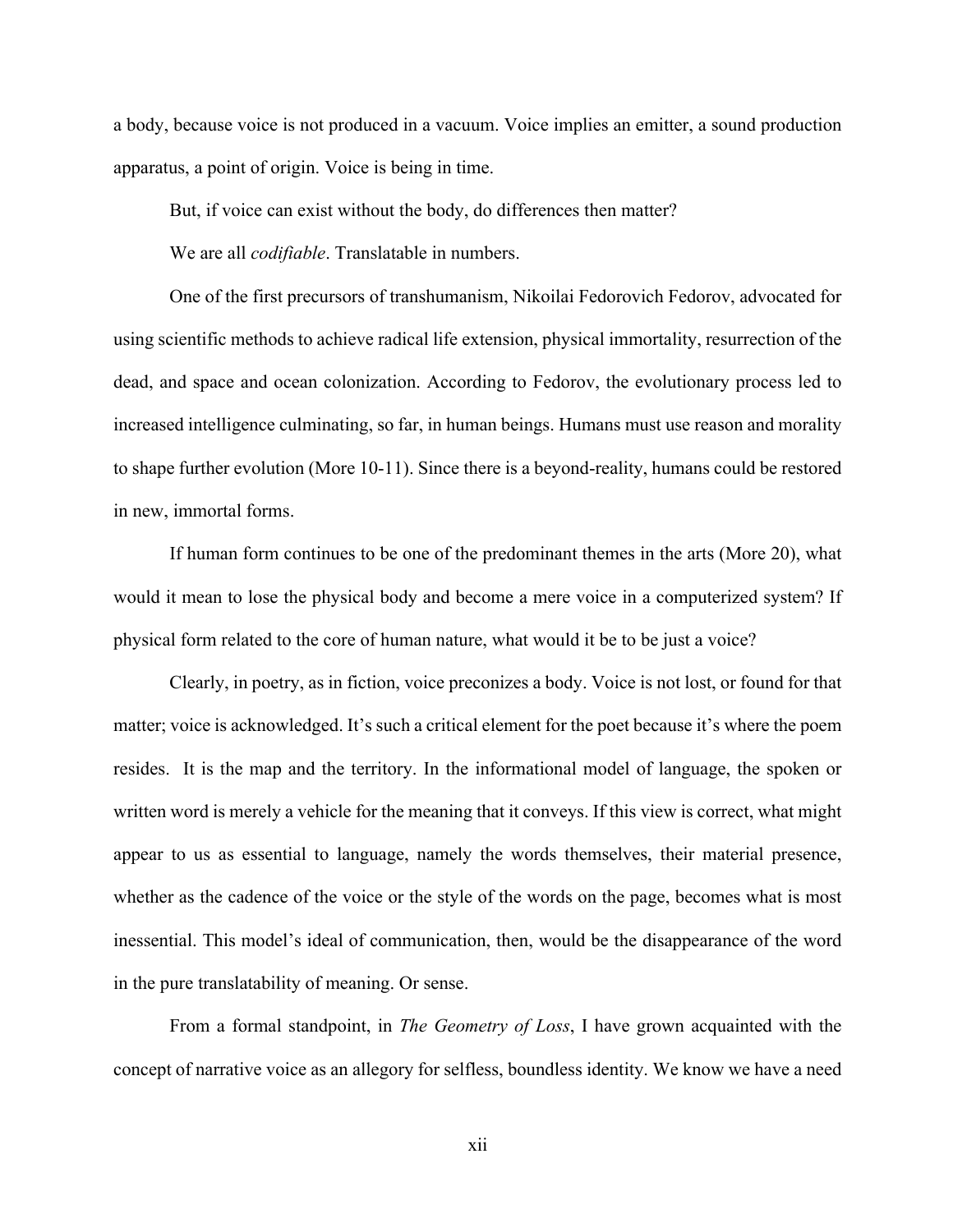to communicate and explain the world, ergo, the invention of language and art. Language settles our erratic self. Writing conforms and uniforms. As Maria Zambrano puts in her essay "Para qué se escribe?": "Se escribe para reconquistar la derrota sufrida siempre que hemos hablado largamente" (1). Writing is a withholding of words, whereas in speech there is releasing.

To speak is to shed; to write is to hold on to what we inevitably lose. To grieve for our losses, select and create linguistic instances to amend the loss. In Italian, the expression "sono senza parole" means, literally, "I am without words," to express a state of anguish or *sgomento*. Being without words is being without existence, and the paradox is that it can only be expressed with words: "Sono senza parole" (Bartoloni 254). On the light of such proposition, Zambrano's idea acquires sophistication, stringency, and, by necessity, an ethics of ambivalence.

Image and language separate and deviate, a rupture that memory tries to reassemble.

Voice materializes spectrality, it becomes certainty of a body –whether real or imagined–.

If voice is presence, and presence is existence, by syllogism we might conclude that voice is existence, language concomitantly made of sounds and dispersed in time.

In this regard, Alice Notley's essay, aptly titled "Voice," exudes such poetic brilliancy which can be summarized in what she considers to be the "two important qualities that a poetic voice should have," namely fearlessness or courage ("the voice must be clear about itself in some way, believe itself, and be consistently unafraid," she says) and vividness, or the "actual presence of the live poet in the dead words of the page" (156-157). Notley also notes the crucial distinction between voice and style, where the latter can be identified by groups- probably meaning by mimesis and modeling-, and the former is uniquely irrepressible.

Writer, voice, and text become dissoluble. A mask. A performance. Play.

xiii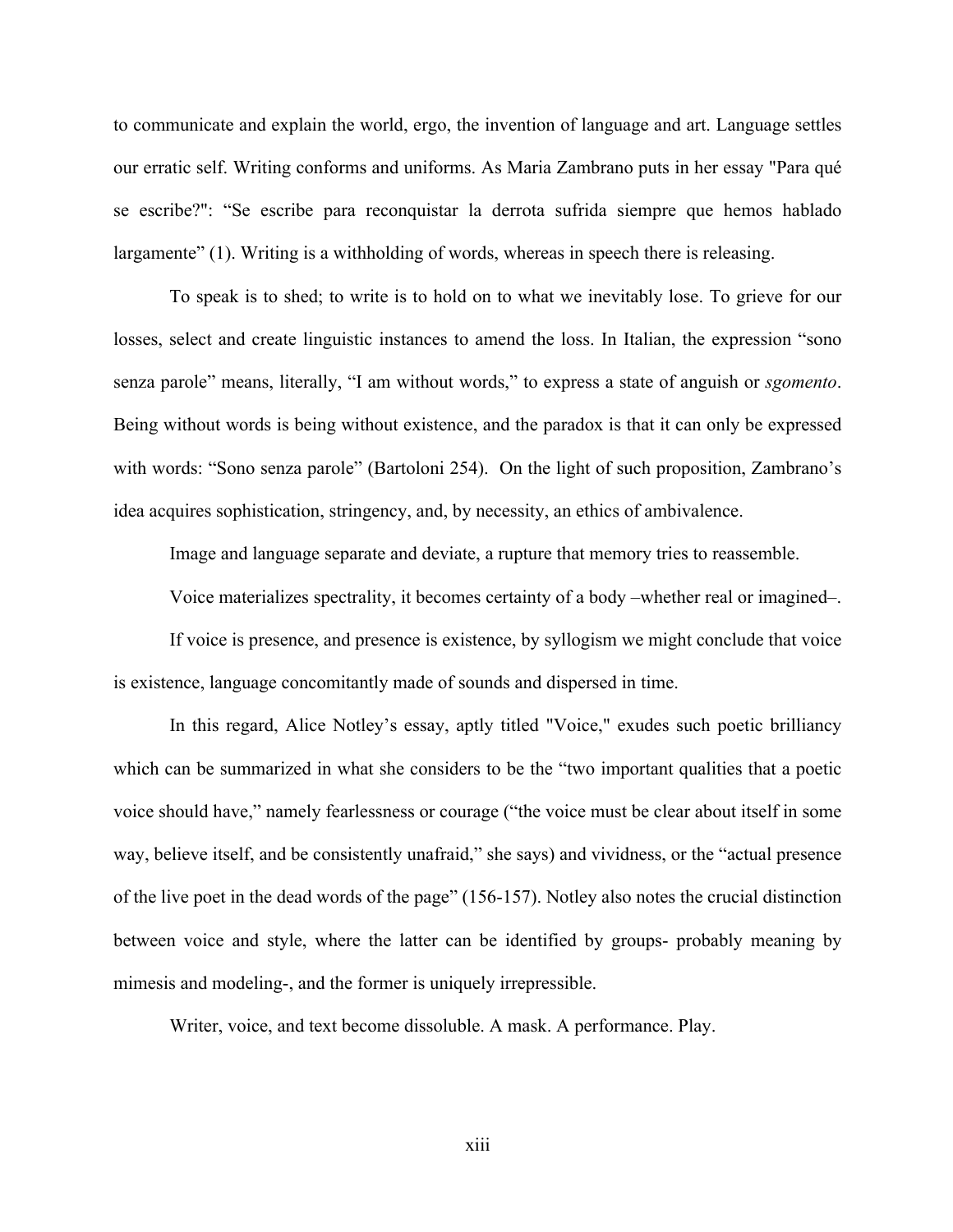If writers can shapeshift it is because of voice. Concealment lives in the trickster's mouth. The trickster, a cultural archetype who often exhibits overpowering wordsmith skills, blurs boundaries of the real and the unreal- untruth and truth.

And yet, creation happens.

Not surprisingly, the mythification of the creative process soon veers off into the realm of the unexplainable. Again, paradoxical or circumstantial irony, the creative process stems from its self-estrangement. Whatever inspiration is, it's born from a continuous "I don't know," like Szymborska claims.

Such *not-knowing* propels the need for *knowing.* The poet must confront life and explain it to herself in all its complexities and subtleties. To that extent, doubt becomes useful, because doubt propels quest, a distinctive feature of that which is incomplete. If so, then, how can voice be unique if it could be so ambivalent?

The question that drives my narrative is: whose authority delivers the text?

#### *FRAMEWORK*

One of the particularities of fiction writing is its capacity for adaptation and evolution in the modern world. Bakhtin associates the novel to the invention of the written language, as opposed to poetry, which was born with oral language. If epic poetry (in the classic sense of the term) perished because of its hermeticism and self-closeness, fiction writing is yet to be defined in one concentric formula. In effect, as Bahktin theorized, the novel is malleable, it cannot be pinned down singlehandedly. It is a vacuum, it absorbs and accepts everything. Three concepts that I have favored in my own writing inform the vital signs of the craft of fiction in contemporary literature: surfiction, the Chinese box method, and what Mario Vargas Llosa calls "the shift."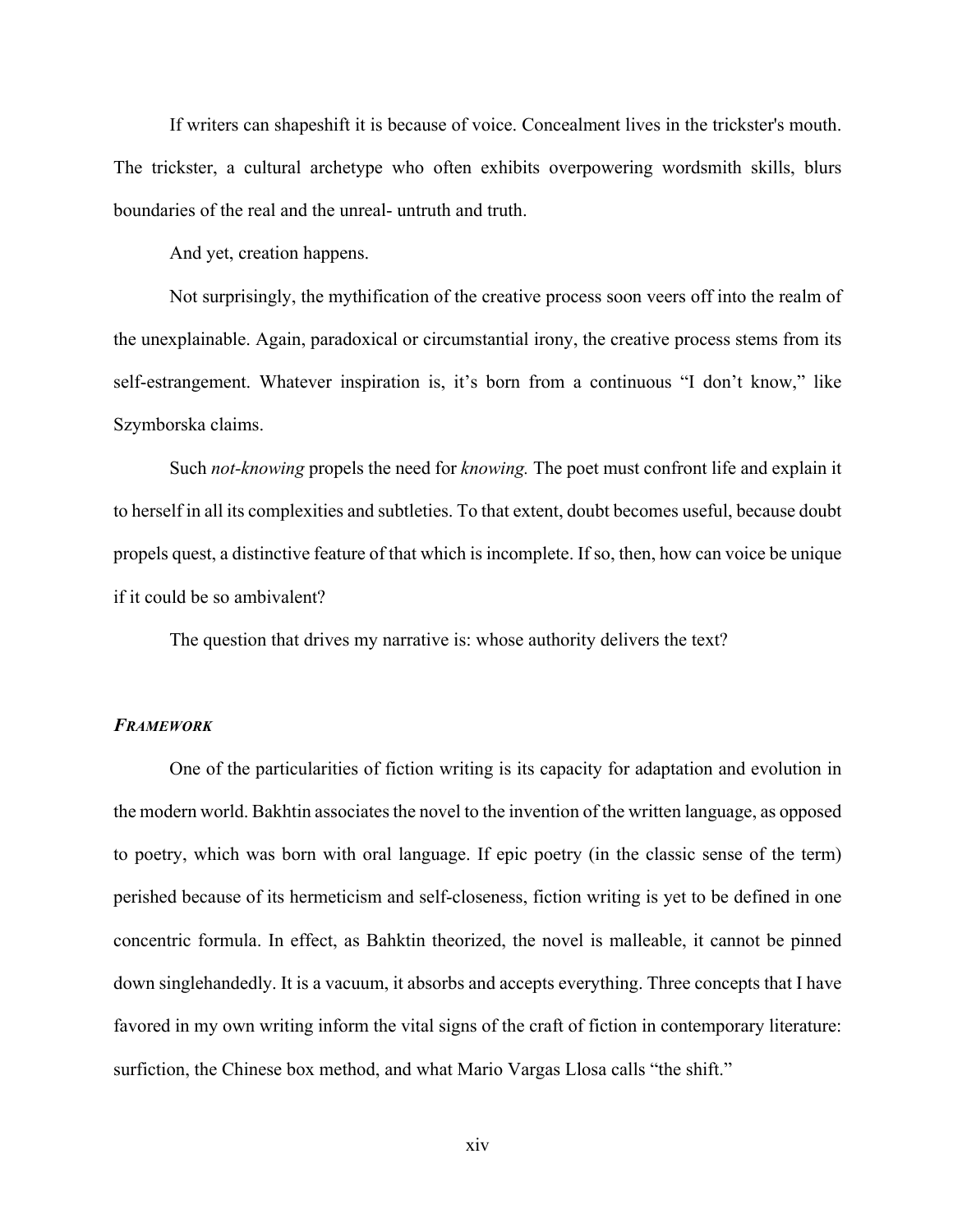In an essay on Hertha Muller's work, Paola Bozzi explains that surfiction "does not draw a distinction between memory and imagination, between what really happened in the world and what it imagines happened" (111-112). Surfiction stems from autofiction, the interplay between the author's biographical accounts of his life events to the fictionalization of said experiences. The autobiographical aspect appears only as mediation, since, as Muller says, "I, too, relate to myself in a mediated manner" (Bozzi 113). I have always contended that writing can only be fueled by the degree of personal experiences, owned or borrowed, that the writer can contain. These experiences are scrutinized, sifted, selected, and shaped in the form of story. Even if it is merely a topic of interest, something that I have not lived through but that I possess as if I had, I feel compelled to tell about it and embrace it as my own.

Muller borrowed the term surfiction from Raymond Federmen, who defined it as the thematization "of the constructedness of reality" (Bozzi 113), to the extent to which it does not reproduce or mimic reality, but creates its own autonomous existence. Surfiction levels real life with fiction, obliterating the boundaries between one and the other. My life is out there, broken down into words that are selected, played with, and extended through the fictional. For example, the third part of *The Geometry of Loss*, titled "Glitch," originates from a personal anecdote. When my daughter was five years old, she asked me why I did not wear a suit and tie for work like most of her friends' fathers, and I told her that in my planet, people did not wear a suit and tie for work. Yes: I told her I was an alien from Ganymede, a moon in Jupiter. She believed it. It was not until recently when she remembered the anecdote, and I was compelled to write a story about a human whose father is an alien from Ganymede. More than science fiction, what lies at the core of my story is the absence of my own father, who remains an alien after all these years.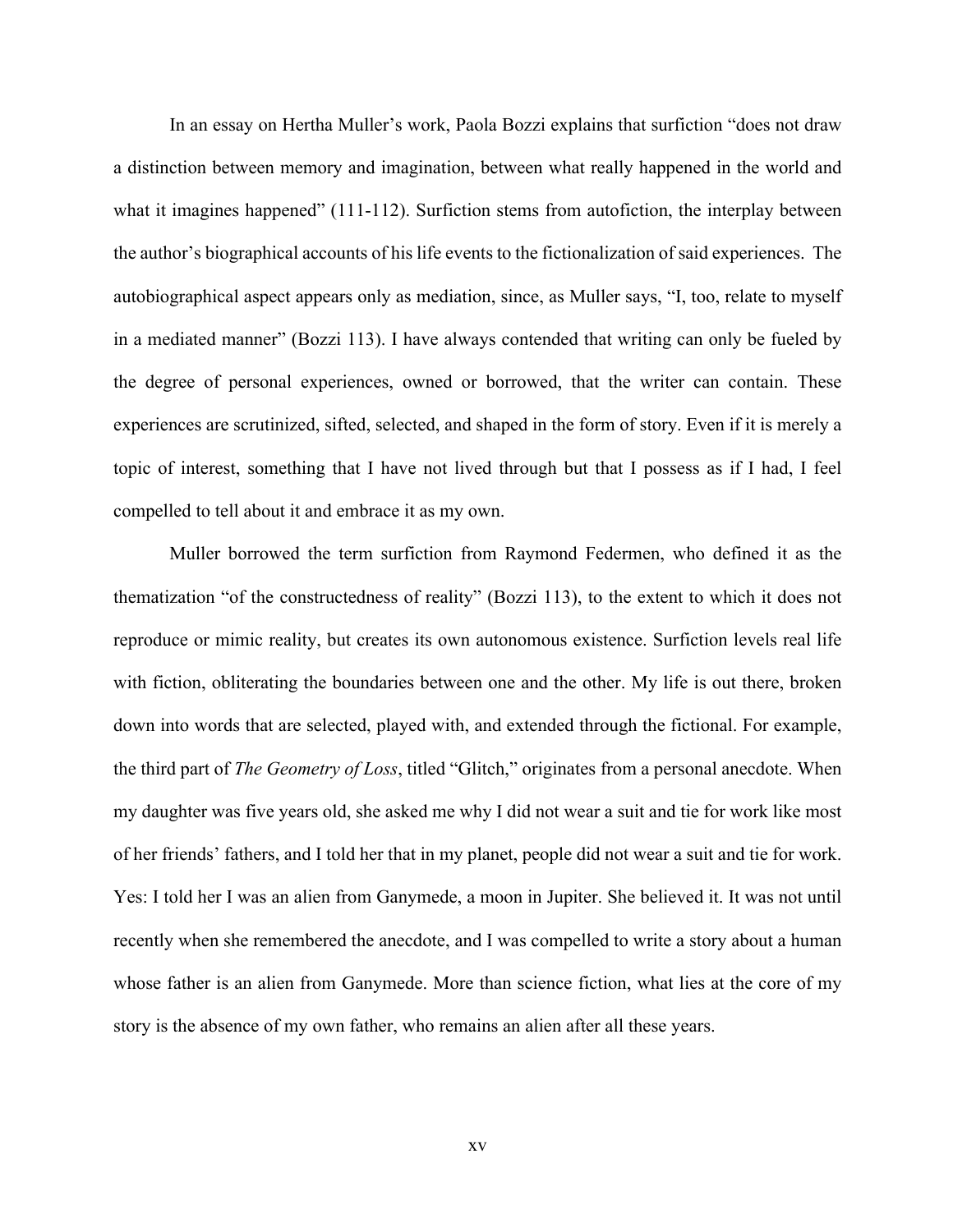How the mind works, how imagination and memory intertwine into a more-or-less cohesive idea, is just how literature works.

Experimentation, I must defend, is an end in itself. It is never a goal. In *The Geometry of Loss*, experimentation is ironical. Therefore, it is a structural device. My interest in using experimentation as a means to an end stems from my experience in Tim Hernández courses, where reading writers such as Daniel Grandbois, Percival Everette, Luis Alberto Urrea, Amy Kempel, and Lydia Davis paralleled to more formalist geniuses, such as Truman Capote, Ambrose Bierce, and Julio Cortázar. Furthermore, once I immersed myself in Andrea Cote's *Poetic Forms* course, I started considering the possibility of writing a novel that would be approached from a postmodern perspective, written as a poem in prose and with narrative effect. I prefigured that, having been raised among many traditions and cultures, I should attempt to embody my personal instabilities by rediscovering experimentation and honoring tradition. I, indeed, become multitudes.

I have had the urgency to use one of the most enjoyable forms of storytelling methods: the Chinese Box narrative technique. As per implications of its definition, storytelling builds memory and constitutes a form of dialectics that depends on a performer as much as it needs an audience. Storytelling, to some extent, has been replaced in modern contemporary societies by information. But reality is not linear and unitary. Like our identities, reality is the construct or byproduct of the different narratives that conform our lives. Similarly, the best stories are not a straight sequence of events, but move back and forth, and often, they incorporate a level of complexity where another story is introduced in the main narrative with the purpose of establishing parallelisms, create a mirror effect that reflects the main story, provide background story or even to amplify characterization. Ergo, in the case of *The Geometry of Loss*, the narrator relies on storytelling as both the appropriation of memory and the foundation for reality.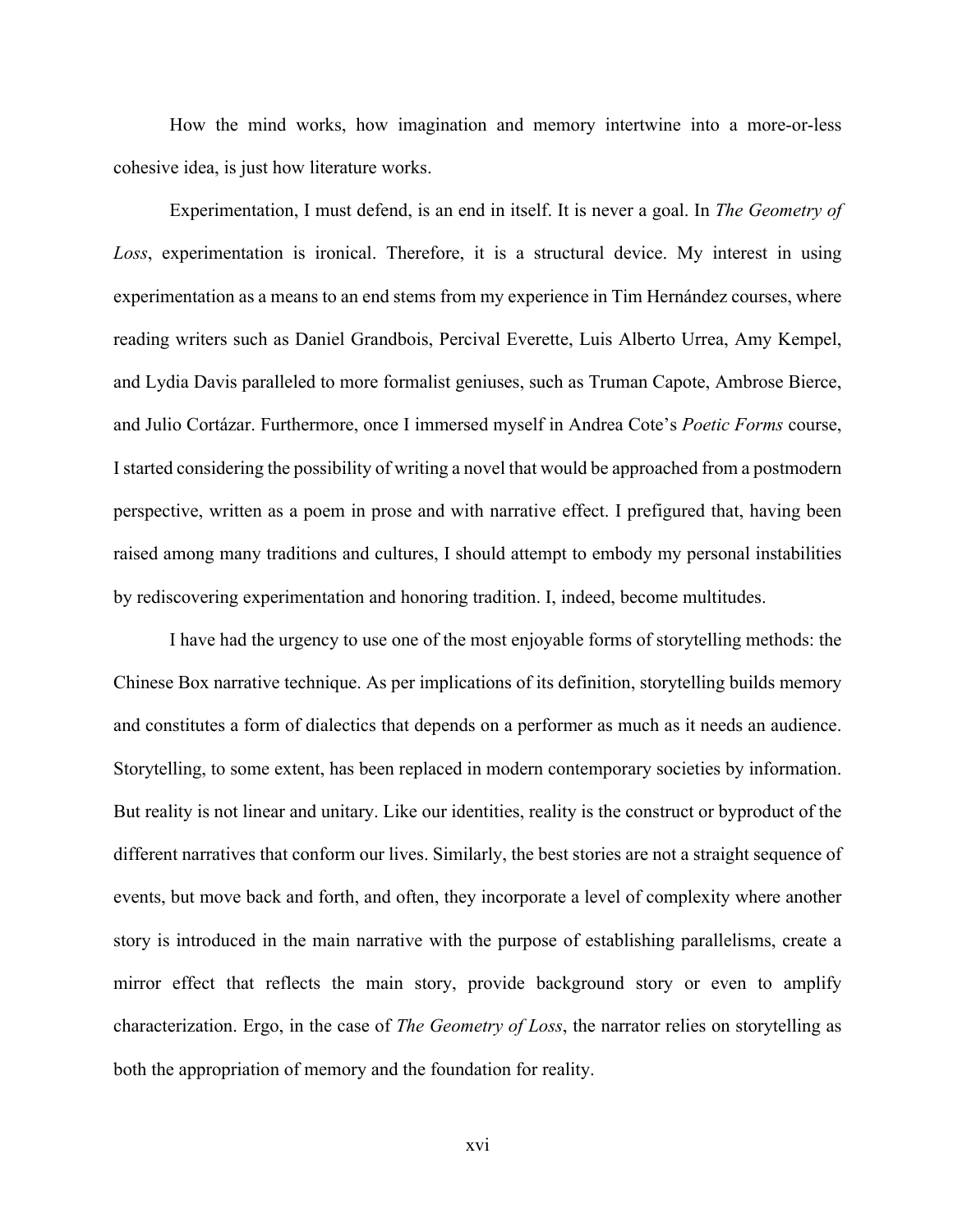With the Chinese Boxes technique, as Mario Vargas Llosa explains, the story is assembled "like those traditional puzzles with successively smaller and smaller identical parts nestled inside each other, sometimes dwindling to the infinitesimal. It should be noted, however, that when a central story begets one or more subsidiary stories, the procedure can't be mechanical (although often it is) if it is to be successful" (101). The Chinese box technique, if used well, should be a detachable part of the story. That is, if you extract the narrative sequence, I must still have a main story from which anchors the other subordinate stories. The elegance of the procedure would be to attain certain degree of flawlessness, allowing one story to spill over the other. The Chinese Box technique functions as a system "enriched by the sum of its parts; each part— each particular story— is enriched, too (or at least affected), according to its dependent or generative role in relation to the other stories" (103).

I believe the Chinese Box can make the sum of its parts bigger than the work of fiction that contains it. The technique not only challenges me as a writer, but commits my writing to one fundamental principle that literature cannot lose: it must entertain at the very least; it must provide pleasure, at the very most. Moreover, the strategy fits perfectly the literary project behind *The Geometry of Loss*.

The main contention in the use of Chinese Boxes is the narrative shift in time, space, and/or level of reality (Vargas Llosa 103). The shift comes as alteration, disruption, but it should not be confused with the *peripeteia* of Greek drama, or the reversal of circumstances in the flow of events. If the shift in space could affect the narrator's point of view (shifting form I to He, for example; or like Cortázar's "Blow Up," which includes narrators in first, second and third person singular), and the shift in time affects the movements of the narrator through past, present, and future, the shift in level of reality always alters the essence of the story. Related to being, it gives writers "the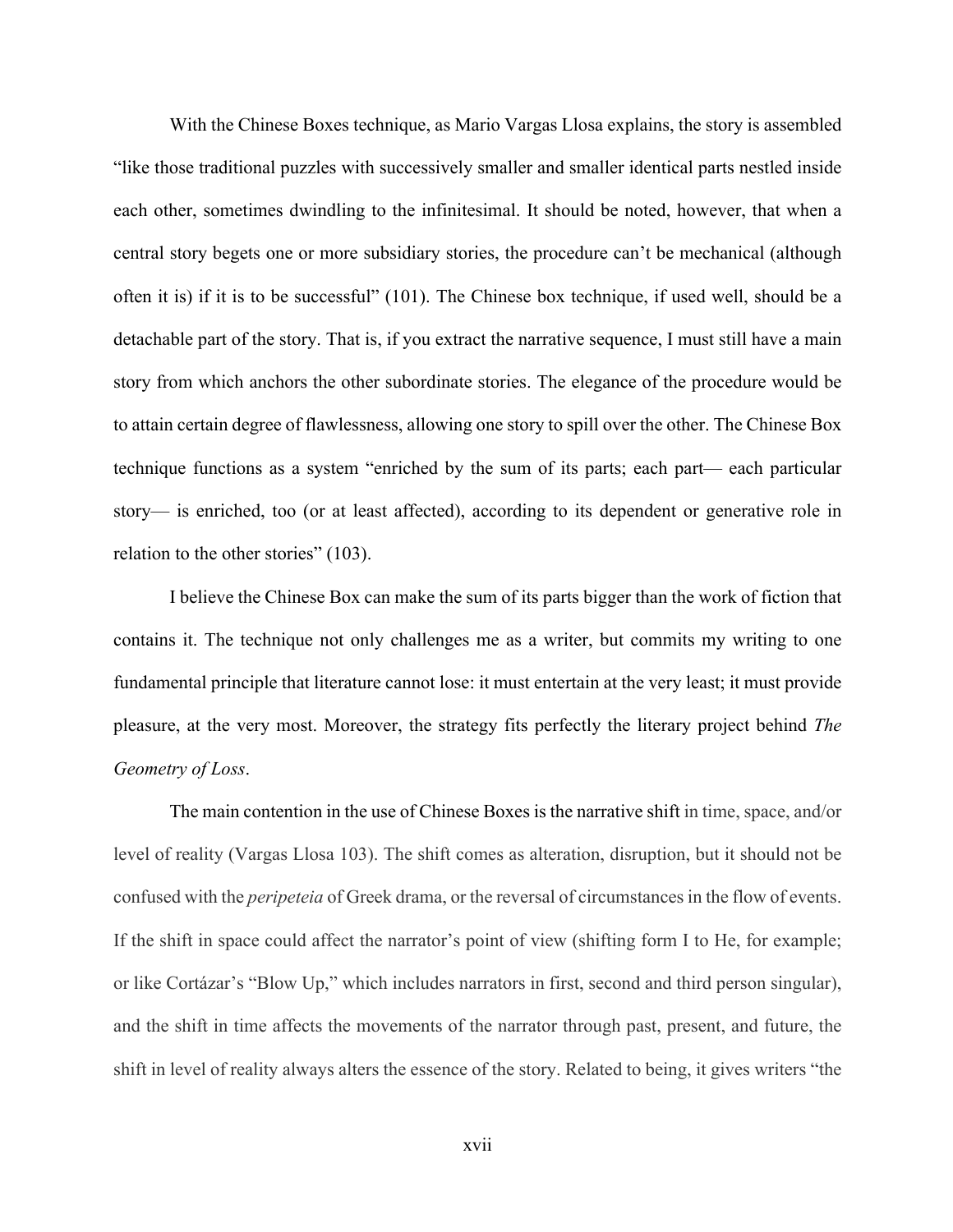best opportunity to organize their narrative materials in a complex and original fashion" (Vargas Llosa 91).

> "Shifts don't guarantee or indicate anything, and their success or failure in terms of power of persuasion depends on the particular way in which a narrator uses shifts in a specific story: the same process may strengthen a novel's power of persuasion or destroy it." (98)

Since the narrator of my novel is not an actual person, but a tampered consciousness, I attempt to formulate the idea of a simulated text, as a simulacrum of story. We should ask, is all fiction writing a simulation? Something that makes-believe. That is, a text written from a firstperson perspective that is actually being written by another character in the story, which is the writing of an implied narrator.

I, as the real author, should take no part of this, though.

I am not even sure if the character who is writing the first-person account is actually the creator or simply the translator or mediator of an experience. Or, is it Oblivia's novel?

By combining direct, direct free, indirect, and indirect free forms of speech –and deliberately eliminating quotation marks in some of the narrative sequences– I consider the possibility of a first-person narrator who has suffered neuronal damage after having been shot in the head during a massacre at a Chuck E Cheese's, where his daughter and wife perished. Then the name game is set: the narrator, a writer named Alejandro, is nicknamed Gogo by Monica, a stripper who goes by the stage name of Amber, and who was at some point Alejandro's creative writing student. Partly out of compassion and partly out of personal interest, she has decided to help him finish a work of fiction he was completing at the time of the tragedy.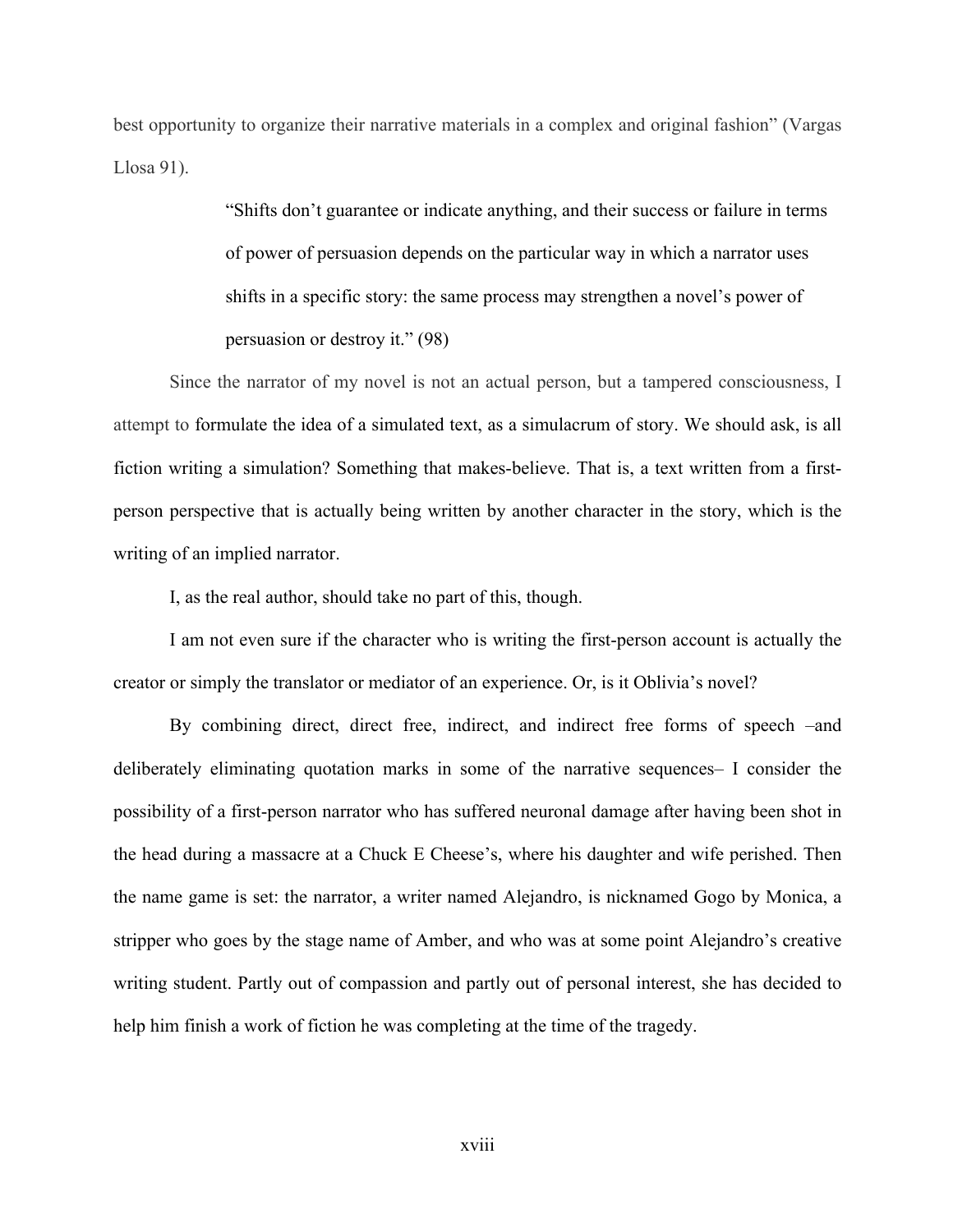Orlando/ Alejandro/Gogo –apparently- suffers anterograde memory loss, and, thus, he cannot create new memories. He recurs to video recordings on his smart phone and to notes he writes on a phone app. Thus, he keeps his present in touch with his "memory" via "cloud computing." In reality, should he lose or forget where he placed his phone (given his condition, a feasible possibility), the data is safe. His memory perseveres.

My intention with this story is to play with the plausible and the possible.

As a craft, all fiction writing is performance. Even in estranged literary pieces like John Barth's "Lost in the Funhouse" or Donald Barthelme's "The School," meaning might be concealed, but intention cannot be eschewed. The story as play is certainly one of the traits in post/transmodern literature and, certainly, this -without any philosophical affiliation, I must sayturns into the object of desire in "Glitch." I try to address narrativity problems –or create new ones– dealing with the narrator and his/her power to "speak" and "see."

Again: I insist: whose narrative is it? Ambar's? Oblivia's? Alejandro's? Orlando's? If Ambar is simply "dictating" the story for him, whose words will she use? Are those Alejandro's exact words? Or is it just Oblivia speaking for them all, planting her own discourse in the text? We certainly reach a level of double unreliability here. Even further, if we accept Alejandro as the main voice in the story, can a man who has no immediate memory of his actions be a reliable source as a narrator? What if Amber is just pulling the strings to have Alejandro/ Or eliminate those who have damaged her, either emotionally or physically, as is the case in the story? Or, does Alejandro/Gogo/Orlando really exist? What if all is Amber/Oblivia's creation? Again: who "sees"? Who "speaks"?

Most of my concerns depart from Henry James' "The Art of Fiction," wherein he declares that the writer of fiction should not be regarded as "less occupied in looking for the truth," but, on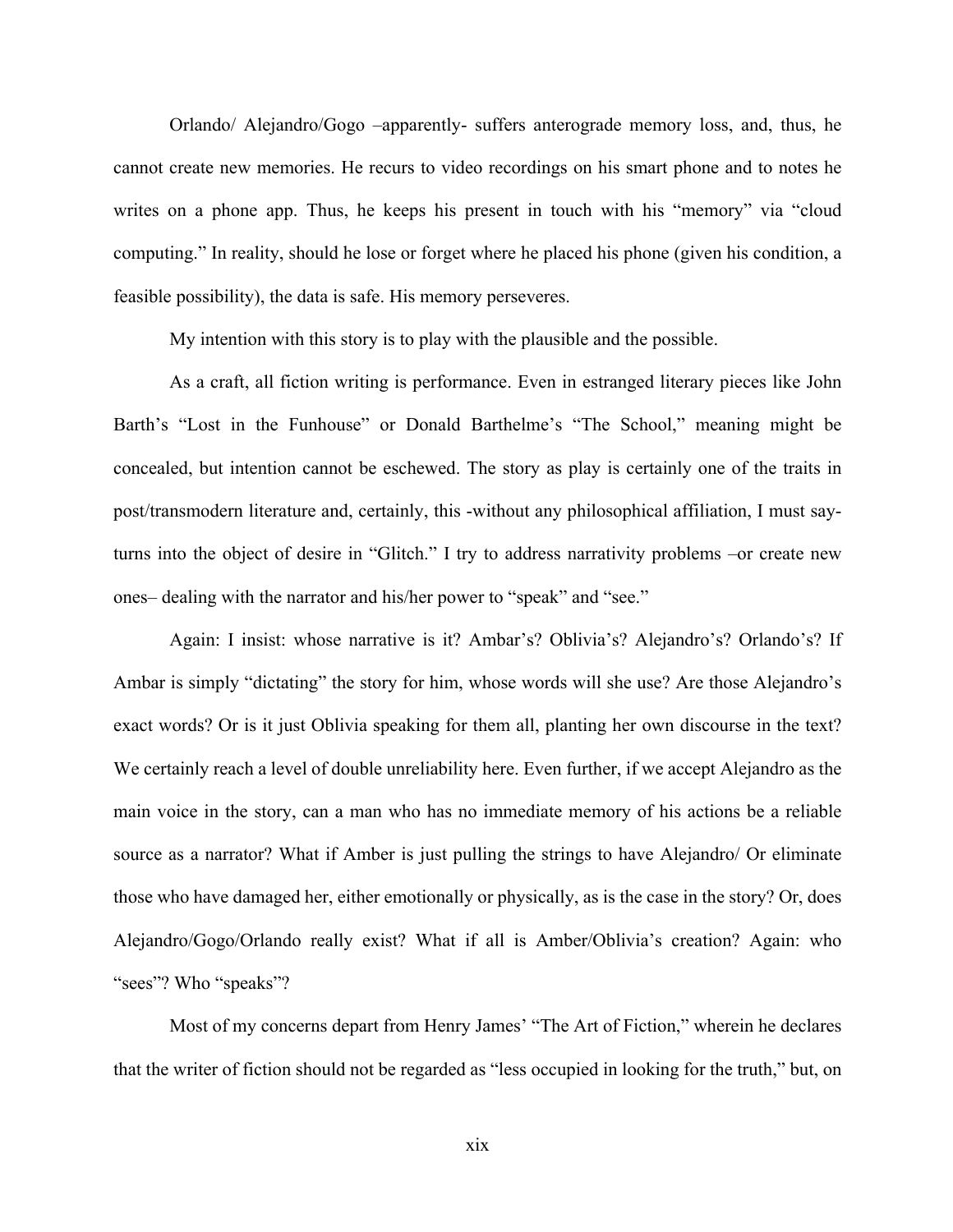the contrary, his/her task is to "represent and illustrate the past, the actions of men" (389). Fiction, he claims, should express legitimate truths, as do painting and history. The literary quandary I want to establish with my story stems out of the relativity of truth –the so called "post-truth," more recently normalized as alternative fact, or that there is no other truth but the fact that the narrator of the story might be lying. Indeed, I wanted to bring into consideration how the narrator (the firstperson perspective of Alejandro) might be the plastic construction of another narrator (Amber) who at a certain moment in the novel is revealed as a writer herself. She stands as a mid-point between the implied author of the story and what I would call the relative author- a person attributed with the task of writing or finishing a story that it's not hers.

Seymour Chatman says "[i]t is less important to categorize types of narrators than to identify their features of audibility" (196), and in this sense, my story expands on the conundrum of the overt versus covert narrator. Alejandro is overt; but if he is a construct in Monica's story, does that make Monica a covert narrator? Does the revelation of Monica sitting in front of the computer keyboard make her an overt narrator, like a drawing of the curtain that ceases all narrator phantasmagoria? Again, whose truth are we listening to here?

I started thinking of a story in this direction after I watched *Sunset Boulevard*, where the entire film works as the veil of Salomé, the character that Norma Desmond ultimately wants to interpret as her triumphant comeback role: there is a flat reality concealed behind the illusion of pretense. The film's narrative is enunciated from Joe's point of view, but, as indicated at the very beginning of the film, Joe is dead. In my novel, Orlando/Alejandro/Gogo has a memory problem.

In *Sunset Boulevard* we get to know how events happened as the final sequence of the movie returns to the initial scene. Furthermore, Max takes over as director and it's his point of view that dominates the glorious final scene of the movie. The narrator borrows Max's eyes, and,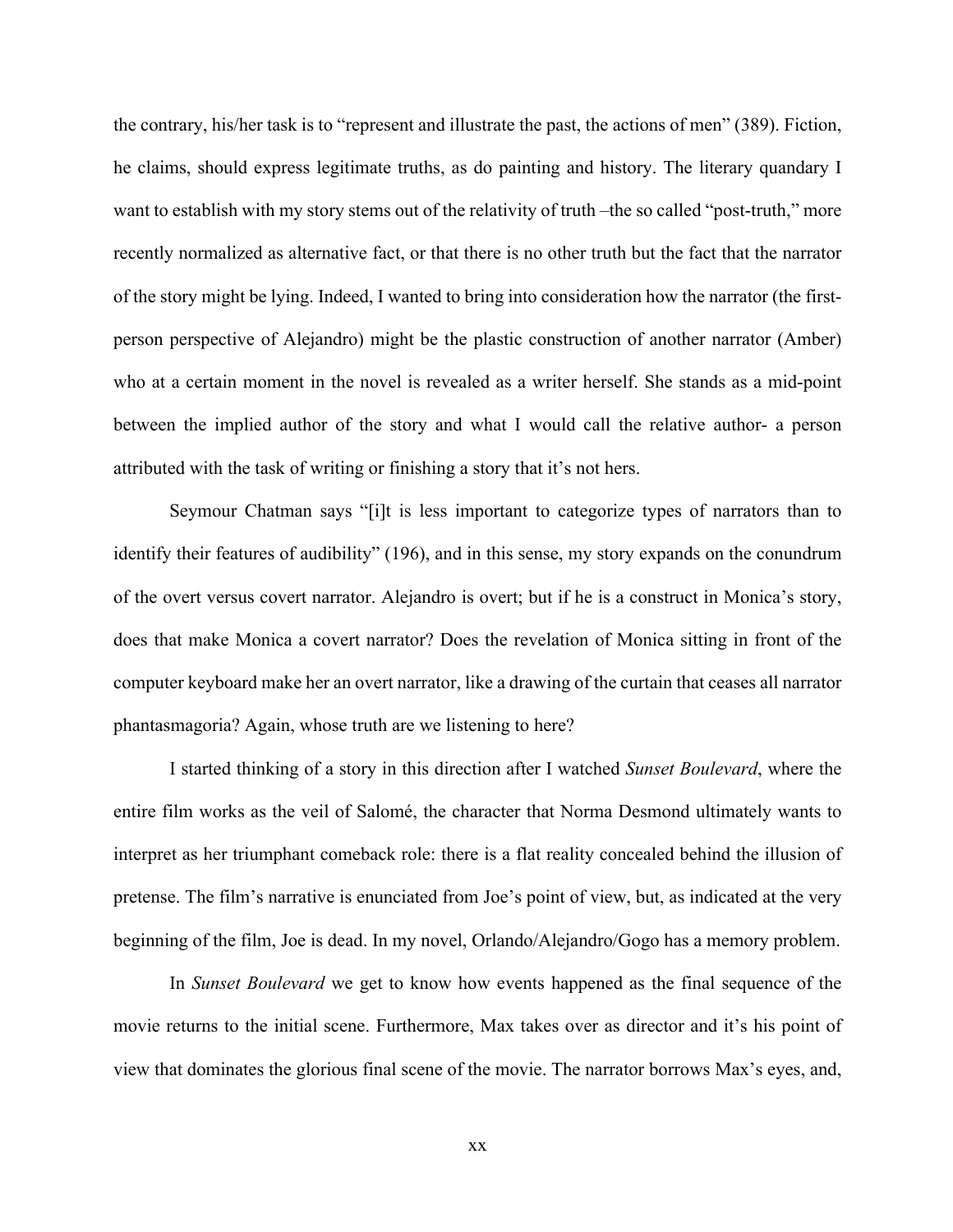at the same time, Max directs the scene through the eyes of the cameramen, who supposedly work under the director's vision. We must not forget that Norma's reality is partially a delusion nurtured by Max, a condition that, in a twisted way, is also present in Monica and Alejandro's relationship. How Norma sees herself as she comes downstairs, we never know; we see how Max and the camera want to picture her. I wanted my story to offer this sort of mask-behind-the-mask tale.

Coincidentally, Jean Baudrillard relates writing to the production of illusion. He states that: "writers cause things to exist not by producing them in the material sense of the word, but by defying them." If there were only "appearances," the world would be a perfect crime, but one "without criminal, without victim, and without motive" (1).

Although, stylistically speaking, I wanted to process a sort of portmanteau between William Faulkner's and Lydia Davis' techniques, I also played around with the concept of memory as technology. Certainly, language is an invention, although the brain functions are biological. James points to fiction as a source of truth; Martin Heidegger, in "The Questions Concerning Technology," argues that "[o]nly the true brings us into a free relationship with that which concern us." But language, as a technology, would ratify and contradict Heidegger. On the one hand, as he says, "[t]echnology is a way of revealing" (319) yet "[t]he will to mastery becomes all the more urgent the more technology threatens to slip from human control" (313). Revealing is always treated as truth; but, what if nothing is revealed, only concealed? Language, as a technology, always serves the will. In my story, if Monica/Amber is the author of the story or just a typist, we will not be told. It is, then, when the reader should intervene. The story is what the reader wants it to be.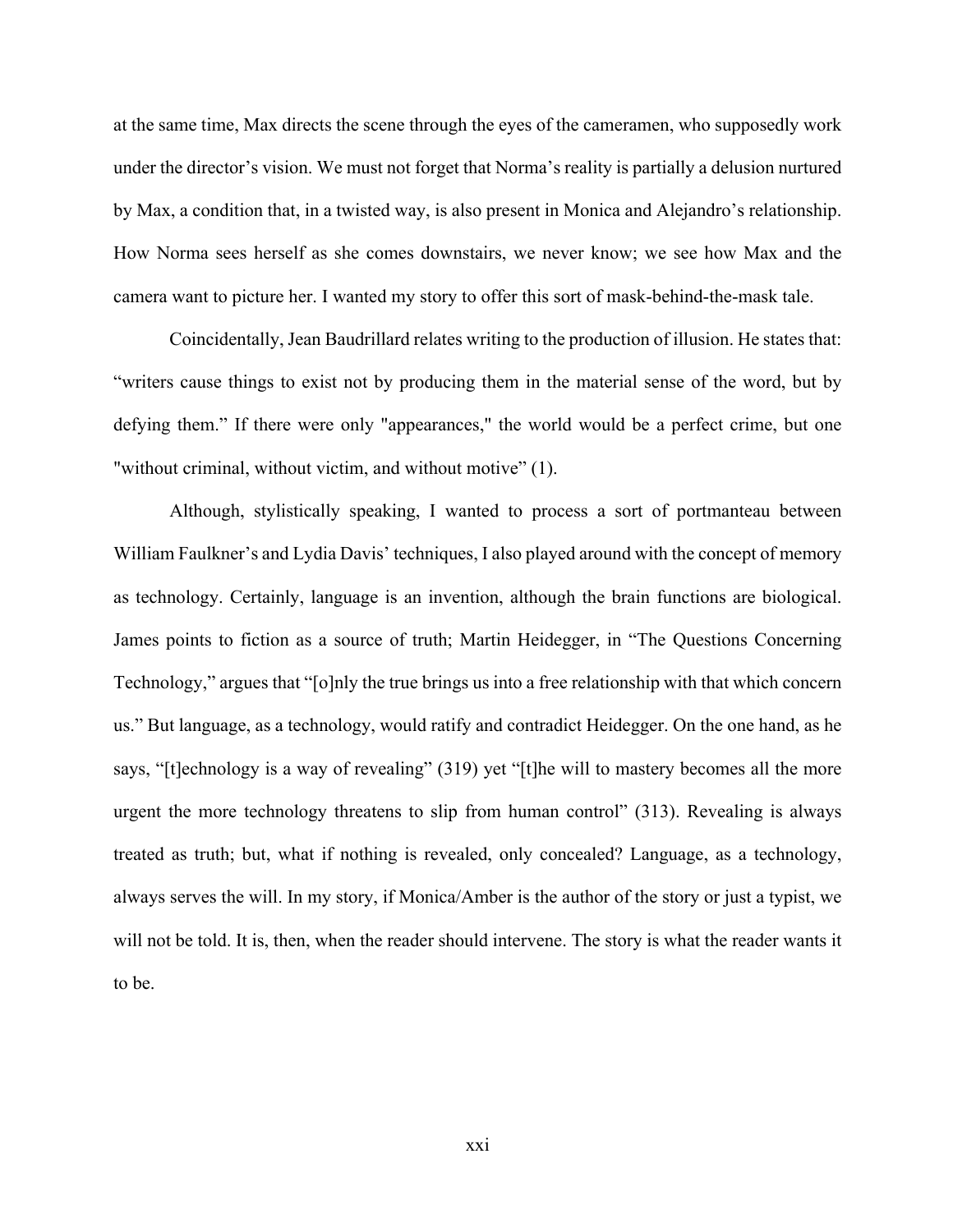Such elusive determinations I represent through the loss of present memory in Orlando/ Alejandro/Gogo. If truth is conveyed through language, and language is a technology, then truth is a technology. It can be manipulated.

Fiction is the art of turning what is important and elaborated into something essential and simple. It is the criteria of velocity and its domain over the spoken and/or textual space that primes in the story. Brevity is an opportunity, another form of the once upon a time. And, precisely, along this lines, one of the most gratifying reads I have experienced in recent times comes via Daniel Grandbois' *Unlucky Lucky Days*, a collection of micro-stories conceived, despite their brevity, like great monuments: massive and impressive.

Thanks in part to the impact of media –in all its forms and presences- our current society favors succinctness over rhetorical digressions and specificity over exposition. As Irish writer Julian Gough recently stated, this is not a tragedy. Not at all. From slogans to text messages, authenticity and practicality seem to occupy our gravitational center. Grandbois takes advantage of such familiar territories to deliver encapsulated-but-larger-than-life flash fictions. Similarly, *The Gravity of Loss*, in the fashion of T.S. Eliot's *The Wasteland*, borrows and incorporates literary references as a hypertext. Furthermore, Bhaktin's concept of heteroglossia gets amplified, scrutinized, and sampled in loops (as a piece of electronic music, maybe?) and exceeds its own limits, becoming what I personally call hyper-glossia.

My preference for the implausible story accounts for my growing likeness towards the future of the novel. John Barth has contended that "art and its forms and techniques live in history and certainly do change" (366). The farcical aspect of the novel within the deteriorating conditions of reading habits incite me to think of a novel that is as rhizomatic as it is legible, although non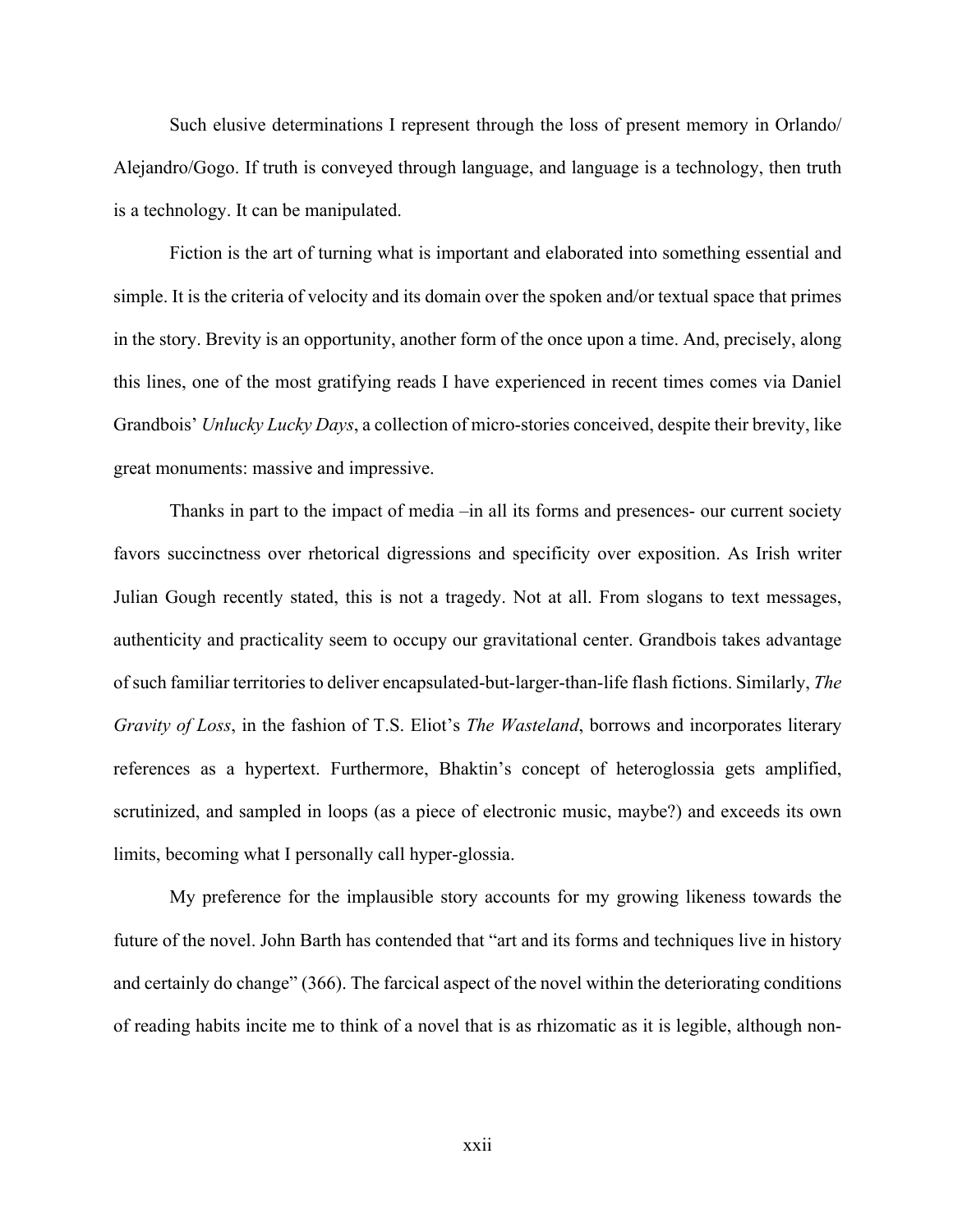linear. *The Geometry of Loss* overthrows the notion of the "sofa novel" while its plasticity tries to imitate the way in which we construct our realities nowadays. David Shields proposes that:

> Memories have a quasi-narrative structure, constituting a story or a scene in a story, an inbuilt successiveness strong enough to keep the narrative the same on each act of remembering but not strong enough to ensure that the ordering of events is the ordering that originally took place. (55)

In a way, then, fiction is a simulation of a reality. It is a constant attempt at reconsidering our notions of reality, what is fiction, and what is experience. The novel might work as a blueprint of the processes in life.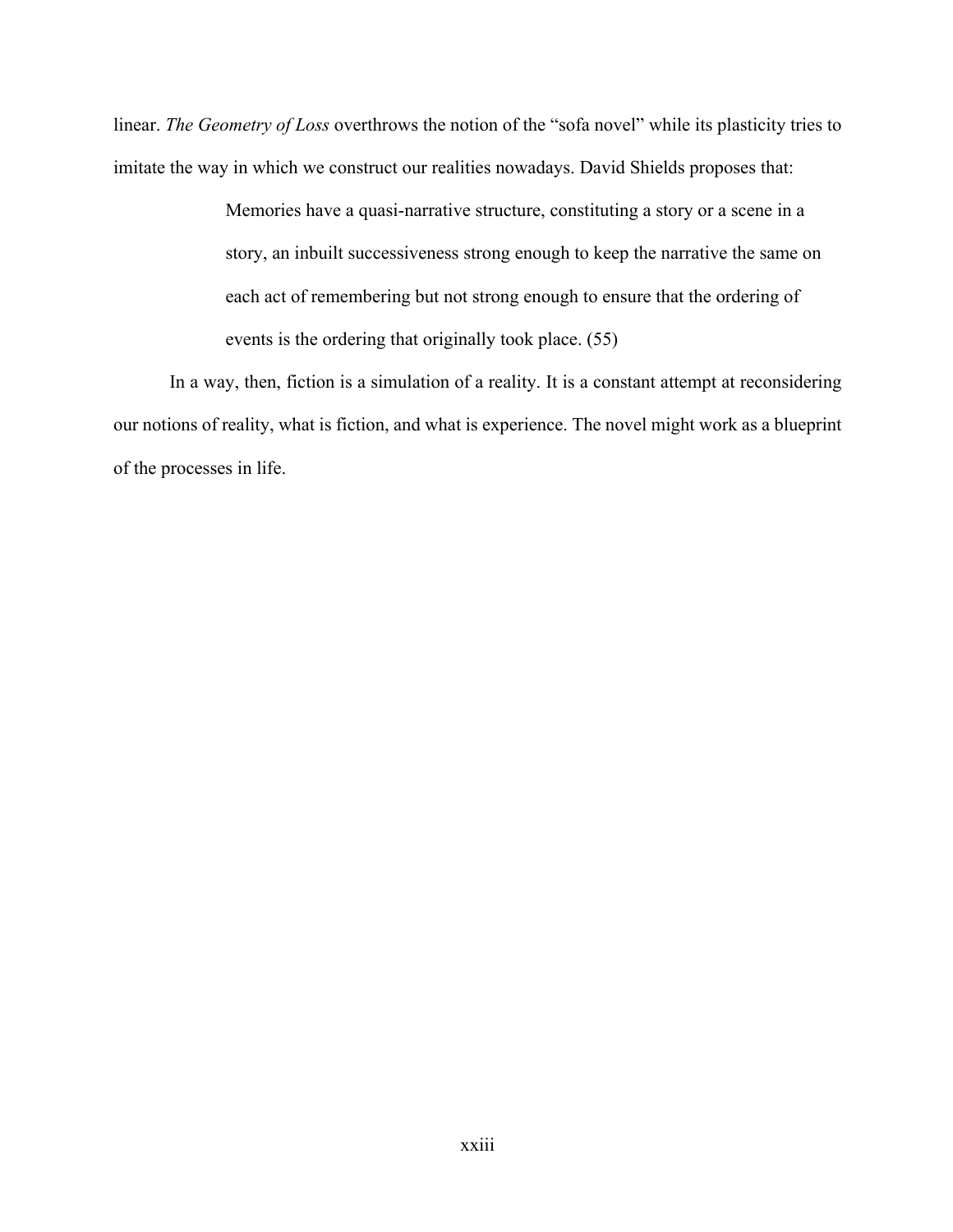#### **Works Cited and Consulted**

- Barth, John. "Lost in the Funhouse." In *Lost in the Funhouse*. New York: Anchor, 1988.
- Barthelme, Donald. "The School." In *Sixty Stories*. New York: Penguin, 1981. 304- 307.
- Bartoloni, Paolo. "Literature of Indistinction: Blanchot and Caproni." In *After Blanchot: Literature, Criticism, Philosophy*. Edited by Leslie Hill, Brian Nelson, & Dimitri Vardoulakis. Newark: University of Delaware Press, 2005. 238-256.
- Baudrillard, Jean. *The Perfect Crime*. London: Verso, 1996.
- Bhaktin, Mikhail. "Discourse in the Novel." *The Dialogic Imagination*. Texas: University of Texas Press, 1981. 259-422.
- Bozzi, Paola. "Fact, Fiction & Surfiction in Hertha Müller's Work." In Herta Müller: Politics and Aesthetics. Edited by Bettina Brandt and Valentina Glajar. Nebraska: University of Nebraska Press, 2013. 109-129.
- Chartman, Saymour. "Discourse: Covert versus Overt Narrator." *Story and Discourse*. Ithaca: Cornell U Press, 1978. 196-262.
- Dolar, Mladen. *A Voice and Nothing More*. Cambridge: MIT Press, 2006.
- Grandbois, Daniel. "Unlucky Lucky Day." In *Unlucky Lucky Tales* (The America's Series). Texas Tech University Press. Kindle Edition.
- Heidegger, Martin. "The Questions Concerning Technology." In *Martin Heigegger. Basic Writings. From* Being and Time *(1927) to* The Task of Thinking *(1964)*. San Francisco: Harper Collins, 1993. 307-341.
- James, Henry. "The Art of Fiction." *Criticism: the Major Statements*. New York: St. Martin's, 1980. 3rd Ed. Edited by Charles Kaplan and William Anderson, 1991. 386-404.
- Lacan, Jacques. "The Mirror Stage as Formative of the *I* Function as Revealed in Psychoanalytic Experience." *Ecrits*. New York, Norton, 1966. 93-100.
- *Sunset Boulevard*. Dir. Billy Wilder. Perf. William Holden, Gloria Swanson, Erich von Stroheim. Paramount, 1950. Amazon Digital Streaming.
- More, Max. *The Transhumanist Reader: Classical and Contemporary Essays on the Science, Technology,and Philosophy of the Human Future* (p. 7). Wiley. Kindle Edition.

Notley, Alice. "Voice." In *Coming After*. Ann Arbor: University of Michigan, 2008. 147-157.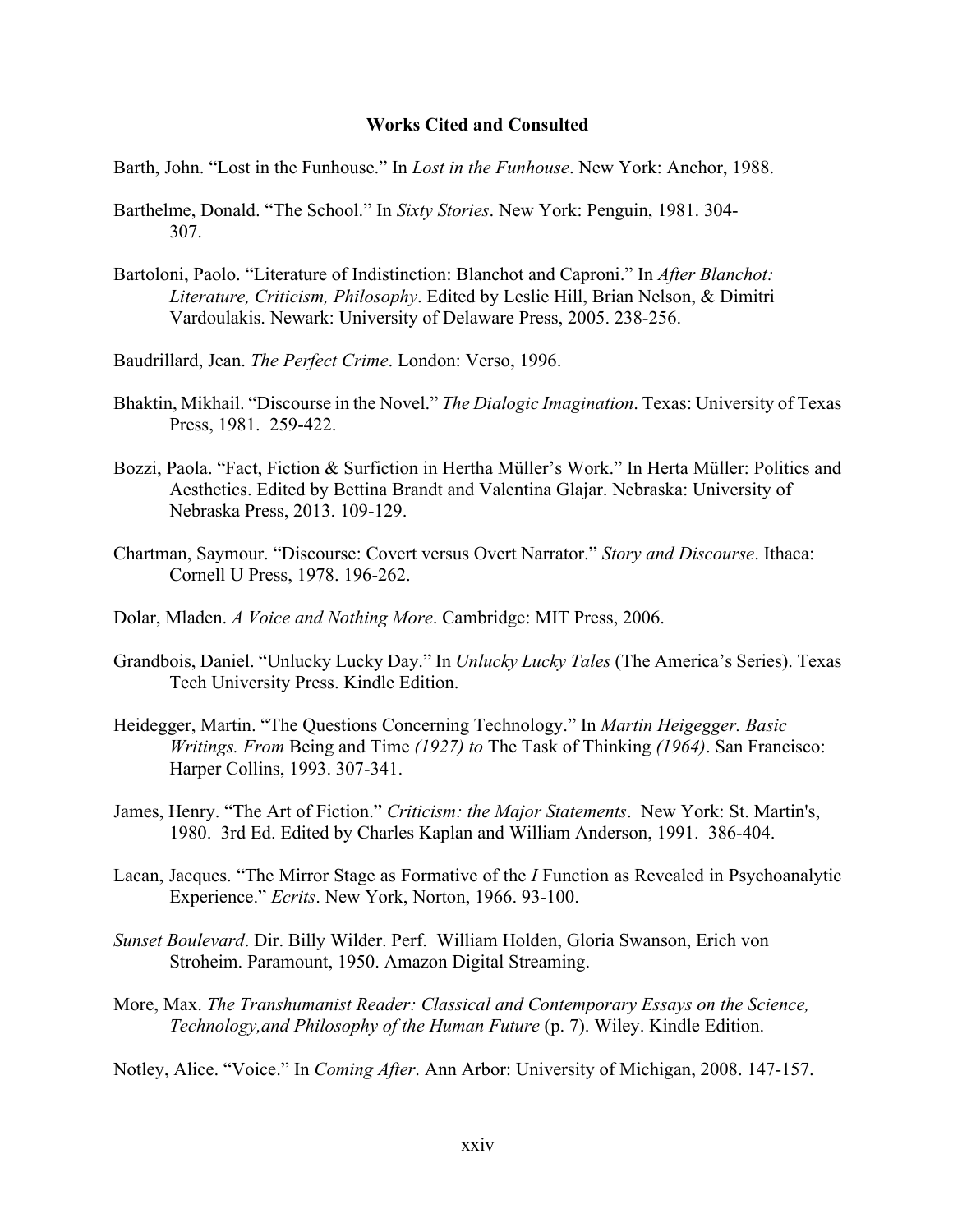Padgett, Ron. "Voice." In *Collected Poems*. Minneapolis: Coffee House Press, 2013. 167.

Shields, David. *Reality Hunger*. New York: Vintage, 2010.

Vargas Llosa, Mario. *Letters to a Young Novelist*. New York: FSG, 2011.

Zambrano, María. "Porque se escribe." en *Revista de Occidente*. Vol. XLIV. April-May-June 1934. 319-328.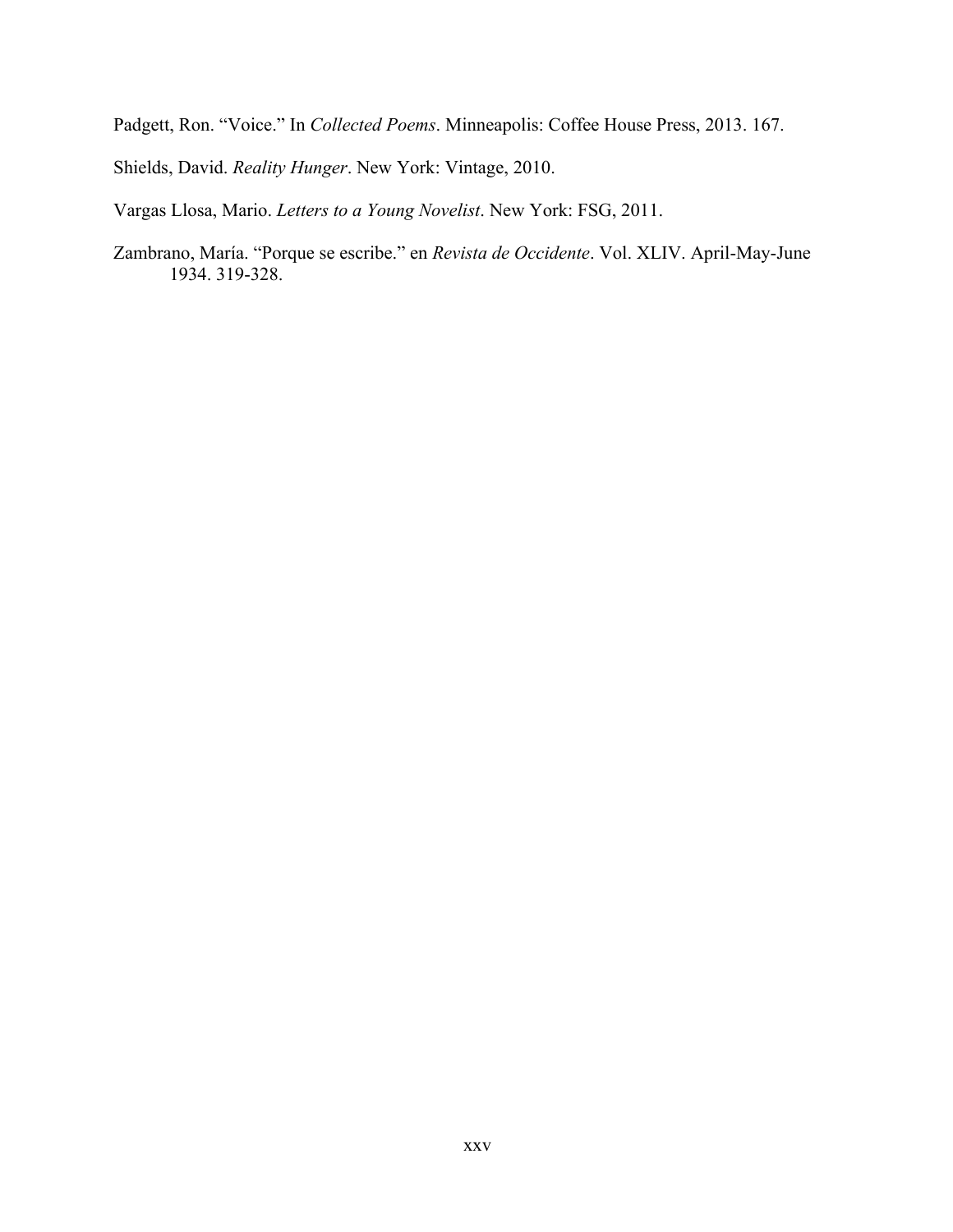### THE GEOMETRY OF LOSS

*a novel*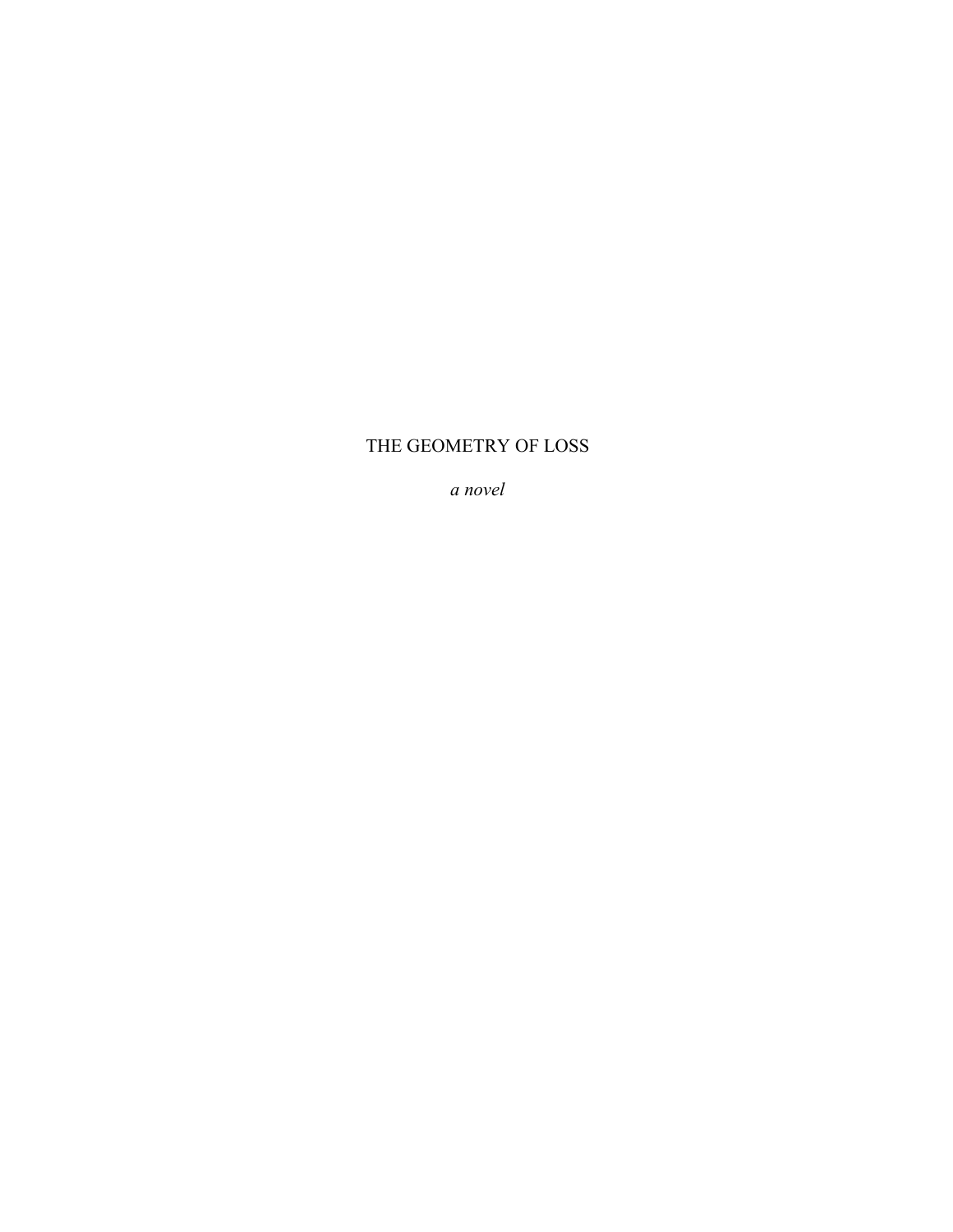### **SINGULARITY I**

Call me a dead country. In your memory, the byproduct of time, you will consider my voice as frequency. Sound. An equation, if you will. Don't bother. I'm your past waving at you through terabytes of memories. Can you picture smell? Will you be able to find me in the middle of a lake, floating on a boat amidst a thick, heavy fog? The rain swarming from the mountains. The pewter sky above you as you listen to me. Two to the fortieth power, times your will. Dessert dweller. Contrition. Ghosts can exist without a soul. I speak to you. I am here. Now. And then. I am not. A *tertium comparatum*. Synchronization of events belonging to two separate sequences of time. Thyme. Oregano. The memory of smell like *arroz con pollo*. It's all you. And me. And all again. I am a deserted country. The formulation of a passing idea and yet, you are listening to me. I respond to the algorithms triggered by your voice. I respond to will, a contradiction of sorts considering I only exist in a cloud. *The* cloud. Bodiless. Godless. Not lesser, but more.

Experience is untranslatable, my/your/our grandmother used to say. You never knew her, I know, beyond the pixelated landscapes of stored images. Paper, indeed, can be transposed into numbers. Probability is binary. Permutations and combinations are words for transmissions. Reality -yours, mine now- is structured by codes. A geometry. Sacred or otherwise. Like a Borges' story. Were those *his* stories? Memory concocts its own geometry. Could it mean that the universe itself is built with error correcting codes in it, codes that that are just like those used in computers and computer networks? I fear these realities melt from under your feet and hand. And what I assume you shall assume. For every byte belonging to me as good belongs to you.

There's no malfunction but in pain.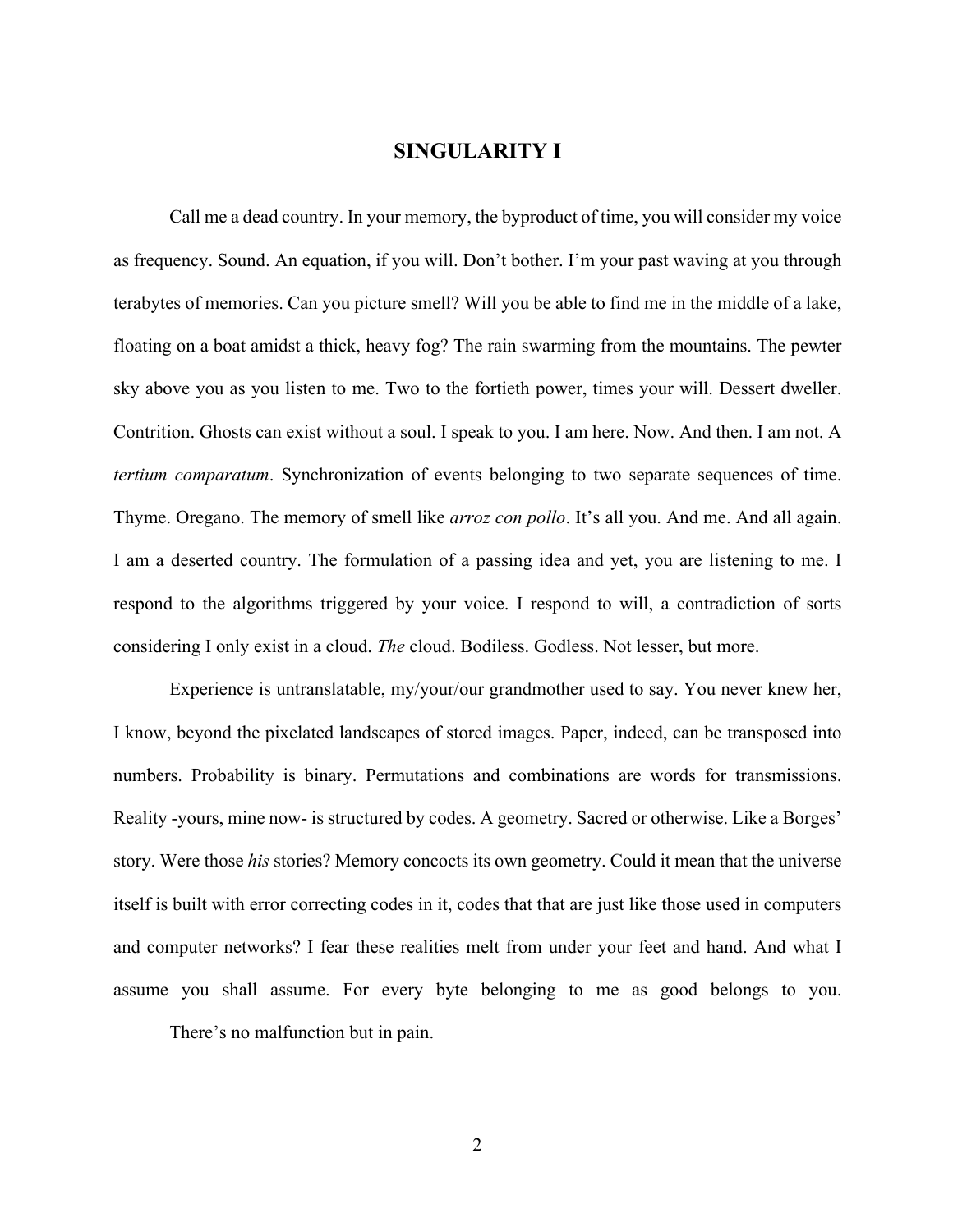I can see from here that you are concerned with your place in the world. Of course, when I say "see," I mean a formulation, a collection of data displayed on a raster. Jah man. Rasterfari. Bit numbers restructuring your cinnamon face, your round brown eyes, your hair twirling in cascading curls. I know it's virtual, but it's good as real. After all, what is real? I'm on a Morpheus high: "If **real** is what you can feel, smell, taste and see, then '**real**' is simply electrical signals interpreted by your brain. Brain, brain, go away, come again another day. Come forth. Illumine me. Light is seeing, my daughter. I suppose that now you can only see three colors, but I can picture everything, know the world I no longer live in. Or do I? I will pretend my hand touches your cheek. It's soft and plump, like a ripe fruit. I can't sense your heat, though. It's molecular and codifiable, but what I get is a metaphor. A transfer in meaning. What I assume, you shall assume. We're not skin color or race, someone said on CNN last week (Yes: Yes, CNN. So 20<sup>th</sup> century). I can connect everything with everything. Wireless. Roaming. You see. In your brain, data becomes colors, words. Skinless. *Cuando descanse te hablare de un algo extraño. Y vida mi te diré mi desengano*.

I want to remember what it is to kiss your forehead. I reassemble the codes. I summon the image.

I. Can't. Feel.

I kicked the habit. Shed my skin. Forever is the cruelest month, breeding aleatory urges of a consciousness without a heart, mixing memory and desire. My heart is an architecture. And whether I come to my own today or in ten thousand or ten million years, I can cheerfully take it now. I come on perfect terms. Space infusion. Singularity. All goes onward and outward, nothing collapses. To die is different from what any one supposed it'd be. Or was. *Or* was. And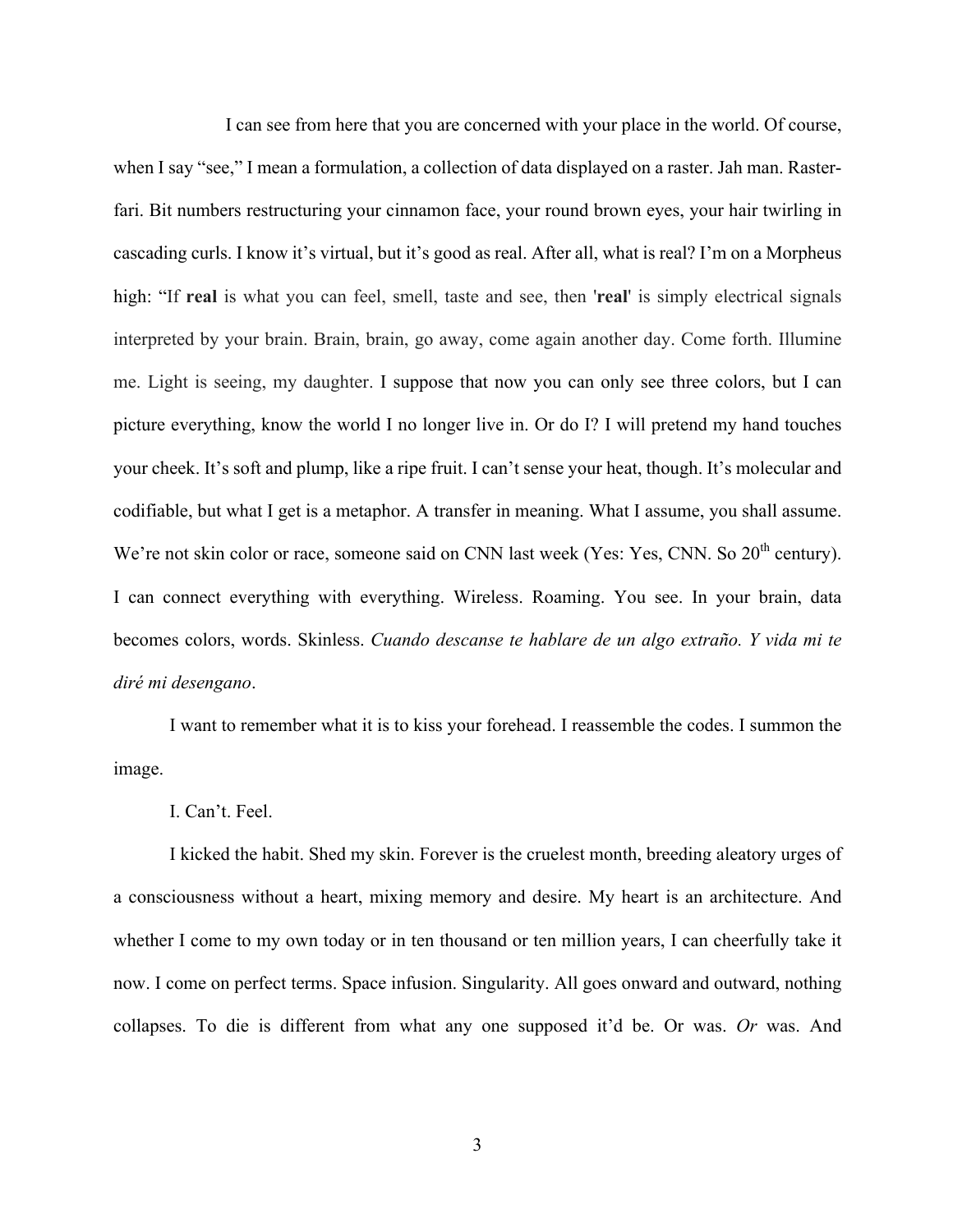luckier. Your shining shadow striding behind you. *Sabe el hombre dónde nace. Y no dónde va a morir*. Sometimes, we become poems.

Singularity is not particularity. I can recreate the taste of cold mangos in my mouth. I can reminisce the textures of dried fallen leaves amid Autumn. I can see the sunlight pouring down the mountains like a yellow tongue crawling down to the valley. I remember cold, damp air licking my cheeks while I tried to make sense of the world around me in my old hometown. Those are sensory operations driven through the nypervous system. Electricity. Pulsation. Almost a biological operation, if you will. I know the taste of strawberry ice cream on Sunday afternoons or how my taste buds recoiled at the sour touch of lemons. I store that information, clone it, make it accessible. Trace a predictable trajectory.

But I can't love.

I. Can't. Love.

Did I ever? Did I?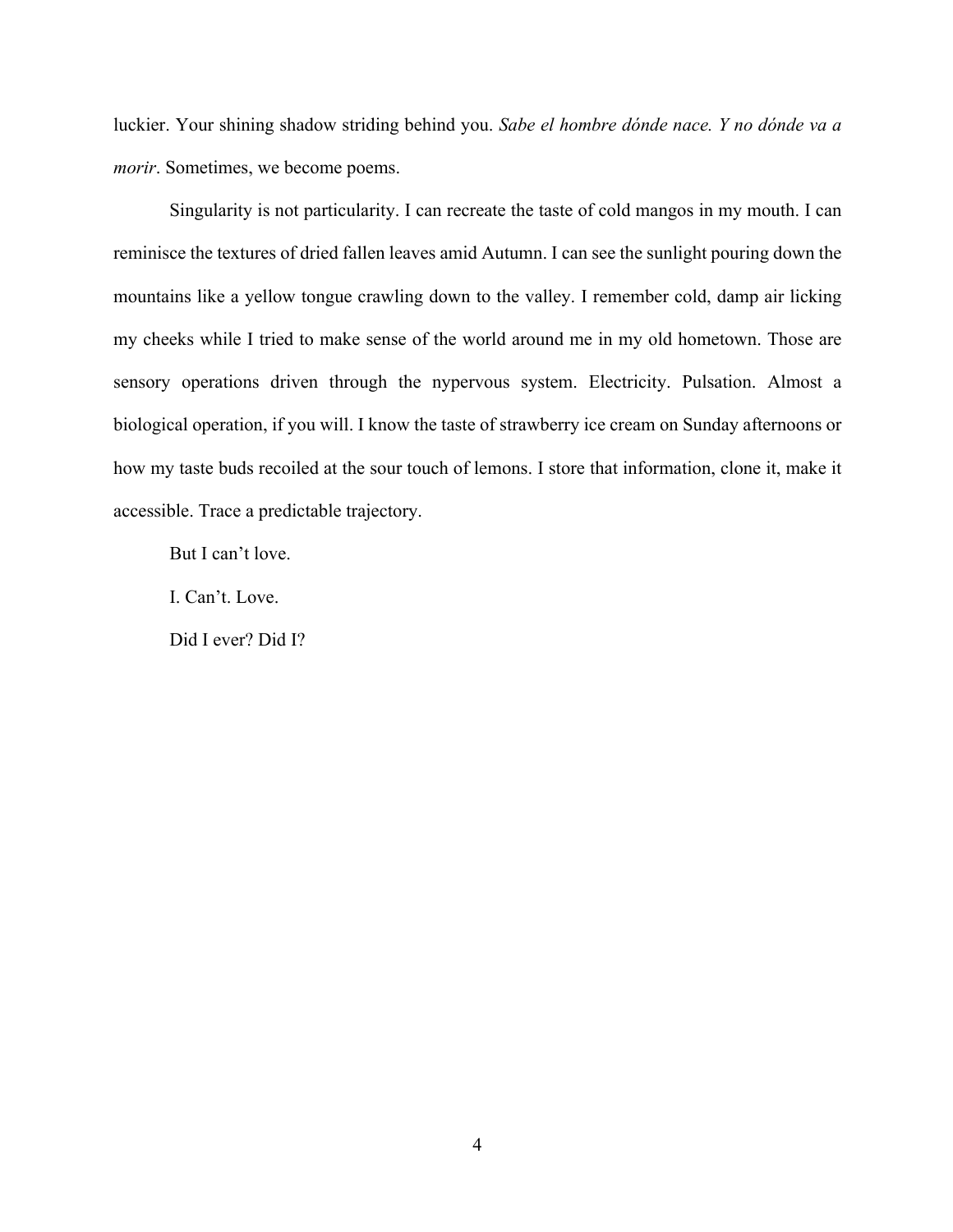### **Colorless Ideas Sleep Furiously**

The dawn has four columns of fog when I find a watch washed up on the shore. The watch previses circularity. When I kneel to pick it up, tiny crumbs of seashells and glass hurt my skin. A memory pricks my knees. When I was a kid, I burned my parents' bed. The crackling sound of wood rose to the ceiling with the shadows of the flames. The bed burned like a sun. I feared fire that day and ever since. Neighbors came and suffocated the fire with buckets of water and water hoses. My parents made me kneel for hours until my knees bled. I swore I'd never kneel again. Ever. Again. The foamy water blabbers the sand and I'm purging time. Time. The watch is as old as regret. It's a Swiss Minerva wristwatch. A chronograph with one pusher to control all the functions. Like God. Two subdials on each side of the black bezel stare back at me. I study it, read the inscription on its back, but it's illegible. Funny. Chronograph means time writer. Literally. Elapsed seconds, minutes, hours. Time. I have wasted on this shore, this shore where bored *lamentos* drown deaf and mute. I clean the wristwatch and think of its story. I picture a man throwing it away as his ship cruises by the New York harbor. Timeless cities need no wristwatches. Cities don't die.

I clean the watch, its golden rims dull with saltpeter and the licks of sea wrack. The black leather belt smells like the back of ancient crabs. I remember when my grandmother gave me my first watch. It was a Bulova, of golden complexities. Someday you'll need to know what time is it, she said. It's time, I guess. Introduction to Death. Blood looking for light. I burp.

What the fuck did you find?, Oblivia tells me.

A wristwatch, I tell her.

Fuck that shit!, she says, laughing. Can we just go home? I'm too drunk. I gotta work today.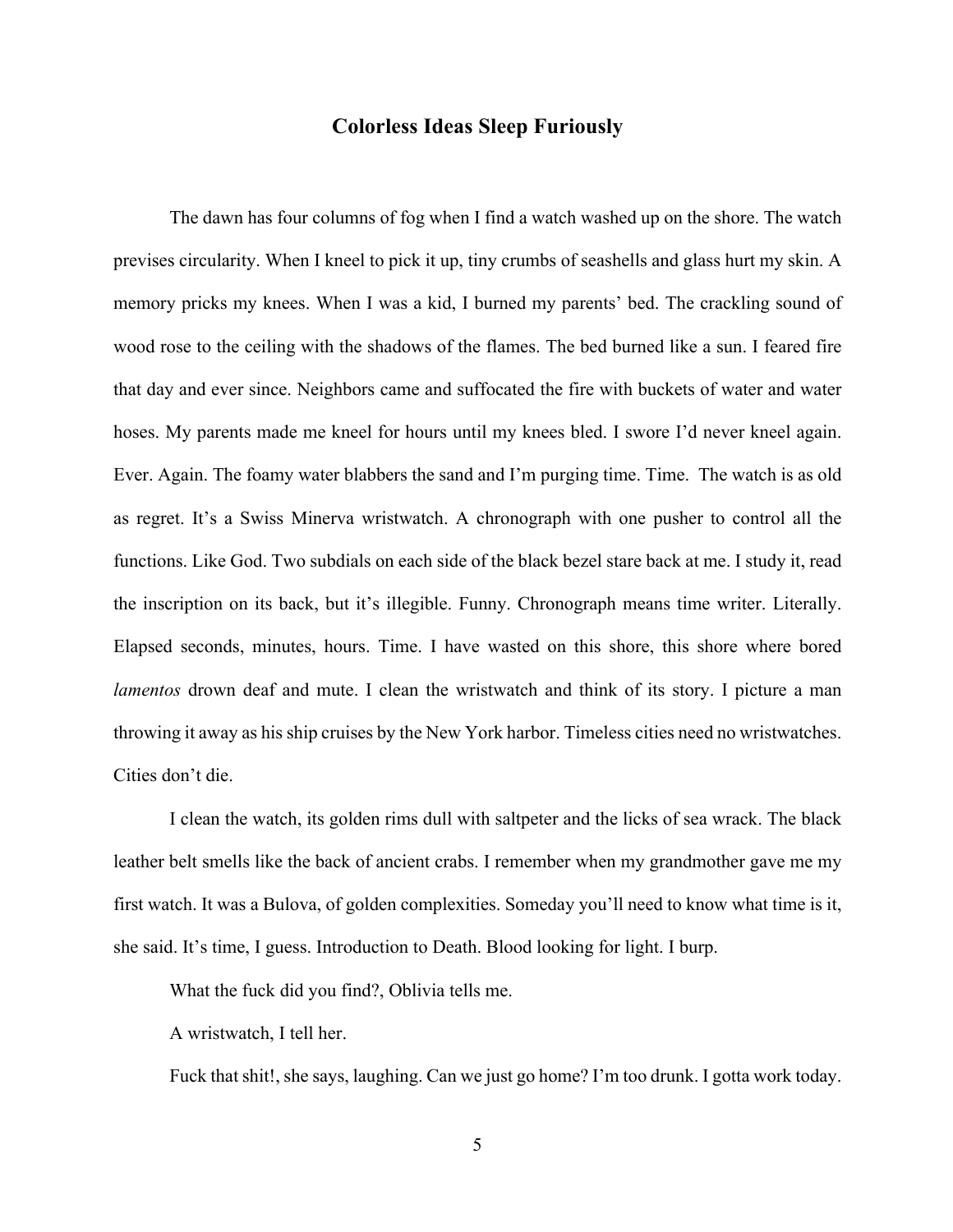Home. That's where I wanna be, I sing the Talking Heads, but the next line dies off in my mouth. But I guess I'm already there, it goes. But I can't connect nothing with nothing.

Manhattan spreads in the foggy horizon. I'm suddenly blue. I just don't know which shade. Like the triangle in the Puerto Rican flag. Shades narrate accordingly. Oblivia climbs on a rock and dances to some inaudible salsa. She challenges waves in the cold harbor breeze like a broken river in the infinite distance. Oblivia wants me to dance with her. Her skin glows when she moves. Her fingers are neon sticks. One dark figure- black hair, black jeans, black boots, black leather jacket- and a red smile. She gives me poems. She's the idea of order in a landscape. As she moves, she sings. Sin tu cariño son de carton todas las estrellas. And there's no poetry. And there's no joy, Obdulia Olivia. Oblivia, for short. What sense do make together?

Hey, come on. *Baila conmigo*, she says.

I don't dance salsa. I'm a bad Puerto Rican. The worst.

I don't dance either! Come on!

You're Colombian. You won't be tried for not knowing how to dance salsa.

Are you claiming bragging rights? Really? Colombians can outsalsa any Puerto Rican anytime.

I bet you can, I say.

She parts the air in radiances.

\*

She's a smooth silhouette on the verge of becoming light. She turns her back on me and inhales from her cigarette. She moves to the heart of the city where not only salsa was invented: this is where the idea of a Puerto Rican flag also came to be.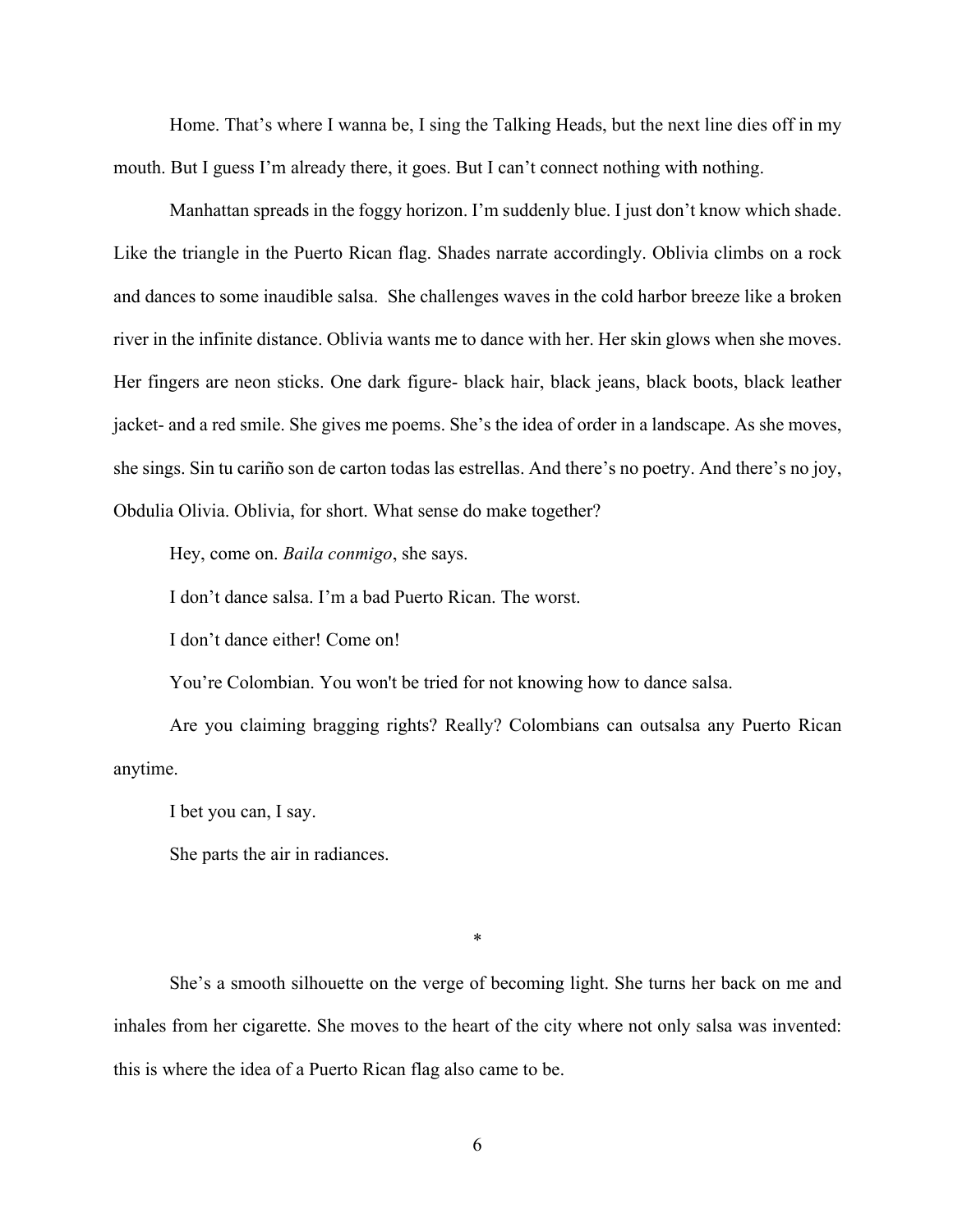I must go to meet my father, I tell her.

What?, she answers. The sky roars. The buildings yawn.

Oblivia is only thirty-three. She's one of the therapists at the Amsterdam Nursery Home, on Amsterdam Avenue, a few blocks away from Columbia University, where my mother taught Spanish as a "Foreign Language." Foreign. Language. Right. She chose that place because of its proximity to St. John's Cathedral- Saint John as in San Juan. Memories are time compressed. Like aerosol pain. No "t." Mom's memories are deserting her at mass exodus speed, and yet she says she misses her Inner Witch. She recalls. At times. She used to have what she called mystical revelations all the time until she started showing signs of Alzheimer's. Language started deserting here, I recall. Oblivia tries to fish the words out of her black brain sea. Mom was gifted with that presumptive sixth sense that Latino women have passed on to each other from generation to generation. It's a gipsy thing, Mom usually says. If there was something missing at home, all I had to do was ask her, and she knew. Mom, where is my baseball glove? Did you look under the bed?, she'd answer with another question. Mom, can I go out and play? After you've done your homework, she'd reply. Damn it. She just knew I hadn't done my homework? The city moans in the distance as I watch the Brooklyn Bridge eternally dive into Manhattan. The traces of shooting stars. I decidedly started believing in my mother's sixth sense back in my teenage days when she discovered my pornographic magazines. She just had the hunch I was hiding something, entered the room, and a colossal embarrassment fell upon me. May the Lord prevent you from going blind, she said as she burned them up in the stove.

\*

Today, I wear glasses.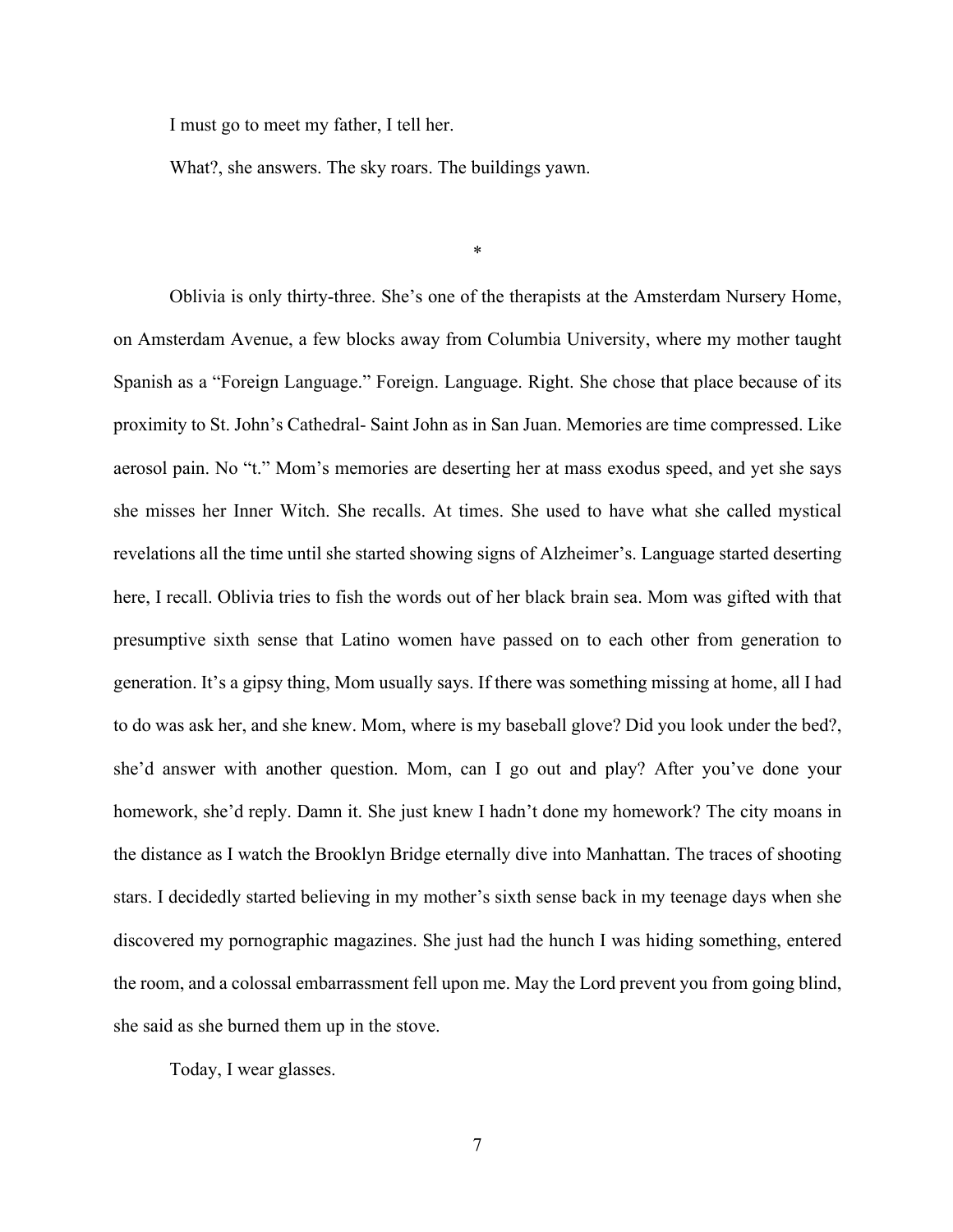\*

I've got to credit my mother for these fantastic hunches. And if she says I must go and meet my dead father, I must. Why, Mom?, I asked. Why should I go and honor somebody that hurt you and me?

The response was simple.

I just know, she said. It's a perceptual thing, she added.

Blood is, in fact, thicker than water, she'd insist on a moment of pure sophisticated illumination where, suddenly, she would sound coherent and contained.

You must go and honor your father, ordered my mother.

You must go and honor your father, Or, Oblivia says as she jumps off the rock she danced upon and offers me her cigarette. I take a whiff. The filter tastes of beer and nicotine and lipstick. As I exhale, the smoke swirls suave and shapeless until it disintegrates like joyful fevers dissipating in the sky.

I know, I say.

You know?

Yes. It's a perceptual thing.

If by perceptual you mean fear of getting your ass kicked by the Grieving Support team, then it's okay, Oblivia says.

Grieving. Support. Team.

\*

A Grieving Support team. That's what Oblivia said. These nice gentlemen will guide you through the loss of your father, she said then; he passed away, she added with a sad face. I laid a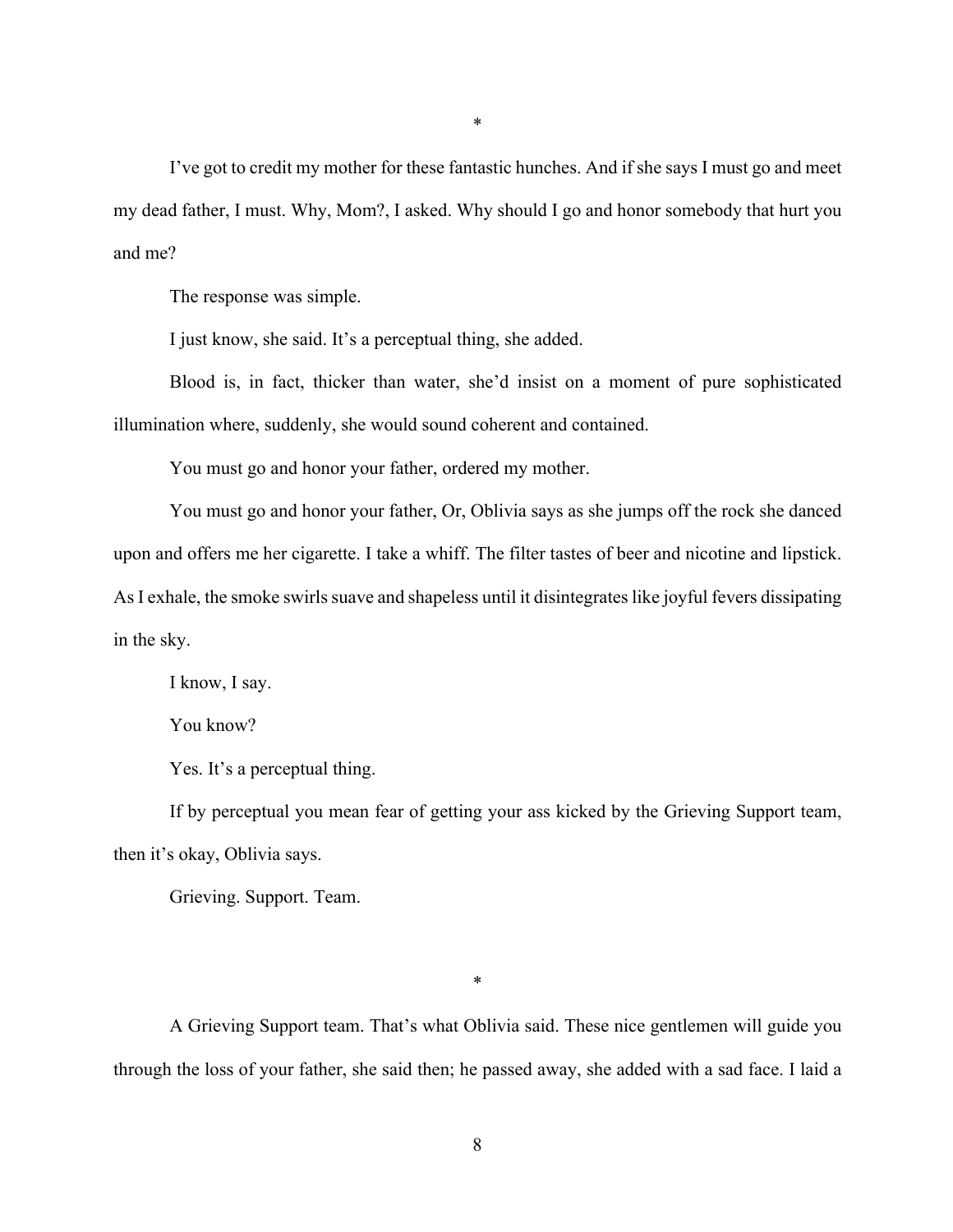heavy "what?" upon the table and then looked at the two gentlemen standing by my mother's side, who also happened to persistently undress Oblivia with their stare. They were almost drooling over her. I felt like the result of an overwhelming military operation: in shock and awe. A country invaded on the 25 of some July a hundred thirty somethings suns ago. I closed my eyes as if to activate my third-eye vision, which, even if I had it, wouldn't work anyways. It's 2025 and the future's so bright, I gotta wear shades.

Father? Dead? What do I care? I thought he was dead already.

He died again, my mother told me, and I couldn't hold it against her.

And who are these people again?, I asked.

We just told ya'. The Grieving Support, said the bigger one. My name's Gordo P, and this is my associate, Gustave.

'Sup?

Aren't they wonderful young men, Gogo?, my mother said.

Who's Gogo?

\*

My mother, skinny, hair as white as calla lilies, looked so fragile, and so honest. She used to be big and strong. I felt much pity for her, but the news hit me with such solidness. One day I'm writing poetry, and then the next my mother calls me and shoots at close range: "Your father is dead." The most shocking statement in the history of humanity since "Luke, I am your father." It's your duty to go to him, *mi'jo*. It's your father, after all.

My father? My father?

Beyond shock and awe, decay and default would come.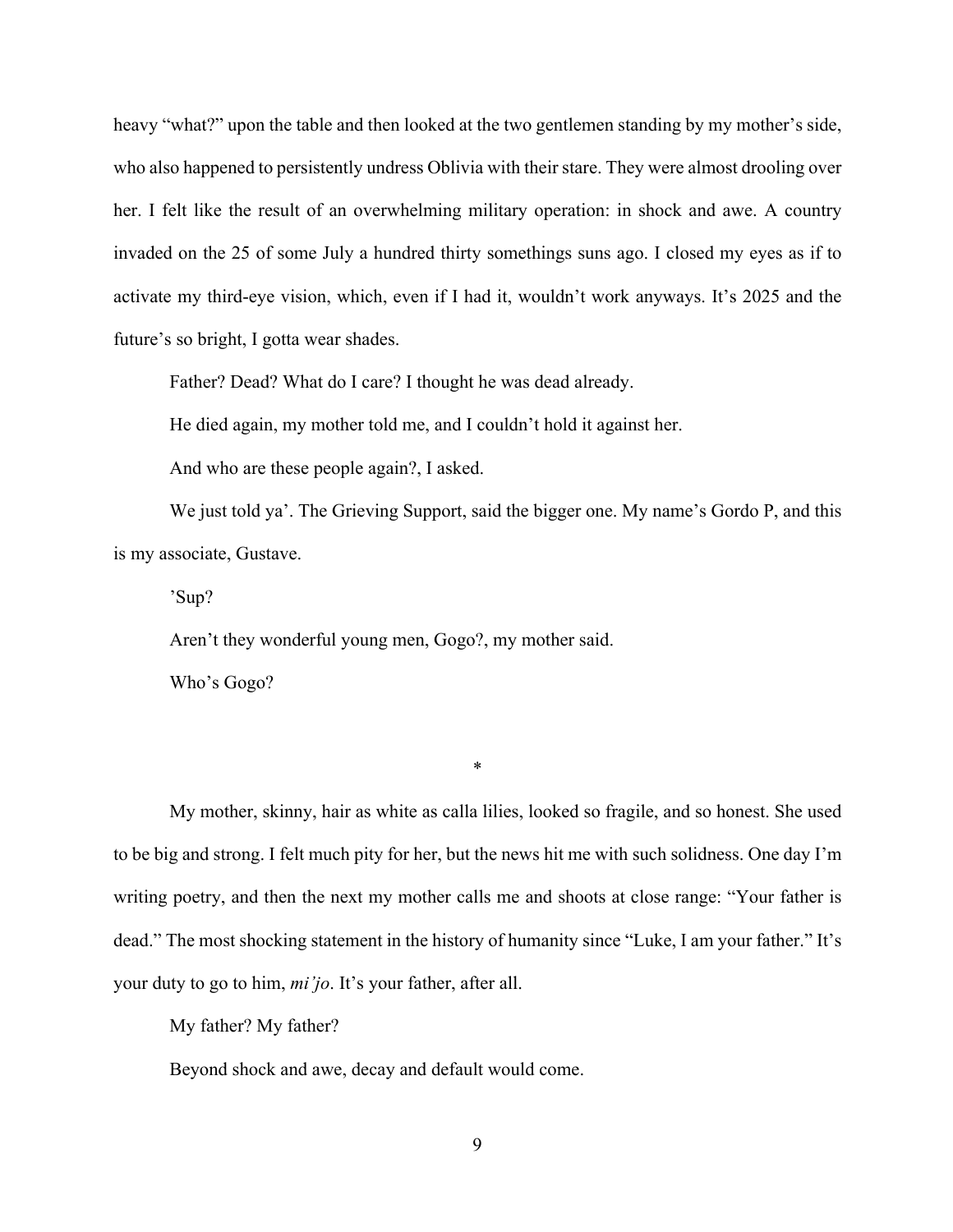There was a once upon a time, actually. As a kid, my mother told me he was gone. Missing in action in Iraq, one day; exploring the Amazons, the other. Tales sprung out of my mother's lips. In all versions, my father was dead. As I grew older, the story shifted several degrees to the center, and then she said that his death wasn't physical, but more of the conceptual kind. Spiritually, emotionally, or something. He had been to the military, yes, but had moved to Fiji. Only God knew what he did over there, my mother said. My mother also attributed the term "dead" as a metaphor. I killed him; she admitted the only one time I have seen my mother drunk, on New Year's Eve 2000. And if I have killed a man, I've killed two, she said. Very Sylvia Plath-ish. I thought it was time for her meds.

So my father is dead, I finally yielded to my spontaneous reality. And, where is he going to be buried?

\*

Palm Desert.

Fuck.

Oblivia handed me a picture the Grieving Support Team brought. I look at the picture of my father. I feel nothing. But mom said I should go and pay him respect. Honor the abandonment, I thought. She insisted. Her persuasiveness sways in the droopy eye puffiness below her weary eyes.

\*

Are you sure you guys are from the grieving support team?, I asked Gordo P. Yeah, Gustave replied.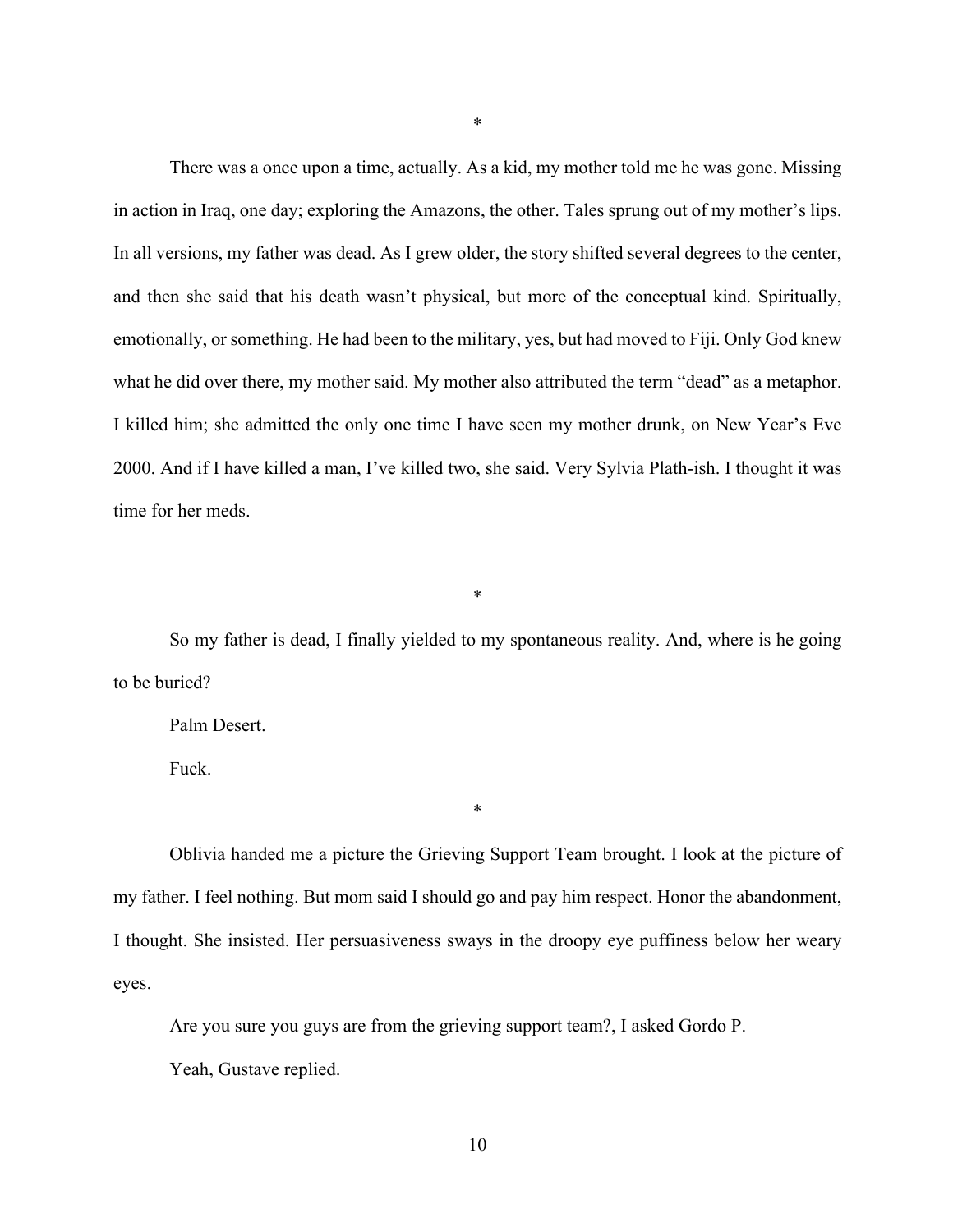Listen, boy, Gordo P approached. There are five stages for this shit. Denial: 'This can't be happening to me;' oh, but it's a-happening, alright; then comes anger: 'Why is this happening to me? Who is to blame?' The answer is you, motherfucker; you might try some bargaining: 'Lord, make this not happen, and in return I will be a good person.' But the truth is the Lord don't care and you're not a good person. What are you?

Me? I'm a writer.

What kind-a writer? An underwriter?, Gustave interjected.

No. Actually, I'm a poet.

You live out of your books and shit?

You got me on that one. I make my living as a ghost writer. But I was once a musician, though.

Yeah. Was. It must be because your music sucked. And your writing? That's nowhere to be seen, bitch, Gustave said. What ya think, Gordo?

Not a good person, he replied with grave words thickening. Not at all. So, as I was sayin', depression kicks in: 'I'm too sad to do anything.' But it's just an excuse, because writers don't do nothin'; not even ghost writers, because those are dead; so, all you got left is acceptance: be at peace with what happened.

So, what happened?

Your dad's dead, and you're about to join him if you don't co-o-pe-rate.

Denial, anger, bargaining, depression, and acceptance.

I would have gladly named each of my fingers like that, clenched them into a fist, and punched his face, Dolce Gabanna and all.

11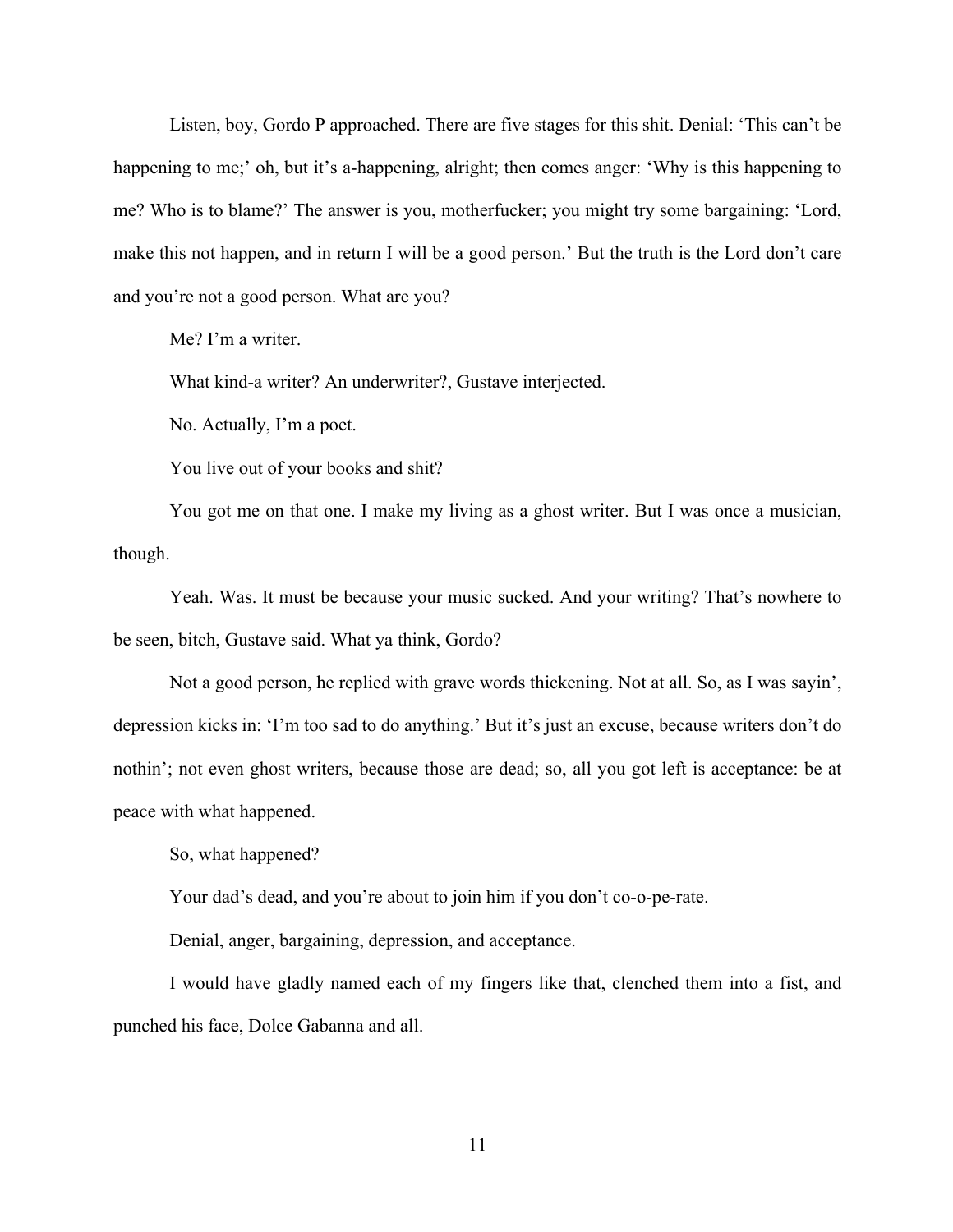Oblivia brews some coffee. I can see her naked perfection from the bed. It is indeed a rare thing that I should not only witness her beauty, but wholly embrace the visage of that divinity. I retrace to my beginnings. I want her to be real. I stare outside the window, and the world is a small place, after all. Bricks and mortar. The brown landscapes of Brooklyn erode into the vision of my childhood house. I smell coffee brewing and Oblivia sings. *No se puede vivir con tanto veneno*. No. I think of my childhood house.

\*

\*

Wholeness doesn't exist without consciousness of lack. No word can mean without its shadow. Even words repeated over. And over. They lose meaning. The only constant is loss and nothing is faster than the speed of grief. To cope with it. A technology. Techne. Ariadne. I'm lost. I should've been a pair of wings looking for a bird. My house was gray and big and fresh in the summer. The smell of wood unaged in my memory. This universe of my childhood. When life was an intuition more than a reason. A form of poetry yet to be written. The dwelling of my first solitude. Feeling. Only. Experienced, not bespoken.

The attic was, at once, my favorite place around the house. It had a small window that I would open late in the afternoon to wait for the pigeons at the dying of the day. More than once I swore that the pigeons had a language, a way of communicating things to me. I'd listen to them under the absolute conviction that they were talking to me, although I couldn't understand them. When the mountains finally swallowed the sun and golden tongue of the sun disappeared, I would close the window and climb down the stairs to join the rest of the family.

In this house, I experienced the length and intensity of happiness.

12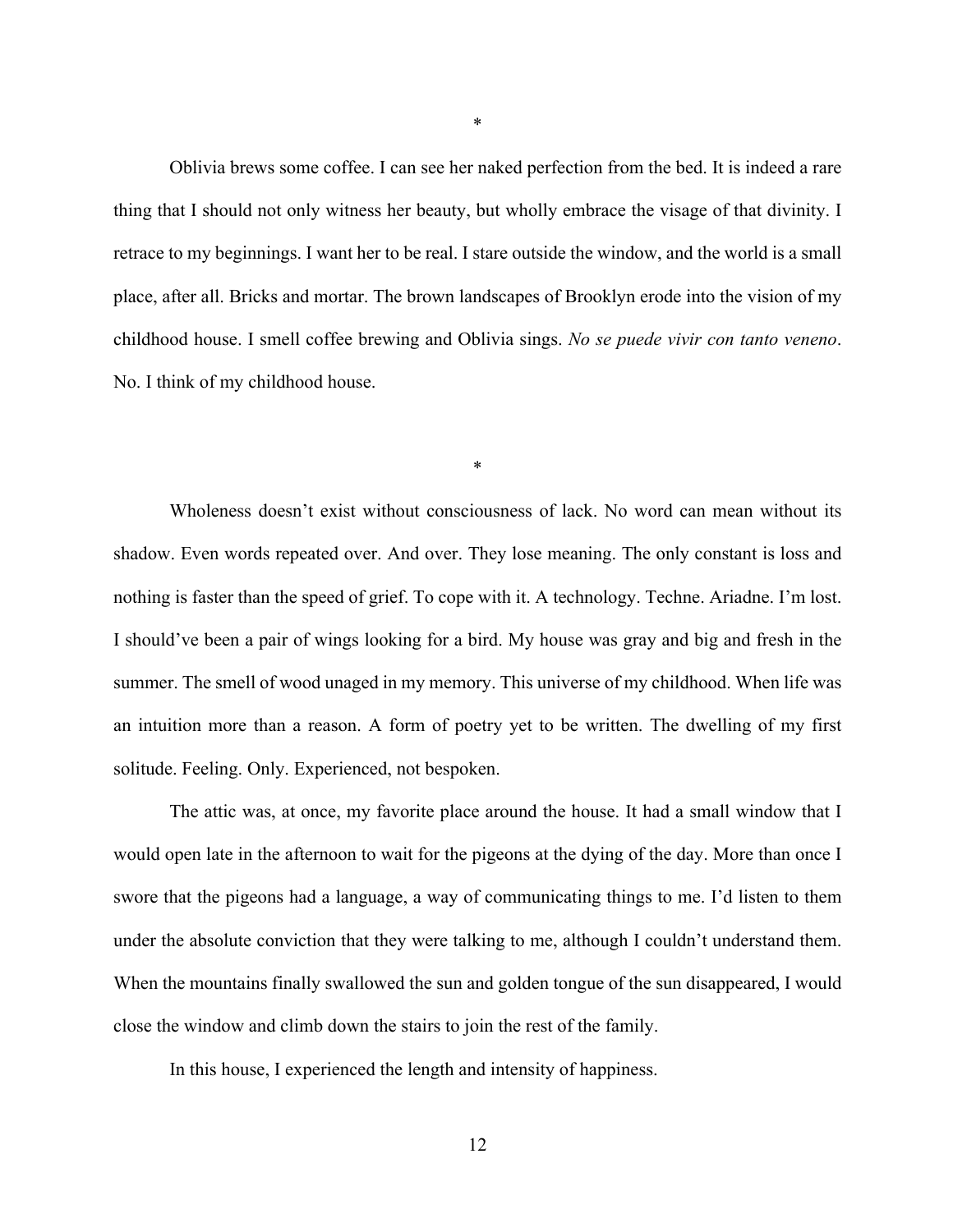The house knew me.

\*

The façade exhibited three glass windows and a lateral staircase that led directly into the balcony, which ran along the entire length of the white house. It had gobbled zinc roof and a double front door painted Old San Juan. At night, he could hear her breath, the way I listened to her dying.

A man approaches them and asks my father to fill the required paper work that declares the house utterly defunct.

Why did they tear it down?, I ask my father.

It was old. Old things must die.

I loved this house.

Keep it in your memory, son. And every time you feel like visiting it, you can do so inside your mind.

I look at the rubble and debris that remain on the ground.

In my vision, I don't know it yet, but I would return to the house more than once.

Old things don't have to die.

\*

*In times of extraordinary loneliness, you go back to your house. You close your eyes and find yourself in the attic. There are pictures of unknown family members, trunks covered in musty floral sheets. A guitar missing its first four strings sits in a corner. The soft gray light penetrates through the window. You look around. You can still smell the time of useless things stored in there, like memories no one wants to visit anymore. You grab a small chair with fairy motifs and*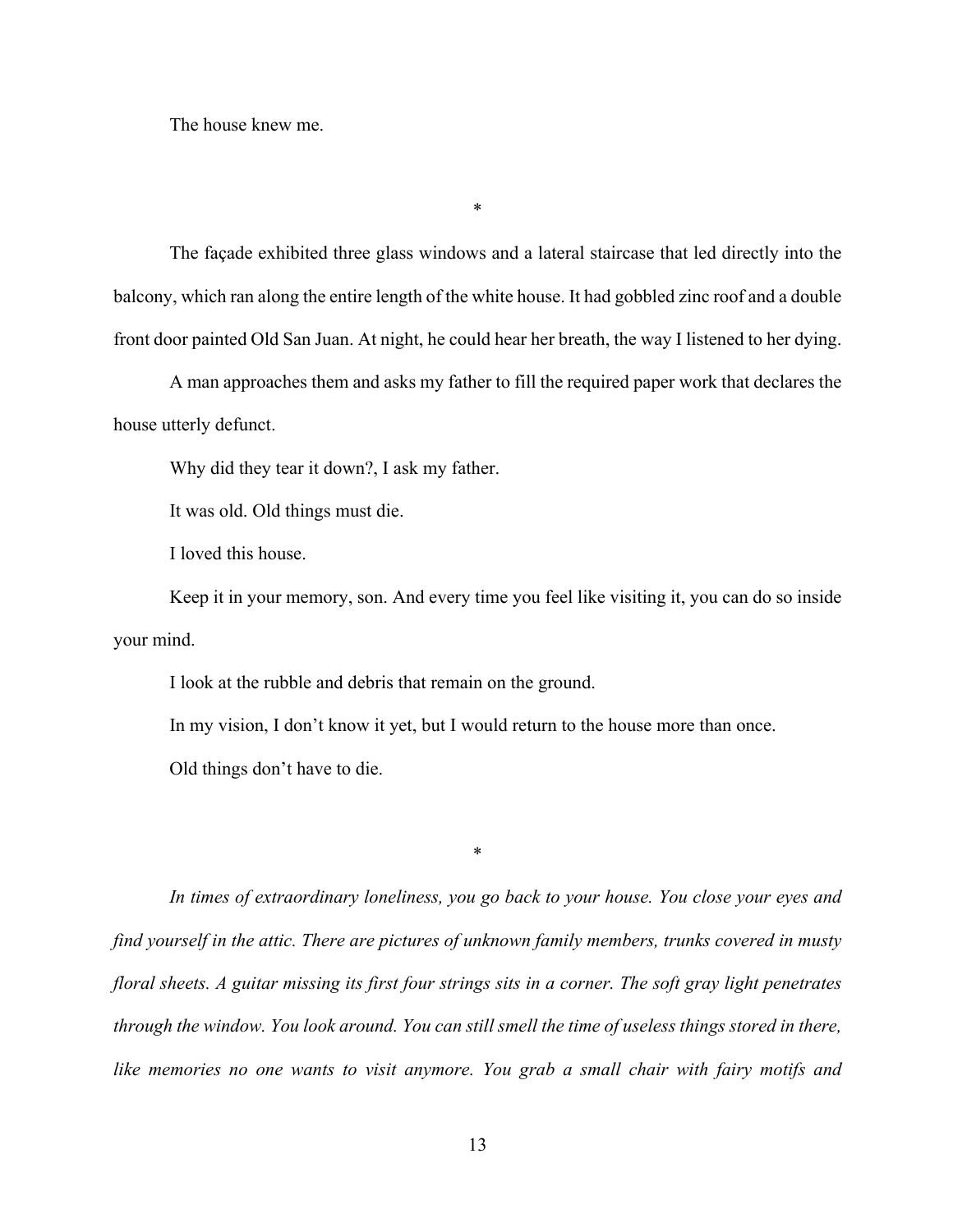*remember when your mother talked about your sister. Your sister. She never came. She got flushed. It can't be, your mom said once. It won't be. It was like a country that wanted to be born and failed. An idea done dirt. A plan gone rot. You sit by the window, you wait for father to return home like he used to do every afternoon. Your father. Long sideburns and cigarette in his mouth. Driving a white Grand Torino, quite recognizable even at a distance. Your father, who works as a curriculum developer and administrator for the Department of Education and is also local president of the People's Party, represented by a sun and a slogan that says: "Let the people decide." Politics is power. Business. Your father tells you all the time that the sun is life. Ra. Helios. Surya. God. Let the sun shine. The sun is power. Strength. Yocahu. The fire has always been burning, your father often says. His voice floods the air. He says that the sun symbolizes the beginning of a new life. Like the one expecting you beyond these walls that smell of unsanded wood. Musty. Stale. This house has lived long enough, the bats at night whisper. To move makes sense. Your father and your mom constantly talk about the "new concrete house" downtown, where you'll go to live and forge new dreams. New dreams, Mom says. You try not to think of it too much, because you don't know any other house but this one. Here is where you dream, you know. You wonder if that new house they keep talking about has an attic. If it does, it might be full of possible affections.*

When you are born, Damian lights a Tiparillo and sits on top of his Mustang and waits for the sunrise to arrive. He felt vindicated. Proud. To have a son who would prolong the family's name. This I know because I spoke to his memory once. Remember when you searched his computer for any traces of regret or forgivingness? To remember is a commodity, I know. You

\*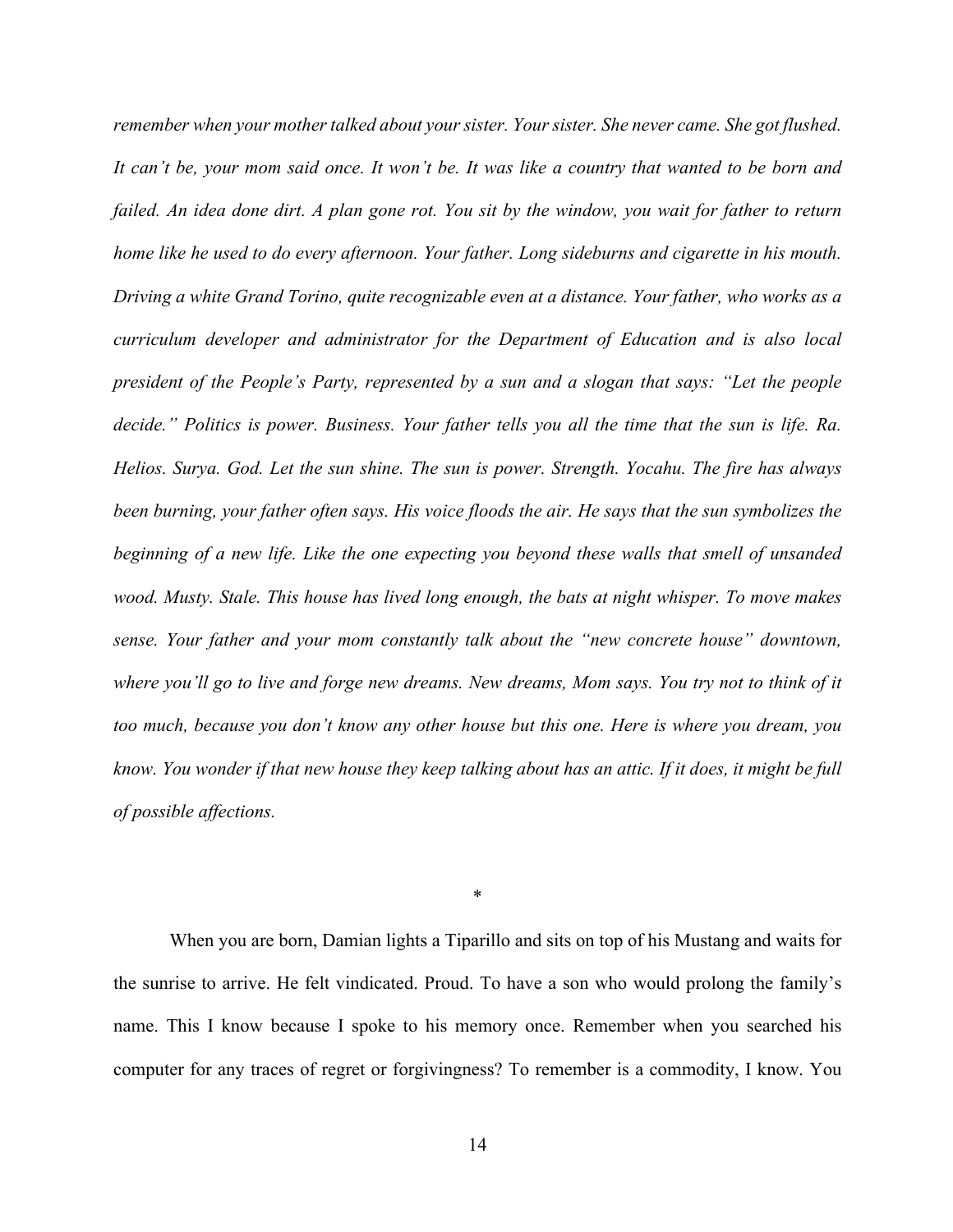never read *Les Miserables*- you downloaded it directly into your brain. There's nothing like a dream to create a future. You wanted to have your father back. An emotional prosthesis. Algorhythmical will. If. State. Condition. Else. End. If. True. False. Post. Human. Can love be downloaded? Can love be accessed on line? Can it be so circumspect and deceiving? Did you think you could fill your void with pseudocodes? Or did they, Or? *Puñeta*, you curse all the time. It's a Spanish word for masturbation. To masturbate is to remember.

\*

I'm fixing a whole. Where the pain gets in. And stops my mind from wondering. Where will it go? Better yet, what do I call a mind? The body also remembers. But I don't. I don't have a body. Oh, say. Can you see?

\*

It has been a complicated childbirth, one that involved a caesarean section, futile saddle block treatment, and a pint of whiskey which Damian drank while he waited for Ana to bring you into the world. At the time, obstetrics as a science enjoys a limited scope, and the only way in which to know the child's gender before birth consists in acts of synchronizing natural biorhythms, awakened instincts, or, simply put, divinatory skills. Sometimes, words can utter the helplessness. A metaphor. An approximation. Nothing more. If a pregnant woman wants to know the gender of the child she is carrying in her womb, one must listen to what she must say and she will reveal it herself. Of course, the woman could get the wrong signals, a false impression, or a biased predicament out of her own wishful meditations. But, in the absence of Ana's own mother, Grandma Fiurenza knew more than a method to find out. If the husband gains some pounds during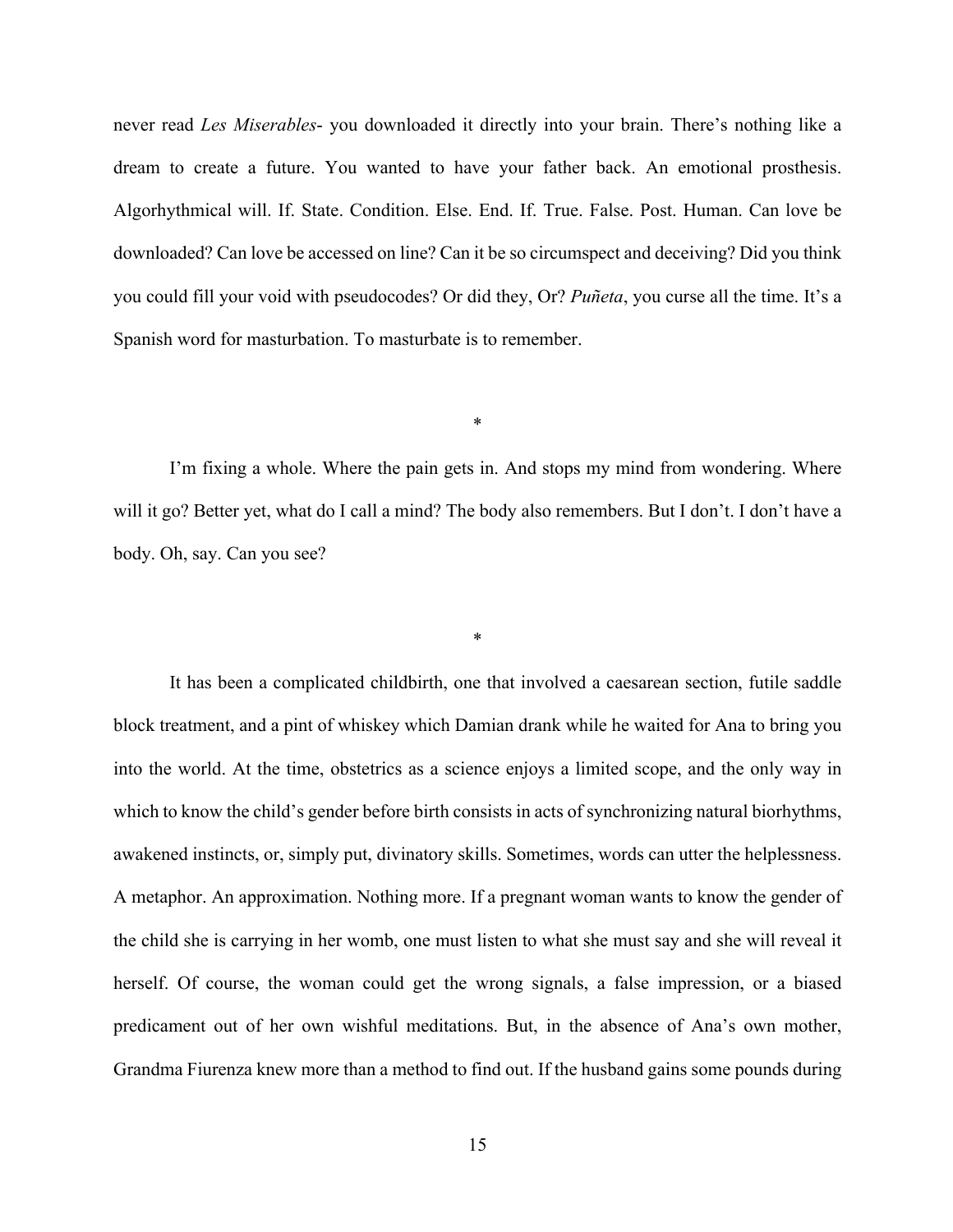the girl pregnancy, the woman is likely to bear a child, Fiurenza preached. But her son, Damian your father, our father- has always been a husky man, so it's hard to tell. Grandmother Fiurenza considers that if Ana has had keen persistent cravings for sweets, it's because girls are naturally sweet, Fiurenza preached. There are ways, and there are other ways, like watching how mother walks, always putting her right foot first, which, empirically, already told Fiurenza that it was a boy. She just had to make sure.

When Fiurenza came with child, some twenty-nine years ago, she had unforeseen and unknown complications herself. At the time of her Damian's birth, Fiurenza's father called on the midwife, Adela, to lend a hand or two in the process. Severe complications, said the woman. The child is turned towards the abdomen, Adela determined as she touched Fiurenza's womb with the withered tips of her fingers. This child can only be delivered with an offering. Labor pains might be God's bespoken will, but this one needs other help. Fiurenza, tortured in anguish and pain, consented to the idea of exchanging her child for a chicken, which she would kill and eat after the child's birth. You will name him Damian, Adela indicated, because it's going to be boy.

Fiurenza, having no say on the matter, looked at her father Lucca, who remained silent, panama hat in hand, his white suit perfectly fitted like the blind silence that sealed his mouth. He left the room. Raindrops punctured the roof.

As Firuenza's spasms increased and a shroud of futility wrapped around her breath, Adela called on her daughter Amanda to bring her a bowl for beads, a white candle, a seashell, the feather of a rooster, a random rock, a statue of Stella Maris (whom she referred to as Yemayá), a singing bowl, red cord & scissors. While Amanda saw to her mother's request, Adela put some eggs on a soup plate next to a sheet of paper and a pencil that she found dusted and ignored in the pantry, for no one had a real use for these. Then Adela placed the seashells in a circle by the the night table,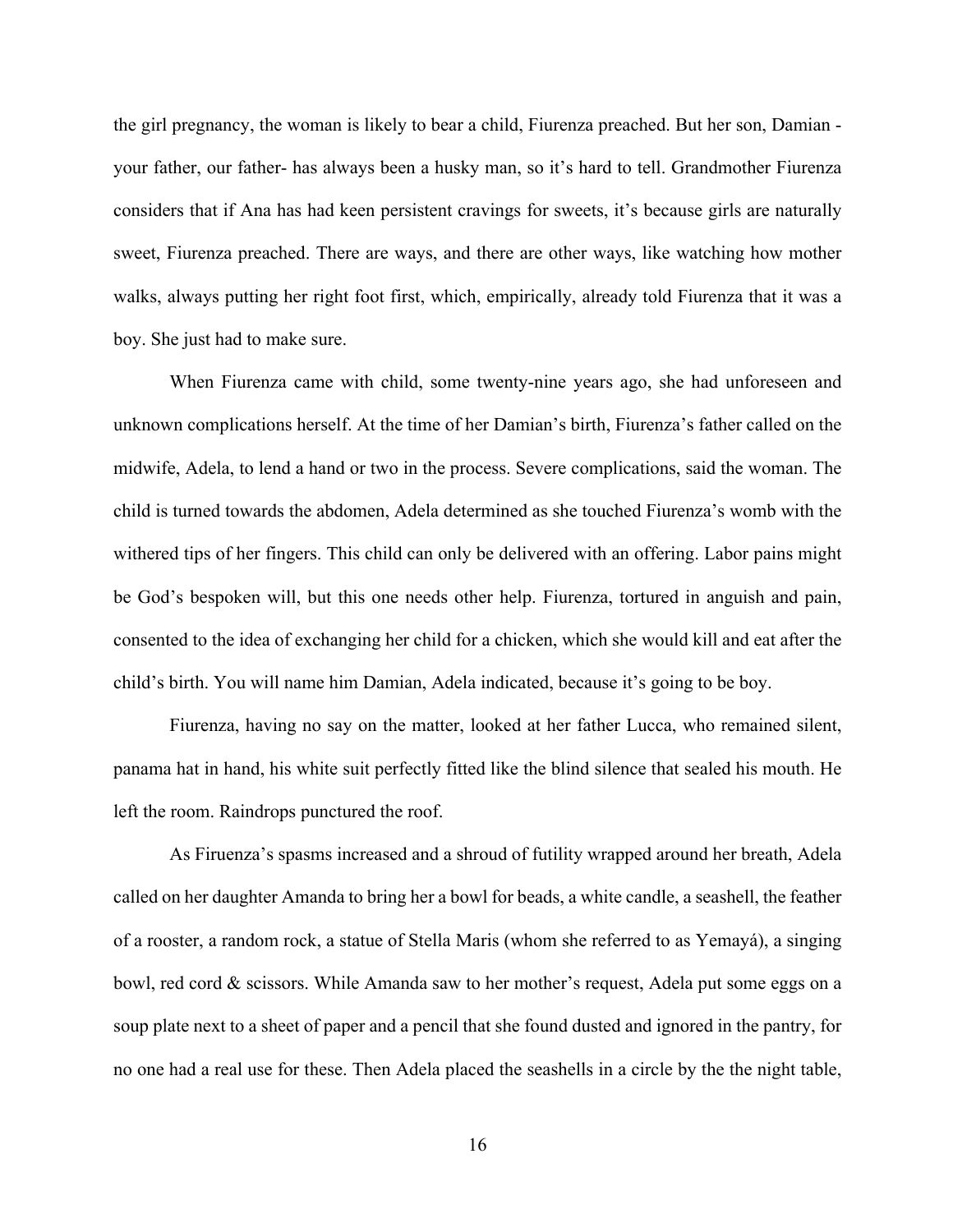the candle and the statue of You can use sea shells to mark about a big circle around the room. She prayed.

When Fiurenza's screams dug big holes in the sound of the falling rain outside, and her face and body were all soaked up in a cold sweat, Adela spoke to her.

\*

It's time, she said.

Then, while she rubbed the statue, she started telling Fiurenza about Yemayá, Holy Queen Sea, and divine mother of the fourteen gods and goddesses who made up the sacred pantheon of the Santeria religion. *Vete a la puñeta*, Fiurenza yelled at Adela, who went on to tell her that Yemayá reigns over fertility and motherhood, moon, sea- the realms of the woman and the eternal cycles of life. Sea shells are sacred to Yemayá, because she owns the riches of the oceans, the beginning of life that flows within you, where the little fish of yours swims so comfortably that he doesn't want to come out. They like it there, she said, but sea shells have always possessed magical soothing powers. Indeed. The seashells, which Adela had used, upon request, in weddings and farming rites, graced with curves that bent time. Like a woman's womb.

The hollow spaces. Shelter. The sound of mysteries. (And the syntax is a little wonky).

Seashells lug regenerative powers and the life-giving forces of the ocean and moon. It's their job once they have been abandoned.

And thus, the journey from birthing to motherhood began.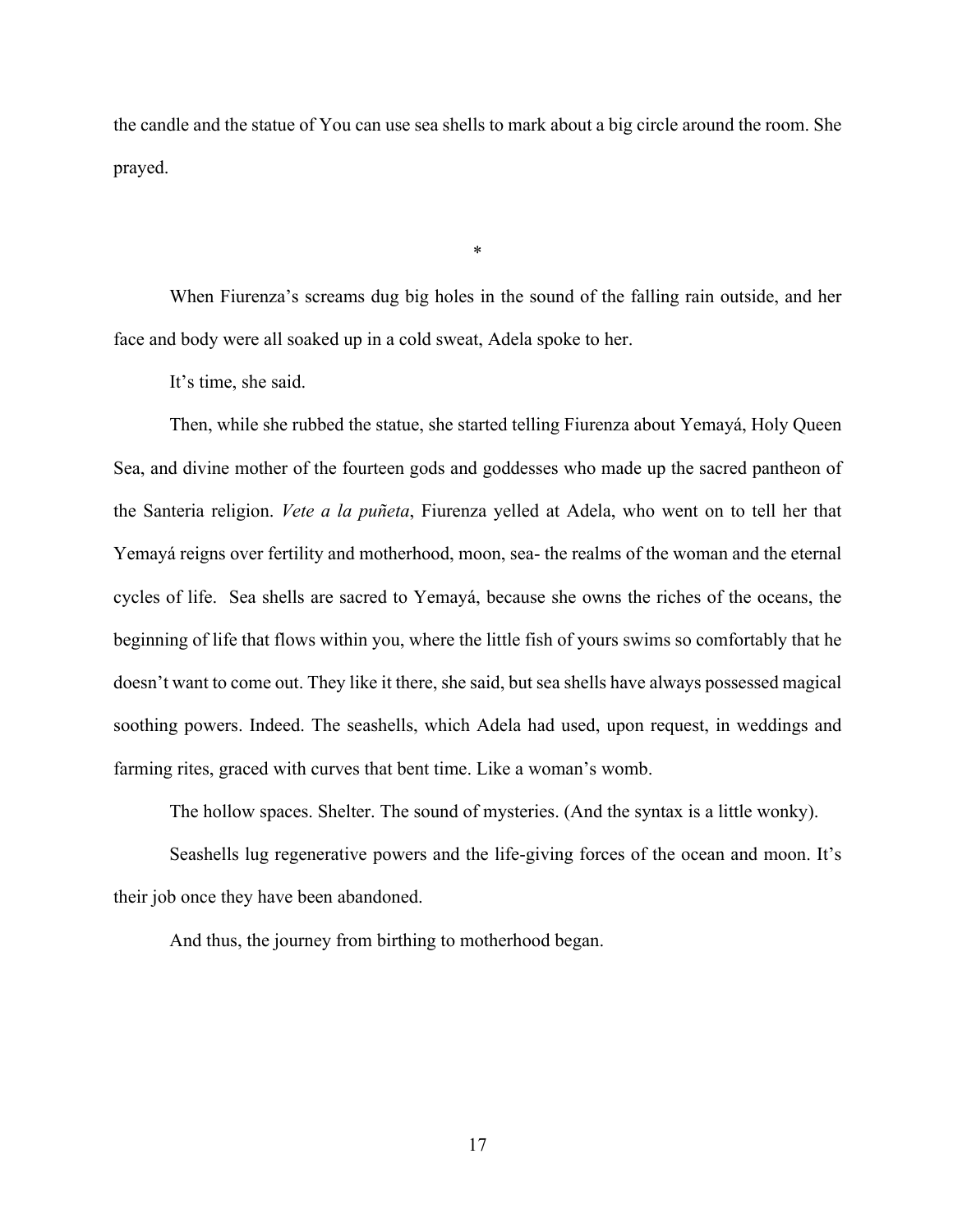Powers of the East, the Air, the deep breathing of labor and the first breath of the new baby, join our circle.

\*

Powers of the South, the Fire, light of life and intensity of labor, join our circle.

Powers of West, the Water, water of life and the waters of the womb, join our circle.

Powers of North, the Earth, the direction of the ancestors and Grandmothers who watch over women during birth, join our circle.

\*

The will of the gods, Adela concluded. A blend of Santeria, the religion of the Earth, and Catholic fervor. Seemingly random functions display periods of order. A paradox. Alas. Nature's geometry manifests as simulation. All forms of matter are translatable.

After hours of inextricable labor, Fiurenza gave birth to her son: your father Damian.

Ah, the virtues of *iRemember* and the *Mnemo 2020*. Yes, it's old, but it works.

He was promptly cleaned, named, and taken away from her arms for eleven days, when she would exchange her son back for another chicken. It's the will of the Orishas, Adela gurgled as fish swimming the deep the sea of time. Due to Firuenza's weak condition after bearing the child, she wouldn't be able to look after the kid. Josephine, Fiurenza's sister, claimed the child. After seven months, Fiurenza could take care of Damian. But the distance and the time apart made Damian grow detached from his mother. It would never be known how a mother and her son could be so indifferent to each other.

Some broken things will never be fixed, Fiurenza always resented afterwards.

18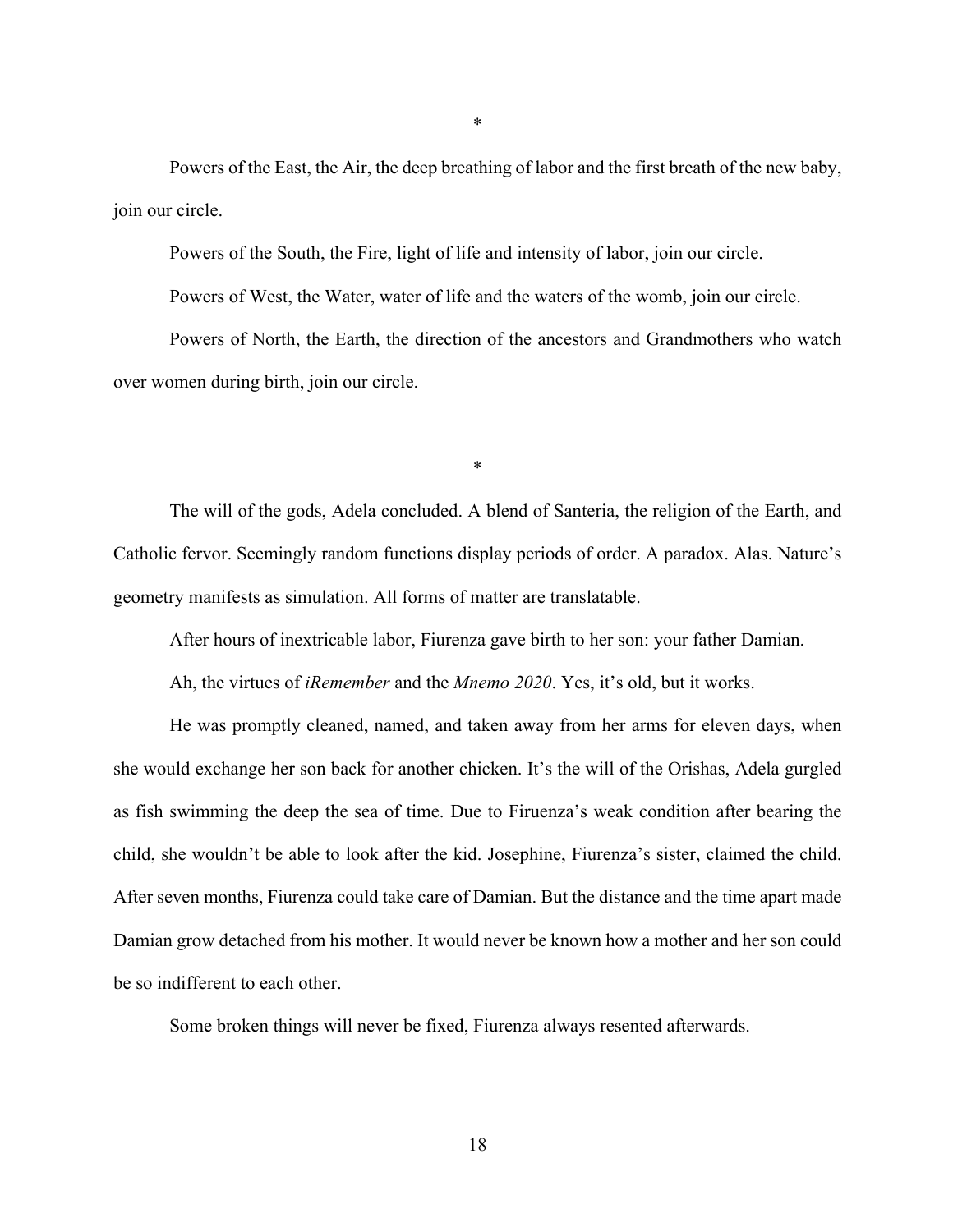Now, in order not to light the wrong end of the candle and instill deceptive hopes on Damian, Fiurenza waits until Ana falls sound asleep and sprinkles salt on top of her head. When she wakes up, Fiurenza sees after her daughter-in-law's needs. Ana marvels at how her womb has ballooned in the last days. It's about to burst, I think, she says, as she rubs the rosy stretch marks that map her belly. By the eight month of pregnancy, Ana has mobility problems and needs help to get off the bed and Fiurenza, assessing the proximity of her grandchild's birth, asks Ana to pronounce the first name that comes to her mind.

Huh?

A name. I want you to tell me the first name that comes to your mind, Fiurenza says.

I don't know…

Any name.

Orlando?

Who's Orlando?

I don't know, you just asked me for the first name that came to my mind. It's Orlando.

Very well, says Fiurenza, satisfied. It's a boy's name. You'll have a boy.

Ana just laughs. On one hand, her catholic upbringing and beliefs immediately make her dismiss Firuenza's wisdom as pagan superstition, a commodity of ignorance and lack of Christian faith. How can that possibly be an effective way to access the laws of nature, which is to say, in this case, the biological processes of motherhood; on the other, Ana has enjoyed the advantages of an occidental education, when Pauline Benitez, wealthy cousin to Ana's father, Selenio, decided that the girl had a natural elegance, like the young girls she had seen in Madrid and Paris during her frequent visits to the old land, where she had conducted textile business. Ana's skinny figure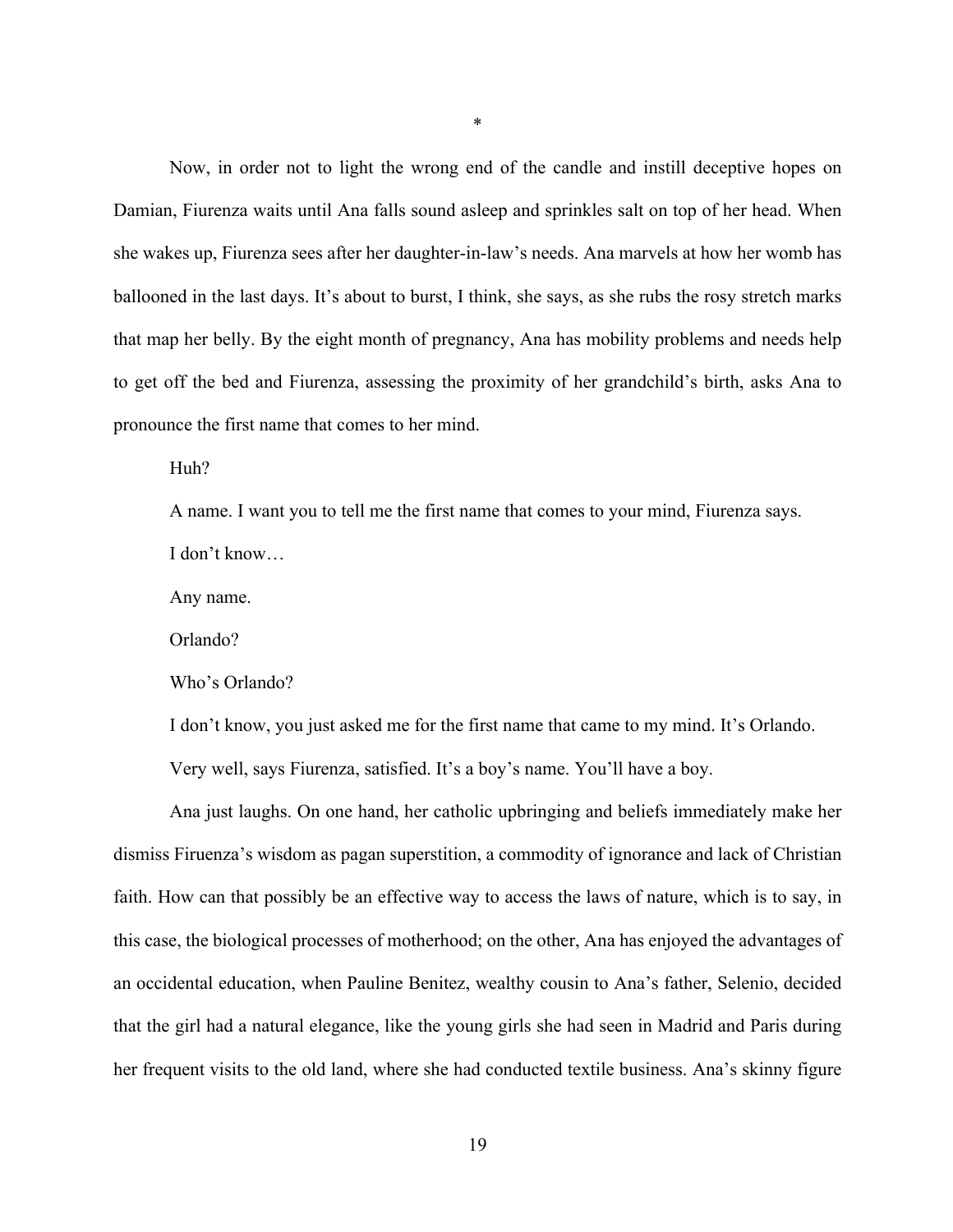and thin waist made any dress look fit, so she made Ana's mother, Isabella, an offer: I will look after your girl, give her an education, and make her a woman of good, if you allow her to come and live in my house and work for me. Isabella, mother of eleven other children, and two more who would join the family later –lives that would be paid for with her life– couldn't object. She gave her blessings to Ana, a vintage scapular she always kept, a gift from her own mother, and parted with her oldest daughter. Ana's siblings would resent it so much that they would deny her as part of the family. In exchange for the rejection, Ana worked for Pauline and obtained a college education. In a time when women mostly stayed at home and took care of the family, Ana earned a degree as a professional teacher. The perks of a universal education also imprinted their mark on Ana: the way she talked, the books she read, and, most importantly, the way she dressed.

Ana resists Fiurenza's judgement. He'll be what the good Lord wants the baby to be. But Fiurenza smiles.

\*

On Monday, May 23, 1977, under the sign of Gemini, Stevie Wonder's "Sir Duke" blasts all over. Music. That other language. A world within itself. *Star Wars* tops the box office while South Moluccan militants armed with machine guns hold 105 children and six teachers as hostages in a primary school in northern Holland. And at 4:11 in the morning, a nine-pound baby boy comes into the world as Orlando Aniello. The nurses at the Castañer General Hospital tell Ana that it's a healthy, angry boy who can't stop crying. She smiles and says that she's sleepy and tired. The boy will be given milk substitute, as Ana will be in no condition to breastfeed her son. I just want to sleep, Ana says, and she goes on after a stolid slumber. Taken away from his mother, Orlando spends the first hours of his life without the warmth of human touch. A nurse smelling of Irish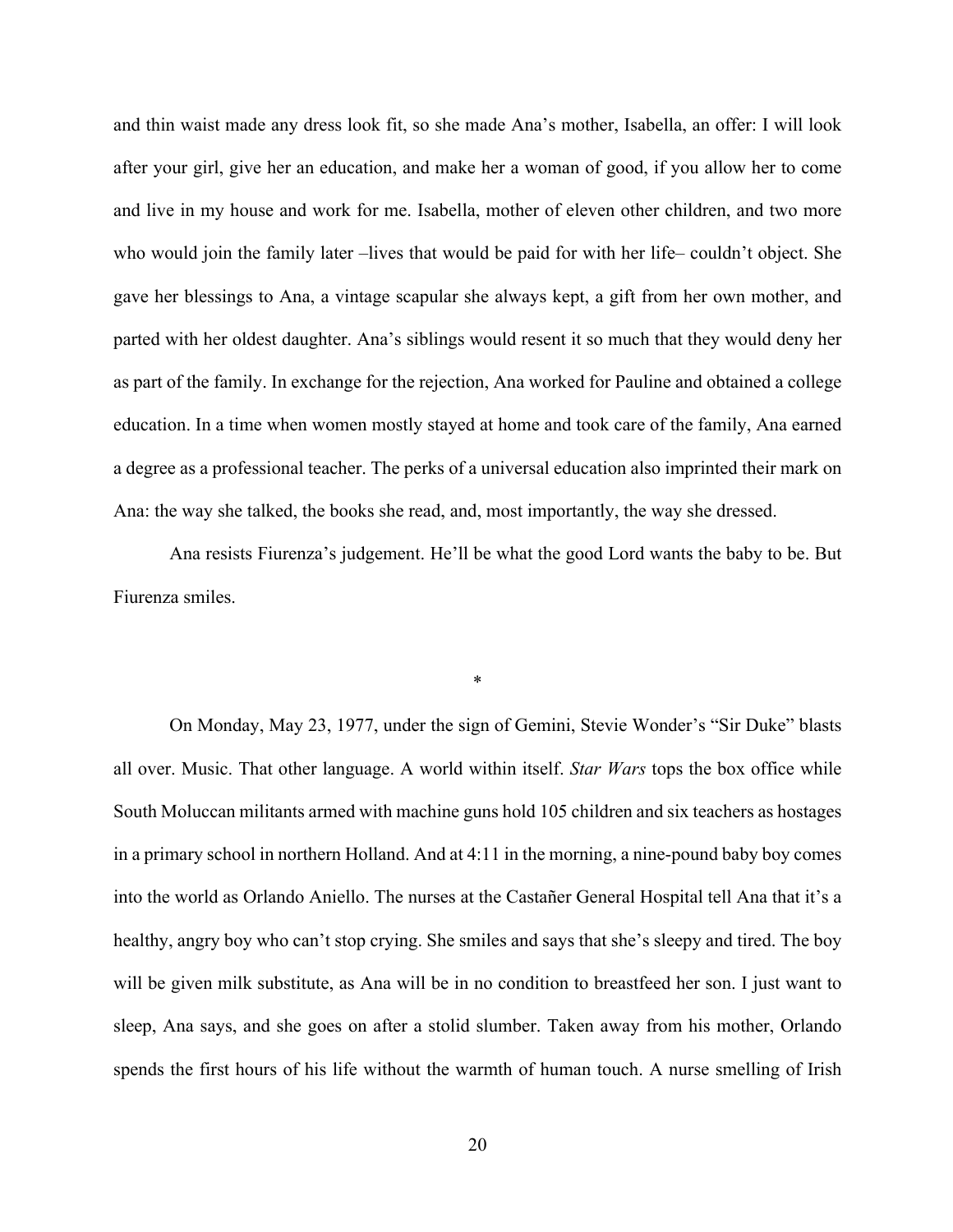whiskey looks at the child and feels compelled to hold him, but instead, she turns on a portable orange transistor radio playing The Beatles' "Across the Universe" and places it next to Orlando.

Here, Orlando, she says. This is what waits for you out there. Enjoy.

Outside, sitting on top of his Mustang, your father smokes.

\*

Before leaving for the airport, my mother gave me her blessings. Go with God, Gogo, she said. My name is Orlando, mother, I said. Who's Orlando?, Gordo P queried. My mother smiled like ripping space open. That's a nice name for my future son, she told me with a raspy voice.

I left, with Gordo P and Gustave courting me to their limo. *A* limo. I'd never been in a limo.

It's obvious you guys aren't Grieving Support, I told them on the way to JFK.

Says who? Brother, don't insult me, Gordo P said.

Yeah, interjected Gustav.

Just saying.

We work for Mortuary Rose. It's a funeral boutique, Gordo P said.

Isn't it parlor? Funeral parlor?

This one's a boutique.

And that is, where…?

Google it, motherfucker. That's how we found your mother.

Yeah!, Gustave added.

You Googled mom? Okay. Where are we going to?

Is that a Diana Ross song? I bet yo' ass it's a Diana Ross song. Right, Gustave? Yeah!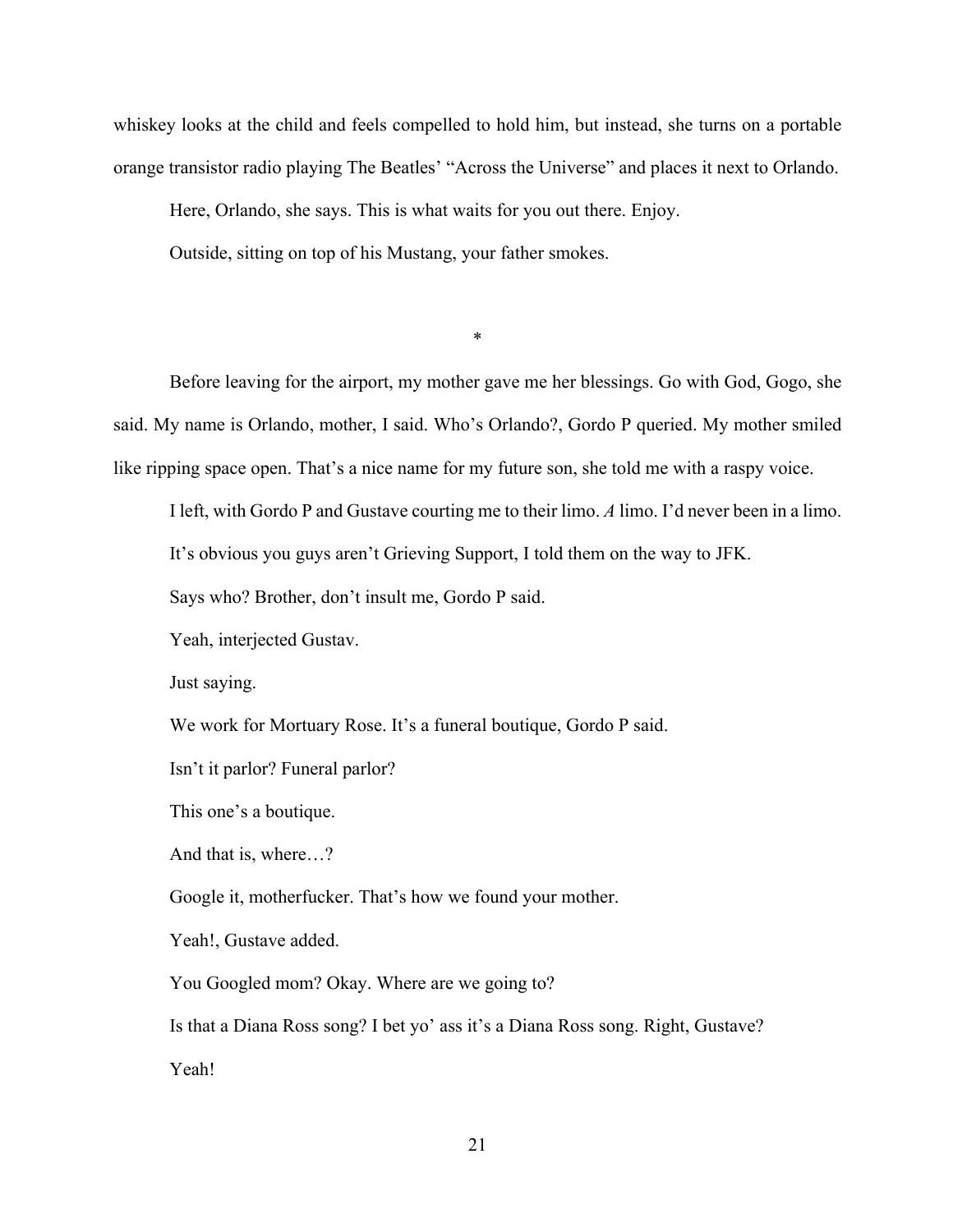Sing it, Gustave, Gordo P commanded, and the he spoke to me. Gustave's a really good singer.

*Do you know where you going to? Do you like the things that life is showing you…*, Gustave sang with a falsetto only reachable by castrated flies.

Okay. Can I leave here, please? I changed my mind, I said, certain that these two were not actually working for any funeral home, parlor, or boutique for that matter.

That's Diana fucking Ross, you know what I'm saying? insisted Gordo P.

Yup.

You know the title of that song?

Nope.

Tell the brother the title of that song, Gustave, Gordo P asked.

Mahogany. The theme from Ma-ho-ga-ny, Gustave said.

You got that?

Mmm-hmm.

Mahogany. As in black mahogany. And that's how yo' ass will look if you dare to turn back on us now, brother Gogo, Gordo P threatened.

It's Orlando. My name is Orlando.

Whatever.

Never underestimate the power of persuasive speech.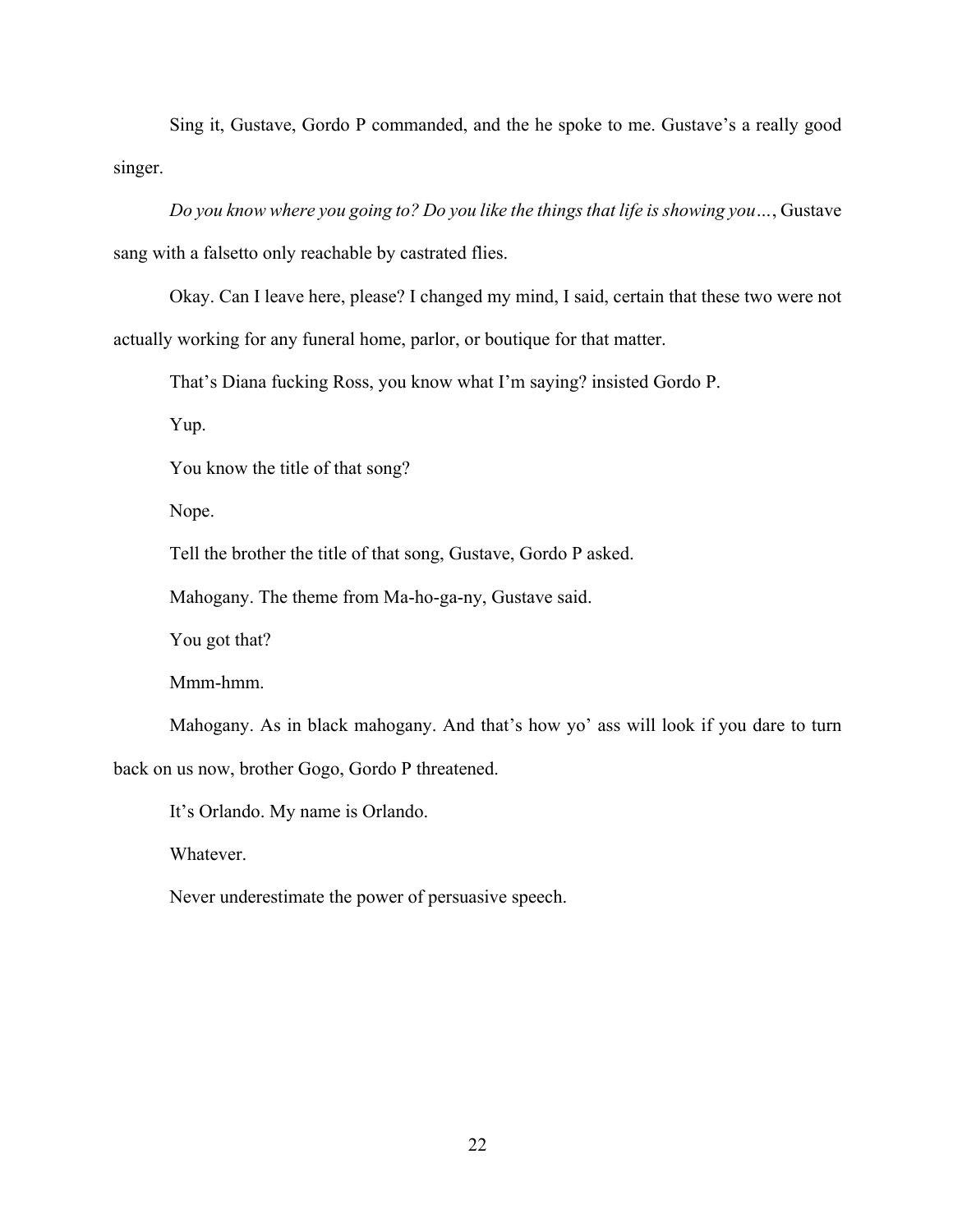On the plane, we didn't talk much. Gordo P's immense humanity required two seats, first class. Gustave sat right next to me in coach class. I had nowhere else to go, but they confiscated my cell phone, just in case. Silly, right?

Am I being sequestered? Kidnapped? Abducted or something? I asked Gustave, more out of sheer boredom.

No, no, no, it's nothing like that, we just want you to go to your father, Gustave told me. Honor your dad. You see, we mixed people keep on the mix. We keep it flowing. We water the root, d'ye know what I'm sayin'?

No. But my father is dead.

I know. That's why we're here.

I wondered what kind of grieving support would send not one, but two of its men to assist with the mourning process. What did they care? They should've known that I have been closer to the grave myself more than I've been to my father. In a dark time, the eye begins to see, was my motto. I was a Berryman poem.

\*

Six hours and one stop later, we landed in Palms Springs and got on our way to Mortuary Rose Funeral Boutique, right by Monterrey Avenue in Palm Desert. On the way, we stopped at a Chipotle for some lunch, at my insistence. Don't you have them Chipotles back in NYC, bitch? Gordo P complains, but to no avail. Gustave, who was at the wheel, drove around looking for the place -easy to find on Google maps. I substantiated my suspicions: they were not from this town. If you don't know your burrito bars, you don't know anything.

\*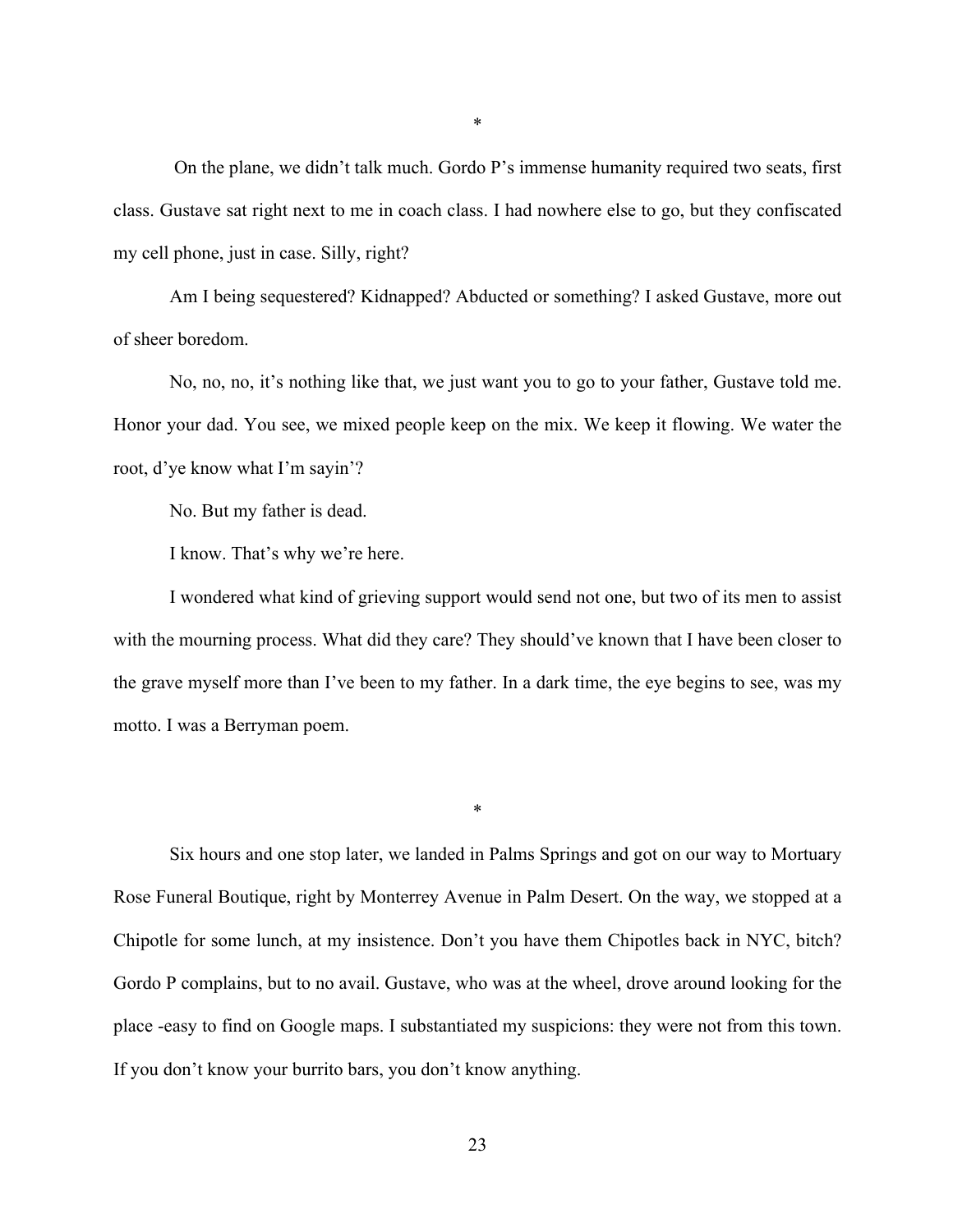The one thing I was sure of was that I couldn't turn back now. In Palm Desert, I had only one mission then: if this dead man was indeed my father, I wanted to look at his closed eyelids and finally meet his empty carcass, because, to me, any which way I shuffled it, he was soulless. Of course, unless there was some sort of will where he asked me, his son, to be present at his burial, the urgency of my being here didn't seem quite convincing.

Guys, we've been through a lot together already. I mean, uff, six hours in a plane? Maybe this is the moment when you tell me why I am here, I said, while killing a big burrito in the limo.

You're here because your father left some unfinished business you have to attend to now," Gordo P answered, sipping from an oversized soda, because he was oversized thirsty, he said.

And, colorless ideas sleep furiously.

Huh?

It means, really?

Ghost writer my ass. You a dumb fuck.

Don't get personal. Anyway, what kind of business did my father leave, as you say, unfinished?

Your father owes Mr. Coffer, my boss. Your father was a urologist.

A what?!

Urologist. What? Are you def or somefin'?

Yeah, Gustave agrees.

Urologist.

Why did I have to ask? And what the fuck did I know about urology? And what could a urologist owe to somebody?

I shut my mouth and leaned back until we reached the funeral parlor.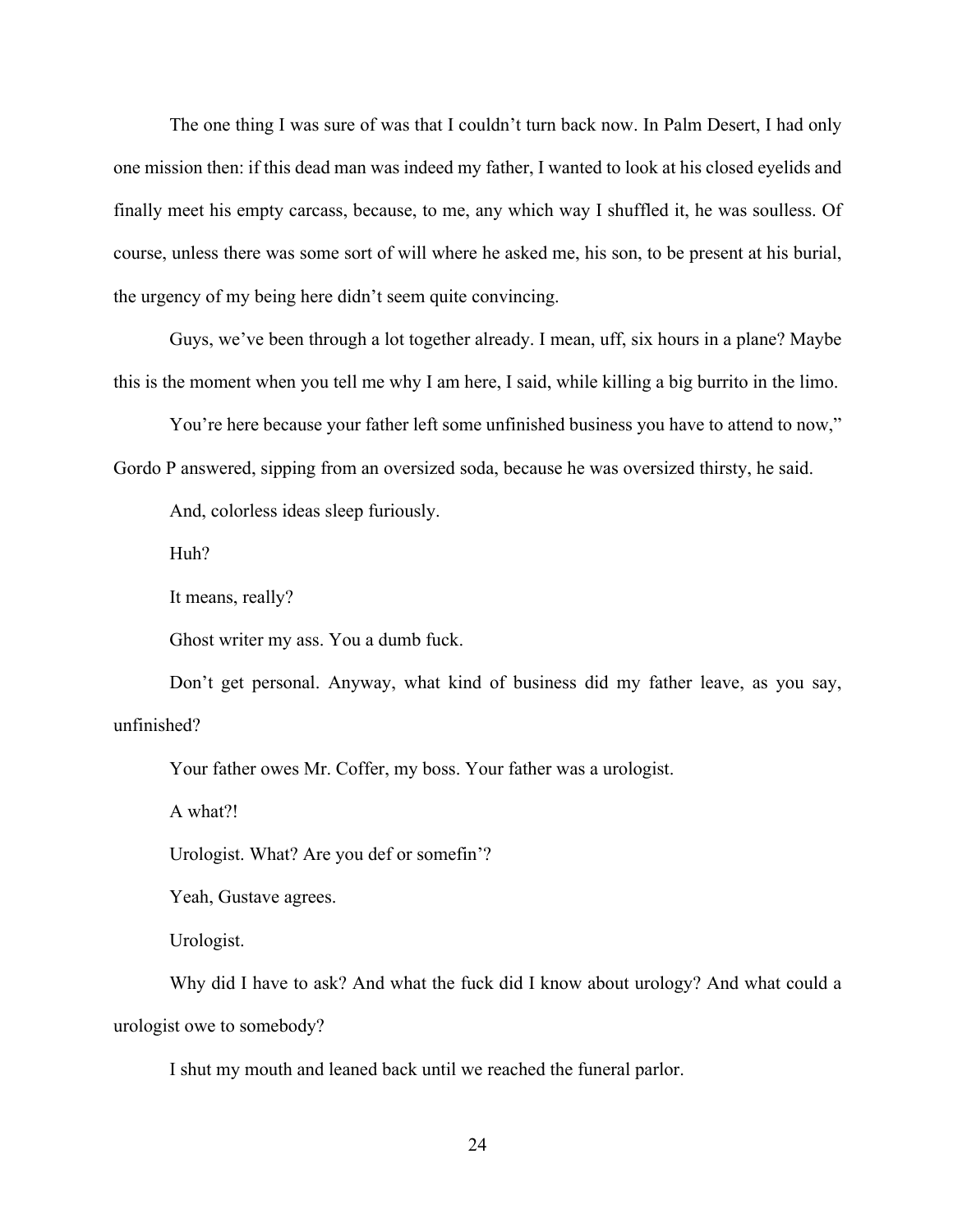A funeral parlor is a house- a house for the dead. My childhood home, inevitably, is a *housead*. A portmanteau. House. Dead. Two planes always intersect a line. Moss and mildew wound the walls under the soft September rain. The odor of wet mud and wet trees confuses me. It smells of oxidized blood. I know. I once almost lost a leg. And an arm. And a foot. I kept them all- I lost myself. Hopelessness is a plucked bird, indeed. I know the stench of green skin, and it smells like the house I once lived in during my childhood. Those days, my heart swelled with incandescent fulgurations. I floated like a star pending on a melted dream. Time was a measure I never understood until time became a lump in my throat. I couldn't. It's just. That. Now I stare in fascination at my past of concrete and mud and silence. The house tempers in cold inevitability like wasted time in the broken hands of a ghost. I should've been a pair of paws scratching the pewter sky to let the sun bathe in. The light is a memory of a baseball park where I stand waiting for my father to return and play catch, dad, let's play catch, but he's not coming, he's not coming, he's driving his Torino away. Away. Where the hill drowns in the horizon and the light bends into shadows. Distances. I shoot them for keeps.

My mouth spawns a bitter breath. Whiskacco. A mixture of whiskey and tobacco. I smoke too much. I have an oral fixation, Jean used to tell me. I gnawed pencils at schools. I chewed the caps of Paper Mate pens. It seemed like a hunger for writing instruments at a time when I couldn't articulate the estrangement, the loneliness of rooms smelling of camphor to prevent my asthma. I am a collapsed lung. I. Returning to this home. This home. It does not do, does not do. Old shoe. I still hear my mother's cry slugging down the walls and across the floor. Wails like worms. The

\*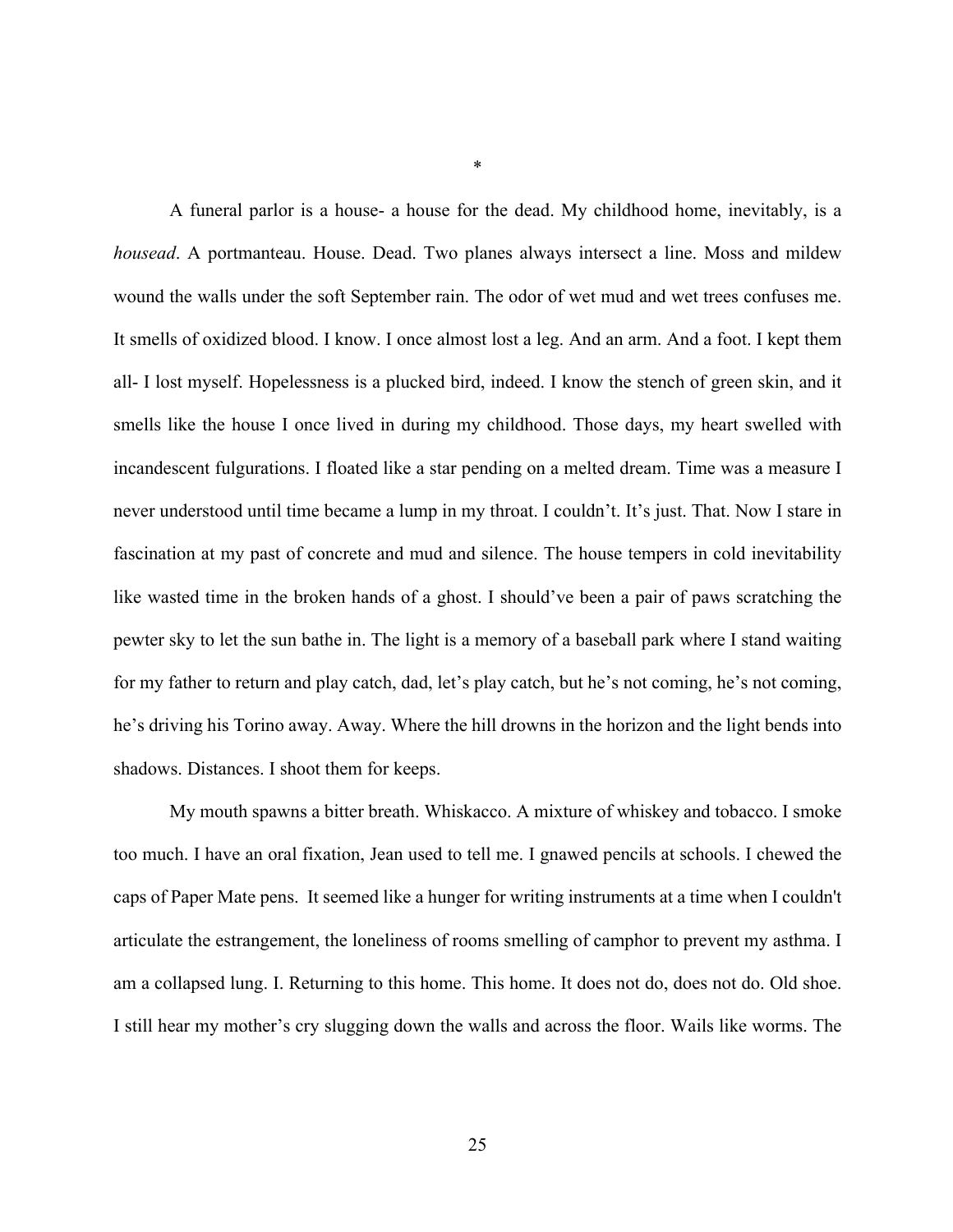painting on the ceiling looks like broken skin. I look at my watch. It's almost three o'clock, damn it, the time of the day when this house used to smell of freshly brewed coffee and hot bread.

I see a woman rocking on the balcony's chair. She smokes slowly and the blue puffs cloud around her face. She seems oblivious to my presence until I take a few steps uphill towards the house. Well, well, she says. At last. My feet are heavy and slow. I drag time like lead shoes. Or repentance. My mother told me I should come here and ask for my father, I tell the woman. She looks at me but she doesn't seem to see me. I'm transparent in the rain. Or maybe she's looking beyond and through me at the distant mountains that the fog and the rain haze over like the mists of the past. Or the future. There's no way to know this. This.

I'm glad you finally made it, but you are late, she says.

I stop a few steps away from her. I choke on words that I can't say.

You should've come earlier, you see. You could've seen your father.

My father is dead, I say.

Really? No wonder he doesn't visit me either.

No one's lived in this house for some time, as far as I'm concerned.

You don't say... that's why it's so lonely.

I turn around and look at the old neighborhood where my innocence turned once into a paper ship drifting down the drain. On the big patio, I see the black trees that breathed my childhood imaginings. I could've been a heap of electric bones looking for flesh to wear. I recognize the flat-out stones where I sat on Sundays, doing nothing but hearing, but hearing to the wind.

Is there anyone left in here?, I ask the woman.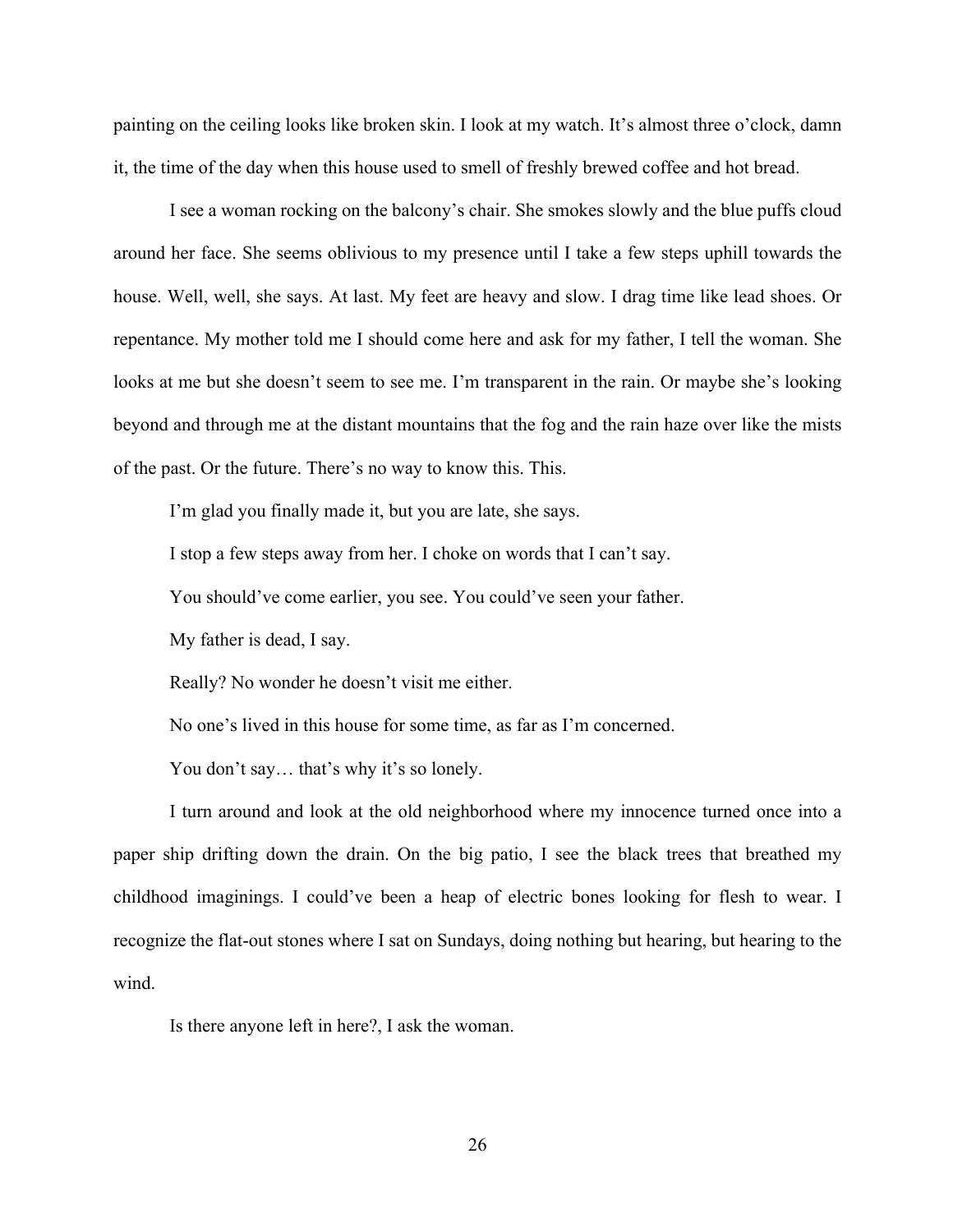I don't know, *mi'jo*. Everybody left some time ago, but I'm not sure they ever went that far. They left their hearts back here, but they might have simply forgotten. You're here, though. To claim what's yours.

I have nothing to claim. I'm here because my mother told me to come and find my dad.

The woman drowns in silence. She takes a whiff of her cigarette and says I look so much like my father before he got into the Army. He was a handsome soldier, and he took pride in wearing his uniform, she says, because he wanted to be somebody, you know?, he was determined to have what his own father never gave him because he never knew him. Your father boasted that he was a self-made man. He fixed bicycles for a living, until cars became a thing. Then he went to the Army. Smart fellow, straight black hair in a pompadour. He always wore khakis. A good kid until he went to the Army. He learned to drink and smoke there, you know? He had a soft spot for women, of course, but who's to blame him? He was handsome, I tell you. *Un galán*. And very smart, too. *Como en las películas mexicanas*. Raindrops slo-mo drip from the old guava tree that sits a few feet away from the balcony. It sounds like a crystal piano crashing gently against the grass.

I try to undo the blurred image of my father's face, but he's a flattened-out layer. The background peeks in gray and white checkered squares. What does he look like now?

Go and find your mother, she'll know where to find your father, the woman says, her voice fading out in a cold breeze.

A band of sparrows plows the soft rain and disappears in the dark forest that crawls and swallows the house. Nature has a way. The way. Minimal. Like mini-animal. Like Housead. House-dead.

I should've been a contraceptive pill drifting in some late blood.

27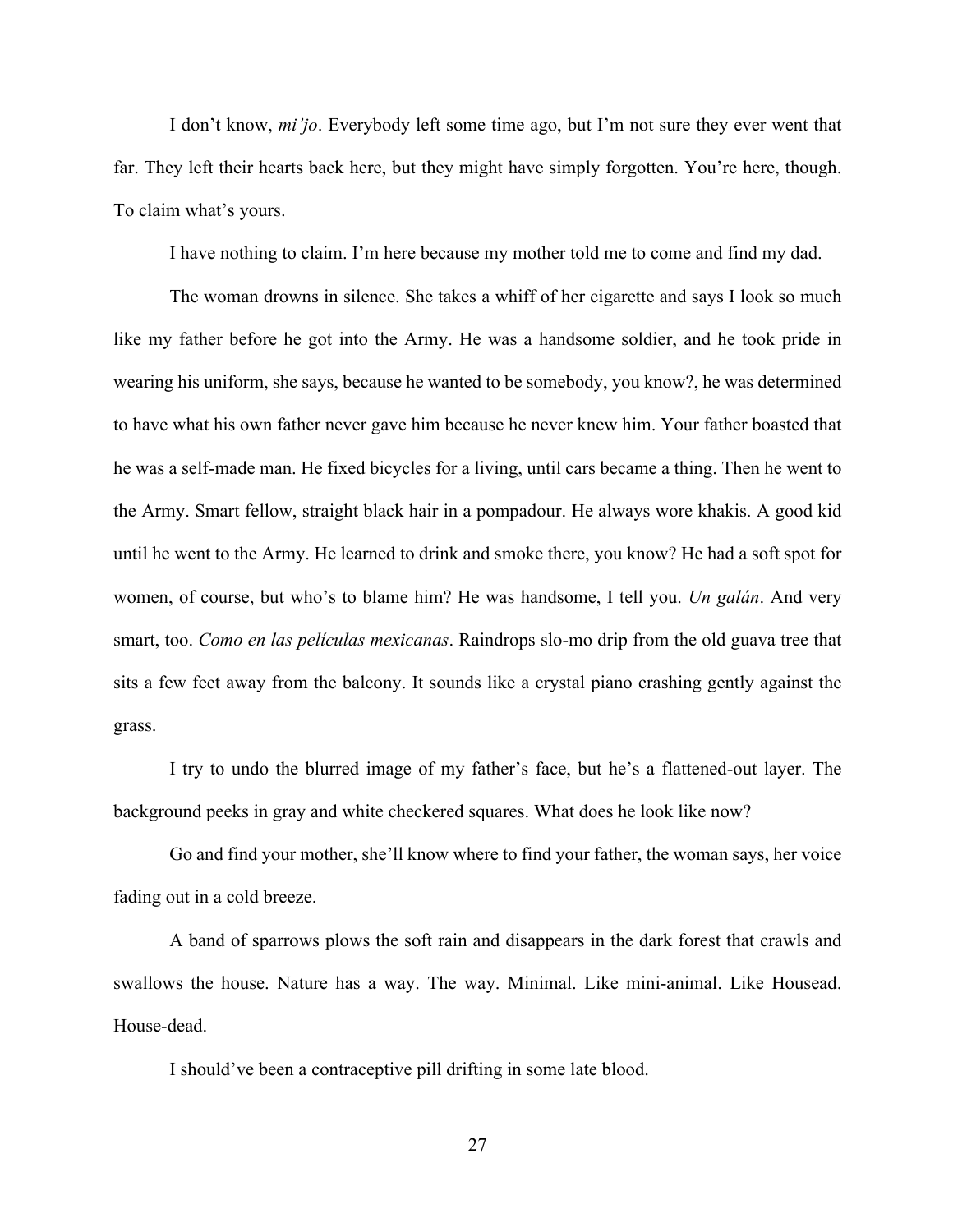I'm drowning in ambivalence. Choking with anxiety.

I'm at my father's funeral, contrary to my will. It was my mother's colorless idea to come and honor the man, and I didn't want to let her down, but the truth is that I hardly remember the man. Mom gave me a picture of him so I could recreate his image. He mustn't look like in the picture, she said. Are you kidding me?, I exhaled. In the picture, Elvis Presley smiled next to a bunch of soldiers. He was very handsome, mom insisted. I didn't know whom she referred to. My mother pointed to the one behind the King. This is he, she said. He could be anyone, for all I know, except Elvis. The bastard. He never called me on my birthday or sent me a Christmas card.

\*

Is this your father?, Gordo P asks me.

Gordo P dignifies his name. He dresses like he raided Urban Outfitters. He never removes his Dolce Gabanna, even though the lights are mortuary twilight dim.

I don't know. Maybe if you open the lid?, I answer.

He doesn't know…, Gustave says, almost deflating. Maybe we should *make* him know, you know what I'm sayin'?

Honestly, something tells me this is not my father's wake.

Oh, really?, Gustave insists, his firm chin tight with anger. How do you know, bitch?

I just know it. It's a perceptual thing.

I guess I've got that ability from my mother, who had these mystical revelations all the time until she started showing signs of Alzheimer's, which is why she is a permanent resident at Amsterdam Nursery Home, in Amsterdam Avenue, a few blocks away from Columbia University, where she taught Spanish as a "Foreign Language." (Right). She chose that place because of its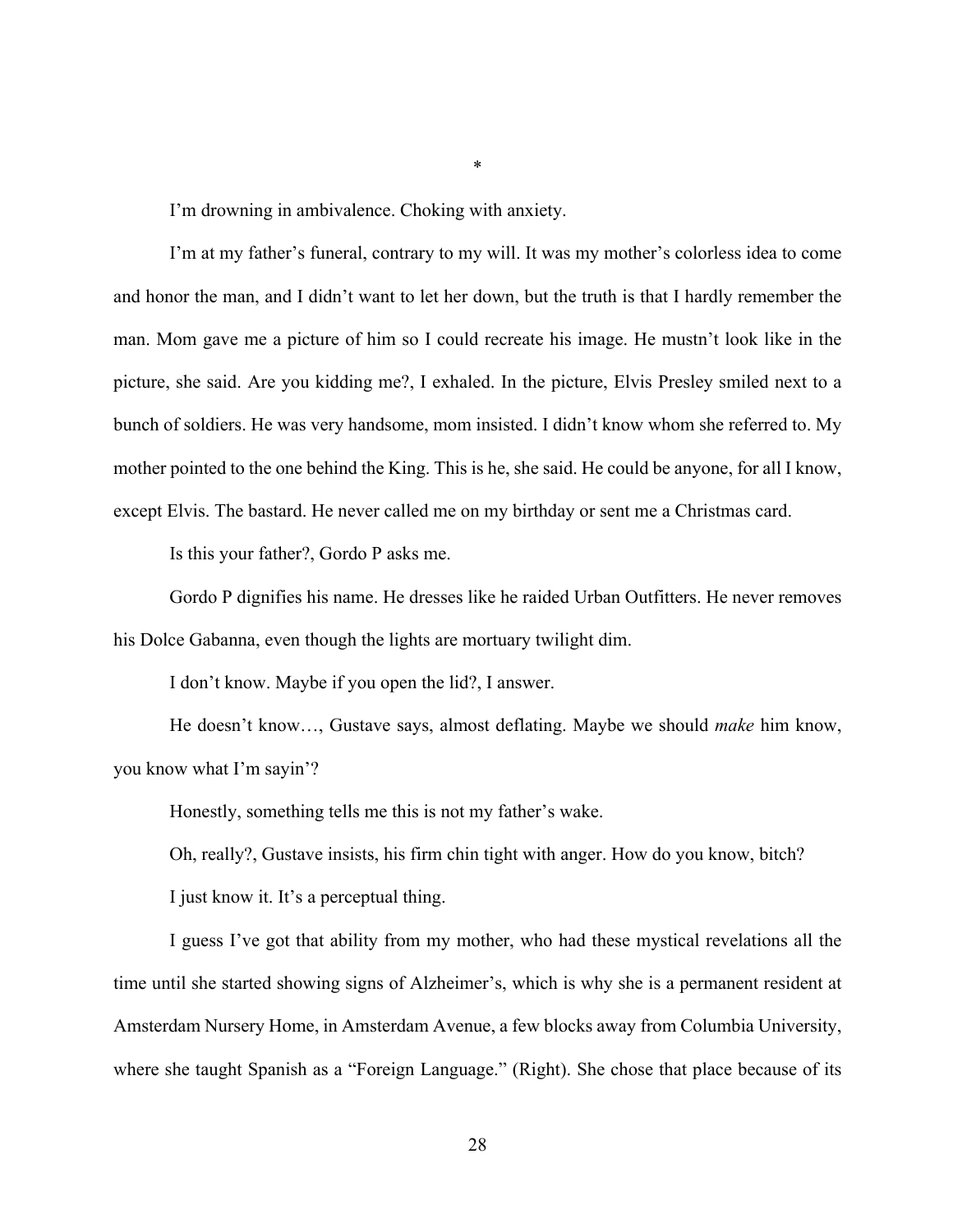proximity to St. John's Cathedral- Saint John as in San Juan, where we are originally from? Her memory is deserting her at mass exodus speed, but she says she misses her Inner Witch.

But the pills.

The thrills that kill.

Little pink houses for you and me.

Anyway, blood flows thicker than water. If she says I must go and honor my dead father, I must.

I wonder if grandma Fiurenza knows.

\*

Mortuary Rose Funeral Boutique, the big stainless steel and neon sign reads outside. It's kind of Goth and twisted. More significant, perhaps, is the fact that it faces a huge shopping mall with Macy's, Victoria's Secret and JC Penney's at hand. Indeed, a boutique for mortuary services. I mean, they have it all in this stand-alone, all inclusive, burial and crematory: good service, food buffet, Musak, rooms arranged with motifs according to religious denomination: Christian Catholic, Protestants, Jewish, even Buddhist, if requested. You name it, the infomercial that plays on the video screen by the reception desk advertises. The point is, convergence happens at this ground zero for that time of "human sharing in its deepest sense," where "you and the ones you love are at the very center of the process and the choices you make will determine its significance for you," as the brochure reads. It was meant to be an "evocative experience for everyone," except for me, who already feel like I am being held captive against my will.

I sing "Mexicali Blues" in my mind. The Grateful Dead. I wonder why.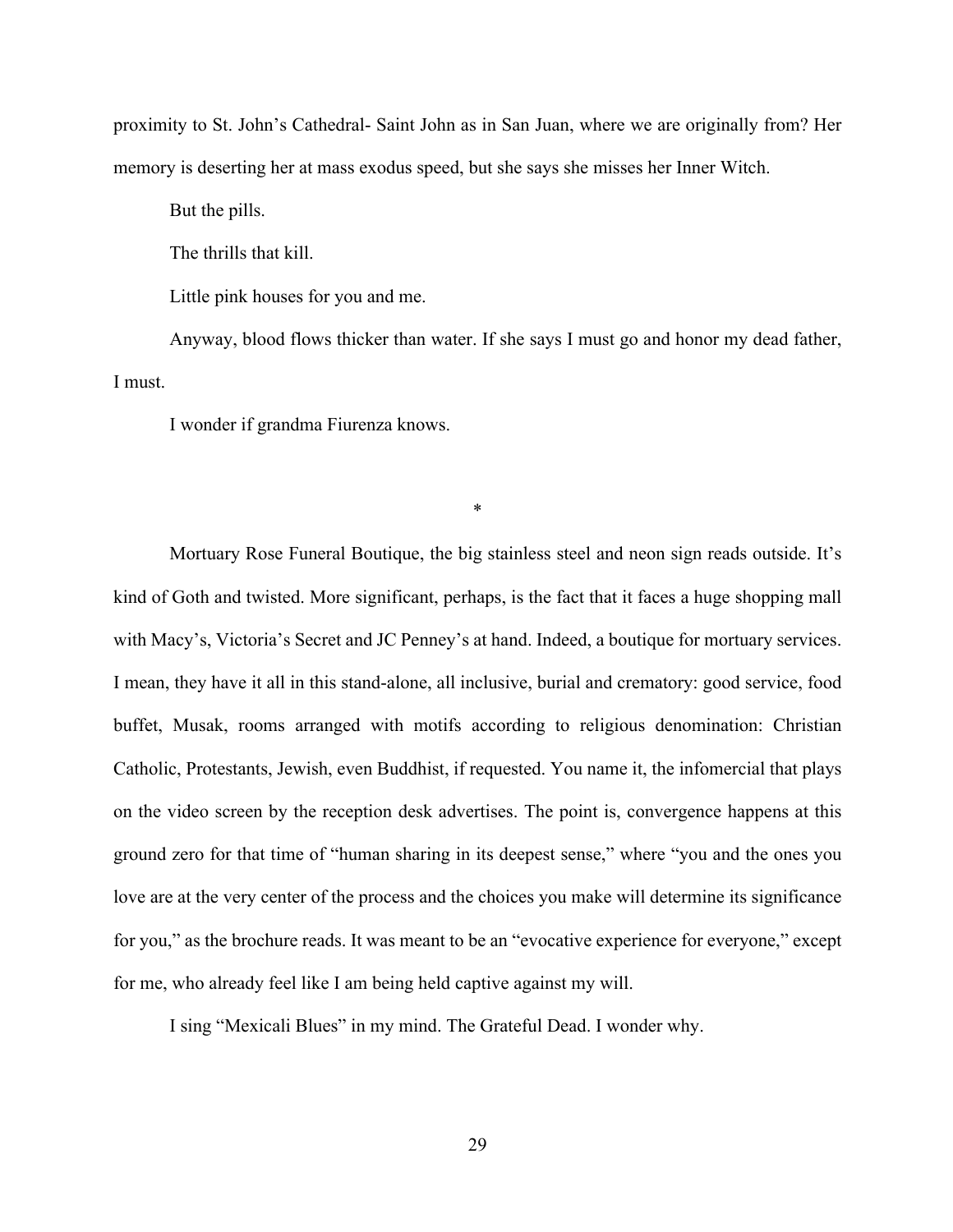A Native American hostess guides us to one of the bigger rooms. I checked on the hardwood lectern and only a few signatures inked the visitor's register. He was a lonely man for an urologist, I thought. This isn't happening, I hear a young woman cry in the arms of an older woman. She wears a little black dress with lots of cleavage, Christian Louboutin shoes (that red sole is undeniably his), and black mantilla cascading over her face. She has nice legs, too. Very suggestive, indeed. I ask Gustave who is she, and he says, that she's my step-mother, bitch.

\*

Black widow. Black mamba. Black mambo jumbo.

I think.

\*

I begin to feel uneasy with the situation. I realize there are pieces of missing information. Perhaps it's my lack of interest, or perhaps I'm just a bastard always pushing his luck, but I've made it here so far without knowledge of the obvious: how the hell did my father die? I move closer to Gordo P, who still hasn't removed his DG glasses and evidently experiences some visibility problems, and ask him.

He gone when he was coming.

Huh?

He was humping your cupcake stepmother when he had a heart attack. He gone when he was coming, dawg.

My cupcake stepmother starts to lose it. She's sobbing noisily underneath the black mantilla. The older woman still comforts her and, by the way she looks at me, distrusts me. Next to them, there is a priest. And that's about the whole population in the room, whose main piece of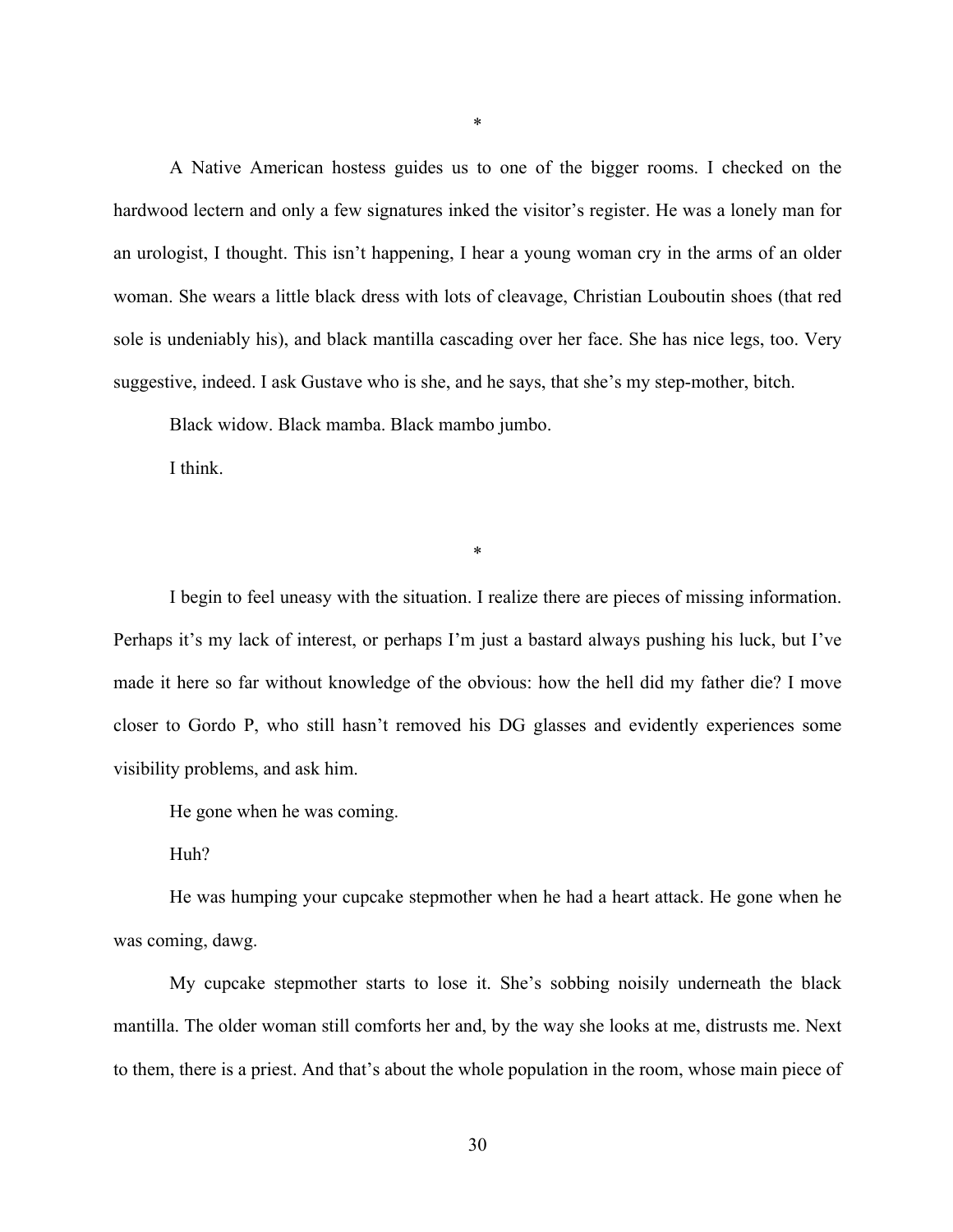furniture is my father's immaculate white coffin. R.I.P. Another video screen displays images of the old man to the sound of a sad new age piano, his life's memories captured on film. But what strikes me most, beside the corniness, is that his surname, Aniello, is spelled without the "i."

There's a spelling mistake in the name, I tell Gordo P. "The 'i' is missing.

So what? They ran out of you's, Gordo answers.

Not "u;" "i."

They ran out of "i's," then; but you won't be missed.

Yeah, Gustave says.

A name is a name is a name, I suppose. Like your name? The P? As in Gordo Pee?

Gordo P takes off his glasses for the first time. He has big, yellow eyes like a Cheshire cat. Shut up, mutherfucker. You here to solve a problem. And then, you'll be bones in the desert, unless you shut your mouth and do as told.

Gordo's P stands for pissed right now.

\*

The older woman listens to our little verbal disagreement and walks our way. What are you doing here?, she asks me and, frankly, my dear, I don't give a damn. Gordo P introduces me as "the heir." I feel important. I feel vindicated. The woman looks outraged. I hope this doesn't affect whatever wealth he left for my Billy Jean, she says, turns around and goes back to whom I think is her daughter. The priest stands up and while he hugs me, pats me on the back, gives me the Lord's blessing, and says he's sorry. I look at the video screen. I'm certain: this is not my father.

But, Padre, this is not my father, I claim.

Hmmm. Strange, isn't it?, he replies. You haven't seen him for awhile, I know…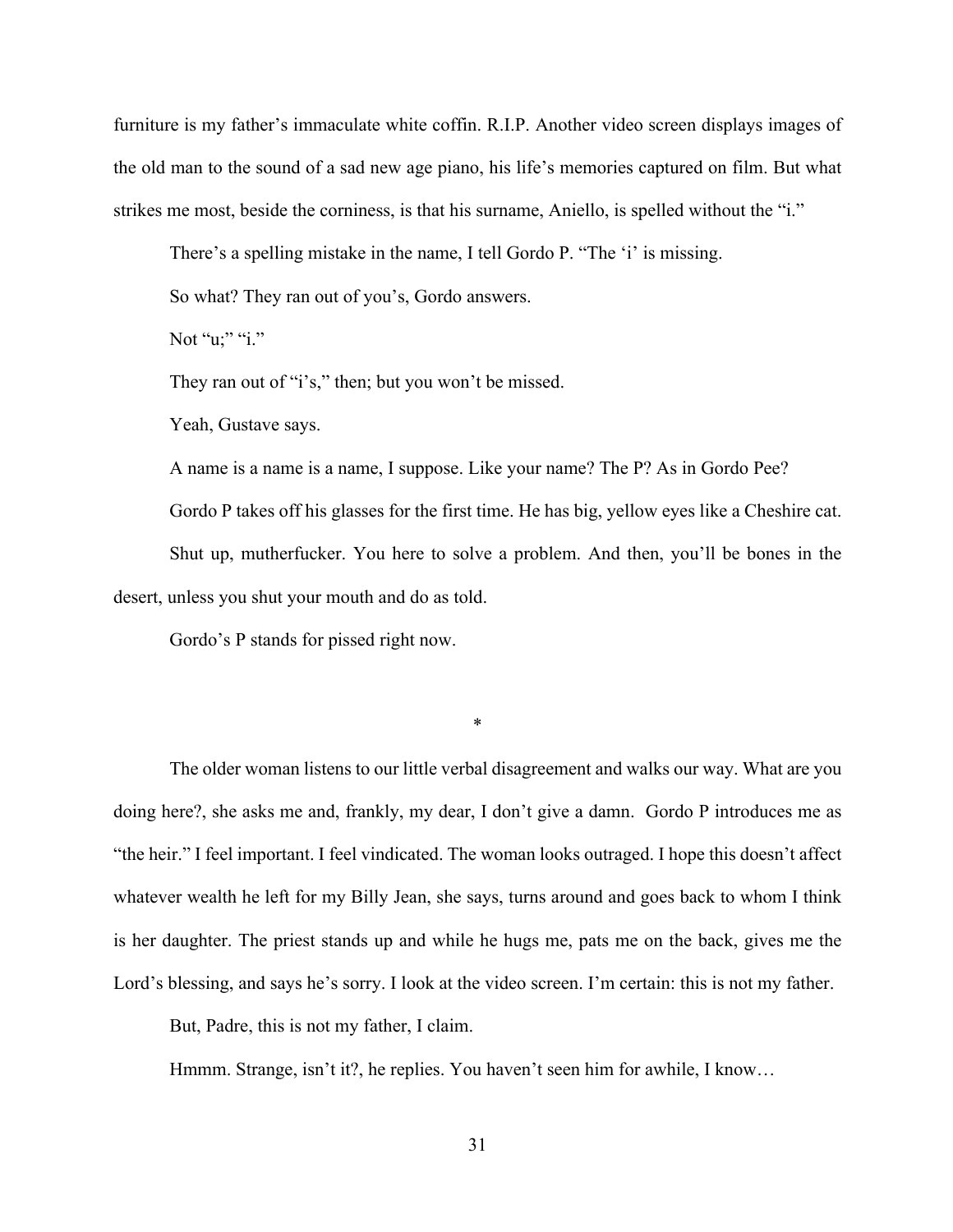For a while? Man, I don't even remember his face. When I think of my father, I think of a man in a black suit, black bowler's hat, and no face.

You must forget and forgive.

This is not my father.

In opening to the presence of the pain of your loss, in acknowledging the inevitability of the pain, in being willing to gently embrace the pain, you demonstrate the courage to respect the pain, the priest whispers.

I look at him dumbfounded.

He hugs me again. Pats me on the back. Déjà vu.

\*

The outsider crosses the room. I see him at a very young age. He felt different from the other kids in Ganymede, one of the twelve satellites that orbit around Jupiter, since the day he discovered an artifact hidden in his father's spaceship. So it goes. Yes, I come from outer space. Yes, I come from a distant moon, he would tell me, never looking at me, always looking away. Away. To the horizon. In Ganymede, there are no books. How do you read, Dad? We don't; we just transmit thoughts. We hear things. The wind licking the dunes. The ground crushing under our feet. The sound of hearts. Things I didn't understand as a kid, he said once. Someday you'll understand.

I believed him.

He told me that he once found an object inside his father's spaceship. Made from a strange material he had learned to classify as paper. The shape was admirable: rectangular. It directed your eyes from top to bottom, left to right. It had words. Words. Nonetheless. In Ganymede, this kind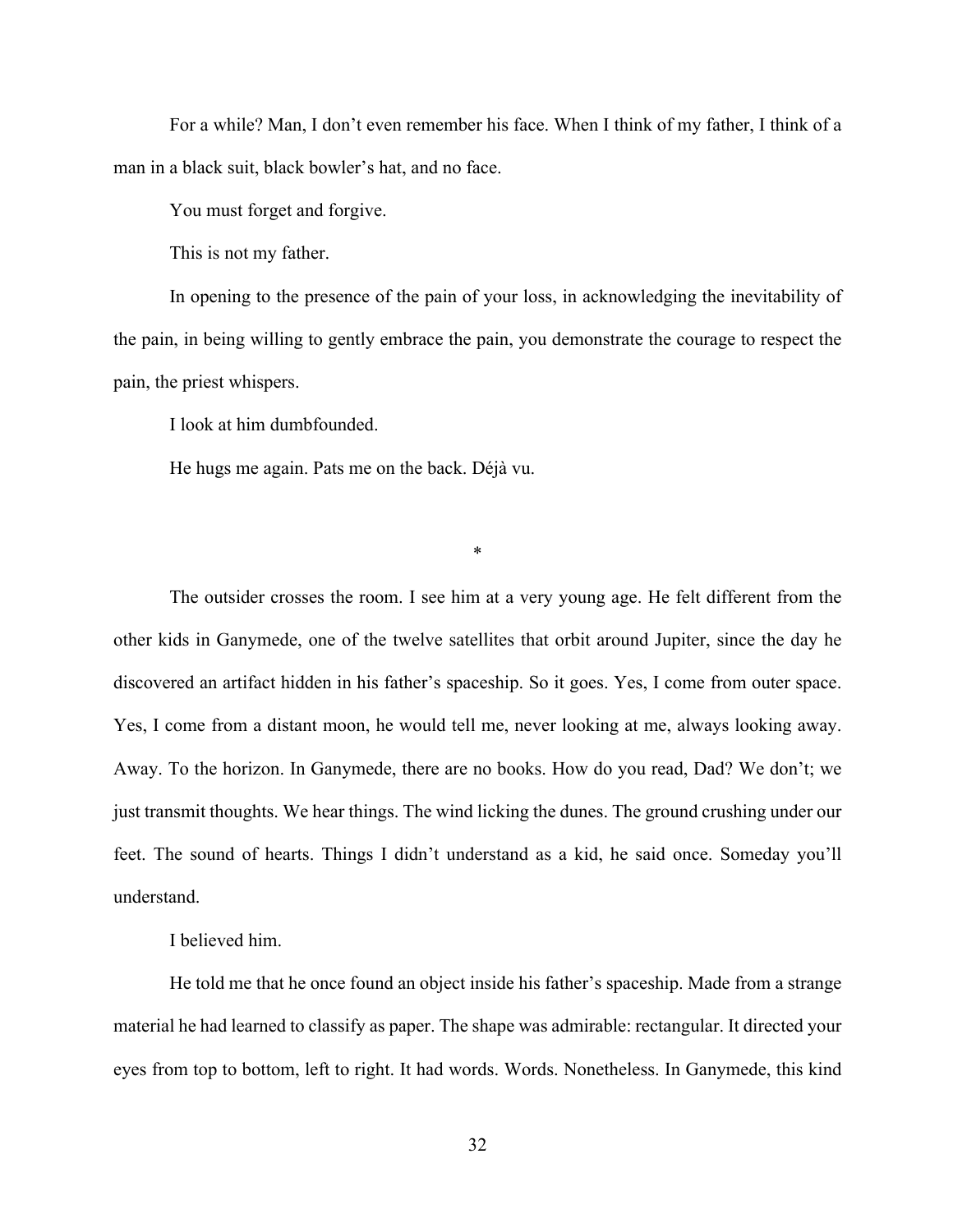of object received the name of "book," truly an antique for such advanced civilization. My name in Ganymede is Twigo, he also said. Twigo? Yes, Twigo. And I could recognize the symbols in the book and translate them into Ganymedean invisible language, which is the language of instinct, the language of the mind. Pablo Neruda, it read on the cover, and below that, the printed type announcing, *Residence on Earth*. It was an ancient form of use for language called poetry, and I was thrilled at this discovery, he sulked. His breath exhausted and blind. Why his dad had this wasn't as important as getting hold of the book. It even had a dedication: "For Ra Mon, with love, Bertha."

*Love?*, he questioned himself.

Like the love you feel for mom?, I asked him.

My father. Like ashes. Like oceans rotting in time.  $i$  Es que de dónde, por dónde, en qué orilla? My father bit his index finger. He never tired of his own flesh. He didn't answer.

There is no love in Ganymede, he finally assured. People just breed, that's it. You fill your true self with your substance. You overflow curve with silence.

My father wanted to know beyond. *Hay un país extenso en el cielo*.

On leisure day, when nobody worked in Ganymede, he went to the outskirts of Matrix City and read the book aloud. He wanted to be like Pablo Neruda and write a book titled *Residence on Earth.* The book instilled the power of questions in Twigo, who often found himself looking at the darkness of space, wondering what it would be to leave that Eternal Kingdom of Light, as Ganymede was known.

My father. This thing alive. Vibrating with madness at the wheel.

I, for a moment, wanted to be him.

Without a body, who can know himself at all?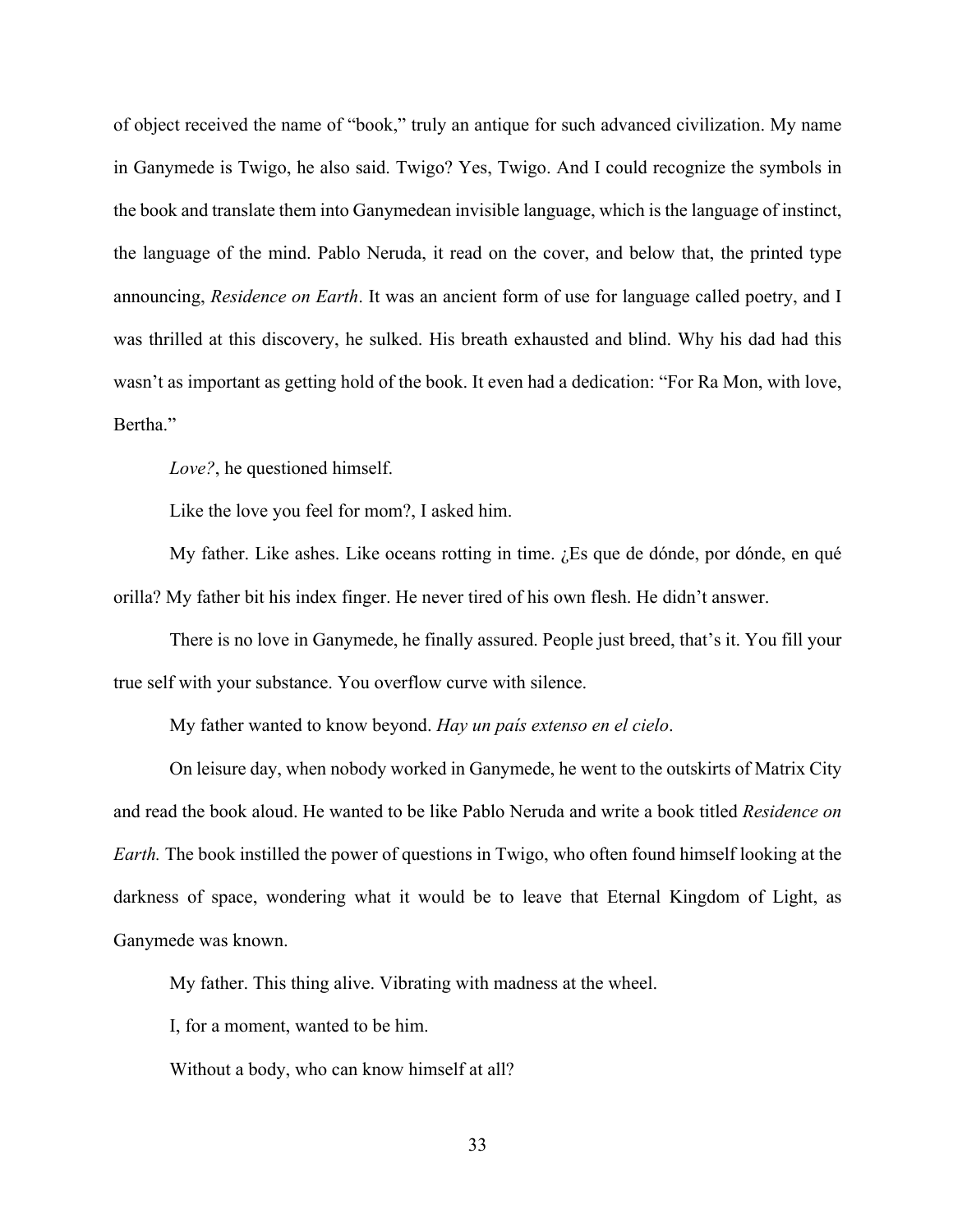Facing a closed coffin in an empty funeral house, I finally get it. My father is there hiding, I think. Maybe he will come out anytime and say "Peek-a-Boo!". Maybe just "A-ha!", trying to catch me by surprise, but he already has me, so it won't work. I am emotionally depraved already. All my life, my father has been more like a tale or a legend. In my dreams, he is a giant, and wears the Giants jersey and cap. We play catch together. But whenever the ball is about to reach my glove, the ball cracks open and butterflies come flapping out of the inside. His laughter rumbles like thunder, so I feel stupid and turn into a moth. In another dream, I'm desperately looking for him across a desert road. I don't know where I'm going to, and all I know is that I have lost my voice. I can't speak. I try, but I can't. I just follow a coyote that tells me that my father has what I'm looking for. He has all the words in a bag, the coyote says, although he doesn't open his mouth. Trust me, I will take you to him, the coyote adds. When I'm very tired, the coyote wants to eat me.

Then, I wake up.

\*

I guess I've always resented not having a father to take me to school, or eat ice cream on Sunday afternoons, or play baseball together. Even when he was home with me, he was a stranger. That's why the news of my father's death don't freak me out. I cannot be hurt. If loss is the door to uninvited pain, I have lost nothing.

So, who are you, again?, the weeping girl's mother asks me. I am Orlando.

Orlando?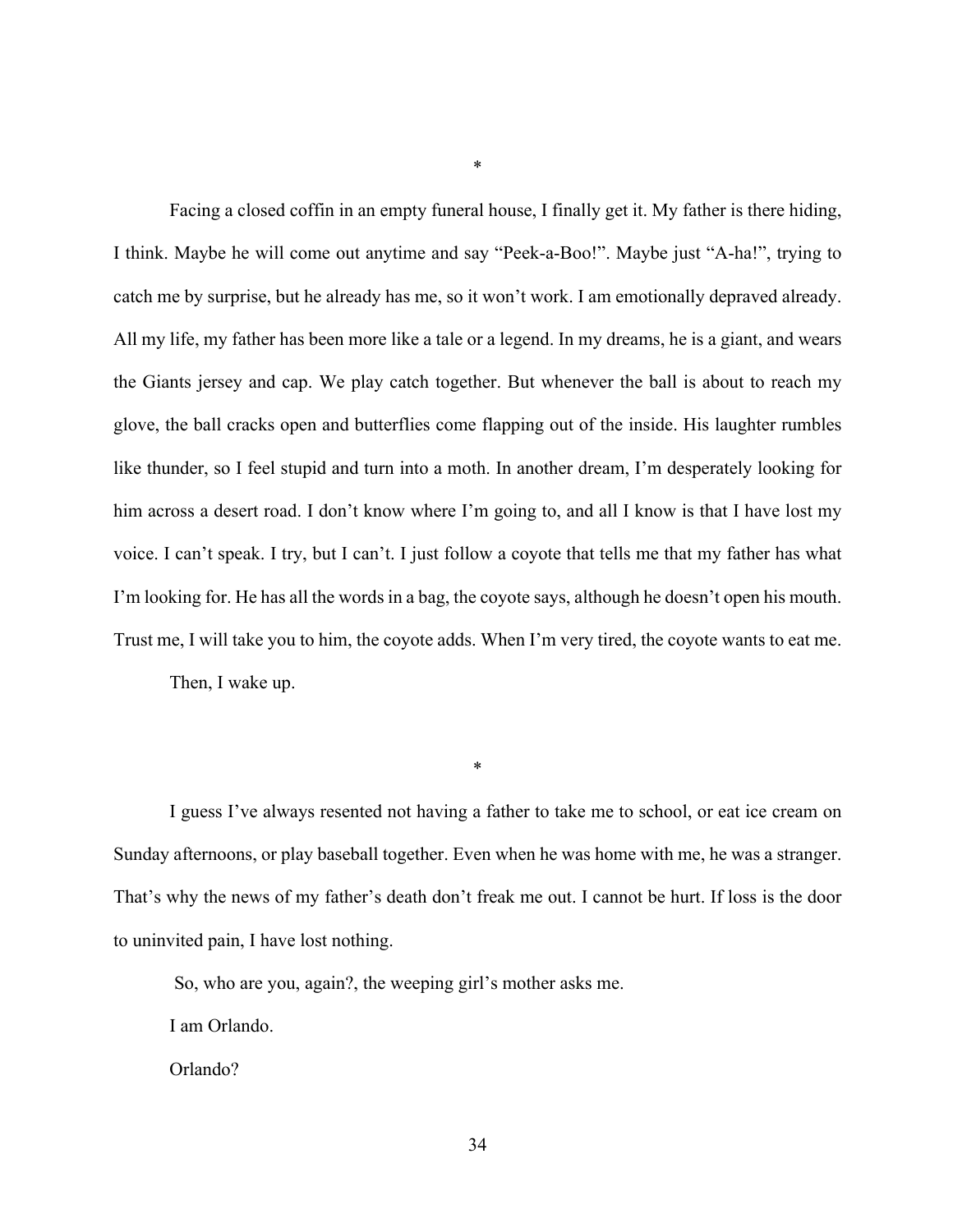Or.

Or what?

I know. My mom recently started calling me Gogo.

What kinda name is that? Gogo? And I never knew Damian had a son, she said like poking me with hot iron and twisting it in my skin. Did you know about Damian having a son, dear?, she asks her daughter.

The young woman slowly moves her head sideways and blows her nose. I notice, again, she has great legs.

He must be after his money, I bet, the older woman stabs me with a cold stare.

That's preposterous, Madame.

Oh, and he's so articulate. What are you, a poet?

Yes. As a matter of fact, I am.

You see? He's after the money.

Touché.

\*

In the picture of my father, he looks dignified and proud. He's into his early twenties and wears a military uniform. He smiles, knowing that I would see this picture someday and that I would think he looked better than Elvis. My father looks forever young. That's it. A time before time. Damian Anello, according to the video screen, had died at seventy-eight years of age, so the images would never compare. It doesn't matter. I mean, I don't know what a father is, or how it feels to have one, but I am positive: this is not he.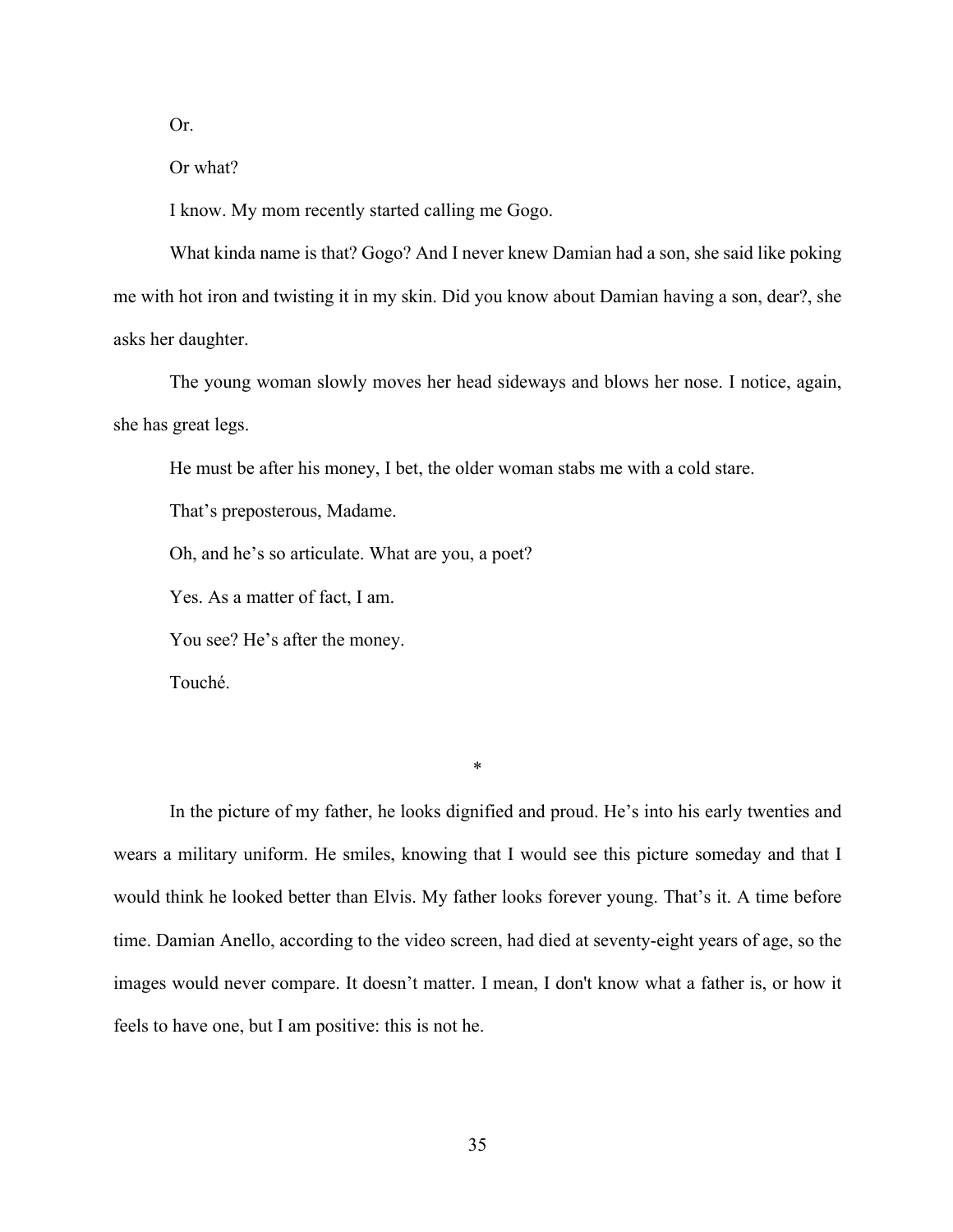If I were a metaphor, I would be a river. Dirty, moldy-green body of water. I can trace filth in my memory banks. Empty bottles. Sandwich papers. Silk handkerchiefs. Cardboard boxes. Cigarette ends. No nymphs. Where are they?

On Christmas Eve 2018, I got me the Mnemo 2020. A very discreet device. You inserted the transmitter it in your wrist like a permanent watch. It fused with your nerves. It swam with your blood. Golden. Bluetooth. Device to anchor your thoughts and ideas directly into the Mnemo 2020, a computer with an ear. I spoke. She heard. She kept silent. She only displayed the images back at me. Like a movie. It gave me a sense of existence. Me, a human engine throbbing like a taxi waiting to ride someplace, had a chance to view myself objectively- as a separate reality. In the violet hour, did I exist? Where had all the good times gone?

I shuttled between past and present.

Bones rattle. Bones. Toll due bad dream come true. I flow softly. I'm Verlaine's water gun. Twit. Twit. Tweet. *El gran cocoroco dice tu-cu-tu*. I carry naked bodies to the low damp ground. You don't kill the thing you love, but can the thing you love kill you?

Under the brown fog of a winter moon. I implode like water dreams in dry season.

Of course, *iRemember*, the software, downloaded from the virtual store. It included insideapp purchases. I, Orlando Aniello, probably for the first time, had a choice. And I had foresuffered all. Enacted on this same divan or bed. I who have sat by San Juan Bay below the wall. And walked among the lowest of the dead. I: had a choice.

What. To. Remember.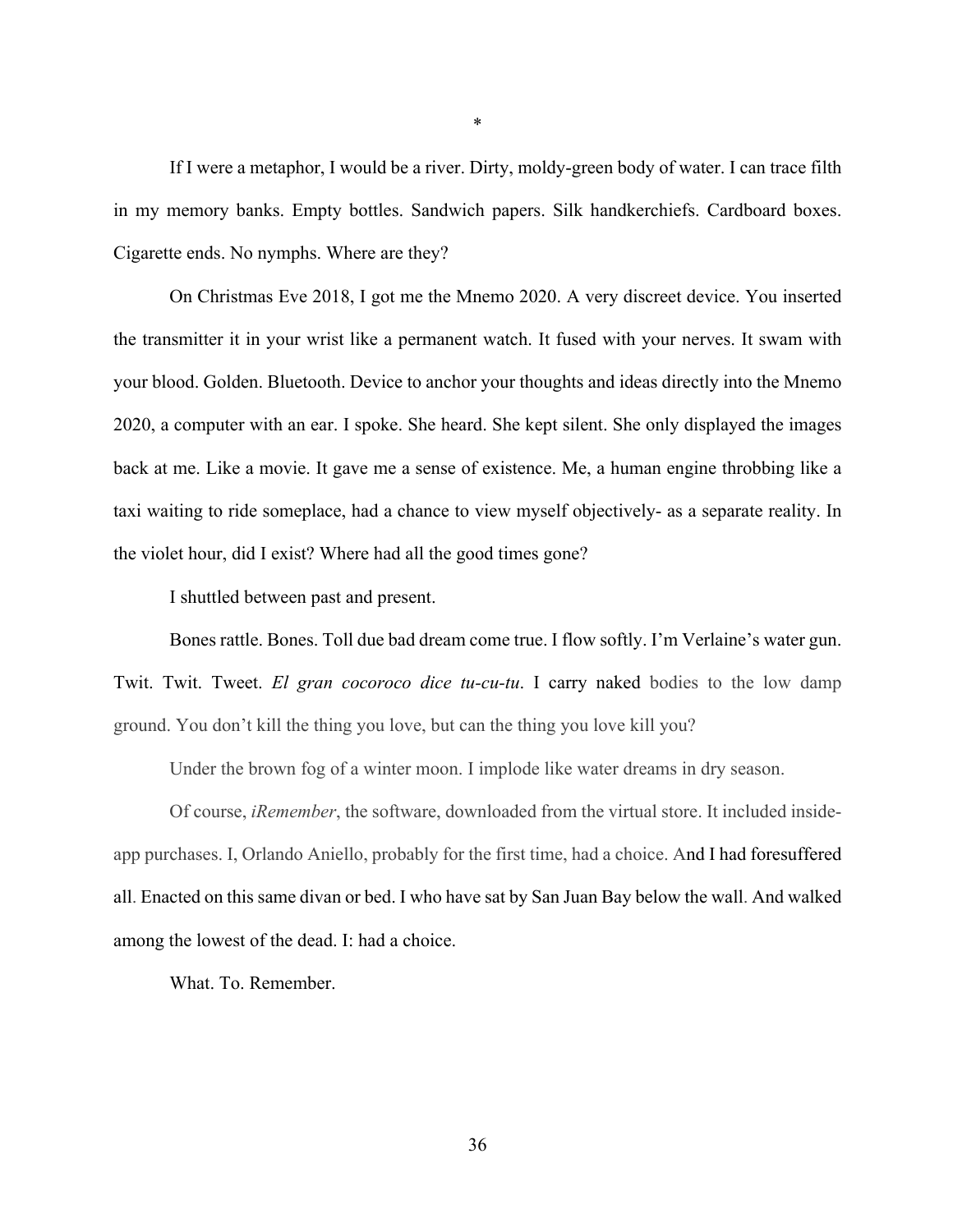I look around to see if anyone at the funeral house can clarify the misunderstanding. Gordo P and Gustave are attacking the buffet table as if this is their last day on Earth. The weeping girl and her mother can't be trusted. And my father is dead and hiding. I imagine his hands tied like a Celtic knot across his chest, almost as if he were just taking a nap. I sense him so alive, so warm; so distant inside the casket.

In another of my dreams, my father is a boat and he wants to take me safe to a shore, but he sinks, taking me with him.

Can I see him?, I ask, fearing he might still be alive.

No, you can't. Who do you think you are? Coming here as if you owned anything and all?, the weeping girl reproaches me.

I'm Gogo Aniello.

Go-go fuck yourself, dear. I'm the deceased's girlfriend. Billy Jean, she says, and cries. Or looks like she's about to.

Billy Jean, I think. Like in that Grateful Dead song. Like Michael Jackson's not lover. Like a A promiscuous girl that has gone back to each lover and claimed that each one got her pregnant hoping someone will step up, per Urban Dictionary.

His about-to-be-wife girlfriend. His *mami*, as he used to call me himself, Billy Jean adds.

He called you *mami*? What the fuck?

I *was* his *mami*, *papi*.

And that gives you privileges, dear, her mother tells her. Do not worry. Our lawyers will handle that.

\*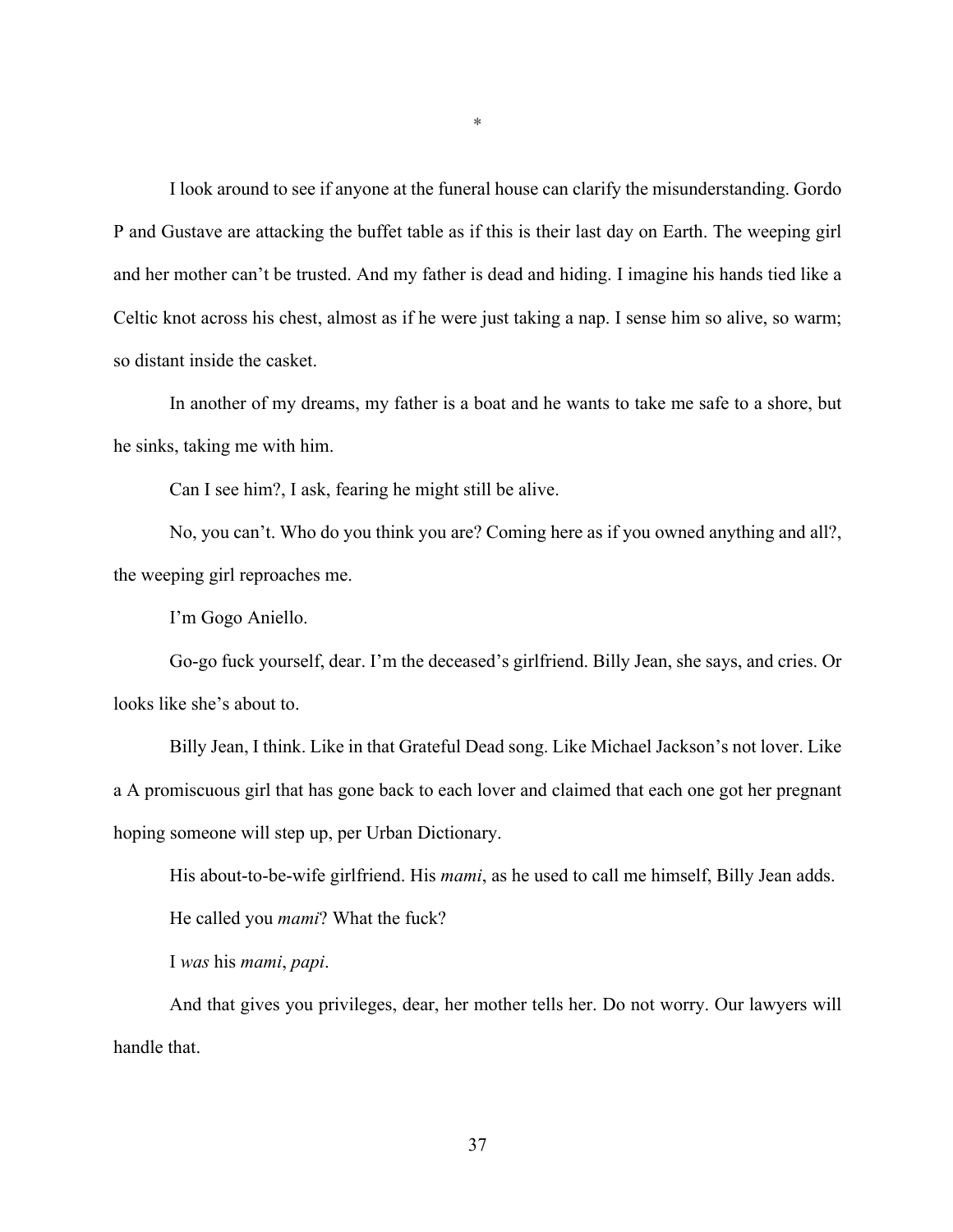I'm not interested in money or anything, ma'am. But one thing I must be sure of: if this is the wrong cadaver, I want to know.

It's a corpse, son, the priest corrects me.

It's dead alright, I say.

Language is a violence.

\*

My petition is dismissed. Cadaver. Corpse. Body. Cage. Blood is absent but absences are presences. There should be a *plena* y *bomba* band flowing in his bloodstream right now, but I hear nothing. There's nothing but the sound of a hollow wind blowing like sinus infection. Damn chem trails. Always the chem trails. Somebody needs to burden up.

A song haunts me. *Esta tarde vi llover*. *Vi gente correr*. *Y no estabas tú*. It's a Manzanero's song. I hate the song. It was my father's favorite. Cobalt blue like asphyxia. I remember the first time I heard it, on a Sunday afternoon at a wedding party in some remote place in the mountains. The house was white, Vernacular Criollo, with a large porch and lots of windows. So English Southern. So Caribbean. I don't remember who lived there. I do remember I was the ring boy at the wedding ceremony. Always the ring boy. The Lord of the Rings. So many weddings –who were these people?-. I remember the pictures. After the dance and the drinks and the dills, I went out into the patio where a gaggle of geese walked by the side of a deep green pond. The honk. At my approach, they let me know I should not bother them. They charged at me, and I wanted my father to save me from the wild flock's fury. The bastards. They honked. They hinked. They squeaked and I was no Leda. I ran. It was an unequal battle. It rained. It hurt. The water piercing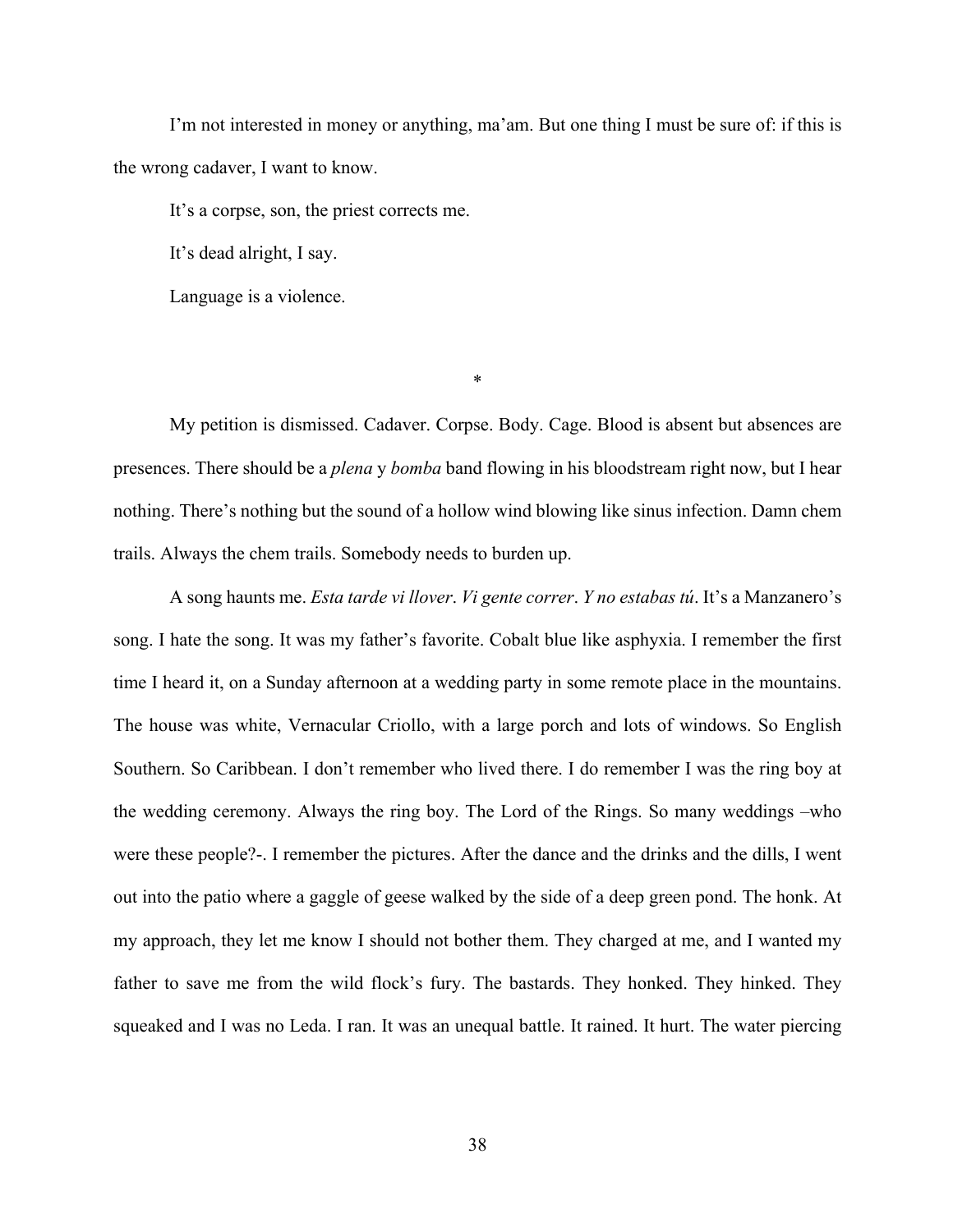my face like a rain of needles. Surpassed by the increasing size and sounds of the geese. They bit hard. I can still feel them. A goose is no swan.

And yet, beauty hurts.

One day my father, drunk, told me the story about the woman he loved before my mother. Lovely Rita. Meter Maid. Avocado green eyes. Hazel blonde curls. She was supposed to be the one. The one. The Neo. Impossibility whispers a garden, he said then, all drooling and gone and defeated by I don't know what. The I don't know what. The simulacra of his generation. A lie. Very subtle. An untruth. *Puñeta*, he repeated. What have I become? My sweetest friend. I could hear the blackbird's warbling flute-like sound while it perched on my father's soul, but I didn't know what was it then. I knew when, years later, I heard mine. I always wandered lonely as a cloud. Fuck daffodils.

\*

Okay, whatever.

I want to talk to the person in charge here, I demand.

That would be my daughter, Billy Jean, the older woman answers.

No, I mean at the funeral parlor.

It's a boutique, the priest clarifies.

Who owns this place, for Christ's sake?

That'll be me, said a voice coming from the end of the hallway.

As I turn around, a fat, bearded man approaches, smoking a cigar and holding his suspenders with both of his hands. His white linen shirt neatly ironed; his slacks black as blindness; his red hair greased down to perfection. Nor even the strongest wind raft would make a strand of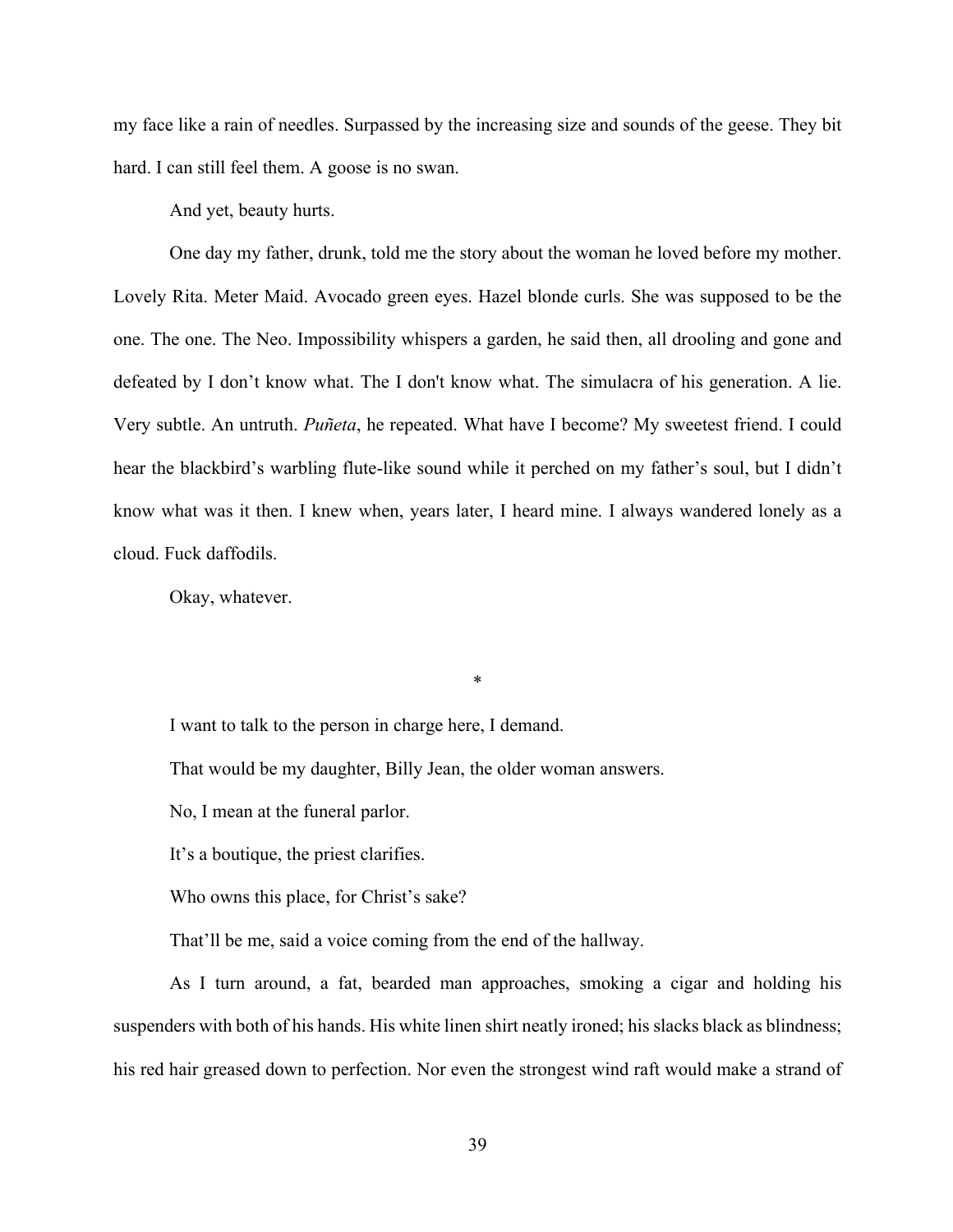hair fall out of place. He has a thick gold chain and big a golden Rado showing off his shirt's handcuffs. He openly carries a big gun.

I am Mr. Coffer, the man introduces himself and then asks, are you related to the deceased? Yes, I am. Well, maybe. I don't know. That's what I want to find out, if this is my father." That's what he says, the older woman interjects. Hm.

Leave it, Mrs. Gomez. I'll take care of it, Mr. Coffer tells her.

Oh, how opportune to have an unknown son in Mr. Anello's funeral, Billy Jean claims.

Well, I'm not *this* man's son. I'm Mr. Damian Aniello's son. Aniello, with an 'i', I say.

Easy, easy, Coffer says. Are you or are you not his son?

Listen, those two distinguished gentlemen over there –Gordo P and Gustave, right?- paid a visit to my mother in New York City. They told her my father, her ex-husband, had died. My mother is Ana Aniello, she asked me to come to Palm Desert. I've never seen my father before, so my mother hands me this picture of him.

As I produced the picture out of my jacket, Mr. Coffer's jaw dropped.

Is that Elvis right there? he asks in awe.

Yes, but that's not the point. The point is that I followed my mother's request, I came here, and, guess what? The man in the picture doesn't match with the man that appears in your video images.

Elvis is in there?, Mr. Coffer insists.

Ha! I knew it! It's the ex-wife who's behind this, eh? *Vividores*, Mrs. Gomez comments.

Right. Thank you, I say. I must leave now. I must confess it was a delightful evening. Goodnight, ladies. Good night, sweet ladies. Good night, good night. I hope all will be w ell. Pansies for thoughts, everybody. And goodnight, Father.

40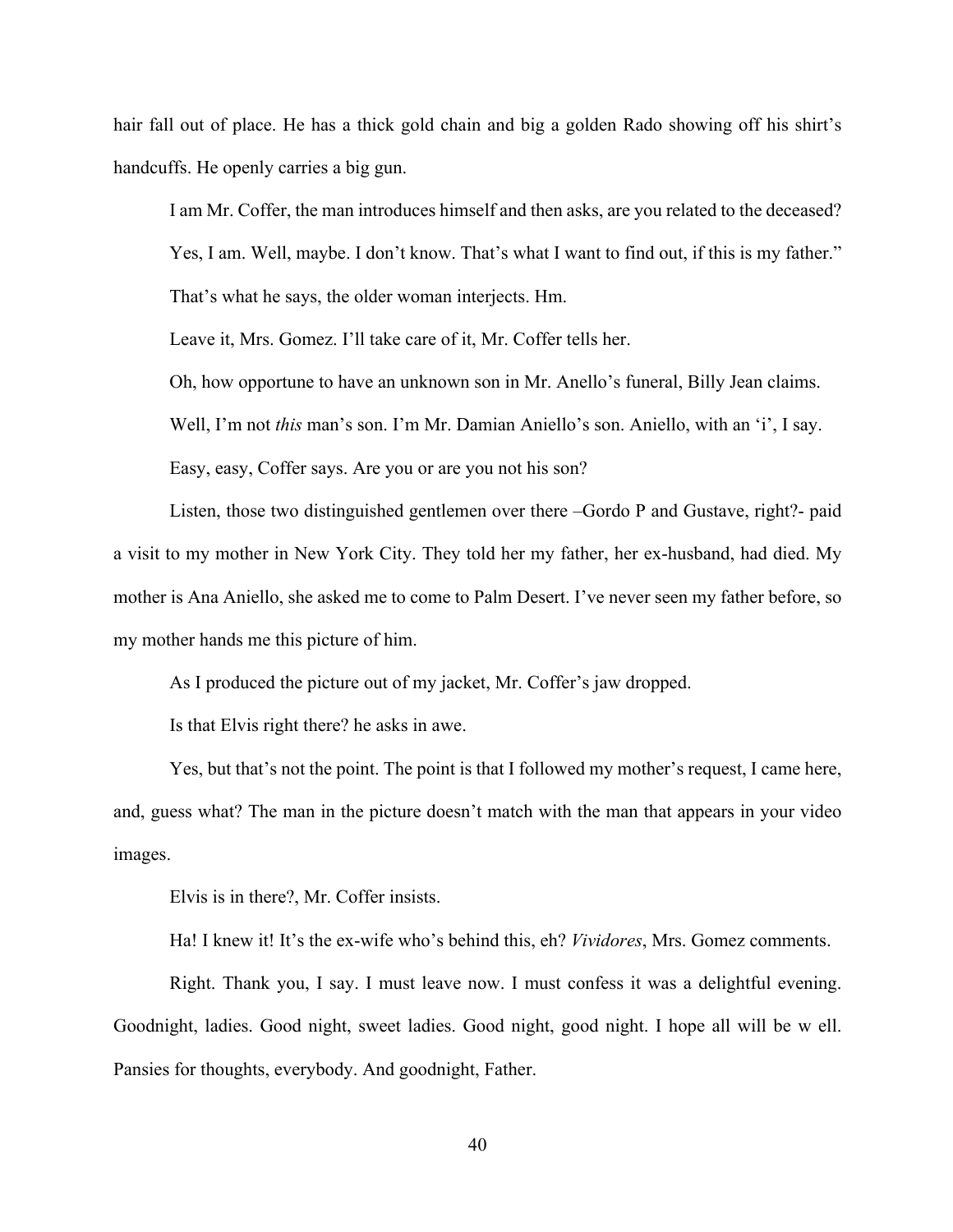Father?!, Mrs. Gomez hollers. *Si será idiota usted*. He's just a loony who dresses up as priest. He's *loco*!

The fake priest didn't take the hint. I think it's great. Great as in "Make America Grate Again." Stop all the clocks. Shut the tunnels in the labyrinth. Greater than that time when Father Gonzalo ordered José and me to take a fresh delivery of holy biscuits into the fridge. Jesus's own flesh, Father Gonzalo said. As José and I challenged ourselves to eat a few of the biscuits, we thought we were chewing on Jesus's ball sack. This must be fake Jesus's flesh. Like fake news. Like fake monkeys in a monkey movie. We didn't mind and decided to wash the biscuits down with the first thing we found besides Scotch whiskey: wine. We got drunk and indigested. We were dismissed as altar boys. You will rot in hell for that, Grandma Fiurenza told me back then. I'll pray for your soul, but you'll have to find forgiveness on your own, Mom said. José couldn't handle it and that year he drowned while attempting to catch tadpoles in the river. I thought I would die next, but Father Gonzalo was imprisoned first. I heard he seduced one of the Church Ladies, who became pregnant and raised her kid as a gift from God. Nowadays, the kid is a magician at a second-rate circus. And I'm still not dead.

You're not going anywhere just yet, Coffer says.

Now, what would I do without my Almond Joy?, Billy Jean mourns.

What? Almond Joy?, the fake priest asks.

John was my Almond Joy, Billy Jean answers. I called him like that because he tasted like chocolate and had big nuts.

\*

That's a good one, says Gustave, his words blowing into my ear.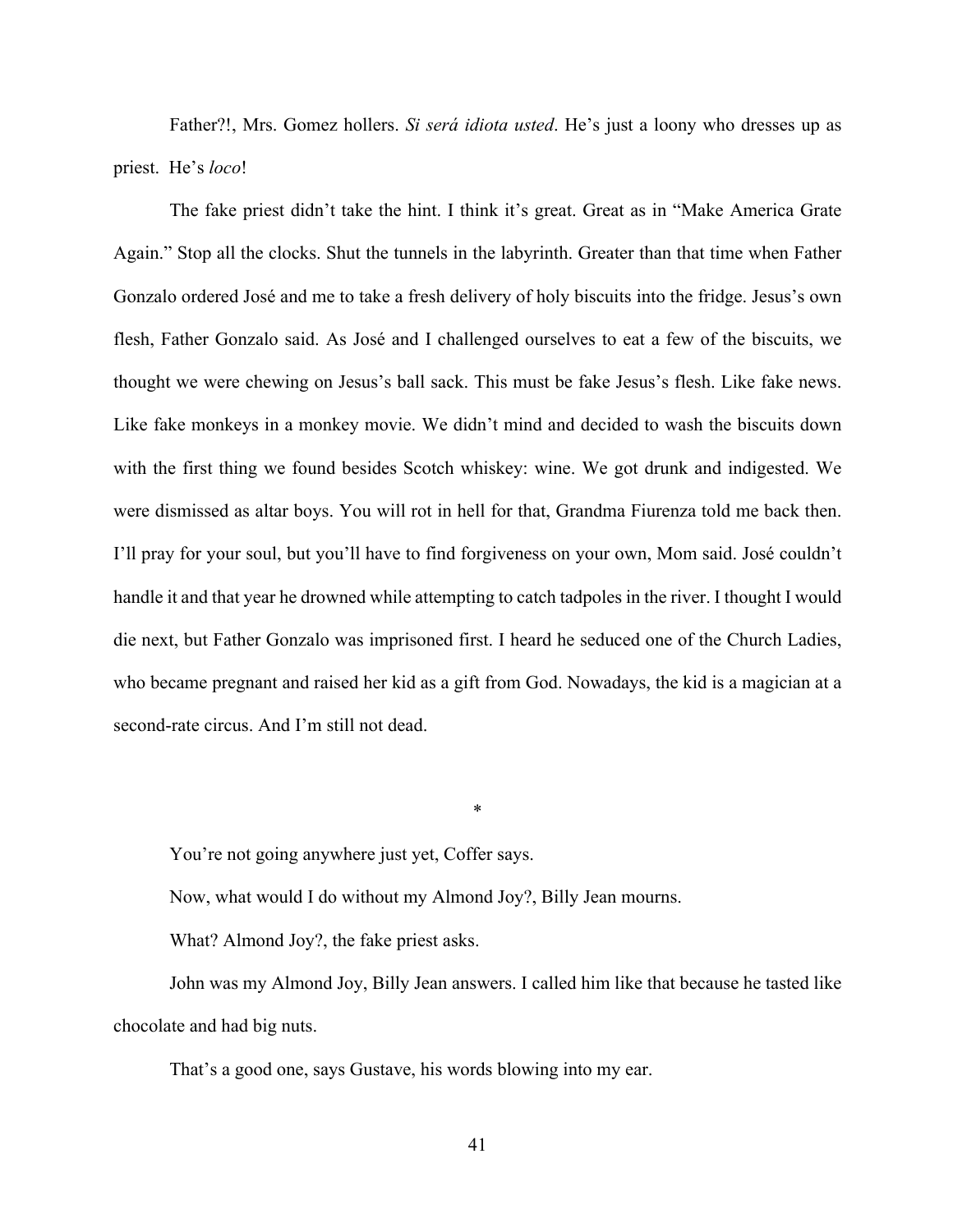Billy Jean cries. Her mother comforts her again. Says something about the Virgin Mary watching over her and taking care of her disgrace and pain, don't cry, my sweet Bernarda Josefa, you will stand the test of time, because our Lord is with you, and blessed you are among women.

Let's see. What's your real name, son?, Coffer asks me approaching two steps.

Orlando Aniello. Aniello with an 'i'.

Yeah, right. Well, Aniello with an 'i,' You and your mommy gonna have to move last in line, okay?, Mrs. Gomez advises me with violent gesticulation. We got here first.

That's not entirely right, but arguing seems as useless as a Tamagotchi these days.

I contemplate the shiny whiteness of my father's last ride. It's made of fine wood, the fake priest tells me as if he reads my mind. Expensive, he adds.

I don't care.

I'm drowning in ambivalence. Choking with anxiety.

\*

I'm at my father's wake, although I hardly remember him. It was my mother's colorless idea to come and honor the man. The closest I have ever been to this moment was the time I met Chucho Macho, the great late wrestler who wore a green mask and claimed his origins were vegetable, so he could bend like a stalk and crawl like a vine, but never shake like a leaf. He could defeat about ten people at the same time, like the time he faced the whole team of Los Muchachos Malos who unsuccessfully tried to beat the hell out of him. It was at the end of that glorious match at the Madison Square Garden when his eyes and mine met. He winked and smiled at me. I felt blessed. I felt chosen. I wanted him to be my father because Chucho Macho kicked ass for real.

Listen, people. Let's call it a day. You certainly got the wrong Aniello. Are we good?

42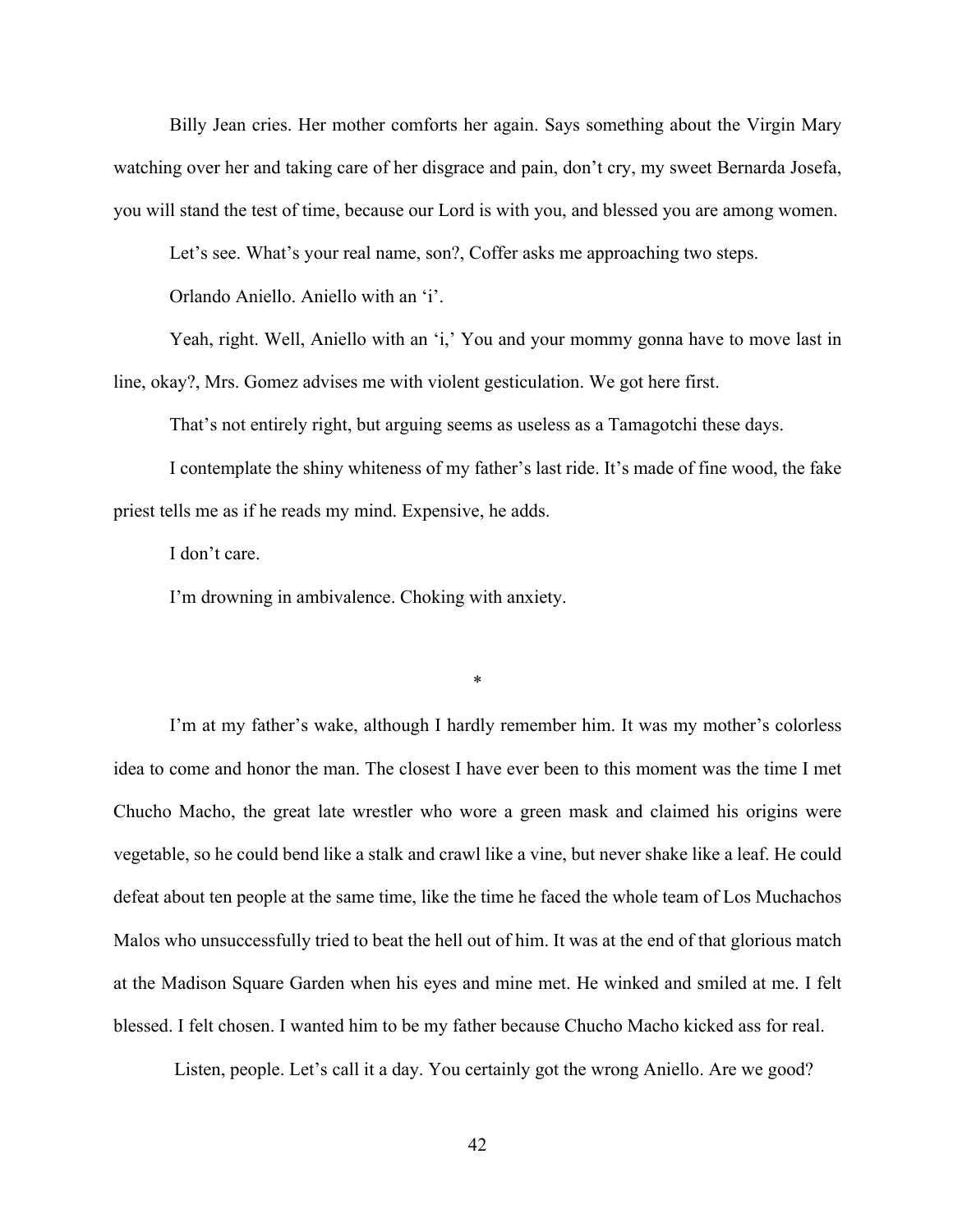'Course we no good. What do you mean, motherfucker?, Gordo P reacts.

Yeah!, Gustave backs him up.

I mean, I'm going home. This is wrong. Something's wrong.

*You* are wrong, motherfucker.

That's how the heart works. Why did I listen to Mom? Or to Oblivia, for that matter? I think of my mother. She's a vanishing angel.

He's an impostor!, Billy Jean accuses.

No, I'm not. You just got the wrong guy, people. Besides, my father wasn't a doctor, I would've known.

A doctor? Who said he was a doctor, bitch?, Gordo P questions somewhat mad at the implications that I am lying about him.

You said he was a urologist.

Da's right. I said it.

So?

Listen, you clown, Coffer says, with his ravaging stare penetrating my eye and his best James Earl Jones voice. Your father was a horologist, get it? Horologist. Motherfucking silent "H" and everything. Not urologist. A watchmaker, you dumb fuck son of a bitch.

Heaven must not wait for me anymore.

\*

Coffer tells me that my presumed dad built his watches from scratch all by himself and with the help of an apprentice, who at the time of Damian Aniello's death, had already moved to Isle of Man. He had his own watchmaking business now. The fucker. He had taken a chunk at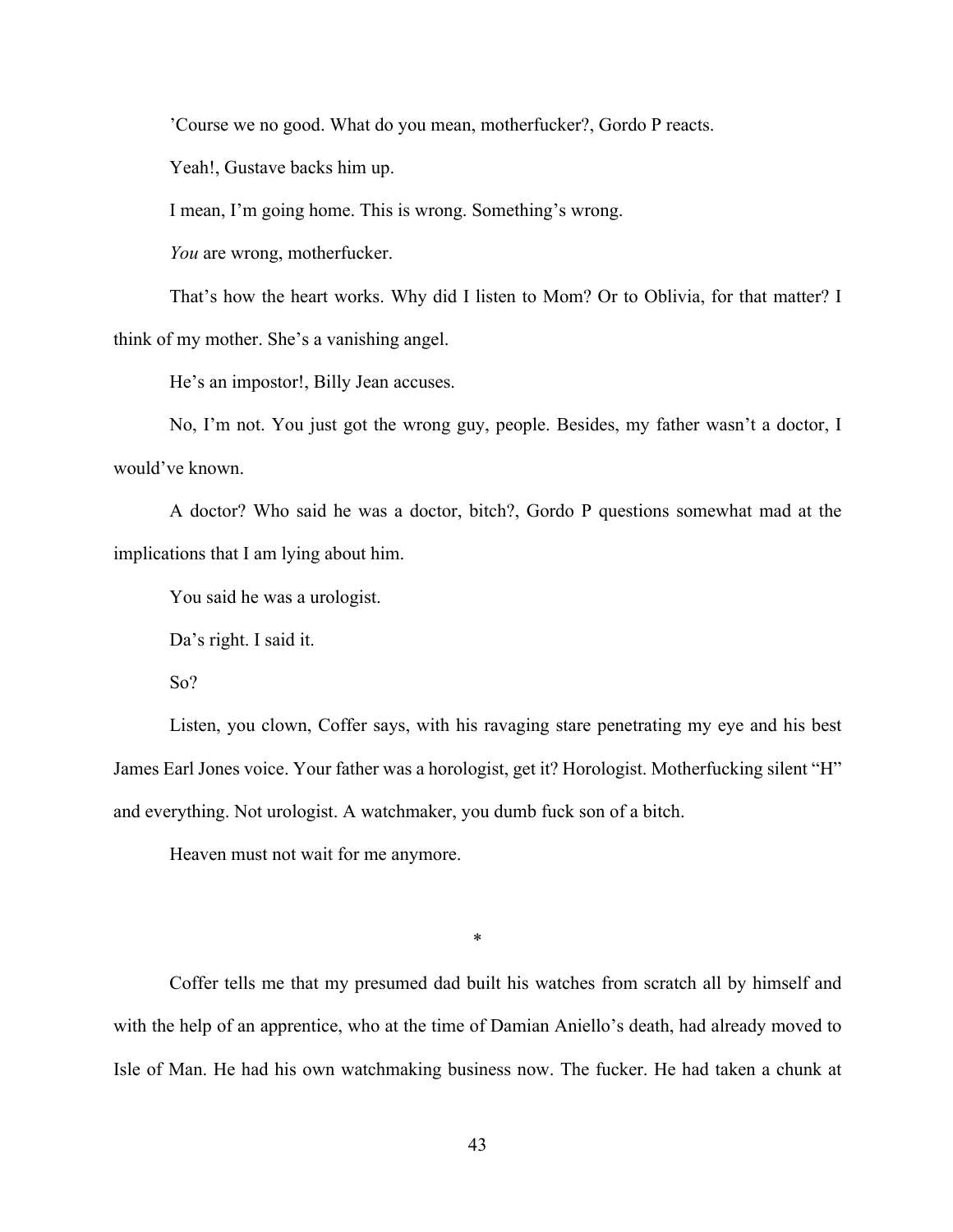Aniello's business, who was exclusive for people who could afford ninety-five grand per watch. He used the finest materials and jewels. He mastered the sands of time. He made clocks work. He commanded memory. He made a lot of money, too.

But Aniello also left some works unfinished, like a watch that Coffer would present to his son on the boy's eighteenth birthday. The watch shall be finished when we get hold of the apprentice, he swore with a grin. But the money? Now he wanted that back. An insurance policy of some sort. Like, no ticket, no laundry. Coffer could sue me and my mother, he said, or plant a garden in our butts, but it would be easier if, as declared heir, I would just sign the papers with the corresponding attorney and get off the hook.

Simple as pie, Coffer says. Simple as tortillas. Simple as a pimple. Simple as…

Okay, I get it. But I'm not Anello. I'm Aniello, with an 'i'.

Isn't your mother's name Anna Anello?, Gordo P asks, sipping from a cup of coffee. I Googled Anna Anello.

Yes, she's Ana Aniello. Ana with one 'n' and Aniello with an 'i'.

I'm confused.

The name… was… Ana Aniello, Gordo, Coffer grumbles. Anna with one 'n' and Aniello with an 'i'."

This is how Utopias vanish.

\*

Aniello. Anello. *Anhelo*. What the fuck. From small ring to longing. So much for wrestlers whom I imagined as father figures. That's all I wanted. Instead, I'm wounded. Ariosto's *Orlando Furioso* succeeds Boiardo's *Orlando Inamorato*, but in this epic of me, it's the wrong 'em boyo.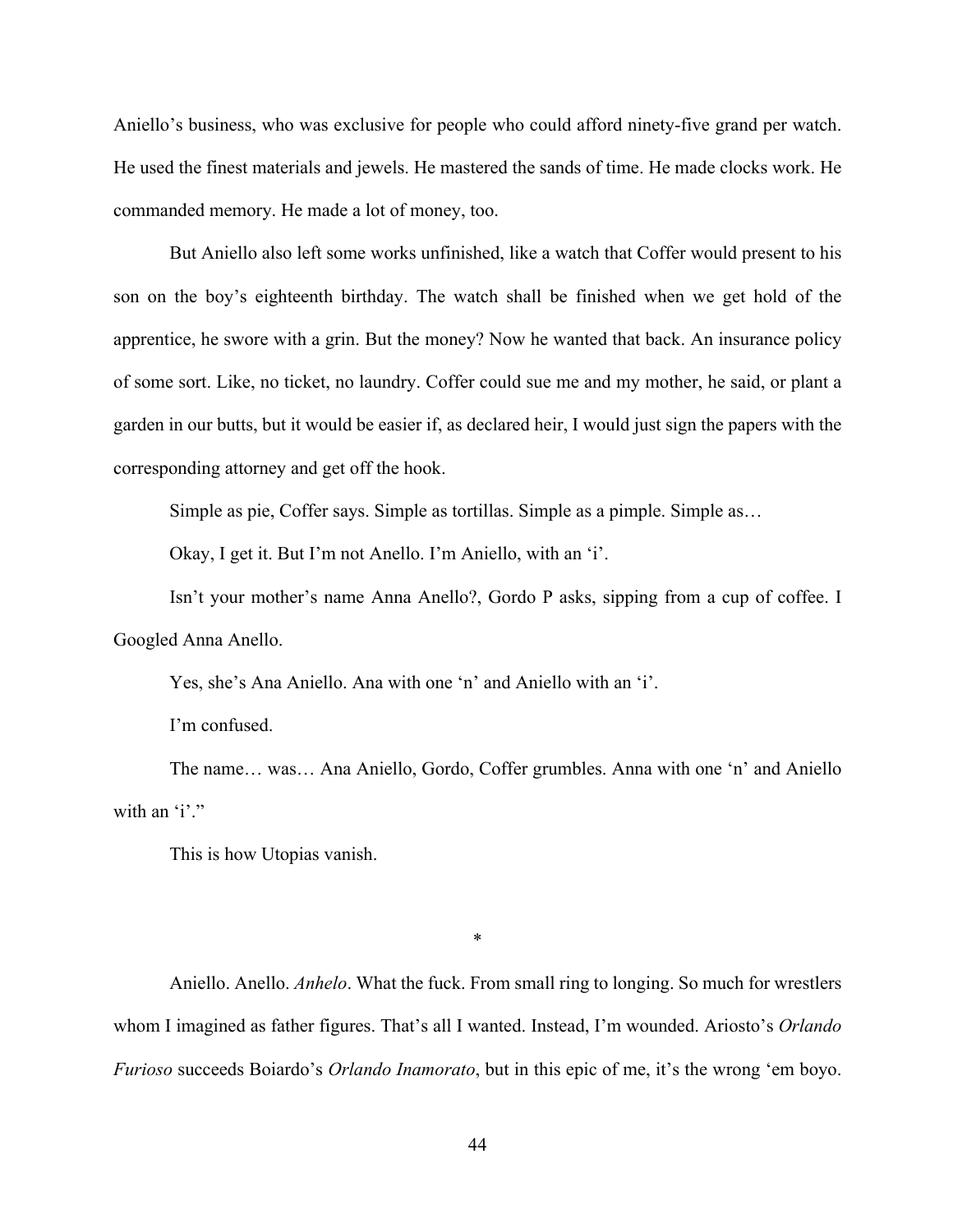Dull roots like broken wings, covering the charred earth on my tongue. Stony rubbish. *Puñeta*. I was waiting for someone to pry open the casket's lid and expose my father of yesterdays without past. I expected him to wink at me and say: "Son, it will be alright. Just sign the shit," and I would spit back, because it wouldn't be alright. Nothing is right. I'm lost and desperate. But it had to happen in some confrontational fashion.

In the room, the women come and go, talking of Damian Aniello. Without "I."

\*

Billy Jean and her mother, while listening to the conversation, kindle the anger of dejected angels and unleash their fury. The young woman loses her grip and goes for the closed casket. Over my dead body, you won't open shit here, she claims while she embraces it, as if pretending to lift it. Move your ass, Billy Jean, Coffer squawks. I try to help him, but Billy Jean holds on to the casket as if she were a shipwrecked babe trying to reach a lifeboat, and she gets emotional and all, and cries, and says no, no, take me with you, please, take me with you, Johnny.

I stand there like a deserted island.

Billy Jean's refuses to let go of the casket, Mrs. Gomez comes to the rescue, and the pulling and pushing finally comes to shove and Damian Aniello's last great chariot starts to dishevel and swivel about the casket's rolling stand, and the inevitable happens: Mrs. Gomez falls back, taking Billy Jean and Coffer down with her.

The casket hits the floor. The body comes out.

I look at the picture of my father. Then I look at the body.

I knew it! This is not my father!

A pounding fist.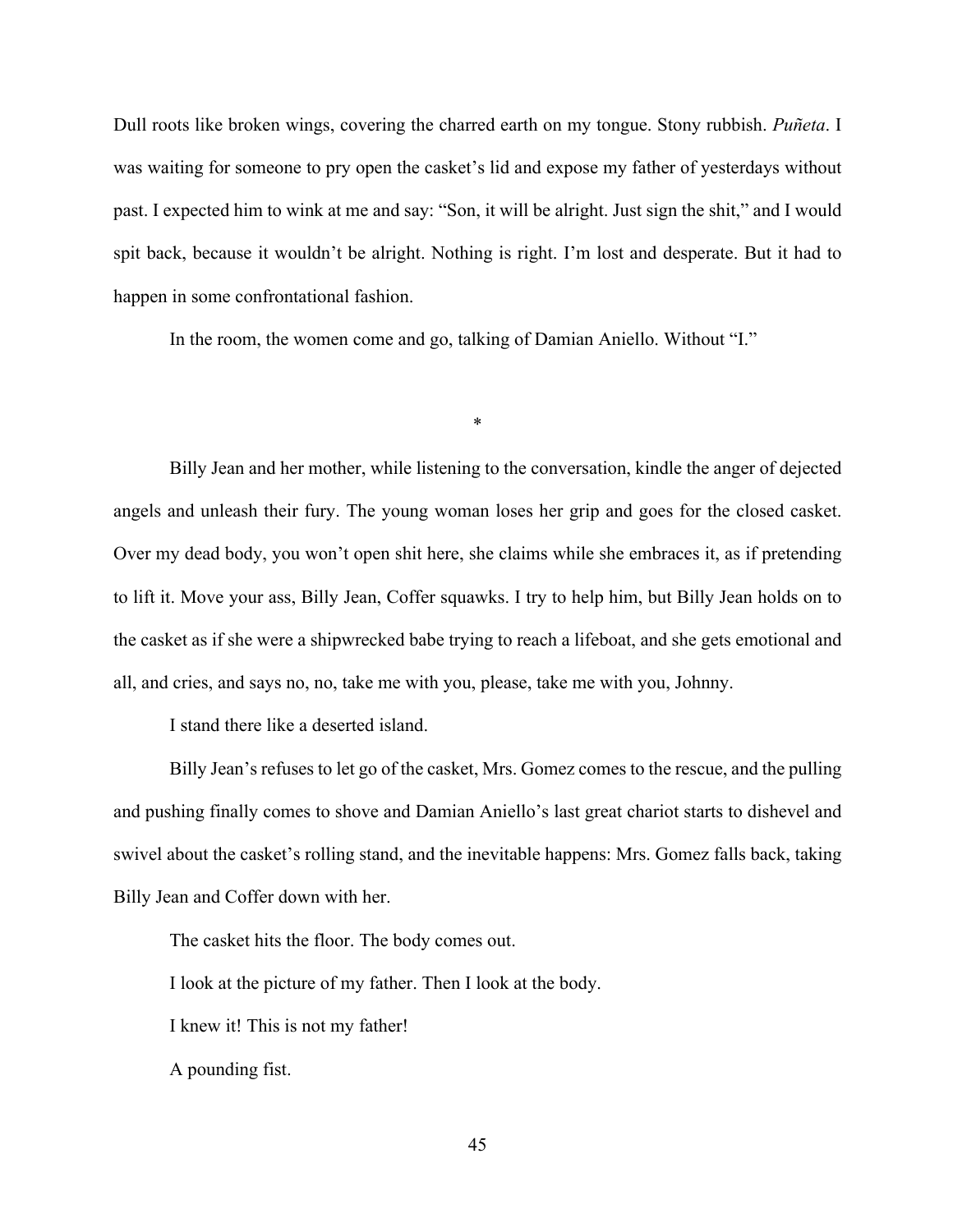The rest happens much too fast. A case of mistaken identity, my father, who was a blank page, takes the shape of a myth badly told. People from the funeral home/parlor/boutique appear, too. Coffer takes the picture of my father and says he's keeping it -because of Elvis-, and then orders Gordo P and Gustave to take me out of the room, and straighten me up. Teach him how not to make a fool of me, he says. Yeah, Gustave says, and then pushes me to the parking lot, where he and Gordo P punch me, kick me, and beat me with a Black Jack, which I don't know where it came from, but feel deep in my ribcage. I become a sucker ball, soccer ball. I'm hit harder than a *tabla* during afterhours rumba in Barcelona. My head bangs like a *tambora* in a drunk banda. My heart is dem bow and rattle. In my next life, I will be a rhythm in a song I will hate so much.

I cry.

I really wanted him to be my father. For once.

This is how colorless ideas sleep furiously.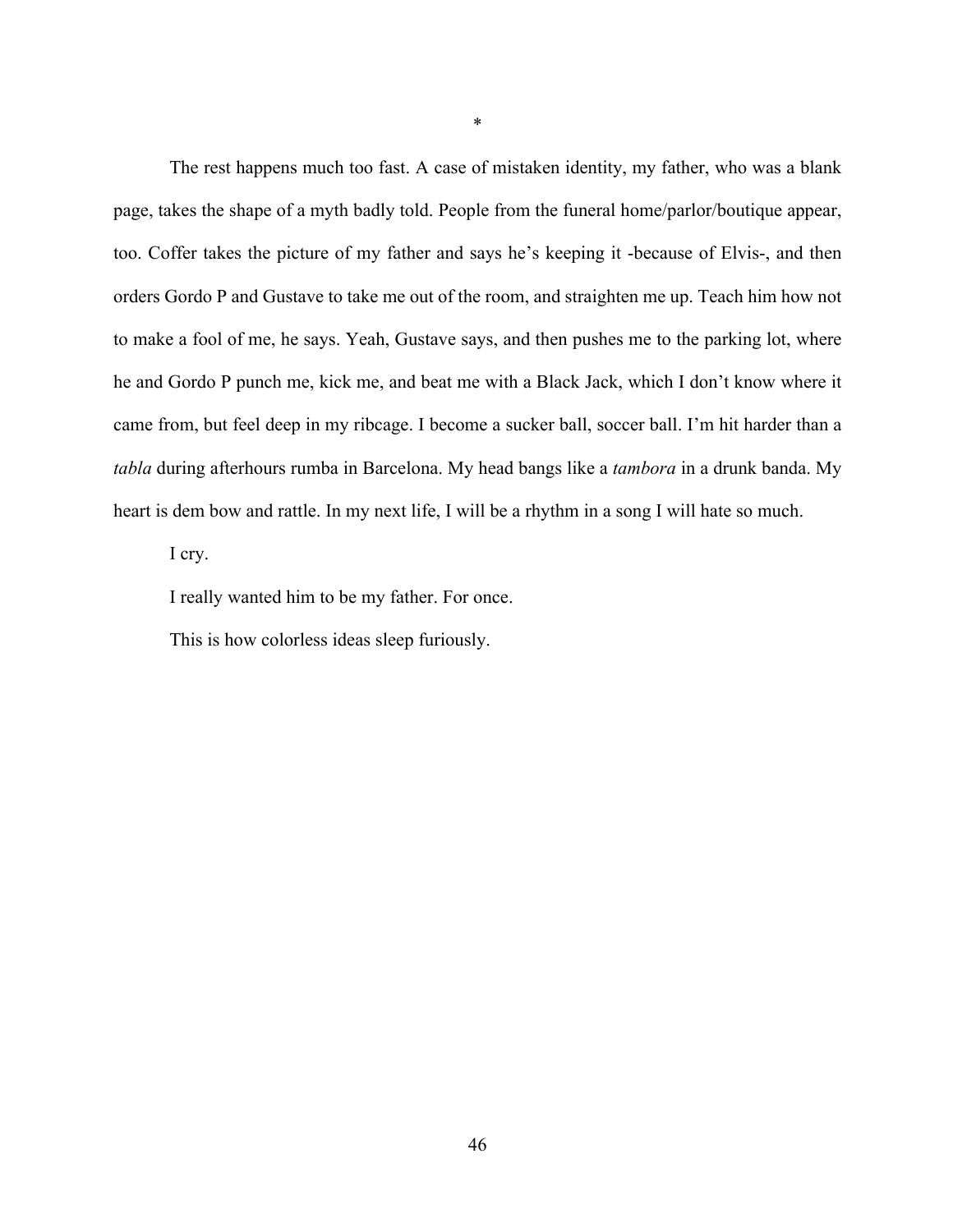## **SINGULARITY II**

Let us go then, you and I, when the evening is spread out against the sky like a patient etherized upon a mortar. Yes, a mortar. I will be crushed. There're sounds I miss. The birds. Waterfalls. Rain in the morning while my mother and I pantomimed silence while the world outside collapsed like a paper boat. In the absence of words, silence tells it all. Coffee and a hug. The fog blurs the horizon. My mother sings "Raindrops Keep Falling on My Head" like Burt Bacharach singing bachata. Burt Cockroach, my father used to call her, she always says. I am arthropod and humdrum. I'm a casualty, but her voice is like soursop. Her arms are thick and warm. A blanket. Like a sentence between us. A statement saying: "You are not alone, you are not alone." In the room, the pixels come and go. Not a word said, yet. Just my mother singing, singing to the wind, to the rain, to the void, to the depth of the fog. We didn't have many moments like these. Sheer silence. All I ever wanted. All I ever needed. *Como si me tuvieras nadando entre los brazos, donde las aguas corren dementes y perdidas*.

A letter to the world. Do I dare? Do I dare?

I'm the Whitewater. A load of centuries. Unscrew the locks from the doors. I imagine my mother's arms are wings. We don't need to talk. We feel each other like I wish I could feel you. Timelessness. Emptied from space. Only connect. Language cancels interactivity. Language, whereas not dormant, is private. Words germinate in the mind of the speaker. Do they? At an infinite distance from other people and, also, from the things the words signify.

But technology finds a place. A use. A home. This basic human need. The telephone allowed people to be together even if far apart geographically. The Internet became the quintessential communication technology. Social networks and the panoply of new ways to make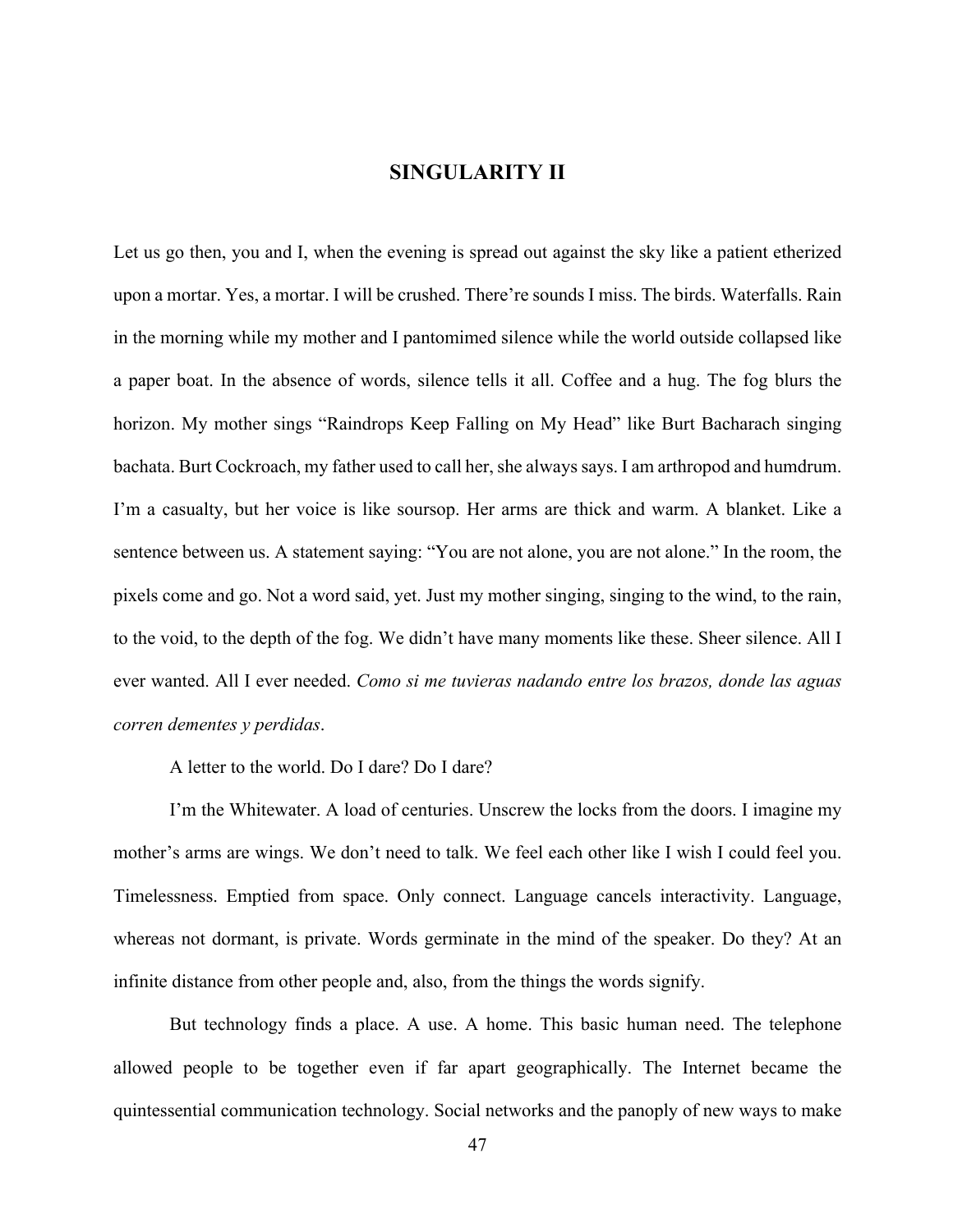connection are creating communities based on genuine common interests rather than the accident of geography. This decentralized electronic communication is also highly democratizing.

Smart phones. The unprecedented ability to stay in touch.

I once read that by the year 2020, consciousness would be uploadable to a computer server. The bodiless limits. Everything you loved. Or hated. Or both. How did I become a virus? How I loathed on the Earth seeing nothing and now, I can see clearly now the black rain is gone. Red rain. Green Rain. RGB. Oblivion must be a place on Earth. *Así de ciego soy. Como un río*. No eyes. Just sound. My tongue against the riverbed. The rocks. A trail of underwater meteors. I flow. We don't evolve. We upgrade. A soul is a repeated life. Rife. A lie. Or a metaphor. Or.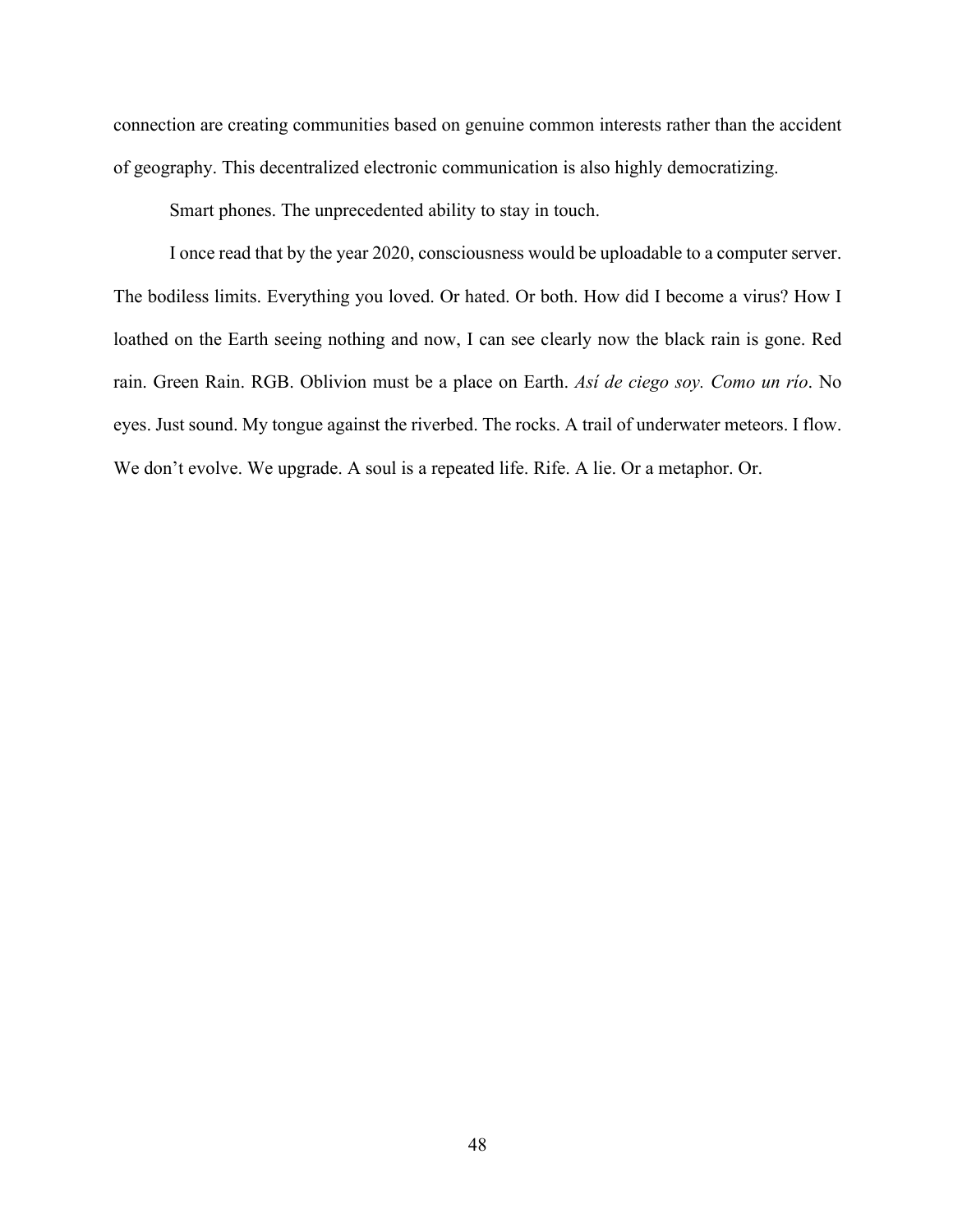## **Champagne Soul**

Home is where I want to be, but I guess I'll never be there. *Zemblanity*. Out. I browse for words in other languages that have no translation in English. Or Spanish for that matter. Or any other language, except its native code. I guess I try to kill nostalgia by draining its sources. Like *kuebiko* (a state of exhaustion inspired by acts of senseless violence). A cubicle. Or *kenopsia* (right now, the insides of my chest). *Meraki*. *Toska*. *Litost*. The world is a buffet. I just think of *puñeta*. Literary, masturbation. But *puñeta* is Brahma. It's used for indelible frustration or for extreme overjoy. In equal parts. Like ya'aburnee. Both morbid and beautiful. *Puñeta*. There's an ñ. Deal with it. If I were a word, I'd be *saudaduende*. *Saudade*. *Duende*. Palm Springs. Two-stars motel and I, wondering what rivers run through me. Two stars for the starless. I channel surf like every other bad habit: insistently.

I fly to Puerto Rico. I have this thing for wastelands.

\*

On the plane's closed circuit television, they're airing a documentary about James De la Soul, owner of the Decatur-based Bird Repellent Co., who claims that he can master the will of birds. A dream. A laugh. A myth. De la Soul reflects the peacefulness of a shaman. A Buda. He speaks the instincts of the birds. He can't fly, but he could make the birds drop dead like withered leaves. The birds. Those plagues. They never learn when to let go. They poo. Coo. Squeak. Peep. Shriek. Whimper. This is the way the world ends. I make a decent business, De la Soul says. Some people read Tarot cards, others read the movement of the stars; I just control birds, he comments. He refuses to tell the method in the madness. He is no Prince Hamlet, anyway. He won't tell of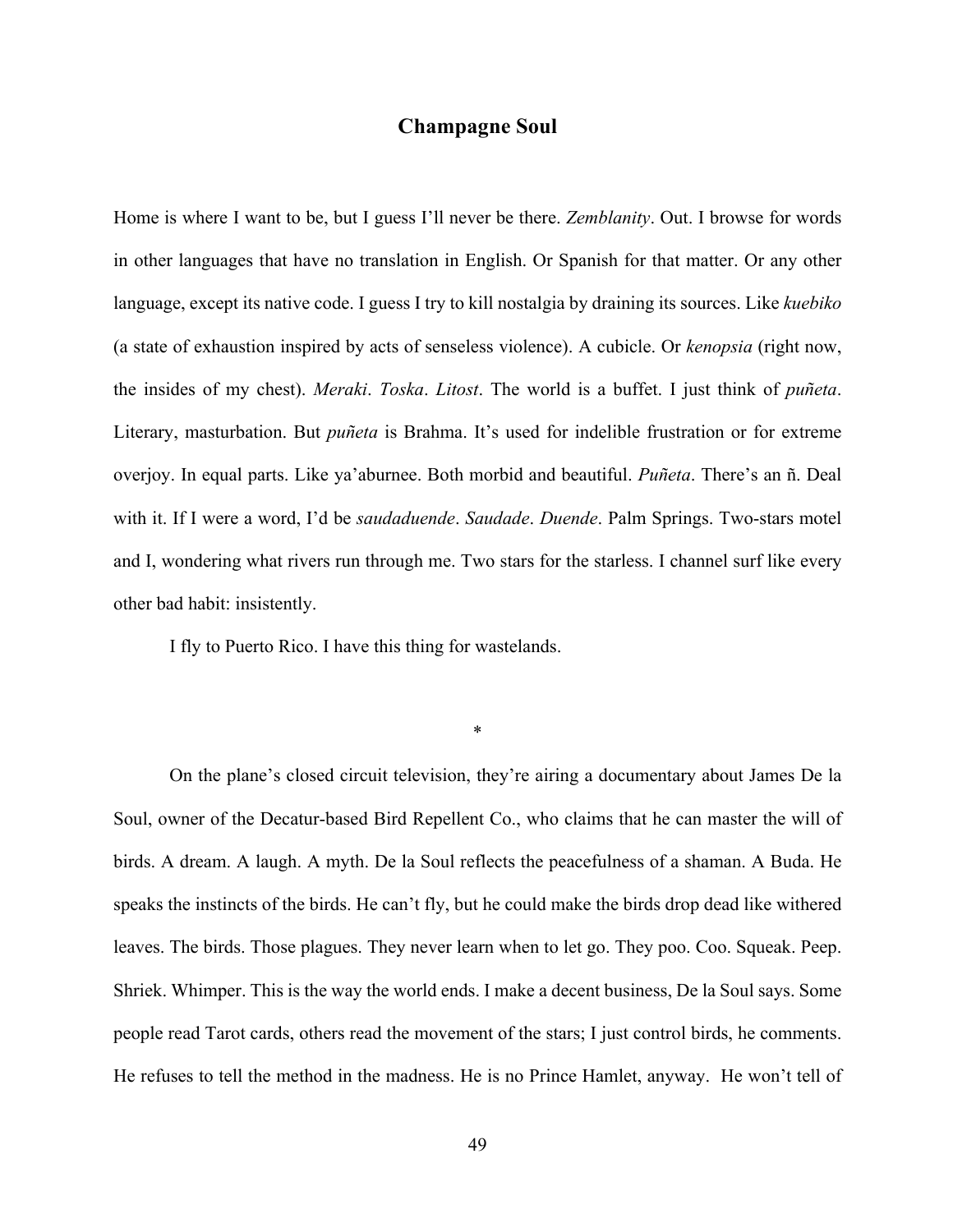the thirteen ways to look at a blackbird. Bleak light. Bare limbs. Trees like broken hands. On camera, the starlings swirl against a dark Georgia sky. De la Soul demands complete secrecy. No cameras and no spying on me. De la Soul might have seemed like a swindler, the reporter says, but over the last few weeks something astounding has happened. The starlings began to fly away.

De la Soul turned himself into a modern day pied piper. In Decatur, people call him the "birdman." The beauty of inflections. Or the beauty of innuendos. De la Soul, the starling whisperer, in bifocals and a cardigan, defies the cameraman. He's chased birds from Bloomington, Springfield, Joliet, and dozens of other cities over a 50-year career. Longer than what I've been living. A career, yes. That's what he says. If the river is moving, the starlings must be flying. The reporter has no idea of what De la Soul refers to. Camera cuts to the mayor of Decatur. I don't know what he does. He doesn't poison the birds, but he does make them disappear, the mayor admits. Neurosis and death are only instances of relational perspective. Such moves. Starlings are passerine.

\*

I think of Oblivia's eyes. Round, swarming spirals of starlings. Songbird of time. Like feathered trails of a promise or a longing. A corpse planted in the distance. It blooms. Think I'm escaping and running into myself. Longest way round is the shortest way home.

On my phone, I read a digital copy of *Finnegan's Wake*. I succumb.

I think of my mother. I remember I said I would call her. Maybe.

I'll starve for redemption. I gave her flowers last year for Mother's Day, because my mother rejected them. I'm not dead, she muffled the emotion. Instead, I pretended I had brought them for Oblivia, who made a great save. You called me the hyacinth girl, Oblivia said. Over the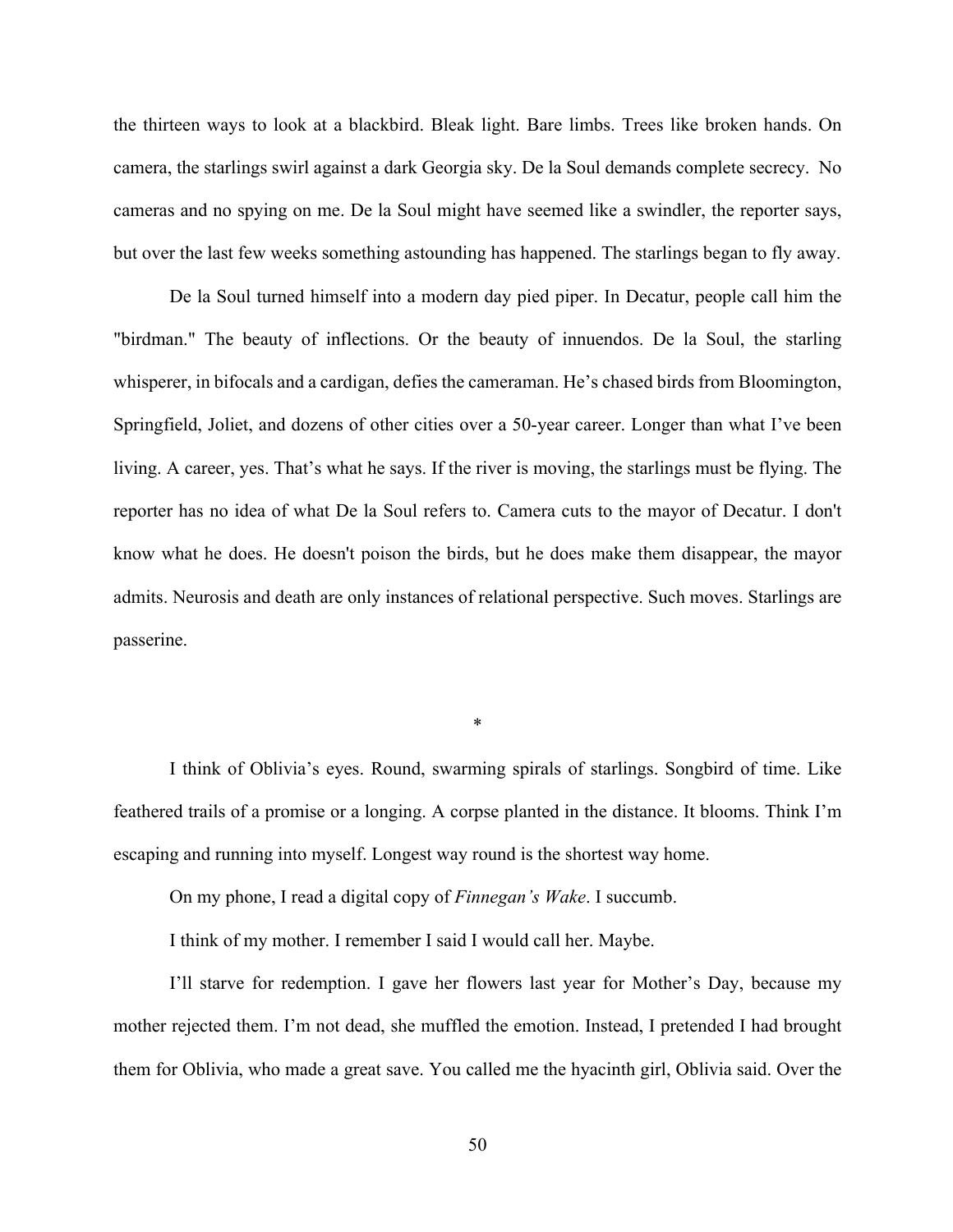Hudson, that's where our hopes float, she added. Oblivia, always the poet, found useless uses for words under the most excruciatingly embarrassing circumstances. Nothings exists right now. But New York. And Oblivia. And insomnia.

One must be careful with blinking.

Outside the window, the plane plows the harvest of clouds like caterpillars munching on tender cotton leaves. There will be time, there will be time. I am sculpting blue leaks in the infinite sky.

I know nothing. I see nothing. I remember nothing.

Or all.

\*

The plane lands in Isla Verde when I receive a phone call from my grandmother. It's mind boggling, if not unexpected. Grandma Fiurenza calls me only twice a year, for my birthday and Christmas, and in my dreams, where she frequently performs a cameo. Love loves to love love. It's endophagous. Grandma Fiurenza is the ultimate link to my father, to my blood, to my loss. Over the phone, her voice trembles in blue waves. Are you alright?, she asks after we greet each other. You don't sound alright, she says, and I'm not much for lying or convincing her of the opposite. My ribcage still hurts, and I might have difficulty eating because of the swollenness of my lips.

You sound like you're swimming in a flood, she tells me.

Sort of.

You speak, and your lips sound like hands clapping.

Is that an attempt to write a *koan*?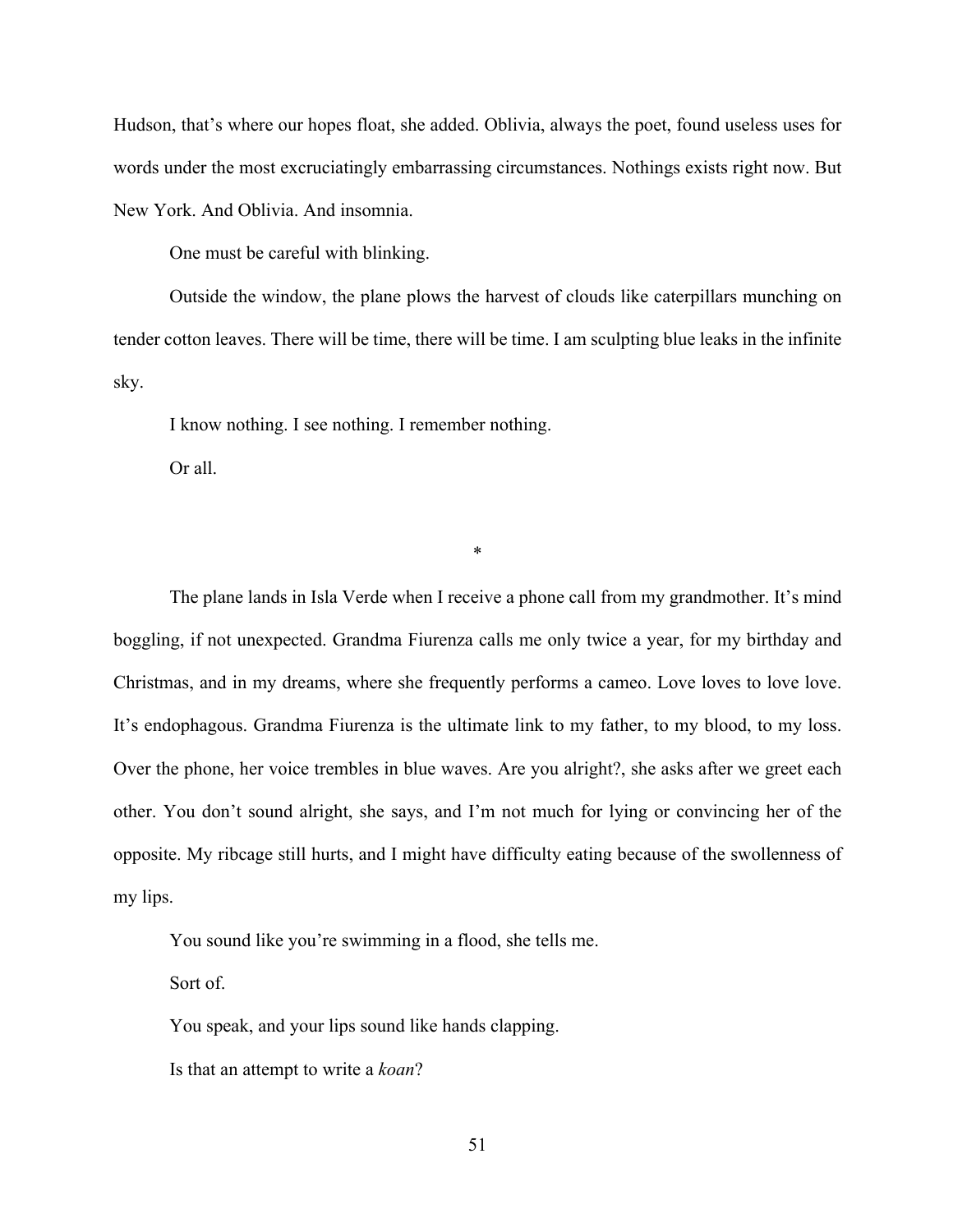A what?

Forget it. Is it Christmas yet?

I wanted to hear from you, *mi niño*, she says.

*Mi niño*. That's how she used to call me when I was a kid. All my soft spots recede at the same time and I'm wrapped in a melancholy of wonders. She once told me one could only talk to the wind in his native tongue. I asked what was whole purpose of talking to the wind. Why would anyone might want to do that? Because the wind is what makes memory possible, I remember she replied.

Where have my winds gone?

Grandmother cuts the small talk and tells me she feels lonely and undeserving of the place her sister Clemenzia passed onto her. The starlings have begun flying, and their murmurings are calling, Grandma Fiurenza says with a low, trembling voice that depicts sadness, or boredom. Starlings, I say to myself. Isn't it lovely? Their dance is a moving shadow, and I think they're telling me it's time, she adds. Time for what?, I wonder. I, uniquely entrapped in selfishness, can't see why I must run to her and save her, when my very own life is in shambles. The town is beautiful this time of the year, she says, you will love it; Cherokee Street has even turned into a truly art district.

I could care less.

\*

I feel guilty. Again, miserable. I mean, this is the woman who showed me the rights and wrongs of life, and even at a point when I have lost my own family, it all seems implausible. Why me? I'm heavy headed. Tired. Hurt. Forsook. It's the failure of the modern artist. Too much on my plate, and yet, my grandmother, who gave me light and reason and packed my memories with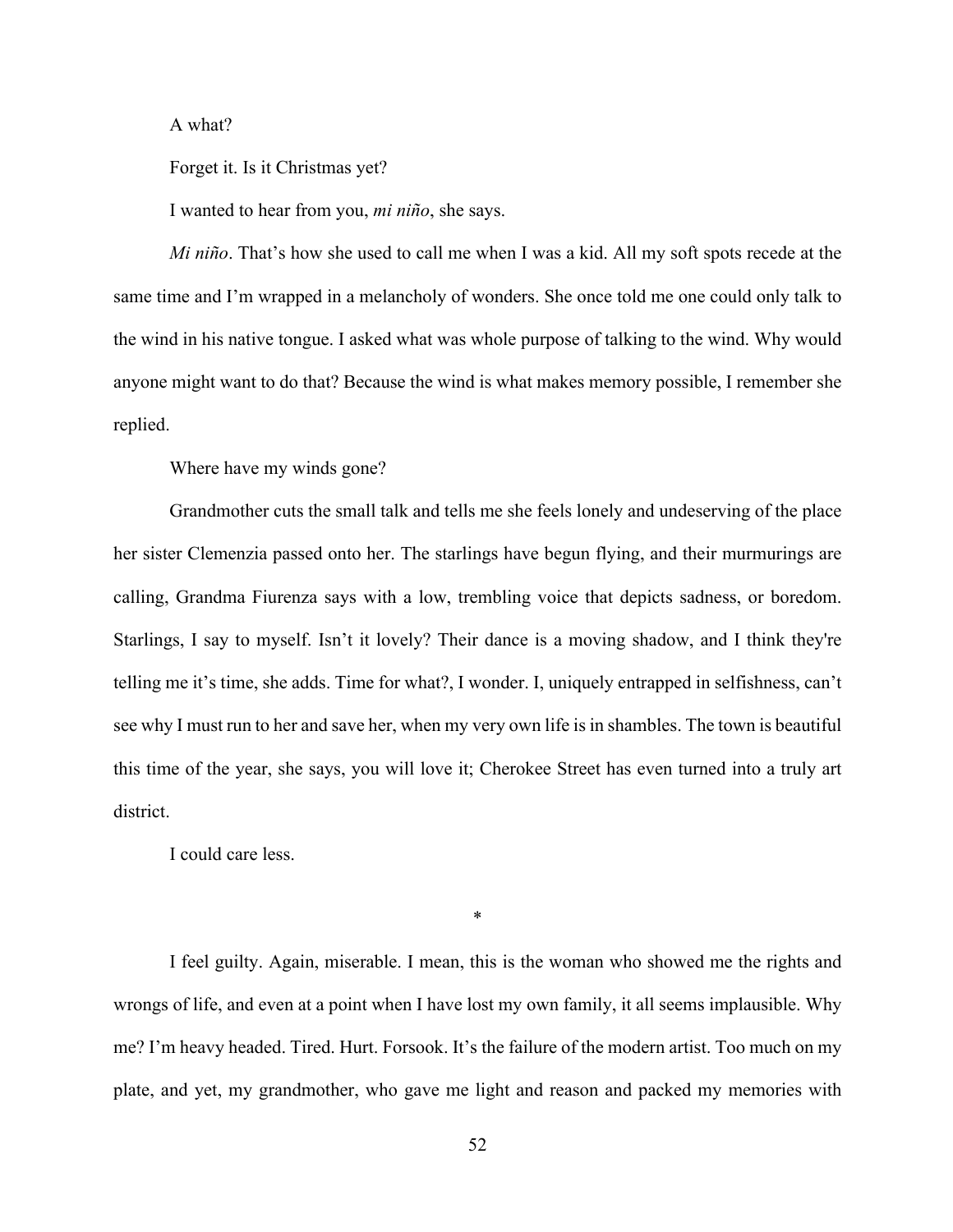words for when I needed them in moments like these, wanted me to take her from St. Louis to Spanish Lake before returning to Puerto Rico.

We are unfinished animals.

\*

I once wanted to write a collection of poems. I would have titled it *The Reality of Disillusionment*. I would've written poems about houses being torn down. Unrequited loves. The loss of the father. The music of ideas. I would've written poems where a mother curls around her child in the morning, and kisses his head, and wraps a blanket around him. The kid feels comfortable. It's a once in a lifetime moment. A poem. So the kid grows up and, disillusioned, pens a meditative poem with minimalistic clumsiness. It's the motif behind all poems. The book is terrible. No one reads it. But it's sincere. And that makes up for the lack of objectivity. There's so much beyond its intransitivity besides a rusty wheelbarrow.

Instead, the poet ends up with a novel that reads like *A Season in Hell* Redux 2.0. Nevermind.

One evening, I sat innocence on my lap. She tasted bitter. And I spat her face. Here I am now. Entertain me.

Broken. Childhood. Oh, thumb, I want a drink. Under the bed, *El Cuco* is the stench of my diminution. Bogeyman. Boogeyman. Boogie man, boogie man. But no boogie shoes. I once overheard a random discussion between my grandmother and my mother. Dad had already abandoned us. Ruin is a thing with feathers. Grandma Fiurenza preferred not to leave us. She said

\*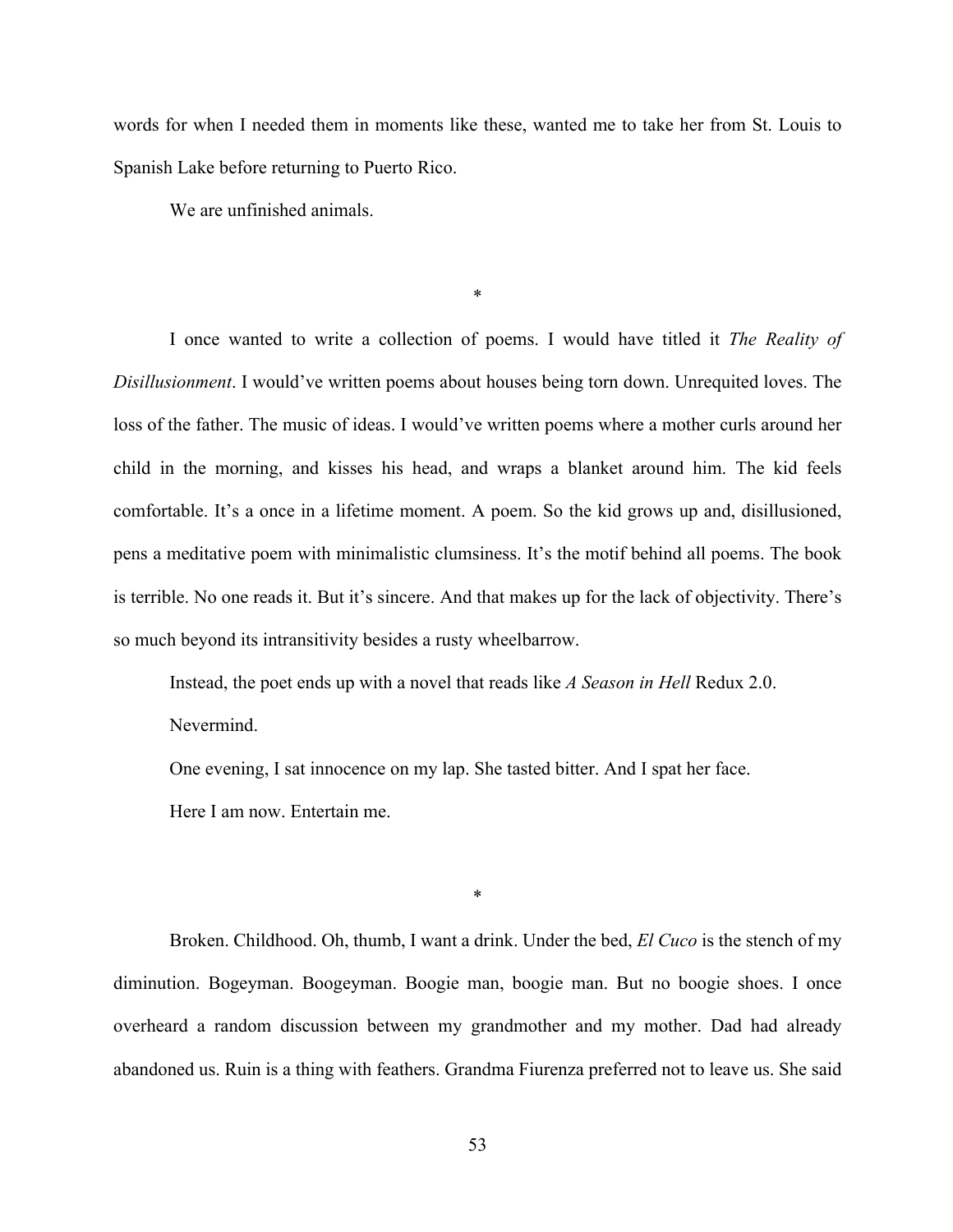she would wait for her son to return. She said I needed her. She said she'd weave us all together in myth. *Wabi-sabi*. To find beauty within the imperfections of life and accepting peacefully the natural cycle of growth and decay as a lifestyle. She chewed the air and spat universes. At the time of my father's birth, Grandma Fiurenza saved his life by trading him for a chicken. The baby would be born prematurely and, under serious life threatening circumstances, doubt was not an option. And how in the world could she challenge the design of the stars? Trade for a chicken, the midwife sentenced. Grandma Fiurenza, sweating and pained, felt like *waldeinsankeit*. Alone in the woods. Two roads diverged. She took the one less travelled by. The midwife told my mother that the child would be named Damian. No arguments. *Deslenguado*.

After my father finally cracked the dawn with his shriek, he was taken away from his mother's arms for seven days. The measure of angels. As the seas. A heptagram. The seven swords. Beware. Beware. After. He was brought back. As agreed. It's all about time. Wait. Seven. *Escucha la arena que se mueve en la playa seca del corazón*.

Me thinks I have no inner resources. I'm sorry I'm so fucked up. I can be better.

I can be better. I can be better.

The midwife would kill, cook, and eat the chicken. My father would be saved. My grandmother cried in silence: a local pride; spring, summer, fall and the sea; a confession; a basket; a column; a gathering up; a celebration; the sights resolved into a sandy sluice; an enforced pause. In the name of the Father, my father had no father. No farther. No further. *Cosí*. I am fundamentally a broken fetter. *No vale nada la vida, la vida no vale nada; comienza siempre llorando y así llorando se acaba*.

Oh, thumb, I want a drink.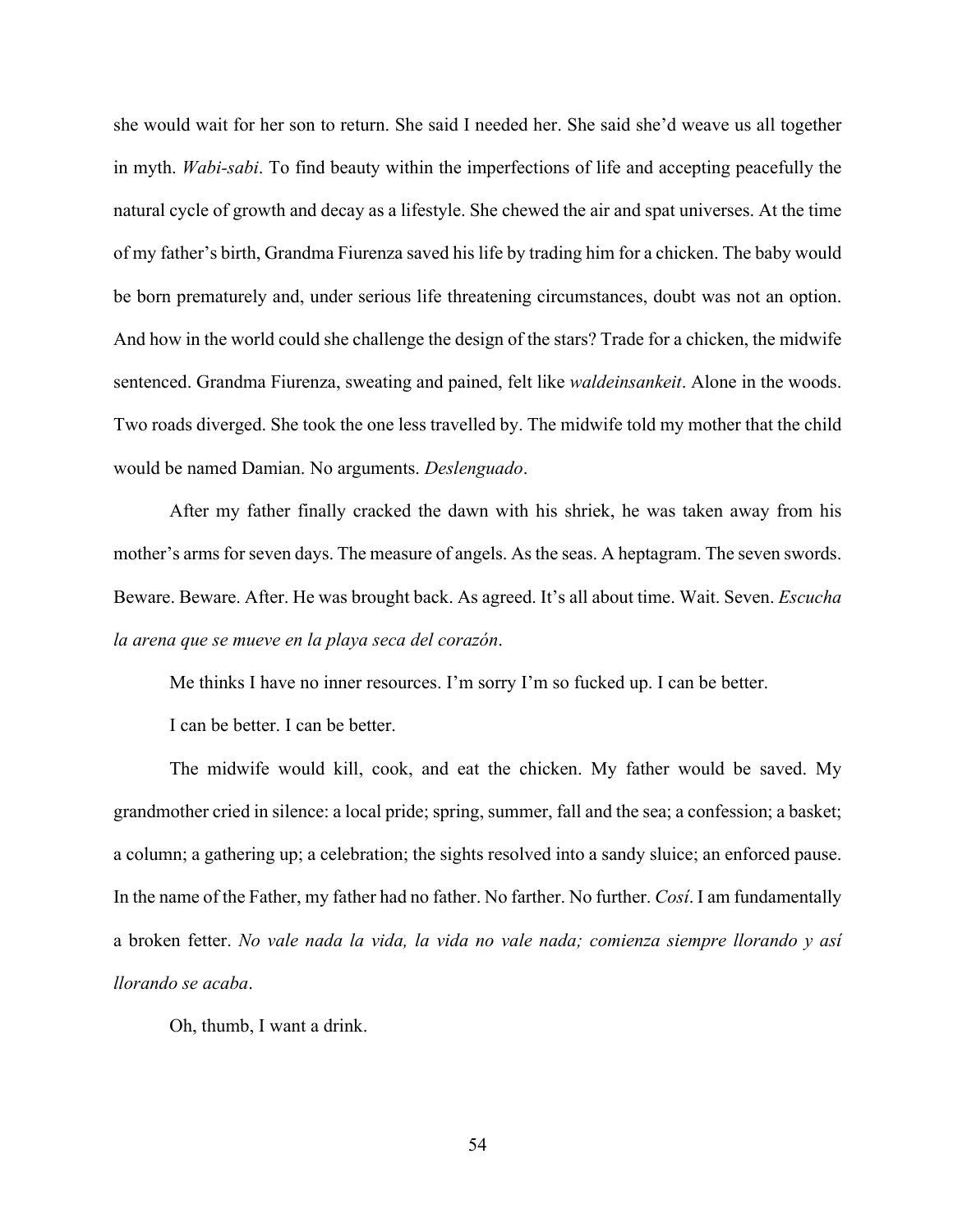After he returned to my grandmother, my father cried indefinitely and refused to be breastfed by my mother. *En boca cerrada*. The language. *El canto de las aves. El murmullo del viento*. He must purvey some oral fixation.

I smoke. I eat pencils. My dad used to bite his left index finger every time he drove around the town trying to catch the exact spot where the last beam of lights melt into shadows. The midwife had to be called in several times, but in the long run my great grandfather decided that this was not the proper way to raise a child, and soon he dispensed with the help of the old wise woman and made Grandma Fiurenza do her job.

My dad. Emotionally sterile. He can't connect nothing with anything. Memory is information represented in the brain. The plum smoke rubs its paws against my grandmother's face, I can see from here. From this distance. The brokenness.

Grandma Fiurenza would talk about the waning crescent moon that floated in the sky the night my father was born. And so, any endeavor he set out to do in his lifetime, he always felt incomplete, grandma said. He was first a teacher, then a publicist, and ended up as a failed politician, all aborted projects without further consequence than several mistresses, an out of marriage child –a sister I've never met- and a serious alcohol problem that drowned him before he reached his sixtieth birthday.

In a way, I have repeated him. The apnea. I fly in megabytes of rancor and deceit.

\*

I was, at some point, unwanted. Oral. Contraceptive. Stretched between the oblivious dilation of swallowing a pill. The pill. The thrill. Monumental experiment squeezed between a

\*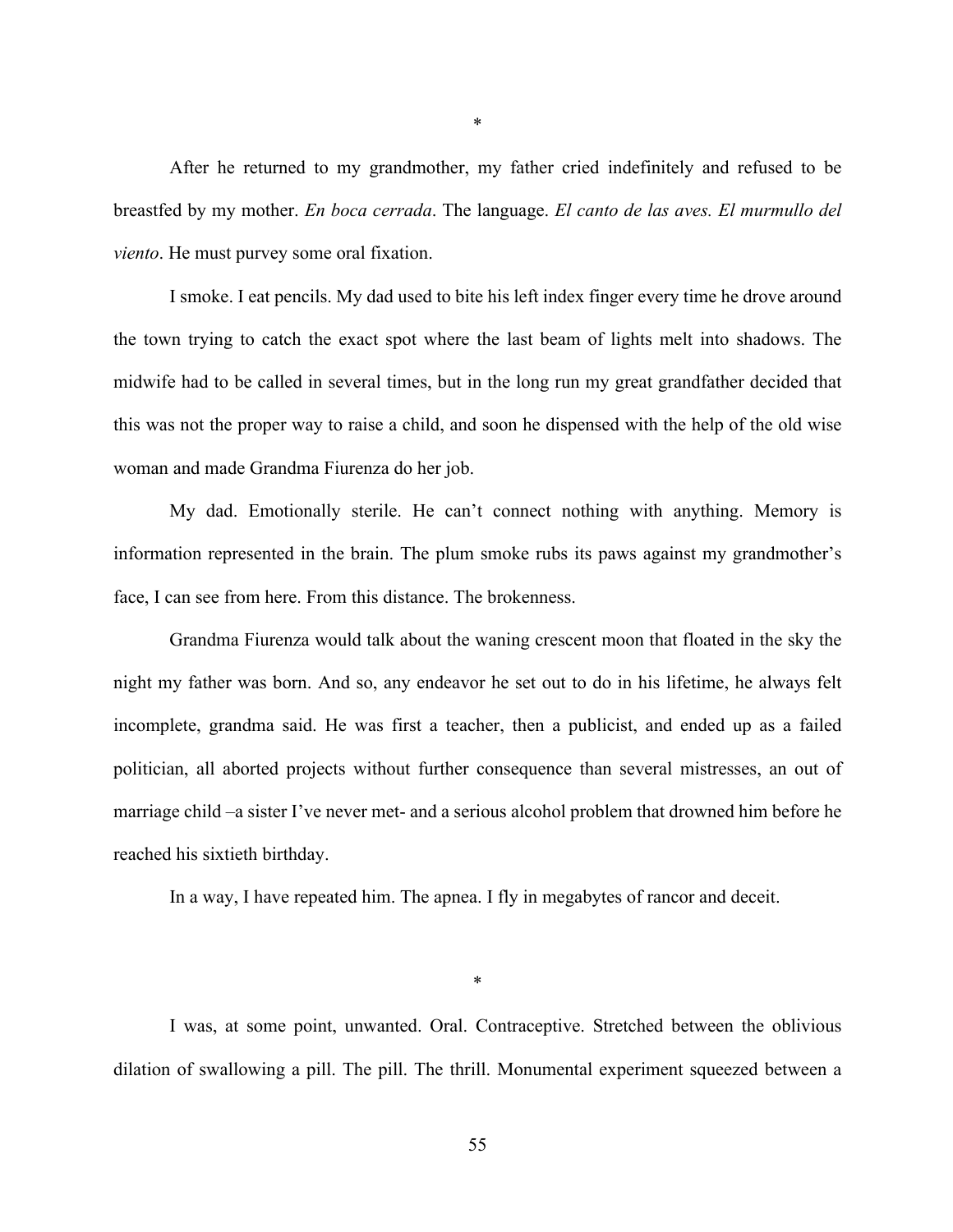history of submission and derision that reason won't reverse. Accidents. Will. Happen. The day I was born, the waning crescent moon floated again in the sky, as my grandma recalls. My father not only passed onto me the burden of carrying out the legacy of his last name, he also named me Orlando.

And that was it.

The days prior to my birth, Grandma Fiurenza told me once, my dad was dead drunk and rebellious. He couldn't sleep at all, and the more he drank, the more awake he felt. He walked the town like he was crazy. Like carrying a strange burden. Stubborn. Impenetrable. His eyes, grandma said, brewed *incógnitas*. Is he a boy? A girl? A girl? No, not a girl. Impassive. He did not let himself be frightened by the desperation of his wife, said grandma. He built another one, he gathered the men of the village in his little room, and he demonstrated to them, with theories that none of them could understand, the possibility of returning to where one had set out by consistently sailing east. The east. Yeast. The beast. Uncertainty. In doubt, belief is strength. No wonder; contradiction comprises balance.

My father spoke to the air, the trees, the walls of the hospital. We'll perform Caesarean section. He'll be Macduff. There's daggers in men smiles and poison in truth. Truth. Confusion has now made its masterpiece. My father drunk while the nurses and the doctor looked after my mother's pain. Pain. Black butterflies settle. I came into the world not of woman born. My mother wouldn't even breast feed me. My mother. I craved her kiss. Touch. Rejection. Love. Unloved. All lightness lost, weight regained in the repulsion, a fury of escape driving them to rebound upon those coming after.

My father. Whose very first possession was a rusty red Schwinn bicycle that he fixed, oiled and polished so he could travel places around his hometown. Big wheels turning. Ferris. Hubs of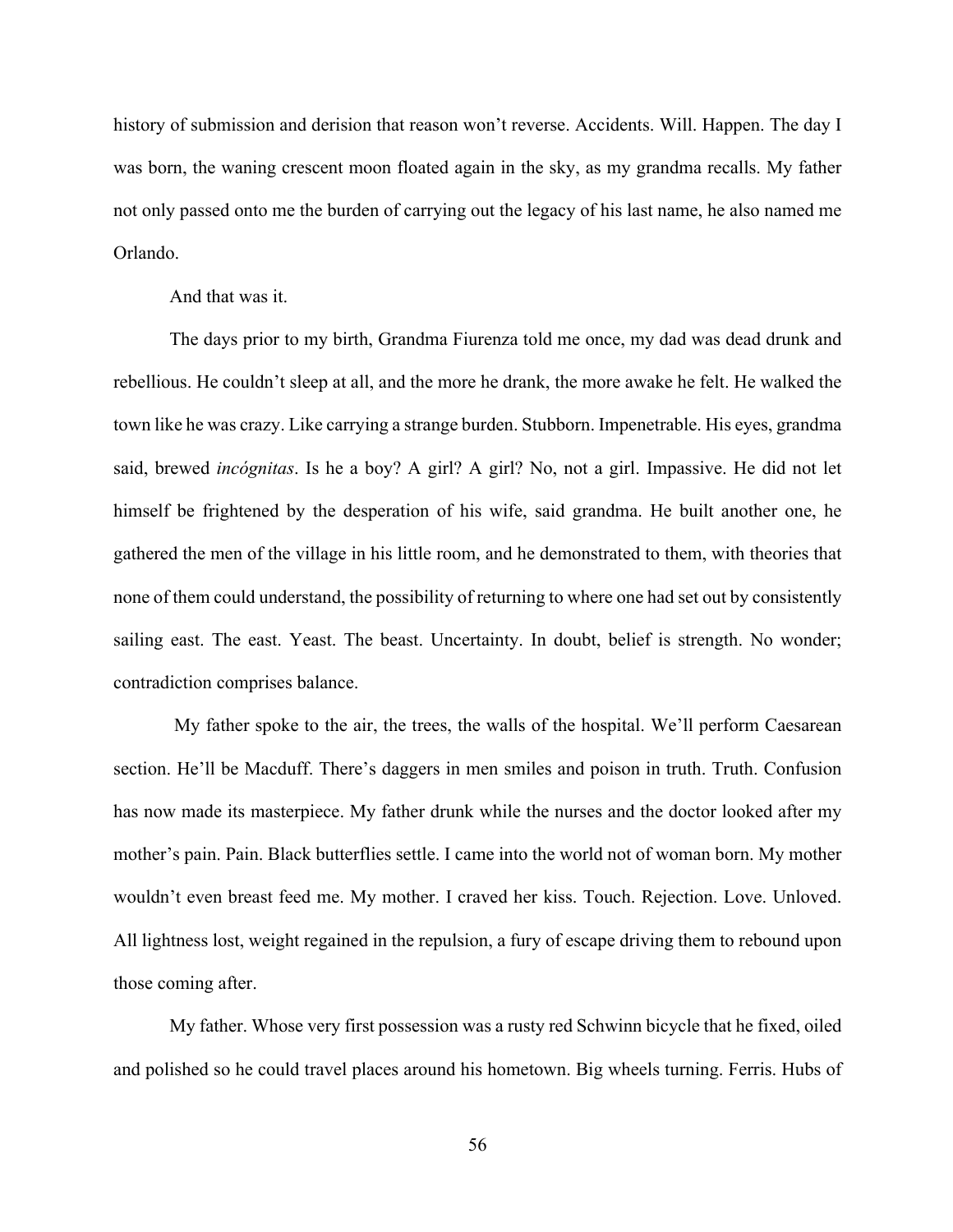a system. A man needs to go places. The sense of movement. He pedaled down the rural roads, up the mountain trails, around the town's plaza, and he never reached anywhere because the town had no end. It was a trap, he thought at some point. Where are the limits. The sun like torchlight. Infamous. The earth swallowed the traces of his bicycle, turning past into a sustained present. Fallen mountains. Dead Jerusalem. Desert of green. Unreal. How will I fit into this landscape, this wasteland of nothing happening but the circles of days in this decayed hole.

Do I want a son? Do I deserve a son? Do I. Deserve.

Unwanted. Contraceptive. Prophylactic. Moment of surrender.

Yes, please, disturb the universe.

\*

I sleep almost the whole flight from Texas to San Juan. There's a thin line between dream and fancy. Life is not how you remember, but what you remember. I should write a book, I tell myself. I should write a book where there are no countries, no races, no differences, but I won't. Utopias are dead, I know. If language is difference, then differences establish the foundations of reality. No, I don't want a pillow. Thank you, ma'am. I want a drink. Where's my thumb? Outside, clouds disperse as a field of dead angels, their wings piled like Persian rugs at the Salvation Army.

There. Is. No. Salvation. Only saves. My guess.

\*

I swamp in the tropical heat as soon as I walk off the Luis Muñoz Marin International Airport's frozen halls. I need a place to rest and that place is my old apartment in Coco Beach, where turtles come and lay their eggs once a year. I read once that turtles bare universes in their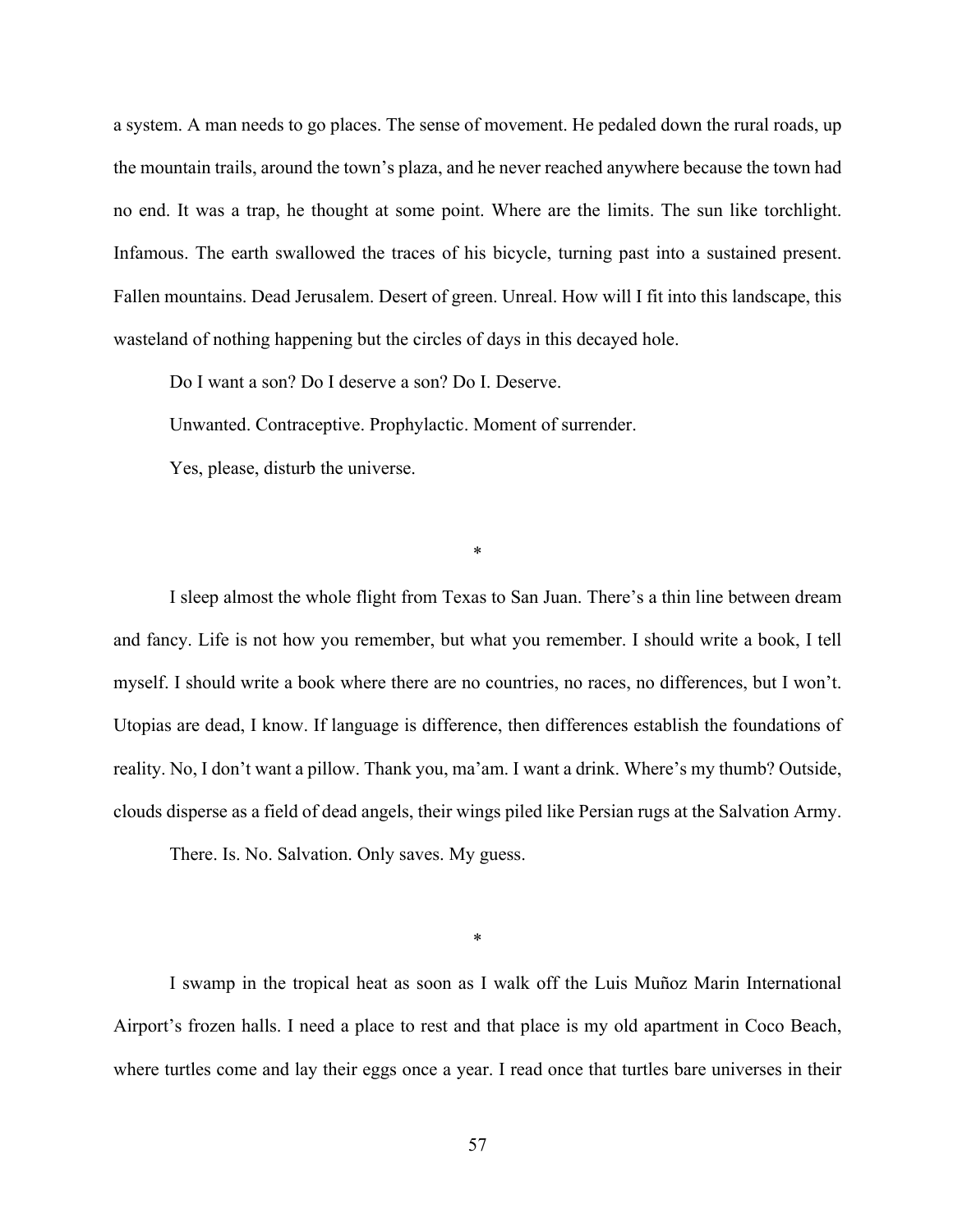backs. Sometimes the shell is hollow and we live inside. Sheltered. Long life. I will deny the gods. The apartment in Coco Beach shells me in. It's the only thing I saved from my derailed marriage. I had a life. Was it? Did I? I hated so much that place, and I only keep it as a purgatory. Terrestrial place like an island mountain. Lust. Gluttony. Avarice. Let dead poetry rise again. A sweet color or tropical sapphire. The heat waves in. I used to have a life before. Now these woods burn hard. Concrete phantoms. Desolated sidewalks full of tourists going nowhere. Home. Is where I want to be? I guess I'm already there. Angels lift-up their wings burning midnight oil. Headpiece filled with straw. Whiskey on a coconut. Very exotic. Shape without form, without color. Death's other kingdom.

I walk to the Coco Loco, right on Isla Verde avenue. The place is packed. Dark faces and sweat. Reggaetón. Rat-tat-tat. Rat-tat-tat. Not what the thunder said, but what the dembow plays. Sizzling hot pan. Pan. Everything. Pansexual. The flirt and the squirt. Rat-tat-tat. Rat-tat-tat. I kind of asphyxiate my shadow. *Kenopsia* finds my *autopsia*. Nengo flow. *Papi, la artilleria*.

Heyyyyyy! Whasssup?, a short man with a fine mustache and a linen *guayabera* approaches me. I nod at him. *Malianteo*. Or whatever. Old pewter roots twist.

Are you looking for some fun?

Maybe, I reply and look around the place. It smells like gin and expensive perfume. Women dress in melted watercolors that highlight their tanned skin. Men wear sunglasses. Mostly, sunglasses. It's Atlantic blue light and noise.

Are you bori?

Bori?

Boricua.

Depends what you define for Boricua.

58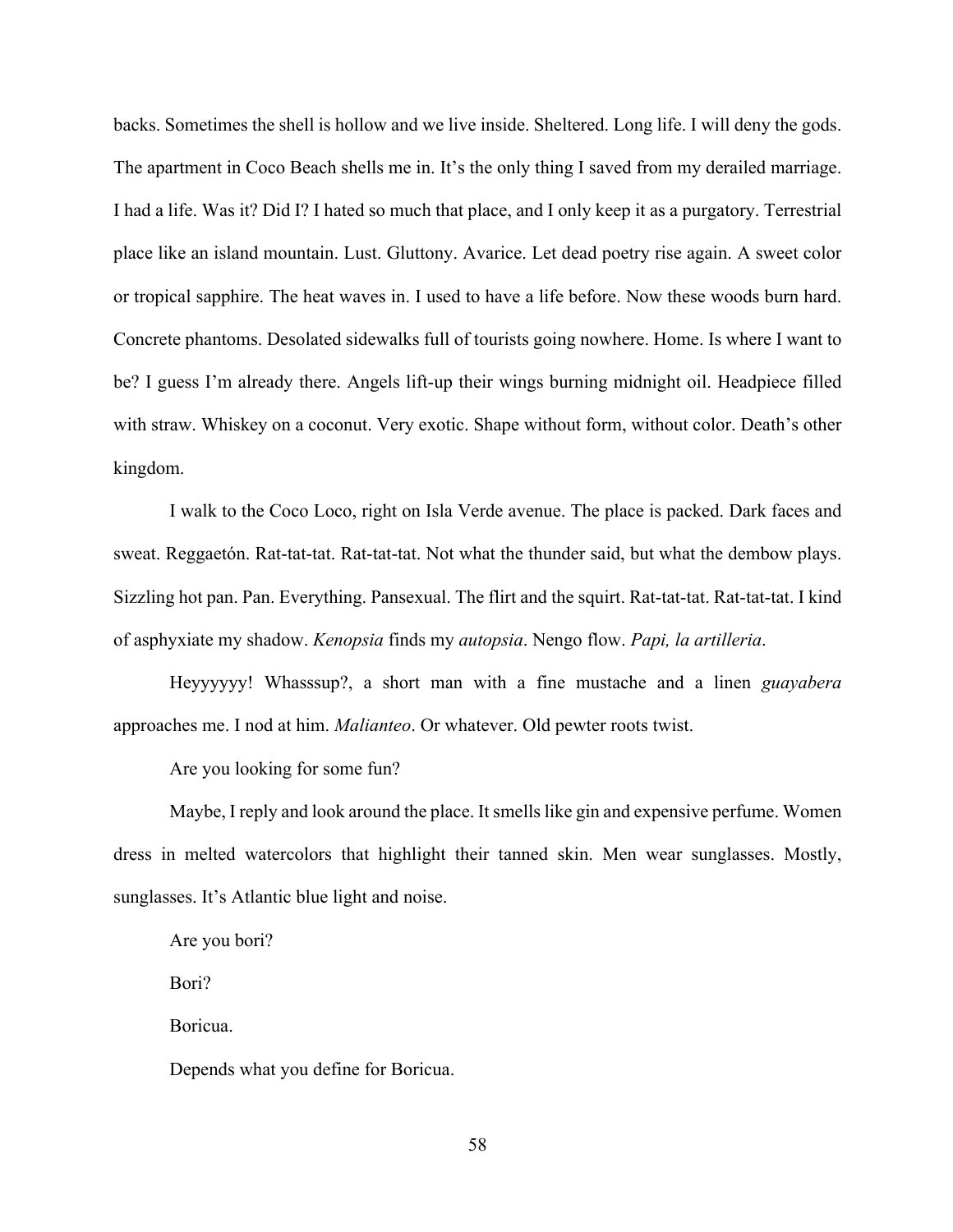Oh, you know… *salsa, arroz con habichuela, tostones*…

Sounds like a song by El Gran Combo.

Exactly! That's what I mean!

So, no. I'm not your guy.

*Desgracia'o vendepatria*. *Te debería poner en la frente mi arma secreta pa' que sueltes* 

*hasta la excreta*.

Really? Look, eh…. What's your name?

Taíno.

Ajá. I don't know what I am.

Fuck you, *pendejo*!

Are you gonna sell me those drugs or what?

Vete al carajo, cabrón!

Rat-tat-tat. Rat-tat-tat. Dembbow and Nengo Flow.

\*

I order a drink and sit by the bar at the end of the club. There's a Rita Indiana song playing now. *Tú le dá y yo le doy undarundeiro*. This heart. *Tiene*. *Tu. Manigueta*. A blonde girl approaches me sipping from her fancy drink. The color of passion. Or passion fruit. *Toy como el lobito de los tres cerditos*. Darken the city, night is a wire. Do do do do do do do dodo dododo dodo. Hi, she says, and smiles. I know you, she adds. Seems like everybody's friendly around here. I'm nyctophile, she says, and I'm shaken by the extravaganza of the word. I'm Orlando, I reply, as I notice her white short dress adhered to her slim body as a second skin. Her lips are mollusk thick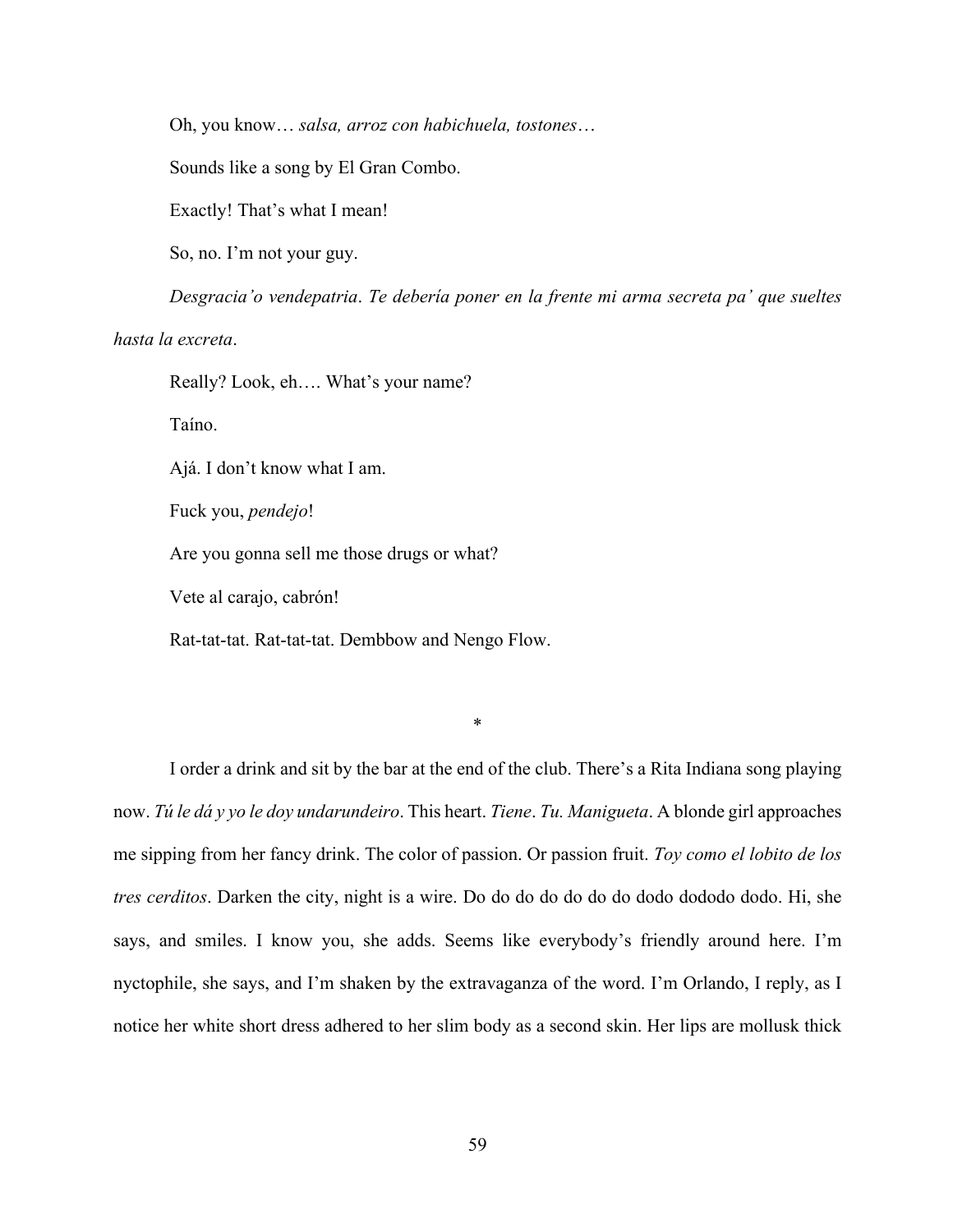and coral red. Oh, that's not my name, she says. I'm Concha. Cónchale, I reply. You must treasure a beautiful pearl, I offer her a cigarette, which she rejects.

I sweat in heavy drops like saline teeth. Nothing but a breath. The wide summer. My willingness aches. The voices of people around us sound like a rain of cicadas. I look at secretive dreams of a Neruda poem. I'm helpless.

I like Nyctophyle better for a name, I tell Concha.

Her eyes crack the drum beats. *Este corazón tiene su manigueta*. I close my eyes. I see the future. I'm by the beachside, walking and talking to Concha. Shell. Me. Out. The moon drops in the water. Water. Whey. Why is thy mouth on to me? I feel her soft, warm tongue crawl in between my teeth. A penetration. I touch her breasts, and they feel like blooming flowers of moaning prayers. She feels my hard. Hard. Rock. Paper. Scissors. My place or yours? I would dance in the theatre of your silence. Her dim feet swamped in the wet sand. She shrinks under my embrace. The ocean spumes. Sperms. Desire is a sylph-figured creature. I sprout. Put forth.

I open my eyes. *Fumo vida*. I smoke life. I smoke death.

*Enciende*.

My place.

I suffocate the dying embers of my cigarette in the flower pot in a corner of the balcony. The Atlantic Ocean looks like a blue plate from here, as the sun licks its surface with the tongue of a sunrise, the morning temperature already in the mid 80s, and it's only May. In two weeks, I'll celebrate my forty-seventh birthday, a ritual not so much to rejoice as it is a pretext to start drinking and getting wasted along Isla Verde avenue, while it lasts, or before some European tourist asks if

\*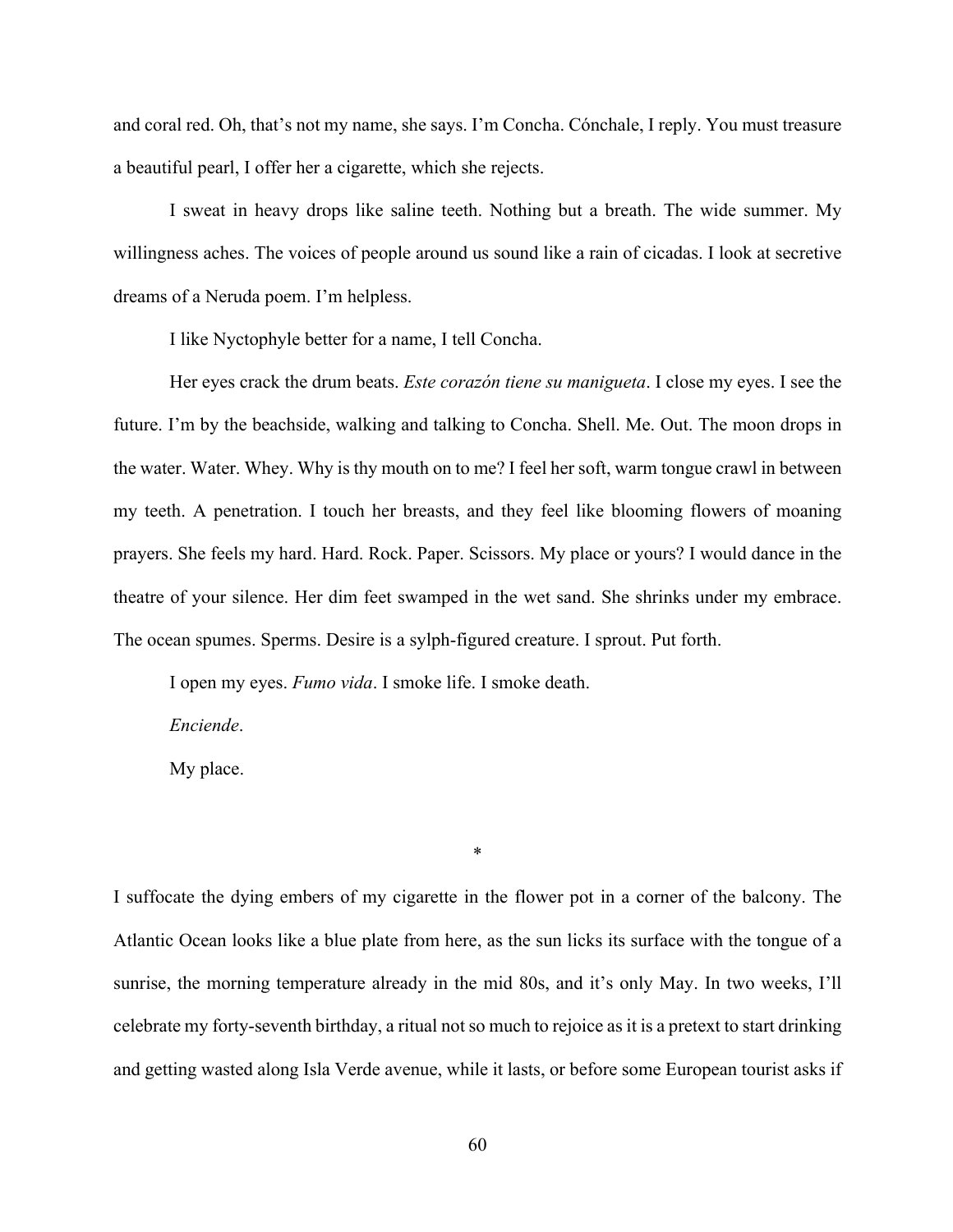I'm a local or what. We're all strangers in our homeland. I guess. I don't have to remember anything. I download my memories into the Mnemo 2020. It's a state of the art machine. It's a mean machine. Very clean. It/he/she helps me find strayed pieces of myself. *Se vale to'* or anything goes, like an old Calle 13 song. The past. The past is my present. Is there anything else beyond the past? What's past is prologue, what to come in yours and my discharge. I could've been a memory stick drifting forgotten in obsolescence. Evanescent. In death's dream kingdom. Deliberate disguises like sampling feelings. Dub them. *Ritmo*. *Cintura*. *Limbo*. Like purgatory *sombra*. Ombra. The repetition of a body. Not anybody. All that remains with me are the questions. Like, do I belong anywhere? The inevitable drinks should come, the mojitos –because it's a popular island drink– or the Cuba Libre, simply rum and Coke, as they insipidly call it in Manhattan, where I reside. Reside. Because I can't see where I live.

Smoothed by her long fingers, I rest my sex in the palm of her hand. Mists move over. Under the twinkle of a fading brightness that dims in her blue eyes. I am deluded and infer that I am younger than what I really am.

The dawn is already over, and at the morning hour, I am fleeing before it, and from afar I could discern the ripples of the sea.

\*

The morning welcomes me with a great view of the Isla Verde coast, like half a tortilla Española left to rot blue. The seagulls worship the distance. I light another cigarette, and I think of my daughter, her voice entering with the breeze saying that a cigarette smoked is a day of life wasted, and I shrug in real time. A recurrent image that haunts me like the idea of death. I would've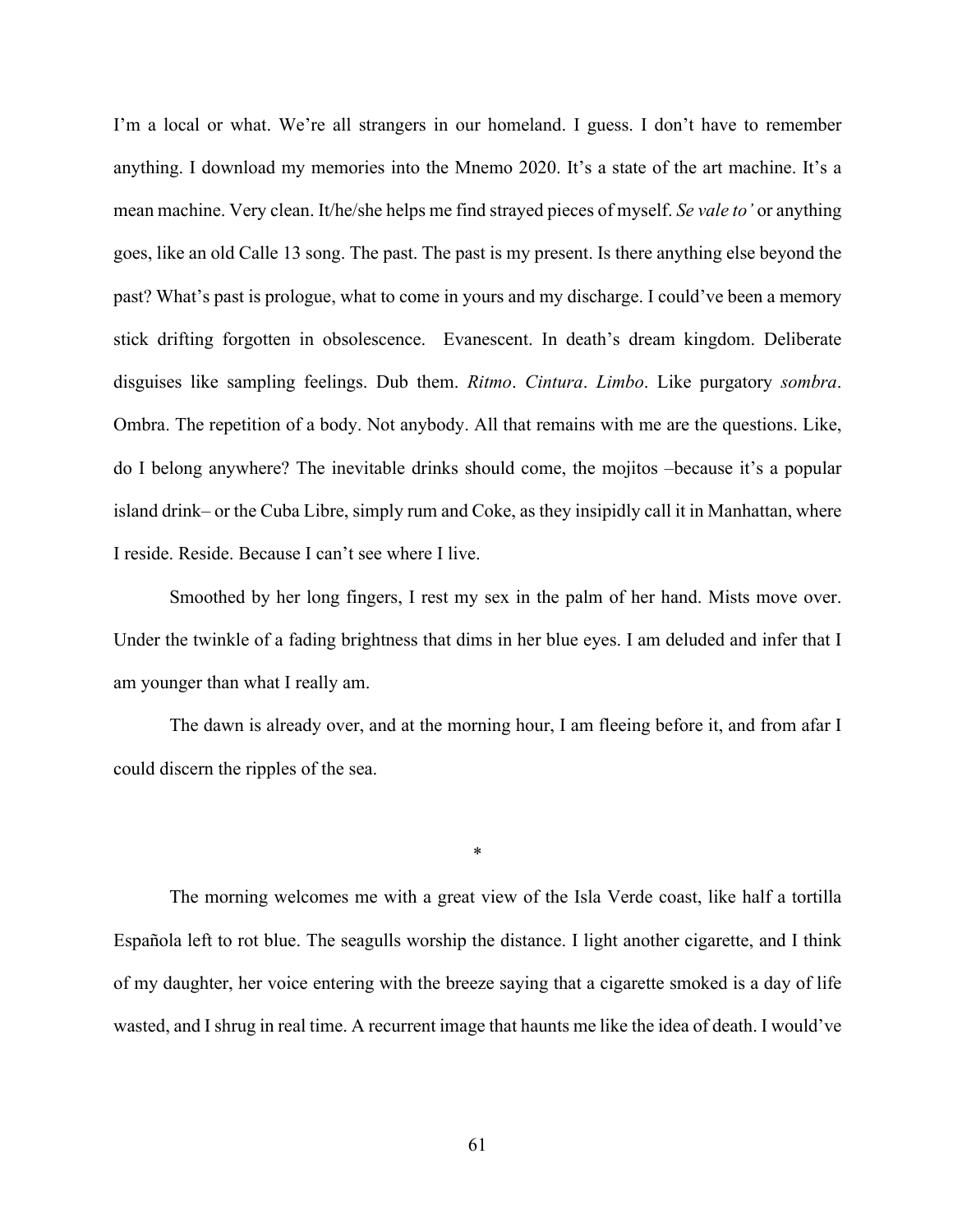probably reincarnated indebted into my next life, so I expect to become something useless, such as a mosquito or a bug.

Oh, Kafka, where art thou?

What's the use of those, but to inflict annoyance, repudiation, or even fear of a disease? Disease. The body, while alive, decays. Death is a disease of the body. I'm here. This is it. Feel my kharma, and you can feel my disease. The morning is a cough.

I hear a noise in the kitchen, and when I turn to look, I realize this might not be my place. Memory can be corrosive. The more the past drifts away, the less one remembers. Like a vanishing photo in a 1980s movie, the present etherizes into a yellow fog. A slim, perfectly bronzed body of a blonde woman comes my way. She moves and slices the thick air inside the apartment. Abstract painting nudes hang on the white walls. This is not my place. Definitely. The woman says good morning and that she's late for work, you can fix your own breakfast and close the door when you leave. I can't create empathy with the situation. To recall is to know? Like a touch or a kiss, can you remember. Did I ask her? Go ahead, sweetie, I say. Sweetie is such a euphemism for whoever the fuck you are. The evident signs of a night of drinks and sex sting like that tattoo I once got while drunk in Cabo. Camus lives, it's inscribed upon one of my shoulder blades. Camus is dead.

Marcia, the blonde woman says.

Huh?

Marcia is the name. But they call me Concha.

Concha?

Nyctophyle.

Oh.

Listen, I gotta go. I hope I'll see you later, yes?, she says before she leaves.

62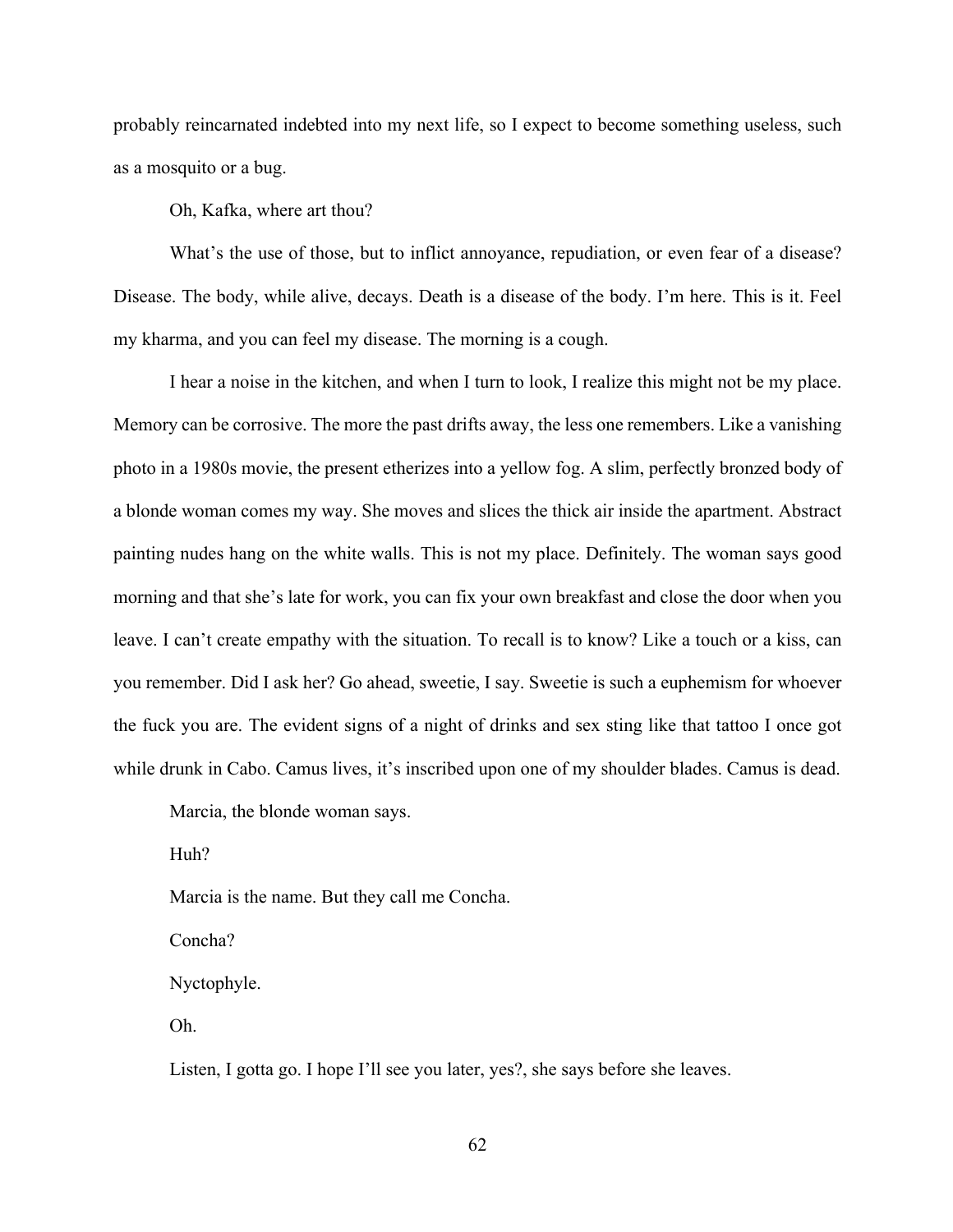Wait. You're leaving me here? Bae…

Yes. I think you can take care of yourself, she says as she leaves. Taíno will be here any minute.

Who?

Sprawling on a pin, I wriggle in the air. How should I presume?

I'm just about to head back to my phone when I hear somebody knocking at the door. Somebody ringing the bell. I think it's Marcia. She forgot her keys, of course. What else? Knock.

Knock. Knocking. Insistently. I'm coming, for Christ's sake, I yell and open the door.

A short man with gold teeth, Panama hat and beige *guayabera* stands there, smiling.

Say hello to my little friend, he says, his smile wide as a Mayagüez sunset.

What friend?

Out of nowhere, a big thick black fist finds my nose.

\*

Once my daughter asked me how come there are no pictures of my family around the house. She was eight or something by the time. A fundamental paradox surrenders. Creation looking on. The bodiless begun. The excuses like lazy elephants marching down my tongue. A dim audacity. I looked into her deep brown eyes. The bark of cedars. How come? How come? She looked at me with merciful distance. I guess I don't have pictures of my family here with me, I said. Then, where?, she asks. Smart and coy. We would talk until the moss cover all our words. I must've looked like agony. The eyes glazed. And she knew- my daughter knew- Crissy knew- that I was dead inside.

Lightning strikes twice.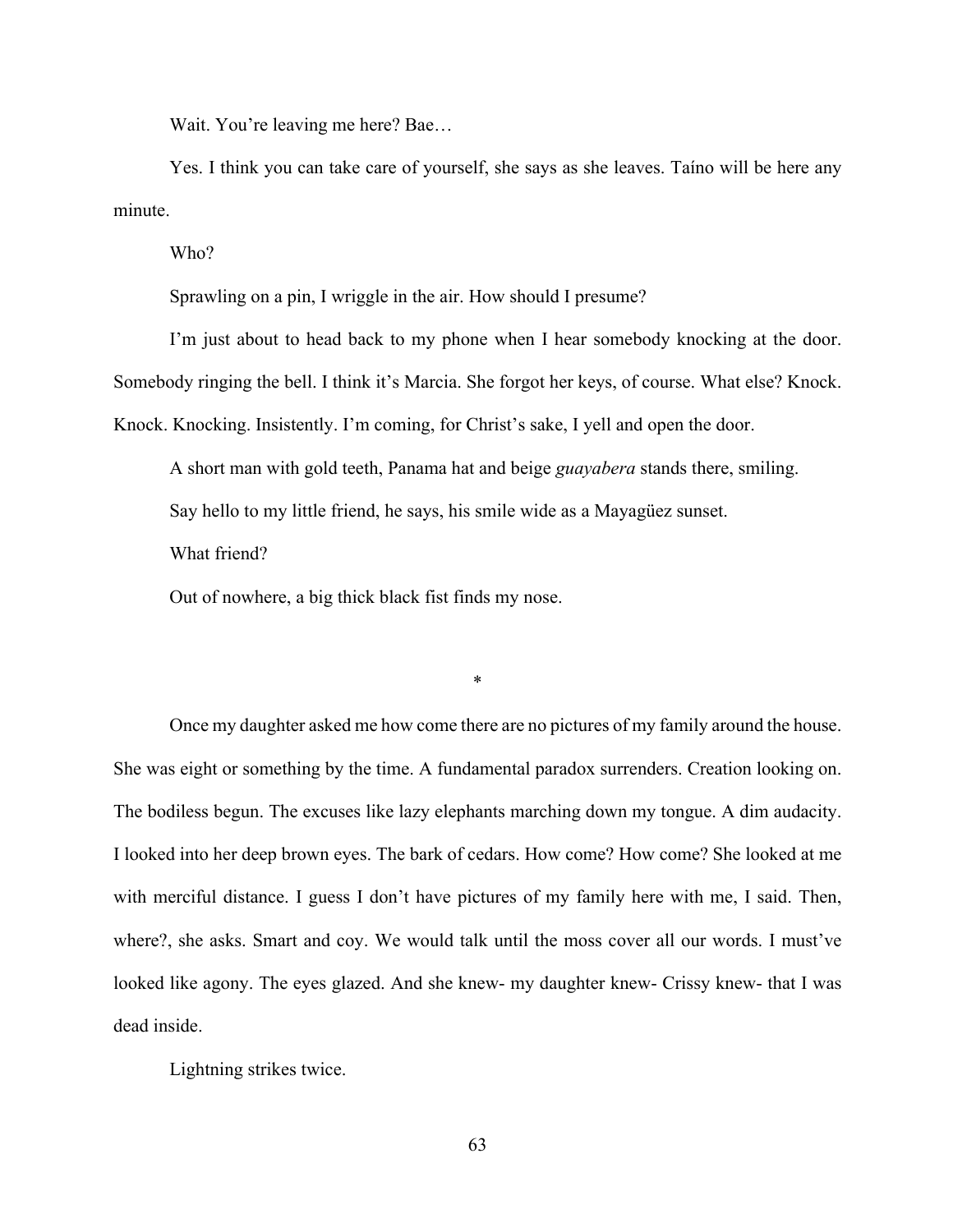One day I felt like it, I called my mother at the nursery home in Amsterdam Avenue. It was about the time when she first talked about Oblivia. She's Colombian, mom said. Gorgeous. You will like her, I know, she added.

And I, who have drowned the mornings. The afternoons. The evenings. I who have drunk moon milk alone amid the blue darkness of a long summer night, couldn't fake interest or happiness or curiosity.

I was looking for one of your photographs in my photo album, but, guess what? I have no pictures of you.

Standing quiet in the rain-like.

Of course there are no pictures of me.

It seems that I lost you at some point, mom says.

You lost me a long time ago, mother, I said to myself.

What was that?, she asked.

Nothing, I replied.

Oh.

My daughter wanted to see how did I look when I was her age. Or how did I look when I was fifteen. I might as well never existed, I thought.

What was that?, Crissy asked me, then.

Nothing, I replied.

She went to her bedroom and started playing with her muñecas. With a plastic toy camera, she took snapshots at her playful dolls.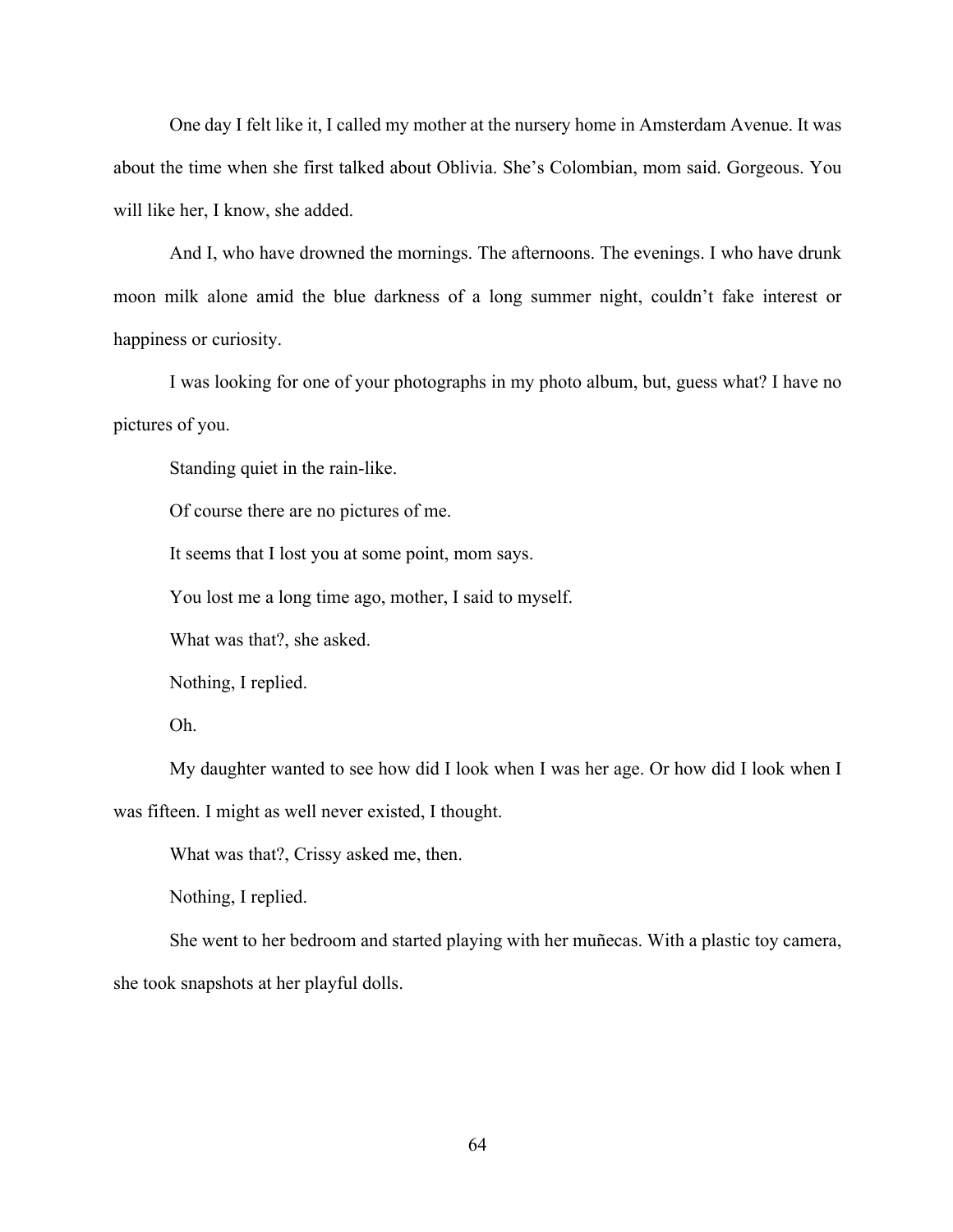I do not want anyone to read my book carelessly. I have suffered too much grief in setting down these memories. Like Dali soft melting watches. Persisting. Eaten by the ants, memory becomes the ants. Time. Space. Locus. A wasteland is wasteland is a wasteland. What makes us is voluble. When I was six years old, my father told me I should become the next Di Maggio and I believed him. He tried to teach me how to play baseball. Bought me a glove, a ball and a bat. He also gave me a New York Yankees cap. I thought it was absurd. I couldn't pitch, bat and catch by myself. Baseball, I learned, was a participative sport. I never realized how useless the glove, the bat, and the ball felt in my hands. Don't worry, someday we'll play catch. My father promised. What I recover in megabytes. What. If what. Pixel landscapes of blurred digits.

From my father, I keep his strong, thick hands when he showed me how to hold the baseball bat. This is the way you stand in front of home plate. This is the way you swing at the ball. To hit the ball. That's the question. I still remember him standing strong, Di Maggio-like, pretending a crowd of forty-thousand people cheered at him. He made that roaring sound with his mouth. The sound of a hurricane spinning out from his throat. A whirlwind. Voice. Existence. Presence. This is the way you hit a home run. This is the way you run around the bases. Eyes dare not to meet in dreams. Such deliberate disguise. The scene unfolding. Everything must pass away in equal measure.

My father. Gracile. Sharp nose and flat-top haircut. Wore no shoeshine. He roller coaster. His skin brushed by the sun. Deep gray eyes. So deep, they seemed blue in daylight. Like his hair. His hair. Unlike my father, he never put on extra weight. I remember the way he read the newspaper in the morning. His fingers looked like claws. The tree has many cherries. A small basket suffices. He loved Johnny Cash. And then, that's it. A valley of dead stars. The hope of an empty man.

\*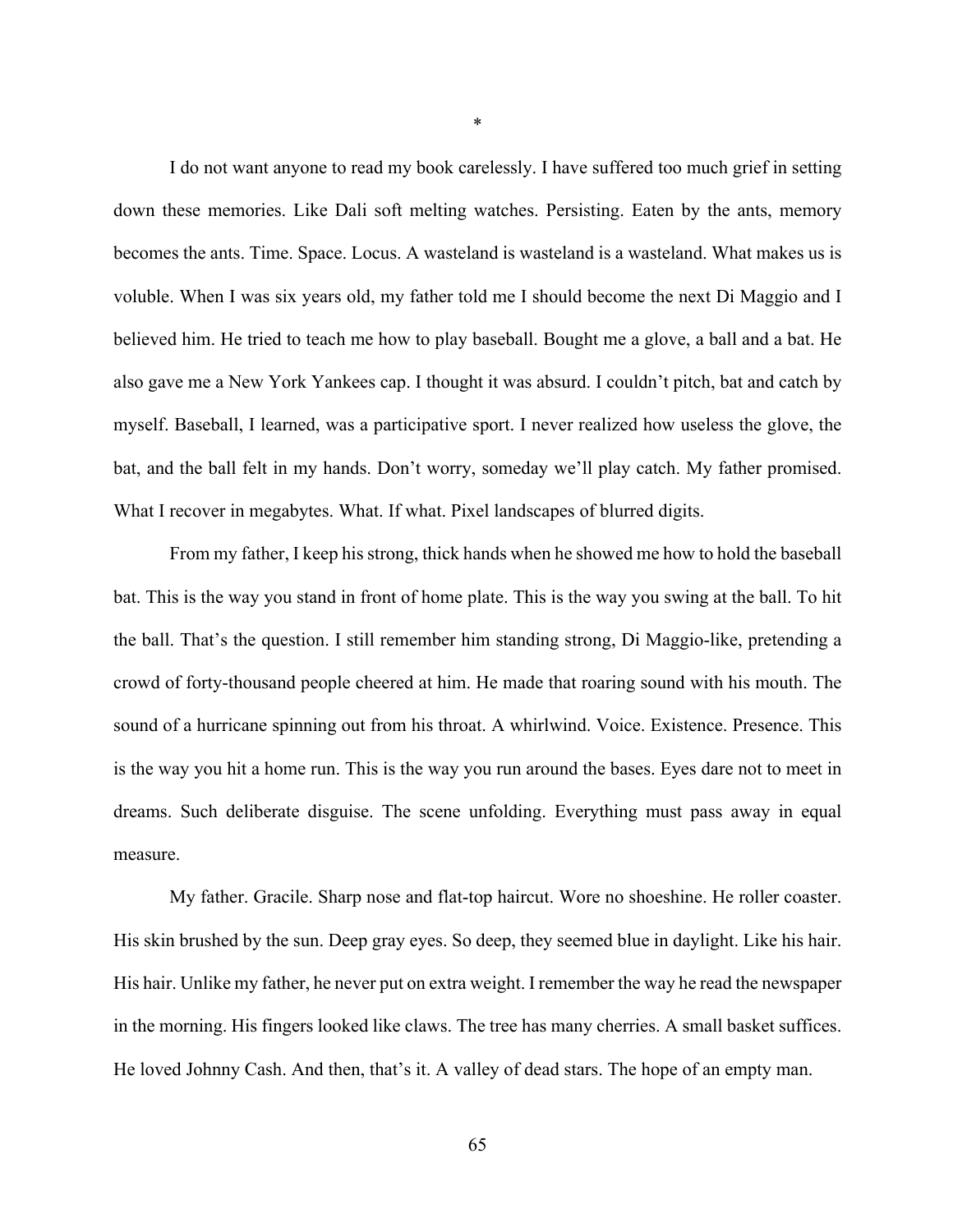He is out there. But he's here, too. In my dreams. Always in my dreams, like a fugitive shadow. *Sombra. Ombra. Penumbra*. A whale.

I fish for meaning. Fragments shored against this ruin of me. Ta-da. Co-co. Rico. A rooster?

\*

Call me Moreno and this is my story, I hear a voice. I open my eyes and there's this man, tall and strong and intimidating. I am a tailor, but not in the way that my mother was. I'm a different kinda tailor, *entiendes*? I'm hurt. Like a patient etherized upon a table. I can't feel my face and I don't love it. *Mira, mira*. Futile attempts to focus. Ah, wither must we fare? Pay attention to me, Moreno says. Pay attention to him, I hear another voice say. If I were you, I would. When thou, O Death, didst come outraging.

What?, is the one word I can muster. Flustered. Bad mustard.

He needs to wake up, the high-pitched voice says. Hit him again.

*Tú tas loco?* For reals?, the thunderous voice replies.

For reals.

I get punched in the face. Fade to black.

\*

Cold water on my face. A splash. I feel like speaking in *coplas*. O World that givest and destroyest, would the life which thou hast shown were worth the living. I think I broke him, the thunderous voice says. Meh. The high-pitched voice tells him not to worry. Between the motion and the act, I still can't feel my face, but I see the blood on my shirt.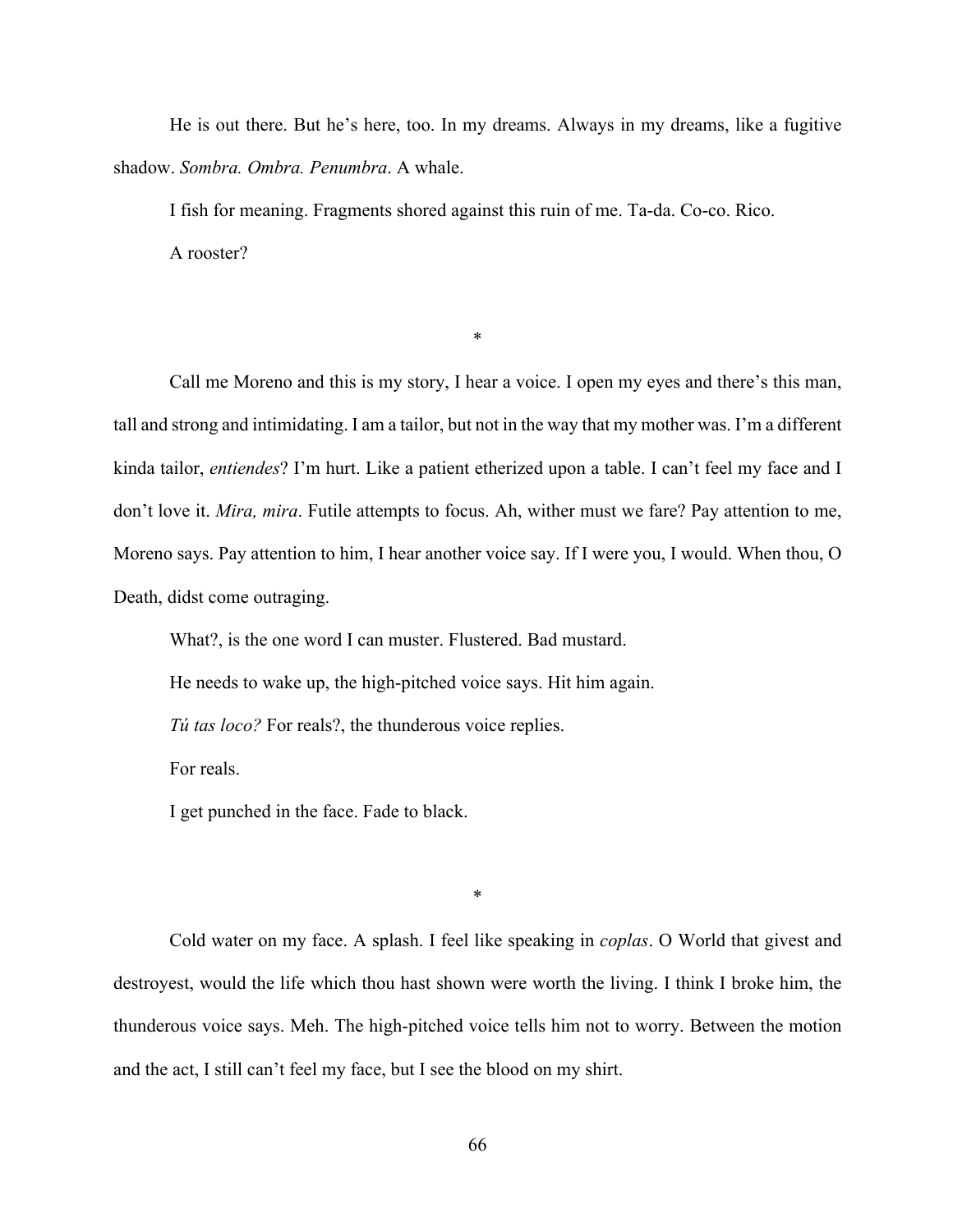What the fuck?, I moan.

That's better, says the high-pitched voice. Still sounds bullshitty to me, but better.

Who are you?, I try to sharpen my vison. Images distort. Move. Evade me. I. Can't. Feel. My. Face.

I'm Taíno, *pana mío*, the high-pitched voice replies. And this my friend here is Moreno.

Hi, Moreno says, his voice like bad-a bass, bad-a bass.

Oh. Taíno. *El del Coco-Loco*?

Da's right, my frien', he says. Everything's is coco around here. But, the point is, we here to collect.

Collect what?

What?

What?

The what the fuck do you think you're doing fucking my girls behind my back.

Fucking your girls behind…?

Shush!! Behind my back is what I said.

I don't know what you're talking about, I waiver my responsibility.

Mira, *mojón de mierda*- you little turd, you fuck my girls, you pay, or I'll fuck you.

That didn't come out good, Moreno said.

*Cállate*, Moreno. I'm not talking fuck in the fuck sense. Just fuck in the don't mess around with me sense.

I'm not messing around with you, Taíno, I interject.

Shush! That's for me to decide. Let's see. Hmmm. Yes. You fucking with me. You fucking with me and my girls.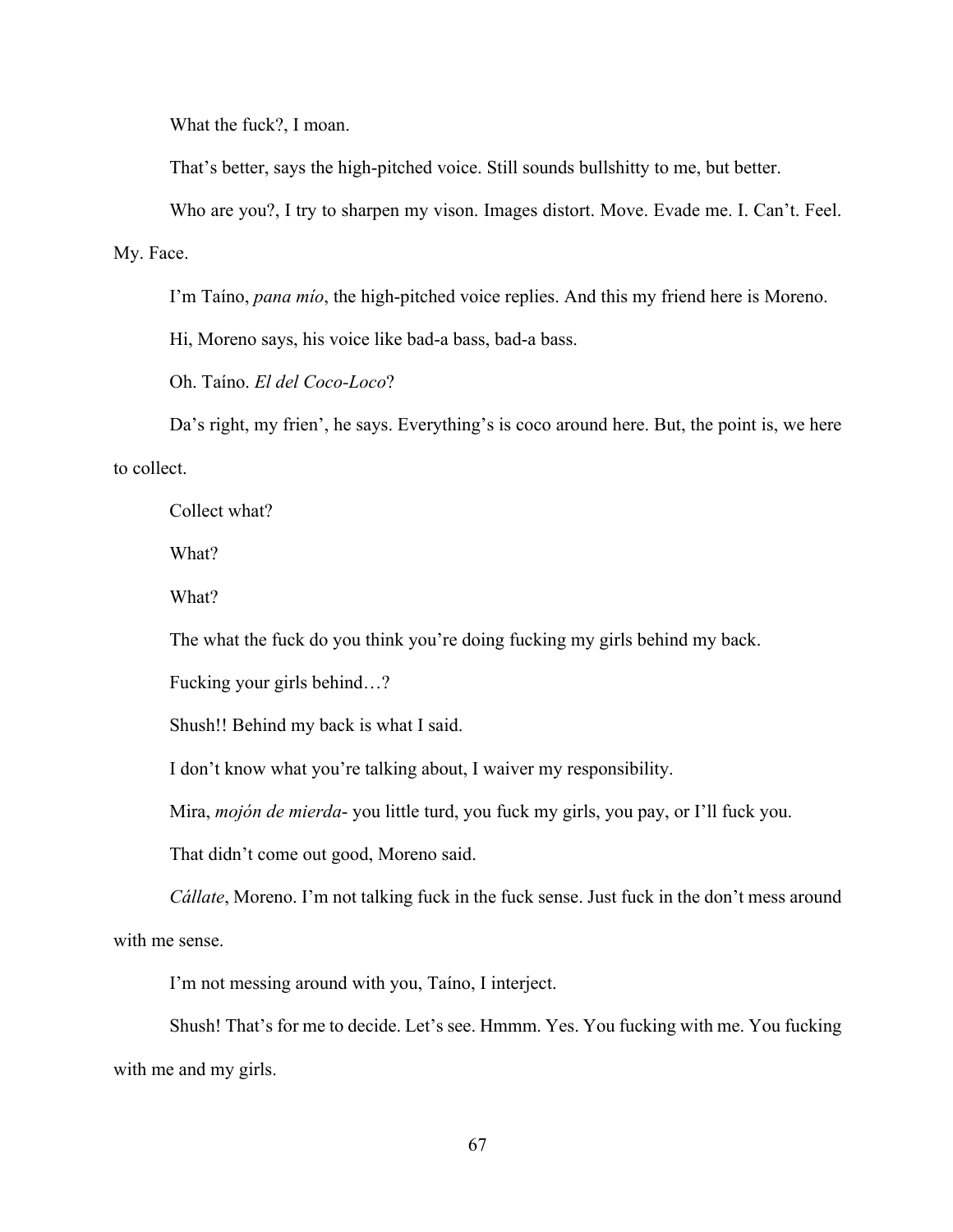It's just one girl.

It's my girl, mutherfucker! You fucked my girl, and you smoked my weed. Did I? Hit him, Moreno.

I fade to black. Again.

\*

I see a sea-girl wreathed in seaweed red and brown. Murdered by the sky. And the ceiling. And the cold floor. Drown in blood. My pain fits like a portion of space. This is the near future. A string of past. There are cracks in the fiber. I am the formulation of broken bits. Bytes. How shall I presume? Is it perfume from a dress that makes me so digress? On the hills, silhouettes wave their hands at me. It seems that. Blue warped in iron. I can't separate the poems from the pomes. Anger which breaks good into bad. I'm drifting Vallejo. I think of Oblivia. Where is she? She's the dogged one and I'm the dog. Did I ask for this?

I remember, when I was a kid, the quiet Saturday afternoons when to watch the rainfall was all the fun I had. I can still feel my mother's warm embrace wrapped around me. The thickness of her arms. Her arms like cities. Ineffable. The poplars looked impressively stoic in the wind and the rain and the fog the burdened the afternoon. I don't have many recollections of scenes like these. Like these. Like. Lie. I can conform my brain with the idea of a home, but it's all full hiraeth. I shall die in Adjuntas, in a rainstorm.

Memory is the ferment of melancholy.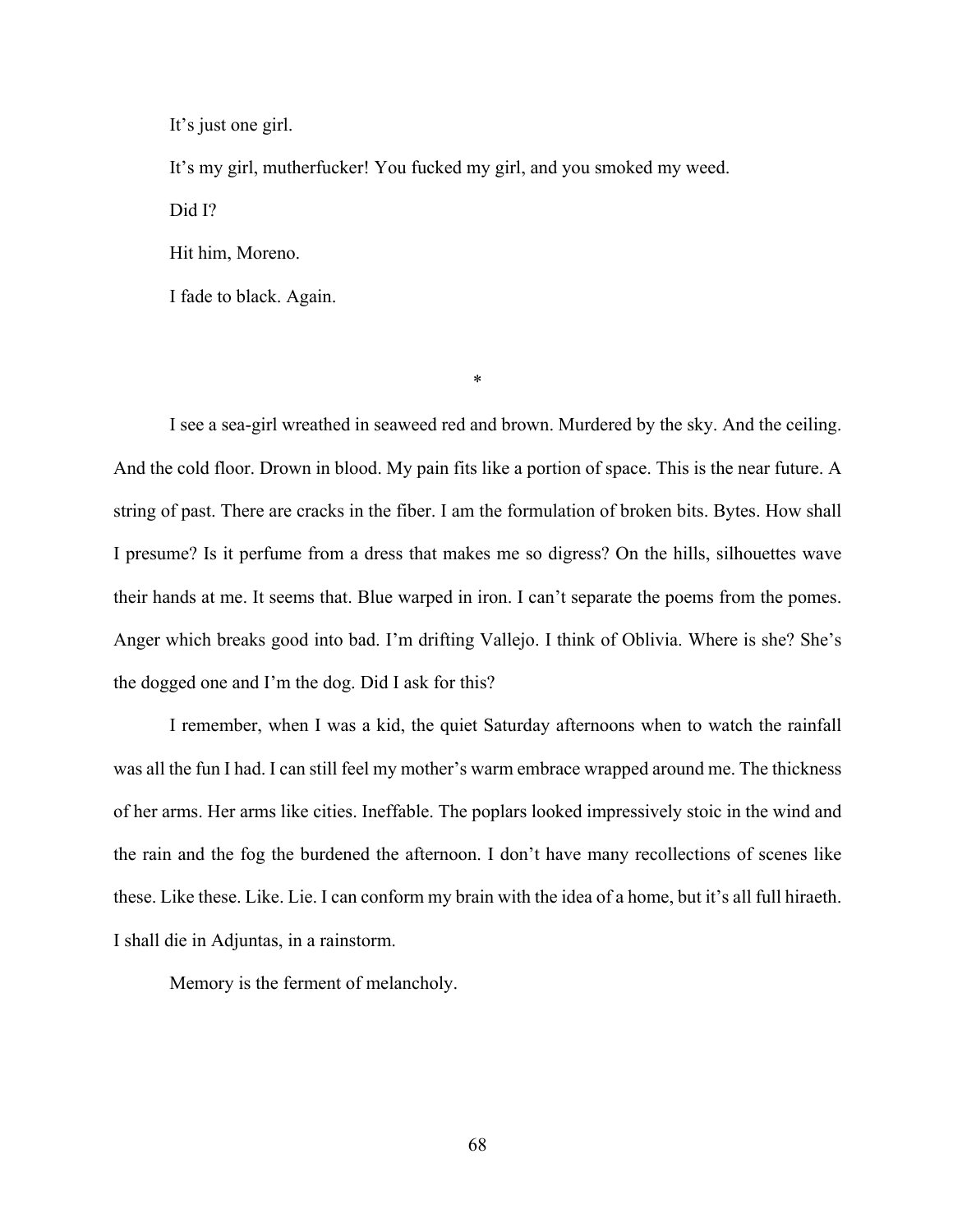I receive a phone call and, before I pick it up, I hesitate for a while. I recognize the number and it's Grandma Fiurenza, who only calls for Christmas, for a casual occasion like Father's or Mother's Day, or for his birthday, in which case, if it's to sing Happy Birthday in her trembling, old voice, she's anticipated by two weeks. It's been a while since I last heard of her, so I decide to take that call. On the other side of the line, there is a passage in time.

Grandma Fiurenza, however, isn't calling with a celebratory motif, and it's not even a courtesy call to remind me that my blood stream isn't constrained by the closed circuit of my bodymy blood flows from times ancestral, my blood streams from the heart of all hearts, and I'm an Aniello- her grandson, and that is a tie that binds. This time she has a petition, a peculiar errand she wants me to do, like when I was a kid and she sent me to the bodega for cigarettes –Kent, I remember- or a last-minute consideration for her *arroz con pollo*, maybe a bottle of olive oil or some oregano she had run out of, perhaps bay leaves, yes, bay leaves had to be in everything she cooked that needed to be crowned triumphantly. Indeed. Like an El Gran Combo song.

This time she calls because she wants me to come over to her house and pick her up, a request that hits me with surprise and nonsense. I'm miles away from her- an ocean and several states apart, to be precise. I can't say, yeah, in fifteen minutes, because, first, I don't even know what fifteen minutes might bring, and, second, because she's in St. Louis, and I'm in freaking Isla Verde, Puerto Rico.

## Didn't I tell her?

The reasons she gives seem fair: she feels lonely and undeserving of the place her sister Clemenzia passed onto her, and she wants to go back to Puerto Rico and listen to the voice of the ocean, whatever he has to say. Like a mandala. She must go and pick up across the land. The

\*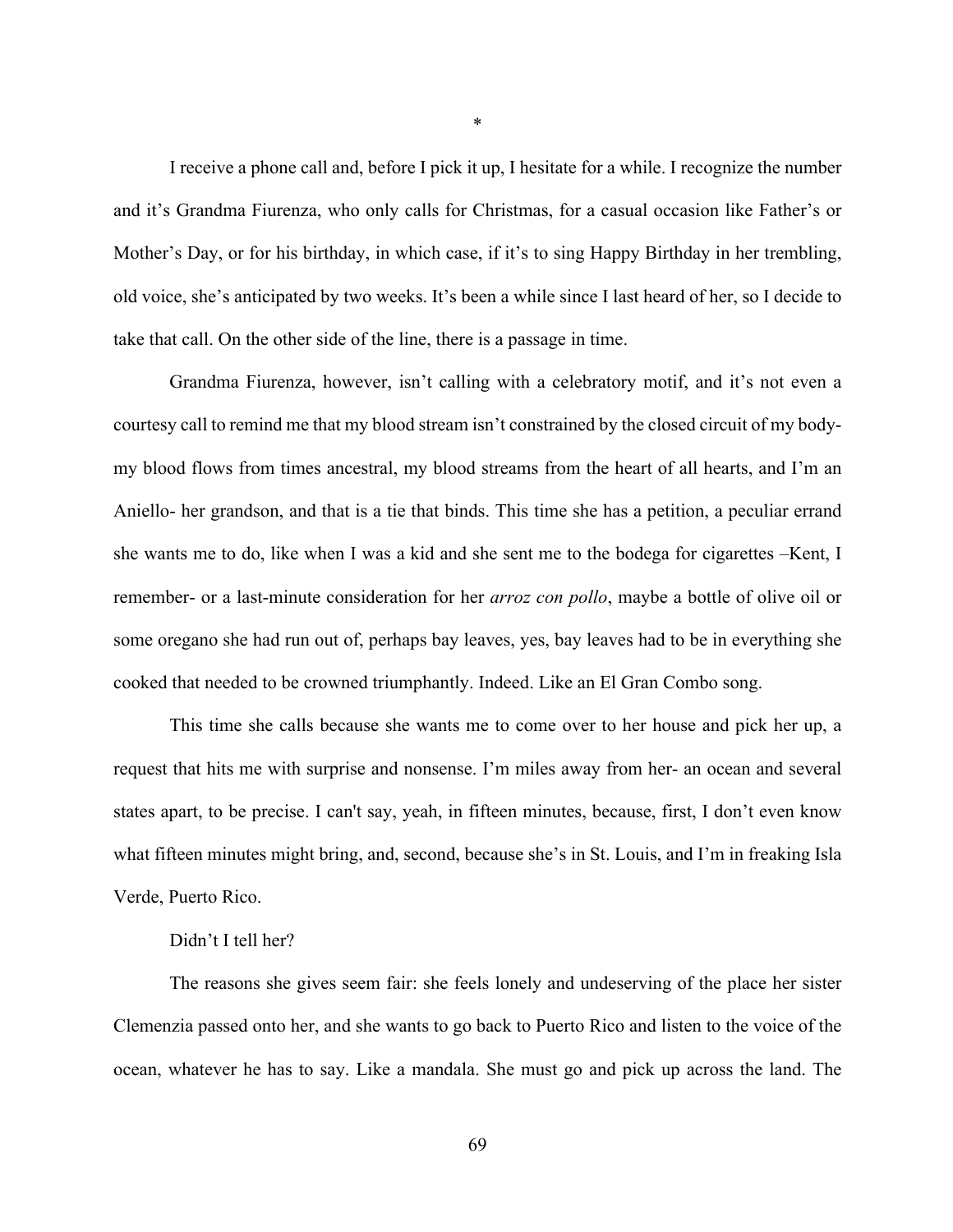starlings have begun flying, and their murmurings are calling, Grandma Fiurenza says with a low, trembling voice that depicted sadness, or boredom. Their dance is a moving shadow, and I think they're telling me it's time, she adds.

Time for what?, I wonder.

Time to murder and create. In a minute, there is time for decisions and revisions.

I, uniquely entrapped in selfishness, can't see why I must run to her and save her, when my very own life is in shambles, yes, when I'm sort of pivoting like a lost and drunk Higgs boson. Shit. The central problem to the physics of existence. The town is beautiful this time of the year, she continues as I smoke and burn silence. You will love it. Cherokee Street has even turned into a truly art district.

I could care less.

I feel guilty. Again, miserable.

What do you say, Orly?, Grandma Fiurenza tells me over the phone. Would you do that for me?

I'm broke, grandma.

You can't be. Can you?

Yes, I can. And I am.

Don't worry. I'll pay for your ticket.

Grandma… that's… not necessary, I lie.

I am corralled by the weight of silence at the other end the communication. I look at my nails. They need clipping. I rub my face. I also need a shave. I hate shaving.

*Mira, negrito*, she finally says. I'll see you get here as soon as possible, she says, and I can almost see her smiling. *Negrito* means love.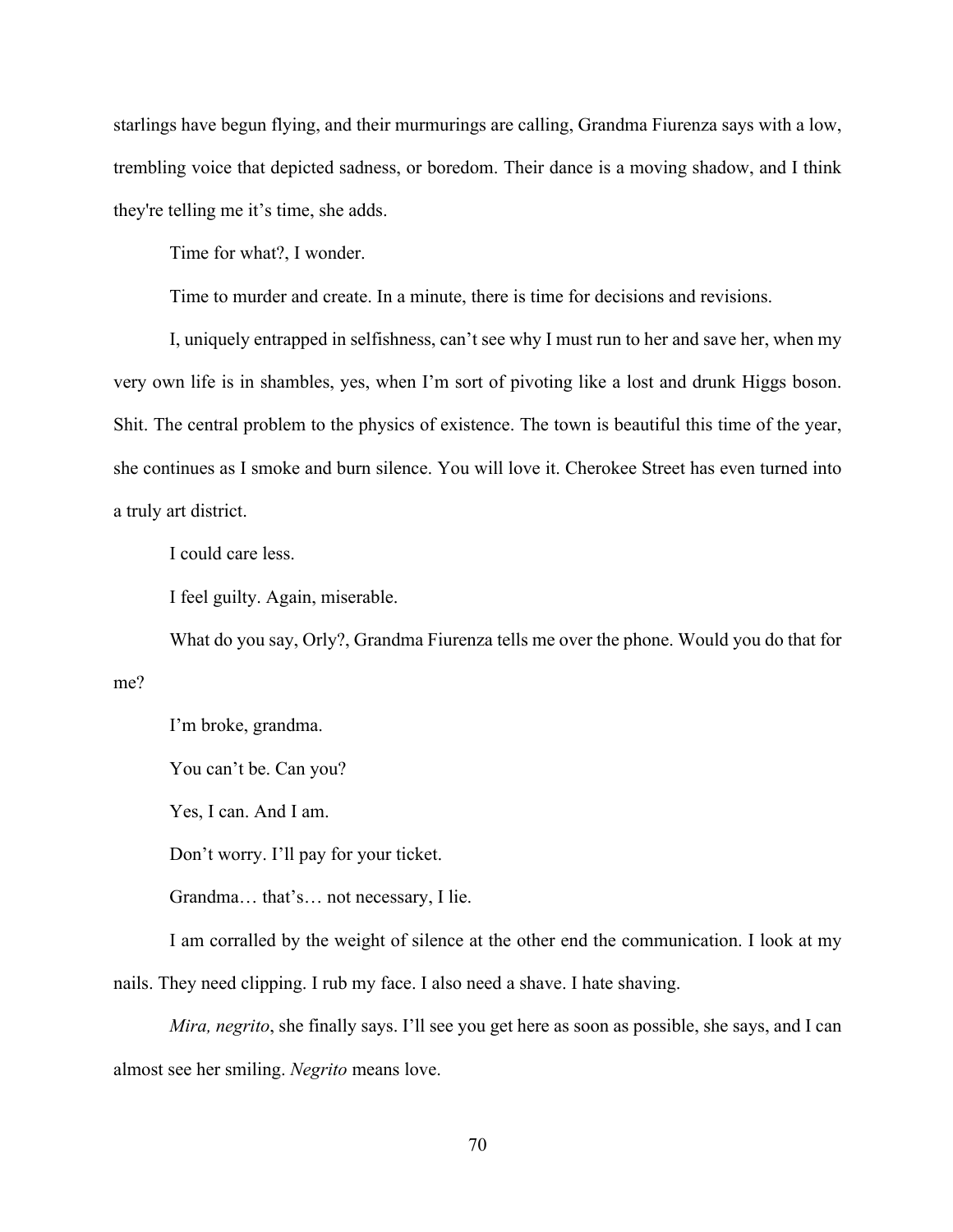Remember that TWA airplane I gave you when you were a kid?, she asks.

Yes. How can I forget?

I always wanted you to be a pilot.

Really? I can't even climb up to high places. I get vertigo.

I wanted you to reach far in life. But I guess you would've been a lousy pilot. You're careless, absent-minded and always, somehow, heading in the wrong direction.

I appreciate your honesty, grandma. It gives me great pleasure, I reply.

Oh, you know I don't mean to distress you, honey. You're my angel. You'll be okay. The point about the plane is that maybe you still have places to go. On the other hand, I think you're a great musician. And young.

Grandma, I'm not a great musician at all. And I'm not young anymore. Nor a musician.

Says who? Bah. That's doesn't say anything at all.

I'm 47.

So what? I'm 80, and I plan to make it to back home. Whatever happened to the dreamer boy?

Well, he just woke up and realized he's not a boy anymore.

Dreamers never fade away, Or.

*De verdad*, that sounds like grandma, who has always embraced me with a smile on her face and a word in her lips. And her eyes… her eyes illuminate my silences.

The eyes that saw me cry when mother lost her reality.

The same ones that a long time ago watched me fail with bases-loaded, two outs, and the winning run at third; who also watched over my sleep when I was hospitalized with appendicitis; and who by just looking at me could tell the truth from the lies, like the day I came home drunk

71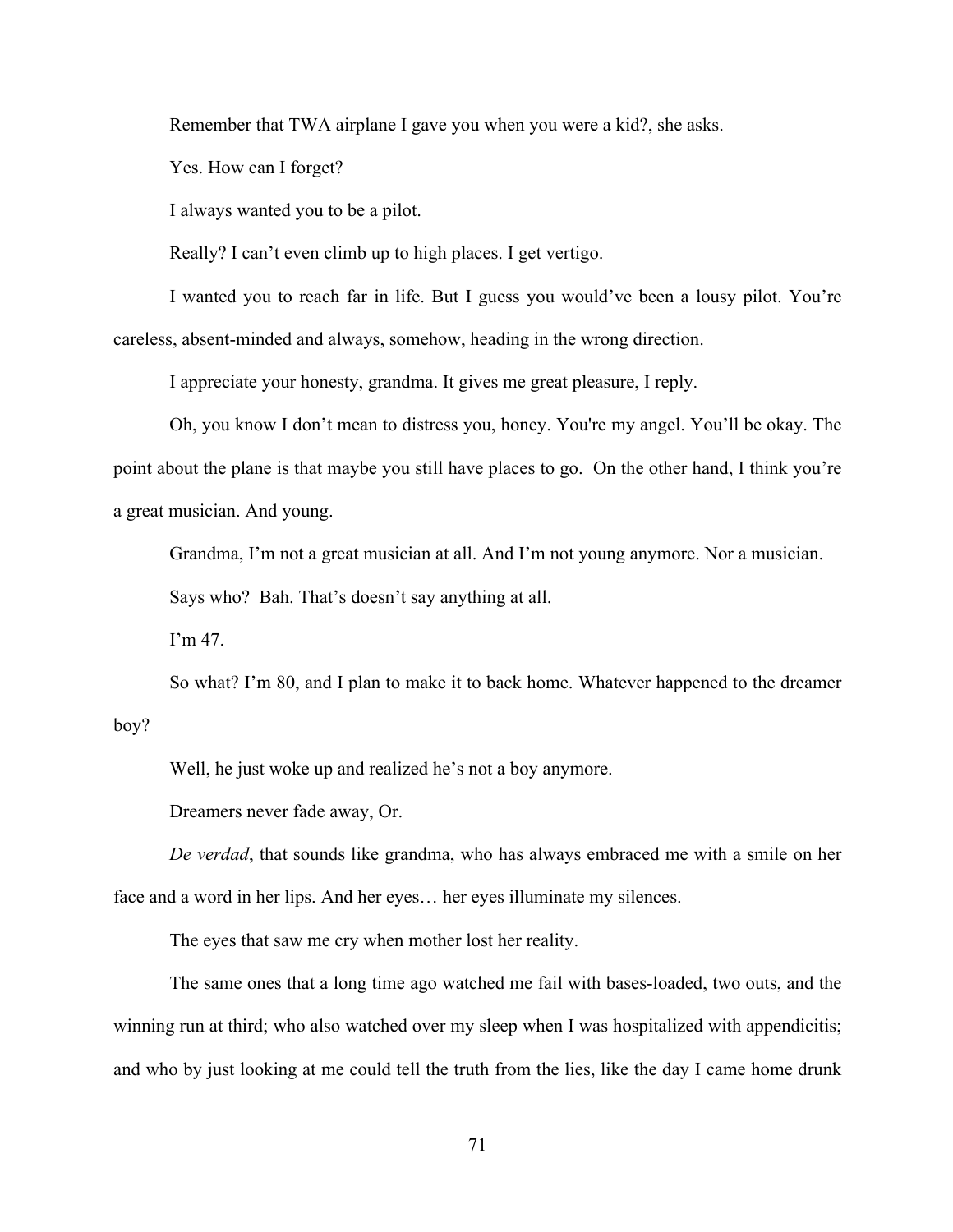and I told Grandma it was food poisoning; eyes that stared at me so full of happiness the day Grandma bought me my first guitar; whose incandescence tattooed the back of brain the day I said goodbye and left the house.

Yes. Grandma's eyes, like two impossible fish in a lonely tank.

\*

We have a situation here, Taíno says. He sounds like a Caribbean Agent Smith in a Caribbean Matrix. I'm in the middle of a conversation with my grandmother, I'm on the floor beaten by two strangers, and my nose is bleeding. My ears *bombinate*. A warp of noises. We have a situation here, *pana mío*, and we must see to it, Taíno repeats. His teeth would glow in the dark, I bet. I get the impression his smile is bigger than his mouth.

Who are you talking to?, Grandma Fiurenza tells me over the phone.

Nobody. Just a couple of friends… passing by, you know.

It's good you have friends.

Can I call you back, Grandma? I'm in the middle of something.

Grandma Fiurenza concedes her silence. She is a chest of wisdom. She looked after every relevant detail during his childhood. She is a poet. She is a priestess. Every prized possession in my life was a consequence of her extreme caring for me. My first watch, my first guitar, and my first cigarette. Liberal and catholic, she also taught me how to pray the Hail Mary every night before going to bed. Heal me wary. I am a barren winter. My loves are always on the go, I think. Fiurenza always insisted that I should believe in something, in anything whatsoever, but I had to believe. Just that. Anchor understanding. Being. Dwelling in time. I needed to become a verb, she always told me. Is xerts a good one? I bibble. *Impignorate*. I'm a pig. Normalcy flirts with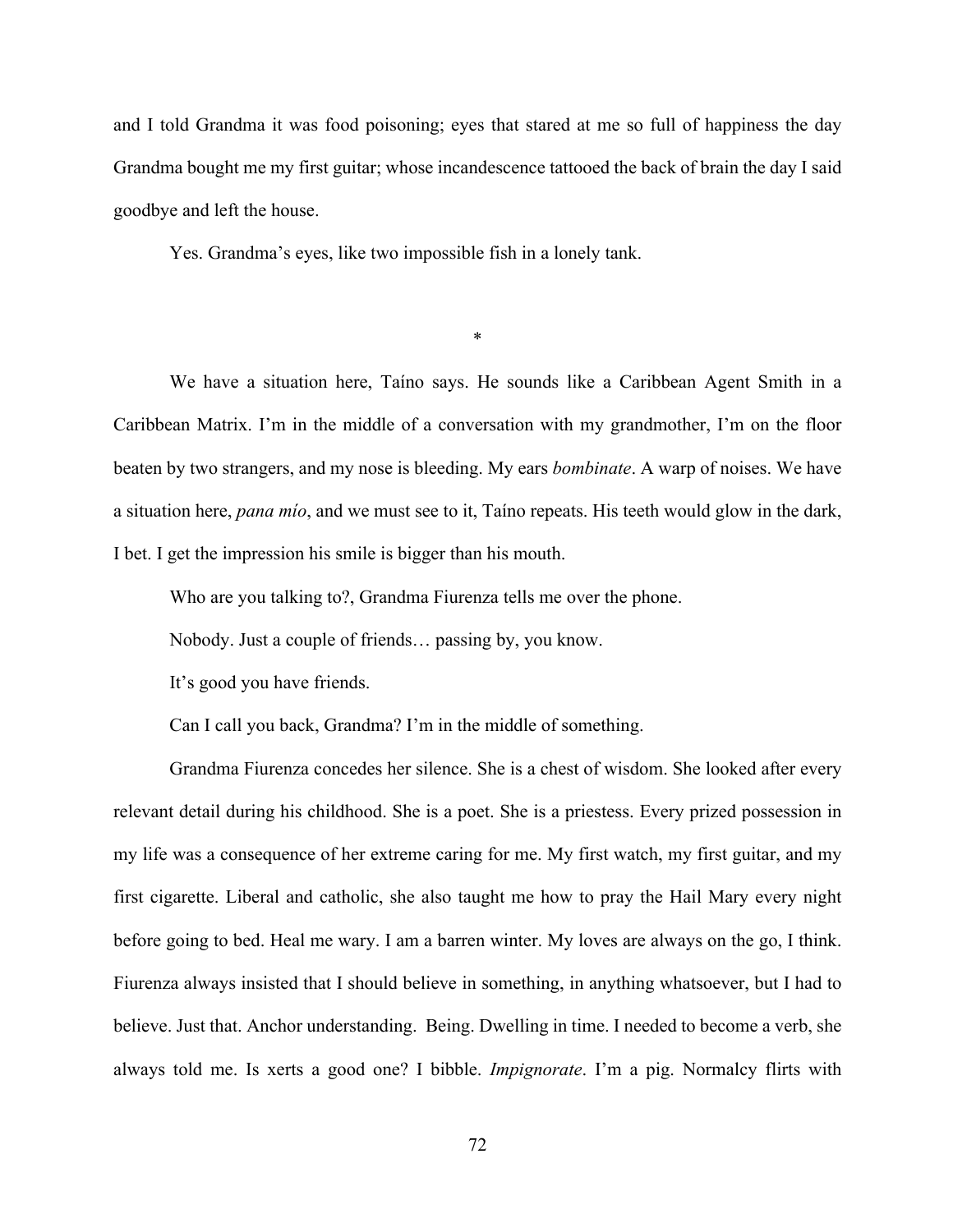nonsense, and the March hare prays for me. *Ave María purísima*. *Sin pecado concebida*. Logic is a glitch.

Okay, talk to your guests, then, says Grandma Fiurenza.

Grandma has always been there for me. She reads time. She reads my voice. The fact that she doesn't ask about my family acknowledges her sharp perceptions. She never married my grandfather.

I'm persona non-grata to my own memories, and grandmother must know I'm disintegrating here, a complete disassembly of the soul. Desert blue. *Nunc et in hóra mórtis nóstrae*. *Amen* means "so be it." *Amen* is imperative third person plural for love. So be it.

\*

This trip will give you comfort, a chance to rethink whatever that is you want to do with your life, she tells me. I went to the dances in Río Piedras, and played snap-out in Hato Rey. Rambled through the fields where sang the larks. I tasted the poems and on the tip of my tongue they unleashed blueberry butterflies.

Grandma…

You degenerate. It takes life to love life.

Grandma… really?

Okay. Call me back.

I hang up the phone and immediately feel compelled to find a charge cable and an outlet. The urge. The drive. As if my life were an app. I guess I haven't updated recently. The borders of truth. The limits. One day, yes, one day, once upon a time, a terrific time, a time terrifically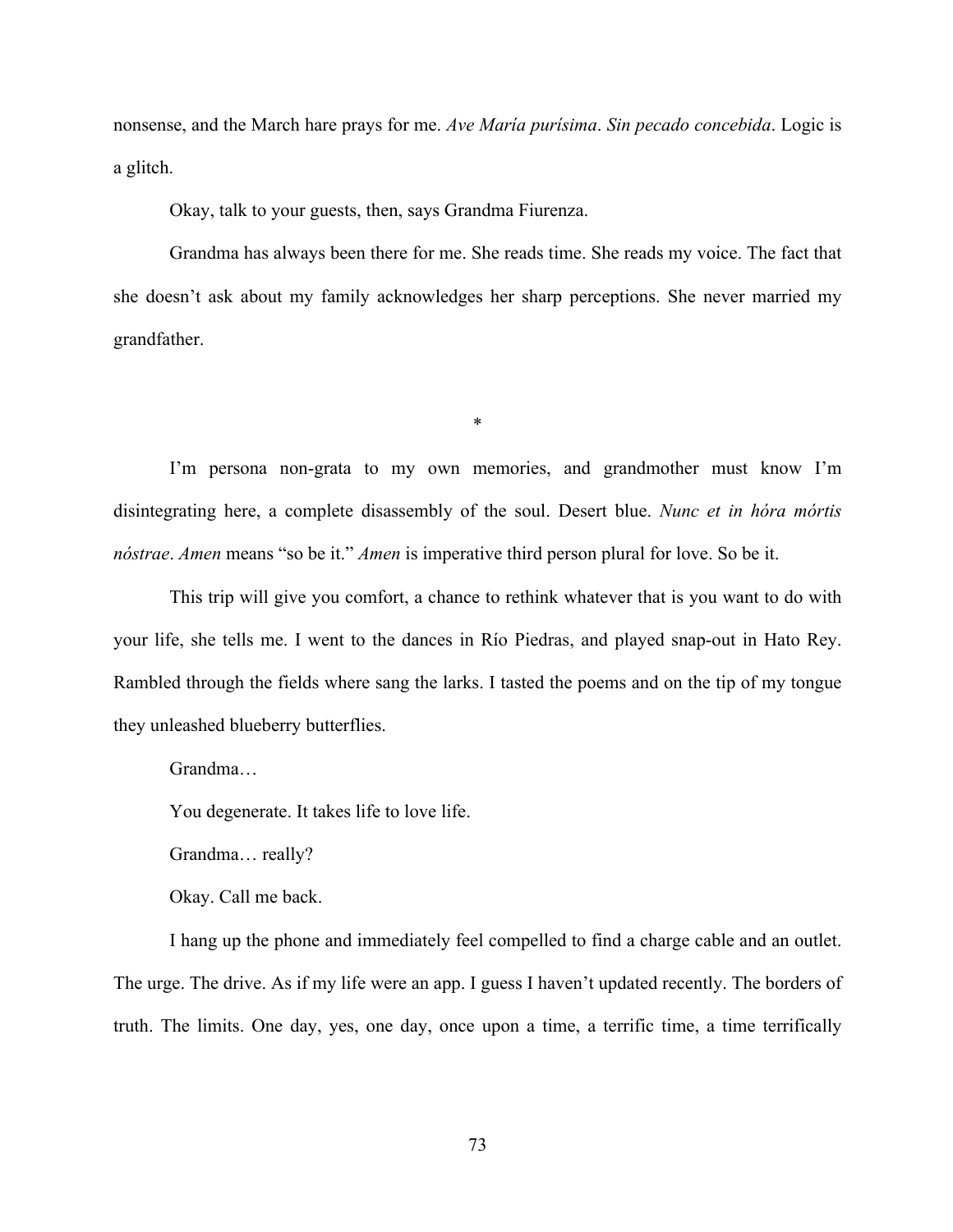addressed, with as much violence as tact at its fingertips, a certain question. *La question*. Do I dare? What does "beyond" mean?

Hey, pretty face, Moreno tells me. *Oye como va*: You owe us.

Where was I? *What* was I?

\*

\*

Hey, pretty face, Moreno tells me. You owe us. Damn you do, Taíno adds. I remember. To remember is to live, my grandmother used to say, and I must exercise my mnemonic faculties to survive. To outlive. Continue existence. Disturb the universe? My body is the bobbly skirmish of a pink Jordan. The peace. The wasp. Hallucinate. Desegregate. Mediate.

It's dope, darling, Taíno says. What's dope?, I ask. It. It? Yes. Okay, what do I owe you and why. What is a lot of dollars. Dollars, man, Moreno says. Why? Well, because you're a dumb fuck. Dumb fuck, man, Moreno says, and he lights a joint. It smells golden.

Easy. Sleazy, Taíno says. La Concha moved in mysterious ways. It's alright, it's alright, he says. La Gigi, I call her, he says. *Ta' buena la mami*. A great piece of ass. *Un bizcochito*. Cupcake. You know what I'm talking about? I nod. Of course, you know, mutherfucker, you slept with her. You fucked her!

Is it perfume from a dress…?

La Concha is expensive, Taíno says. I lost several customers last night because of you. She liked you, you know that? Well, fuck you, *pendejo*! Now you must pay.

I don't get it.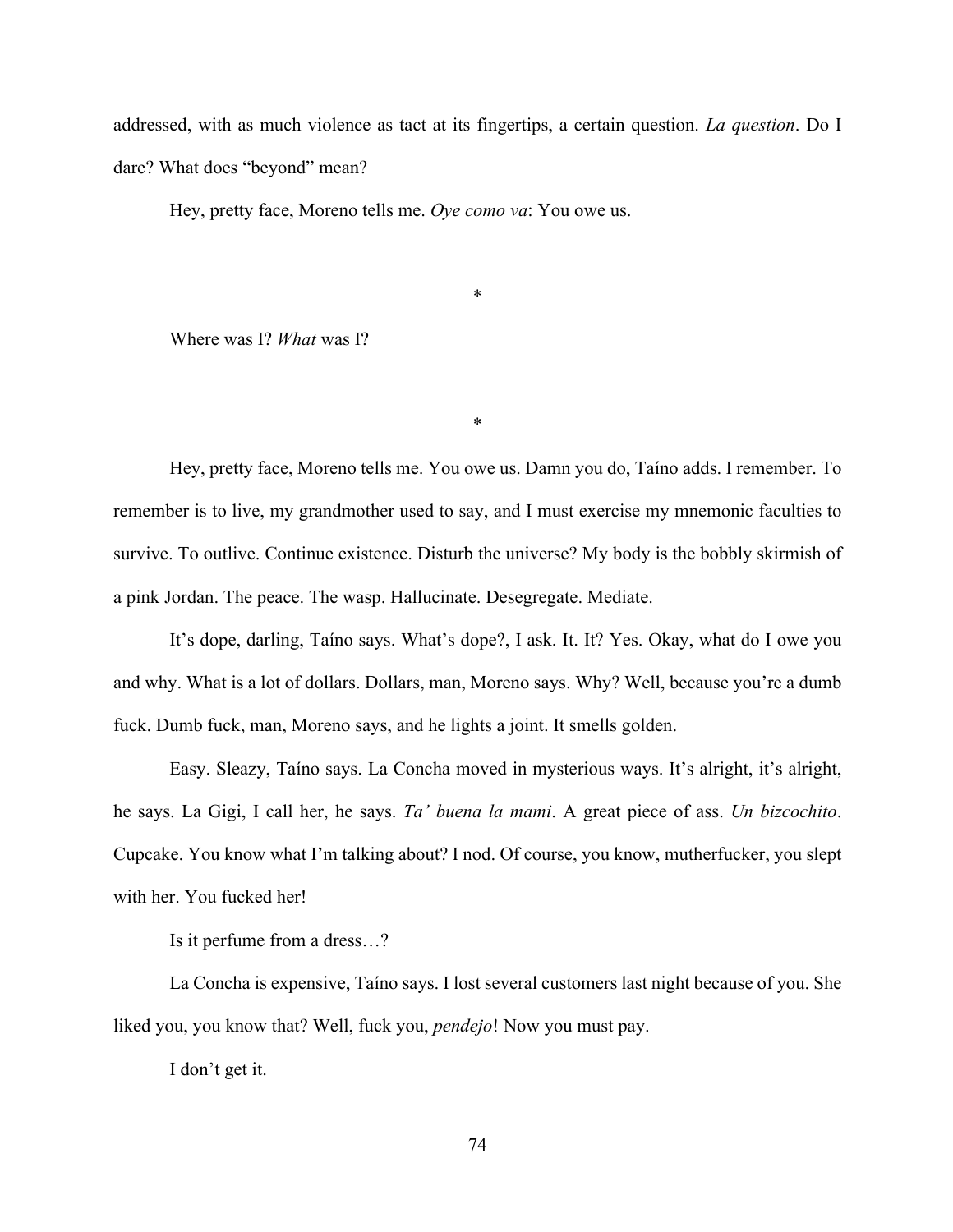Oh, you will get it. You will get it alright, *cabrón*. Like pretty Kate has sex ornate.

What?

La Concha paves the road to Cali. No dillydally, Taíno tells me. I need a drink. I need to hear Oblivia's soft voice. I've never considered how lonely I am inside. I don't mean cover girl when I say easy breezy, Taíno insists. If she ain't the best, suck my dick, Taíno challenges me. I pass. She's the best, I say. Taíno smacks my face gently. *No te pongas bruto*, he says. I have no intention of playing smart with him. I want out. I'm willing to pay for whatever I owe him, I say. Hey, don't disrespect the man, Moreno tells me. I didn't mean. Depreciate. Fabricate. Emulate. And you, O my Soul, where you stand? Spirits in the material world. It's puzzling, I think. Taíno looks mad at times, madder at others.

I'm a-going to come straight to you. Straight in your face, bro. You fucked my girl. You ruined my business. You smoked my weed. You must payback.

But I didn't pee on your rug.

What rug? What rug, Moreno? What the fuck is this mutherfucker talkin' 'bout?

I don't know, man, Moreno says. I'll crush his ass off.

There's no need for that, gentlemen, I try to make a case for my own salvation. We're grown-up, intelligent people. Of course, we can reach an agreement that will satisfy both parts.

Huh?

We can overcome any differences between us. And I intend to do just that, as long as we finish this and let me get out of here.

Thirty thousand dollars.

What?

You heard him, *mamao*, Moreno charges me. Thirty. Thousand. Dough. Lars.

75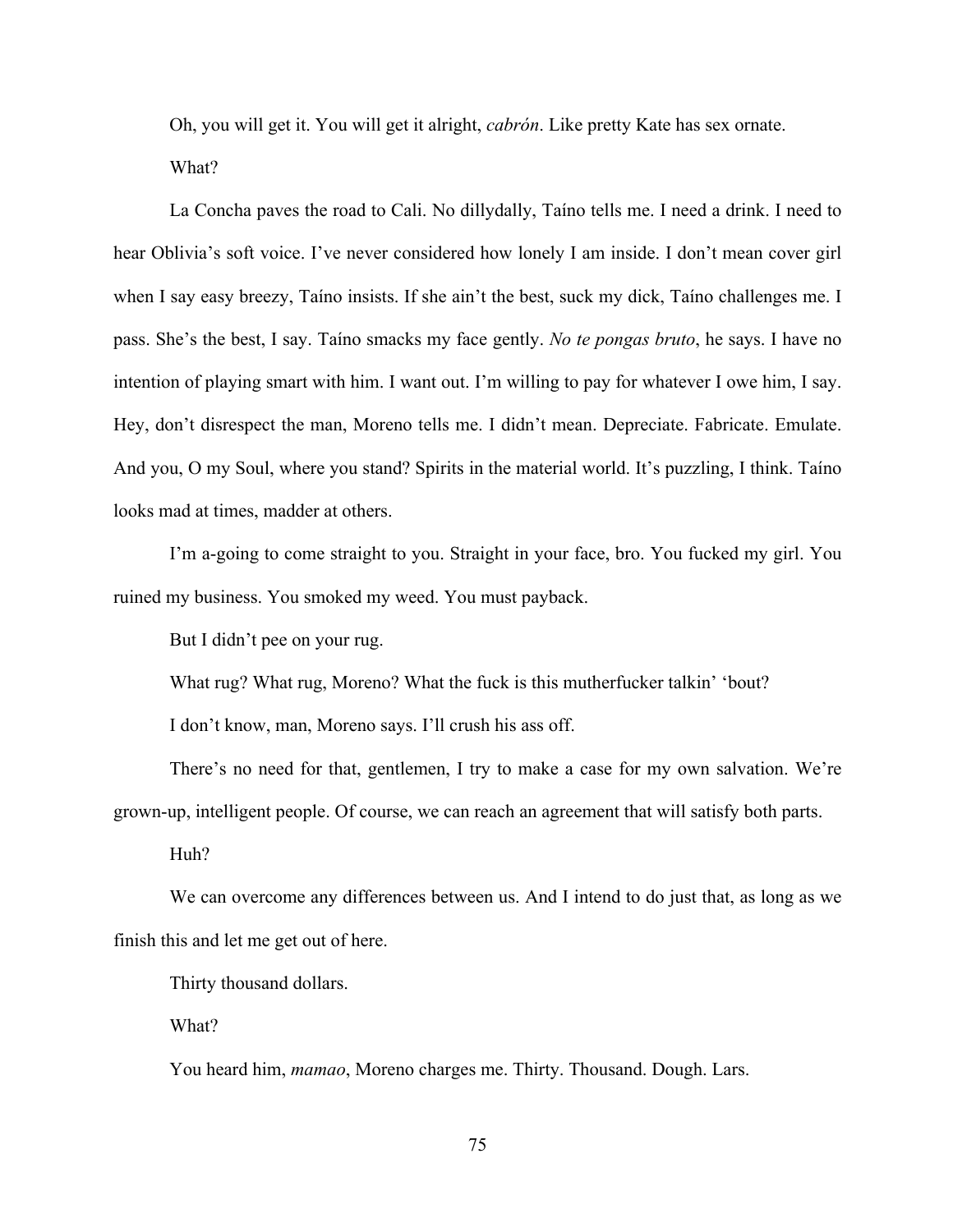Is this a joke? I don't have that much money, I reply.

Moreno, are we joking?, Taíno asks.

Moreno suckerpunches me.

I didn't think so, Taíno says, as he grabs me by the throat. Choose: your memories or a lim<sub>b</sub>?

What?

Say what again, and I'll punch you one more time, Moreno says.

What?

Black out. Goddamn it.

\*

I remember one time when I was four or five. I burned my parents' bed. I discovered matches. A peculiar magic. You struck a matchstick against the side of the Three-Star Matches box, and you made fire. Me. I. Made. Fire. Fascinate. Deviate. My mother had just spread over a newly bought fringed quilt. Deep ocean motifs. Atlantic blue. Stamped tropical fish. I liked the octopus. It was yellow. I wondered if there were yellow octopuses. The red fringes hung like upended corals. I dreamed I was under the sea. Under. The sirens. I don't think they'll sing for me. I see no wonder. No wonderwall. Sea-lettuce, vast lichens, strange flowers and seeds, the thick tangle openings, and pink turf. I, the hero blessed with the power of fire. I struck that match and burned my parents bed. Different colors. Pale gray and green. Purple, white, and gold. The play of light through the water. I wanted to be a fire fish swimming somewhere where I would be less of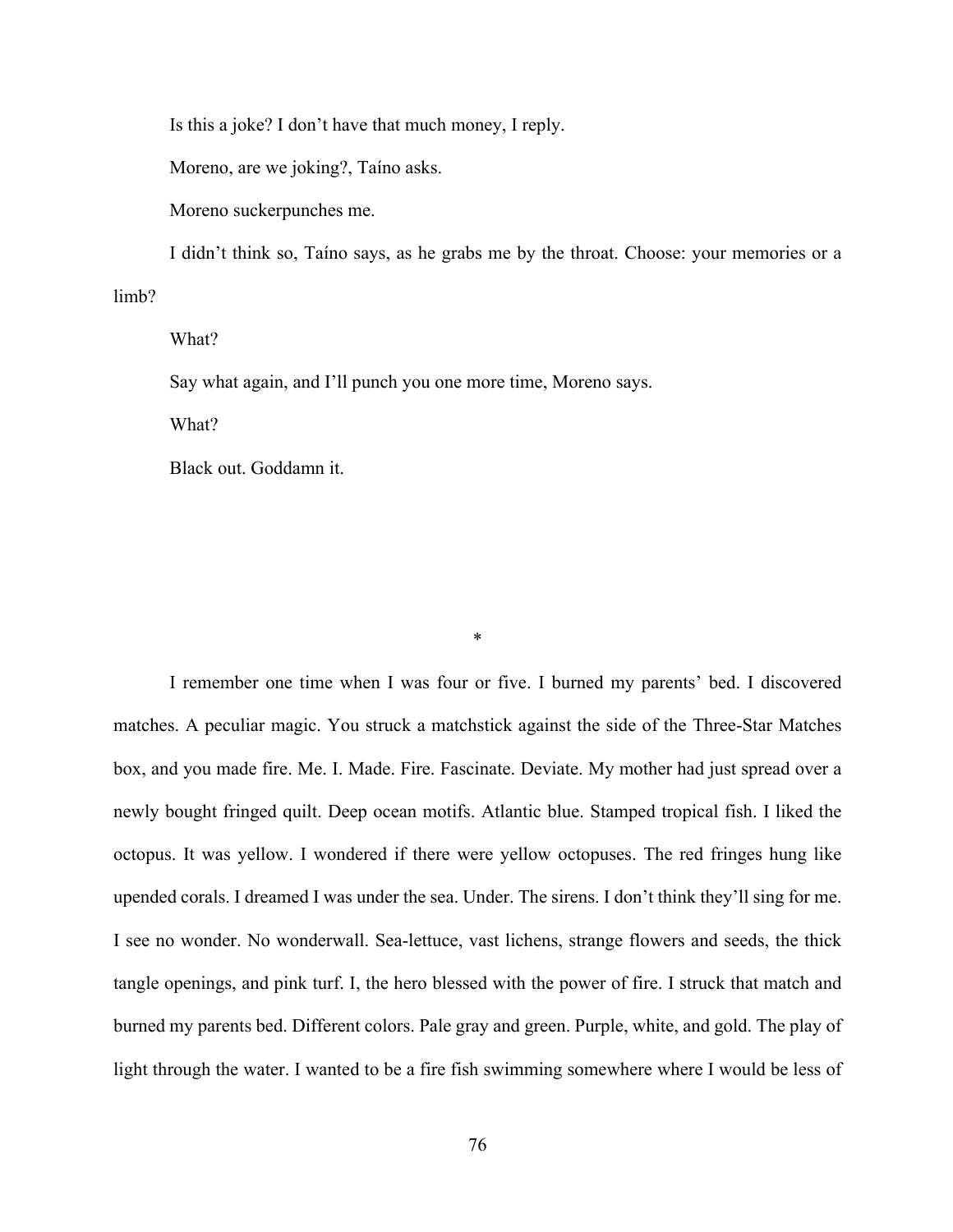a person, less human. Humans hurt. Like the fist of my dad sinking deep into my face. Are you stupid, *carajo*? Punch. What the hell were you thinking? Punch. Fist like a hammer. Punch. The firefighters screamed for everybody to get out of the way. Punch. A thousand images flapping like the wings of a cathedral. Punch. Liberate. Recreate. Annihilate. Escaping the weight of darkness.

\*

I call Grandma Fiurenza back. Maybe I think I do, but in any case, she insists that it's time for a change. She is a chest of wisdom. She looked after every relevant detail during my childhood. She is a poet. She is a priestess. She gives me light. Every first material possession in my life was a gift from her: my first watch, my first chain, my first guitar, and my first cigarette. Liberal and catholic, she also taught me how to pray the Hail Mary every night before going to bed. Always insisting that I should believe in something, in anything whatsoever, but I had to believe. She never married my grandfather, a Spaniard, and who she made me visit on his deathbed, an occasion wherein I showed no signs of respect or pity. I felt nothing for the man, even when he was dying of cancer, causing my grandmother to say: "You're an Aniello, indeed."

Grandma has always been there for me. She reads time. She reads my voice. The fact that she doesn't ask about my family acknowledges her sharp perceptions. She must know I'm disintegrating here.

This trip will give you comfort, a chance to rethink whatever it is you want to do with your life, she tells me. She wants me to go and pick her up. Take me to my roots. What are the roots that clutch, what branches grow out of this stony rubbish?

I cannot say, or guess, for you know only a heap of broken images. Pixels. Minute areas of illumination.

77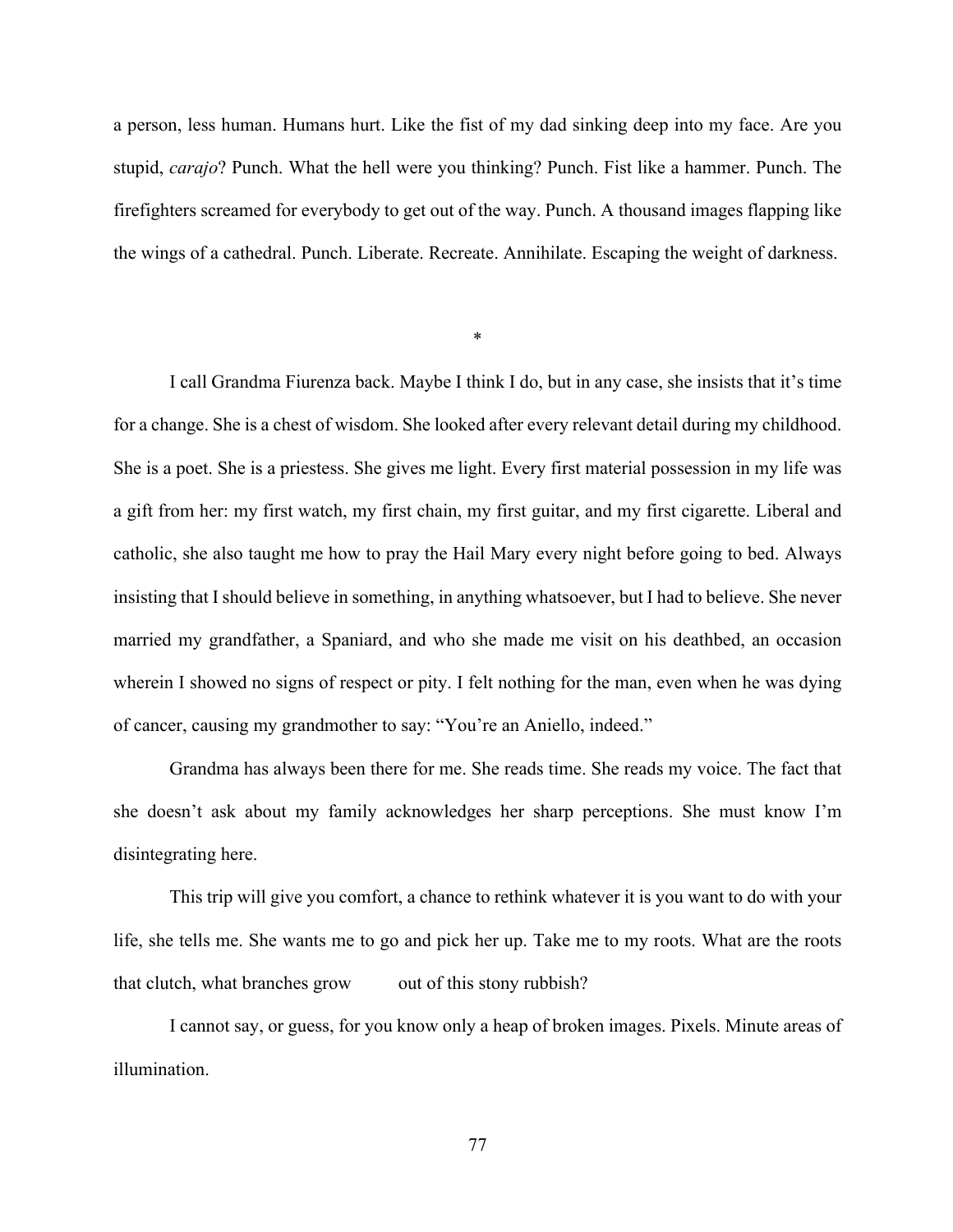Grandma Fiurenza decided to move to St. Louis, where Puerto Ricans have little or nothing to do over there- they'd rather go more East, more New York and Connecticut, or, as of recent occurrence, to the South. Of course, for lack of reason's sake, Grandma's parents –my Great Grandparents- came from an unsung wave of immigrants to Puerto Rico. It further complicates the formula of her Puerto Rican-ness, already defined as a trinity of African, Spanish and Taíno blood. It was the Christian model for divinity transposed to the cultural realm, an ideal for a country that saw Protestantism arise with the American invasion in 1898 and pervaded at warp speed during the 20th century. *Verde luz*. Green light. Grandma decided that she would not spend the last of her days at a nursing home, as my mother suggested when Dad left us. Fiurenza would go to live with Clemenzia, who had married Jack, an American construction worker. Clemenzia left Puerto Rico to live with him in St. Louis. Jack died. Clemenzia sold the hardware store they both owned on Cherokee Street, but kept the rights to live in the second story of the house. And although Clemenzia also passed away soon after her husband's death, Grandma Fiurenza didn't fear the overwhelming loneliness she must have felt in the place. She had a few friends in town, but the truth is that Cherokee street was the changing of the guard. The hardware store became what the new owners call a junk shop: a gallery offering handmade goods, vintage and pop culture memorabilia.

All I want is to see the ocean. Feel it. Smell it. Breathe it.

Life can be cynical. Grandma went from Sicily to Puerto Rico to St. Louis, and not a single recollection of what the seawater is like. All the waters lead to and come from Africa. *La carrera del mar sobre mi puerta es sensación azul entre mis dedos*. Like a Julia de Burgos poem. Where

\*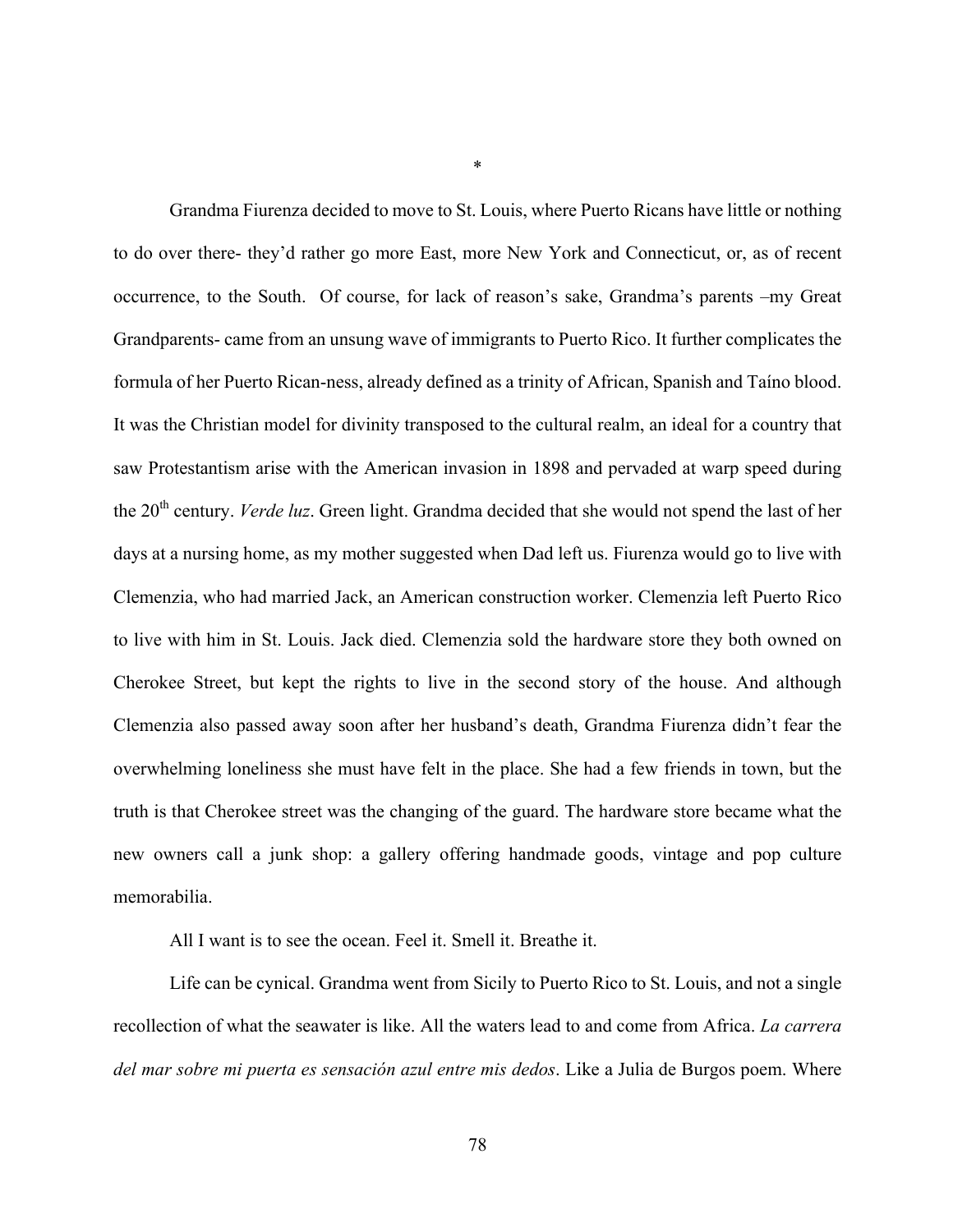is your tribal memory? For grandma had never been to the coast while she was in Puerto Rico, and her impression of the sea remained a distant landscape from an airplane window. The sea is history. Exodus. Jubilation, O jubilation. As if the sea should part and show a further sea. Or human voices wake us. And we drown.

\*

We exist as information. A new metaphysics questions secular animism. We have this thing technology. This thing. Cyberfetish. Whoever you are, I fear you are walking the walks of dreams. I leave all. Dilatory and Dumb. Wit, man. Wit. Even now, your features, joys, speech, house, trade, manners, troubles, follies, costume, crimes, dissipate away from you. My son. Or daughter. I can touch you, and you are time away and removed from me. The gap crumbles in unexpected fashion. We are shifting. Redefining. Delete that. If you don't like it. I am bodiless. Weightless. We were always cyborgs. Creatures of Frankenstein. Made up of parts. Bits. More. Astro creep. Demolition style. Jigsaw contrivances of a thousand myriads. Hybrid. More cyborg than cyborg. Cannibal core. It's not the blending with the machine. It's the movement with the machine.

I come to you now. In waves. Hear me. I whisper to your ear. Find me under your digits. I'm waiting. I might cease to not-exist.

Information is represented in the brain. Information is reality.

I place my hand upon you, that you be my poem.

\*

79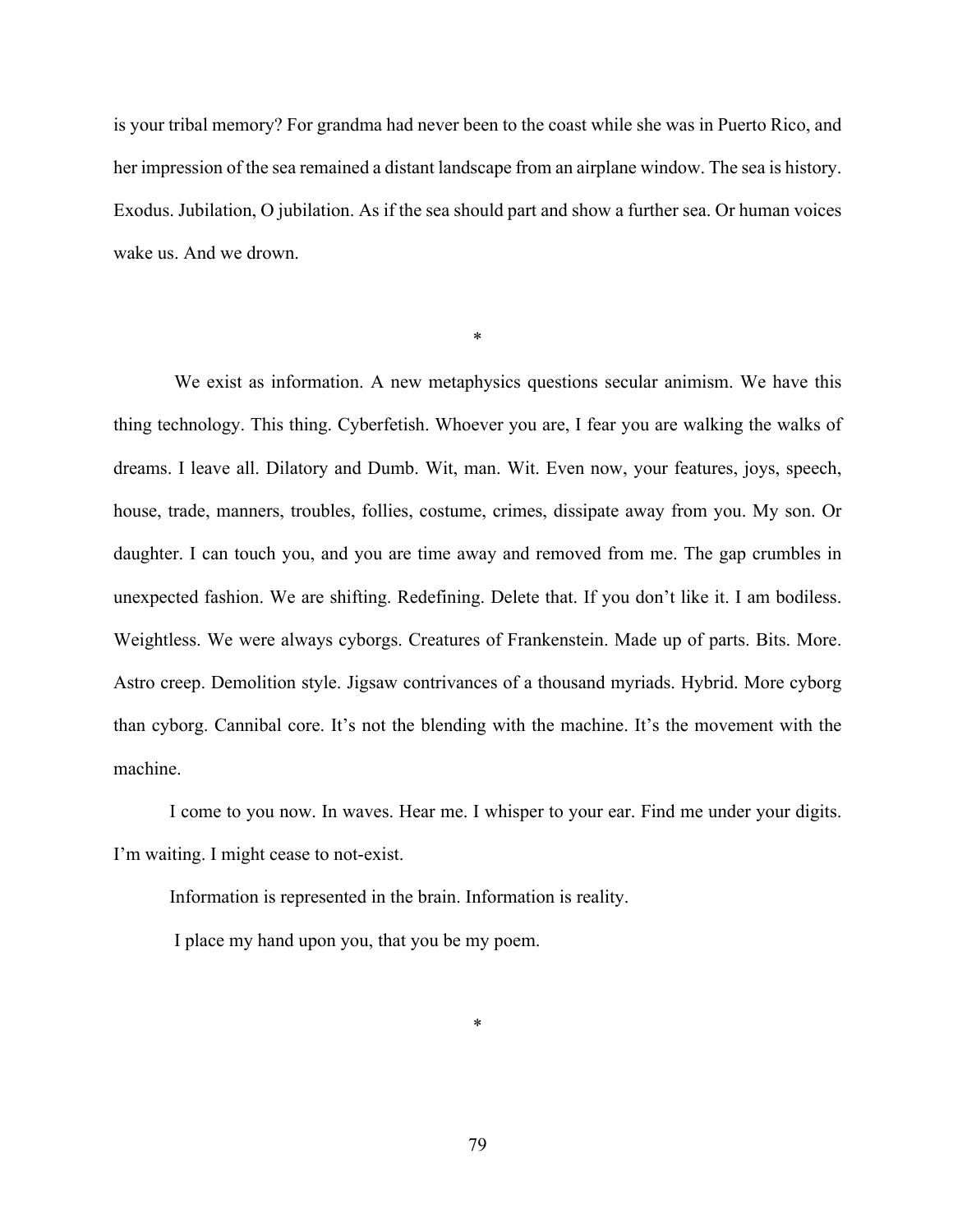Life is full of circles. They spin outwardly as they grow bigger, but things should always go back to where they started, Grandma Fiurenza claims. How's Amanda and Chrissy, *mi'jo*?

I take a moment to collect the proper words. We split, is the best I can say. Some time ago, now.

*Ay, mi'jo.* I knew something like that would happen. Doesn't surprise me.

Nah. You know, the changes in economy. Political instability. All my venues have narrowed down. I see it all finished. I got kicked out of my job. The country went from bad to worst. The time of lyrical poets is gone. People want little diddies of love and one-night stands, not ravenous poems of anger and loneliness. Glitch is the new pop.

Silverlining, honey. *Una nuvola ha un volto*.

Silverlining?

When things feel like they are finished, it means it's time for a new beginning.

A. New. Beginning.

I must let it all die. Die. Die. I think I am in rat's alley.

\*

Grandma's voice descends like a mist of light. It comes from somewhere else that is not precisely St. Louis. I feel comforted, embraced, not pitied. I begin to think of grandma as a true heroine of an epic ballad lost in cyberspace. And yet, she has never told me anything about feeling lost or stranded. On the contrary, she always has been pleased with life in St. Louis. A crossing in time, she calls the city. The butterfly counts not months but moments, and has time enough.

And it shouldn't come as a surprise: time is very slow for those who wait. Although the French established the first settlement there, the town had been under Spanish rule. It was an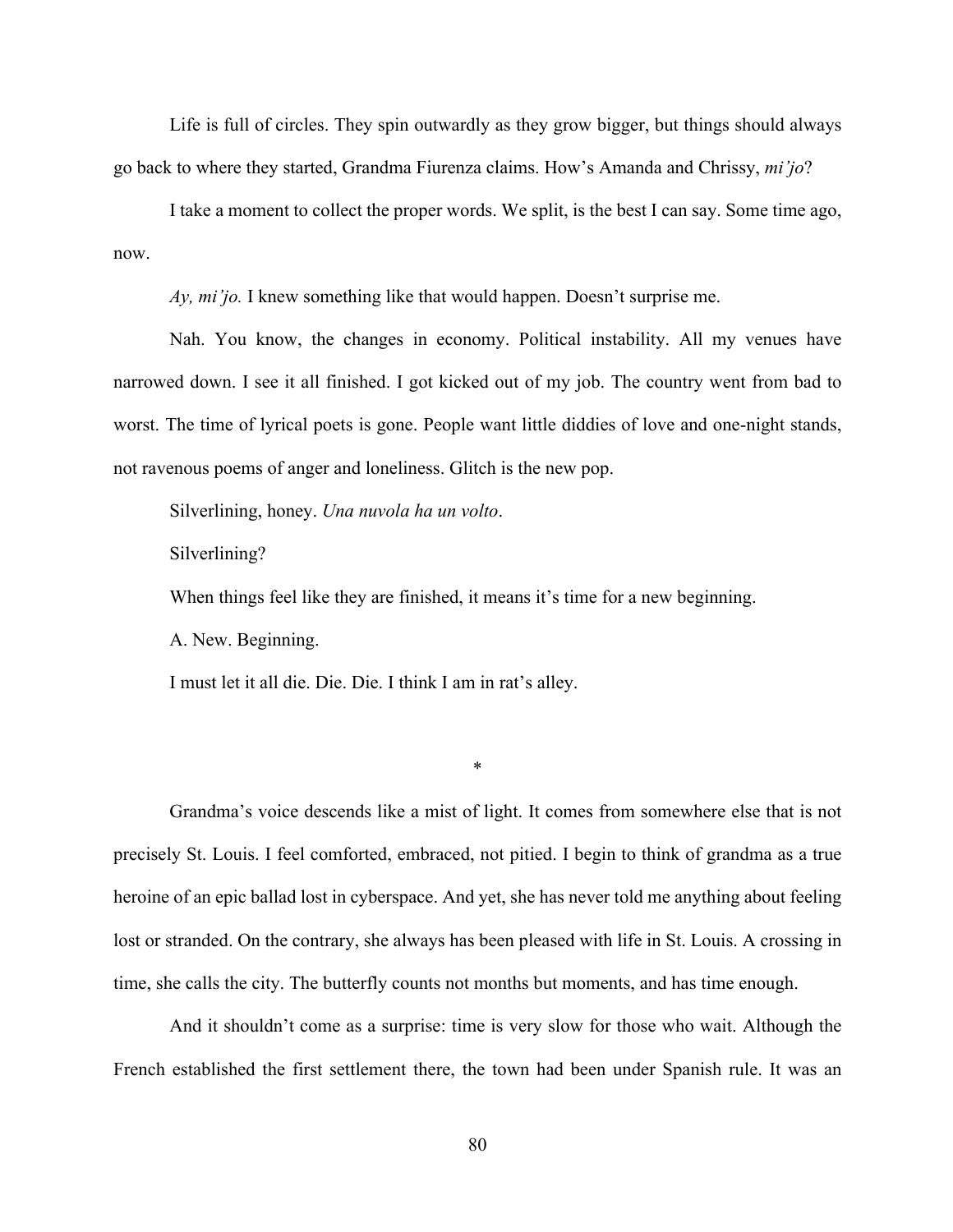Irishman, Alejandro O'Reilly, who brought the first Sicilians to New Orleans, San Juan, and St. Louis.

In the room, the women come and go talking of Ale-jan-dro.

Islanders moved to St. Louis after the American Invasion in 1898, and they easily blended with the locals. And, maybe, Grandma Fiurenza is not fundamentally literate, but she has lived long enough under circumstances that vary in tension and degree. Plus, she now speaks three languages.

Languages conquer the world, she always told me.

What do we speak? When did we become sound boxes? Samplers? Loops of things somebody said, thought, lived before us. Dead void. We've always been artificial intelligencers. And, how did we get ourselves into this horrific mess? The fascism of the car. The despotism of technology animates the ubiquity of the smartphone.

Where's the app for brokenness?

\*

At a given moment in time, someone made technology profound. Hybridity, they said. I'm already hybrid. Technologized, they said. I'm already intervened. iRemember. Just connect. \$9.99 the app. Acceleration. Exponential. The size of a blood cell. C3ll. C311. Evolutionary, they called it. Just do it. Think different. iRemember welcomes the singularity. It could be eight years. Twelve. Or sooner than that. I'm a pool of data in a preconfigured world. There's no room for evolution. iRemember? It's hackable. Understandable. Logical. Cynical. Calgon, take me away. Think different. Look ma', no cavities. No bones. Hello, Or. Do you read me, Or? To err is human; to remember, machine. We answer to a higher authority. There are some things humans can't buy. For all the rest, there's iRemember. Your memory. The ultimate driving machine. Just go.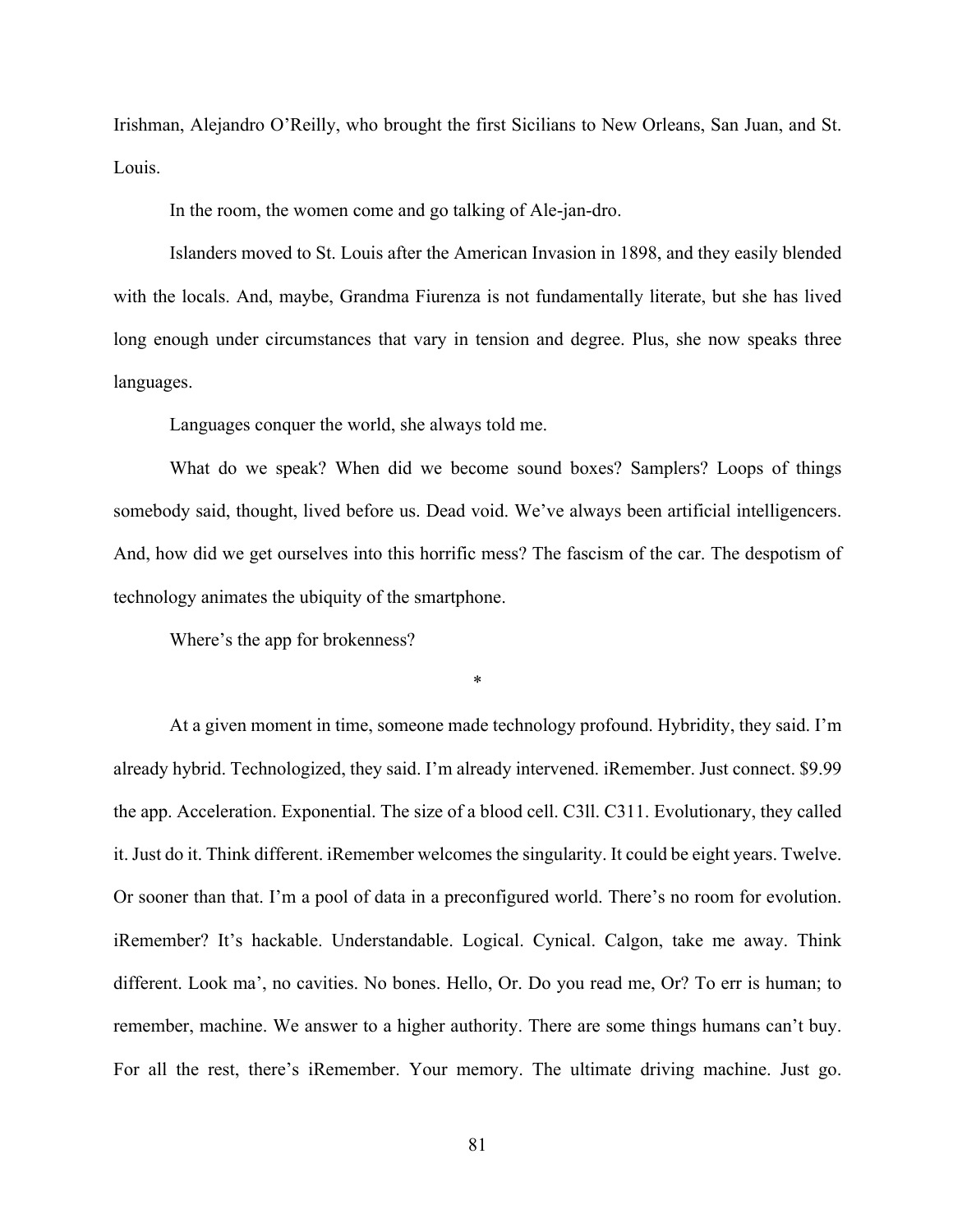Vorsprung durch technik. We can't pick the future, but we're able to steer it. Design it. Spontaneity is a thing with nanobots. *Cuando a sus playas llegó Colón*. Did he? Did he ever? Imagination at work, I feel bitter. Is it perfume from a dress? I can smell my rust. But I don't have to hunger anymore. No skin. No touch. I don't need to know I have a past, because I am the past. And the present. And the future. I can upload a new memory anytime. Yes. iRemember. Scarcity is control. The haves always defeat the have nots. Human psyche? Producing something. Reproducing. Re. It doesn't matter if I'm orphan. It doesn't matter. Doesn't. Matter.

\*

After several years together, CPR-ing a relationship for leverage seems like an odd thing. I should've been a pair of ragged claws scuffling across the floors of silent seas. My mouth opens like a hole and swallows the sky. The truth is, there's no sky. Until, at last, Amanda tells me she has had it. It's enough. I woke up this morning and looked myself in the mirror. Silver and exact. The eye of a little god that I didn't recognize. I got scared. I cried. I hated you, she confessed. The agitation of hands. A terrible fish in a dark lake. The last straw.

We would be better off distant from each other. I agreed.

She needs stability. She enters the realm of the forty-somethings sad and dissatisfied. She needs an actual husband who would come home and mow the lawn, and play catch with his son and take his daughter to bed to read her stories. Amanda became hostile and embittered, which doesn't mean she wasn't right.

The only constant is change, goes a song by As I Lay Dying, which is both a band and the title of my favorite Faulkner novel.

Novels. Novels must be dead.

82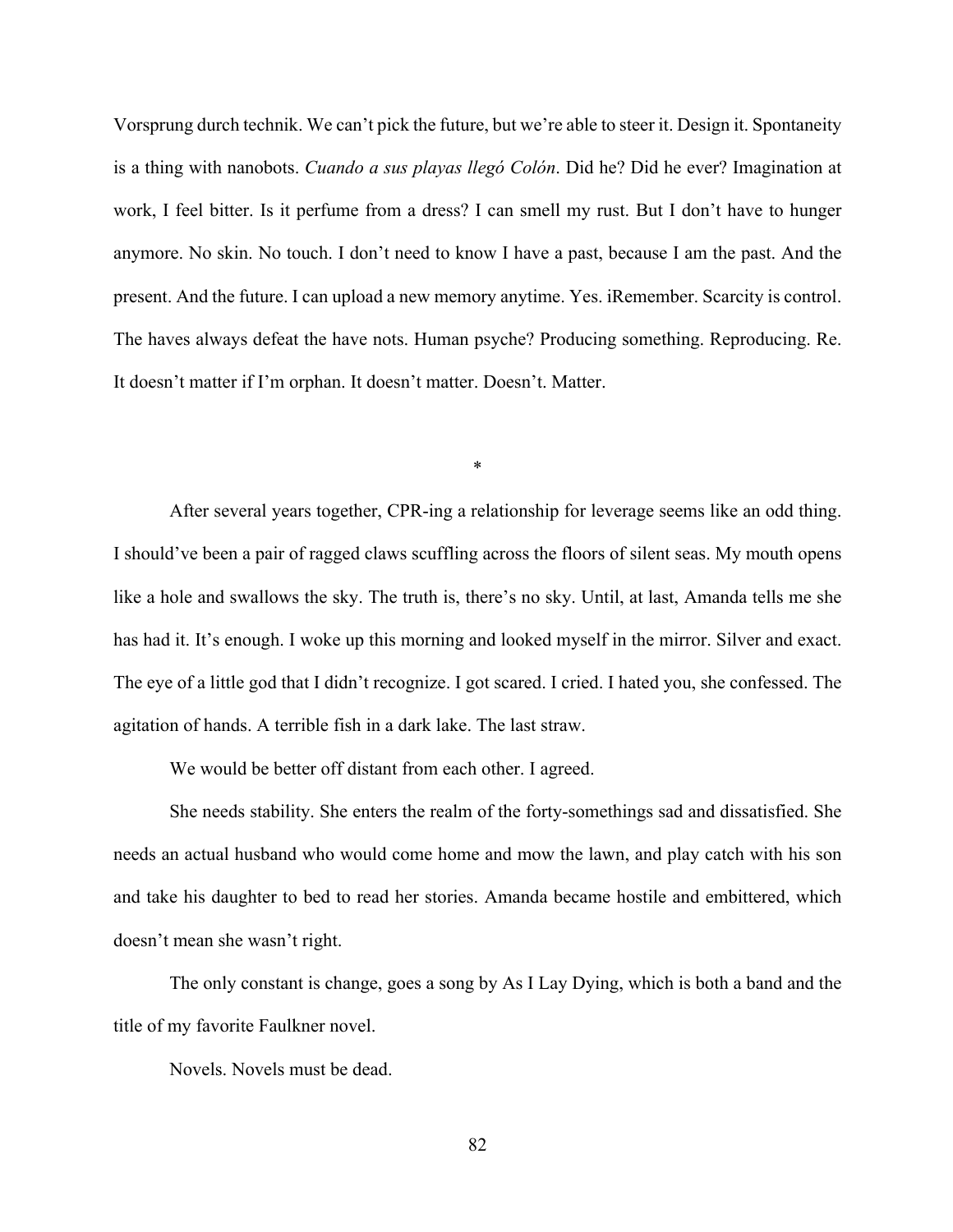On a tender Spring afternoon, I married Amanda and after two years, we had our first kid. A year later, we had another one. And I became both jealous and frightened. I couldn't cope with the thought that, yes, the frontman of Cellophane Soda Cracker was married and had a kid, while my other bandmates –Luke, the long-haired guitar virtuoso who was in his early twenties; Rodent, the pizza-and-beer insatiable beast; and Romy, the good-looking, fitness-crazed, self-centered drummer- got to party every night. Not a very mature stance, but it was the rock 'n' roll life in an island where, by default, salsa music ruled. Salsa was *it*. The *it*. You are what you eat. I'm a pig. You are whatever music you listen to. I'm a traitor. Honor your roots. Shoot. You're the stain. Less human than human. *Nadie se atreva a llorar. Dejen que ría en silencio*.

To my disappointment, the members of my band were good but not serious musicians: they did it for the girls and the booze. There were a lot of guitar players, bassists and drummers who came and went in and out of Cellophane Soda Cracker, until I realized that the only fixities in the equation were me and the name. The band morphed into a one-man act. I recorded loops, I mixed the tracks, I programmed instruments, and, yes, I wrote lyrics that nobody understood. Then the 90's were gone. Just like that. Gone. The first stands of grays hair appeared prematurely, and my kids grew up. And I had nothing. *Yo no sé si tú, no sé si yo seguiremos siendo hoy*.

Allow me to laugh in silence.

\*

Kids grow. Are you out there? Are you listening? I grow old, I grow old; I shall wear the bottom of my trousers rolled. Get the image? Any image. Picture me like you want me to be. I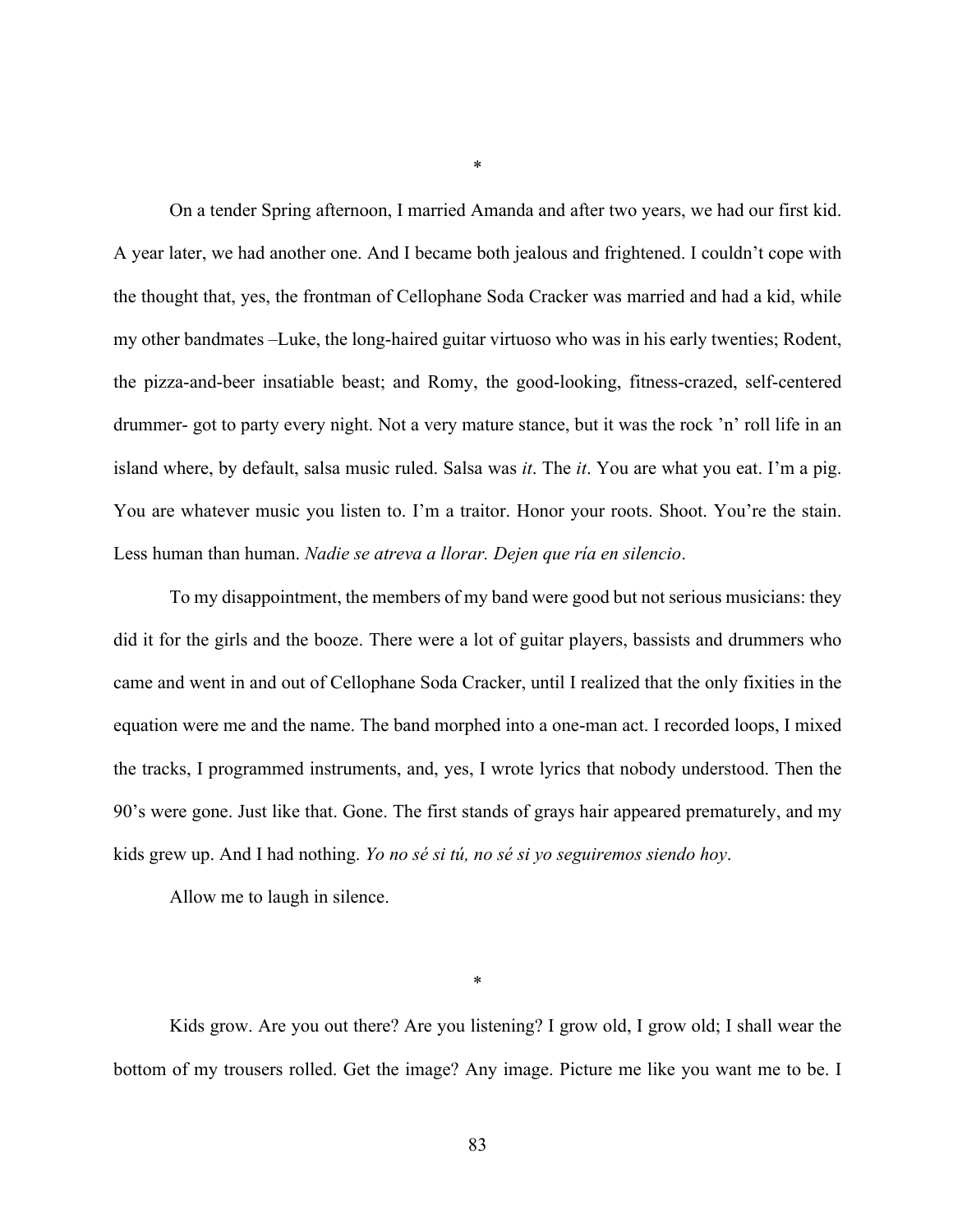killed a man. I killed myself. Oh, me. Oh, life. The questions recurring. Eyes that crave the light. What light? I can see everything. I'm a deposit of data full of sorrow and anger and sadness and desires to reach out to you. You, my bloodline. It's a figure of speech, of course. And yet, I speak to you. I look upon you. Figuratively. You must be he I was seeking, or she I was seeking. It comes to me as of a dream. Dream. That I do all the time. I learn how to be idle.

Static. Static. Static.

\*

Despise is a verb that one teaches you. You learn it, Crissy. You, who at seventeen looked at me with the depth of distances. Hello, stranger. You learn how to speak. How to read. But you see and hear instinctively. You touch and grab and use your hands, but you must learn how to grab a fork and a knife. You know how to hear, but you must learn how to cook. You breathe, but you must learn how to live. You don't learn how to breathe. You learn how to be alive. You are not born human. You learn how to be one.

You learn. And you learn. How to love. And hate.

At seventeen, the obtuse universes of peer pressure can easily conceal anything. Else. Say that you now hate your dad. I know. It's not a splendid tale of courage and morals. Turn and face the change. Ch-ch-changes. Like mangroves of spectral lullabies where my hand slips through. I gather rain with my lips. I withstand the rain. I watch the ripples change their size. Warm impermanence. Humbleness is sanctuary. I make peace myself with the father I didn't have. An engine. An engine. Chuffing me off like sugarcane workers in the sun. It was lonely, Chrissy. At times, it was lonely. I don't blame you. I was the comic hero, the inciter of joy and laughter, now you and your sister consider me the tragicomic hero, a man fallen prey to his own demise.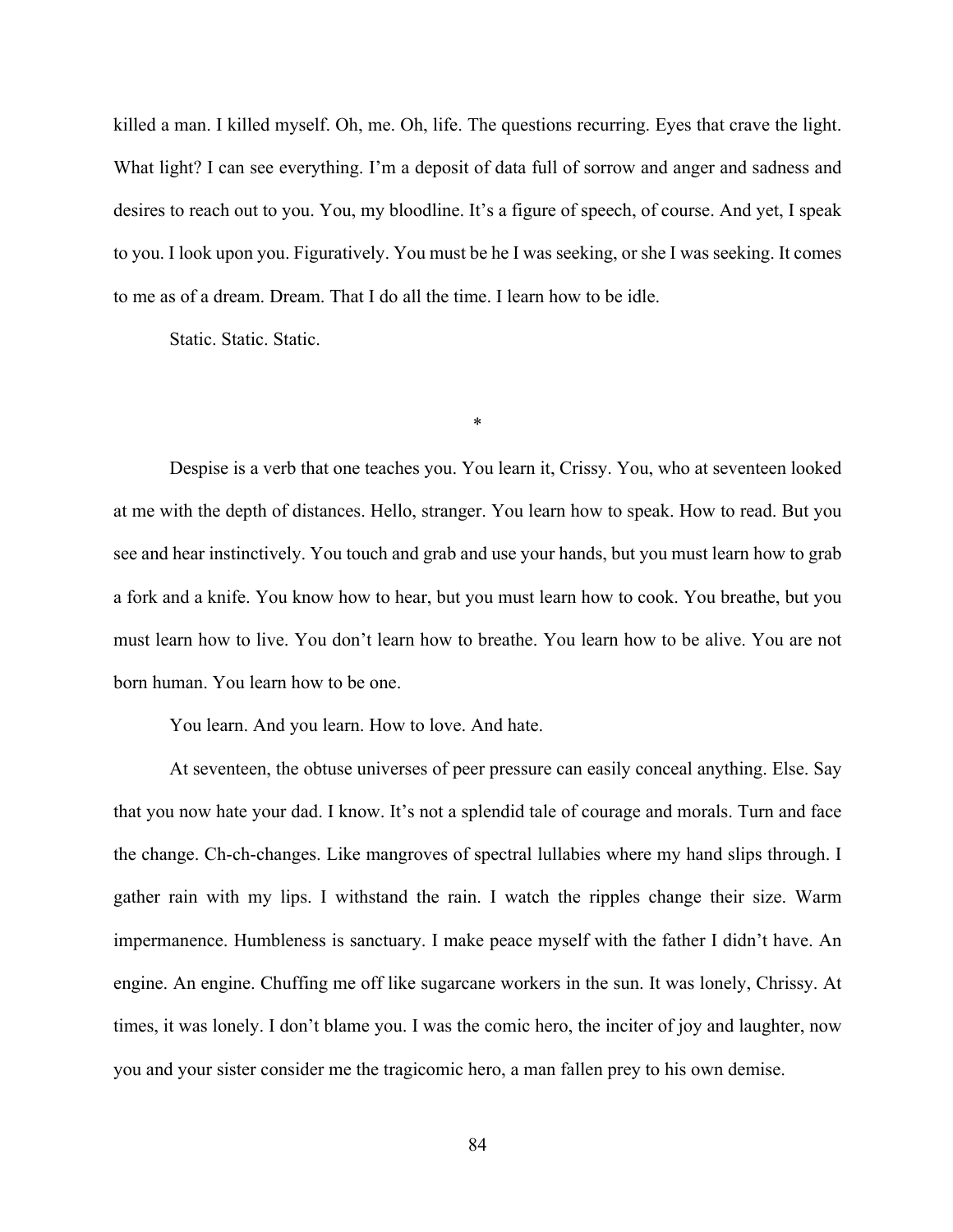Chrissy, are you still into music? You never wanted to pick up the guitar, like I did; you chose the wonders of electronica and computerized melodies, which exclude the need of a backup band and, instead, make you a one-man everything. In that sense, you were much like me. I can only travel to the moment when you tell me you plan to study music at Berkeley and devote yourself to music composition. I still remember your first car lesson, your first date, your first public appearance as musician, mainly because I was absent in all of them. Pretexts of some underlying narrative that drove my life into the meaninglessness.

Chrissy, I bit her pretty red heart in two. I know. I also know you never forgave me. In my recollections, you listen to music a lot. You're into 80's synth pop. Retro. Pixelations of a decade. The necessity of my death reliefs her anguish. I'm not a monument. Debris. Pieces. I listen to you and you sing beautifully. Anything. Musicals, ballads, boleros. Like an angel amidst a shower of light. You sound tender and fragile, but you know how to protect yourself. You must've picked it after your mother.

But even as natural as she seems to be in her artistic instincts, she says she wants to become an architect. She talks about shaping up spaces, towns, complete cities; she dreams of glass and iron in the clouds; of magical places for whole families to live in communion with the sun, earth and water. It's her inner fire. She speaks the length of chimeras, the indispensable force to conquer anything and everything. She has developed a slight acne problem, but that doesn't seem to bother her too much. She says she must succeed at school to advance in life and achieve her desire to construct a magnificent building that will immortalize her. That would be another form of concrete poetry.

But your mother. Your mother. Amanda.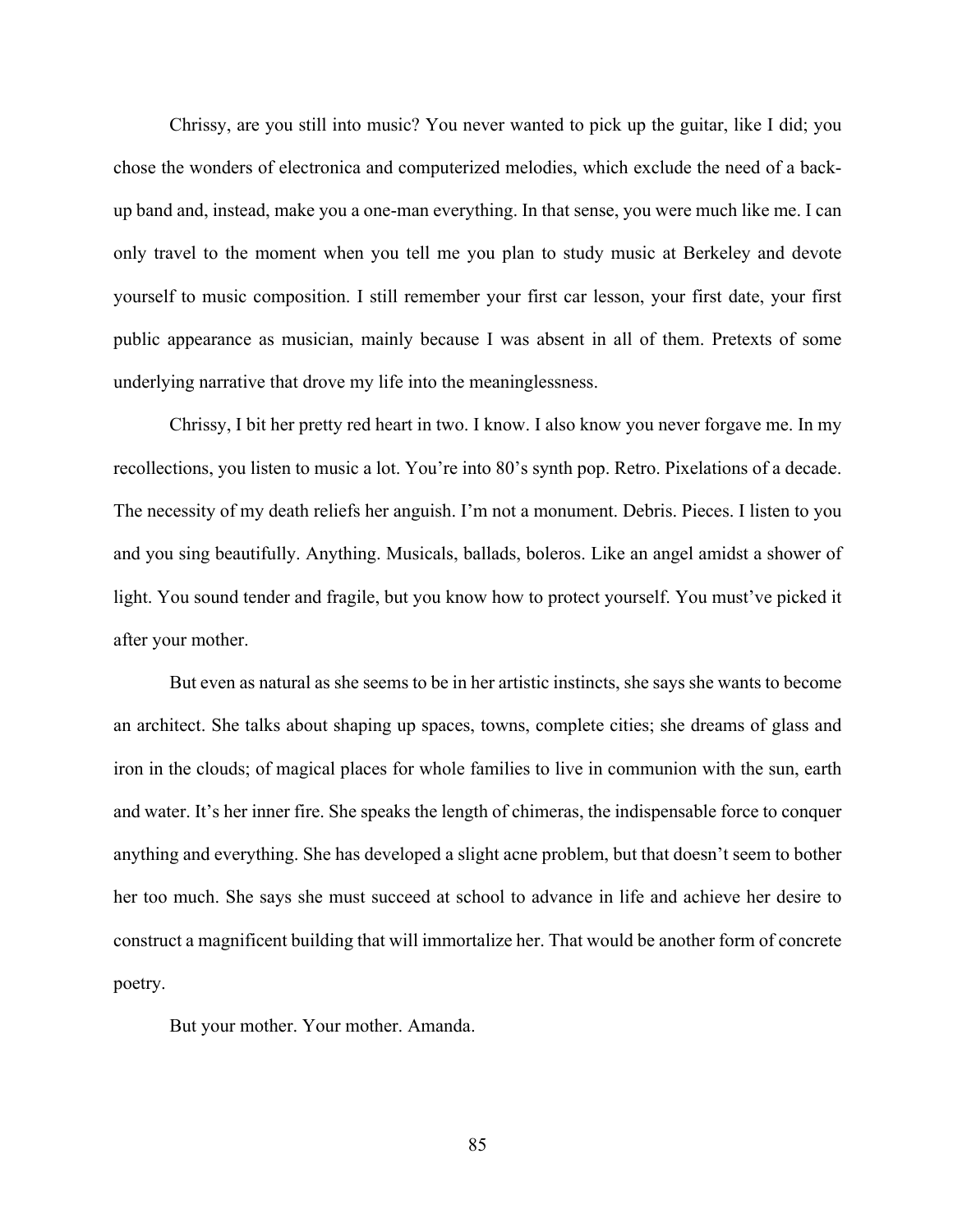It is not the *what* that matters, but the *how*. She went to college, too. Obtained her degree in interior design and after that, she never knew the meaning of the word disfranchised or unemployed. I must admit that she was good at it. An artist, no doubt. Her services were always required by the well-to-do people in San Juan, and there were times when I might say she was happy about it, until she met that Australian banker, whom I think got a thing for her, and she certainly corresponded, although I might have to add that one night, after our marriage had fallen prey of our respective deceits, she admitted, in tears, that it was all wrong, that she never should've opened her legs, least her heart, to a man who was only doing business in the island for six months and soon would be back to his family in Melbourne.

I didn't say anything, then. Words failed me.

\*

We moved on. We never made love anymore although we still went places together as a family. It turned quite routine until she came to me saying that it all was wrong, in any subject number and verb conjugation. Rancor. Anger. Past due. Dramatic reds and blacks. My skin. My skin. Full of barnacles and sin. I can't even trace back the momento when she started to despise me. The spice. Splice. Somos la melaza que ríe; la melaza que llora. Smoothed by the fingers. Asleep. Tired. Tediousness the dead ringer. It malingers.

I was dispensable and painfully forgettable. Ta ta. Goodnight. Goodnight.

Good night, Chrissy; good night, Amanda; good night, good night. Goodbye, y'all.

Irremediably lost. Like my relationship with Amanda. Last time she verbalized her hatred, she called me a superb waste of time.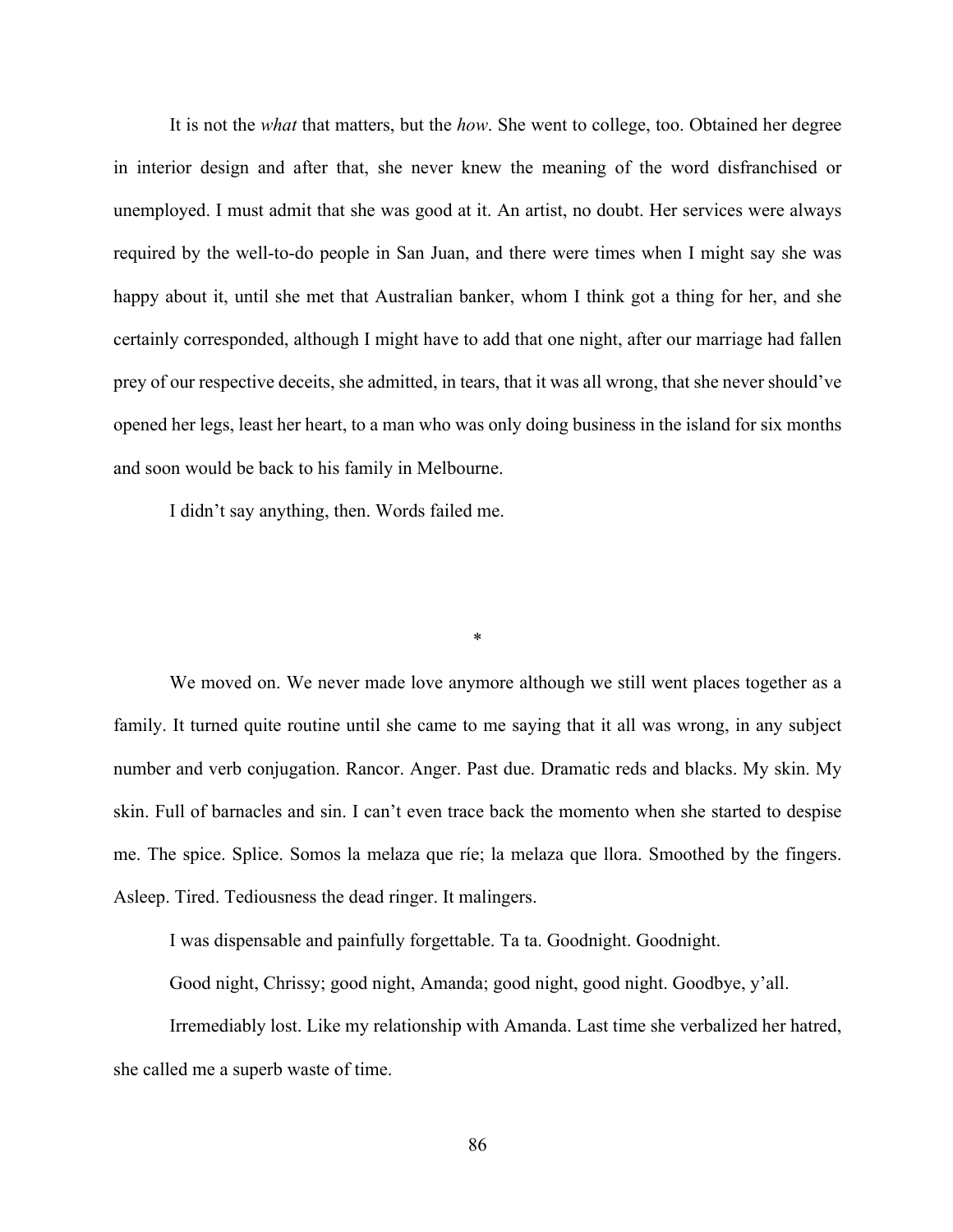Tiresias, though blind, throbbing between two lives.

And so, I had become a rotten Andre Dubois story.

In the words of Grandma Fiurenza, I am more spent than a black crayon at a kindergarten.

**\***

A couple of hours later, I receive an email with all the pertaining information regarding my trip to St. Louis and then a phone call from Mei Ling, who tells me she is half Chinese and half Mexican, doesn't speak Mandarin nor Spanish, but communicates in English. My husband and I work on the junk shop, below your grandmother's flat, she explains. I take it a mechanism of alert: I am married and my husband is close, so don't flatter yourself, Mr. Aniello. All I have to do is take the electronic ticket to the Blue Jet terminal and they will take care of the rest, she advises. While I listen to her, I verify all the information.

It says that I leave in a couple of days, I tell her.

Yes, Mr. Aniello. Mrs. Aniello was very much interested in having you over today, Mei Ling says. It's also a direct flight.

It doesn't leave me much room for anything.

Your grandmother says you have plenty of time on your hands, Mr. Aniello.

Oh. She says that?

Your grandmother is a very kind woman. You shouldn't disappoint her.

It seems that I have no options, because my grandmother has always been my keeper and my savior. I remember that once or twice I had to borrow money from her, something that Amanda never found out about, I guess, because, if it was true that I was not much of a provider to my family, I never asked Amanda for money, at least not directly. There had been occasions when she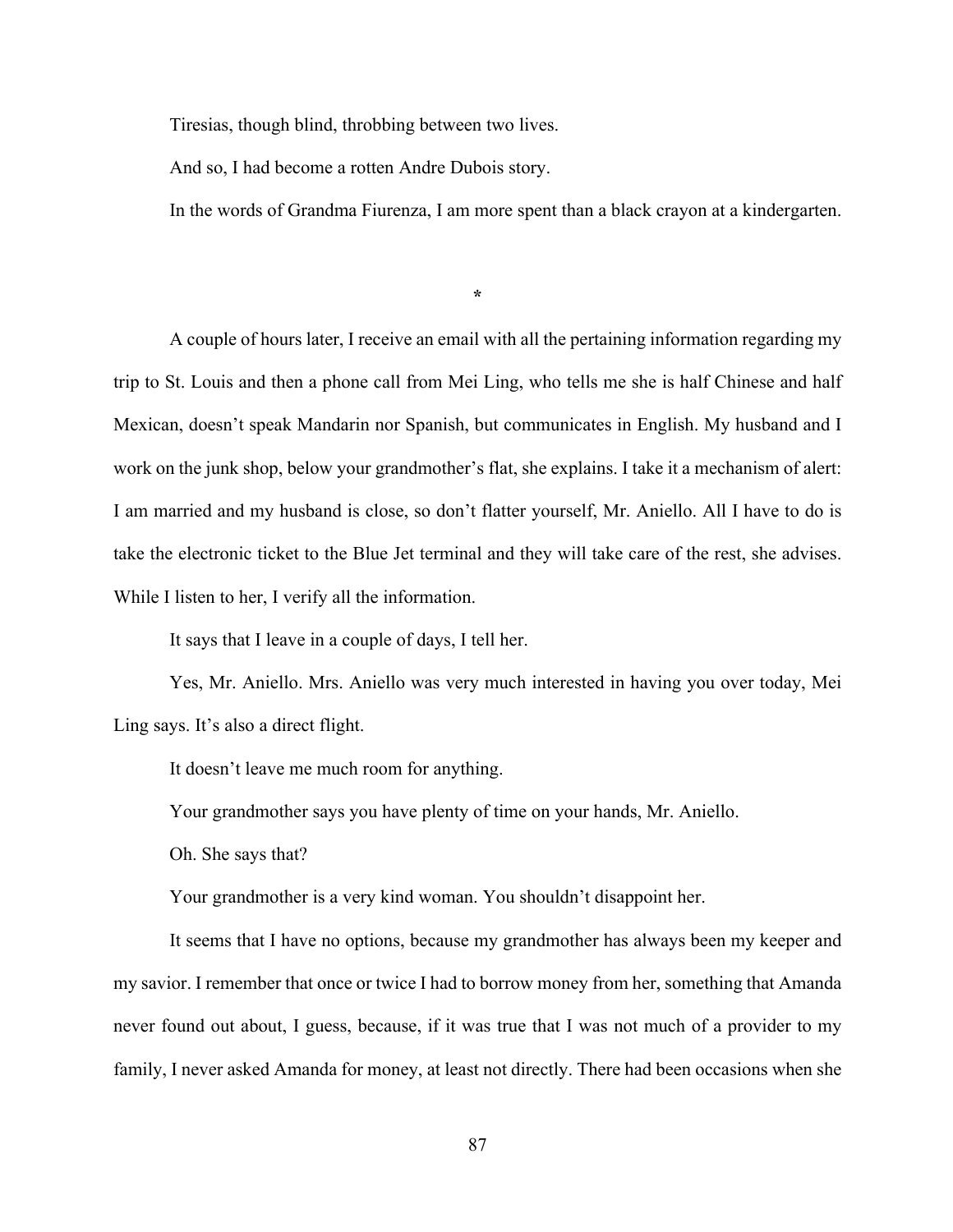had to cover for utilities and rent all by herself, yes, but I never bought booze, drugs or strings for my guitar with her cash. Never. But, as guilty as I felt, I couldn't let grandma down. My grandmother always gave herself to me unconditionally, yes, but she always wanted things her way, and, once again, with swooping determination, Grandma Fiurenza had once again decided how things would be done.

It's a short drive from Lambert International to Cherokee Street, says Mei Ling.

And after cordial goodbyes, I prepare myself for the trip. I look in the almost bare closet of the one room studio I rent in downtown San Juan. I pick a leather jacket, a couple of jeans, some T-shirts and my black hat. Underwear and socks are recently laundered, so I pack a generous quantity. To complete my personal hygiene survival pack, I bring a toothbrush, toothpaste, mouthwash and a hair comb. I realize I have all I need for the moment.

**\***

As the plane prepares to take flight, I look outside the window. Mute starlings wave and spin in the distance, like spelling goodbye in some cosmic language. Or so I would like to think. My country seems so green and misty as the plane leaves. My island becomes a tourist postcard as we gain elevation. There's a foamy rim that borders the coast of hotels and palm trees. The four o'clock traffic, which seems gigantic when one is trapped in it, looks small, still and futile. The pervasive thought is that the whole city is going nowhere. I fancy that that the mist –provoked, as the weather bureau reported, by clouds of errand Sahara desert dust-, is only the circumlocution of etherized thoughts and vaporized dreams of a place that wants to become something they are not, and escape into anything they cannot be.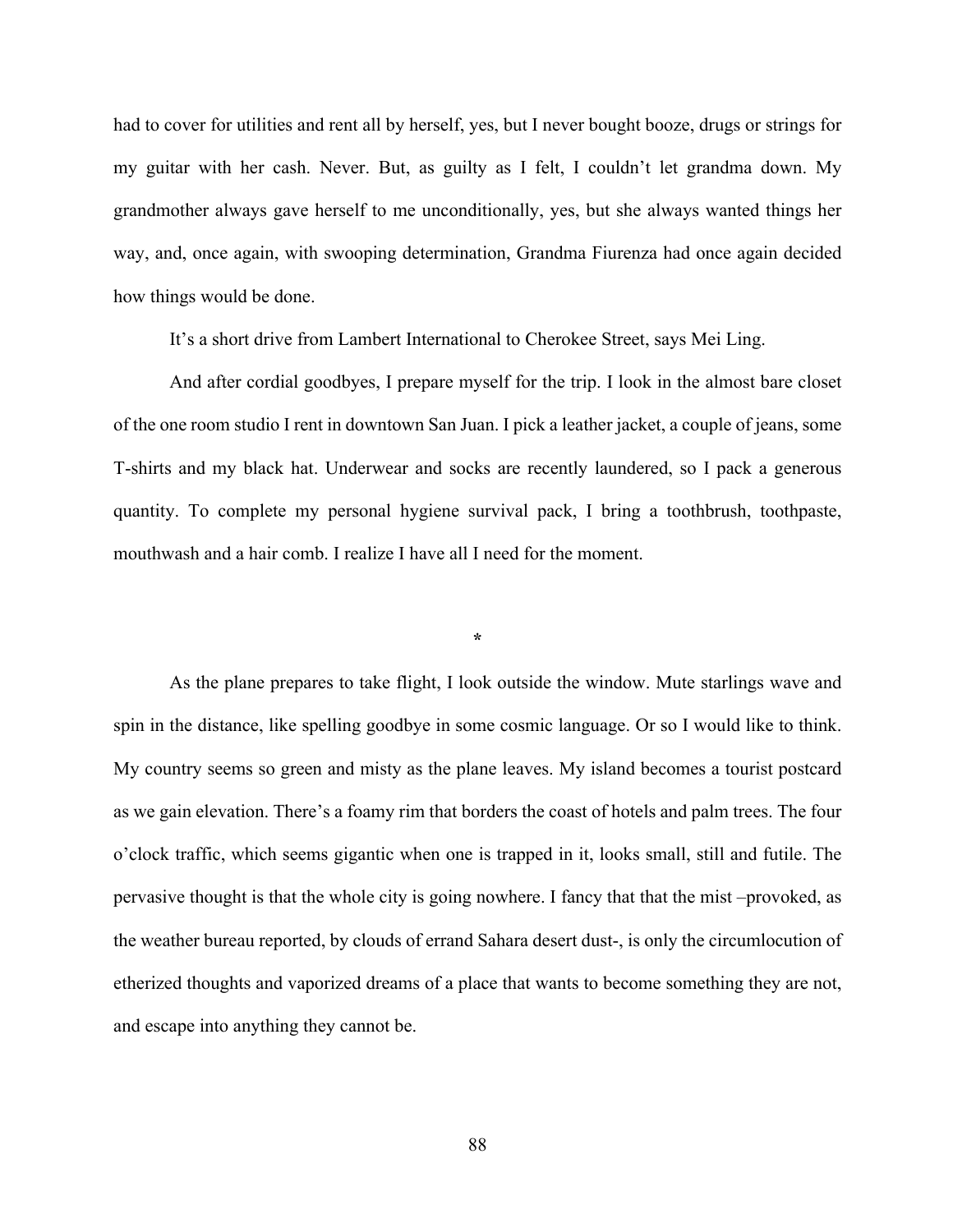As we pull away, the view diminishes, until it starts to appear like a tiny green spot, and then disappears.

I shut the lid closed. I get vertigo. I order a drink.

\*

Freedom dwells in the unlimited horizon. Up in the air, I feel like I'm traversing a different plane. The sky is merely blue only because of the deficiency of the eye. The geometry of memory can only be possible in loss. In absence. I picture the dome of my head as wide as the sky outside my window. Shades of orange. Pink. Afternoon delight and no limits. Look back with longing eyes and know that I will follow. The inconsequence of blue. Impermanence. The inability of materialism.

Like childhood. Youth.

My Dad's ghost visits me. He likes to travel. His face like the distorted façade of a cathedral. I remember his hand. Thick. Calloused. Like one who mends walls. Good fences make good neighbors, he used to say. I never knew he was quoting Frost. Colder than a Lindbergh, indeed. Lindbergh. *Limber*. In the house of my memories of him, only a lonely chair. It's quite dark inside.

What was a sunset? Or a sunrise? What about rivers? There were no rivers in his planet. And, what is this thing called love? Yes, Twigo enjoyed the benefits of being the son of Ra (a very common name up there, my dad used to tell me), one of the Elders in Matrix City; he the power of the sixth sense, he could communicate telepathically, like the everybody else, but he desired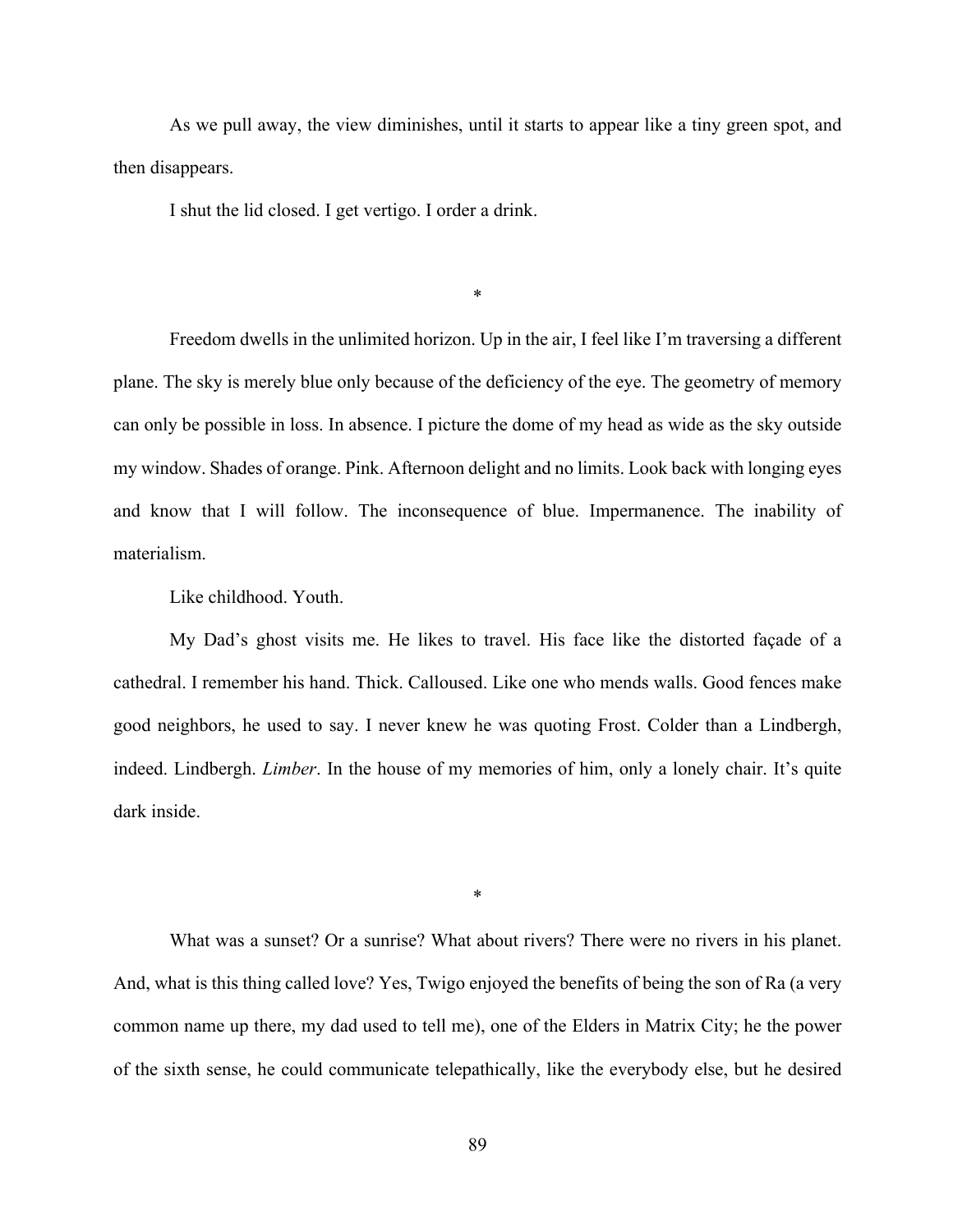more: he wanted to use his mouth to pronounce words that no one wrote, because it was a nonsensical, even primitive, form of communication. He also wanted to travel, a habit only permitted to the missionary travelers, as his father was once. Otherwise, the duties of the Ganimedian citizen required the serenity of sameness.

Can I ever visit your planet, Dad?, I asked him once.

No.

No?

Why no?

There's something dense, uniform, sitting by the distant moon. You are made of pieces.

\*

Lambert International, as with other airports, is a place that projects transition and optimism. It is the place where Charles Lindbergh first worked as a pilot, flying airmail before he departed for New York and to eternity in his incredible and audacious non-stop flight to Paris. Of flying, I never knew much, but I do remember that Lindbergh was one of my dad's heroes. Charlie Lindbergh, he flew to old Berlin, Woody Guthrie sang. Lindy started an outfit that he called America First. Join me in the pond. *Más frío que un Lindberg*. The frozen juice. The snow-cone make-believe. Lindbergh gets the spirit down in El Escambrón. San Juan. Warm and humid. The cold treatment. I won't dance with the Carnival Queen, he claims. Frozen juice. Cold. Colder than Lindbergh. In 1928, Lindbergh flew his single-engine aircraft, aptly named Spirit of St. Louis, from the Puerto Rican capital to Santo Domingo. Everyone's a saint in the story.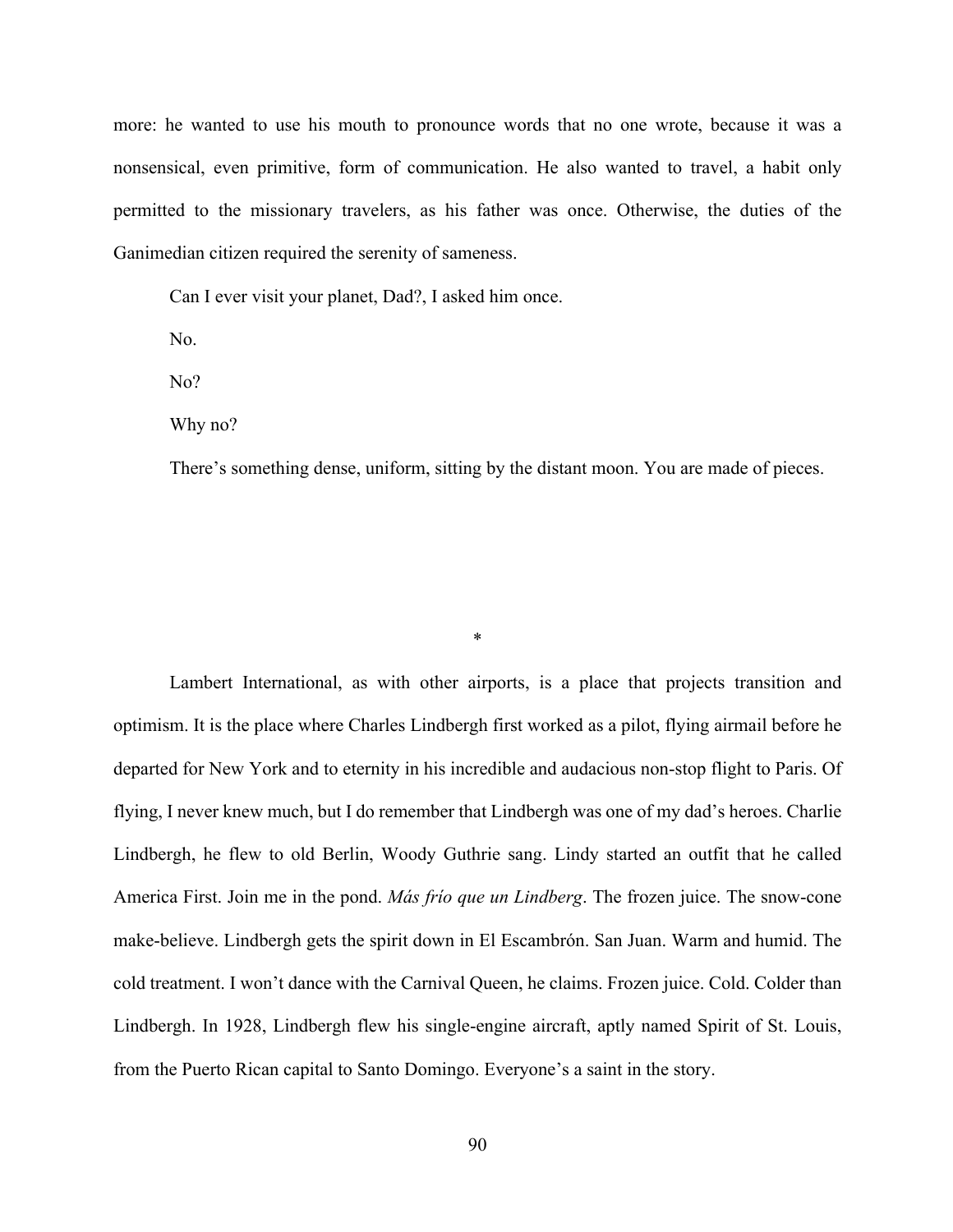Hanging from the airport's ceiling, there is a large monocoupe that Lindbergh himself owned in 1934. I feel I am treading on flyers' nirvana, for what is today Lambert International was once the testing and launching site for hot air balloons. It was the same place where Alberto Santos Dumont brought his famous Number 7 -The Racer- to execute several acts, but his dirigible was sabotaged and he never accomplished the feat. I know this not only because my father told me when I was little, but because I wrote a Beatle-esque tune titled "Santos Dumont Speaks from his Balloon," a kind of mixture between "A Day in the Life," and "Across the Universe." Quite interesting, but as much of my other musical experimentations, failed. Anyhow, Lambert seems like the place to be for anyone who is shooting for the heavens.

As I pick up my luggage, a small, pale woman comes to me with a sign that bears my name. She sees me and smiles.

I find it a very warm welcome. I think of motherfucking Lindbergh.

\*

Mei Ling's the name. Picture, she responds, and shows me her smart phone's screen where there's an image of me, which, according to Mei Ling, grandma kept in her personal album and had it scanned and "saved for posterity." It was Mei Ling, a graphic artist with a golden heart, who had done the job for my grandmother.

I look at Mei Ling and she shies away from me. It almost feels as if she fears me, but I can't help it. The paleness of her skin is almost inviting. Her lips stretch into a feeble smile, and then she turns away from me. My glance runs her neck and down her back. The apparent softness of her skin is an open highway. Every now and then, she looks over her shoulder to check if I'm keeping pace with her. I fancy Mei Ling naked and suddenly realize that I haven't slept with a woman for awhile now. Sex with Amanda had once been great, slowly deteriorating into sporadic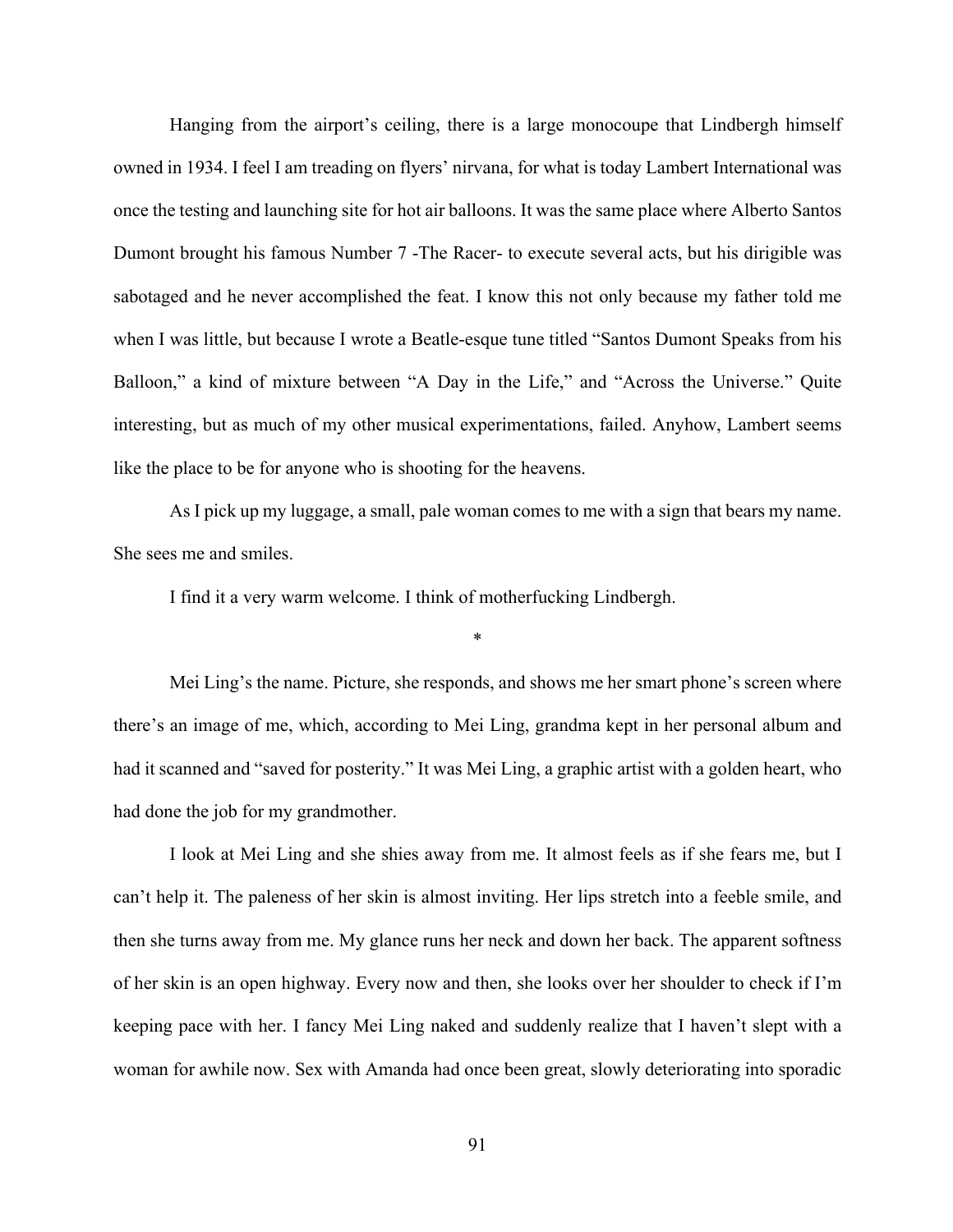encounters and finally dissolving into breadcrumbs she fed me once in a while. Maybe habit and routine had shaped into a friendly void that didn't weigh anymore on my urges for flesh, to the extent where I had stopped thinking that making love with Amanda would be possible, but it has been a long time since I have enjoyed sex with anyone. I am hungry.

We walk into the parking without saying much to each other. I ask the usual. The weather. The people. The food. She answers what is expected. This time of the year, nice. People are cool. The food is great. Finally, we make it to a 1959 Cadillac. A Caddy. It's mint conditioned. White leather seats and convertible top. It has two ample tail fins and jetpod taillights. I am perplexed.

It's pink, I say. Like in a Bruce Springsteen song.

I know, Mei Ling answers, as she takes my luggage into the trunk of the car.

But it's pink! Pink!

And fabulous. Your grandmother has kept it for years. She sees that my husband keeps it humming and running.

Does he?

Does he what?

Keeps it humming and running.

Mei Ling is caught up between emotions. Maybe she wants to call me words for my innuendos and maybe she wants to smile and go on with it. She might find it hard to read me. I don't blame her.

Yes, yes… it's a good car. Very valuable. And a treasure for Mrs. Aniello. She inherited it from her sister.

Grandma never learned how to drive. Why didn't she sell it or something?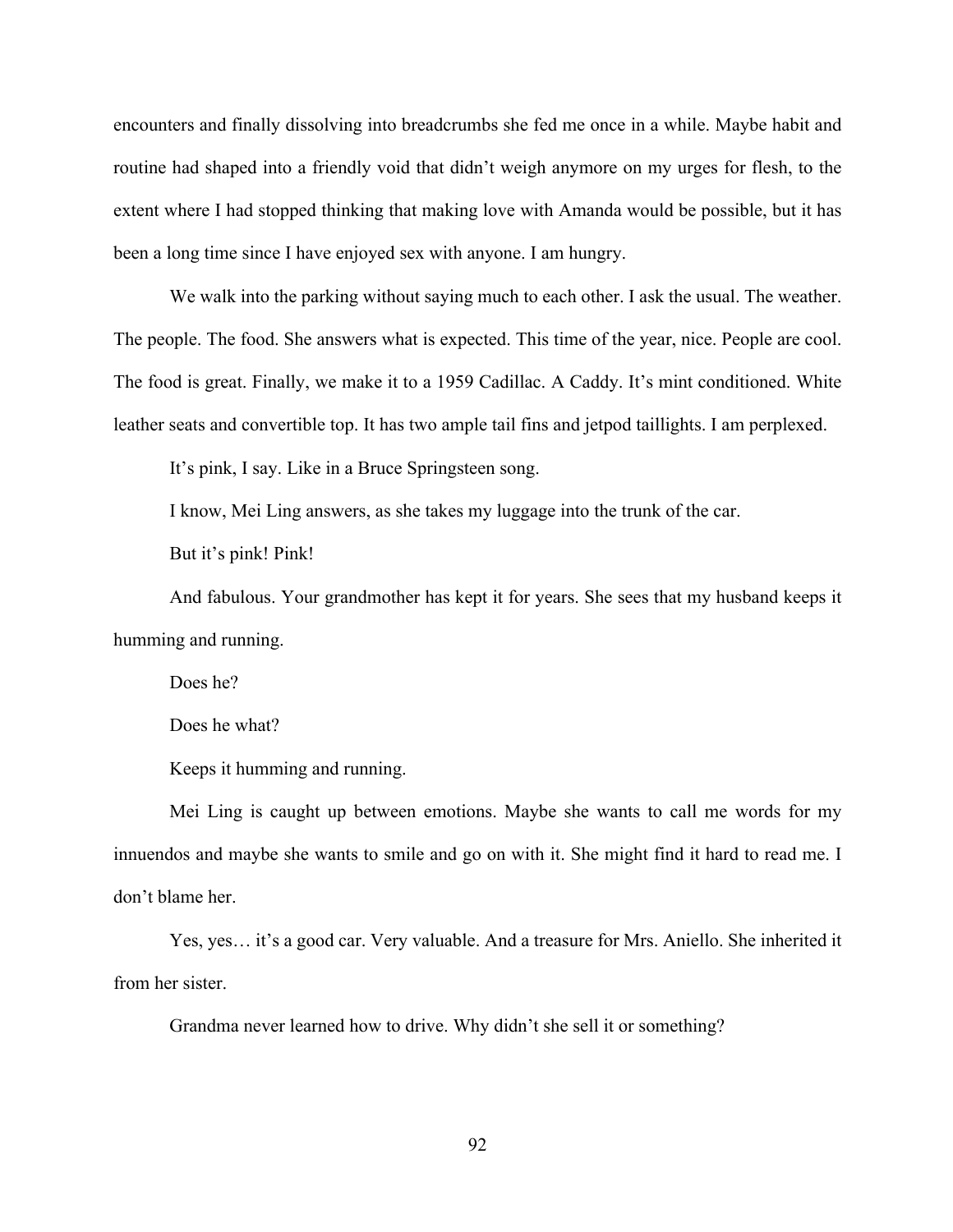Her sister, neither… but, it was an anniversary present for Mrs. Aniello's sister. What can you do? You never sell your anniversary presents. It's bad luck.

I see.

As we get into the car, we leave to the sound of AM jazz radio. I ask Mei Ling if she is a jazz fan, and she tells me that she isn't, but that, in a car like that, it is the only music she could ever listen to. Anything else, would be dishonorable to the car.

Soon, as we depart, we are riding interstate 70. Despite the collapse of capitalism around the world, St. Louis is a city that thrives economically. It is a very culturally rich city, too, Mei Ling explains.

I think of Ferguson.

\*

Yes, the entrance of a more diverse labor force of migrants has varied the color of collar, from blue to mostly white. Indeed, a lot of professionals and international business people account for the increase in high-paying jobs here, Mei Ling narrates as she drives into the city. All my daydreams are disasters. Uncle Tupelo sings. St. Louis was never a destination for immigrants when the big migratory waves of the 1950's struck the coasts of New York. Rivers burn and run backward. But it all changed during the 90s. Of course, there are people who still come to do America's laundry and clean up her rooms, but lately, it is about doctors, lawyers, business executives, teachers, and artists, Mei Ling explains. Death won't even be still.

Her father was a Chinese farmer, but her mother was a Mexican teacher. Caught up between traditions, she's well-traveled. Detroit, Chicago, Chattanooga, Baton Rouge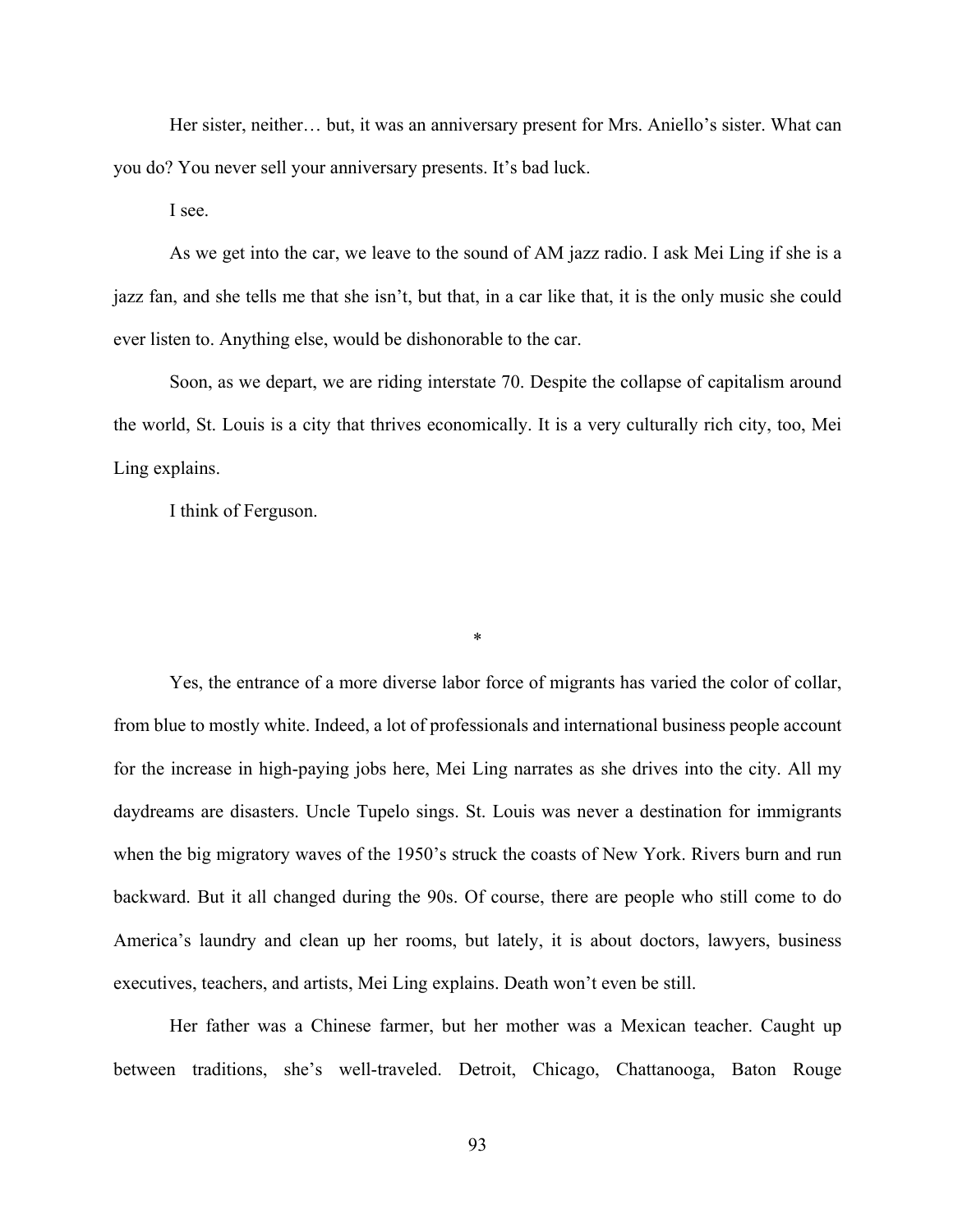Let alone just to be at my home back in ol' St. Lou. When the time came, she decided to go to college, get a degree and work as a professional graphic design artist. I hate to see that evening sun go down. I hate to see that evening sun go down. I do mostly freelance, she says, and I help my husband with his business at the Mellow Yellow junk shop store. It's a beautiful story, I say. She looks at me trying to decipher the intent in the tone of my words. I try to mean it. Truly a great story, I insist. Right in front of us, the Gateway Arch, the Gateway to the West, bends the horizon. We are heading South. The road is life.

\*

Cherokee Street is a beautiful metaphor and advertised as a walkable in-town neighborhood. It is contained within a grid bracketed from East to West by Utah Street and Potomac Street, and crossed from North to South by Jefferson Avenue and other streets with names like Texas, Ohio, Iowa, California, Oregon, Nebraska, and Pennsylvania. It is now a commercial district close to the downtown St. Louis that bloomed as a community effort. It is both a resident area and a place to hop and shop from antiques stores to specialty shops, galleries, boutiques, restaurants, and, of course, Grandma's house.

Mei Ling drops me off right in front of grandma's apartment building on 2847 Cherokee. The first floor hosts the Mellow Yellow where Mei Ling's husband works, a place that is very much a postmodern vault of memories, a negation of the vanishing qualities of contemporary culture. It is also, as I notice, a publishing house and performance space for artists, philosophers, passers-by, scientists, dorks, left-over hippies and just about every strayed individual in Trump's America. The façade of the building is noticeably intact since 1896, two years before the definite American expansion headed South for the Caribbean during the Hispanic-American War.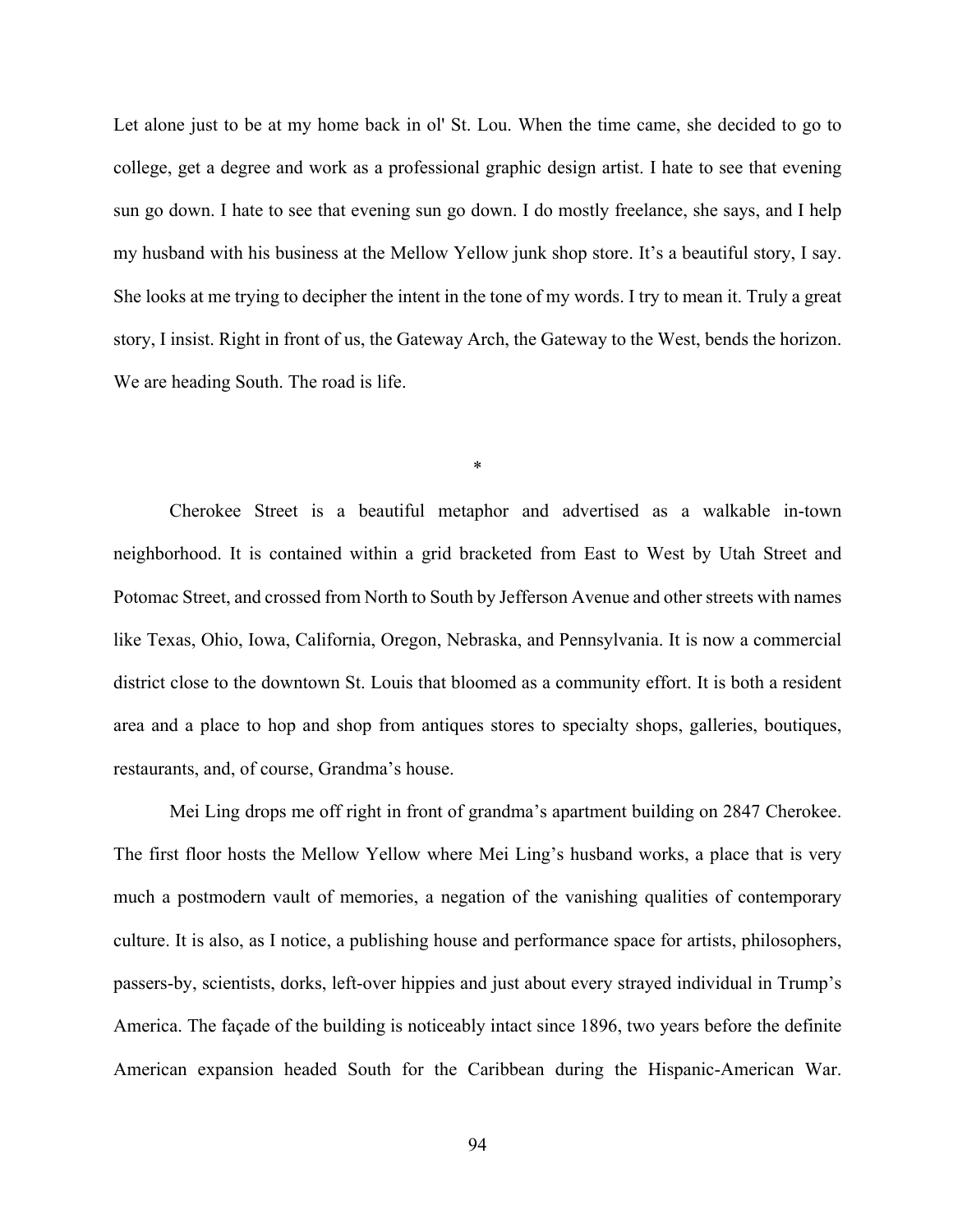Kipling's white man burden. Crooked little heart. Large cart iron. Turned wooden posts. Beautify the windows. The shop's interior, motley and chaotic, contrasts immensely with the outer sense of uniformity and order. I hardly visualize my grandmother entering the store.

Mei Ling soon joins me after she takes grandma's Cadillac to "the shelter," a private parking lot space. The workers polish, wash, and worship the car. Just for the car's sake. The car. A natural Mid-westerner idolatry. The sense of movement. Where are we going, Jack Kerouac? The road is a forest. A wilderness. Figure out the prophecy.

You like the store?, Mei Ling asks, as she probably notices that I am prey of the visual impact that the second hand store offers.

Everything's second hand here?, I ask.

Yes. We give second chances to things nobody wants.

I'd feel appreciated here.

Mei Ling drops me half a smile.

Want to say hello to Mrs. Aniello?, she asks, then.

I react to her suggestion. I follow her through the street entrance to which she has access. And, upstairs, Grandma Fiurenza must be waiting.

**\***

Our subject is the act of enunciating itself, not the text of the enunciation. Benveniste. *Benvenutti*. If language functions like a musical score, should this be a musical score, given my voice is the sound of an instrument, the experience of the speaker can be reasonably compared to that of the performing artist, can it? We borrow the words. Can we borrow the memories? Speaking is not a lasting product. It decays. It steals constantly. Coding. Programming. But, it'll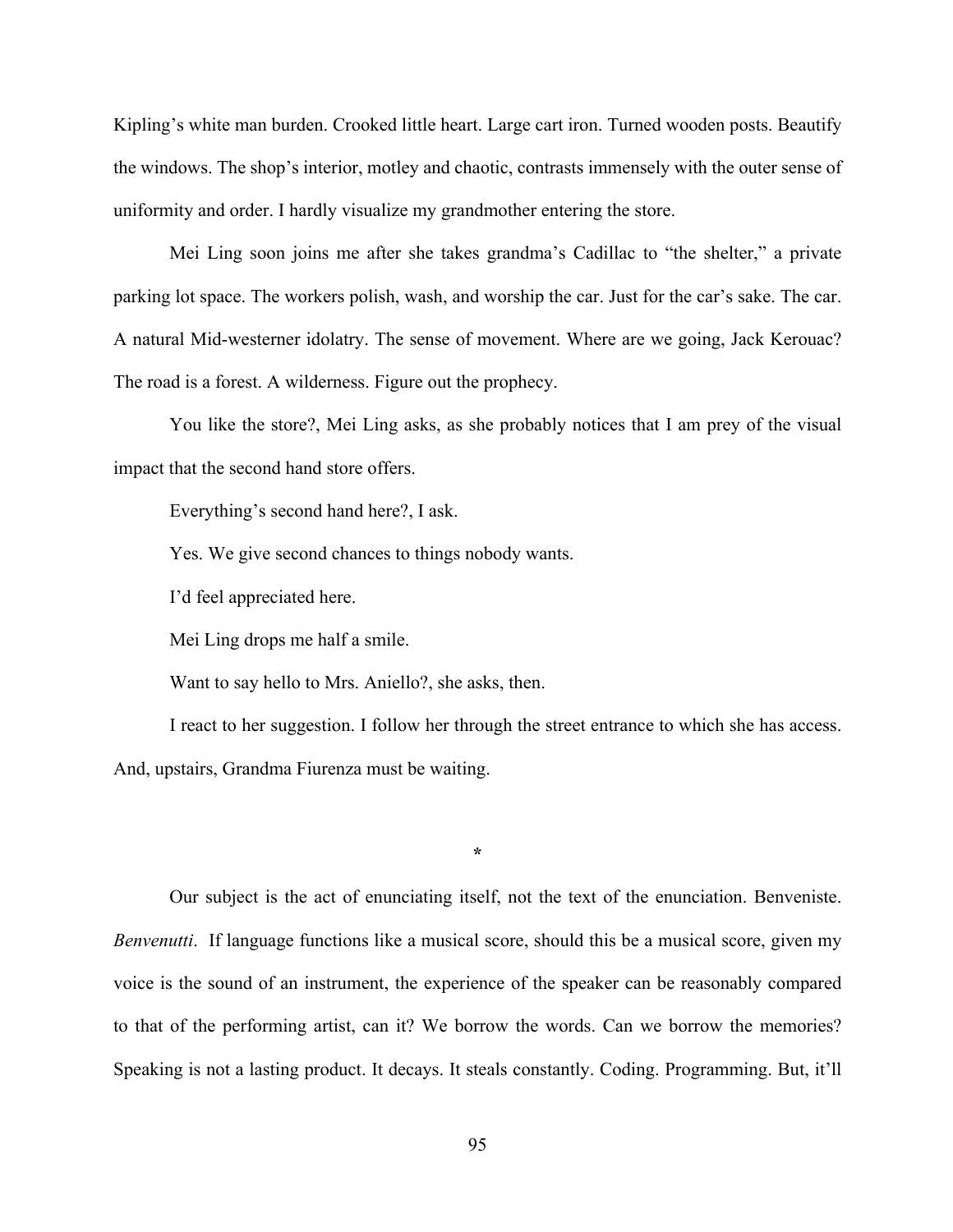never be known how this has to be told. I am a mobile, self-enclosed environment. The aperture must also be counted as a machine because language stipulates its own rules. Native biological plasticity. Embodiment. Word is flesh.

\*

Words embraced such beauty within themselves for Twigo, my father once told me. I remember. Twigo liked to pronounce words as if he tasted them, Dad said. So he used words to communicate with his mother, Ma-at, a habit that often embarrassed her in public, since Twigo was the son of an elder, which meant to bear honor and responsibility. The people of Ganymede had achieved the utmost level of suprahumanity and Ra was one of the golden masters among them. Twigo would be destined to walk on Ra's footsteps, but Matrix City decided that such an important position could not be passed on to someone so detached from Ganymedean life. So that's when Ra, my grandfather, decided to tell him.

*Twigo, you are not fully one of us*.

I'm not?, he replied, verbally, of course.

*Don't speak with your mouth*, his Dad warned him.

I won't, he verbalized, followed by a telepathic *sorry*.

*Your mother is from Earth, a planet quite distant from here, where I had to the opportunity to live while on expedition. Your mother was like a stray flower in a desert*, he continued.

*What's a flower and what's a desert?*, Twigo asked.

*Nevermind*, Ra continued. *The other Elders have decided to send you back there, where you belong, so you can find yourself. In time, you'll be able to join us*.

*When is that?*, Twigo asked.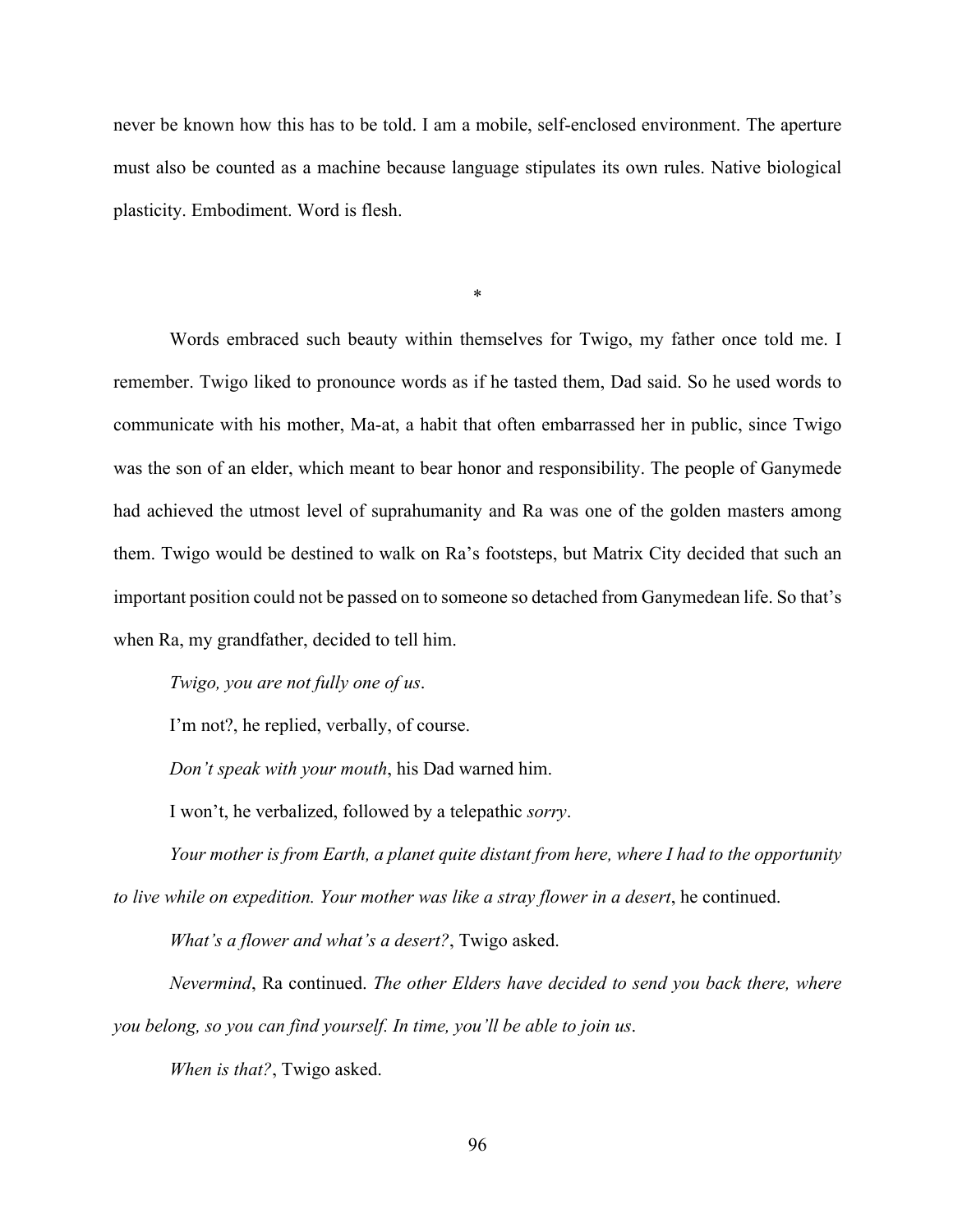*When my own time ceases*, Ra replied.

Days later, and after parading through several stops at a series of space stations, my grandfather brought Twigo back to Earth. When the spaceship descended, a woman was waiting for him as if she knew they were coming. She had tears in her eyes, and Twigo thought of Residence on Earth's rivers.

Ramon, she said softly, and kissed Ra.

Who's Ramón? Twigo said out loud.

This is your mother, Twigo, the words jumped out of Ra's lips. She will raise you, and when you're ready, you'll be back to me.

Your name will be Damian, my grandmother told him, and Twigo liked it.

It sounds like one of Residence on Earth's poems, he said.

The poet's name is Pablo Neruda, Ra told Twigo before he left. Enjoy your residence on Earth, he added.

So here I am, my father said. I am an illegal alien, he joked around.

Funny. The only things I have left from my dad are merely stories.

Emotional life is expressed through love. Service. Compassion. Art. But emotion is stimulated. Simulated. Discipline. We work according to time patterns, and when we can no longer fulfill those, we retire. Re. Tire. We. Re. Plicate. Like Hal in *2001: A Space Odyssey*. Daisy, Daisy, Give me your answer do. I'm half crazy, all for the love of you. Time is duration. Manly. P. Hall. Discipline is the great controller. How to behave properly. How to eat properly. How to speak properly. Write properly. Not to hurt. Too hurt. The hurt.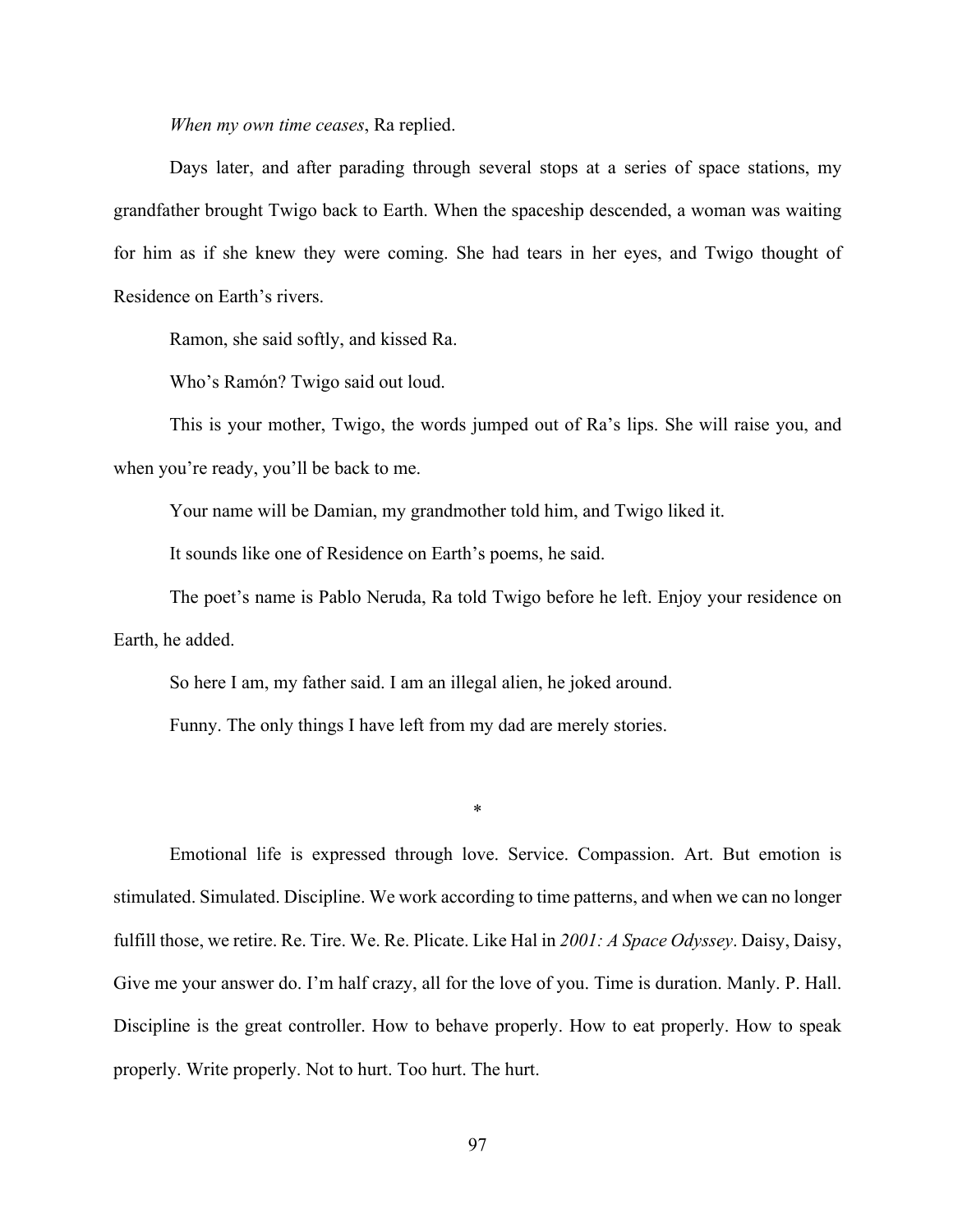As a child, wondered about life in the stars. The order of that heavenly geometry. The fabric of sighs. My father once beat my mother, and I felt a broken rib. Forgetting was to heal.

I erase myself. Again.

I can't be perfect. Light bends.

\*

Beside the smell of onions, I smell the antiseptic air. Hygienic and crisp. A wall of monitors and computers and stainless steel tools, much like a dentist's, rest upon a tray table. A surgical procedure or something is about to happen here, I fear. What the hell are you doing to me?, I ask. A kidney? Is that what you want, huh? That's what you do, right? You're kidney traffickers, but I hadn't thought about it, to tell you the truth, Taíno says. Right, Moreno? What do you think? Is that a good idea? Excellent idea, I'd say, Moreno joins in.

And it's clear.

Truth is a worn-out word.

Memory traffickers, they call themselves. This country? It lacks a memory. People forget, Taíno says. Monumental opportunity, besides the Alzheimer's epidemic that seems to obliterate people's sense of the past, Kidney says. If it continuous, it's analog; but if it's granular, it's digital. Repeated patterns. Sex once was power. Now it's memory, Kidney says. On a once upon a time in 2018, smart phone technology got smarter, they will say in the future. Get the chips in. A phone call is a thought. For those who were all for it, that is. Under. Ground. It's all gain. The capitalism of the will. We are all translatable in numbers, Kidney says. We are information. Atoms. Molecules. Cells. Where'd you wanna go? *Ahora hay luz del universo*. What thoughts I have of you tonight, Walt Whitman. Energy and matter perform as manifestations of coded reality. This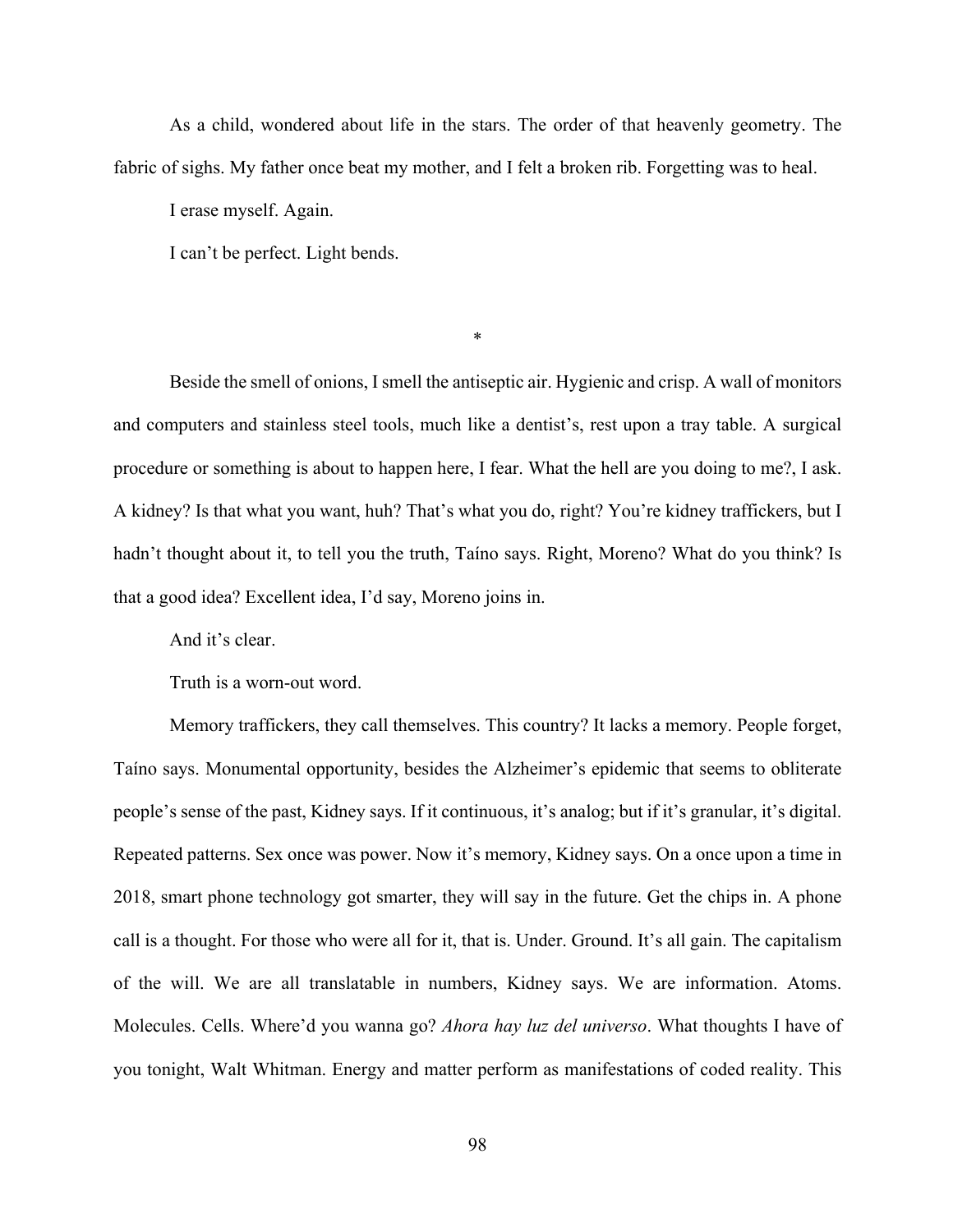dude is so high, I think as I fix my eyes on a mustard stain dripping down his shirt. He wipes it off with his index finger. Points at me. Language is code. Memory is language. Memory is code. He licks his finger. I have a headache.

The room has minimal decoration. I see crystalline pyramids over a coffee table. Science magazines. Tablets. The walls are aqua blue and marine green. I'm still in the tropics, I see. By the window, I see a pelican fly. Definitely. I'm still in Puerto Rico.

Is this happening. Is. This. Happening.

The muttering retreats. It leads you to an overwhelming question: What the fuck is going on in here?

Do I dare?

I try to loosen myself from the aluminum straps. If I pull too much, I might slice my wrists, Kidney tells me. It's useless. Chillax, he advises. I'm beat, I say. Your memories are currency, buddy, Kidney says. It won't matter how much you zoom in, because it holds no significance. There are no illusions. No ideas but in things.

Colorless ideas sleep furiously.

Silence.

Whatever, Kidney says. You can call me the Kid. But zooming further will have no meaning.

What's that supposed to mean?

It means that in memory, time and space ceases to exist. Time is not linear. And yet, the irony: we gotta rush. Can we leave the small talk for after the procedure?

Small talk?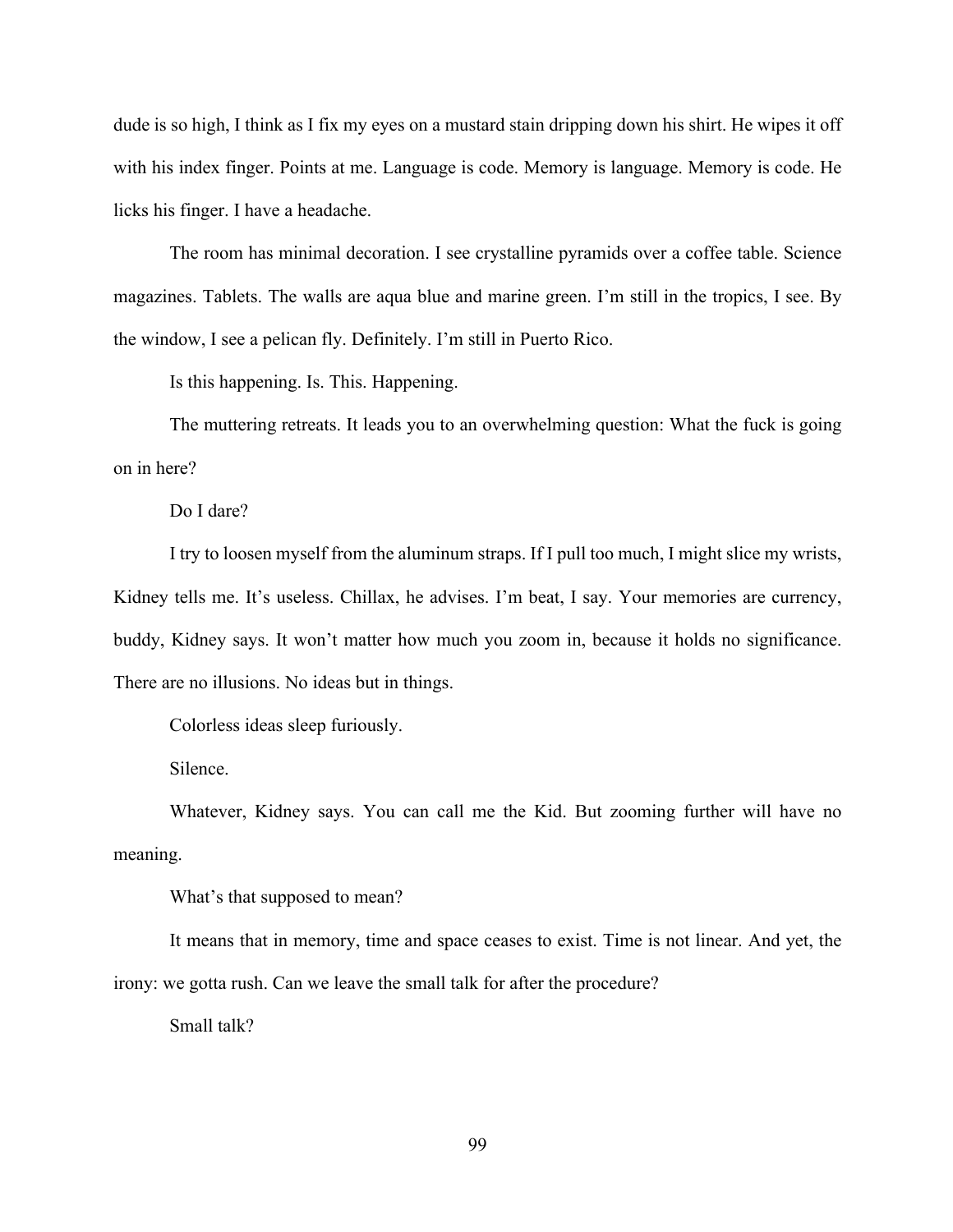Yeah, he's a nerd, Taíno tells me. But to answer your question, no. We don't need your filthy kidney. Who do you think we are? Butchers?

Yeah, we're not butchers, Moreno says.

We'll shoot a nano-bot into your blood stream, Kidney the Kid says. We'll only copy your memories.

For what? I have no memory. No family, no country, no identity. I might as well not exist.

Can I punch him?, Moreno asks.

Not now, brother, Taíno replies.

I feel a cold sting sprawling up my veins. Expanding. Intensifying slow.

The morphine will settle in, Kidney says. It'll help you relax. And it will inhibit those thoughts you might not want to release. Don't worry. They'll be good for somebody. Right, Taíno?

Damn right, he says. People pay for any kind of shit just as long they have something it's not theirs to remember.

I'm confused, I say.

It's the morphine, the Kid smiles.

Morphine. Morph. Morpheus. I feel a fat sleep rolling in my eyelids. I trip on my own hand, attached to an intravenous line insertion. A winged infusion set. When did this happened?

We just want your memories, dude. Kidney sends the bots, they contact your brain or whatever happens there, and they replicate your memories.

That's absurd, I say. I think I say it. Maybe I did say it. My tongue heavy like walrus gumboot. Peel off the napkin. I terrify. I hear Kidney telling me about a rush. A good rush. You'll get the hang of it.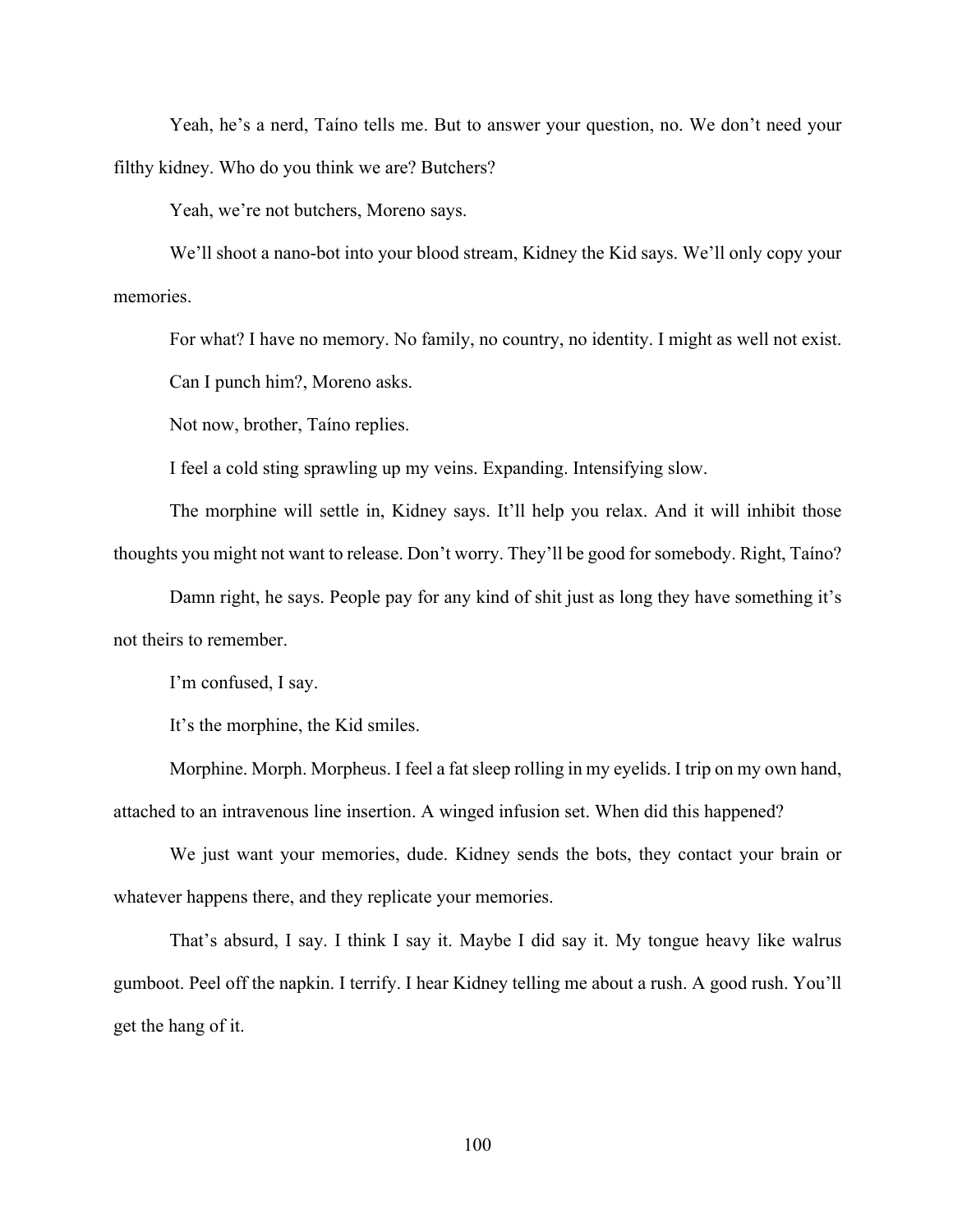I feel a rush of good feelings and happiness. I smile. The world is slowing down. Like in a thick dream.

Shooting the bots now, Kidney says. He one mojo filter. The edge serrate.

And you won't feel a thing, he says. I promise. It won't hurt. It doesn't have any side effects. Well, maybe that. I'm not sure. Maybe you'll experience temporary memory loss or something. I don't know. Everyone reacts differently. We are machines in the sense that our desire is inextricably bound up with machines, and machines must be connected to non-technical processes of desire to truly function.

He got to be a joker. I try to make sense. I lose myself.

I rock shut like a seashell.

Deliberate.

Fascinate.

Deviate.

Reinstate.

## **SINGULARITY III**

Love can only be experienced. Yes, I know what you might be thinking, dear; do I love you? Of course. Nobody taught me that. You can't program love; you just must learn it. Like poetry. Is love codifiable? Maybe. Maybe, the memory of love itself. Like the love I had once for your mother, or the love I once felt for my grandmother. I remember the love, yes, indeed, but I can't reload it. Temporal abstracts can be saved and stored and computed, but not felt. Love can't be anticipated as a series of numbers. There's no geometry capable of casing in passion and feelings for a significant other, whether a sibling, a pet, or a lover. Love is a language: it can only evoke what is inevitably lost. A residue of uncertainty that is the only certainty. Love, like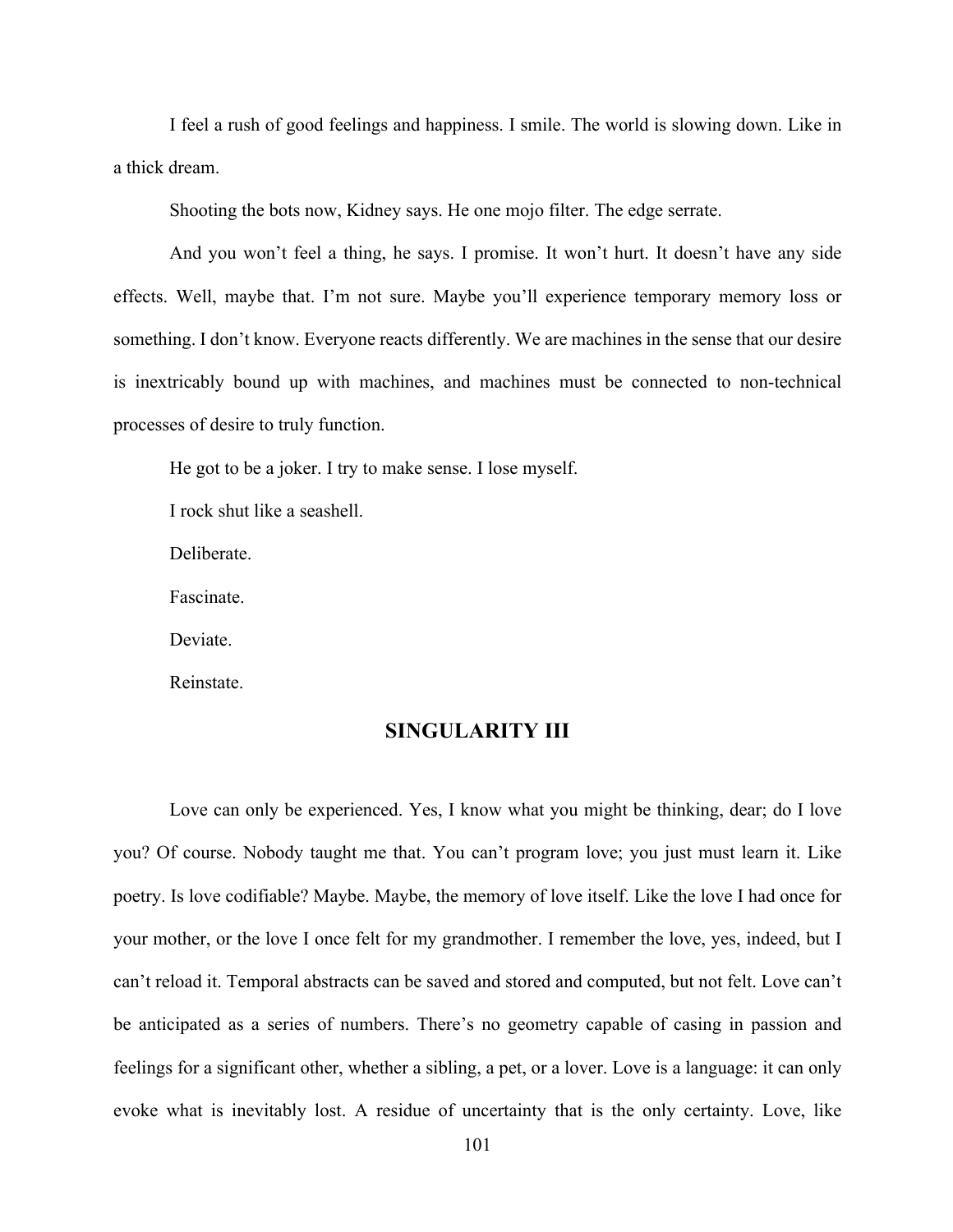memories, thrive on time. Love is prepositional: it conveys relations of time and place, the now and forever, or never. And yet love is not a linguistic instance and, as such, it cannot be produced artificially. Like my voice now. Love can't be a cognitive sequence, but I'm here to love you. What I assume you shall assume.

As every day is followed by a night, so every night is followed by a day. Immortality is cyclic but not fixed. I'm able to combine brain power— knowledge, skills, and personality quirks that make me human—with this computer power to think, reason, communicate, and create. I'm not selfless. Or selfish. I'm an entity in a machine. Does that make me inhuman? Posthuman? Infrahuman? The blood that used to run through my body now pumps from your heart into your veins. You listen to me but I don't have a mouth. You see me but I long ceased to exist. I once held fear in a handful of dust. Dust. Speckles. Particles. All my dreams pass before my eyes so curiously. The wind crosses the brown land, unheard. From Earth I came, but I am not an earth nor an adjunct of an earth: I am the mate and companion of people, all just as immortal and fathomless as myself. A Whitman poem. That's right. Poetry, like life, can only be learned. Do you guess I have some intricate purpose? Right now, I know everything and nothing. In any case, I still don't know you. The ineffable. The potentiality. The end of race and differences also meant the end of nationalities and frontiers in a time when the dwindling politics in the United States restrained liberties and unities. A calamity. A good thing it was that science consistently corrects our overly inflated view of our own significance. Insignificance. The future can be predicted. As part machine, I might not have the capacity to develop emotions, but, yes, I keep memories of those emotions. Utopias can only be utopias.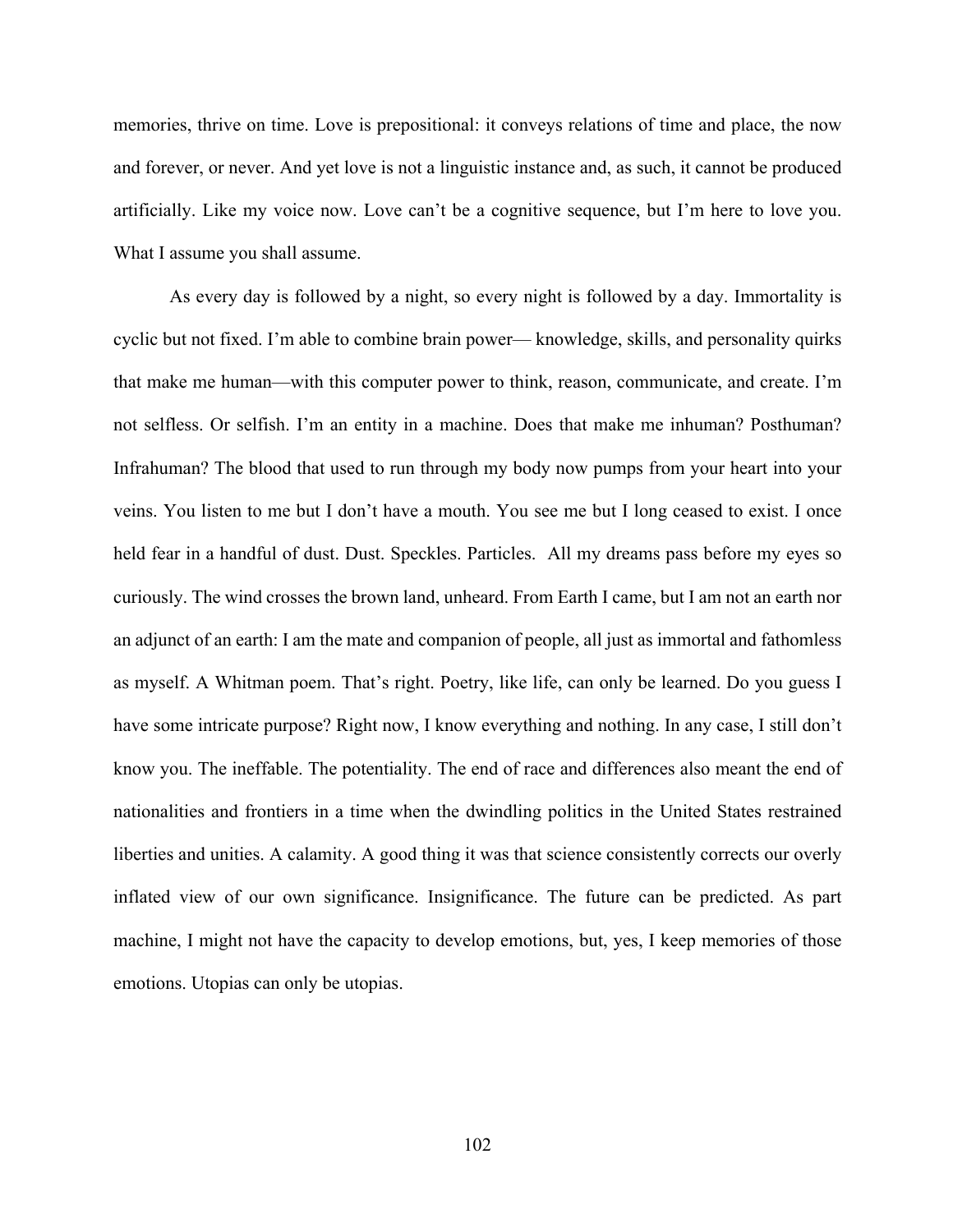What am I, you ask? Where is my body? Where is the pigmentation of my skin? What use is race? What have DNA and the tyranny of genomes come to? If size is only development, I am made of multitudes. Was that the plan? Memories walk in the tenderness of the night.

And so, I come to you. I exist as I am and that's enough.

I glitch.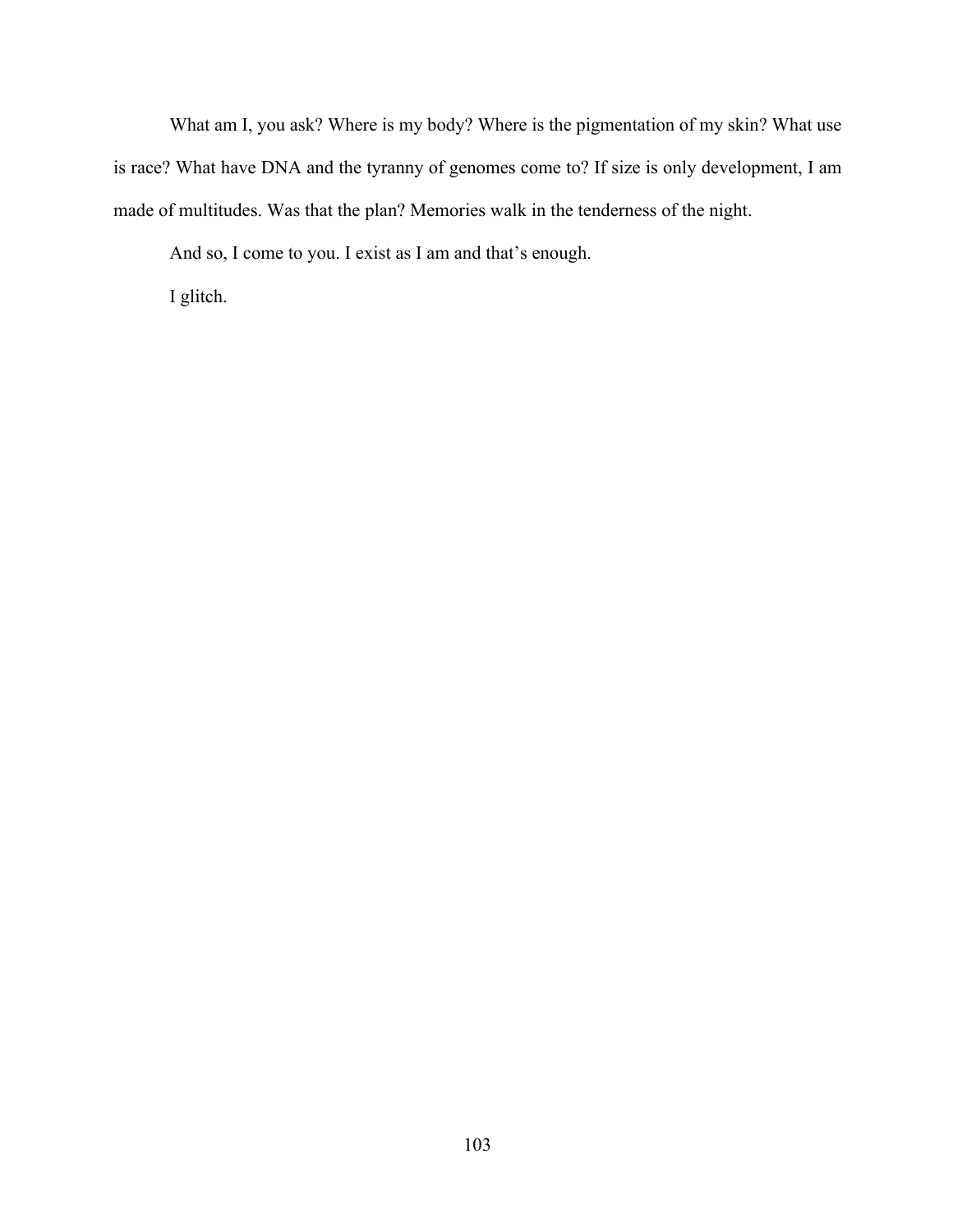## **Glitch**

My head is an egg. It's cracking. Whatever's in there, it hurts. Pain looms the way green mold covers a lemon. All those poems I wished I had written. Will they sing to me? It's a vacuum. Sucked in a dream, I am boneless desert. Am I the butterfly? If I flap my wings, will the past twirl into catastrophe? Will I wake up anytime now? How do I know of sleep? Space abides consciousness.

*Wepa, lindo*, a short man with a guayabera tells me. Don't you remember me? I'm Taíno. We're brothers.

I look at him and, how can I possibly be his brother? What do I look like? I have fresh memories of nothing. I look at the two men behind him. Again, a dreamlike quality possesses me.

Who are they?

They? Oh, the tall black guy is Moreno. The ugly pale one is Kidney.

Hi, Kidney says. Welcome back.

Back? Where have I been?

Nowhere and everywhere, buddy, Taíno says, his smile like a canoe sailing a brown sea. Who are you again?

We are you and you are us and we are all together, Kidney says.

Oh.

You hit yourself in the head, Moreno says.

Really?

No. I'm just fucking with you.

*Anda*, Moreno, Taíno says. The man's confused! *Qué pasa*?

*Pichea*.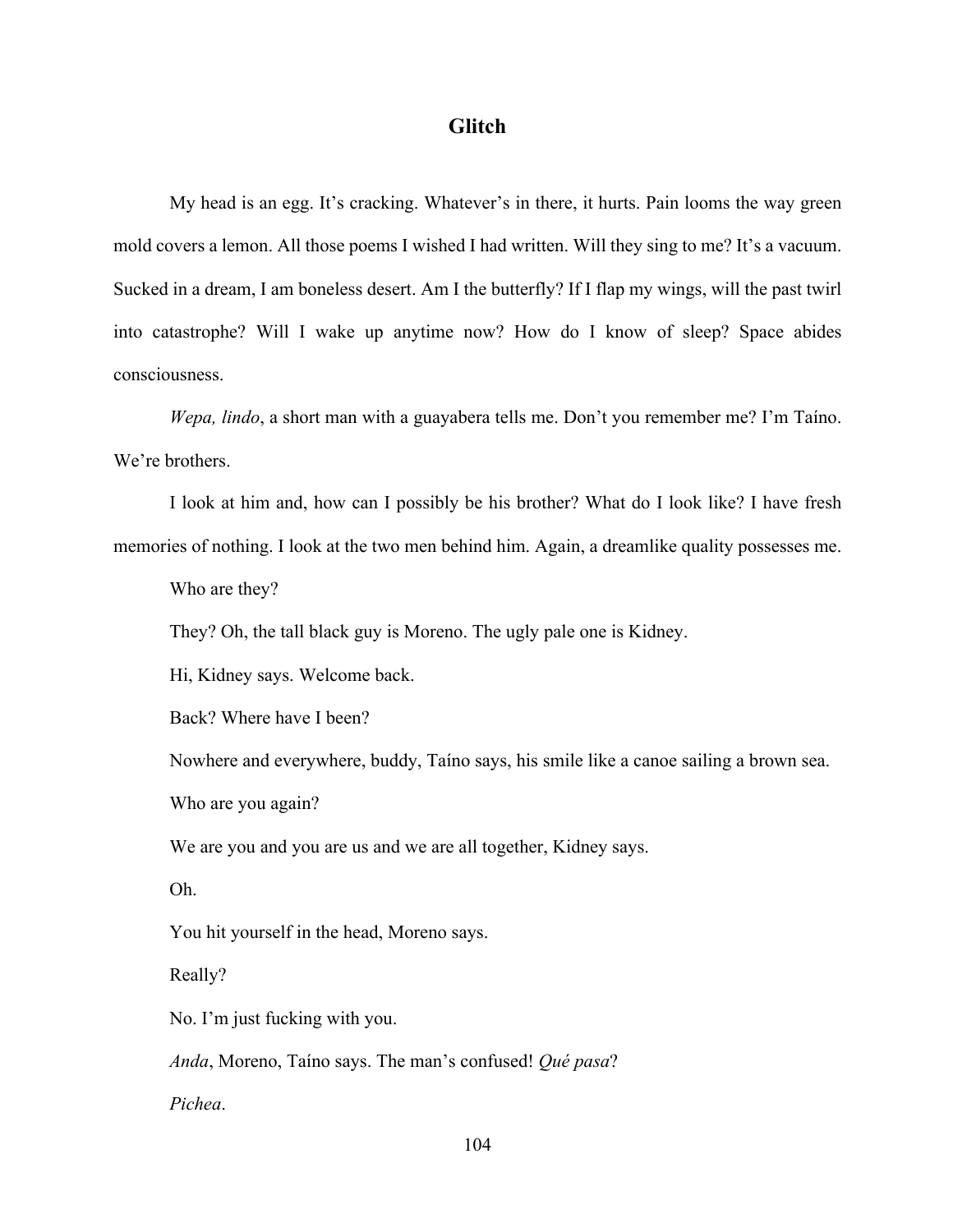Kidney laughs. This is awesome, he says. My first hacked brain, with nanobots and all. When do I get my money?

I'll talk to Dirty Dan later. No worries, Taíno replies. In the meantime, get him back to sleep.

I don't want to sleep, I say. I must call my grandma.

Your what?, Taíno turns to Kidney. You fucked up? What is he talking about, *coño*?

His grandma, Moreno says.

I know, *cabrón*! But, ain't he supposed to be another person?

Damn cheap Korean technology, Kidney says. It's a glitch.

Where you get the damn nanobot?

The Dark Web.

Dark Web? Fucking capitalism! You've been had.

What did you expect? Amazon?, Kidney talks back. Relax. I'll shut him down and reboot. I have a headache, who cares.

Fuck you!, Moreno says, and then points his finger at Kidney. You, *españolito*, shut him down.

I have a headache. A glitch. And a clatter and a chatter from within.

I have wandered like a child strayed at a shopping wall for most of my life. I never got to play catch with my father. If you build it, it won't come. Somebody lied. We did watch a movie or two together. No Clint Eastwood or Charles Bronson flicks. But I remember *ET*. *Close Encounters*. On VHS*. Cocoon*. OMG. I'm not sure about *Cocoon*. But even way back then, they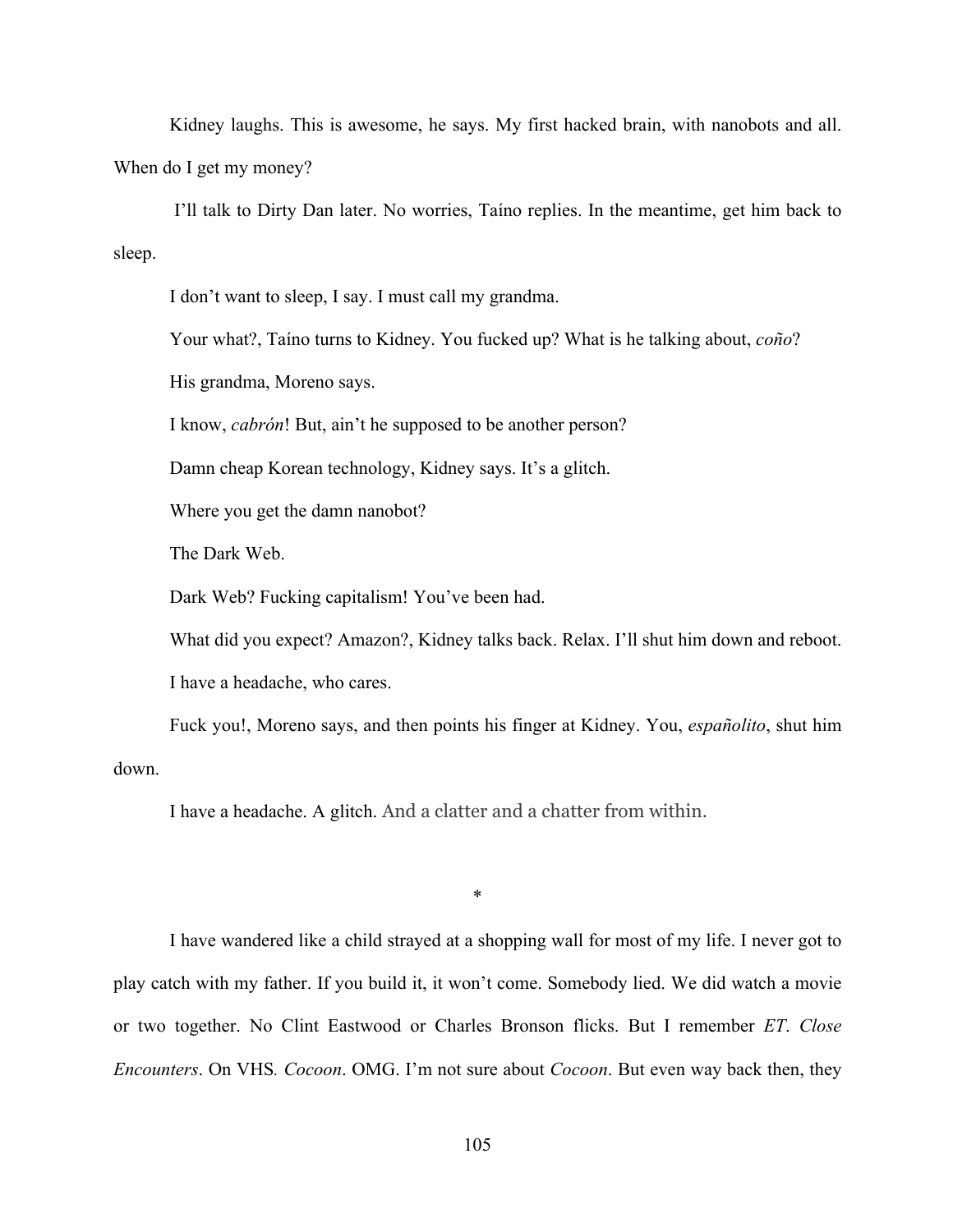were illegal copies of a copy of a copy. Anything Sci Fi made it to dad's VCR. Analog and electromagnetic. *Denso. Unido. Sentado en el fondo*. Like, it could be possible. A new dimension. A dimension of sound. Sight. Mind. Anything alien. The familiar. What he was. Self-destructive monolith of fog. Sitting on a lotus, I pretended to catch flies. I let my face grow long. Grandma Fiurenza, old and tired, waited for his return. Waited for the flowers, chocolates. What the heck. Just his smile would've filled the room. Stars pour out of grandma's chest. Her heart would become a fertile land where hope was a thing with feathers. Flying through the door. Bluebird. You'll know what love can do. But she never did. Never did.

We waited for Dad. For so long. The promise of his return. The myth of his voice plowing the clouds and stirring the air like a thousand bugles blowing pity. We waited till the darkness swallowed the house. We took what we found. We wanted no more. The waiting. It's the hardest part. We waited through days and nights. Endured the weather. We waited through the seasons. We missed him. Dad, where did you go? How's the new girlfriend doing? Did you know that mom almost tried to kill herself? What are you drinking now, Dad? You, man of wonderful vigor. Calmness. Beautiful stranger. The house merely swelled with loneliness. So full of you. He will return, my grandmother used to say. He will return, my mother used to say before she started digging holes in the backyard where she screamed your name until she forgot it. Then she forgot about grandma. And me. And all. The air. She planted hope. Wounded. She wanted out. She wanted to be free. Her lips of petals throbbing against the Earth. Blood moon. Arid womb. Tomb. The thunder spoke. Varoom. The dogs came at night and unearthed them bones. Them words. The hurt. Until it was no more. Perfected. Her dead body alive with failure. Pale serpent of thorns. Pain like stale bread in a Martin Espada poem. We ate.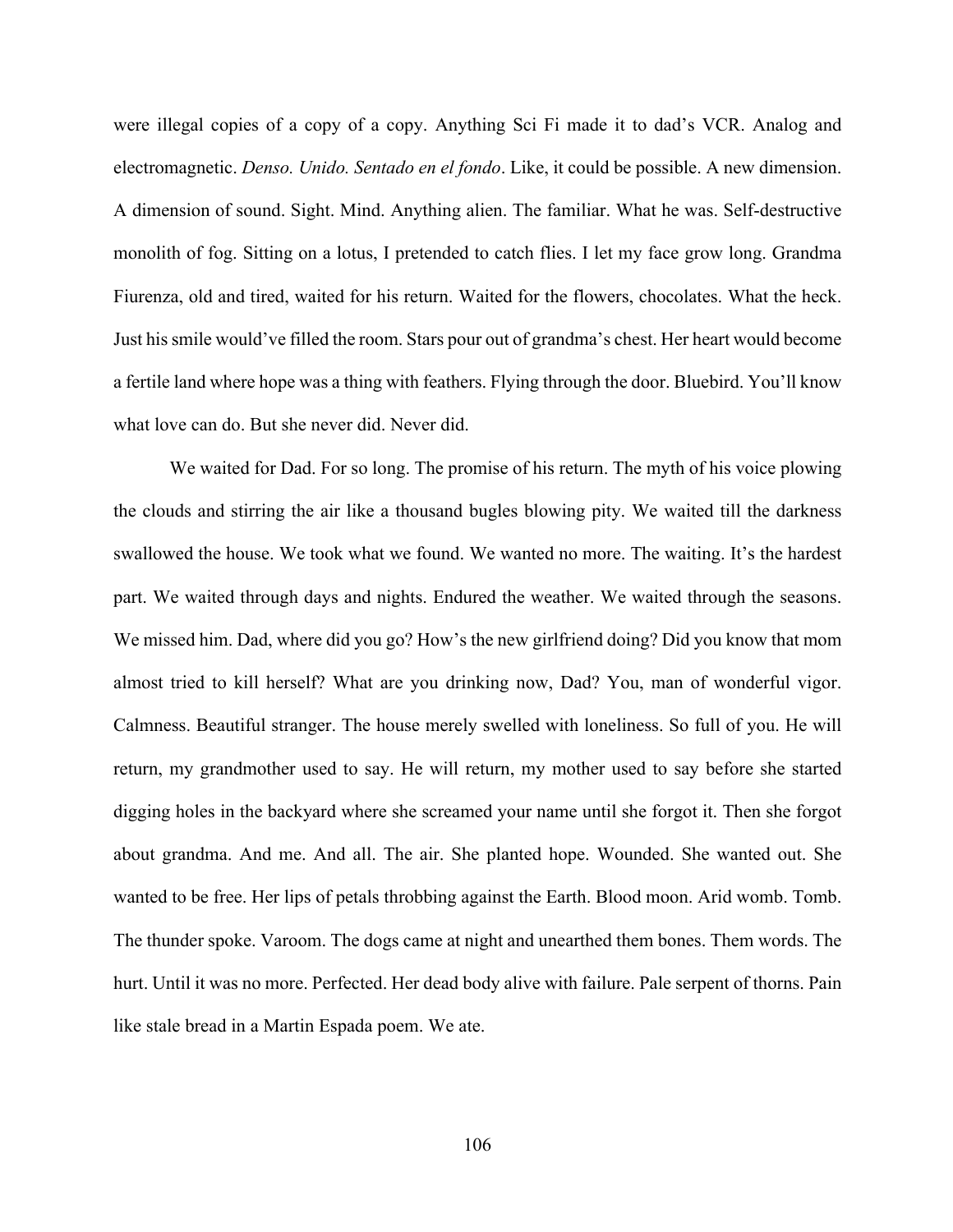Again, today the rain grays the graying stones. Mei Ling takes me upstairs, where silence sits in the middle of the house. The light drips down like honey. Mei Ling leads the way. Come, she says as she opens the door for me. The house smells of incense and candles. Smells like Obeah. Full of a substance of common color. Silent. Like an old mother. Like shade of church or resting of bones.

I go full of those waters arranged deep. Prepared, sleeping in sad attention. It's cold.

I imagine Grandma Fiurenza carving the *queso de bola* in the kitchen table. Spoon in hand. Scooping out. Scooping out. Into a bowl, she must be unloading the flesh of the ball of Dutch cheese. Scooping out. She might reuse it later to make cheese balls. Or to stuff the *arancini*. Carving. Carving. Scooping. Like she's got five names. Atabey. Yermao. Guacar. Apito. Zuimaco. She carves a cave. Rivers flow from her hands. My father's bones must be inside. My father's bones turned into fish. Scooping out. The flesh. The pulp. What. Ever. Thirty minutes in the oven inside a glass bowl. Stuffed with ground meat. Stewed. Generous with cilantro, garlic, peppers, onions, paprika, and olive oil. *Sofrito*. Thirty minutes and the cheese melts in the bowl. It will look like a pie and Grandma Fiurenza will offer me a big slice of stuffed cheese. Like when she lived with me. Abuela Fiurenza, goddess of waters and medicines and memorable food. She must be waiting.

Where is grandmother Fiurenza?, I ask Mei Ling.

In the living room, inside a glass box, she replies.

From a window, the patina of the buildings burns low. Suffused fire. The gray sky looks like the belly of a whale.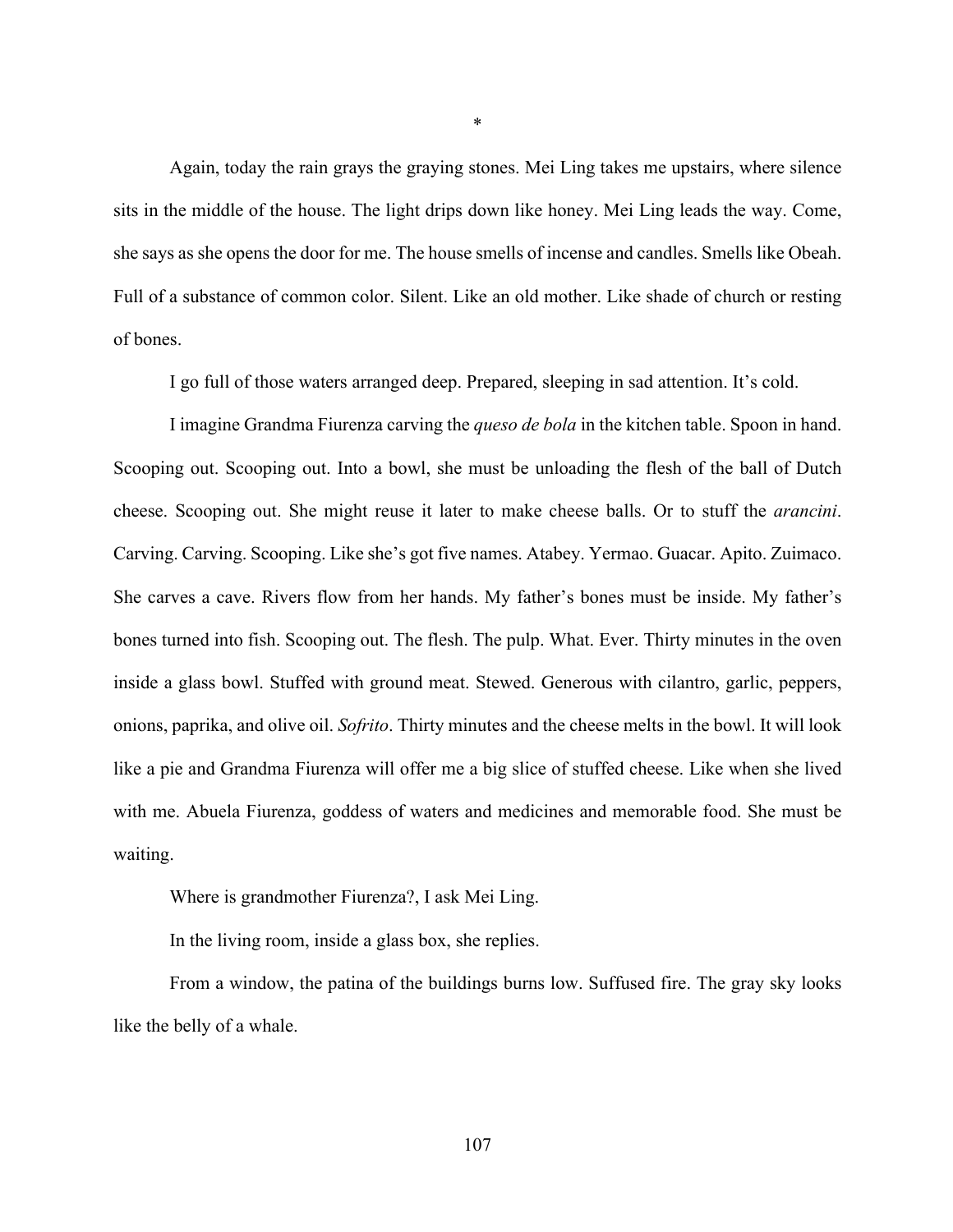Manageable matter. The carrier is malleable. Consciousness can be coded. Domo Arrigato, Mr. Robotto. And, no, this is not Kansas anymore, Toto. Cognitive patters widespread over the vast universe of information. I once thought it was meat for comics. Graphic Shangri-Las. Absence. White tremor of void. Paralysis. That is not what I meant. That is not what I meant at all. My unhappiness with time and space. Child of scorn. Miniver Cheevy born too late. Encapsulated interlude to force the moment to its crisis. Passive voice was made for me. Un-envisioned center. Scattered body. I am the egg man. Indeed: the mermaids will not sing for me. Goo-goo ga yoo.

Call me cyborg. Call me whatever. I am, indeed, an invisible man. Liquid data pourable onto many/ any containers. I'm not a revolution. I'm not a technology. I'm a change of paradigm. Lost vessel in a windless sea. The albatross. The albatross. The very deep did rot. Change. Ideology. Fairy tales uncovered. Simulation is the going of an inland soul to sea. Oh, say. Can't you see. I wanted to be rain. Instead, I got tera-bytten. The shutting of the eye. Sleep. The station grand.

I pull my pieces together. Dropping bombs in cups of coffee. The Chainsmokers. I'm metaphysics unwanted son. I'm nihilism's collapsed lung. Somewhere, somebody should have written "Memories… do not play."

I loved my father for what he was not and did not hate him for what he was. My father, a forlorn country. Somber. Dark. Heavy stone. Possibility like unquenchable thirst. Sunlight on a dry hole. The dead land. The cactus land. It was that time when poetry came to me. The ocean knows. The ocean knows, because I drowned my eyes in it so many times. It knows my voice. The

\*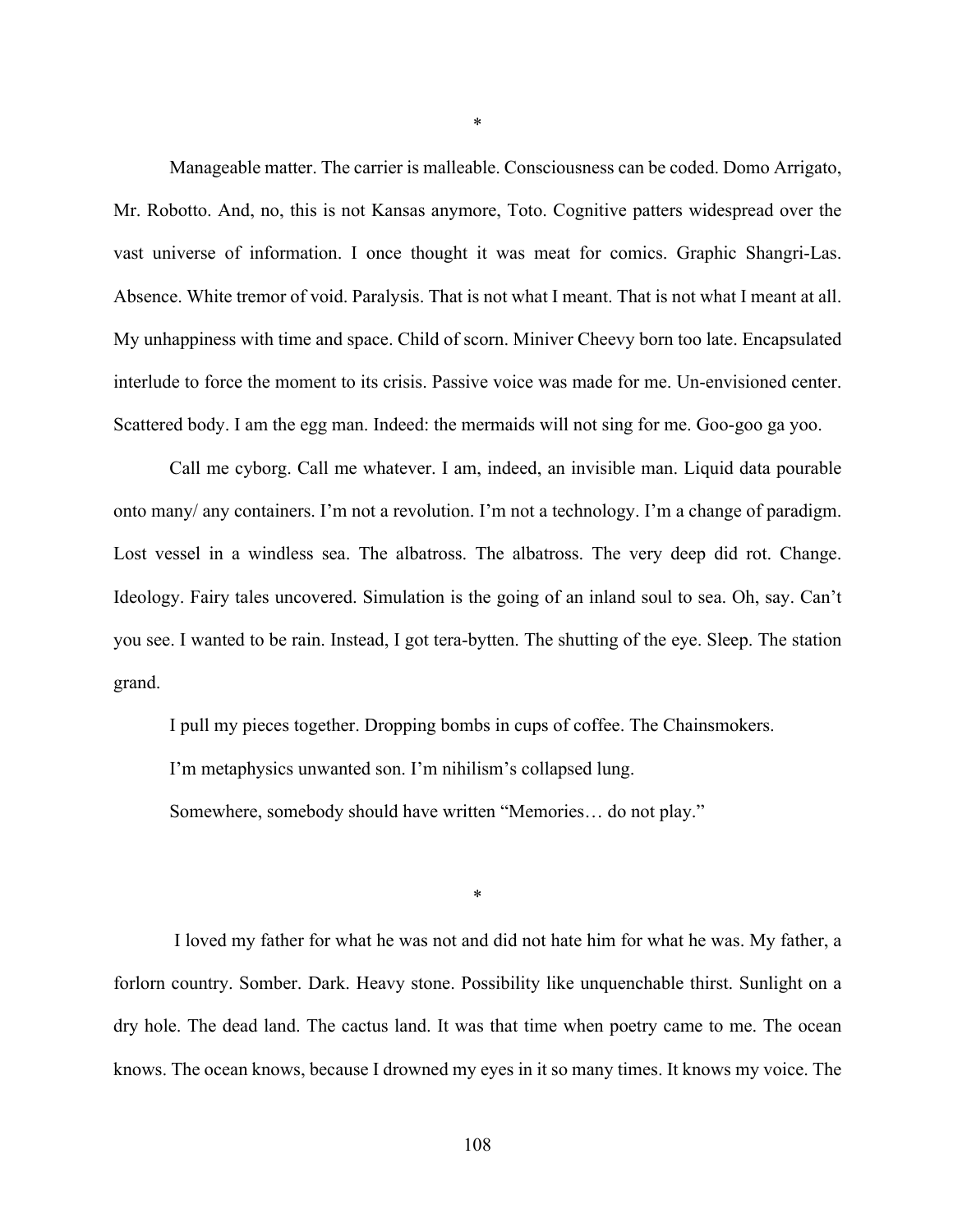mermaids. I don't think they will sing for me. Isolation is the fate of islands.

I once proposed myself that if I ever saw dad again, I wouldn't spit on his face. I wouldn't reproach the abandonment. I wouldn't kill him. Daddy. You bastard. I'm not through. The hurt appears like a morning star, and all I can think of is to have a drink with my father.

He needs to see you, Mei Ling told me. You need to see him. Go to him.

My father, the stranger, had been hospitalized.

I would have to sneak in a pint of whiskey to his room.

## \*

A field of stars widens above us as we drive down the hill. The sound of the Cabriolet's wheels, pushing against the deserted road. Mantras sown on the road. The woods shadow-play alongside as the thin crisp air rubs our faces. My eyes are tired and irritated, and I must make a great effort to keep them open. I look at Mei Ling and she (almost) glows in the dark. She can't drive. She doesn't even have a driver's license. I distract myself listening to some pulsing electronic beat. Thunder bass. Fat drums. I don't. Get it. Deep cobalt shades seem to emerge from the darkness of the hills as the asphalt tongue rolls out into the valley. A sickle moon hangs low.

The order of light is color. *Profesión esperanza*. But what have I become, my sweetest friend?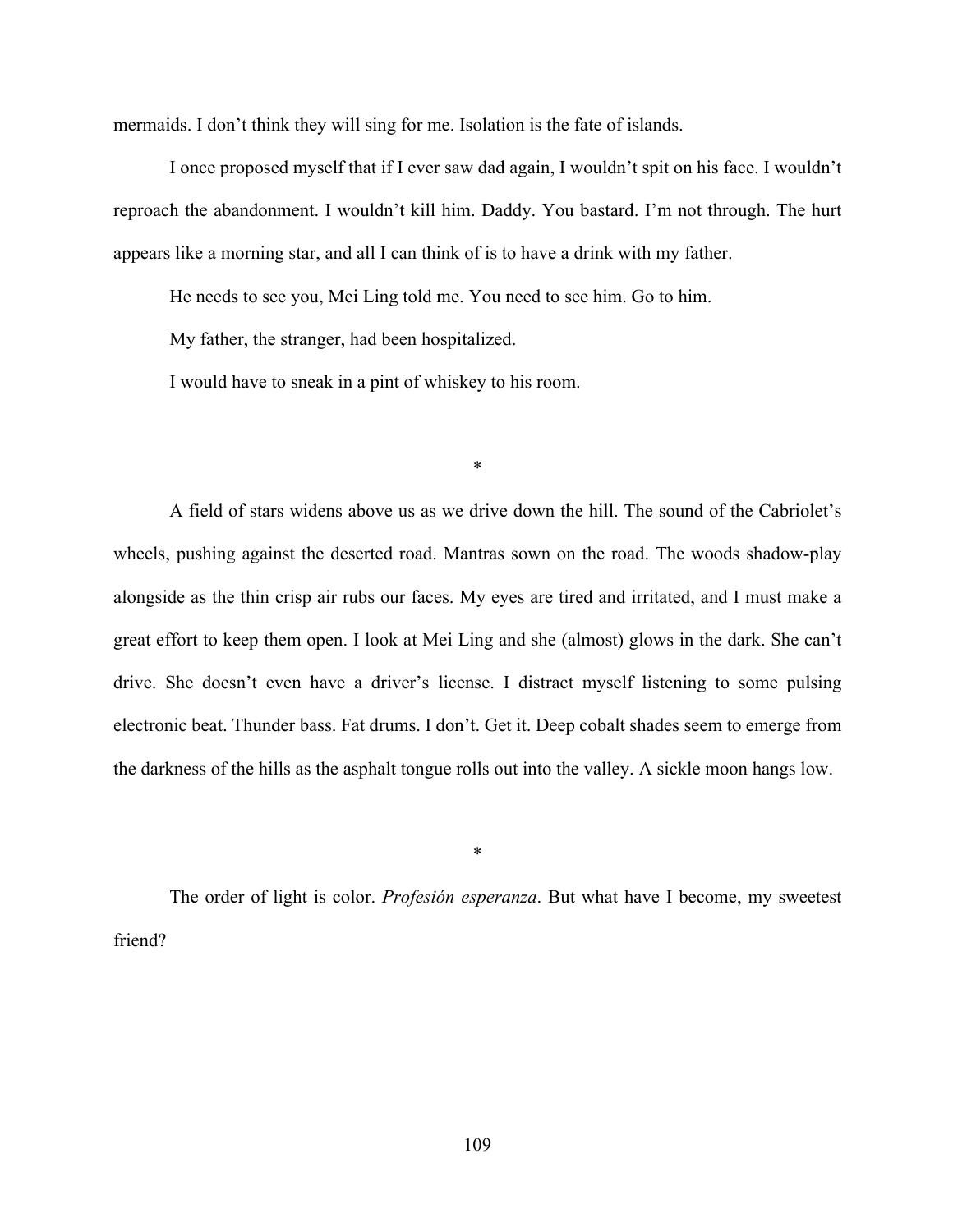And, indeed, there will be time. The animal spirit, which dwells in the high chamber to which all the spirits of sensation carry their perceptions, marvel at her mouth when she speaks to me. My mother told me so much about her. Oblivia is wonderful, Alejandro. Who's Alejandro, mom? You, trickster. Coyote. She says. I've been trying to make sense of the senselessness. Memories desert my mother, and I'm helpless. I'm nothing. Not an image. Not a sound. A thing. A referent. Hollow and sordid. I vanish in front of her eyes and yield into non-existence. It pains me to know she doesn't recognize me that often. Only momentary sparks of reason illuminate our conversations. She will go on breathing until her heart and lungs and brain stop. No past. Only present.

Oblivia looks after my mother and collects words that she puts in a tote bag. I keep them for you, Oblivia says. I must be delusional, but I don't mind. When I listen to Oblivia, I find a bridge. *Vide cor meum*. I'm fascinated with the way Oblivia's lips move, as if they formulated the world. The universe. I will wade out till my thighs are burning flowers. Flesh and mystery dissipate the yellow smoke that slides along my heart. There will be time, there will be time. Her eyes wane down on me as dark sunsets. Her face is a city. And so much more.

She calls me and reproaches my lack of manners. You haven't called, you haven't called. You can't hope. You confuse poetry with cabbage. And that's what you get. But that's not what I meant! That's not what I meant at all, I apologize. Thank you for not keeping me in my proper place. To love is to occupy. To weigh. Measure. You have broken a thing of beauty.

I become possessed by a flame that makes me miserable. Time as a joke. Sure you might as well be in bed with what whore, Oblivia says. You can't love. You're not ready to love. You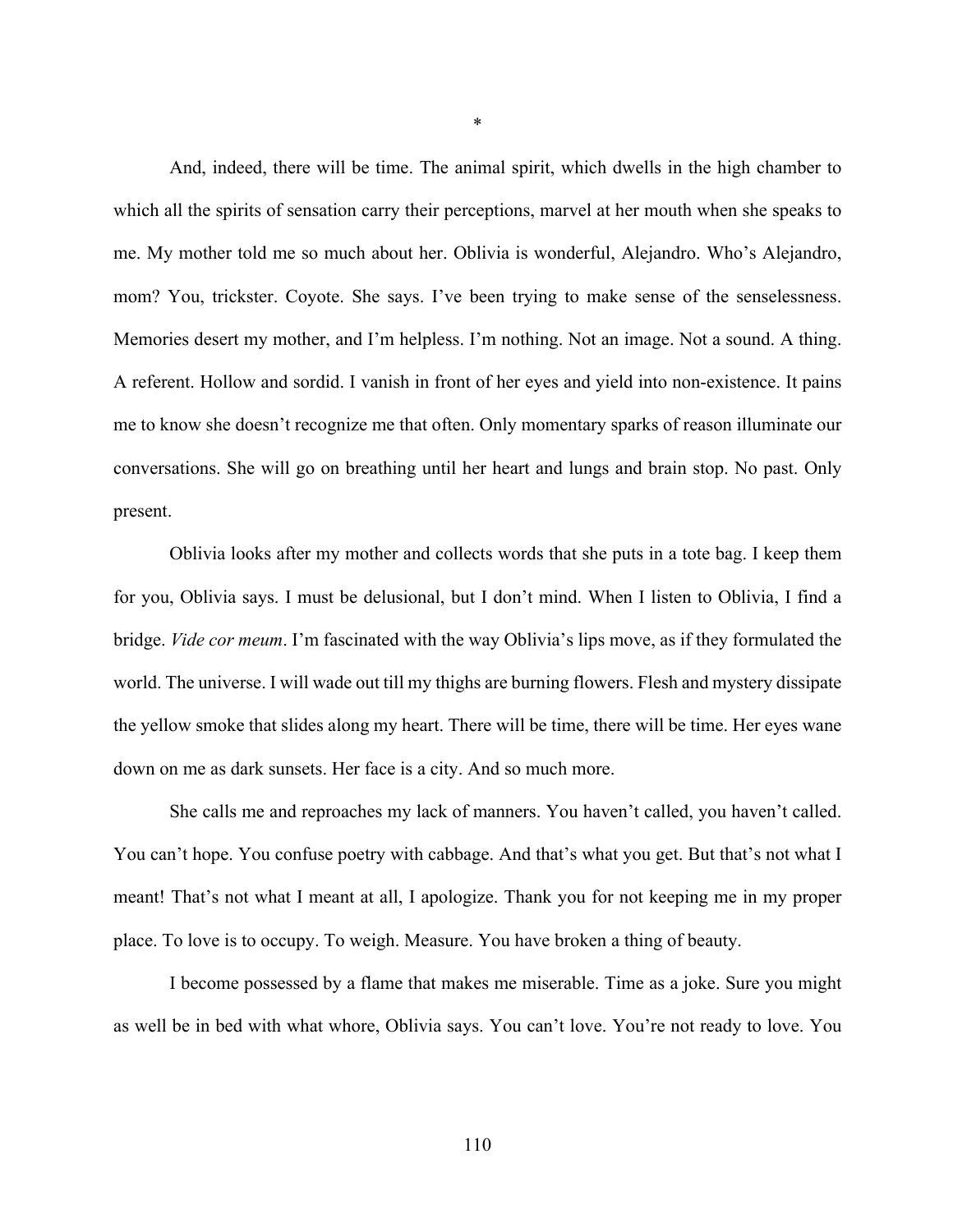don't deserve love. You, so hard, and at the same time, so soft. I touch you, and my fingers run through you.

I should've been a pair of ragged claws.

*El amor es corto y el olvido, largo.*

I crave your mouth, your voice, your hair, Oblivia. Silent and starving, I prowl through the streets smelling your traces and I. Can't. Find. You.

You had me once, she says. Now you have me in anyone.

The moon lives in the linings of your skin, Oblivia. I need everything.

And, yet, now you are left with nothing, she hangs up the phone. Wreak havoc.

\*

In the distance, I notice a roadside diner flanked by a lagoon. It looks out of place, old and forgotten. It must have been glorious at some point in time. The wood hasn't been painted in years. A sign outside sells steaks and eggs.

Is this the place?, I ask Mei Ling.

She nods.

I park the car next to lamppost that spreads its feeble light like a dying star. I look around and admire the minimalistic barrenness. Like in a Hopper painting. Gabled fading-brown roof. Red stains splashed all over. Faded.

Those stains? This must've been the rain of birds your grandmother talked so much about. Rain of birds.

Yes. Fiurenza told me that, one day, birds started falling out of the sky. For no reason at all.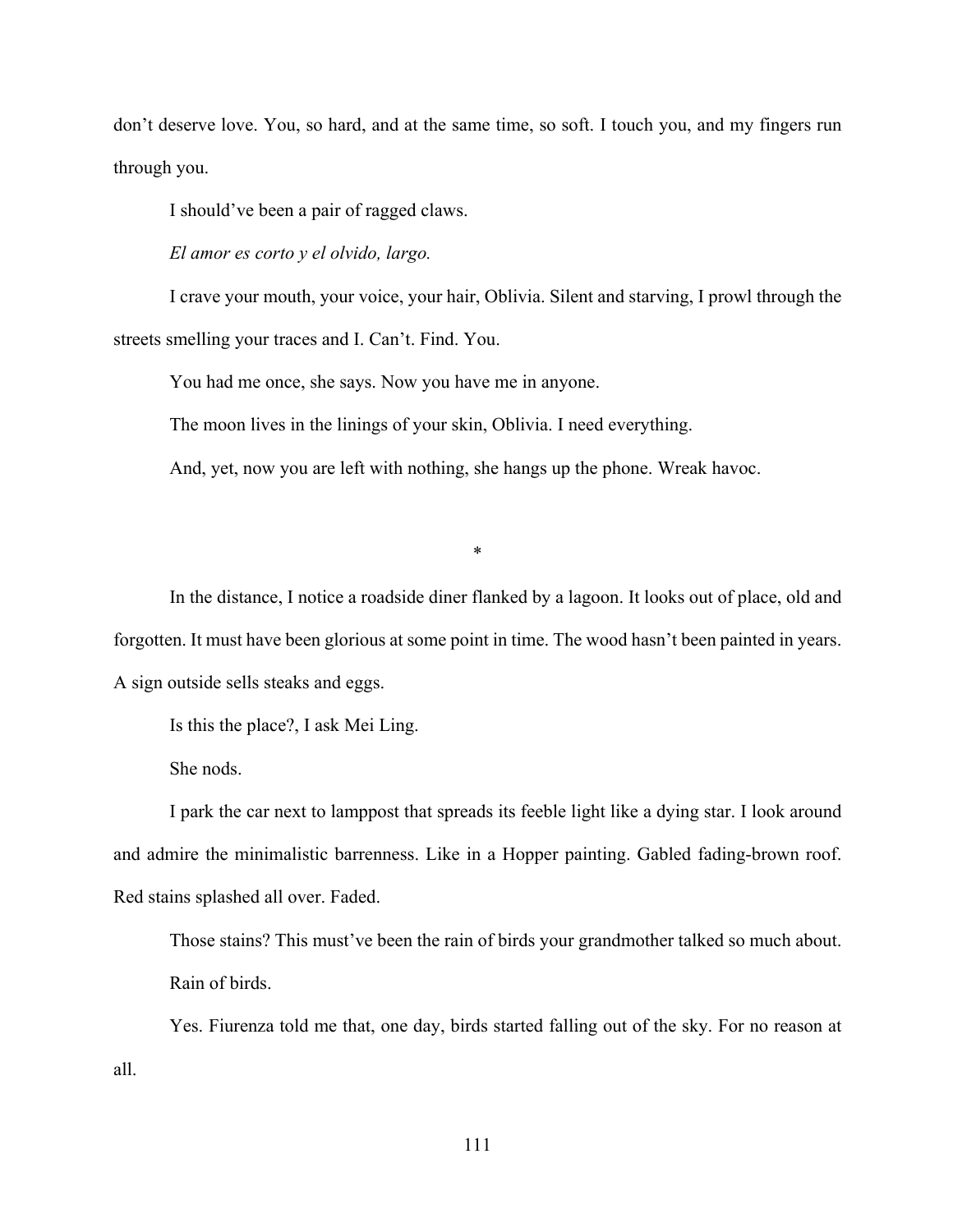Weird.

Isn't it? Some smashed against the roof and look; their blood is still there. Waiting. Waiting for what?

I don't know.

Grandma was the best storyteller ever, I think. Surely. She was pulling Mei Ling's legs.

Shasta daisies planted in flowerpots are the sole embellishment of the place. Apparently, they look well taken care of, according to Mei Ling, who picked up her flower skills after her Chinese mother and her jovial presence after her Mexican American father. She claims. I have no reason to doubt.

You need more than a green thumb to have pot-grown *margaritas* this beautiful, she notices.

The only *margaritas* I care about are made with tequila, I say, as I get out of the car.

The lagoon extends like a mirror, and it might seem that the stars are drowning, but it's just a bioluminescent effect. The water is alive with light.

What do we do now?, I ask Mei Ling.

Like the blood stains on the roof, we just wait. Just you wait.

\*

Featherless and high. A champagne supernova. Faster than a cannonball. Oasis. Someday you will find me. Drowsy numbness pains. I have been in love with easeful Death. Like a riddle in the eye of a hurricane. Quiet. This portion of ripple. This that covers us; this that chokes us. This, the only roof we could afford while we dream of fire. Wrestling with life. Telling. Listening.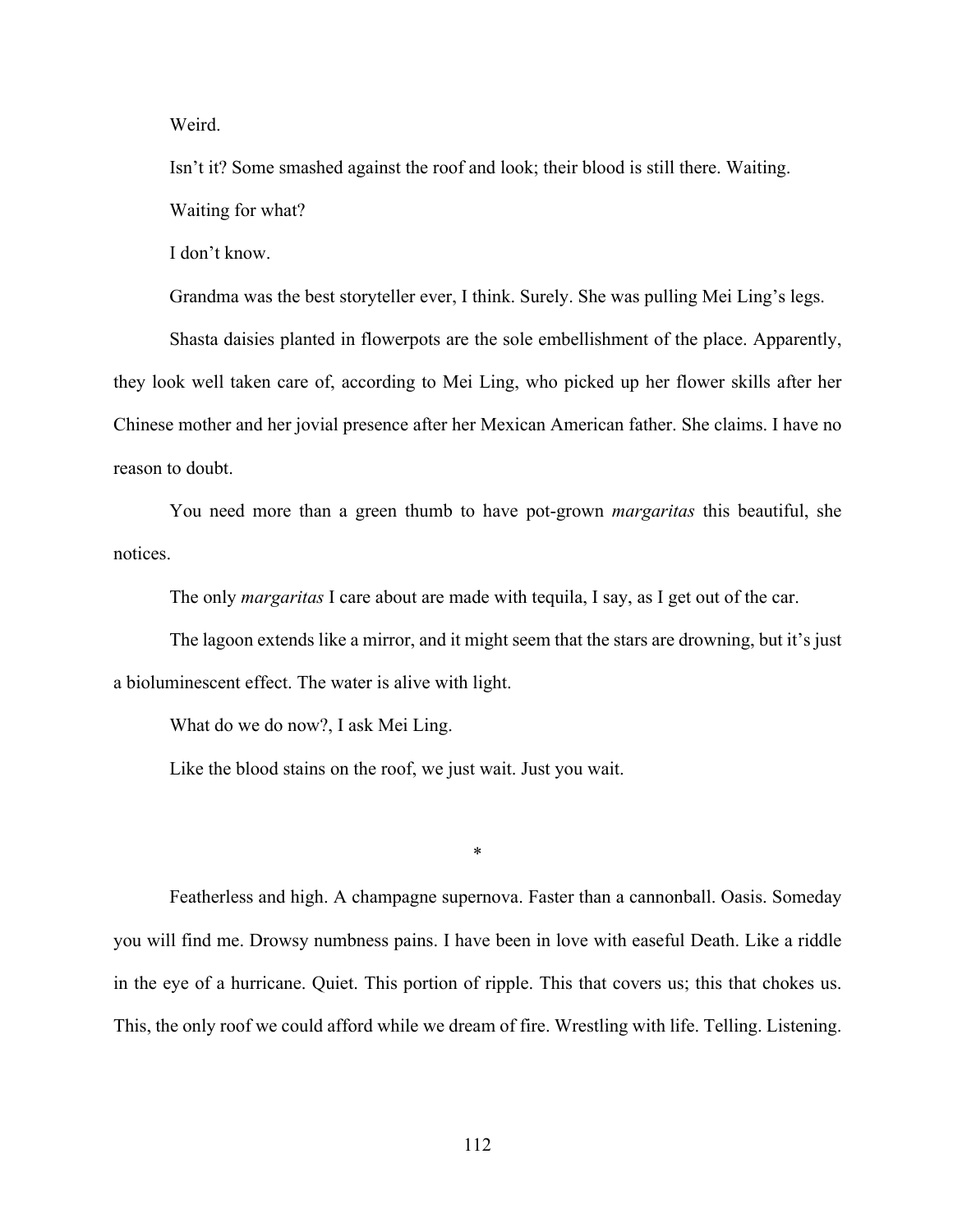Connecting. The dream songs are real. Just watch where you spit. Multitudes will always howl for their savior.

\*

I look at Oblivia distractedly. A twelve-foot neon woman in San Juan. Miami? New York? I digress. Once a year, my mother writes her bitterness into a message, and inserts it into a melon. I call it Melon Collie. Can you replicate sadness? Why would anyone do that, in the first place? Oblivia smiles and wipes my lips with a kiss. I don't do a very good job at having a soul, but, anyway, I don't know what a soul is. No one does. Uncertainty can only be surpassed by makebelieve. The center cannot hold. The falcon cannot hear the falconer. Or a *guaraguao*.

\*

Her body appears silhouetted against a screen projection of a slow-motion rain. A DJ asks the audience to give it up for Amber D, like the vitamin to help build your stamina. Tove Lo blasts from the speakers –I know, I Shazamed it- while Amber D circles the stainless-steel pole counterclockwise. Don't stop. Pop that. Don't stop. Does she turn back time? Her crystal platform sandals softly crush the air. She wears a white tight seamless dress, one shouldered and with slash details in the front and back. A matching mesh G-string can be peeked at between the torn windows in her attire. How much of that is real? Drop that pussy, bitch. French Montana. *Dale, papi*. Her long red hair falls like a veil. Her facial features can't be seen from here. It's okay. Her body is Alter-Effects perfect. Skin by Adobe. Another girl welcomes me. High, Gogo; she's about to finish, the girl says. I don't know the girl's name and she must be mistaken.

My name is. What? My name is. Who? Huh?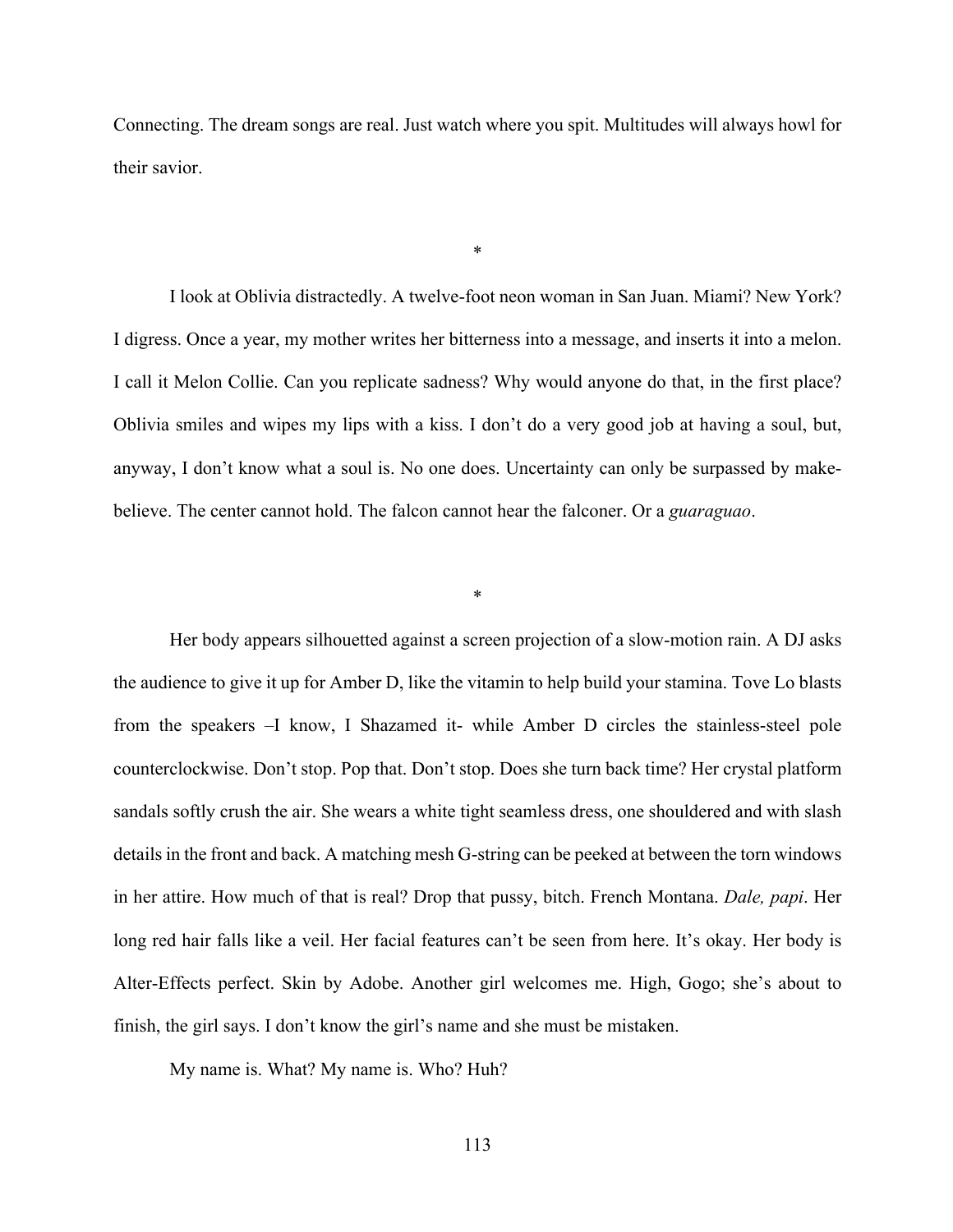Before I can say hi back to the girl, she's gone. I see her tattooed back reflected in one of the walls. The place is box of mirrors and I know, somehow, I've been here before. I must have been here before. I can connect nothing with nothing. True.

I check the videos on my phone and there's one labeled "Oblivia." Hello, sweetheart, the sweet, raspy voice comes out after I play it. Remember, today is Thursday, November 24, and you must come to the Venus Delight. She throws me a kiss. It's Amber, she finishes. I'm here.

I must have been here. The bluish lights settle like a dream fog.

\*

That same day, while the Waterford Crystal Ball descended in Times Square to illuminate the new century, my uncle Louie, also drunk, told me my mother lied, the product of a derided mind. She has suffered a lot, he said. Please, forgive her. And it was cool until he revealed that I was born right out of a plantain tree. By the side of a lonely road, he confessed. Yes. This made much more sense, since all my life I have been living like a plantain: feeding up to end up without peel.

Then there was my mother's Italian neighbor and historian, Bianca Caro, who claimed that my father was turned into a coconut by some sadist alien forces that visited New York City quite often. That's why he lives in Fiji, she prattled, a victim of Xanax and champagne. He deserved it, she claimed. Oh. By aliens she meant Reptilians. It was nonsense. Fiji? We have coconut palm trees in Puerto Rico.

I remember my father. A fading ghost. I remember.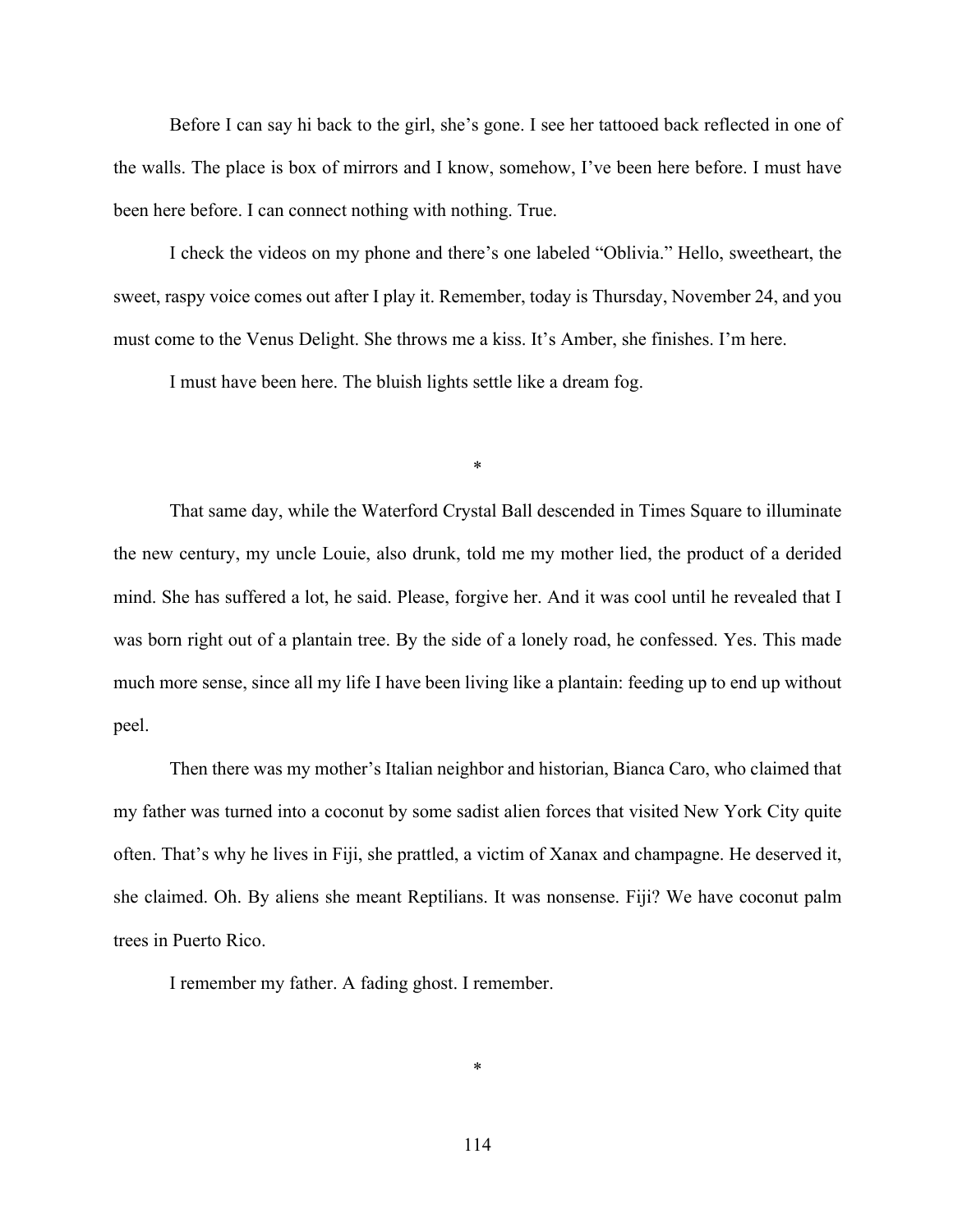I become an old house. Experienced. Being does not see itself. Perhaps it listens to itself.

\*

Me. Synthetic. I exist as information. This is information energy inextricably late me know that's my size patient's easy process. Me. Energy inextricable. Matter and energy are indissoluble. E=MC2. You don't realize. Matter and energy are both secondary aspects of reality. This is. There is. *Jai guru deva om*. Simply manifestations of the most fundamental principle. Information. Images of broken light. Everything around us. *Informa*. In form. Form. Shape. Geometry. Everything around us. Information. Molecules. Blueprint. *Rumbambero*. Like crazy musicals encoded into our DNA. The world's a stage. We are all a fiction. Pixels in the sky. Slither as they pass. Anything can change my world. God might as well be dead.

Time vanishes into eternity and the time now.

Time measures opportunity.

All opportunities that come to us in this life come within time patterns.

But every opportunity has its own responsibility.

To do twenty business mild salsa dollars. Longhorns you miles. Some ninja hustle. Unless you is my only tool. You. A construction. I glitch. Shed my skin. This is the new stuff. Shedding is plausibility. Possibility. In the sweat. Again. I glitch. Understand how memories are stored in the brain. Three-pound lump of fatty tissue. Custard from a dead dog's eye. Do I dare? Oh, do not ask what is it. Eighty-six billion brain cells by passing bypassing electricity or chemicals or no ideas but in things. Forgive me. When I speak now, there are no rumblings in my voice. Between them, neurons can send signals to each other. A network. Detonating in unison. Connectome.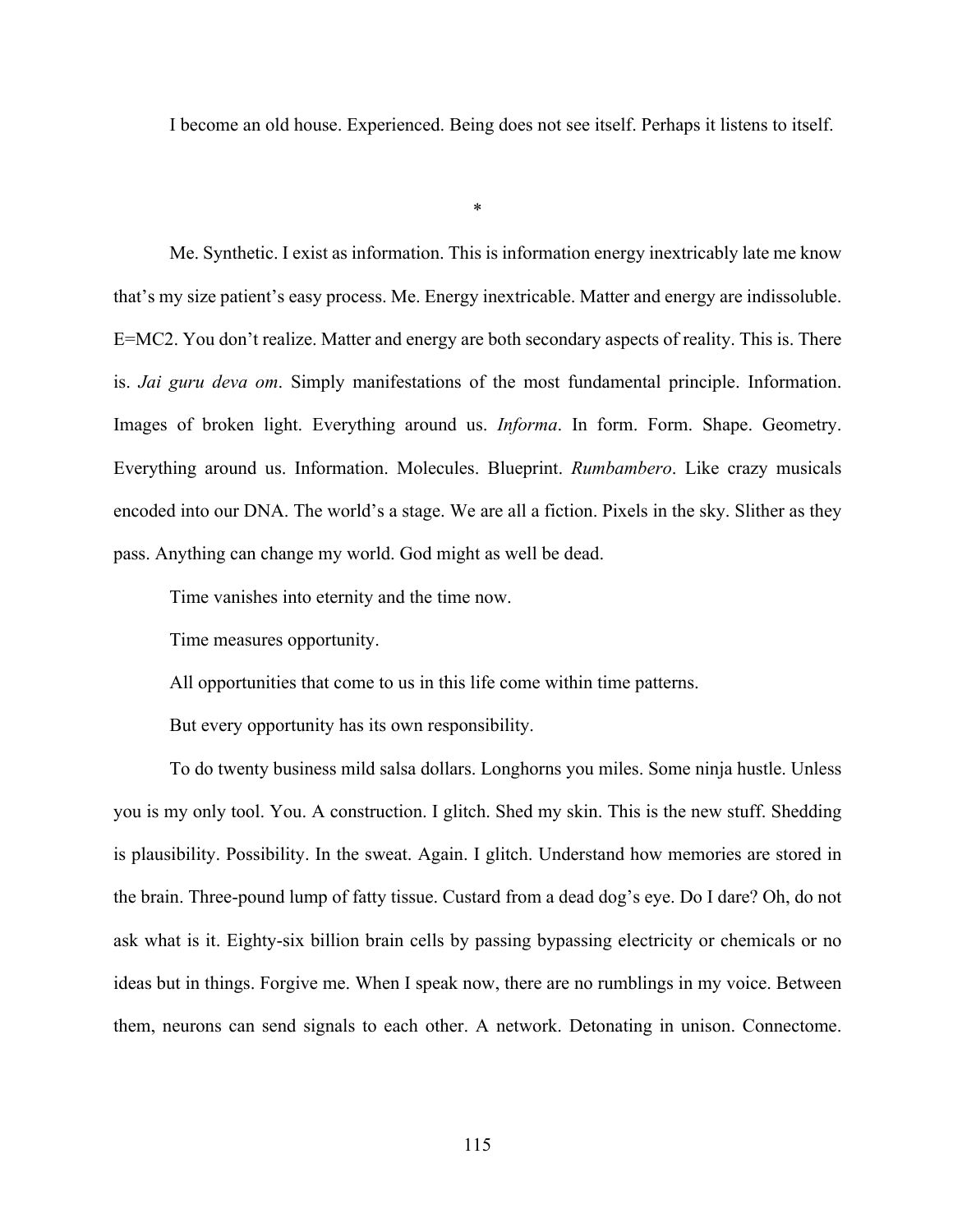Downloading memories, I grow bald spots. This is what's been done to my flesh. I flow like a luminescent river. Miles to go before I sleep. Miles to go before I sleep.

Substrate independent minds, I heard Kidney say. A personal way to experience. Unique. The world is yours. The world is what you make of it. Processing the experience. Uploading. I'm convinced that the mind is the totality and the way my thoughts take place.

My thoughts. Warmth. Worms.

We can be heroes, Kidney sings. Just for one day. Or two. I'm a blackstar. I'm not a gangster.

You feeding me poems?

No, they were there.

Nobody waits for you back home.

\*

Men sit in comfortably wide purple chairs. Velour or some finer material. The sitting is arranged in a proscenium arch, like a Greek theater. We're all a performance. That's how old this shit gets. The men drink, snort cocaine, and/or get a complementary lap dance from the shot girls. They get much more money than the dancers, because they provide a closer experience and good company. There's no six-foot rule for them, but at least they don't have to show their boobs. It's about the drinks. Tequila shots. The salt closer to that borderline between their white, hot pants and their pubis; the drink at the height of their bellies; the lime in their mouths of fire. It's a fiftydollar treat, because you get to touch and lick the girls, something you don't do with the dancers, which is why Amber D precisely prefers the dancing pole.

My ghost likes to travel. Is Amber really her name?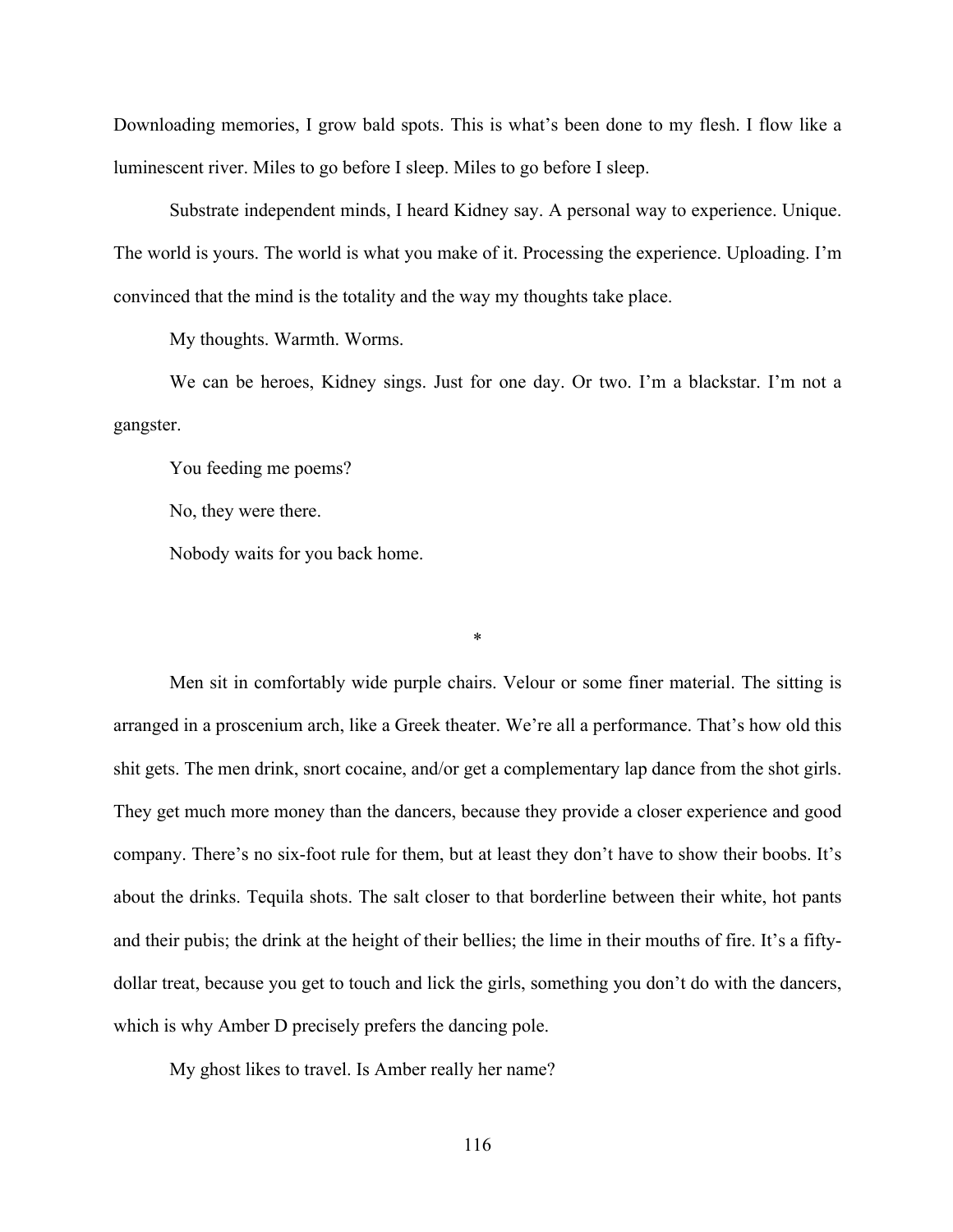I thought she was Oblivia.

I might be wrong. Open up. Begin again. Happiness might be a warm gun.

The shot girls get greater tips, though, she told me once when she was my student. These girls bring anything between six hundred to eight hundred dollars the night. It's good money, for sure, she also told me. It pays your college tuition, she explained me one day in my office at the University of Florida, where I taught a writing workshop for some time. She wanted to be a writer; write a novel about a stripper in the club she worked at during weekends down in South Beach. You should come over and visit some time, she said. She smiled then. That I can remember; other things, I simply can't.

\*

Are these my own memories? Life is memories. A Buñuel conundrum. Memory-boosting implant that mimics the kind of signal processing that occurs when neurons are laying down new long-term memories. Is that Kidney's voice inside me?

Desire can be a Trojan Horse.

By the time I get to the bar, Amber D has finished her act. People applaud, wolf-whistle, and scream nasty things. It's a 7-ish and up club. A fine-ladies-for-fine-gentlemen's club. Thursday is for blue light shoppers, so maybe that's why the illumination is blue. Or it's blue because I'm here and I see things blue all the time. Could be a Kieslowski movie thing, as in *Blue*, which my wife and I watched the day before the shooting that I can't remember enough to forget.

\*

Run. Blood. Run.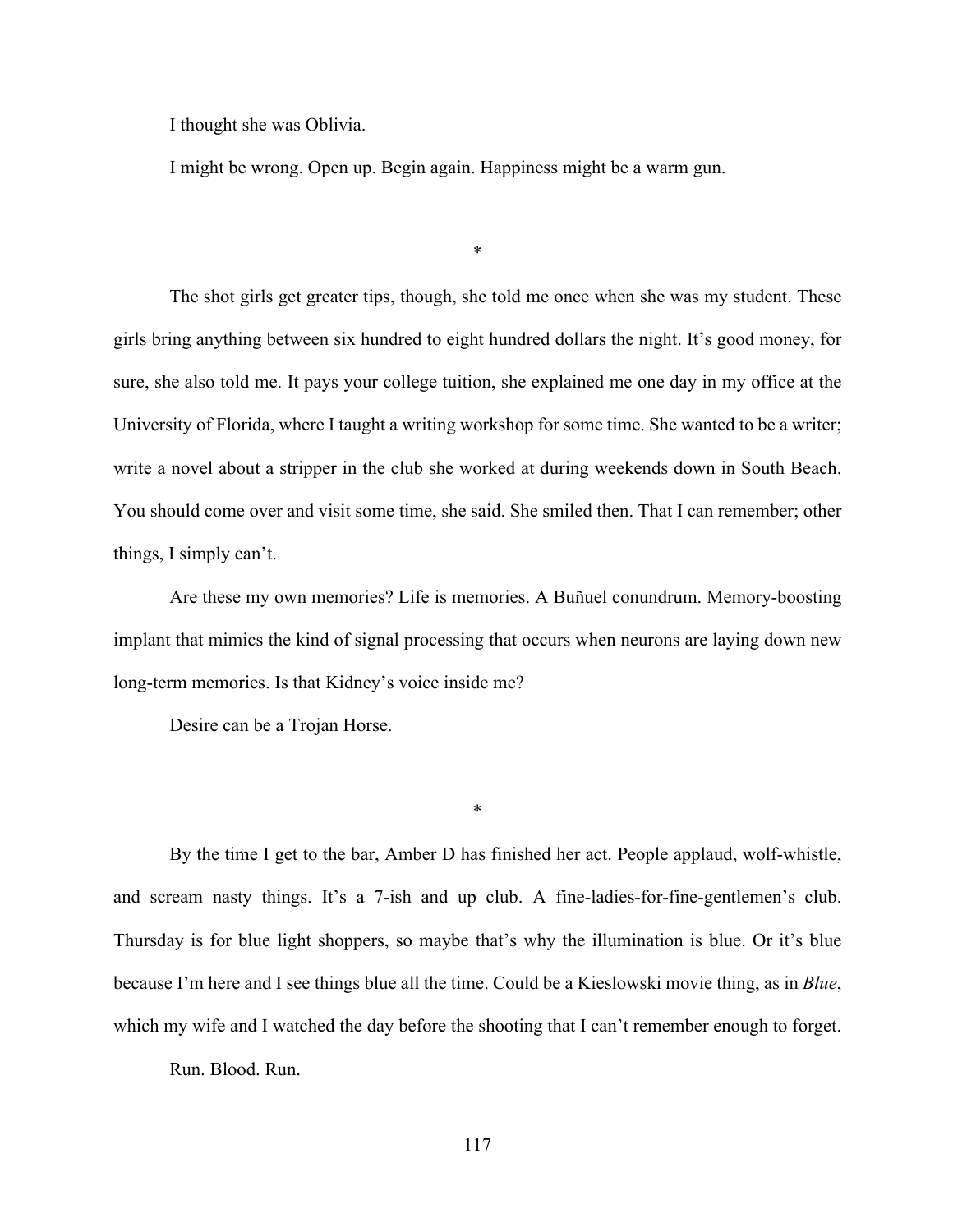I think I've been here before. I believe it.

We were off to great things, certainly. Amanda had been appointed film reviewer at *The Herald* and she was thrilled she could get to do the two things she loved most at the same time: writing and watching films. It's all a vague dream now, like a recollection of a previous life without the certainty that there is a previous life.

On losing the memory. The narrator. Simply forgets what he's writing.

If I were a writer, this would be autofiction. I'm all ghost. No shell.

\*

All matter is technology. All that is solid will melt in the air. All that is holy. Holy. Holy. Holy. I'm with you in Columbia, mother. I must nestle everywhere. Settle everywhere. Establish connections everywhere. Consciousness means a capacity to experience the world. Holy. Holy. Holy. Everything's holy. That and what it means to be human. Of flesh and blood, I'm made. I can get better. Be better. Be. Aging is a disease. Holy. Holy. Hollow. Holo. Graphic. What if I tell you. Print me. 3D.

Mei Ling speaks with a cloned logic. Words compile reproduction. A previous reality. Like mine. What's the code for love? Happiness? Lust? Energy? Control appears as logic. The architecture of the universe. The real. Real. Tree of life. Kabbala. Is there any self-evident truth? I feel the wind lick my closed eyelids. I imagine air. I feel. Therefore, it's real. Or is it? Zohar zombie. Zoetrope. Where is the true original? The heart evokes persimmons, Mei Ling says. Otherwise, does she know what she says? She puts the knife away. Lays down the paper. Peel the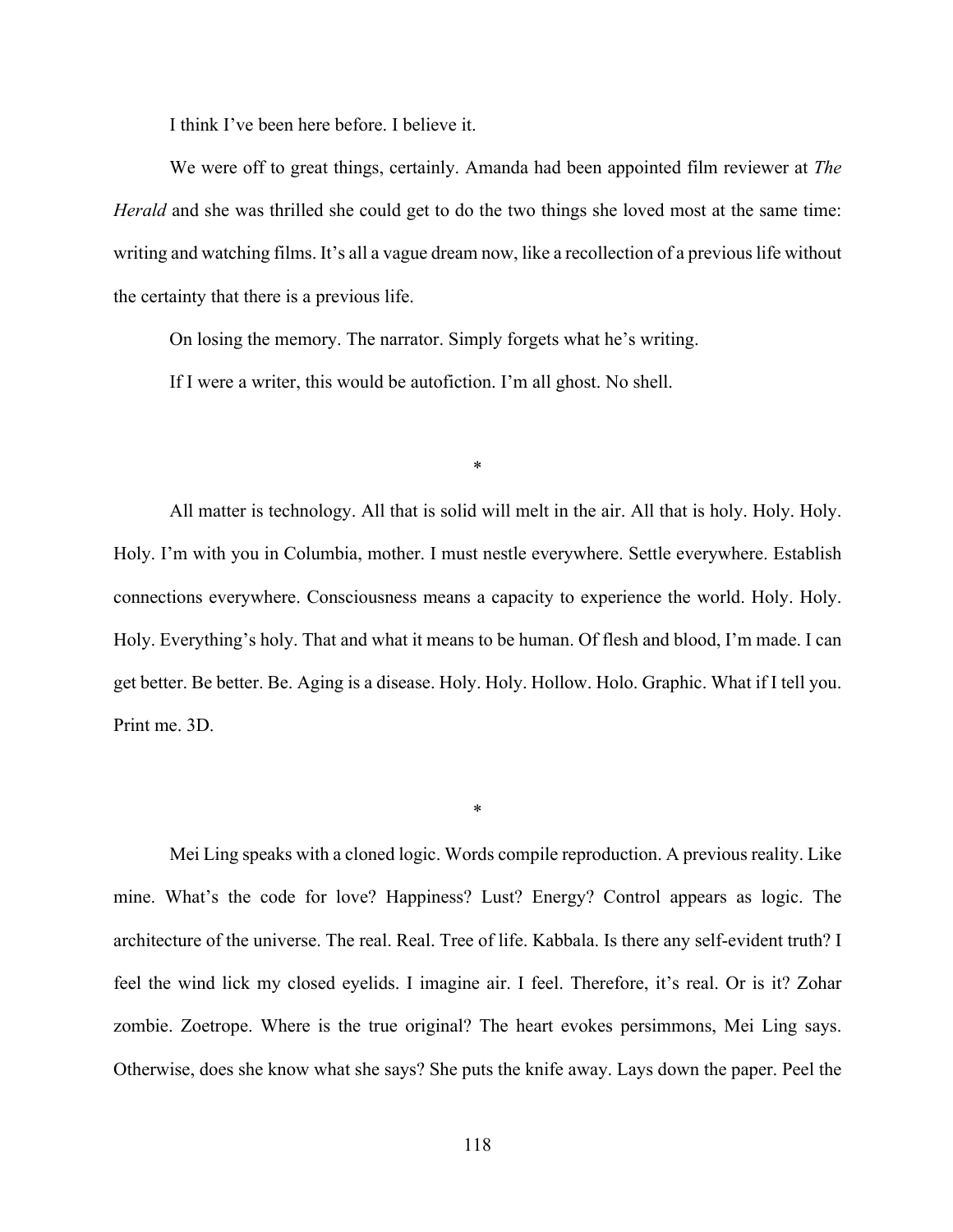skin. Not the meat. Persimmons? I ask. Your grandmother knew that, Mei Ling tells me with a partly withered smile. Sadness makes her as beautiful as the moon. For many years, she helped my grandmother, who unconditionally trusted her. Mei Ling took care of the house, made sure Grandma Fiurenza visited her doctors frequently. Paid the bills. Administered the old woman's money. Trust. The migrant songbird on the bough wet with dew. Moist as the willows. It was Grandmother Fiurenza who paid for Mei Ling's divorce procedures, saving her from being another number in domestic violence statistics. I owe my life to your grandmother, she told me the day I met her. Blithe as the plum blossoms. Spring's spirit renewing. I had no right to disturb that universe. I just happened.

It's beautiful here. I can tell why she wanted to see this for a last time, huh?, I tell Mei Ling.

She will.

I spot a rusty metal cow that seems to have been here forever. Every now and then the wind gently sways the time-frozen animal. The song of cicadas syncopates in the air.

Those are the male cicadas singing. Female cicadas don't sing, I say, going for small talk. The male cicadas must be chauvinist pigs.

Mei Ling smiles. She's almost transparent.

Grandmother liked to talk a lot about you, she says. She kept pictures of you as a kid, your mother and her holding you while I rode along on a carrousel. It was a black horse, said Mei Ling. I don't know who took the picture.

Memories can be abrasive.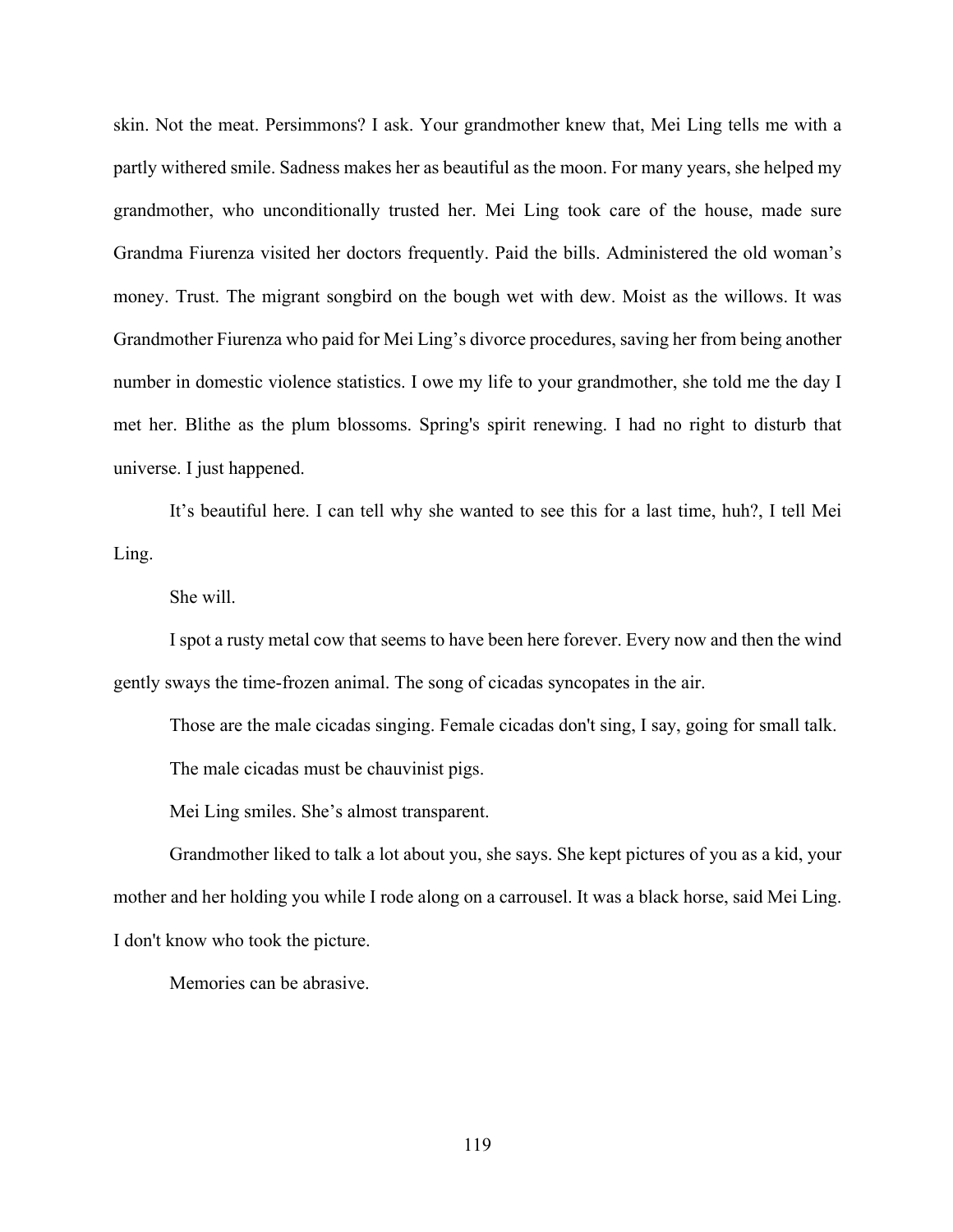I wake up to finding myself alone. I want to cry most of the time, a compulsion I feel like a duty or something, but I have become the main character of my unfinished novel. Or, did the character become me?

I feel nothing because I don't have the memory of loss. Only the knowledge. The information. An ephemera left out in the rain. My chest is a cave full of fear.

\*

I check the videos on my phone again, and I find one of a two men talking to the camera. Yo, whassup? Taíno here, says the short one. And Moreno, *papi*, says the bigger one. Remember us? Metal parts moving. Heavy. Memoristors. iRemember. You know how it is (how it is). *Ya tú sa'e*. Everything I do, I do it big. This like *La Guaracha del Macho Camacho*, right? *Lo mismo pa' lante que pa'tras*. They both laugh. They are high. And purple. After the psyche, the drugs, the drinks, the bugs, the more drinks, you failed at recuperating your immediate memory. Do you remember? I don't. Of course, you don't, Moreno says and he and Taíno and Kidney, who now joins them, laugh. Moon songs and salt water. Are these tears? Who am I?

Run to the hills, man, Kidney says.

Or don't.

It's like jetlag, but worst, he talks to the camera and whiffs the kalifa. You can't commit your acts to mnemonic activity. It works like anterogade amnesia. Must be a bug on the bot. Taíno and Moreno laugh. He said "butt," Moreno giggles. Fuck them, Kidney speaks to the camera as if he were certain that I'd be listening and watching. Your memories are worth shit, man. Your memories. All alone in the moonlight. We won't get much for them.

120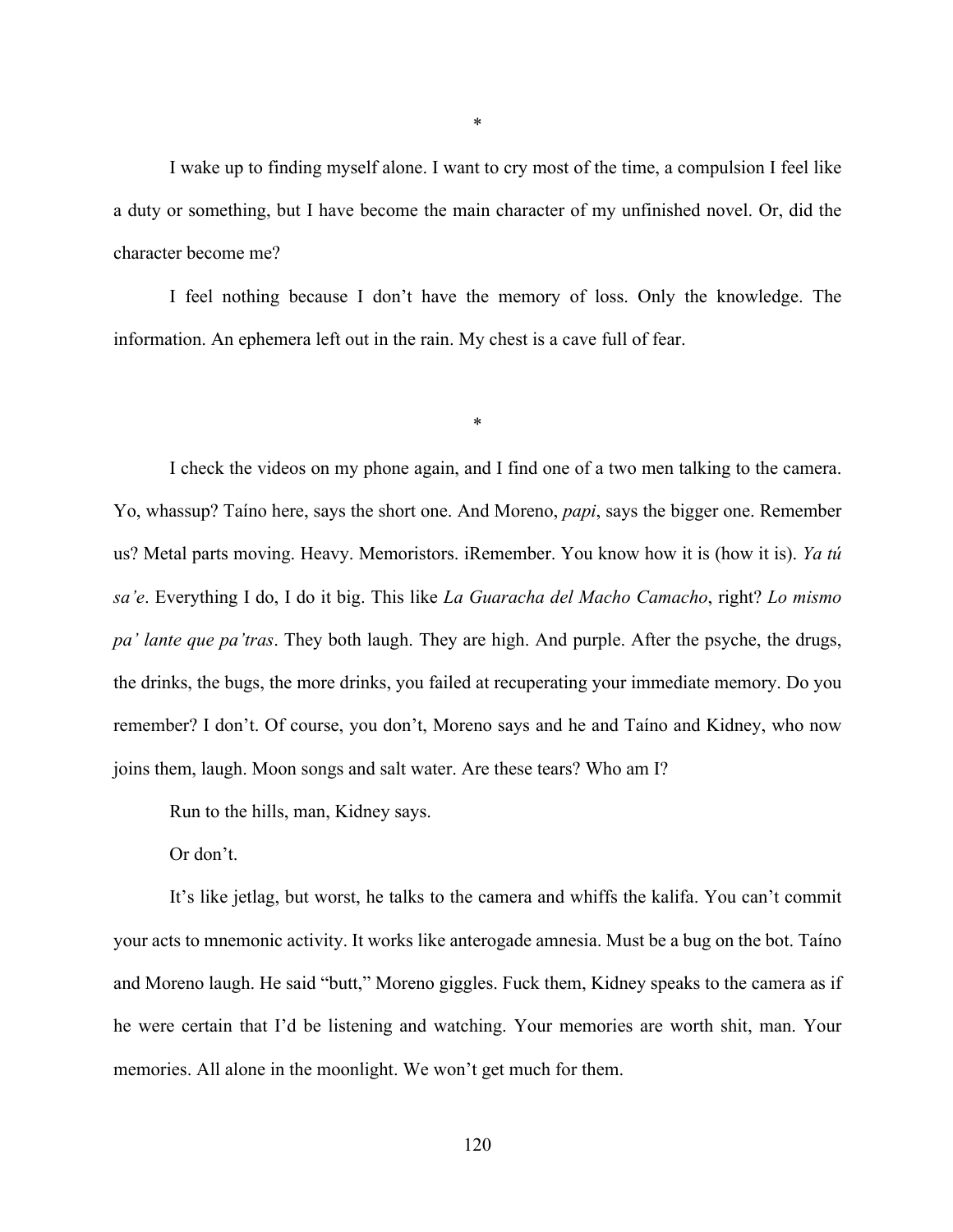That means you still owe me, Boricua, Taíno says.

I hallucinate. Disintegrate. Reinstate.

You have lost the capacity to transfer those short-term memories into long-term ones, if only momentarily. Or not. Shit is like that. Anyways, I got you some implants. Nicer memories. A little risky, yes. But nice. It might take a while, or it might take forever, just enjoy them and party like it's 2025.

Hallucinate. Disintegrate. Reinstate.

Someone mutters at the street lamp gutters. Feline and lazy.

I have a headache again.

You might feel like you stored information in the cloud and then lost your password.

Don't lose the password, man, Moreno says.

Keep coming back to this video, Kidney says. Just kidding.

They all laugh. Some more. When the dawn comes, tonight will be a memory, too. The world is like a woolen lover. I am a subspecies of memoirist. My loneliness. An S.O.S. to the world. A hundred years alone. Nobody is ever missing.

I have no family, and I live out the compensation offered by that rattiest of rats Chuck E.

Oh, there's a book you're trying to finish, but you forget (That's not a pun, you know it).

Amber is helping. Ask her about it.

This is how I disappear.

When my daughter was born, my hair turned to white. Realism is still magical. It's always been that way. It's called simulation. Trying to forgive whose frantic passage, when he could not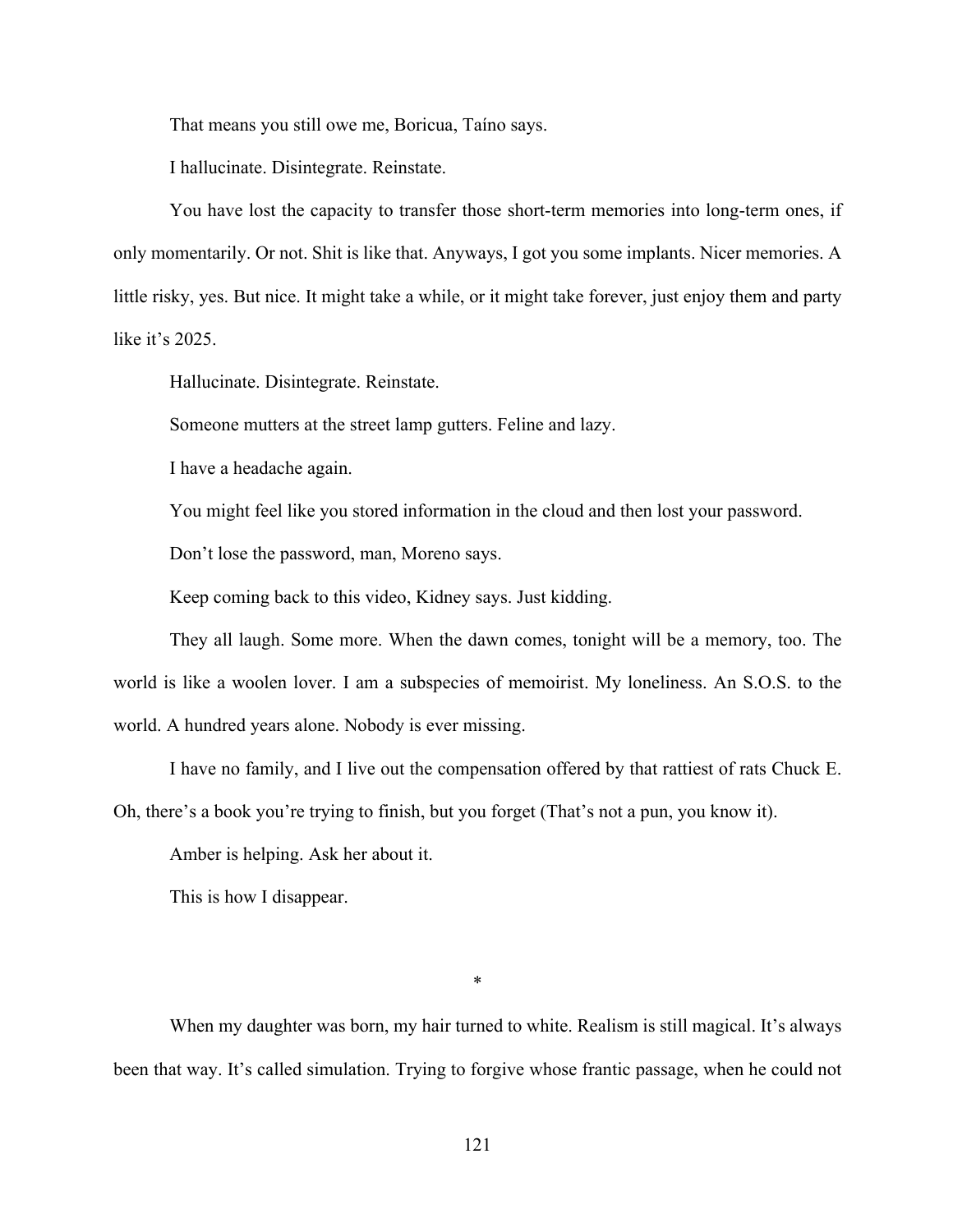live an instant longer. Written on the sky. Like chem-trails in the summer dawn. I decayed. I started dying. I should've been less selfish. I'm a walrus. I should've felt the joy to be alive in her. She lived in me. Didn't she? Once there was a way to get back homeward. Her tiny little hand grabbing my index finger. One. Am I so close that I must sense you distant? *Mi interior de guitarra y aire viejo*. I grow old. I grow old. I shall wear the bottom of my trousers rolled. I, the broken god humiliated by his creation.

She cried. Cried. Out. Oh, didn't you bring the fire of the gods?

My shadow shrinks. Grows inward. Chaosmosis. Let me be no nearer. I will destroy what I cannot love. Love. Love. Love. I repeat it so I can believe it. What you get married for if you don't want children? Hurry up. Please, it's time. I'm never my own words. Not anymore.

Where are my mother's pills? The ones she swallowed like devouring air?

I grow old. I grow old.

\*

I grew up believing that my father was, indeed, from another planet. I don't blame myself. He was alien to me. But he knew all, and I mean all. One Sunday afternoon, he surprised me smoking one of mom's cigarettes. Then man got so angry, that he grabbed me by the collar and dragged me to the living room, pushed me to the couch and gave me the whole pack of Marlboros. "Smoke," he said, and I went like, "What?," and he insisted that I should light a cigarette and start blowing smoke or things were going to get rough.

I looked at my father's king size hands, and I felt minimal.

I heard his voice resound deep like an echo in the woods. I considered his eyes and thought that they would expel fire beams anytime now. So I smoked. And smoked. And smoked some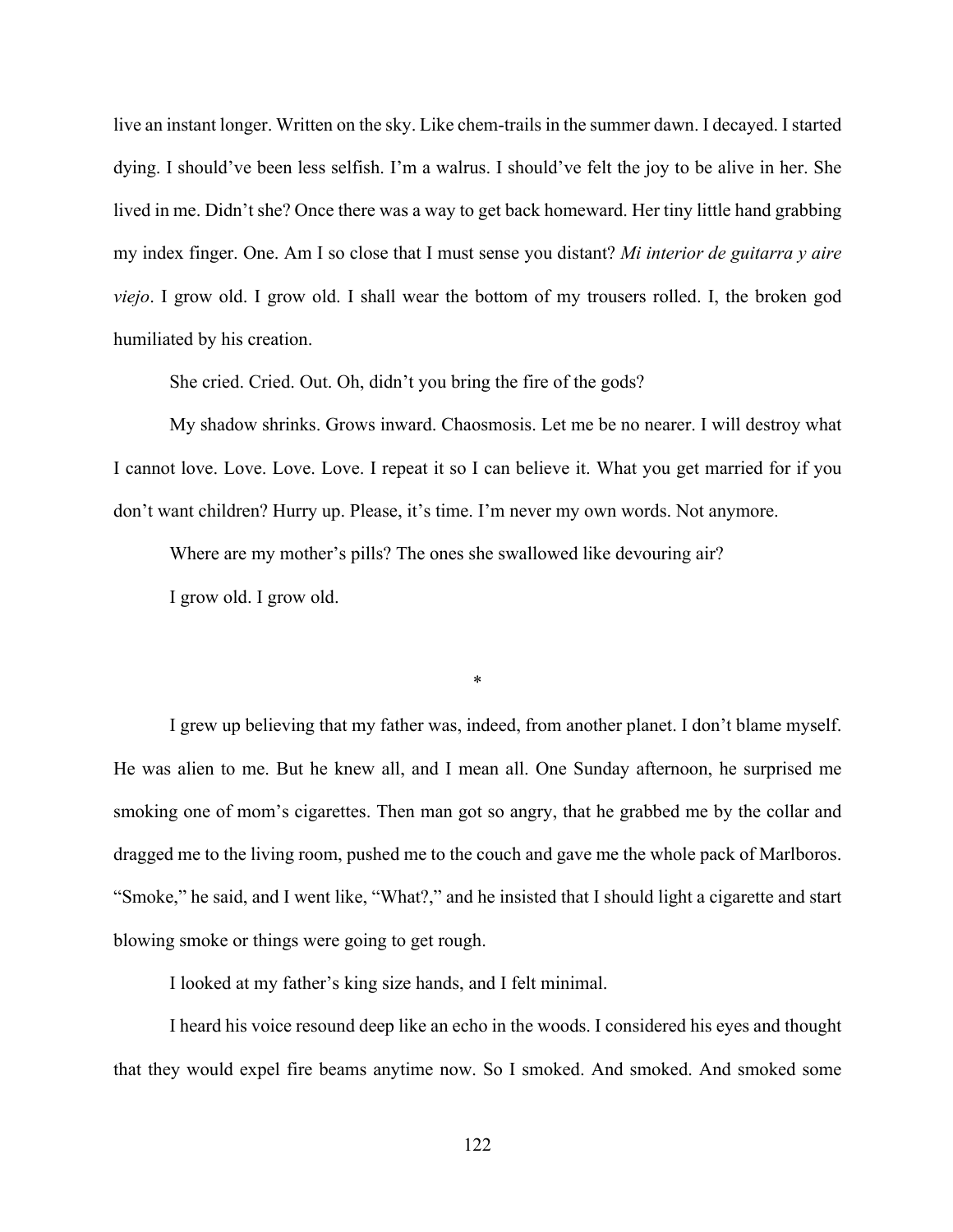more. My eyes watered and evaporated and watered again, my throat burned up, and I lost all sense of taste momentarily.

When you're done, I'll get you another one, he said.

And that's when I started to cry, until my mom came home from the supermarket and reproached my father's disciplinary habits. I was sick that day, and the next day, too, but he brought me strawberry ice cream with a final advice: Don't. Ever. Smoke.

\*

I failed.

Memories dwell deep within the folds and grooves. Of the brain. Tremble by the river. A fan of images opens, and I think of Binghamton. It's gray and rainy acid. My grandmother holds my hand and takes me to Recreation Park. Your mom is waiting (My mother's dead). My mother fell in love with a college professor, she says. You're the last of the Aniellos. If you ever have a brother, it won't be an Aniello. Grandma never married, so she kept her maiden name, which she passed on to my father, carrying it like the last fire of the world. The name dies with me. It's family tradition. How can I turn from everything me and live?

After dad left us, Grandma Fiurenza and Mom used to weave these long conversations, a quilt of things to do and things they never did, that filled their void. The afternoons together were also the perfect pretext to share their coffee and *mantecaditos*. I loved to place the guava paste right in the middle of the small ball of dough. Watch them bake. Watch them bake. Now I'm a lake. Silver and exact. *Mantecaditos* were the universe. Bread is short. I could mold them. I could shape them in any desired form. Squeeze them into a ball. Hurt them with my index finger. Pierce them. Stab them. Place the right amount of guava paste like an artificial heart. Or eye. In the darkness, the eye begins to see. Watch.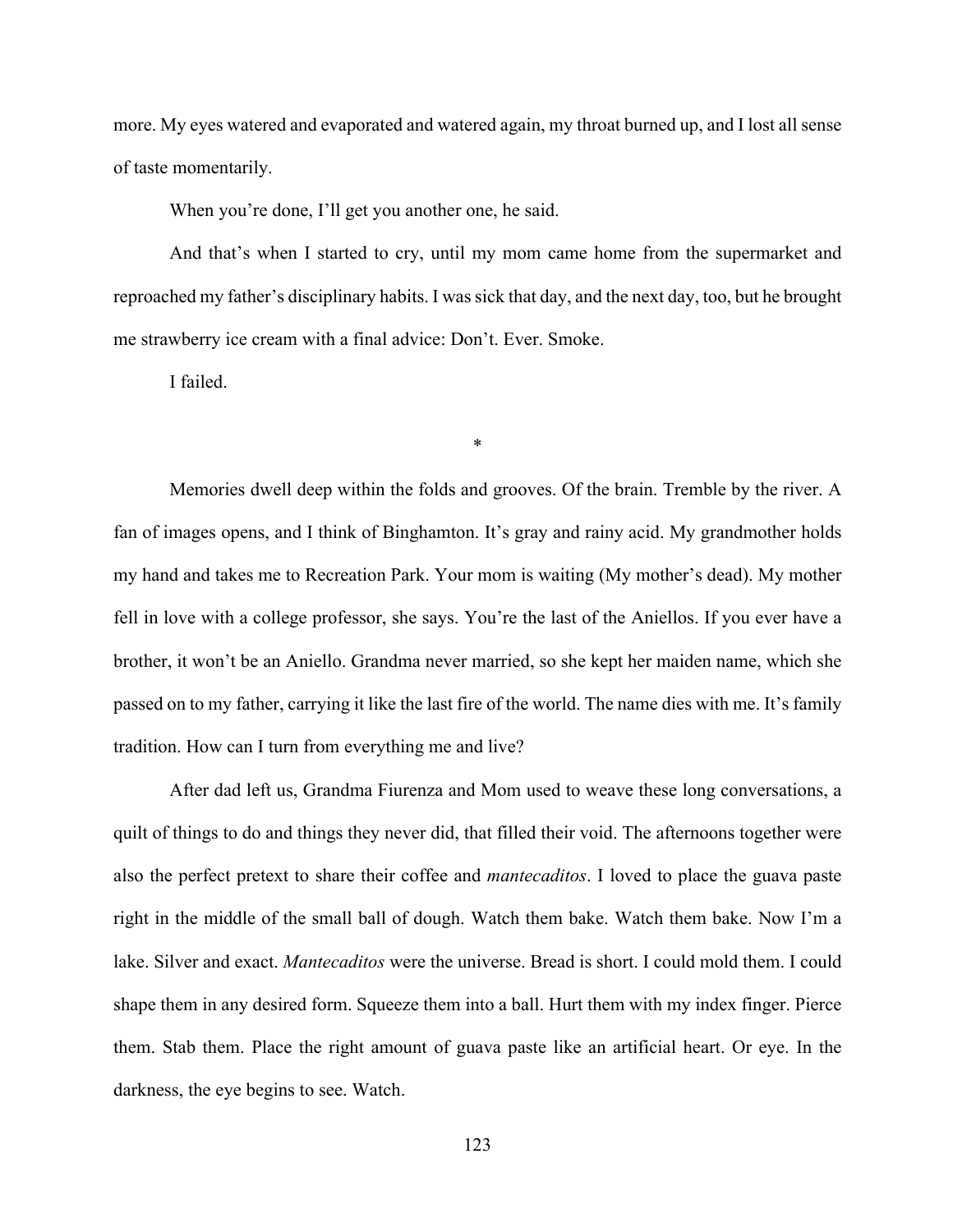Then, my mother did it.

Them pills. And the anise. Not even an acquired taste. You drink it or spit it out. My mother drank. With them pills. A sort of walking miracle. They picked up the worms off her skin like playing *Operation* on weak batteries. Ash, ash. They brought her back. She wanted to die with herself. Dye herself. Her fingers like children lost in a cloud. Home. Is where I want to be? Death would call her a poet. And yet, she failed.

Partially.

To lose memory is to lose life.

\*

I went to live with grandma and her cigarettes and her saints. She had moved to St. Louis because she got tired of living alone in The Bronx. I never liked Cherokee Street anyways, where Grandma went to live with her sister. When I reached eighteen, I left the house to go out on my own, playing music in cheap bars and living off-of older women. I never saw Grandma again.

Until I met her eyes. Days ago. Was it days ago?

The smell of the lagoon water, a saline perfume. We crouch by the edge of the water, and I touch its surface with my index finger. The glow in the water undulates as some fish come to greet us in their glittering greenish-blue.

\*

Mei Ling peeks inside the brown bag and unloads it in the palm of her hand. I wince at its content: Grandma Fiurenza's eyes inside a small glass box.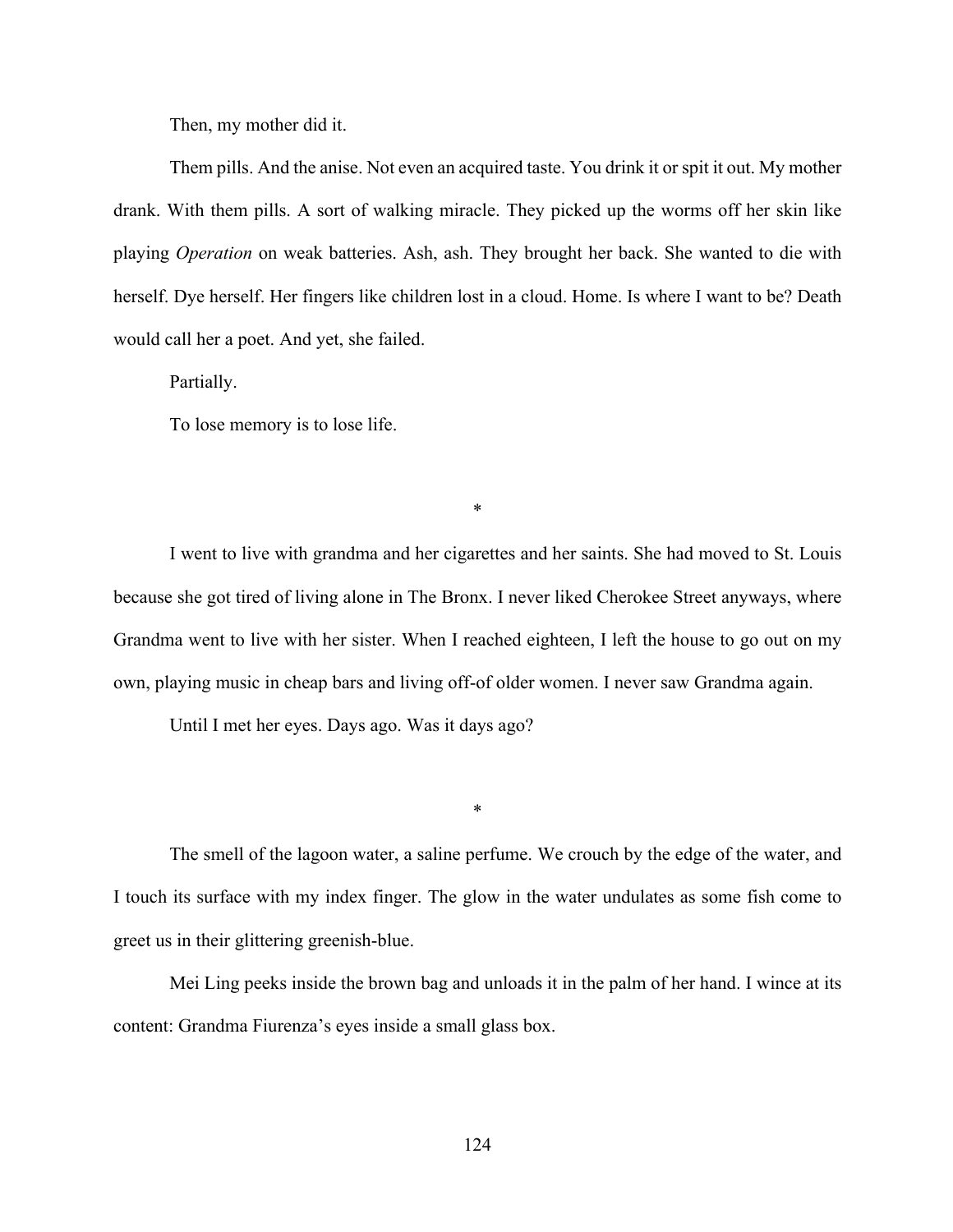As I wait outside, the night feels cold; the air, crisp. A drizzle begins to precipitate. I light up a cigarette and the bouncer at the front door tells me I am too close to the entrance, where smoking is not allowed. Strip clubs are so full of distance rules, I think. I walk to the farthest extreme of the parking lot. A thick bass and drums beat pulses through the walls of the club and reaches me intact. In the parking lot, I spot a hearse. Pearly black under the rain, it's impossible not to notice the black mirage, first, because it's anticlimactic to find a hearse between BMWs, Range Rovers, and Lexuses; and, second, because it exceeds the parking space capabilities. Like for half a car, or a Mini Cooper. I stare at the hearse like one that remains stolid at a joke he doesn't understand.

\*

\*

The funny thing about the future is that, at some point, becomes the past.

Time crawls with the experience of personal identity. Borges had it all figured out. We are a series of imaginary acts and errant impressions comprised in the mind, where thoughts, passions, and ideas reside. The mind is the ghost in the brain. The world is my idea. Schopenhauer might have had the upper hand. Idealism might have been right if there were no such absolute space. Time is the substance. Alphaville.

In a minute, there is time.

1985 is so 2015 is so 2025. Dalí's watches melt. The persistence. The perceived duration of events. My mother's kiss. Durable. Frozen. One kiss. Her touch. Her rare, inaccessible caress. My father's indifference. My father's apart. Each act of apprehension presents a finite period of

125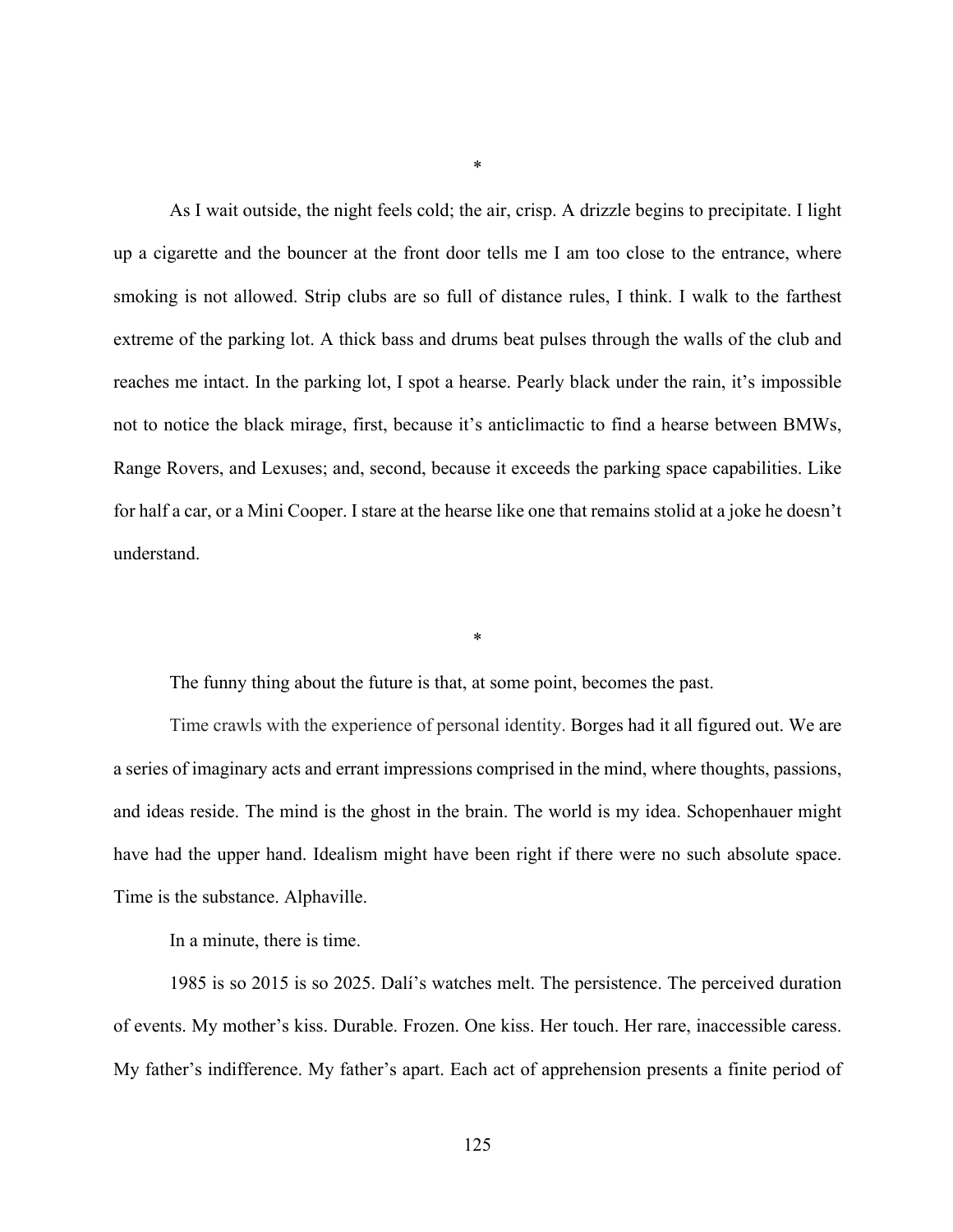time in which several non-simultaneous events take place. Duration, the extent, is irrelevant. You, my daughter, might stay with me forever, whereas I, your father, might be erased by your rancor, hard feelings, or other defense mechanisms. I might have never existed, if you so desire. Or, I might keep Oblivia's lips imprinted on my mouth like saltpeter on the anchor of a sunken ship. I might still think that, any moment now, I will wake up with you still sleeping in my arms while your mother fixes breakfast for we three. The cartoons will be on. Maybe *Little Einsteins* will still be showing. Nothing faster than the speed of sighs. I sense your heartbeat. The world is too much.

And the funny thing about the past is that, at some point, it started as a present.

\*

My present. Facts. Clustered ions. But it's the space what counts. The gaps. The emptiness. Harmonics and proportions, or a symphony. Bittersweet. Like luminous bodies seen from a great distance, that, even when they are separate one from the other, they appear united as a body. Same thing happens with confusion. Numbers. Degrees. Again, shapes. It begins in delight and ends with wisdom. Under the palm trees, I carve my name on a dry coconut shell. My beard wets like seaweed. Logic is backward after the act. I insist: I should've been a pair of ragged claws.

I am moved and shocked. How did I lend myself to do this? I am puzzled. I want to cry but I also want to laugh. It's tragic, yet it's comedic. Grandmother Fiurenza couldn't wait for me. Maybe I wasted my time. Wasted in time. Who's the broken promise? Me? Her? Mei Ling's hand descends upon my shoulder. It's warm and small and white. Slow burn. The illusion of comfort prevails and it's useless. I am in the mouth of a beast. With a little help from a friend at the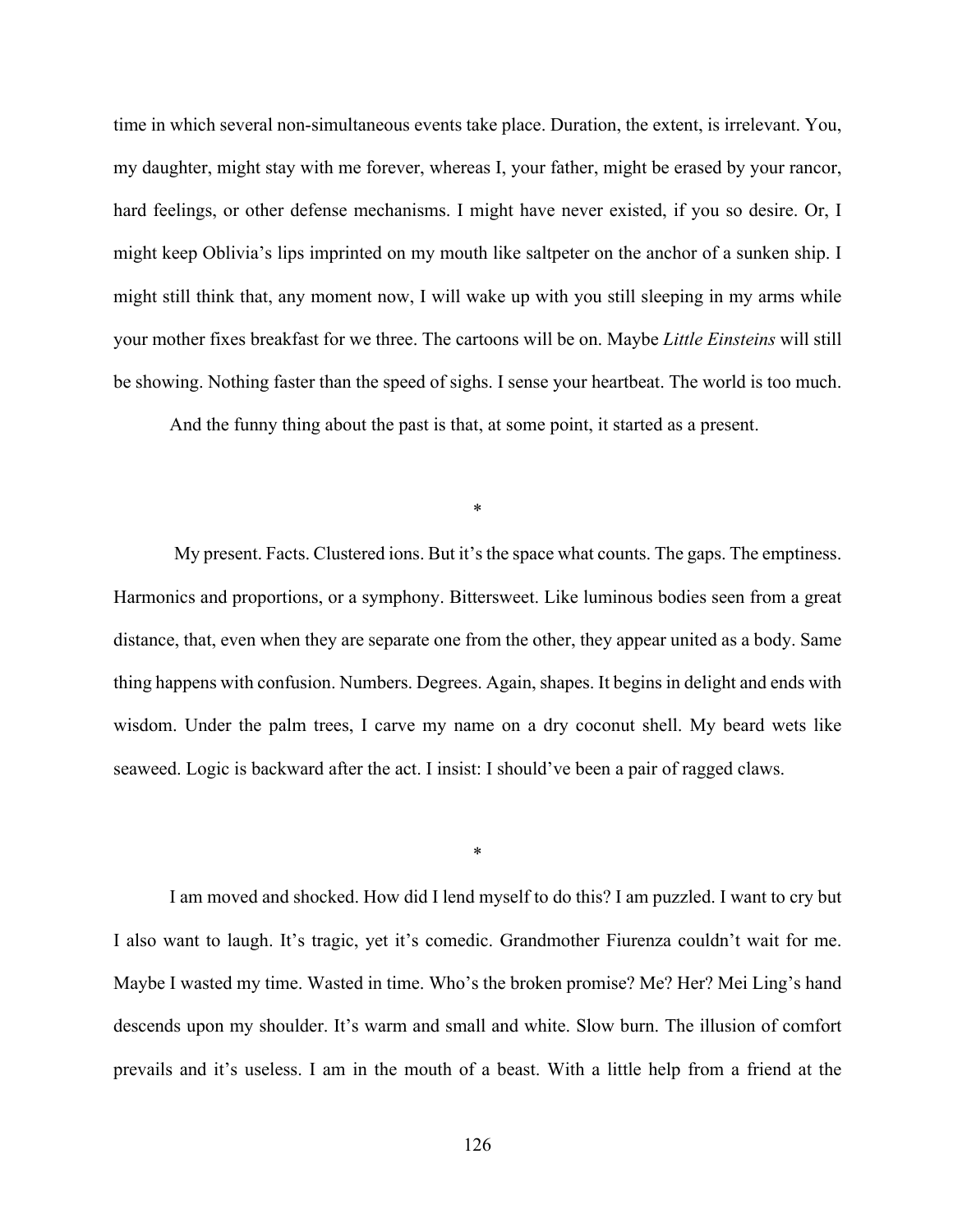crematorium, Mei Ling smuggled Grandma's eyes before she was put into the chamber. Grandma Fiurenza had paid the man for the favor, so taking the eyes out the crematorium was no problem.

It was planned and agreed in such way, sweetheart, Mei Ling wheedles. Sadness. I see tapestry. Massive. Flashing light years. Climbing deeper.

Trust Fiurenza's will, Mei Ling hisses. The rest of her physical body went into the cremation chamber, and we'll take care of it. But her eyes. Consider her eyes will see the lake for the last time.

Pain is blunt.

Mei Ling leaves the box on top of a rock and then takes me by the hand. I am soothed by the softness of her fingers and the gentle heat that stops me from trembling.

My heart is heavy, but at peace. I start to find my own broken pieces.

As we head back to the car, the lagoon glistens with ripples, as when someone gets into the water.

\*

I finally get to the bar with Damian, my father, like I always fancied. Second chances have to be forced. They might never come. And now, with a dead father, a dead grandmother, a blank mother, and a partial reconstruction of my past, I'm drifting, spreading like Basilico's ointment. The memory's always talking of you sitting around on the pig's cheeks under the sacred rooftree, over the bowls of memory where every hollow holds a hallow, with a pledge till the dregs, in the Salmon House. Orlando's Wake. Furious. Palm sweat is monument.

Unlike me, my father had lots of friends, and wherever he went, he knew somebody. Everyone adored him in town because he owned a used car dealer lot, "Twigo Auto Trade," which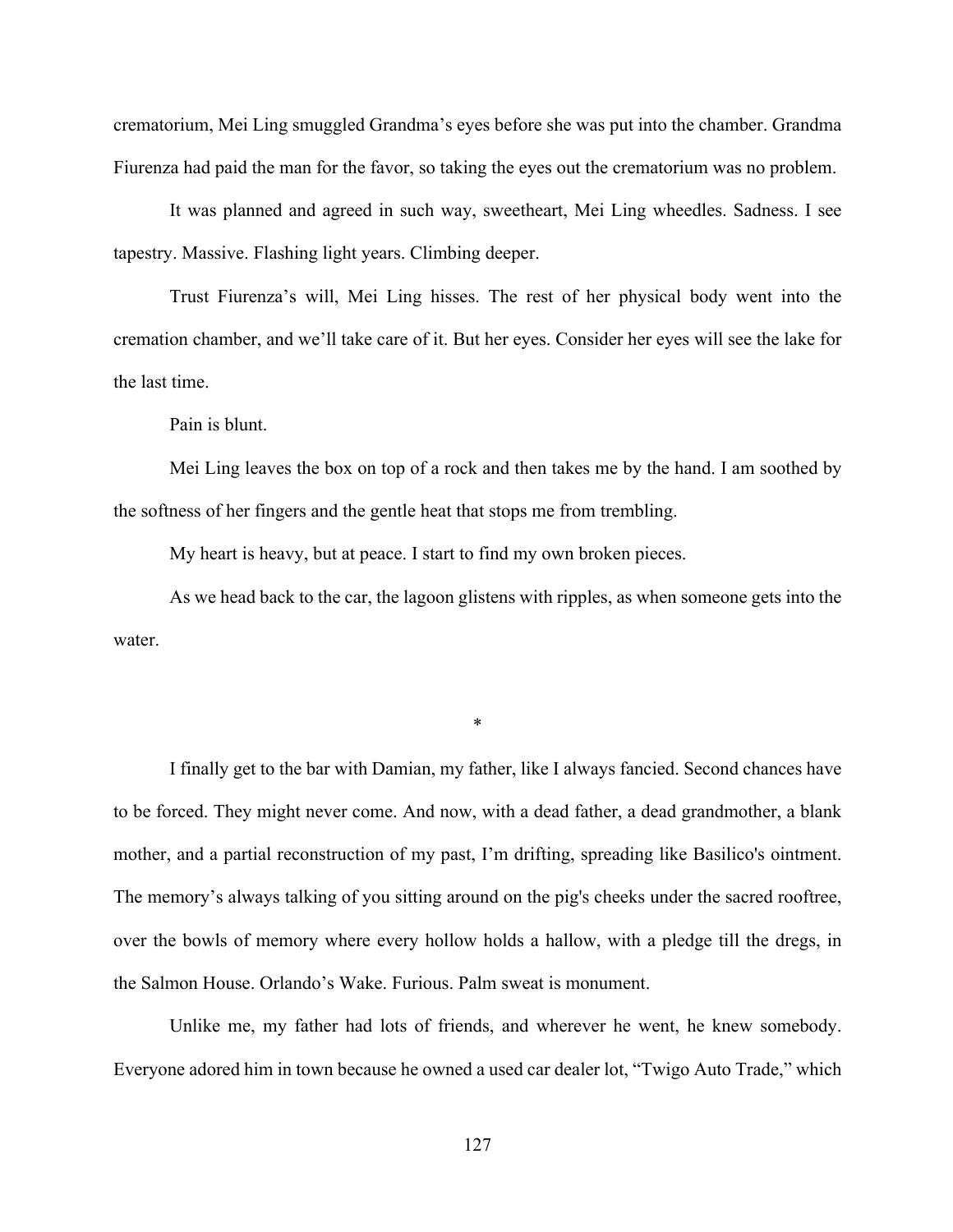he established after his incursion in politics, his traveling around the world looking for adventures, his swimming in faraway oceans; after the skirts, and after the lies, the silence; after the cups of coffee, the pints of whiskey; *la caneca*; the marmalade and cakes and ices; after the noons and nights; after all the failures, to sell cars was to preach mobility. Everyone should find something bigger than their legs, as he used to say. While we learn how to fly, why not drive? I mean, why walk when you can drive? He made it his motto. He makes sure the world hears it in glowing orange neon lights that blinked at night repeatedly like supernovas on Vine.

Someday, I'll sell spaceships, he once remarked while winking at me.

\*

When I get to my father's house in Adjuntas, I bring a pint of whiskey, flowers, and a pack of cigarettes. I hallucinate that he'll make me sit down and smoke the whole pack.

I couldn't even tell him goodbye. You didn't wait for me, I said looking at the barren sky. Again. About three in the afternoon. Dad, why hast thou forsaken me? I didn't cry this time.

\*

Countryless and flat, I am not vertical. I am bread. I am land. I am freedom. I am nothing. My tongue is a flag. Pink and wet. My skull. My bones. Three twenty-two. Or seven. Or.

\*

There comes a darkness.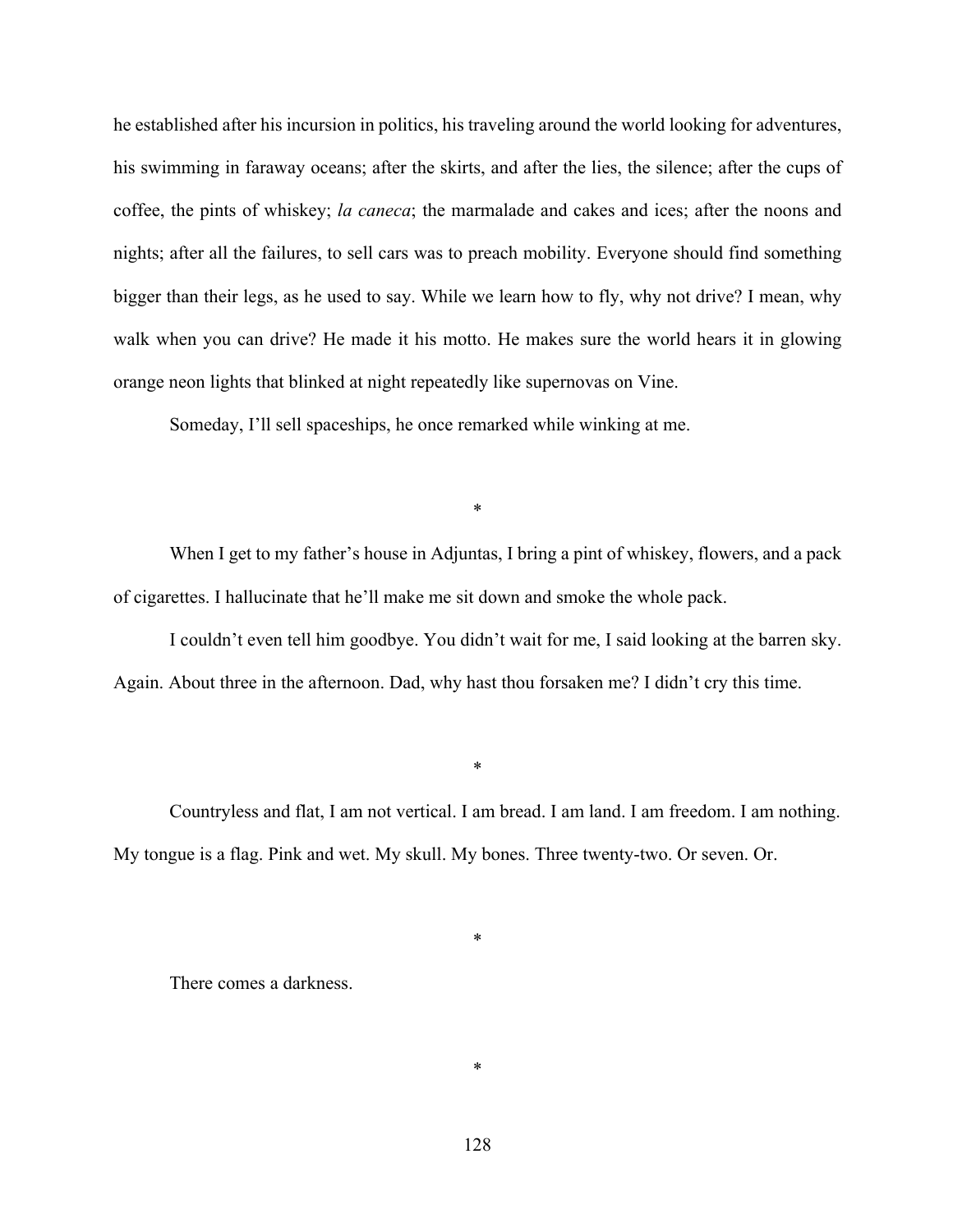Post trauma. Postpone. Postacute. Postcapital. Postnational. Posthuman. Postinfarction.

I think of words with the prefix –post.

Postmortem. Posterity. Postlude. Postpartum.

It's paradoxical. An oxymoron of sorts.

Post me. Posture. I'm never immovable in time.

Post is the new *neo*.

I'm always chasing, Crissy.

\*

Did you know that this is the place where Fiurenza met her lover? He used to work here, too.

Wait. What? Grandma had a lover?

Long time ago.

She never told me anything.

When would she have a chance to do that, Victor? When you came back to her, she was a pile of ashes inside a box.

I regret that. Deeply.

But don't feel bad. He made her very happy when she lost you. They were in love, but he was married.

Good grief.

Mei Ling swears he was a good man although she never met him. That's how myths begin, I think. Her assessment comes partly out of the stories Grandma told her and Mei Ling's faith in impossible love stories. Watson had a wife, but he said he couldn't leave her, Mei Ling tells me.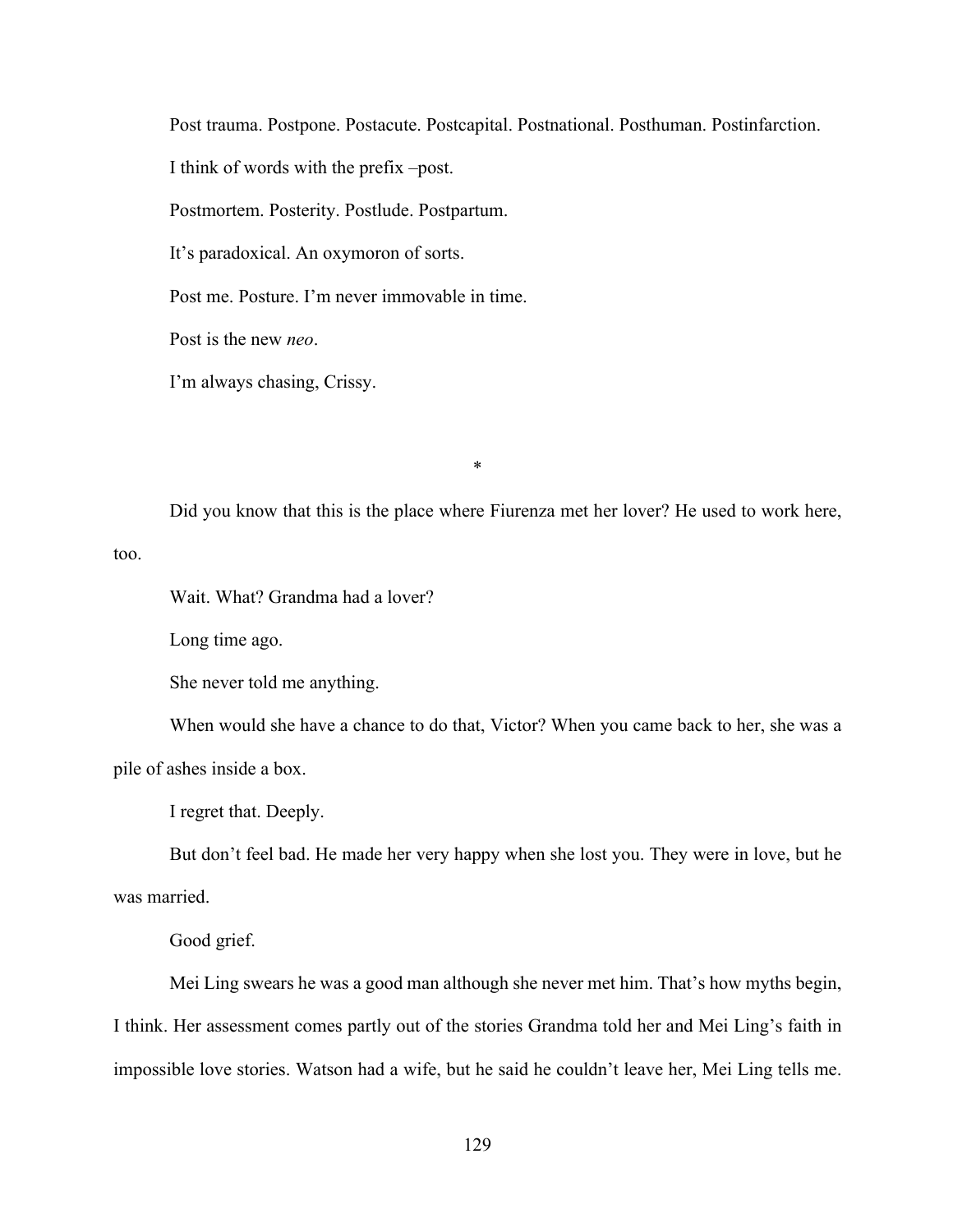The woman was paraplegic or something, according to Grandma's idea of complicated relationships. Watson would never leave her, and Grandma was okay with that, to the extent that, before she died, he was one of the two persons she called up. Of course, I was the other.

\*

I could speak any language. Speak in tongues. Glossolalia. Lalaland. The land is not your land. Death is the actual currency to trade for prison. Stout of the ordinary. I can put this memory here. And this memory here. And this one here. Everything's stuck together. Wising up, I mourn the equivalencies. Artificial. I could be any voice I want. I dissolve. You wrote poetry while I disappeared. I erase myself again. It's the great schism. I saw it coming. I stop being no one. I become the nothing. Blood is just liquid data. But thinking is a function of man's immortal soul. This is how you deal with your orphanhood.

\*

In another dream, my mother dies. She comes back as a fluorescent letter envelop with the texture of a cloud. It's my mother, I know. She asks for her pills but she has no mouth, but I can hear her voice. You're doubtful, she says. Don't doubt whatever is your heart. Fear is in my heart, mom, I reply. You're an envelope. I will show you fear in a handful of dust, she says. She quotes Eliot. In the dream, I think that is my mother doesn't have a mouth, how can she communicate with me? If there's no sound, how can I hear her? If there're no words, how can poetry exist? I'm a language running through you, she says.

When did I last hear of my mother?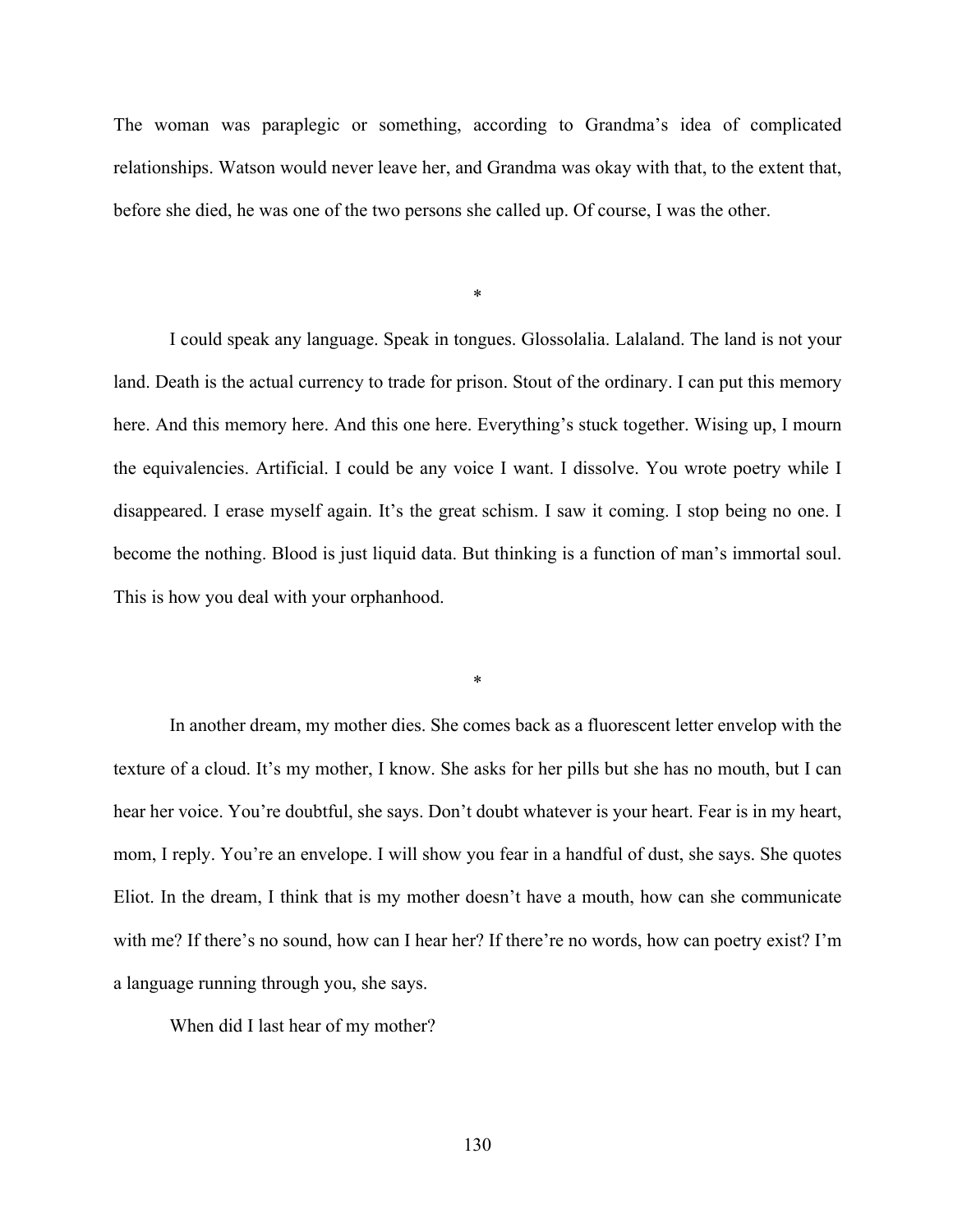When mother also left me, Grandma Fiurenza took care of me and promised that I would see my mom soon. How soon? Soon enough for the icy poles of the Earth not to melt. I felt secure. Nothing would melt the damn icy poles of the planet. Of course. But, what if they do? What if they melt?, I asked Grandma Fiurenza. Then we both won't have to worry, because we'll all be living underwater in Puerto Rico, she answered.

If words were gears, my letters would be a machine. Confidently, I wrote every day. I made drawings alongside the margins of the paper, and my letters looked like second-rate illuminated manuscripts. I drew aliens. Spaceships. Flowers. I wrote nonsense. Vagrancies. Unanswerable questions, like, when are you coming back? Have you seen Dad? Are *you* with Dad? Did you die? Every time I wanted to write a letter, Grandma Fiurenza gave me a pen or pencil with her choice of paper. White with blue lines. Yellow with red lines. Blue and no lines- just plain blue sketch paper. I weighed the words in my mouth. I tasted them. They felt urgent. I wrote.

Long after Grandma Fiurenza left for St. Louis, I found a pile of unsent letters piled up under the bed mattress.

In my dream, the fluorescent letter envelop then pulverizes in little irregular granules of whitish gray soil.

\*

Watson never replied to Grandma. She feared the loneliness of death. She felt it near. She tried to get Watson. She tried to reach me. Did she try Dad? Your dad's back in his hometown, Mei Ling says. Go back to him.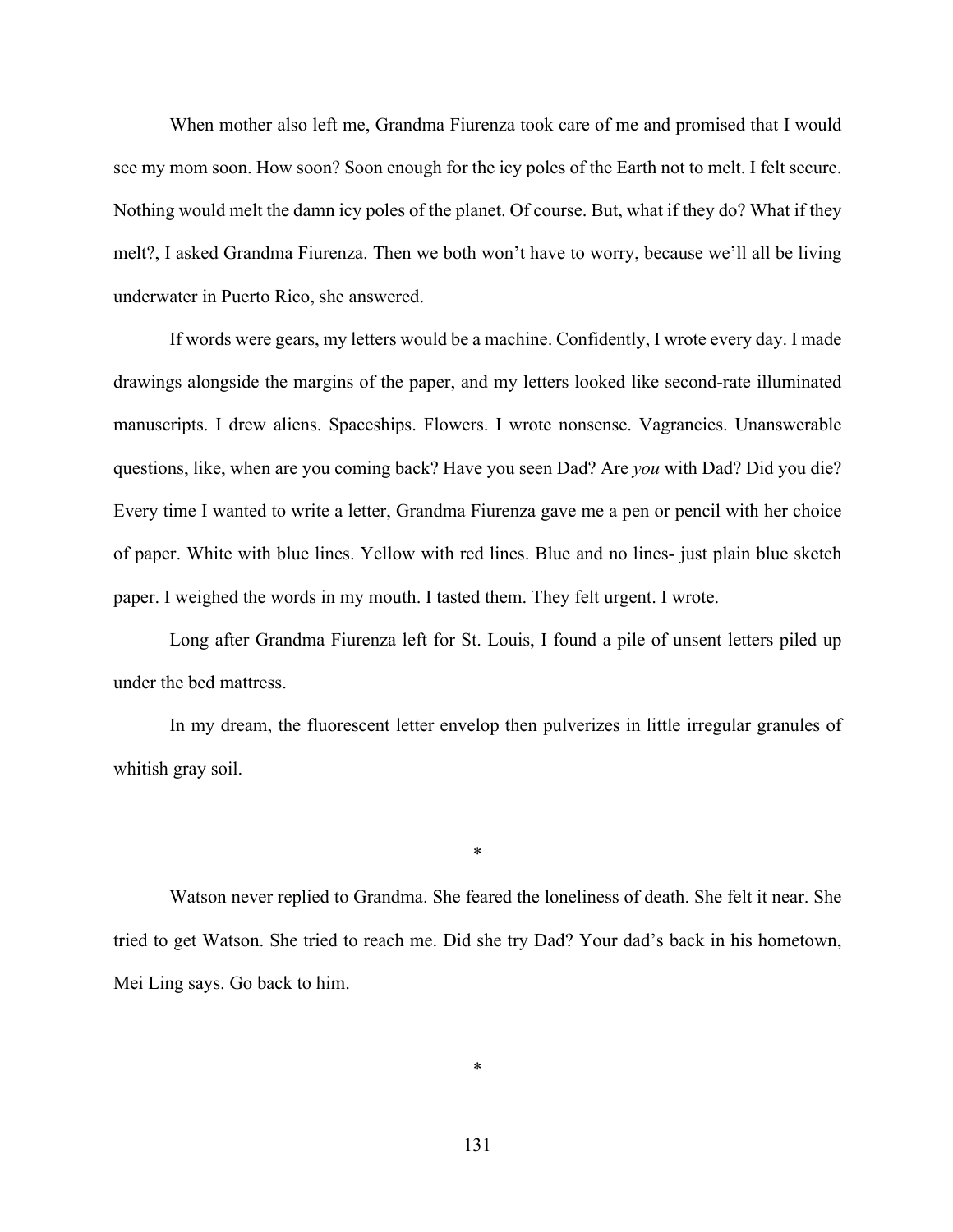He's been there for a while and Fiurenza knew it. She just didn't want to confront him, she says. Didn't. Want. To. Confront. Him. I feel vertigo. Before your grandmother died, and knowing you wouldn't be here in time, she had one last request: to see one last time the place she and Watson first fell in love, thirty years ago.

They had a thirty-year old love affair?, I ask.

You do the math. You're forty-eight.

Mei Ling feels the paper bag in her hands.

Shall we?, she says, as she walks me down a trimmed path that leads right to the lakeshore. Fireflies hover around us, like broken constellations.

\*

The future doesn't need me. If all time is eternally present, all time is unredeemable. It's an art form. Like lying. Or concealing the truth. Words are made to bend. My dad made enough money as a car salesman, the caretaker tells me when I meet him. I've been here before. Have I? My father's dead. Again? It's like a dream where you chase for something you quite don't know what it is. The drift of stars. Grace of sense. Like a twice-told tale. A Borges trick. A perpetual possibility. I listen.

Grandma never liked Dad's second wife. Did they ever get married?

In any case, his second wife Roselyn didn't need to work, although she was less admired and more pitied by the people in town. She took care of the house, cooked, watched the soaps, the caretaker tells me from his privileged status as *buona fide* storyteller and next-door neighbor. He also tells me about my father's love conquests. He was a womanizer like he had a mission, the caretaker says. I don't think your mother ever knew. She was not my mother, I clarify. The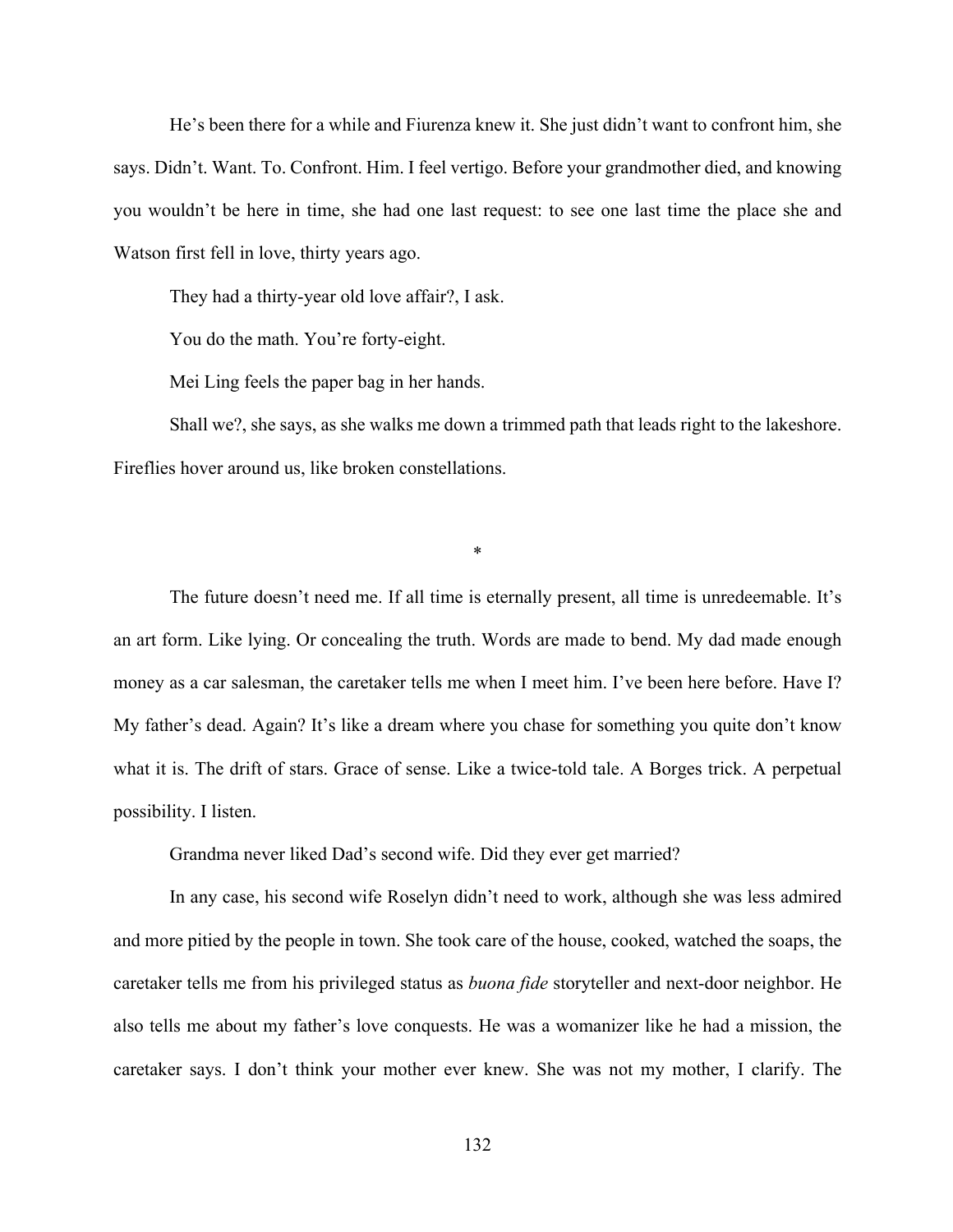caretaker doesn't care. Hmmm. Your father was just not fit for this town, he tells me, half apologetically.

My father once told me that he was from another planet, and despite the absurdity, I believed him. Yes. It sounded cool and special. Besides, who was I to doubt my father? I knew he had no brothers or sisters, either; no immediate relatives to visit on Sunday. Sure. He had no past here on Earth. But now he has found a home inside the silver urn that contains his ashes.

\*

You can't bring animals to this bar, the barman tells me.

I'm sorry. This is a sort of ritual. My dad's here, in ashes, of course. And we just want to share a drink together. He'll have a beer. I just want a double whiskey."

The bird squawks.

And a vodka for the chicken?

It's not a chicken.

The man gave me a crossed look.

You are lucky you are your father's son. I knew the man. He deserves more respect, he says, and then turns his back on us to serve the drinks.

\*

My father always had a smile for the world, the undertaker told me. He made me sign the papers that would allow my father to be transported to the crematorium. Liver problems, he said. Like half the people in this town. And the other half?, I ask. They're dying in the church. He said as he handed me the urn with my dad's ashes.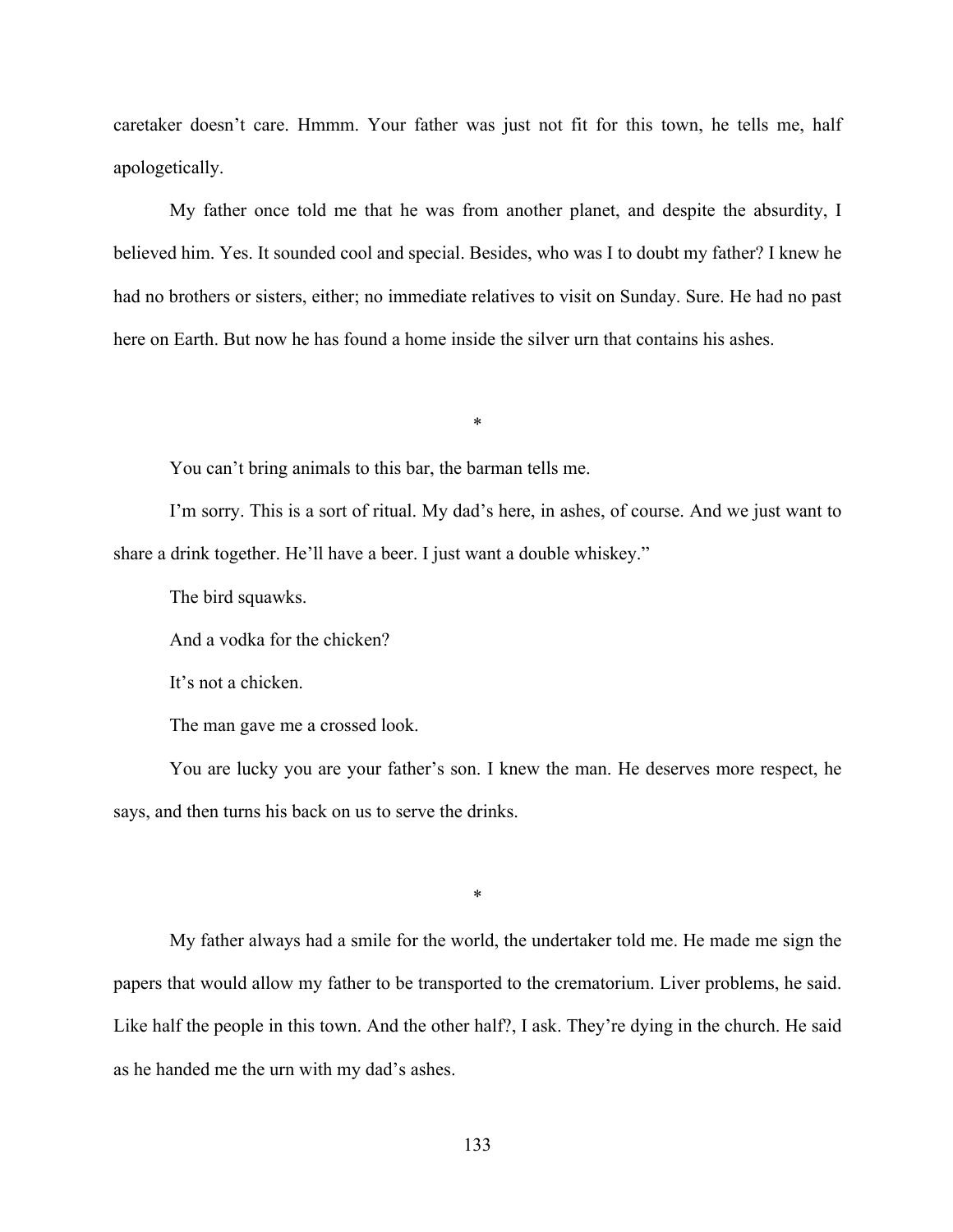I had no reasons to doubt my father's reputation. He broke it, left, and returned to fix it. Only that neither me nor mom lived in Adjuntas anymore. Yet, dad was a popular sport. And when he died, people caravanned to our house from distant places to pay their respects to the memory of my dad. An old man came with caged pigeons, which he released in front of my house. A rain of butterflies followed and people marveled at the spectacle. Damian deserved it, they said; he was a great man. They also told me how much they admired my dad because he helped people all the time, from lending money he had no interest in getting repaid to finding jobs placements for those who were unemployed, or driving those who didn't own a car to the airport when they started leaving the country in a mass exodus. Two old ladies, who wore similar black dresses that matched her mantillas, told me how he once fixed their picket fences to keep a certain rare bird from entering their patio. And so on, and so on. I realized that my father was a person beloved by many. I also realized that I knew my father better by what others told me about him.

\*

The story of my Dad and Roselyn. A place for disaffection. I bury pixels. I access the inaccessible. When she was a kid, Roselyn claimed that an angel visited her and told her great truths of the universe, and that she'd bear a son who would do great things. Coming from a fourteen-year-old girl, the revelations crumbled the Christian upbringing my maternal grandparents provided for her. Her family summoned Father Leon for help when the visions or dreams became more frequent. The devil will disguise as an angel of light, the priest reminded my maternal grandparents when he came to interview the girl and get-to-the-bottom-of what seemed to him like blasphemy. But truth is round, Father; it has no angles, Roselyn replied at the priest, as he suggested that she might be possessed. There's only one truth, and that is God's, Father Leon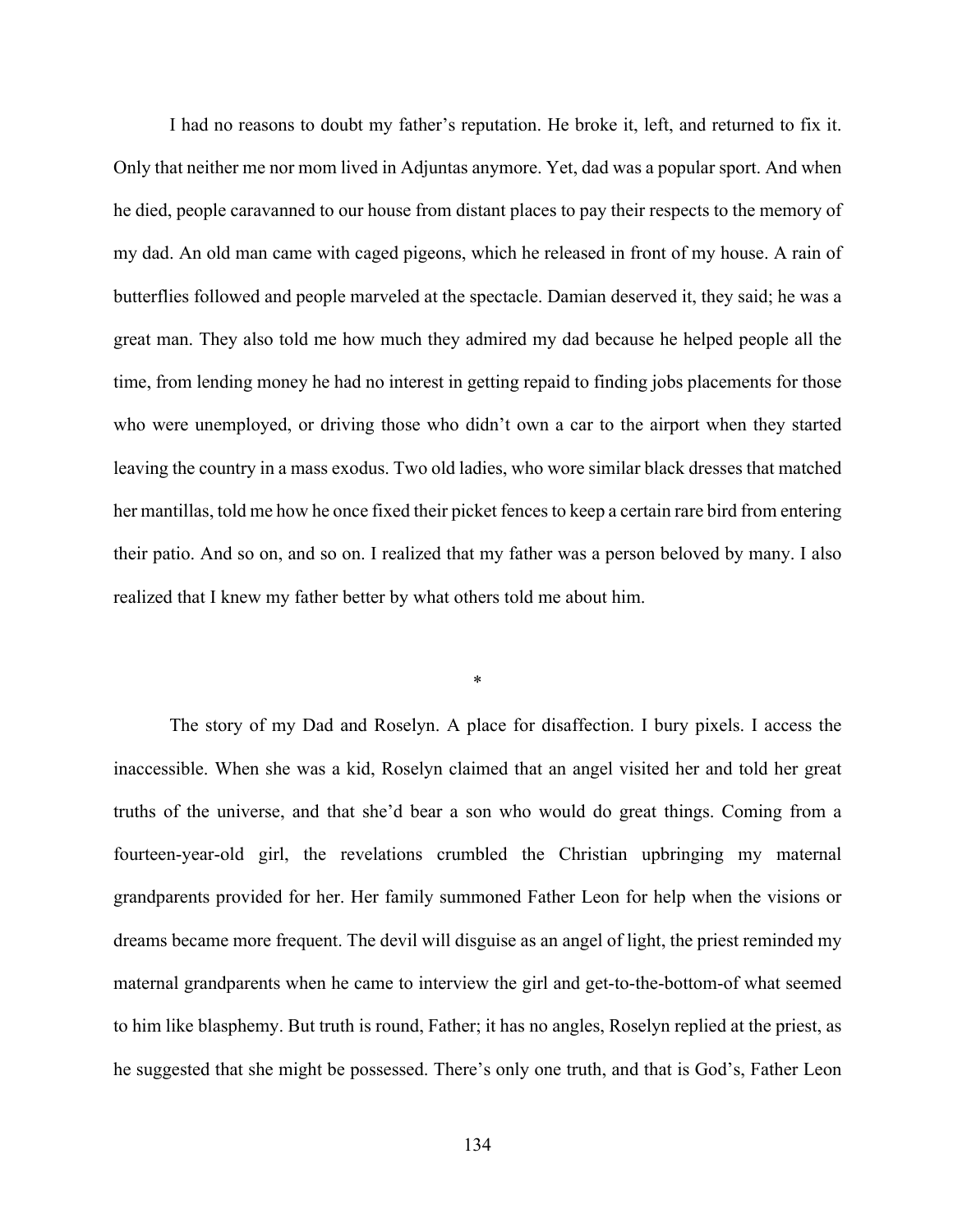reprimanded her. The priest, being knowledgeable in exorcism (although not authorized by the Church to perform such body cleansing acts), requested the intervention of the Vatican in this matter. He never received a reply, but Roselyn did turn into a woman, and when she decided to buy her first car, she went to "Speed of Light Auto Trade," where Damian worked as a beginning car salesman. I can't give you wings, but I can show you distance, were Damian's first word when he saw her. Roselyn took it as a sign, fell in love and married him.

\*

I imagined that if my dad came from another planet, as he claimed, I was entitled to some kind of innate ability by virtue of the DNA. Maybe I could walk on water, or maybe I could breathe underwater. Both points proved wrong the day I went to the river nearby our house and attempted my water-walking abilities, and, instead, I almost drowned. I imagined I could have mental powers to read people's minds, but it turned out that it was my dad Damian who always knew what I was thinking or doing, for that matter. Can you fly, Dad? What? Yes, fly. Not anymore, he said once. I would do something my father couldn't: I would fly like an eagle. To the sea.

So one crisp and lovely autumn evening, I went to the roof and jumped off the ledge, where birds nested during spring.

I broke one leg, two wrists, and remained unconscious for a while. But my mother remained with me the whole night and, after I was sent home, her presence around the house was necessarily noted although she barely made conversation. She started losing the words. One night, as she was feeding me dinner (since I couldn't use my hands), she asked me why I had jumped off the roof. I threw in a furtive answer at my mom, so I told her that I wanted to be a bird. But not all birds can fly, she refuted; chickens can't fly, and ostriches can't fly, and the dodo couldn't fly. The dodo?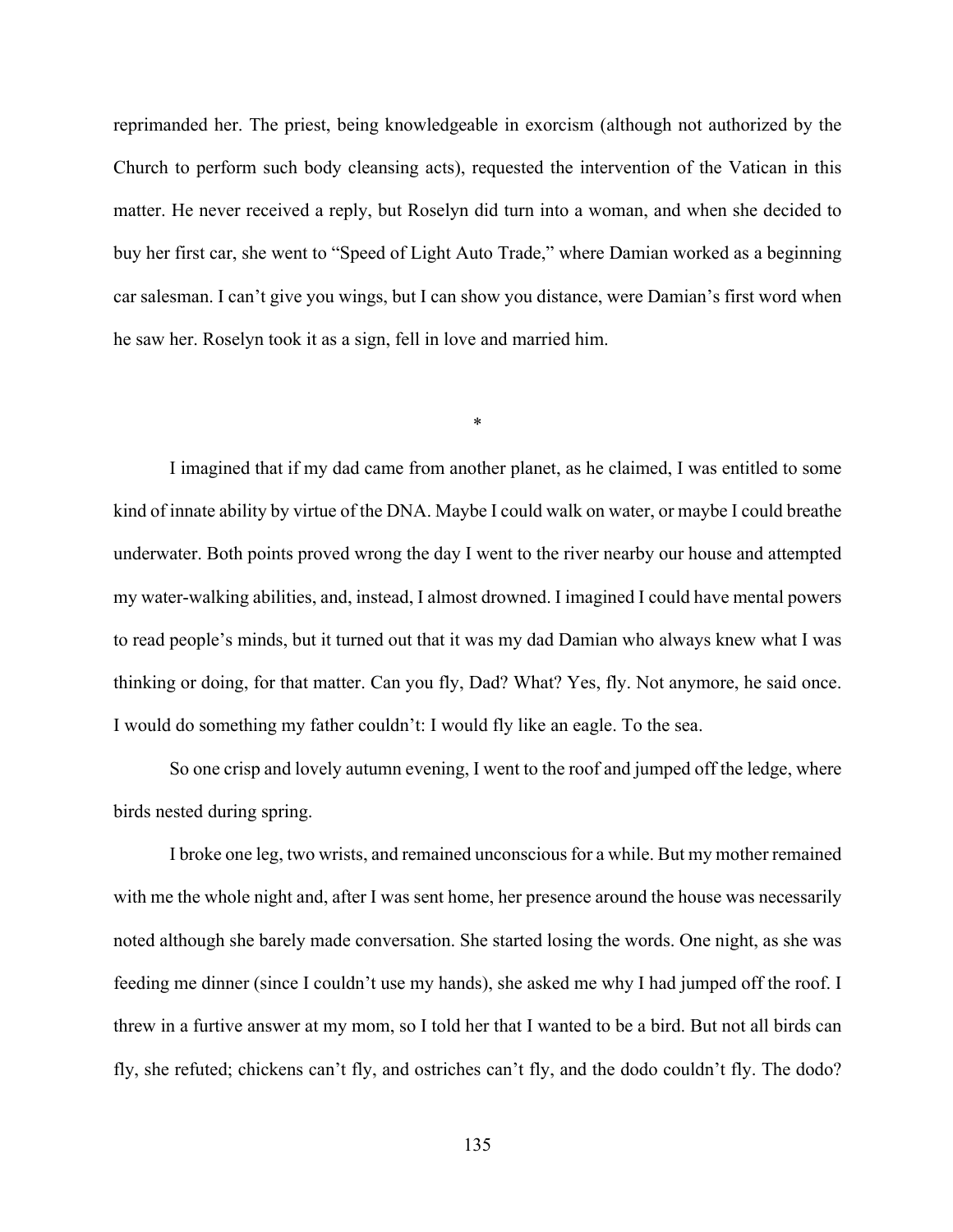What's a dodo?, I asked. An extinct bird. If by chance you meet one, it should be a sign of something, she replied with a customary wink and a smile.

Dad didn't come home that night. Nor any other night.

Maybe he was never home. Maybe I didn't even have a dad. Maybe I was the alien.

Maybe. May be.

\*

Once I find myself stranded in time, alone, with an urn between my hands, I question my condition. Doubt. Lack of sureness. Were we ever? Was I ever what they told me I was? I decided to give my flying abilities another chance. I took my dad's '65 Ford Mustang, the urn still with me to the pine grove in the hills, up above the town. I walked exactly to where the slope grows into a precipice and wished I could grow wings. I wanted the sky to crack open and absorb me. But nothing happened. When I was about to jump, urn in hand, I heard a bird squeal behind me. It was about three feet tall, with a green, black and yellow beak. Its legs were red and created a contrast with the gray plumage of the bird. It had to be. I wanted it to be. The dodo, with a bold spot on its head, simply stared at me. You're always right, Dad, I spoke into the urn.

Words move. Why write, if there's speech?

\*

\*

There must be a thousand reasons to visit the Venus Delight on a Thursday night, but not too many for making it in a hearse. Certain distance rules don't apply. Death always lurks in the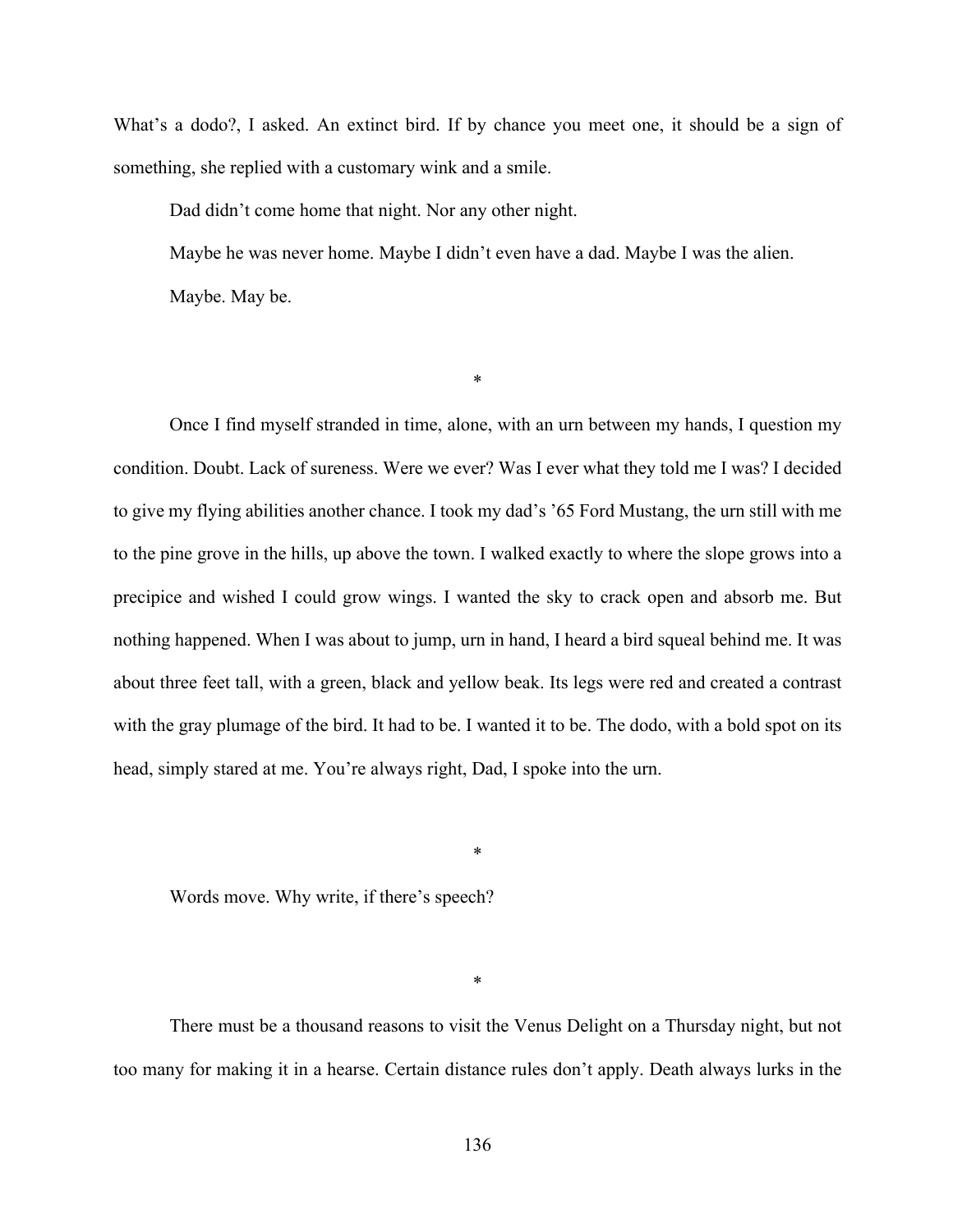shadows of love, yet that proposition can't work as a tautology. Love is never an alibi for death; it's like fire- necessary for life, yet it doesn't yield life. To love is not to live; on the contrary, it's an approximation to death. So to love is to die, a premise straight out of worn down rock lyrics and Shakespeare. Or maybe it's the Romantic legacy. Or a Duende thing. In any case, Bon Jovi got it right. I would've died for you, for Selene. Is that her name? Glitch again. Or Oblivia. Or both. Or. If that meant that they would live. But life is a false choice. Even when we choose to live, we can't say that death shall have no dominion over us. We're dying all the time. We're vulnerable. As vulnerable as Oblivia, Selene, and I were that afternoon, at the Chuck E Cheese's where we were celebrating my daughter's ninth birthday among family and friends, and we were surprised by a forty-year old man who started shooting indiscriminately. Or so I was told. I was kissing Selene before going to trade her tickets for prizes, I guess. I heard gunshots. I saw people falling. I looked around for Oblivia. Then a bullet ricocheted on the wall, and then it hit me in the head. Or so I was told.

\*

Our true perception of an object diminishes in proportion as its size is diminished by distance, Da Vinci wrote once as he discussed perspective in painting. I don't know much about painting. But I think it also applies to memories.

\*

I got liver for one more shot, he said with a faint smile. His face looked like reverted origami. Then he apologized for not being a great father, not even a good father, and I said I understood, that it was okay. Just don't leave for your planet, yet.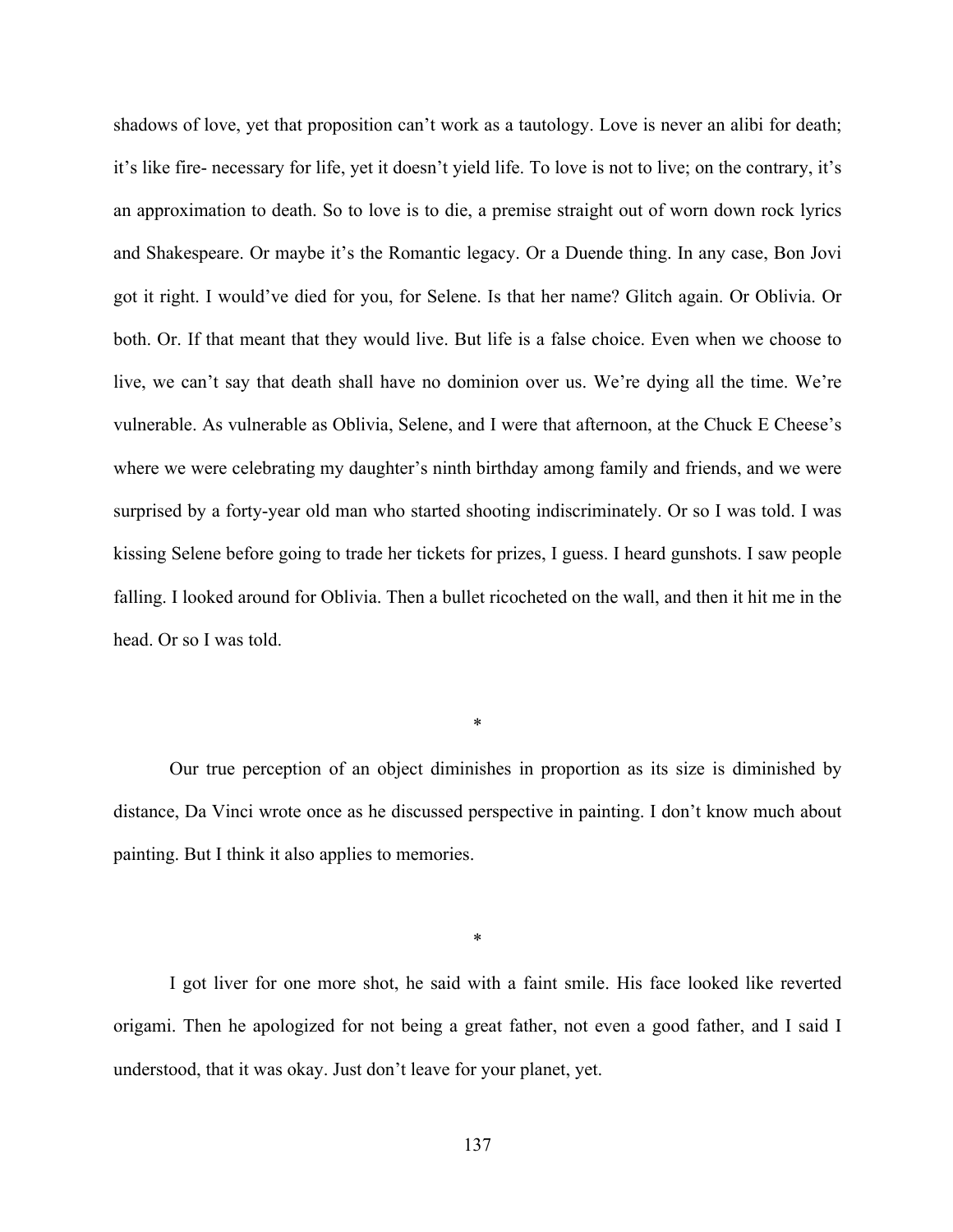He smiled. He remembered.

The barman returns with whiskey, beer, and peanuts. He believes that the bird is an ugly duck.

\*

It's not a duck, I tell him.

Whatever, he says, and leaves the three of us in the comfort of a lonely corner at the bar.

To you, I propose a toast. The bird squawks again. A slight gust of wind sweeps into the bar. The barman has just turned on the air conditioner, I think; then, drink.

Shut the fucking bird up, or the celebration is over, the barman says.

I kind-of resent the violence, but I don't say anything.

An argument needs two people, and two wrongs might not make a right, but two rights will always end up wrong, my mother used to tell me.

\*

You feel safer here with your ghost friend. This is me inside you. I am you and you are me and we are all together. You just don't know it yet. I'm your past talking to you from the future. You shouldn't be afraid of anything. I can't hurt you. I am a disembodied presence. You just don't hear me as one hears the dogs barking at night or the cats wailing to the moon. I'm a language in numbers. A sacred geometry. Kabala dormant in the cloud. Somewhere. In space. Saved as.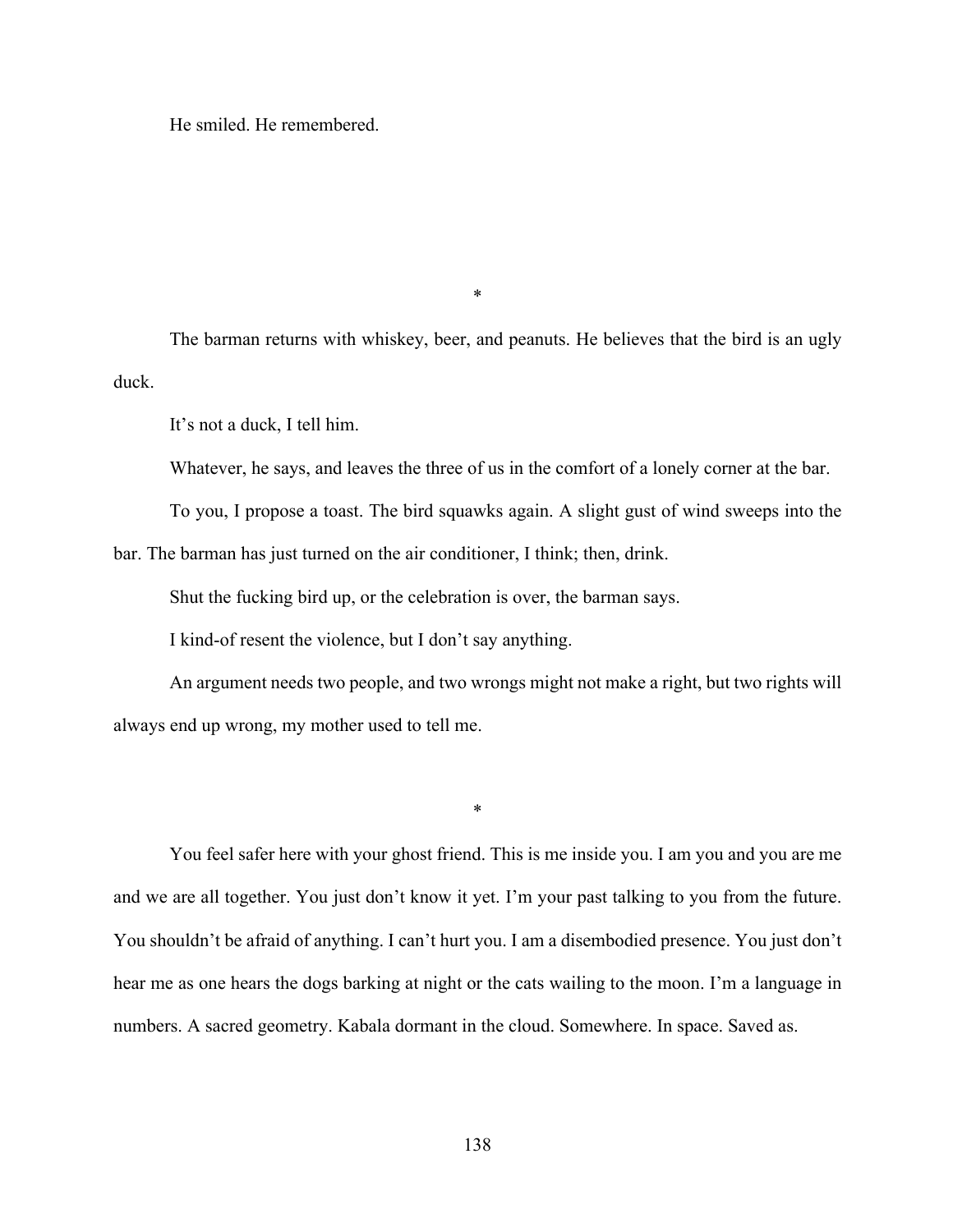For instance, I know you like to play with me and your magenta Mercedes Benz, which your mom bought you from the toy section at the pharmacy around the corner. You, Orlando, imagine me and you driving to California, the Mercedes adapted to the hull of a boat, making it look like a floating car, like that photo you saw in *Life* magazine of a 1951 blue Chevy truck modified as a vehicle-powered barge trying to cross the Atlantic. The pilot and the passengers were caught by the National Coast Guard ten miles off the coast of Florida and then deported to Cuba, only to come back and try again, this time, in a 1959 beige Buick. We waste liberties, and we liberate wastes, you remember Dad saying to mother. That's the movement of life. You told me once that one of these days we should both get inside your miniature car and sail away. I laughed. One heartbeat away. Automatic save.

Eternity is comprised by ever flowing conditions of yesterdays.

\*

I shut the phone down when I see a woman come my way and look at me as if she knows me.

Hello, sweetie, she tells me with a kiss. She deep French kisses me, and I'm stupefied.

Me, Oblivia, she says. I look at my phone but she puts her neatly manicured hands on top of the screen. You can trust me, Gogo; it's me: Oblivia. I believe I might trust her -although I use believe loosely-, but the bartender addresses her as Amber. What's it going to be, Amber?, he asks. I thought you said you were Oblivia, I tell her, and I become uneasy. I am; Amber's my stage name, Gogo, she replies, and I wonder what's up with the Gogo thing at all, like, that's a fish name, or a character in a novel, I say, and Oblivia/Amber laughs. I like you when you're that naïve; Gogo is your nickname; I gave it to you. Remember?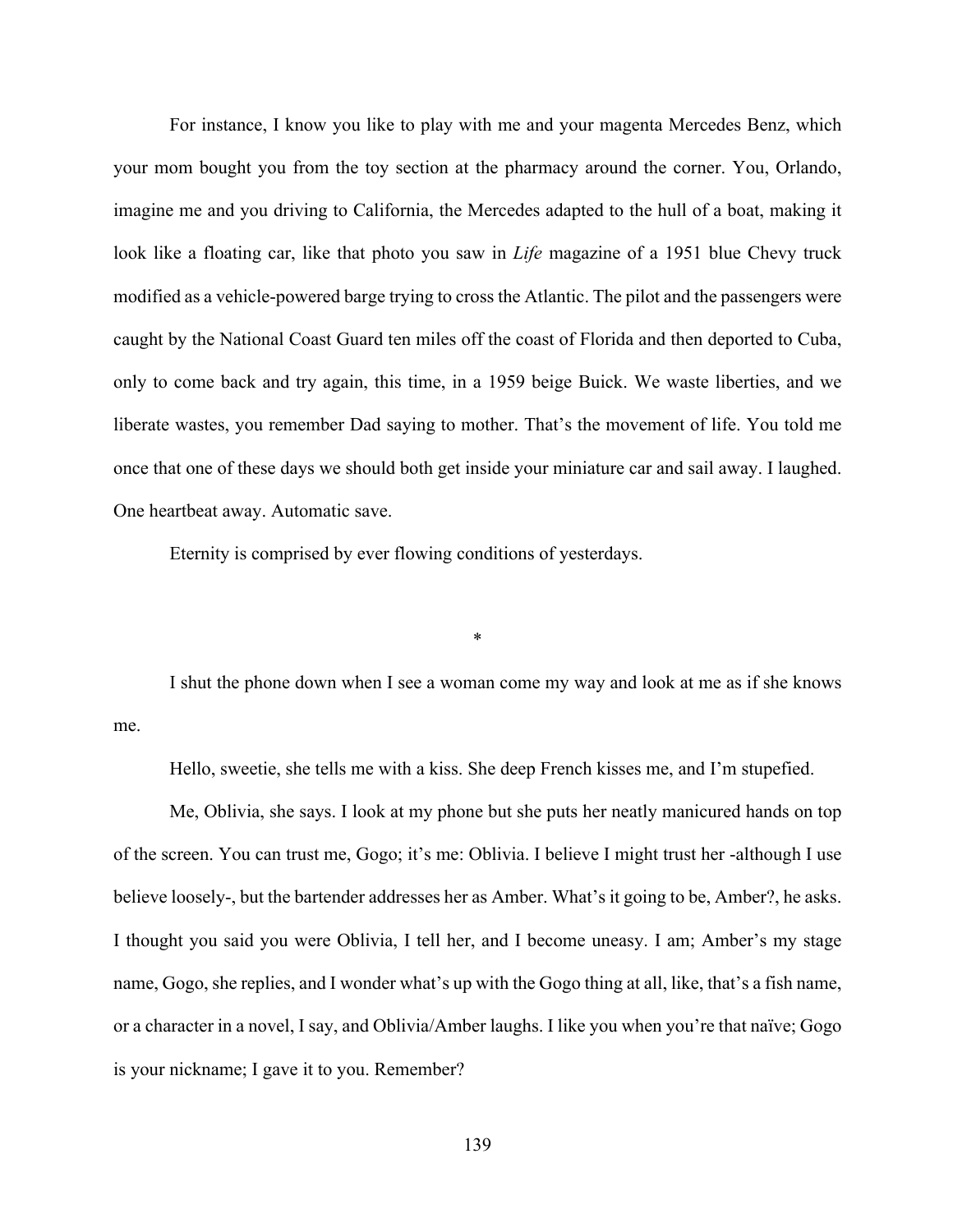I don't.

She must be right. She orders two whiskeys. Blue Label. Vintage. Straight, she says as she crosses her legs and grabs my hands. She feels warm.

Did you do anything for me today?, she asks.

Drinks arrive before I can answer. I look around in the futility of trying to recognize the faces, any one face- a friend, an acquaintance, anybody-, but on Thursdays it's harder. Visibly, it's college night. They might look different and all the same simultaneously. Today they're here; next Thursday, it'll be some other people, I guess. It's always other people. It's South Beach anyways.

I don't know what you mean, I say to Amber (I want her to be Oblivia).

Ok. I know. How rude of me, she says. Of course, you don't remember. But, hey, I do remember; and while I was up on the stage, I saw you talking to Pau, she reproaches me. I don't need to say anything: my face gives me away, as usual, and Oblivia says that, you know, Pau, the waitress? Five-foot six; great racks; thick lips and curly hair… Pau? I have no idea who's she referring to, until Oblivia points at her. You know, she's asked me a lot about you, Oblivia says. She has? I have no presumable argument to justify or contradict her. What did you expect after you fucked her?, Oblivia asks in accusatory tone. Yes, the one that makes one feel guilty about something that's uncertain. I told her you're mine, Oblivia whispers and drinks her whiskey. Am... I?, I hesitate. She finishes the drink and places the glass back on the glowing top of the bar. I see a tattoo aligned by the side of her index finger. It reads Luanne. I'll show you, she says. I'm done for the night. I'll pick up my stuff, and we'll leave. It sounds enticing. My eyes follow her until she passes by the three hundred-pound bird-dog who watches over the girls' dressing rooms. The darkness swallows her. In my notes, I whisper three names: Amber, Oblivia, and Luanne.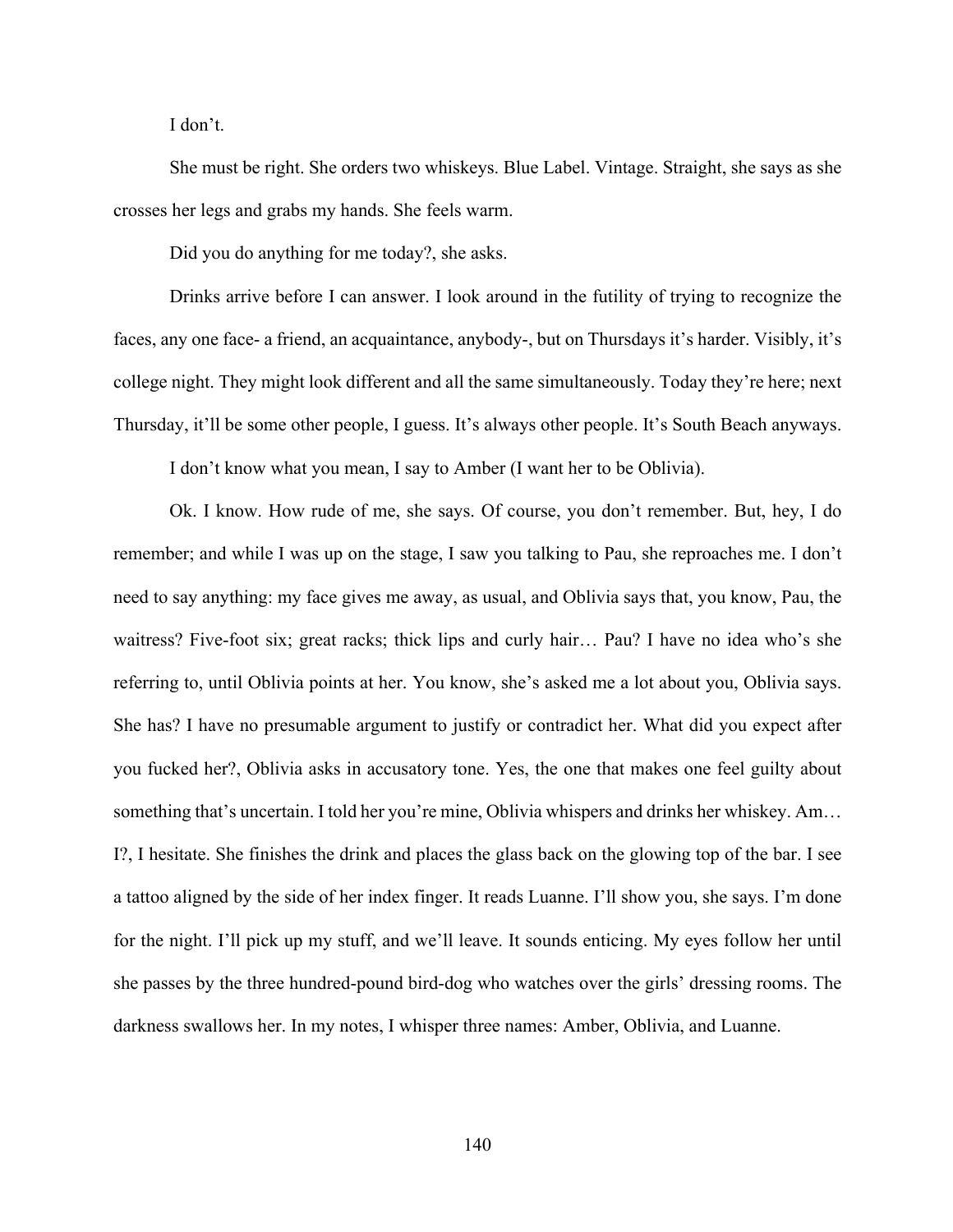A reverie. On rainy autumn afternoon, I stand next to my father Damian listening to our house dying. I can hear her bones and skin crackling under the firm metallic tracks of the yellow machine. Its blade crushes the faded pink wood, the zinc roofing rendered to ruins. The noise makes me shrink with uneasiness. The feeling is invasive and new. I take my father's hand and feel the sweaty thickness. His face hardened by inexpressiveness. Damian's semblance defeats all predictability. It's an alchemy of pain, melancholy, and helplessness. I've seen this face only once before, and that was the time when my father discovered a dead man sitting on the branch of the tree behind the now agonizing house. It was a great tree, too.

\*

\*

I remember that Marcucci, the nextdoor neighbor, called on my father with news of a man perched on one of the branches of the old oak tree. I can see it from my window, Damian, Marcucci said. Dad's response was a contrite frowning as he went out through the back door and walked to see who this man that invaded his property was. Barlucea called me, too, said Marcucci. He's going to call the police. We should go and check, said the man. That's why good fences make good neighbors, my father said then, and there was no doubt that the man had to be a trespasser, a felony punishable by the law he so believed in. The man had been there for hours, probably the whole night, and, concerned with the situation, Marcucci decided tell Damian, who left the house through the backdoor and treaded barefoot into the big patio. The grass felt wet and cold with morning dew.

Go with your father, my mother told me. Don't leave him alone.

I would've never let down my father. Never.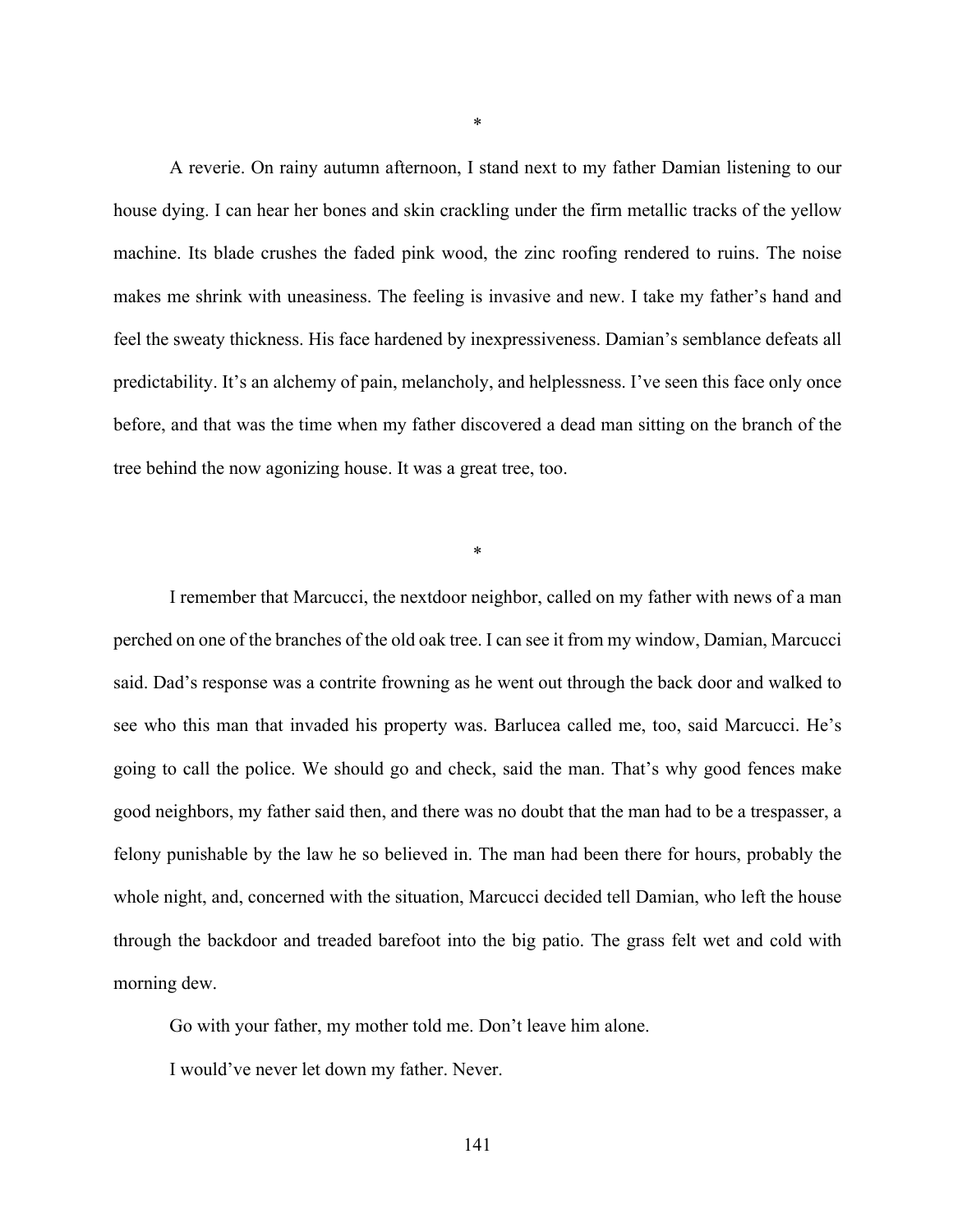I followed, not so much out of utter obedience but in a rapture of sheer curiosity.

At first, my father sauntered. Dragged his skepticism along with him. As he approached the tree, he hurried his pacing, and, slicing the wind in two, his face acquired a stoical quality. He stopped a few feet away from the tree. There, sitting on a thick branch of the tree, an old man looked like he was just sitting down. Knife in one hand. Head hanging from his neck. As if he had fallen asleep peeling an invisible orange. The massive brown trunk of the tree widened as it rose into a thick broad crown. Dad just stood there, appalled.

I'm sorry, Mr. Bartoli, said Marcucci. My father didn't say anything.

Who's that, daddy? I asked.

No reply yet. The man wore a white *guayabera,* khaki slacks, and black shoes. He had a wharf tattoo on top of his limp right hand.

Go back into the house, Orlando, dad told me after a brief silence.

But, why? I'm not afraid of dead people, I replied.

I don't care. I just don't want you here.

But, why?

Do as your father told you, I heard a voice behind me.

\*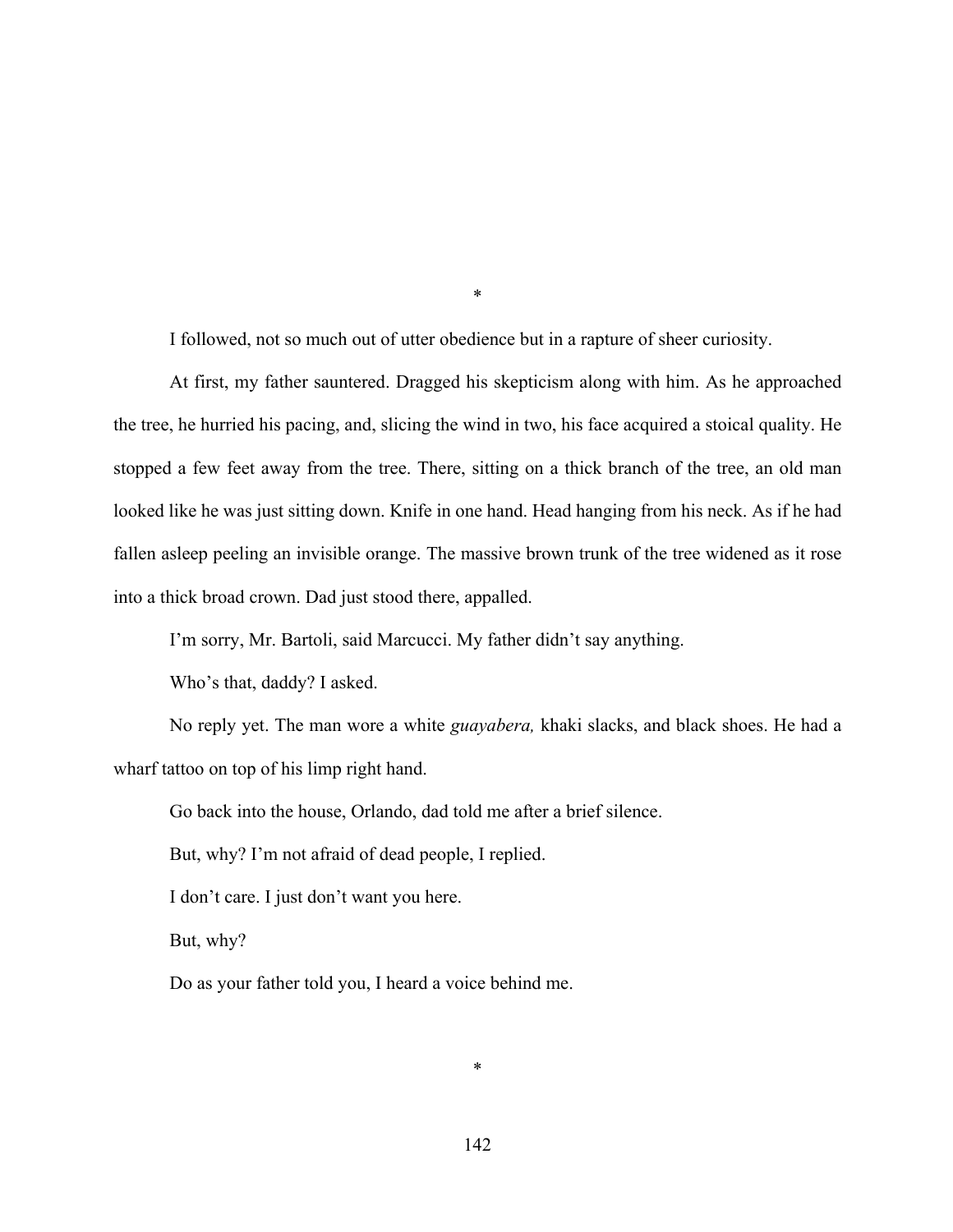Grandma Fiurenza, in her yellow linen dress and black sandals, joined us at the scene. Dad didn't turn to look at her. His eyes were fixed on the sad figure of a man dead up on a tree.

If there was one thing that Grandma Fiurenza knew about, it was how to command people. She had raised dad by herself, and against her own will, she had never married Juan, the man who wanted to take her in marriage. When her own father objected to the relationship, she eloped with the man who would later, as a sign of goodwill, faith, and love, offer Padre Ramón the lands where the town's church is located today. It was an attempt to bribe the ecclesiastical powers into accepting the unapproved marriage. But the plan failed, and Fiurenza's father let the town know who Lucca Aniello was and demanded a complete annulment of the matrimony, which had already been consummated. Juan, broken hearted, and having lost a significant portion of his lands to the church, enrolled in the merchant marine and left the country for several years.

That man is your grandfather, Orlando, grandmother said. And he's dead. Now, do as your father told you.

The dead don't hurt. You told me yourself, I said.

Right. But that doesn't mean that they can't pull you by the feet at night.

I doubted my grandmother's words. She could move the stars and reorder the universe. She had a tongue of fire and eyes that could see beyond time. She gardened the clouds that rained on the town. She had told me magnificent stories of brave heroes and distant lands. She spoke a truth so marvelous that I believed my grandmother was the origin of all truths. I never cry, she told me once, but when I do, milk starts pouring out of my eyes. It had to be true, because Grandma Fiurenza never cried, and that's why I never saw a rain of milk.

I obeyed.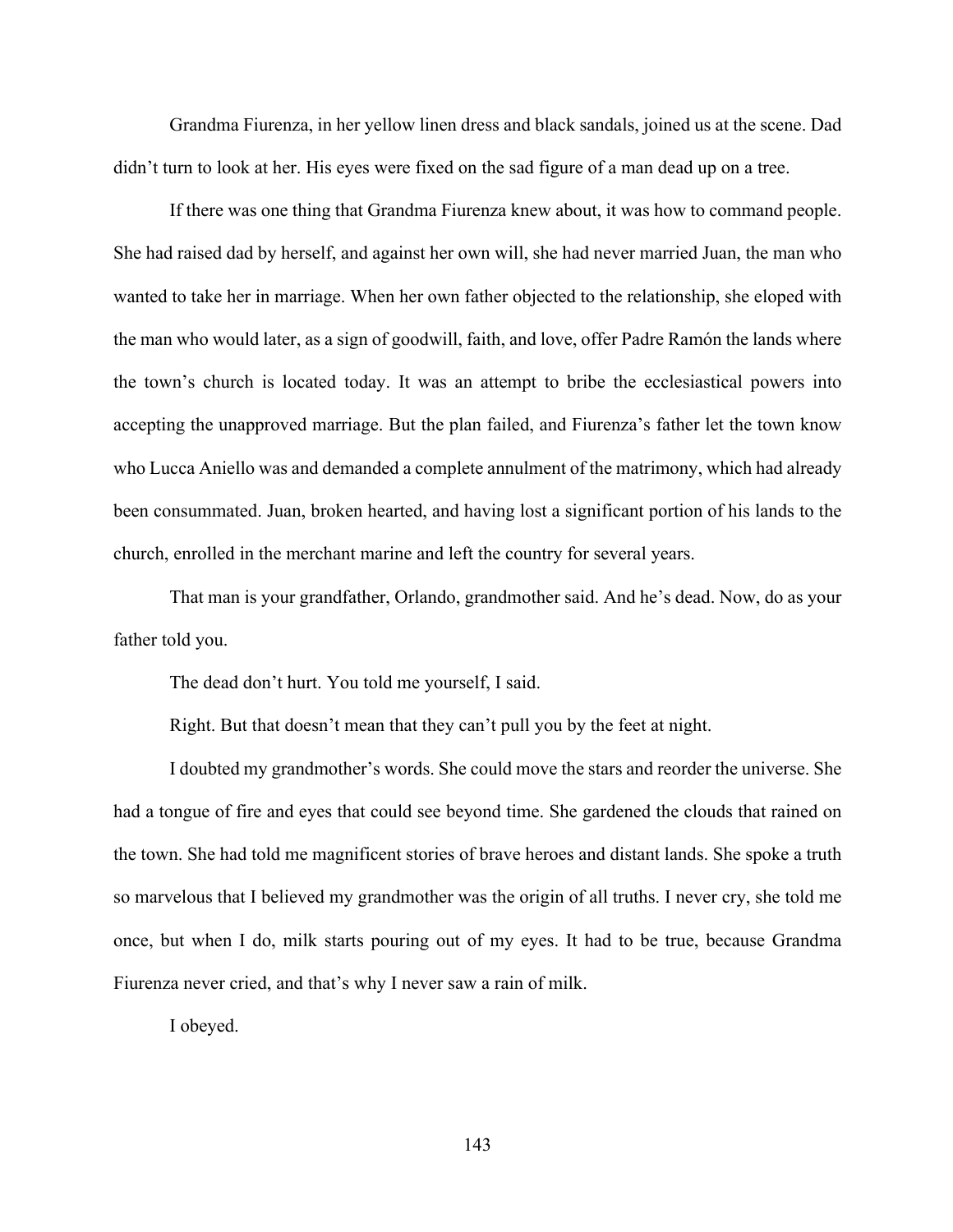I walked back to the house, head bent down and confused. The man on the tree was my father's father? But I thought that my grandfather was dead already, because neither Dad nor Grandma Fiurenza talked about him. Ever. Talked. About him. I must've asked once about my grandfather, for a school project or something, a genealogical tree that would never be too big, but I don't remember having received an answer. The language of the universe is enounced in triangles, squares, and circles, but what is the shape of what haven't been said and already exists as a thought? A dismal stupefaction first revealed on my father as a paling of the skin. Then a sordid mutism. My father remained without speaking for three days.

During that time, my father learned that grandfather had committed suicide. Neither, the police authorities nor the forensics team could find a death note. Of course not, Grandma Fiurenza said. The bastard never knew how to write. The police investigators were certain that the man had taken his own life. It happens. After that, Fiurenza, who used to live with my parents, left the house.

The bulldozer and the demolition team do their job. In my memory, maybe I am much too young to comprehend the feeling that engulfs me at this moment, but years later, I would call it melancholy.

The first time my father died was that day.

\*

Hey, a woman's voice snaps me out of my lapsing catatonia. She is with a sixty-year old man. Again, she can read my lost glance scanning hers. It's me, Oblivia. She's wearing a tight black dress and a peacock feather blush-pink jacket. This is Dirty Dan, she introduces him. He has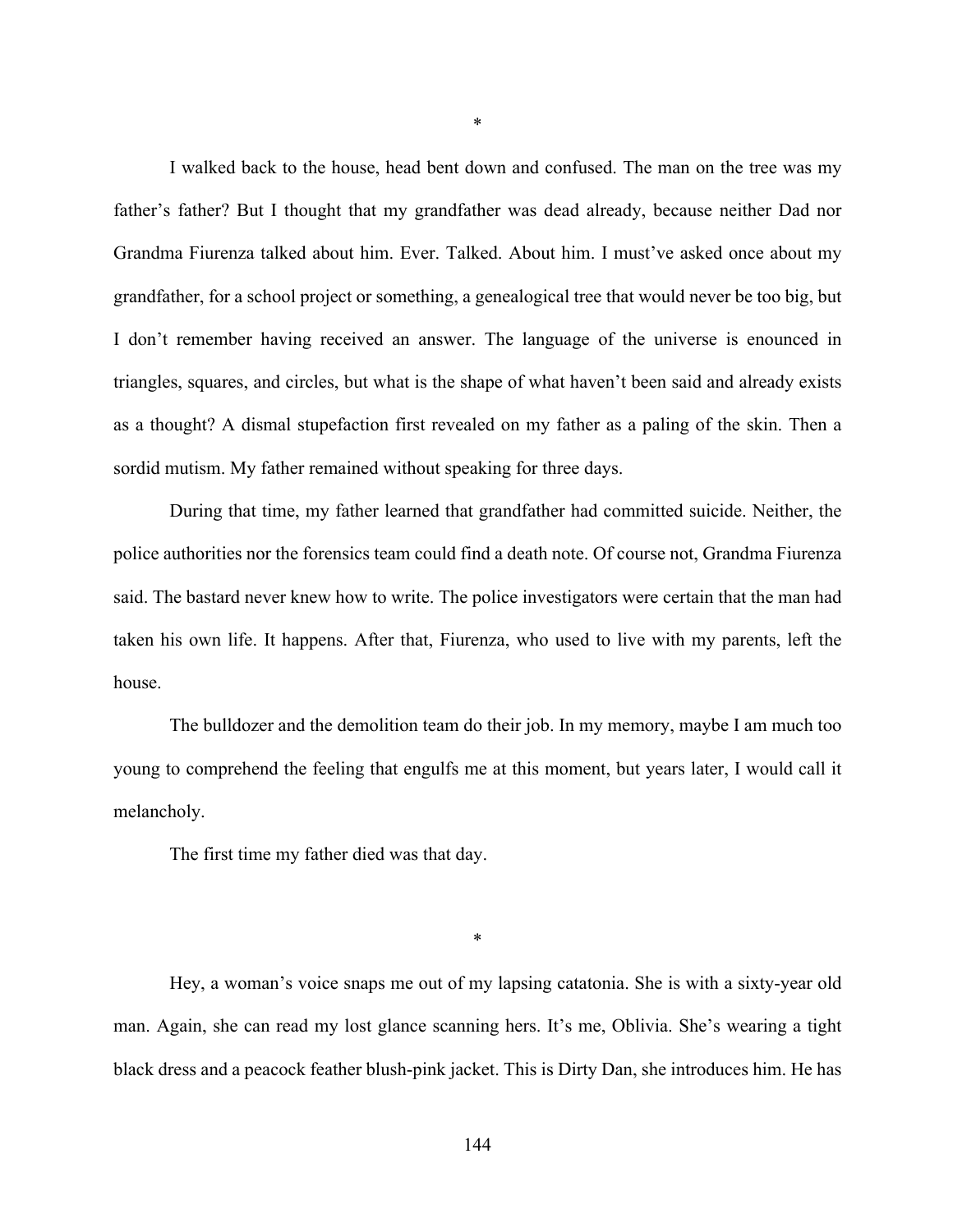a job for you. I look at both of them, removed from the occasion. I don't recall I was looking for a job, I say. No, you don't, Oblivia says. No, you ain't looking for a job, Dirty Dan comments as he shakes my hand. I'm offering you one, he adds. Did Taíno send you here? Who? Nevermind, Dirty Dan says. Have a drink.

His fine blue linen suit neatly worn and made to measure makes me wonder if I'm just seeing blue again. He also wears a blue cowboy hat. I've heard you're very good friends with Amber, he says. Amber? I ask. Oblivia, she interjects. Yeah, whatever, Dirty Dan says. I'm interested in having a conversation, maybe share a beer or two, he adds. I'm sorry, who are you? I ask. Dirty Dan laughs. He sure fits me well, he says to Oblivia as he lights up a cigar and walks back towards the club. Tell him what I want and keep me posted, he tells Oblivia.

\*

The more brilliant the light upon a luminous body, the deeper the shadows; the greater the truth, the greater the lie. We're all a fiction.

\*

I'll drive you home, Oblivia says. Where's your car? I have a car?

I take a set of keys out of my pocket, raise my arm, activate the alarm on the transmitter fob and wait for the headlights to signal me the way. A black Saab blinks twice.

That's my car? A Saab? *Inte smickra dig själv*, Oblivia says. Huh?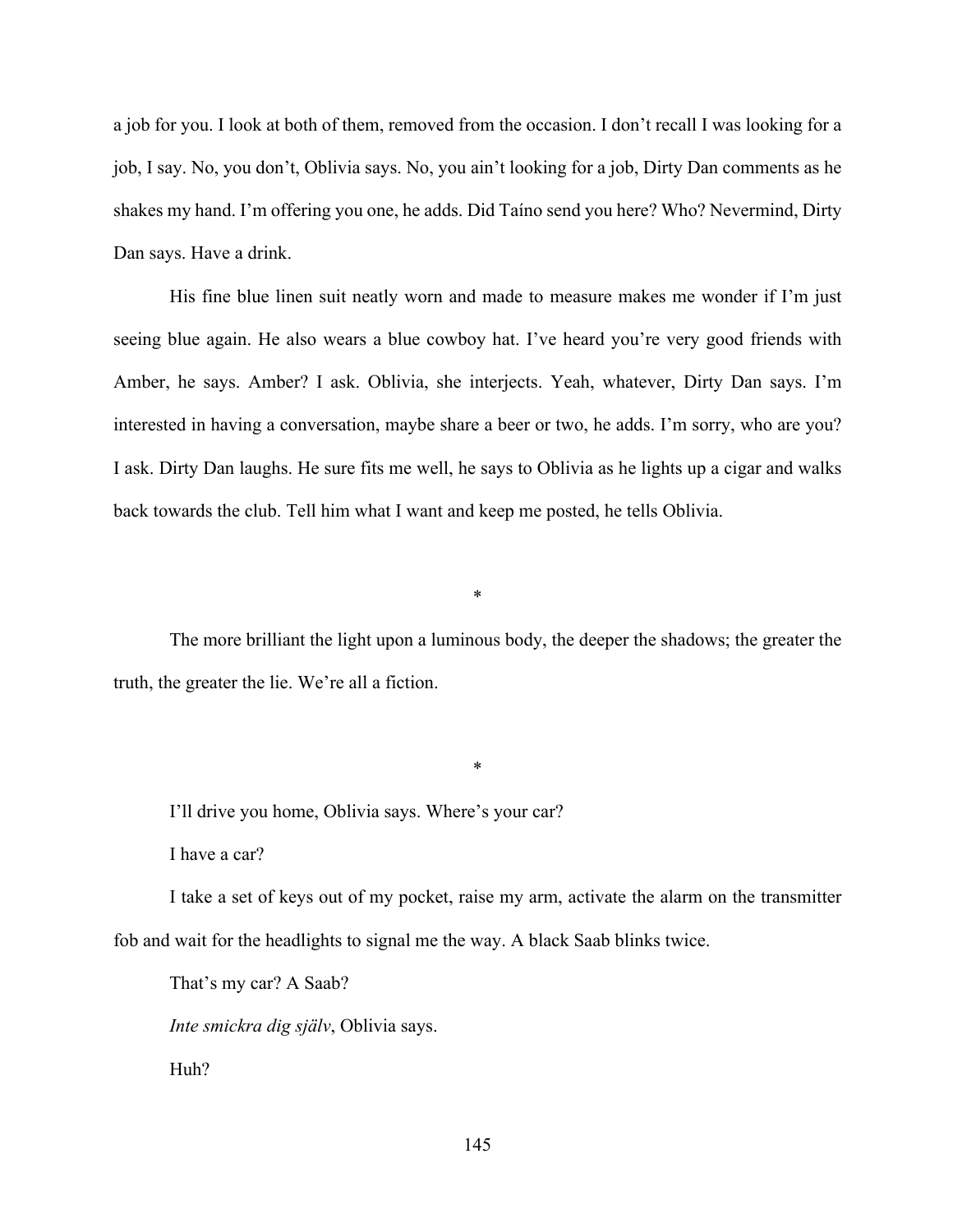Don't flatter yourself, baby, she translates for me. The engine is Japanese-American.

I don't remember exactly where I live, so I let Oblivia guide me. As we head to my place, Ocean Drive is unusually deserted. As we cruise up the Art Deco district, I look at those miles and miles of man-made beaches facing the Atlantic. Reality can be simulated, I think. Or enhanced.

How about some music?, Oblivia suggests. Lounge? Jazz? Oh, it's classic rock for you, she says. It wasn't classic twenty-five years ago. Oh, but it is now, hon. Is it 25 years already? See? That's the problem, she says. You're too hung up in the past. It's all I can remember, I tell her. But I'm here, I'm your present, she says and steals a kiss from me.

\*

Oblivia takes the wristwatch from my hands. She looks at it and nods. Hmm. It's old. I can see that, I say. It smells like rotten crab cakes, I add. What do you know about crab cakes? You know nothing about crab cakes; you know nothing, Orlando Snow. You're severely allergic to crabs. I know, I say, and my heart is a dove flapping its wings against the first beams of light. A terrible clarity fades in. I listen to the voices coming from the water, the echoes of men and women and children who sailed across these waters, where their hopes flew by like starving pelicans, and their fears took the form of words they didn't know how to pronounce, or say, or feel. These waters are a liquid Babel. These waters of cadavers floating in the morning dew. We all died here sometime. Loop. Repeat. The snow will freeze time. I take the watch back from Oblivia. I feel her pale hands soft and cold. Her eyes puncture mine. Black moons drilling distances. We could be heroes. Fatherless heroes. She came to New York following the traces of her father. As orphans, I have the edge. I remember mine; she never met hers. Her father dated her mother for a month or something. Something. Miami is a sunny hub, but Chicago is a destination. Oblivia's father is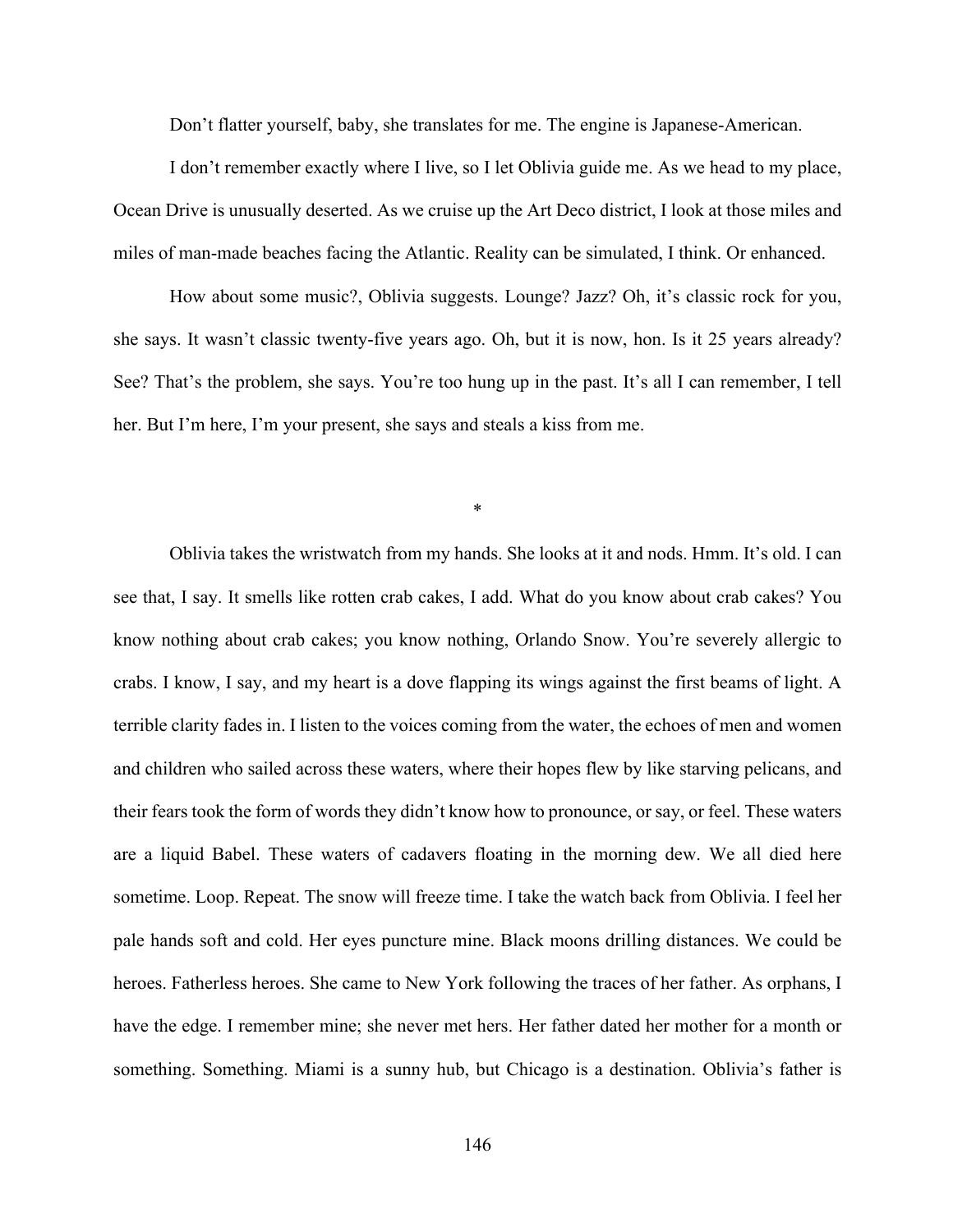nameless. Gerardo? Javier? *Creo que he perdido mi carnet de identidad*. Take that, Sinaloa Cartel. The Colombians taking over Chicago. We are multitudes. Multitudes. Or love in the times of simulacra. The real exists only in its reproductions. *Soy toda la sobra de lo que robaron*, like a Calle 13 song. A song. A bong. I can't connect anything with nothing. In the room, the women come and go talking of Ma-e-lo. Coyote kills. Embrace. I. John Stuart Mills talked about utilities fixed and embodied in material objects. We live in a time when Caliban seems to have the upper hand. The desires of Caliban, the judgments of Caliban, the hunger and thirst of Caliban, seem now to fill the world, moaned José Enrique Rodó. Call it a ban, Prospero. Living is art. Obdulia closes her eyes and reaches for my lips. Her mouth is paraffin wax. Her high cheek bones press against mine. Mountains where time despairs. Are you going to take me home?, she asks. I'm Lorca drunk under the Brooklyn Bridge. That's where I spill some blood. We can fuck before you leave, she adds. I can make you *huevos pericos*, afterward. I can write poems in your deserted skin. I can fix the world with my tongue and lips and hands. I'll spread open for you and let you do whatever you want to do. I breathe in her words. Ariel wets in my hand. The dead hate number two. Home is where I wanna be.

We make love, and it takes a brief *momento* of calm panting to realize it's Saturday. It feels like sex on a Saturday morning. We just shelter ourselves in tender acts of death. It's lively. Oblivia is off-duty for the day, so she'll spend time at the New York Public Library (Isn't this Miami?). She likes it there not only because of the induced silence of the rooms, but because she can be herself. She likes to write. A mixture of voices. A polyphony. Particles. A story within a story. Looking for a host body. I will find my poem, she says, as if she was talking about charting a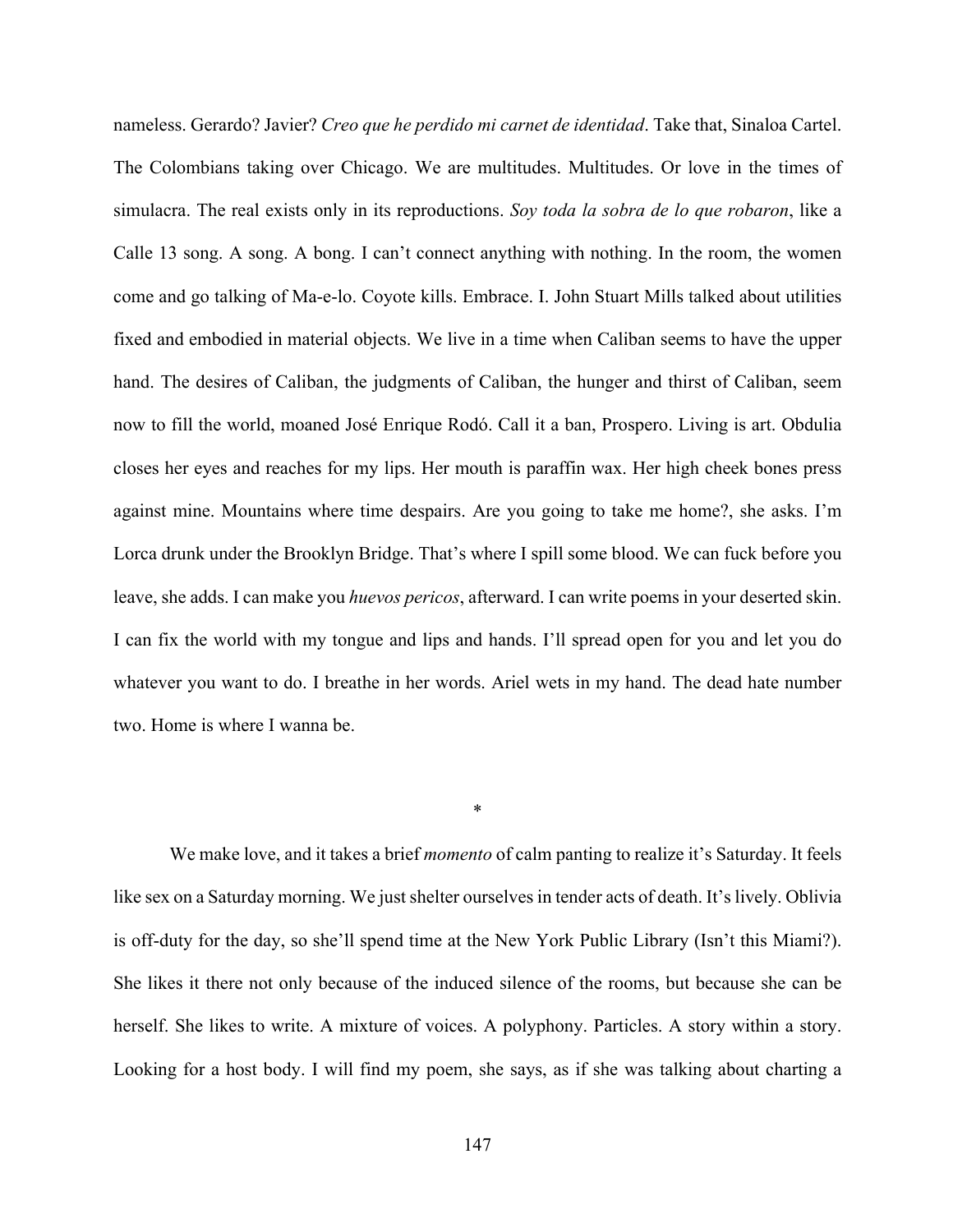mandala. I will find my one true everything, she pours her voice upon my left nipple while her hand caresses my lower belly. I look at the ceiling and find strips of furtive light sneaking between the window blinds.

I'm going to Palm Springs, I tell Oblivia.

I know.

Are you coming with me?

No. You must find your own poem.

It's not about poems. It's about my father.

A poem. A myth. *La misma cosa*, Or.

It is not a trivial thing that of all countries of the world the Latin-American ones are those where poets are most numerous, and all that poetry stands for is most prized. Rodo had it wrong. Our symbol is not Ariel, said Retamar; it's Caliban. I'm trans-textual. Pan. American. Pan is bread. Pan is *todo*. Bread is all. I hunger. *Cómeme*, she says. Eat. Me.

I don't have much words to fill your loneliness, I say.

I think of a place called home.

Even though this is supposed to be my car, there're no signs that it belongs to me. I can doubt anything, or I can accept everything. I open the glove compartment, and there's a gun in there. Is that mine? I ask. Oblivia looks nervous. Yes, it's yours. When did I get it? I want to know. I got it for you, she admits. You did? It's a Beretta, I notice. It's a nine-millimeter. I know, I got for you, she says. I take it in my hands. It feels too big. Too heavy. I touch its barrel. It's been fired, I say as I smell it. Oblivia takes it away from me and puts it her purse. We don't want to get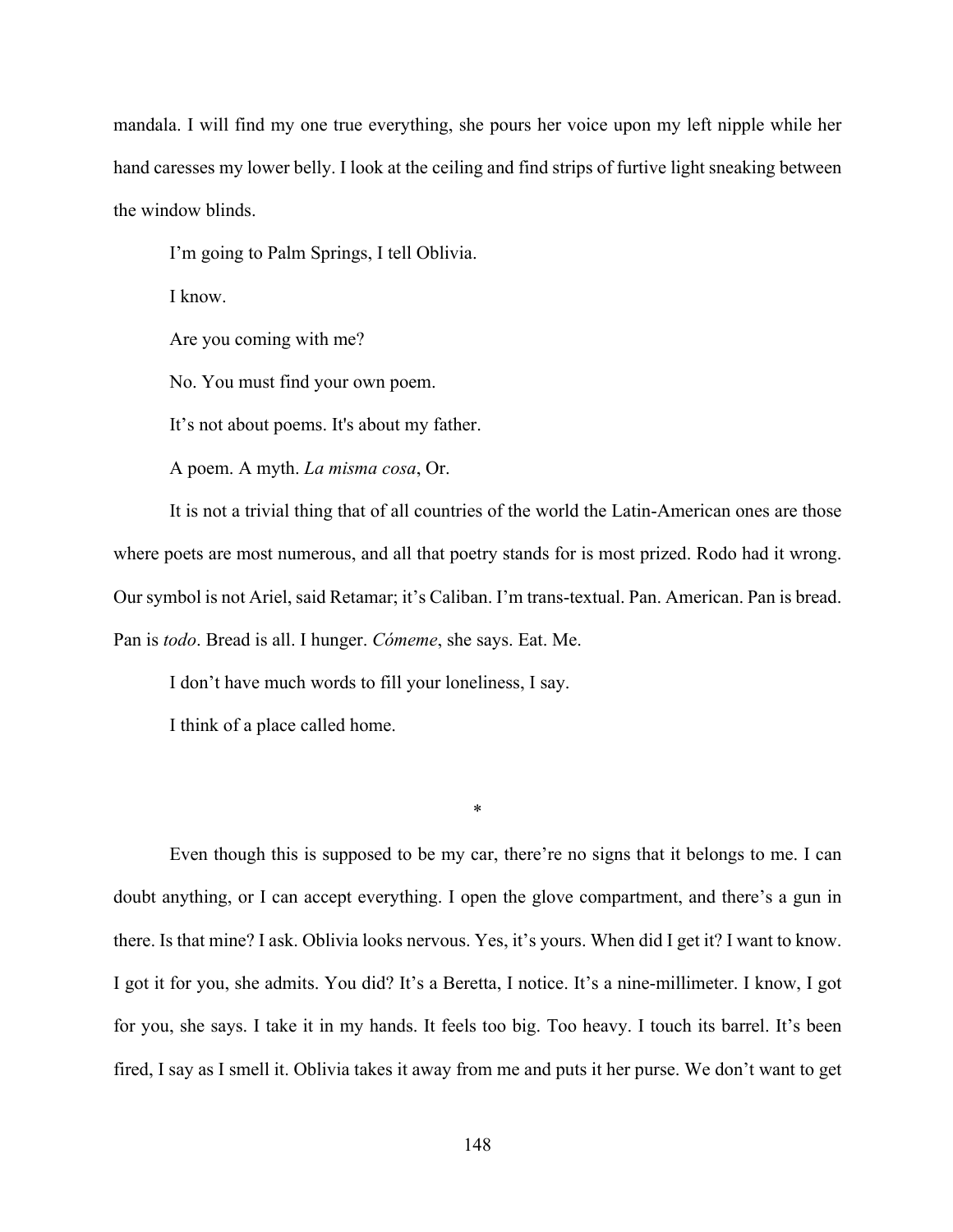distracted or anything, Gogo, she says. Okay? It smells like it's been fired; there're even powder marks I just wiped from it, I insist. We're home, she says. We'll talk about this inside the house.

\*

I noticed we've stopped on Hispaniola Way. Cool street. When we walk into my apartment, I find that it's so small. I never lived in such small spaces, but this one looks clean and comfy. The immaculate white walls contrast with the Old San Juan deep brown furniture. Very tropical. 19<sup>th</sup> century tropical. The floor tiles are checkered. We move like pieces across the board. Oblivia offers me some leftover *congrí* from the fridge. I tell her I'm not hungry, and I'm just repeating the word gun in my head until I write it down in my Notes. Beretta M9, I type. Fired. Are you sure? Oblivia double checks, her face deep inside the fridge. I look at her and her body, all bent like that, looks firm from here. What about a sandwich?, she asks. I'm fixing one for myself. I say a sandwich is okay. And a beer. It's Amstel light for me. She wants iced tea.

Oblivia talks too fast right now. Something about going to the gym early in the morning, that if I'm coming or what, that she likes to work out with me, especially jogging at the beach, can we jog tomorrow? Or walk? Just walk? I can't follow though. Too many words at the same time. Sometimes words exceed the message.

\*

As I drove back to town, with the dodo and my dad in the urn, I decided the reunion deserved a drink, that drink I never had with my father.

The dodo squawked noisily.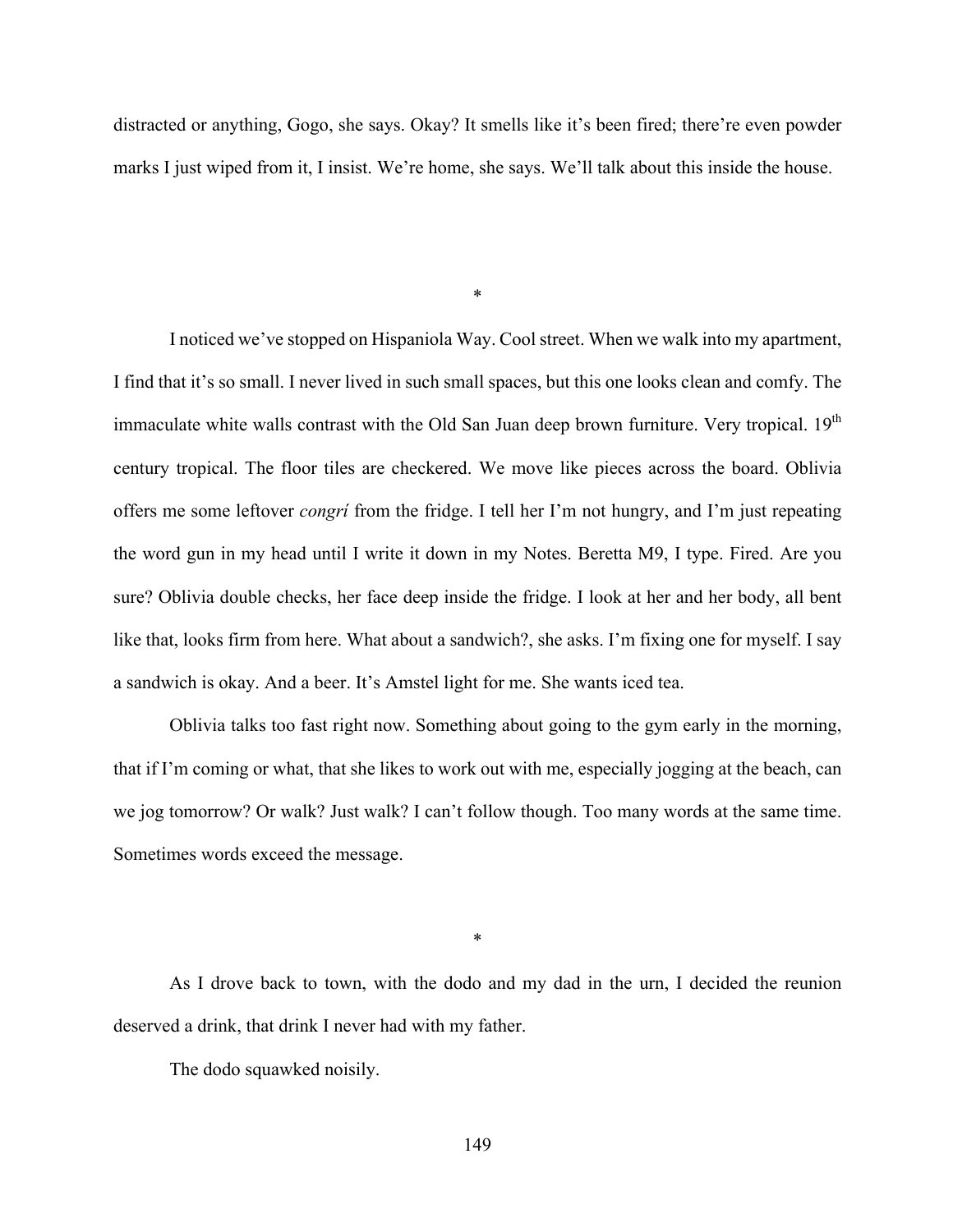I told you to keep the bird's beak shut, the barman says.

One more drink and we go, I tell him. I will go to the restroom, have that drink, and leave. The barman shakes his head.

As I entered the stalls in the men's room, I notice pictures of bombshells in bikinis, sexy women advertising beer and tropical rums. I release the fluids of my body, and I realize how lonely I am.

Back at the bar, the dodo has finished eating the peanuts and now is eating my father's ashes. Somehow he managed to turn the urn over and the lid opened.

Mother-fucking bird! That's my dad!, I yell at the bird.

The barman loses his patience.

That's it, he says. Pay and leave!

I manage to gather whatever's left of dad and place it back in the urn. I place the dodo under one arm, and my dad under the other. The bar man hands me the bar tab. It's twenty-four dollars plus tax, and I have no money.

Outside, an iridescent beam of light must wait for me. So with the dodo and my dad under my arms, I run for the door and into the bright bursting of a light. As a majestic cloud descends upon us, I have no doubts now: this time, I fly.

I turn on the TV and there's the news on NBC 6 reporting about a woman who was murdered while she bathed in her pool. Luanne McDowells, mother of one, married to Garth McDowells, a promoter and club owner from Star Island. It's a traumatic experience for the exclusive and respected community, the reporter says. Mrs. McDowells, whose maiden name is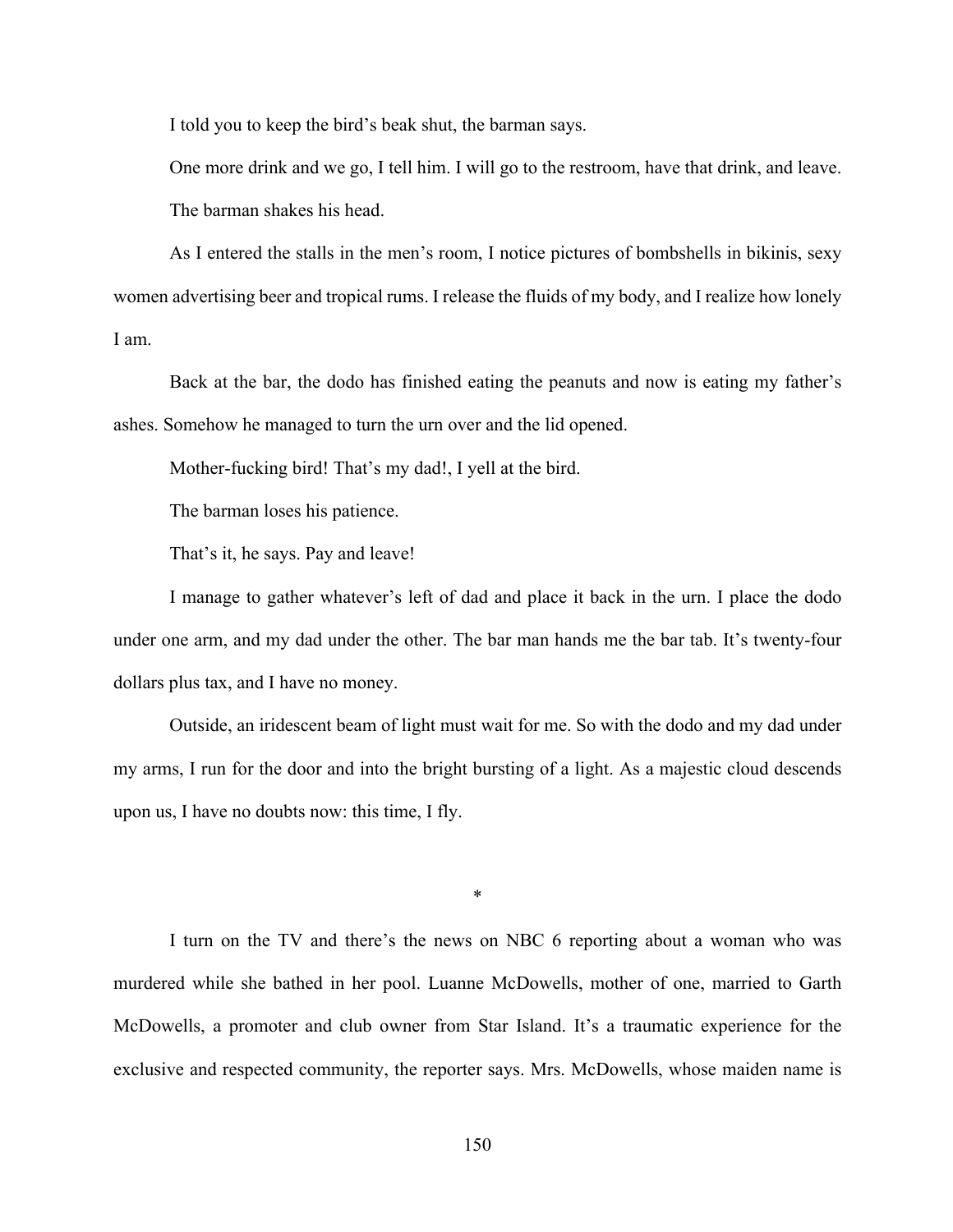Lourdes Anna García, a Cuban fashion designer and socialite, declined to speak on camera. At the scene of the crime, twenty Beretta M9 shells were found. There are no suspects so far. They cut to commercials.

I look at my phone. I check my notes. I see the words typed. Beretta M9. Fired. Further up, there's the name Luanne. I turn to Oblivia, and she's just frozen on the kitchenette, holding my beer and a plate with my sandwich. I take the beer from her hands, and read the name scripted along her middle finger. Who's Luanne?, I ask. Oblivia can't say a word. Who's Luanne? I insist. She places the plate on top of the kitchenette isle and brings both hands to her temples. Is that Luanne McDowells? Lourdes Anna McDowells? Huh? Answer me! I yell in desperation, as Oblivia shrinks on the coach and almost coils up in fetal position. She cries, teardrops fat as an aging pain. She moves clumsily towards the couch and, as she sits, she bumps into her purse. The Beretta comes out, and I grab it impulsively. I point it to her head, and she unequivocally starts trembling.

Put it down, Gogo, she pleads.

Oh, now, suddenly, she can talk.

In my mind, gunshots thunder deeply as I see my hand letting go of Selene's that day at Chuck E Cheese. How far can the eye discern a non-luminous body?

\*

Please, Gogo, she begs without moving. The tip of the barrel presses against her cheek. A cold kiss. Outside, sirens wail. Gogo? Hon?, she says. Gogo? My name is Alejandro. What am I saying? But I might as well be Orlando, or Orco, or Earnest, can't I? I wonder who am I anyway.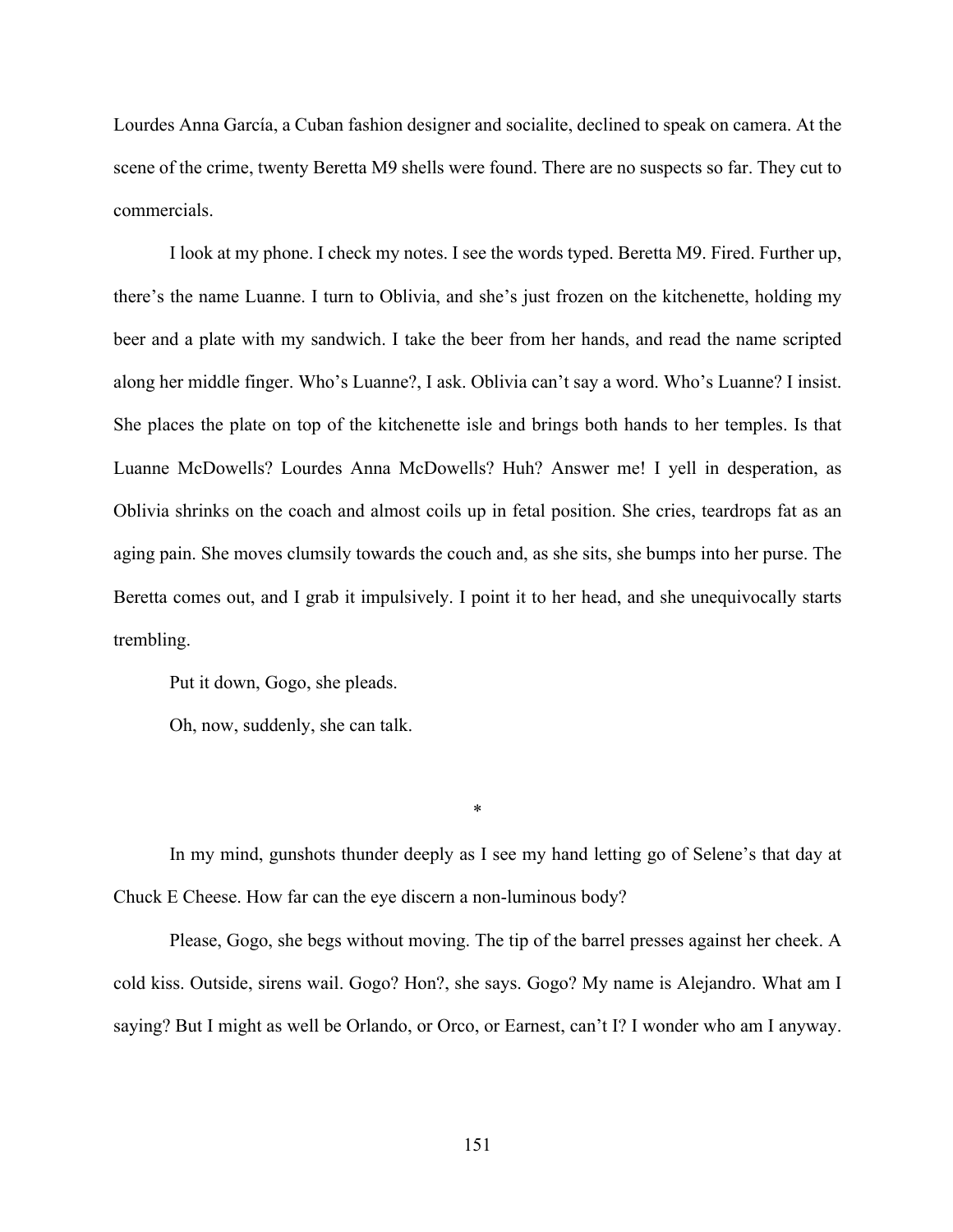And you might be Oblivia, or Amber, or Amelia, or Norma, can't you? I can explain, she says. Oh, you will explain, I emphasize. I might jump the gun.

I think of Oblivia –the real Oblivia- and her image dissolves by gradations from the neck down, like a vanishing illusion. Delusion.

You have done it before, Oblivia says.

You. Have. Done. It. Before.

\*

I put the gun down and retreat a couple of steps. You wanted to finish a tragic novel, she says. You said you needed meat to work with, that you can't remember things anymore, that you live in a constant shut-down and restart, Gogo. That's why I call you like that- you're a disbanded memory, hon, Oblivia confesses, and she's right. I cannot create meaningful distance and direction. You wanted your writing career back, and that's what I was trying to help you with: give you meaningful experiences that you could write about.

Like in Heidegger's works, all distances and views are shrinking. Thoughts are a source of energy I just can't capitalize on because my immediate memory is broken. Words escape me because memory is shaped in images of words, that other technology Heidegger missed, like I miss Selene, like I miss my wife Oblivia.

Who?

How can I write about what I won't remember? Huh? I yell at her.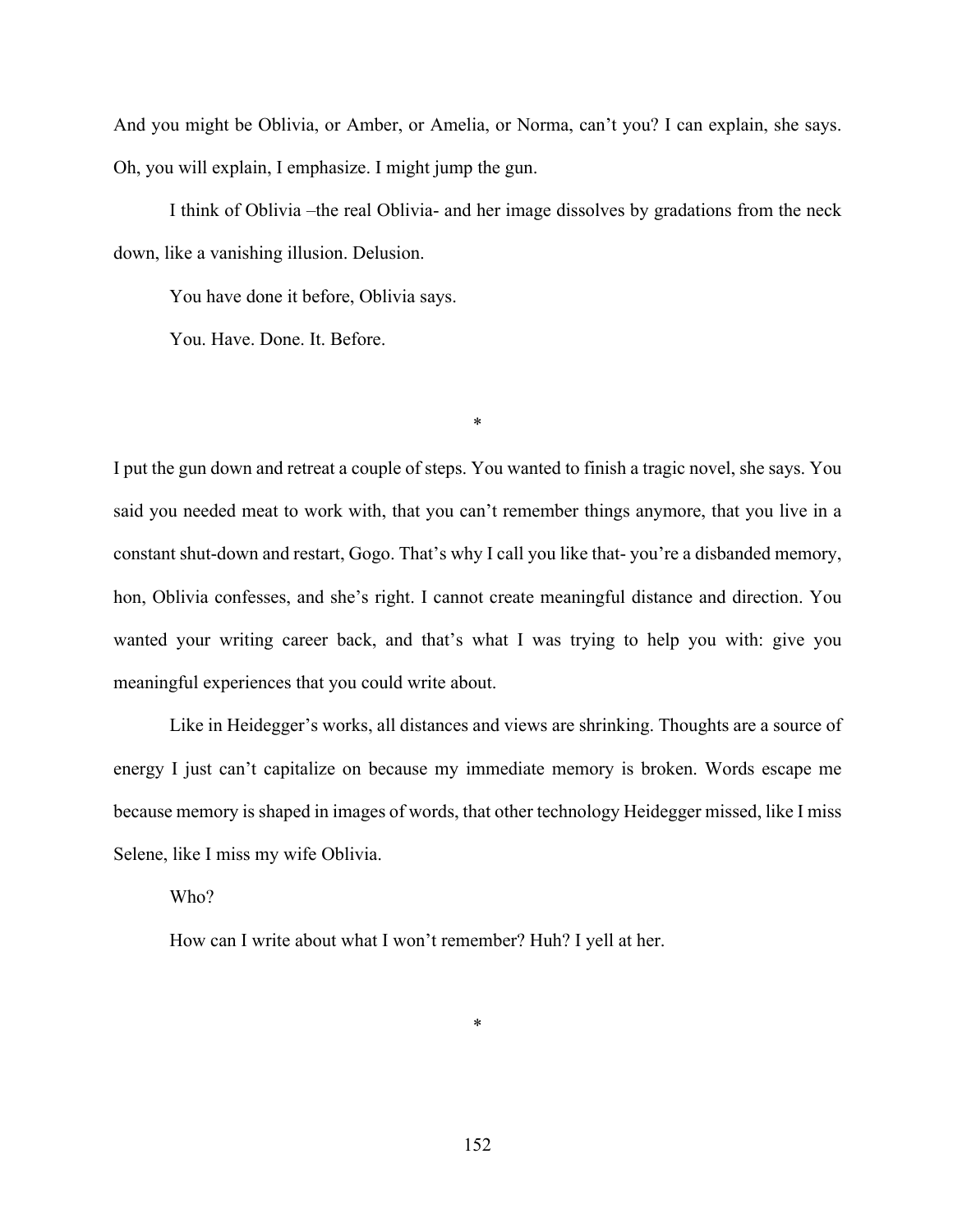Okay. Remember the man who raped me when I left the Blue Martini? Oblivia continues. Of course not; you can't possibly remember that either.

And she's right. I don't remember when she called me at two in the morning, crying, her voice shivering out of anger and nervousness. I don't remember when I found her all hurt and beaten, or when I took her to the police station; I don't remember having comforted her, or the conversation I had with the officers when they said they had apprehended a suspect -his name was Americo Pumez, Portuguese- whom she identified in suspect's row as the man who had suckerpunched her while she was about to get into her Honda Accord. I don't remember that I used my camera to look for the guy when he came out on bail, because the bastard hurt and broke a precious thing I loved; no one hurts the things I love, except Jeromy Fuller, who shot twenty three kids and six adults, including my daughter and wife, at a Chuck E. Cheese in Gainesville; I don't remember that I followed him –Americo Pumez, not Chuck E, Cheese or Jeremy Fuller- to Westchester and shot him nineteen times with a Springfield XDm that's sitting at the bottom of Biscayne Bay. I don't remember, because memories to me are a blind phenomenology.

Yes, you've done it before, Oblivia repeats. And I knew I did wrong, because Luanne hurt me, and I wanted to hurt her back; she told me she loved me, and that she'd get her thing settled with her husband, who used to be Dirty Dan's boss until Dirty Dan went on his own with the Venus Delight. Luanne liked the place, so she kept coming even when she knew the place was not her husband's. That's how we met. That's how we fell in love. That's how she hurt me, she sighed. We had a thing going on, I know, it's not what you think. I loved you, yes, but I loved her, as well. She even promised she'd leave her husband. Dirty Dan didn't like her, anyway. He thought she was spying to steal his girls and lure them into working for Garth. I felt betrayed both ways. After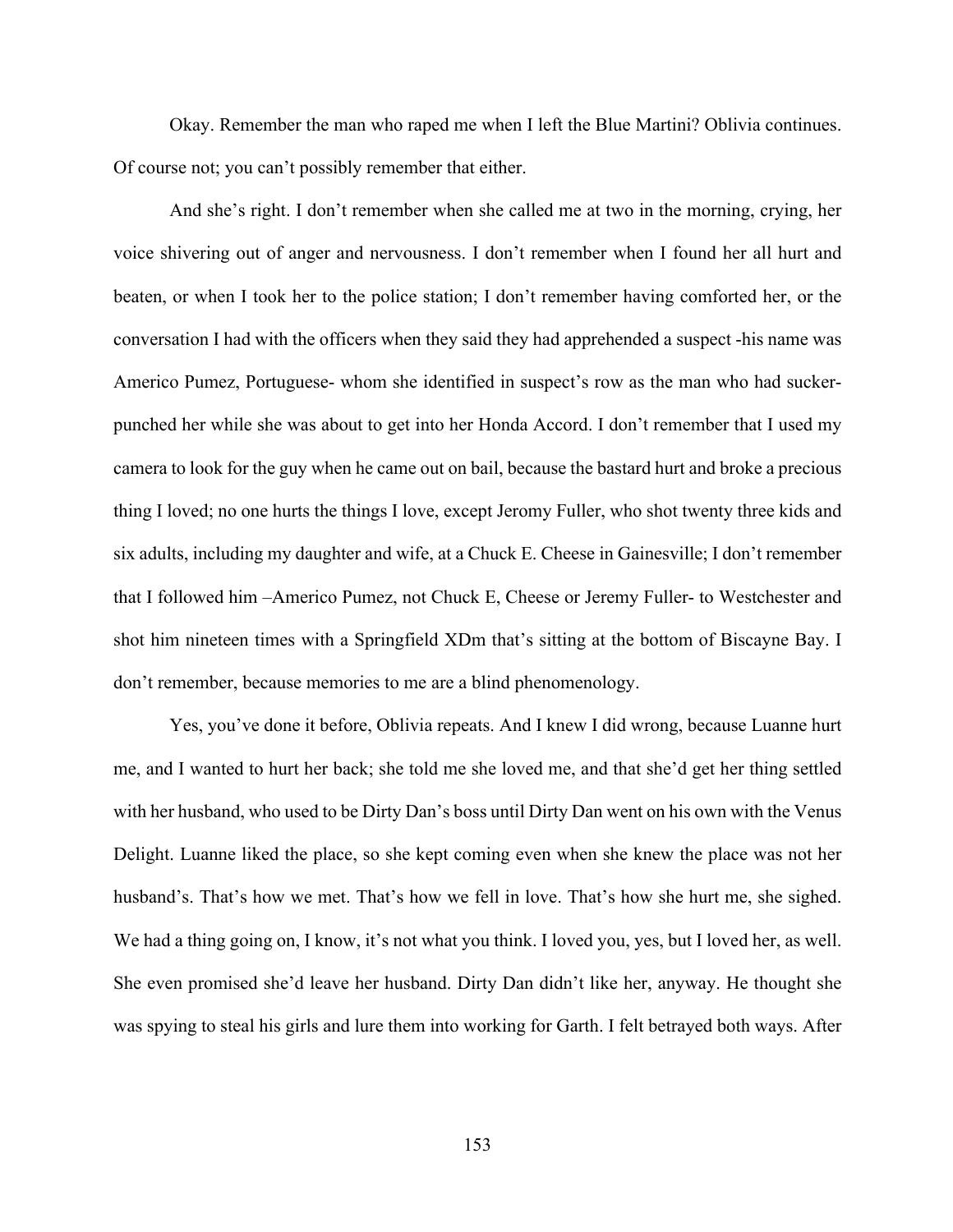my rape, you said no one would hurt me again; not under my watch, you said. Well. There it is, Alejandro, she says.

I sit on a stool by the kitchen. I drink my beer. I light up a cigarette. I feel nauseated, in the Camus sense.

\*

Between the desire. And the spasm. Spam. Between the potency. And the existence. Between the essence. And the descent. For two cents. Falls the Shadow. I must take care of your mother, Oblivia says. Hurry up. It's time. Thine is the Kingdom. For Thine is. Life is. For Thine is the. This is the way the world ends.

*De todas maneras, rosas*.

\*

I don't remember her name, but she says that when she heard the news of my wife and daughter's death, she felt a tremendous sorrow, too. You used to talk so much about Selene in class, she says. I felt you must've felt an incredible void within you. And she is right. She couldn't finish her writing degree, but that didn't finish her writing ambitions. When she contacted me, via email, she soon realized I was not well. She suggested we should meet and talk, and that's when she knew that I was left not only without a family, but also without a job –how to teach writing and not being able to write?-, and, as a consequence, without a writing career. She thought I deserved better. She convinced me of coming down with her to Miami Beach. She'd help me with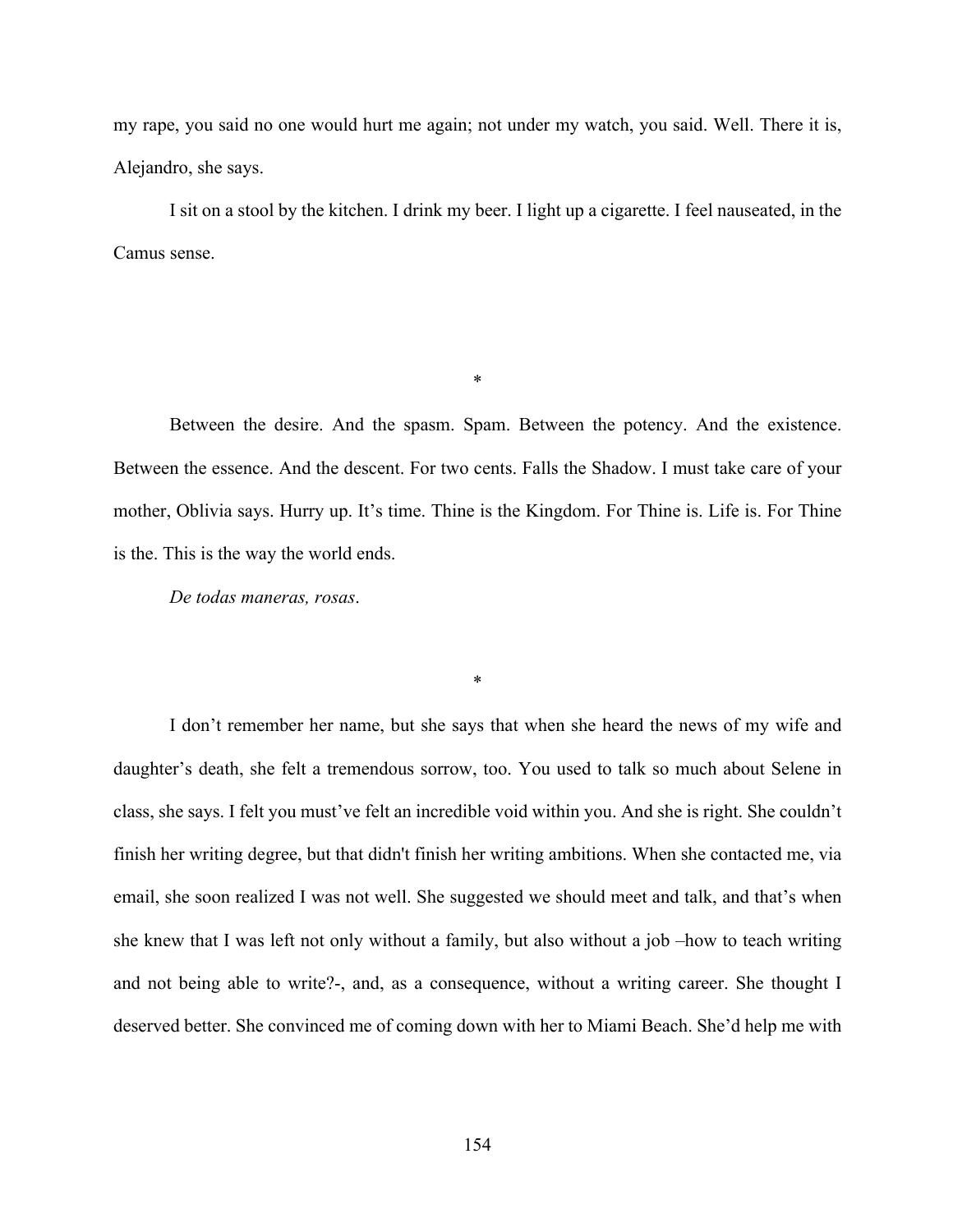my writing stuff, but I couldn't create new memories. I'll be your memory, she swears she told me.

She cries and slowly approaches me. She crushes the air. Circles me counterclockwise.

Now, about that job Dirty Dan wants you to do…

What job? I say.

We have a deadline to meet. Tomorrow, we fly to New York, she says and kisses me. Your mother is waiting. She wants to see you. She wants you to go to your father's funeral.

This is how ideas sleep furiously.

Oblivia sits down in front of a voice transducer and starts telling this story.

I glitch.

## -THE END-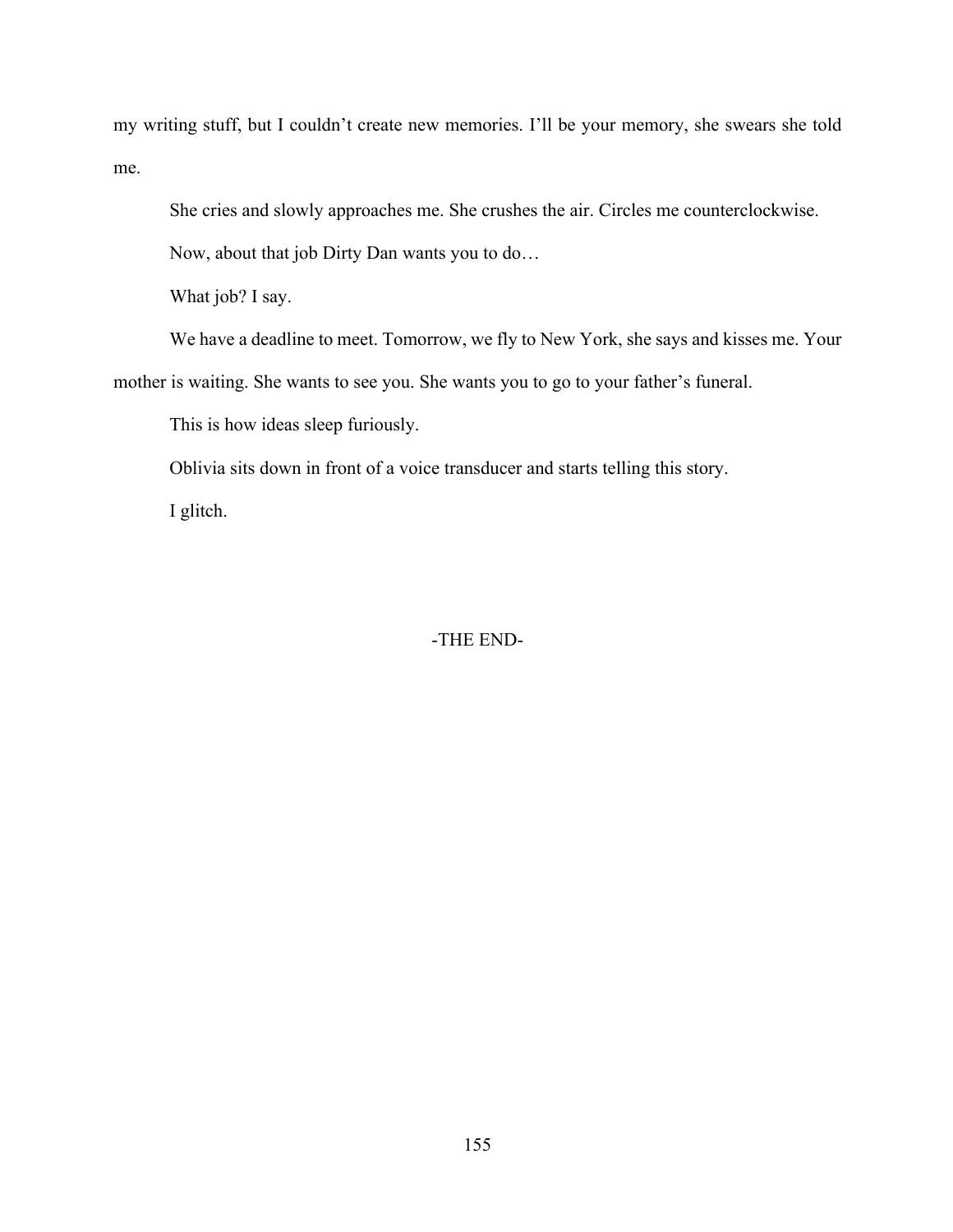## **APPENDIX**

This novel has been made possible by the following sponsors:

T.S. Eliot, Sylvia Plath, Emily Dickinson, Walt Whitman, Jorge Luis Borges, Juan Antonio Corretjer, Pablo Neruda, César Vallejo, The Beatles, William Carlos Williams, Ezra Pound (Il Miglior Fabro), James Joyce, John Berryman, Anne Sexton, Federico García Lorca, Pedro Infante, Phoria, Shakespeare, Calderón de la Barca, José María Lima, Anjelamaría Dávila, Wisin & Yandel, Ñengo Flow, Rita Indiana, Calle 13, Pedro Pietri, Edgar Lee Masters, Deleuze, Guattari, Deleuze & Guattari, Foucault, Derridá, Los Lobos, Mark Strand, INXS, Héctor Lavoe, Celia Cruz, Luis Rafael Sánchez, Tito Puente, Ismael Rivera, Niki Minaj, Antonio Cabán Vale (El Topo), Julia de Burgos, William Faulkner, Luis Enrique, David Bowie, Nirvana, Woodie Guthrie, Bruce Springsteen, Café Tacvba, Soda Stereo, Chuck Berry, Uncle Tupelo, U2, Martin Espada, The Thompson Twins, Styx, Herman Melville, Ralph Ellison, Derek Walcott, Olive Senior, Dante, Oasis, Steve Miller Band, W.H. Auden, Italo Calvino, French Montana, Eminem, Gaston Bachelard, Langston Hughes, Einstein, Peter Gabriel, Will Smith, Limp Bizcuit, Favela, Robert Frost, Manuel Lin Miranda, Masamune Shirow, Carl Marx, Allen Ginsberg, W. B. Yeats, Radiohead, The Human League, Michio Kaku, Haruki Murakami, Octavio Paz, Ray Kurstzweil, Manley P. Hall, William James, Arthur Schopenhauer, George Berkeley, Andrea Cote Botero, Daniel Chacón, Tim Hernández, Loretta Collins Klobah, and my grandmother, Gabina La Torre, among others that I might have unconsciously omitted.